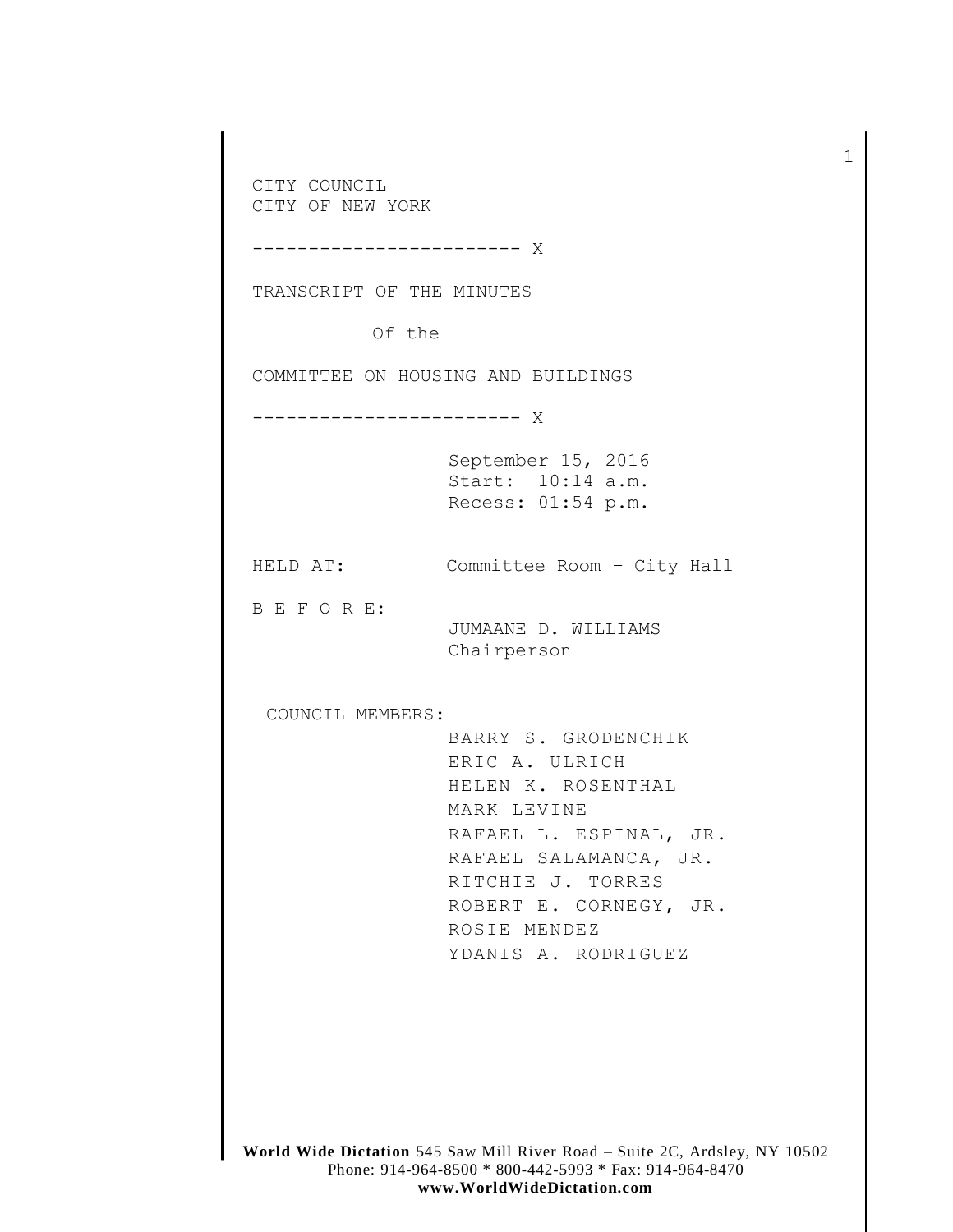## A P P E A R A N C E S (CONTINUED)

Gina Bocra Chief Sustainability Officer Department of Buildings

Patrick Wehle Assistant Commissioner of External Affairs Department of Buildings

Carmela Quintos Assistant Commissioner Property Valuation & Mapping Department of Finance

Samara Karaskyk Assistant Commissioner for External Affairs Department of Finance

Daniel Hernandez Deputy Commissioner Housing Preservation Department

Rassoul Azarnejad Assistant Commissioner, Division of Maintenance Office of Enforcement and Neighborhood Services

Eugene Ditaranto Deputy Chief Fire Department of New York Bureau of Operations

Matthew Berk Strategic Real Estate Initiatives DCAS

Adele Bartlett Deputy General Counsel and Policy Analyst Manhattan Borough President Gale Brewer's Office

Alexis Smallwood Outreach Coordinator Rockaway Wildfire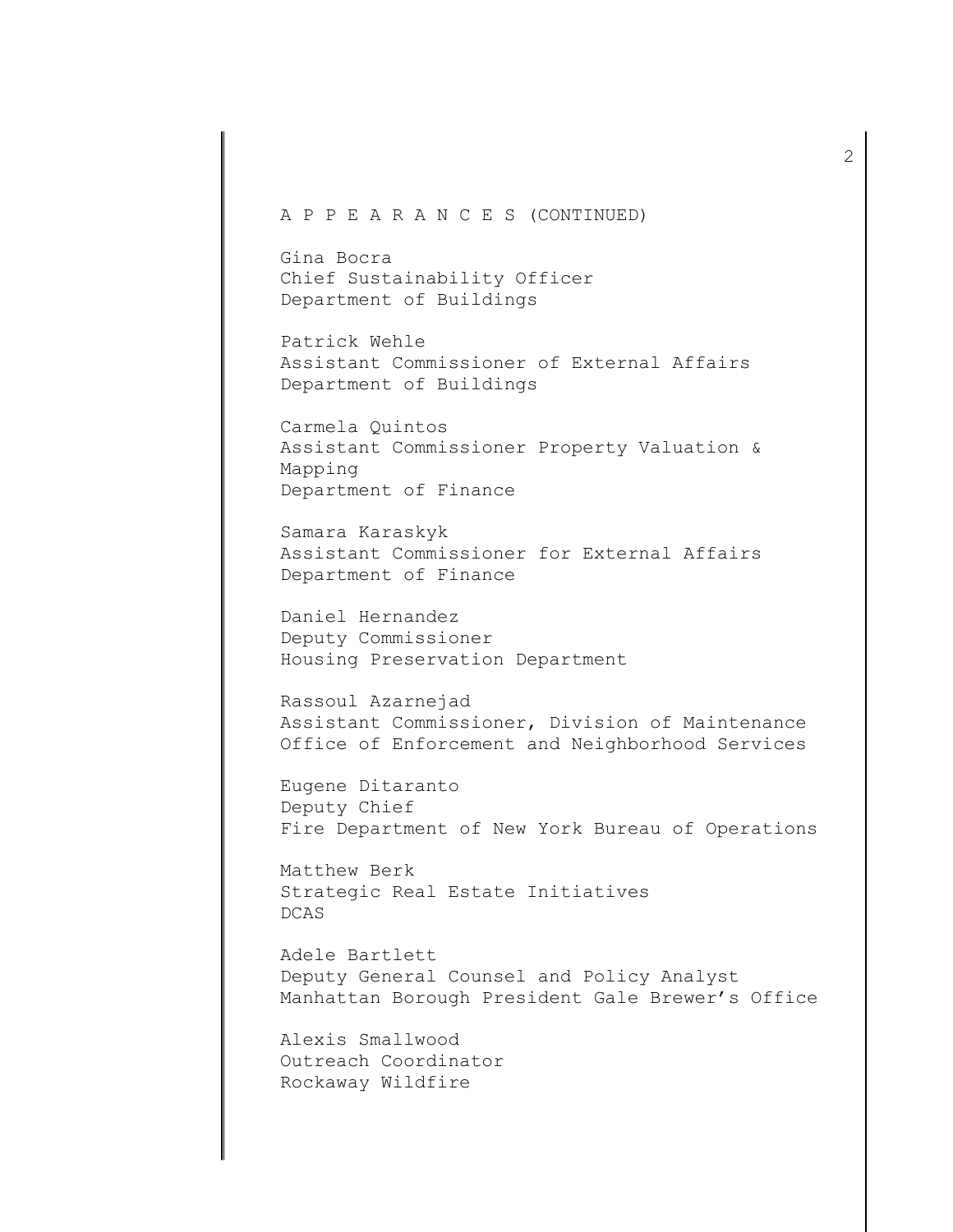## A P P E A R A N C E S (CONTINUED)

Paula Segal Founder 596 Acres

Adrien Weibgen Staff Attorney CDP/UJC

John Krinsky Teacher of Political Sciences City University of New York

Segive Galli [sp?] Paralegal Legal Services, NYC

Jermaine Abdula [sp?] Member Community Board 11

Lynn Lewis Executive Director Picture the Homeless

Allister Williams Member Picture the Homeless

Deborah Dickerson Member Picture the Homeless

William Burnett Activist/Organizer Picture the Homeless

Terri Davis-Merchant Senior Legislative Analyst New York City Department of Finance 3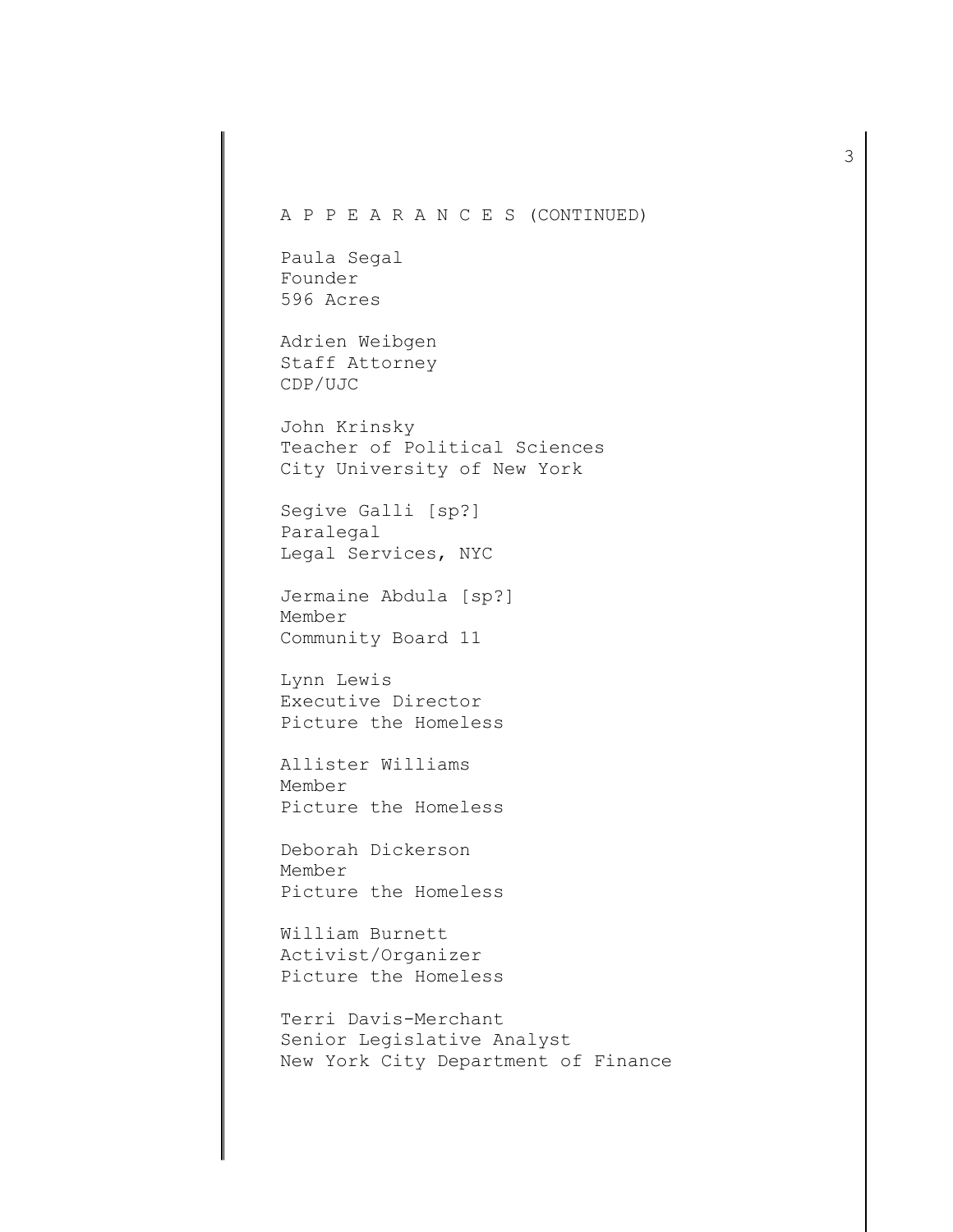## A P P E A R A N C E S (CONTINUED)

Sharmell Lucas Resident New York City

Tahisha Fredericks [sp?] Photographer New York City

Marcus Moore Member Picture the Homeless

Cecelia Grant [sp?] Retiree Department of Education

Wanda Sweeny Resident New York City

Jenny Akchin Housing Policy and Research Department Picture the Homeless

Arvernetta Henry Member Picture the Homeless

Wendy O'Shields Activist Safety Net Activists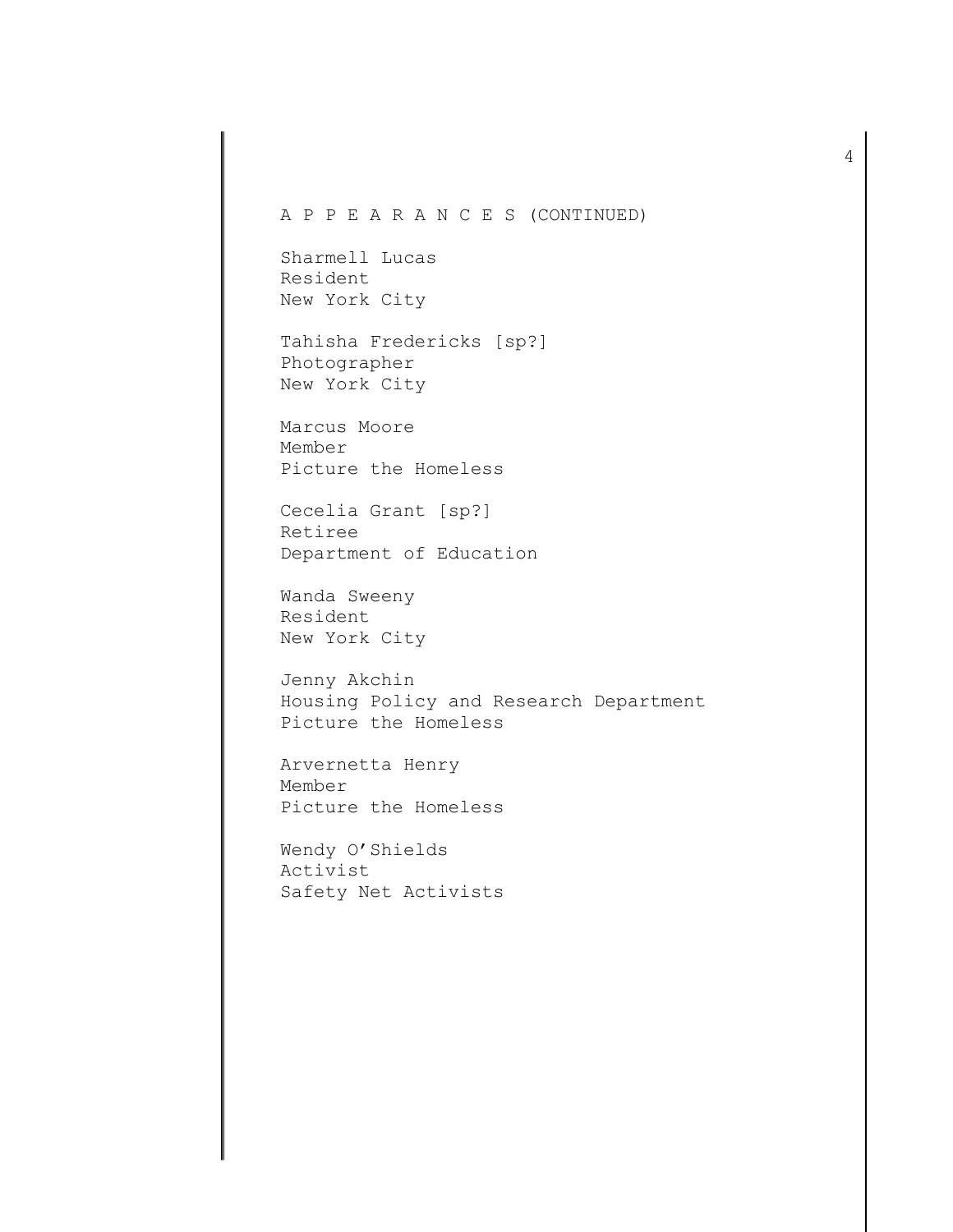| $\mathbf 1$    | 5<br>COMMITTEE ON HOUSING AND BUILDINGS             |
|----------------|-----------------------------------------------------|
| $\mathbf{2}$   | [gavel]                                             |
| 3              | CHAIRPERSON WILLIAMS: Good morning                  |
| $\overline{4}$ | everyone. Thank you for coming. Thanks for being    |
| 5              | with us. I know some folks don't have seats and     |
| 6              | some folks may be outside. I appreciate the         |
| 7              | interest in this hearing. There are multiple        |
| $8\,$          | hearings going on today at City Hall so it's        |
| $\mathsf 9$    | difficult- we have a difficult space issue.         |
| 10             | Appreciate your patience. My name is Council Member |
| 11             | Jumaane Williams. I'm Chair of the Council's        |
| 12             | Committee on Housing and Buildings joined today by  |
| 13             | Council Member Mendez, our Public Advocate Tish     |
| 14             | James, Council Member Salamanca. We're here today   |
| 15             | to consider five pieces of legislation. The first   |
| 16             | bill; Intro number 12-77 sponsored by myself via    |
| 17             | request of the mayor would make various technical   |
| 18             | corrections to the New York City energy             |
| 19             | conservation code as well as to update the code to  |
| 20             | match state standards. The next four bills are      |
| 21             | related to vacant properties and buildings. I       |
| 22             | should note that this committee held a hearing on   |
| 23             | vacant properties in 2014. At that hearing we       |
| 24             | discussed several subjects related to vacant        |
| 25             | properties including where those properties are     |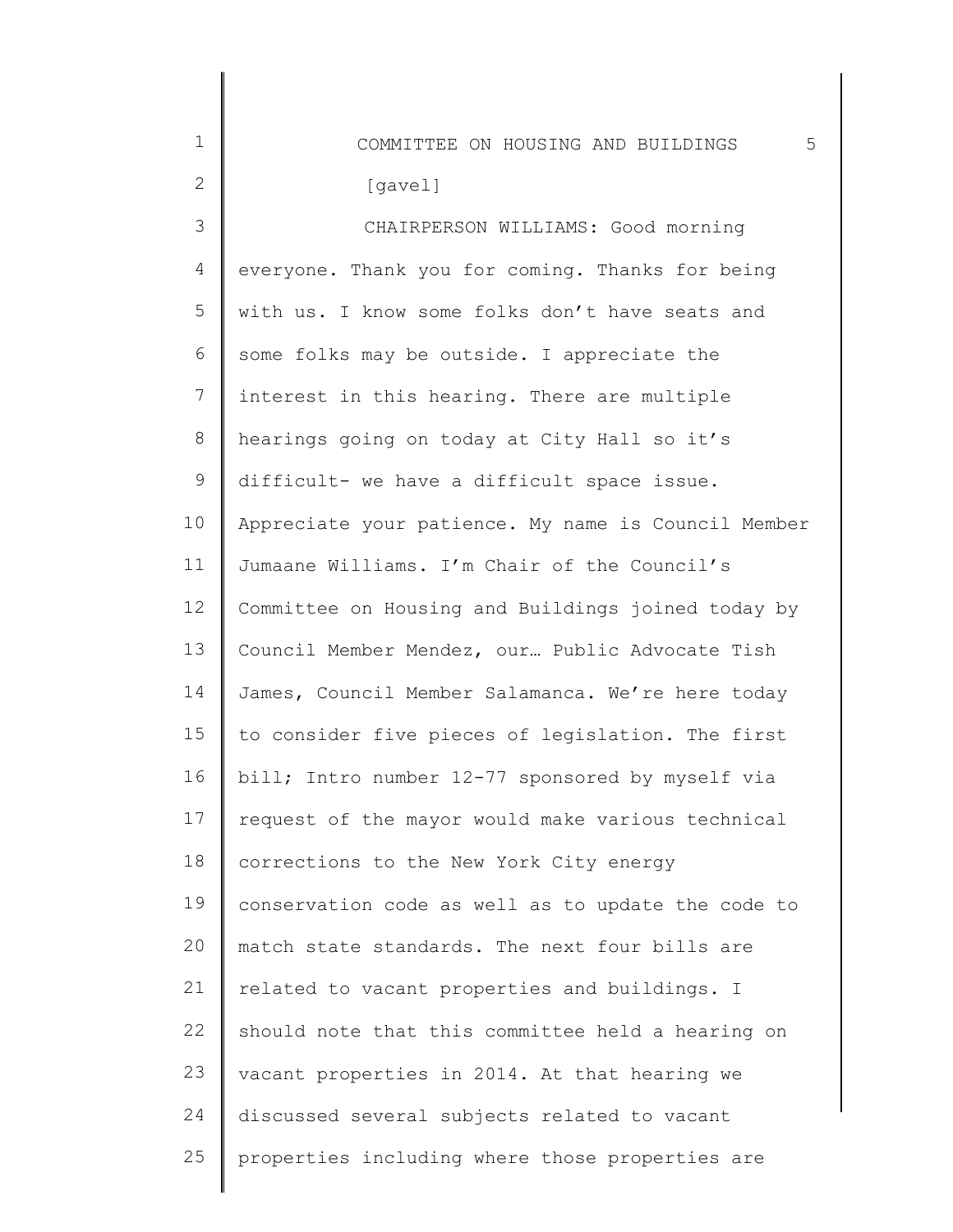1 2 3 4 5 6 7 8 9 10 11 12 13 14 15 16 17 18 19 20 21 22 23 24 25 COMMITTEE ON HOUSING AND BUILDINGS 6 located and what could be done with them. The first two bills; intro number 307 and intro number 10-34 are sponsored by the public advocate. Intro number 307 would require the installation of internal metal security panels on buildings that have remained vacant and insufficiently secure for more than six months. Intro number 10-34 would require the owner of any real property in this city to register the property as vacant upon it being vacant for one year. The next bill 10-36 is sponsored by Council Member Rodriguez and would require the administration to conduct an annual census of vacant properties. Finally, the last bill that will be considered today is Intro number 10-39 sponsored by myself. The bill will require the Department of Housing Preservation and Development to conduct annual surveys for all, of all city owned properties to identify vacant buildings or lots that may be suitable for affordable housing. HPD would also be required to seek cooperation from the federal and state government to identify similar state or federal owned vacant properties in the city that could be suitable for affordable housing. I'd like to invite the bill sponsors to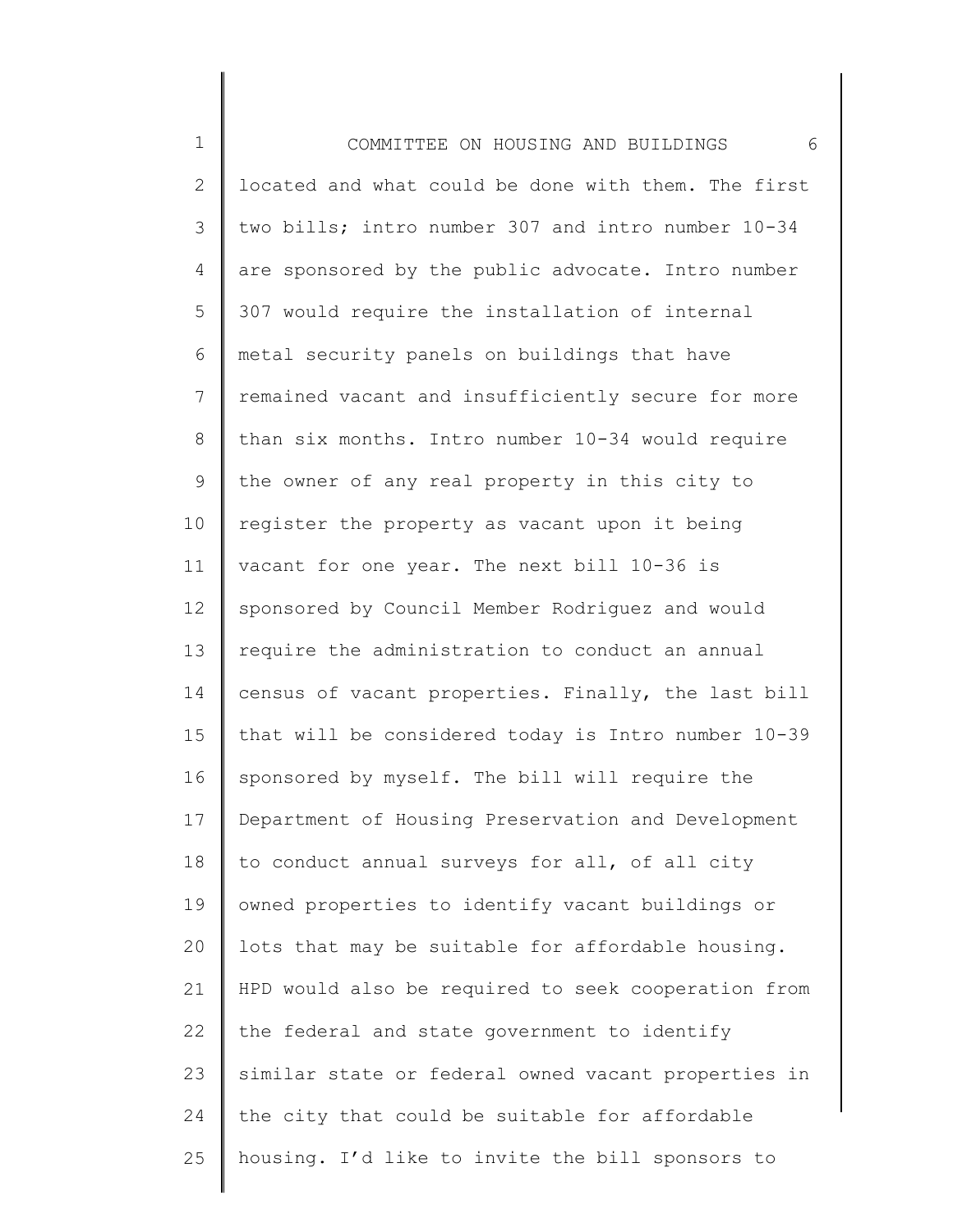1 2 3 4 5 6 7 8 9 10 11 12 13 14 15 16 17 18 19 20 21 22 23 24 COMMITTEE ON HOUSING AND BUILDINGS 7 give a brief statement and I see the public advocate here and if Council Member Rodriguez comes in he'll be able to make his. Public Advocate. PUBLIC ADVOCATE JAMES: Thank you. Thank you for allowing me to say a few words. And I apologize. I have to leave shortly to… I have a meeting with the mayor. So I want to thank Council Member Williams and I want to thank your staff, I want to thank members of this committee on hearing these critical pieces of legislation. I also want to thank the advocates, particularly Picture the Homeless who have made, who has truly been the engine behind these measures. As I said at the press conference we no longer have to picture the homeless, we see the homeless. We see the homeless on our streets. We see the homeless on our, in our subways, on our sidewalks, under our bridges, and all throughout the city of New York. And we have not seen homeless like this since the Great Depression where almost 60,000 plus, and that's a conservative number, of homeless individuals including 14,000 homeless families and most sad is the fact that there are 23,000 homeless children.

You can see them when you go to the Bronx and, and

25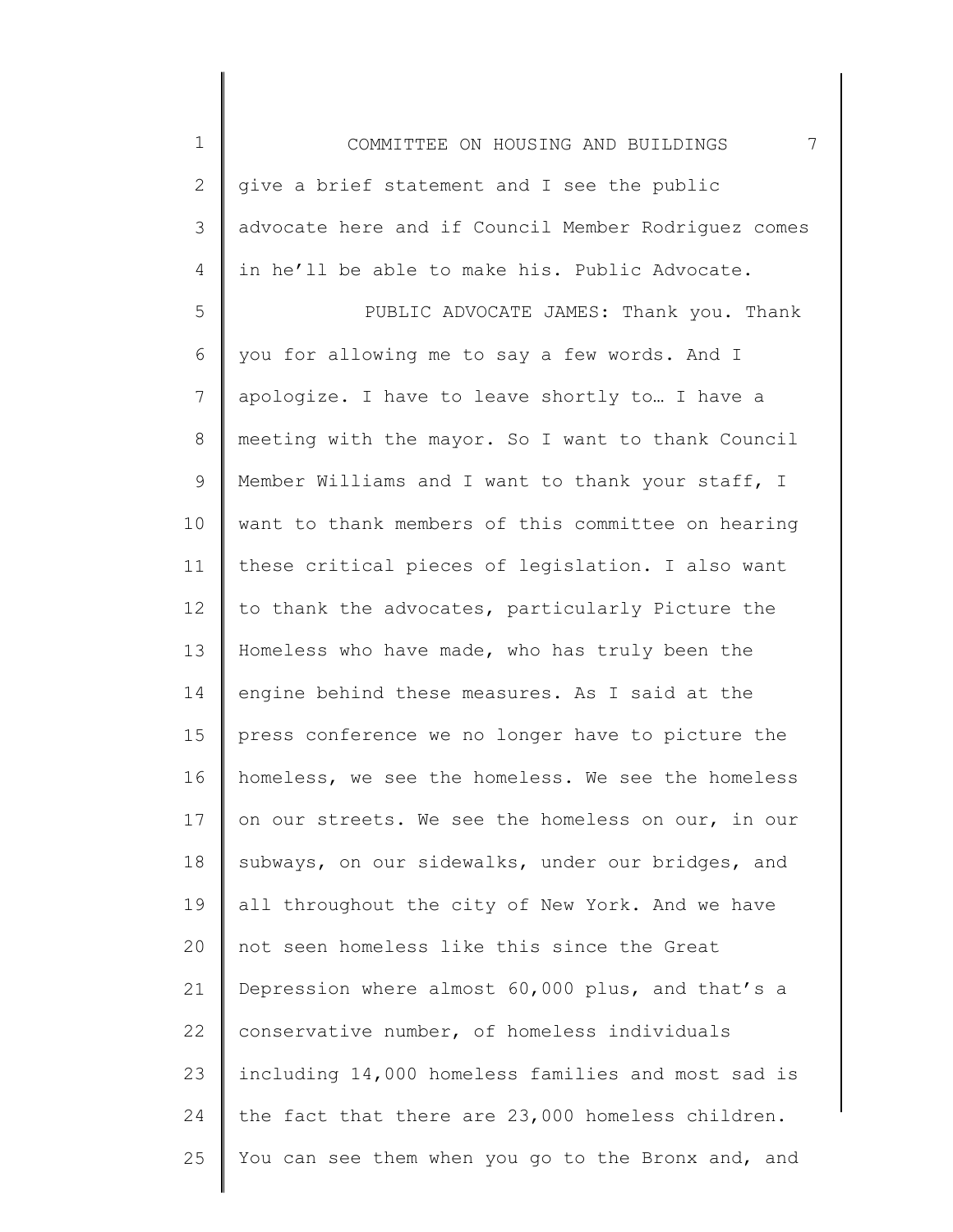1 2 3 4 5 6 7 8 9 10 11 12 13 14 15 16 17 18 19 20 21 22 23 24 25 COMMITTEE ON HOUSING AND BUILDINGS 8 visit Path. You see the children with their worldly possessions and the light in their eyes is no more. And the experience that they've gone through in their lives is that most adults can barely imagine, in fact sad statistic is that one in every seven homeless people in the United States lives in New York. One in every seven live here in New York. We have that distinction and we've got to do something about it. And for far too long much of our, much of the New York City's homeless population have cycled through revolving doors in our hospitals and our jails and our mental health facilities. In fact I know some hospitals that cannot release able bodied individuals because they have nowhere to go. And we also know that we've got an acute shortage of affordable housing and our experiencing the ramped displacement of long term residents. And all of us are touched by homelessness. There are some even in this room who are one paycheck away from homelessness. So we really need to address this issue but the only way that we can address this issue is by knowing what properties we have at our disposal. That is the core of what housing, not warehousing act is all about. It's basically a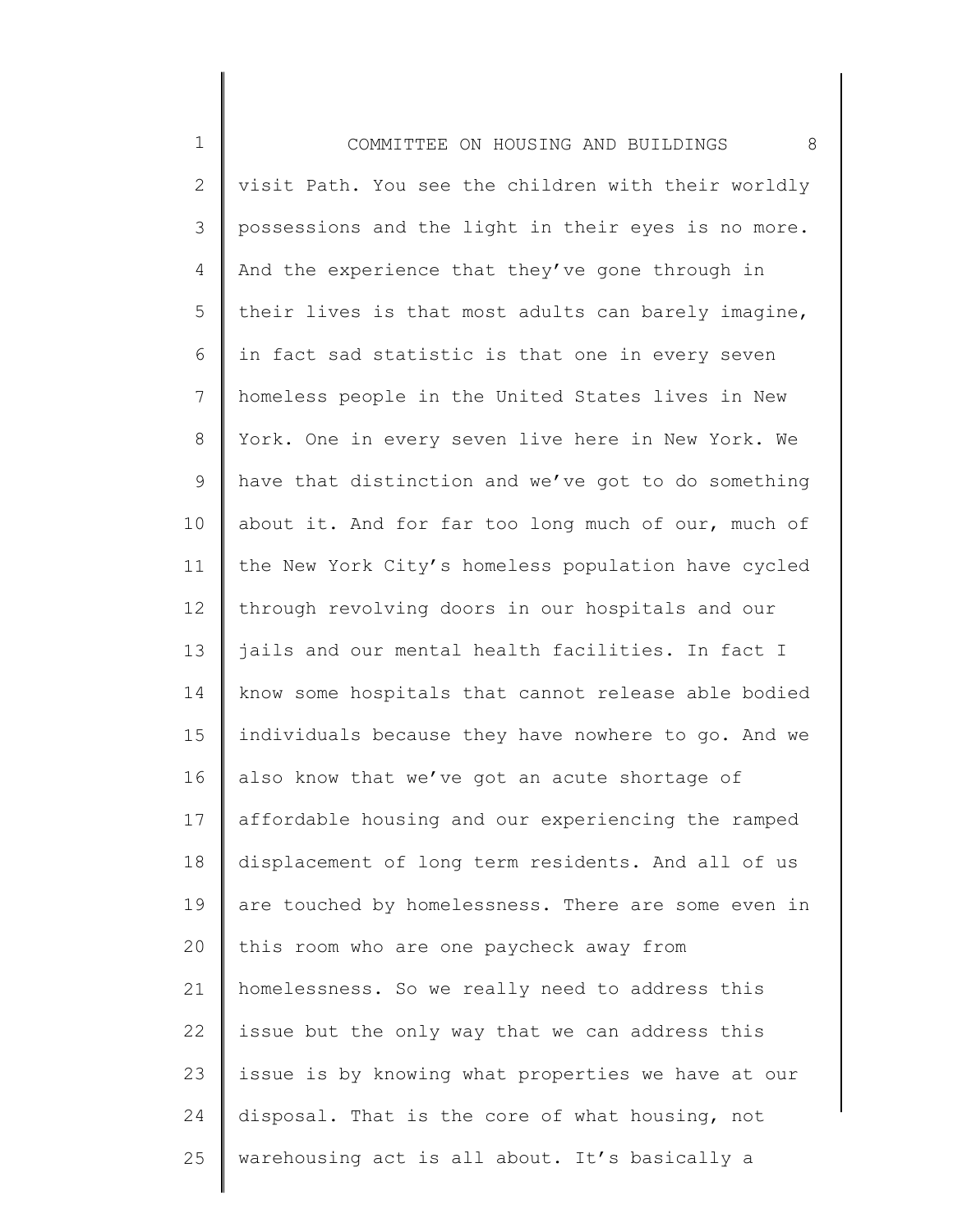1 2 3 4 5 6 7 8 9 10 11 12 13 14 15 16 17 18 19 20 21 22 23 24 25 COMMITTEE ON HOUSING AND BUILDINGS 9 common sense approach. We really need to know what lots and buildings that we have available that are vacant and what resources we have at our disposal. One, we need a count. Two, we need to get rid of all the bureaucracy which is attendant to government. And third, we need to build baby build as soon as possible to accommodate all of these individuals. And a lot of these lots are lying dormant. Maybe the city can purchase it for a socially beneficial purpose. A lot of these lots are owned by city agencies that unfortunately do not want to give up these lots for whatever reason. So the bill that I am sponsoring which is part of this package would create a mandatory registry for all landlords holding their property vacant for more than a year with fines for failure to register. Do know that there is a significant number of lots available. Perhaps again we should get a census of the lot so that we don't have to put homeless individuals in hotels. This registry will help give us the tools we need to combat the shortage of space that keeps people on the street. Though distinct from the housing not warehousing act the committee is also considering another piece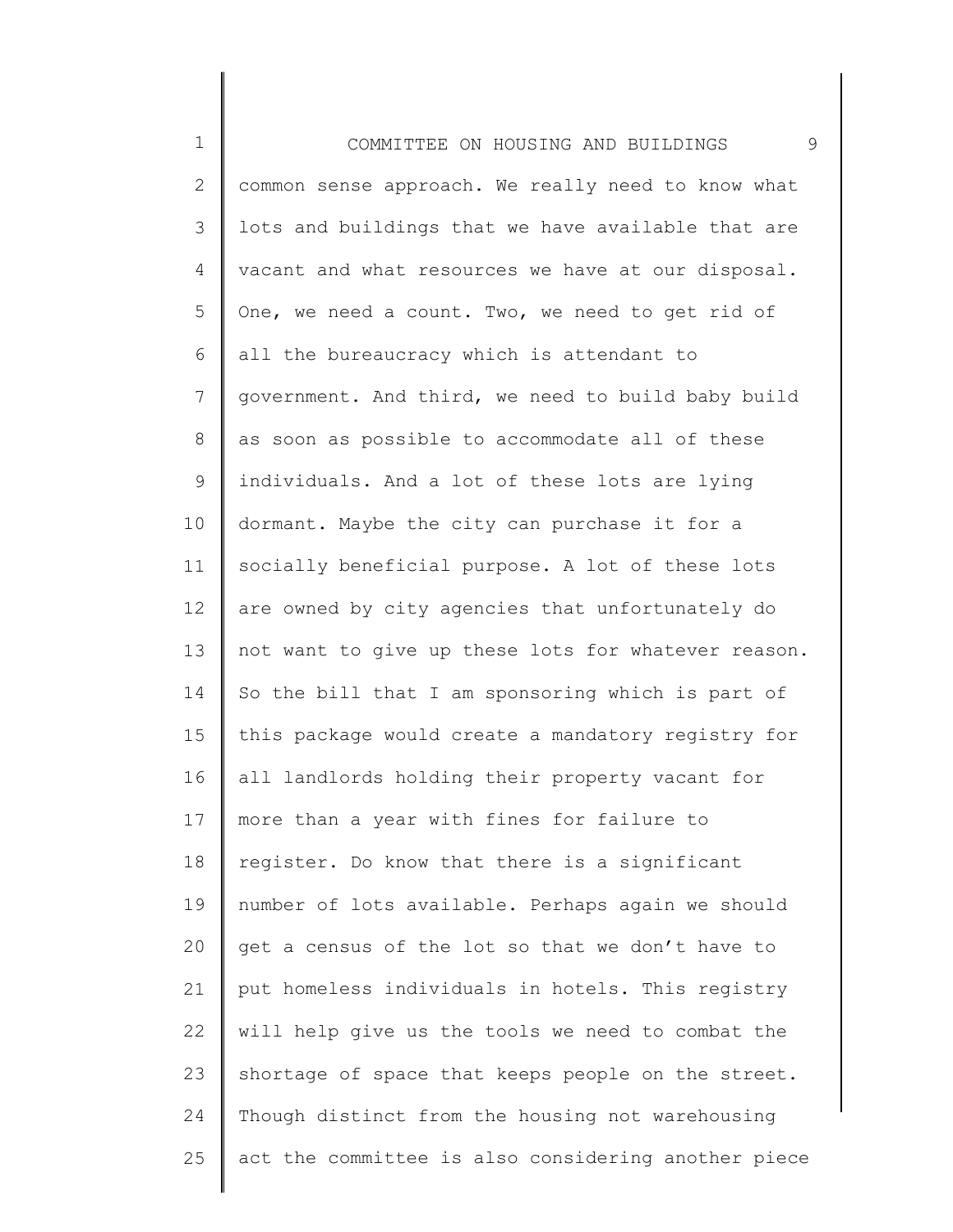| $\mathbf 1$    | 10<br>COMMITTEE ON HOUSING AND BUILDINGS            |
|----------------|-----------------------------------------------------|
| $\mathbf{2}$   | of legislation that I've introduced which would     |
| 3              | require the installation of internal metal security |
| 4              | panels on buildings that have remained vacant and   |
| 5              | insufficiently secured for more than six months.    |
| 6              | You all remember the incident, the tragic incident  |
| $\overline{7}$ | in Staten Island where a facility was left vacant   |
| 8              | and unfortunately two children who viewed it as a   |
| $\mathsf 9$    | attractive nuisance which is a legal term           |
| 10             | unfortunately decided to enter the space and fell   |
| 11             | and killed and unfortunately they died. So current  |
| 12             | rules promulgated by the DOB and HPD allow the use  |
| 13             | of concrete block or plywood to seal and secure     |
| 14             | doors and windows and vacant buildings. Over time   |
| 15             | doors and windows secured with concrete blocks or   |
| 16             | plywood can become vulnerable to the elements or    |
| 17             | torn off by vandals or criminals wishing to gain    |
| 18             | access to the building. As I mentioned these        |
| 19             | buildings become an attractive nuisance to children |
| 20             | who might be harmed while playing at an abandoned   |
| 21             | building which is what happened in Staten Island    |
| 22             | which unfortunately resulted in their death. Cities |
| 23             | such as Chicago and Boston have addressed the issue |
| 24             | of inadequately secured vacant properties by        |
| 25             | strengthening their ordinances to require the       |
|                |                                                     |

║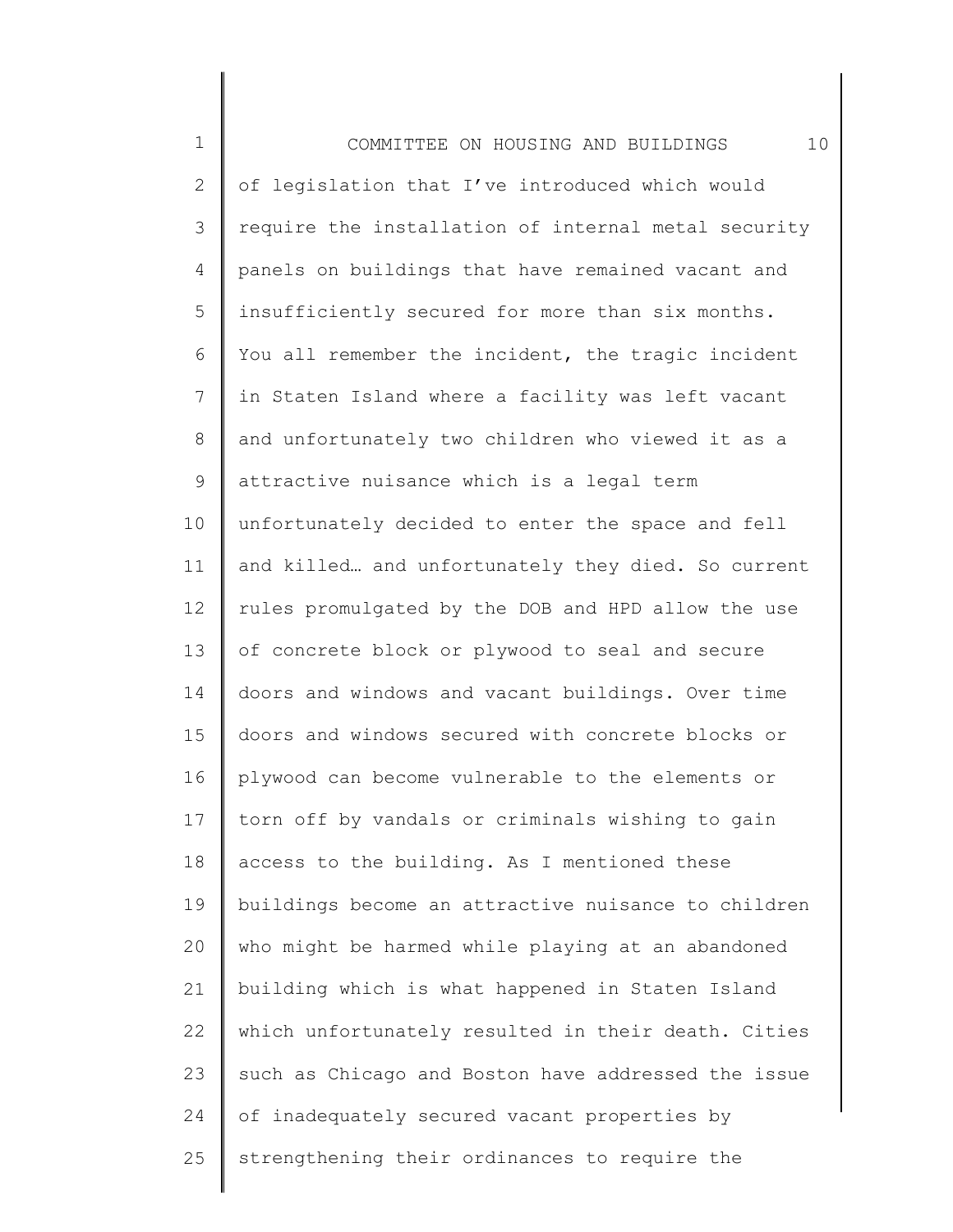| $\mathbf 1$  | 11<br>COMMITTEE ON HOUSING AND BUILDINGS            |
|--------------|-----------------------------------------------------|
| $\mathbf{2}$ | installation of internal metal security panels on   |
| 3            | windows and doors and buildings that have remained  |
| 4            | vacant for longer than a prescribed period of time. |
| 5            | And New York City can and should be the same. The   |
| 6            | bills we consider today are important. I look       |
| 7            | forward to a thoughtful and informative discussion  |
| 8            | on the merits. And again I apologize for leaving    |
| 9            | but I've left staff here, my legislative director   |
| 10           | who is behind me and other staff members who are in |
| 11           | the audience who look forward to the testimony. And |
| 12           | we look forward to ways in which we can work with   |
| 13           | the administration to get these bills passed. I     |
| 14           | thank you Mr. Chair. And I thank Council Member     |
| 15           | Salamanca and all of you in the audience,           |
| 16           | particularly Picture the Homeless for all that you  |
| 17           | have done. Thank you.                               |
| 18           | [applause]                                          |
| 19           | CHAIRPERSON WILLIAMS: So we tend to do              |
| 20           | this if you approve of something so we try to make  |
| 21           | the proceedings as orderly as possible. So if you   |
| 22           | hear something go like this. I'm not sure what you  |
| 23           | do if you don't. Maybe you can do this. Just make   |
| 24           | sure it's not a finger the other way. Thank you,    |
| 25           | Public Advocate for your leadership in helping      |
|              |                                                     |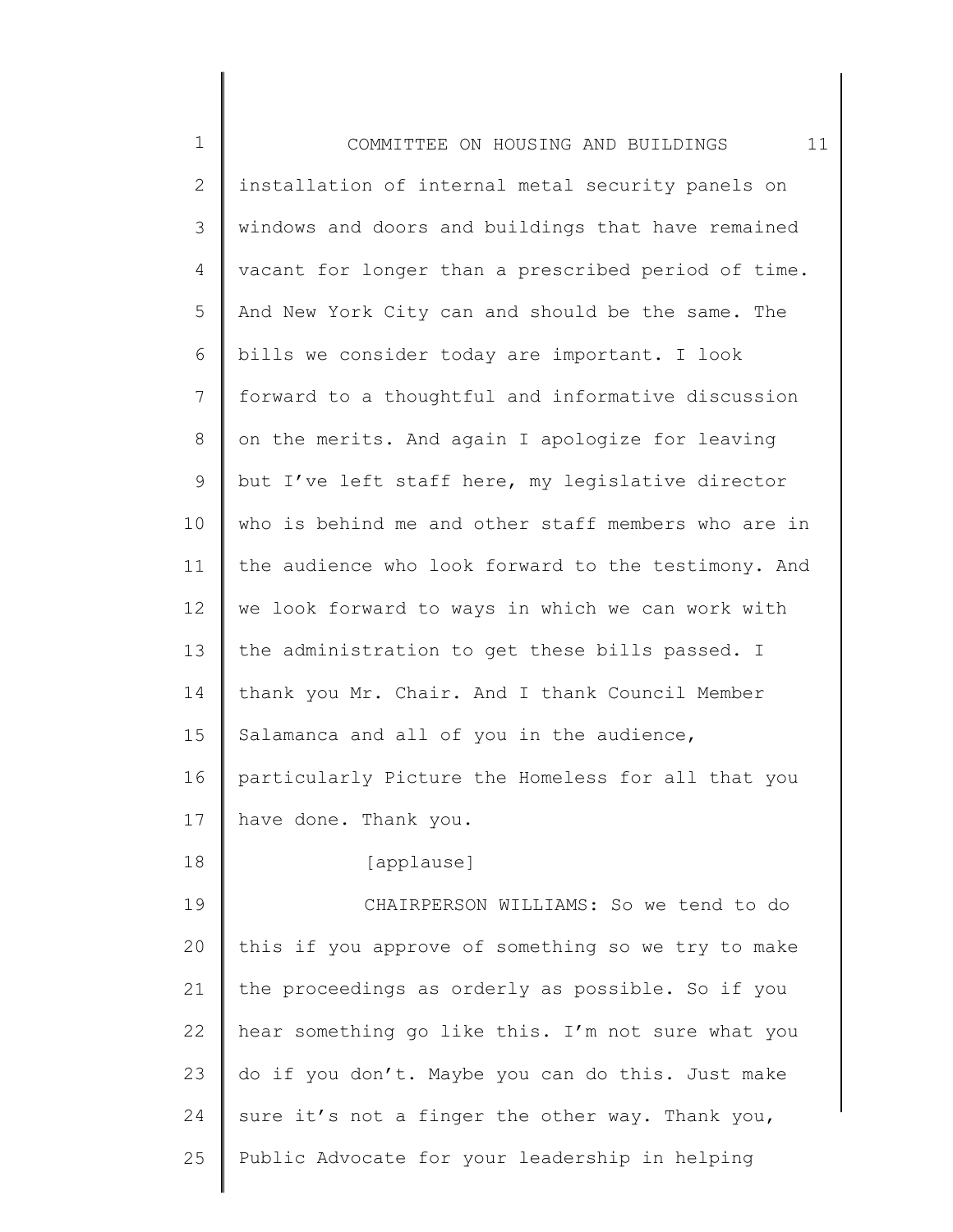1 2 3 4 5 6 7 8 9 10 11 12 13 14 15 16 17 18 19 20 21 22 23 24 25 COMMITTEE ON HOUSING AND BUILDINGS 12 pushing these issues forward and for providing additional background on the bills. I'd also like to thank my staff for the work they did to assemble this hearing including Nick Smith, my Deputy Chief of Staff and Legislative Director, Jen Wilcox and Megan Chin [sp?] Counsel to the Committee, Guillermo Patino and Jose Conley Policy Analyst to the Committee, and Sarah Gastelum the Committee's Finance Analyst. I too also just want to lend my voice to many of the things that the Public Advocate said. Homelessness obviously cannot be overstated how big the problem is. I was proud to participate in picture the Homeless' first vacant count many, many moons ago when I was Executive Director of Tenants and Neighbors and I don't know that we've gotten any better since then. It's obviously a very difficult thing. We have to do a lot more. We cannot build faster than we're losing housing which means we have to preserve what we have which means that any vacant properties that are available we really need to look at it. They can't just sit there being hard to count, being hard to find those properties is not an excuse not to do it and not to do anything. And hopefully some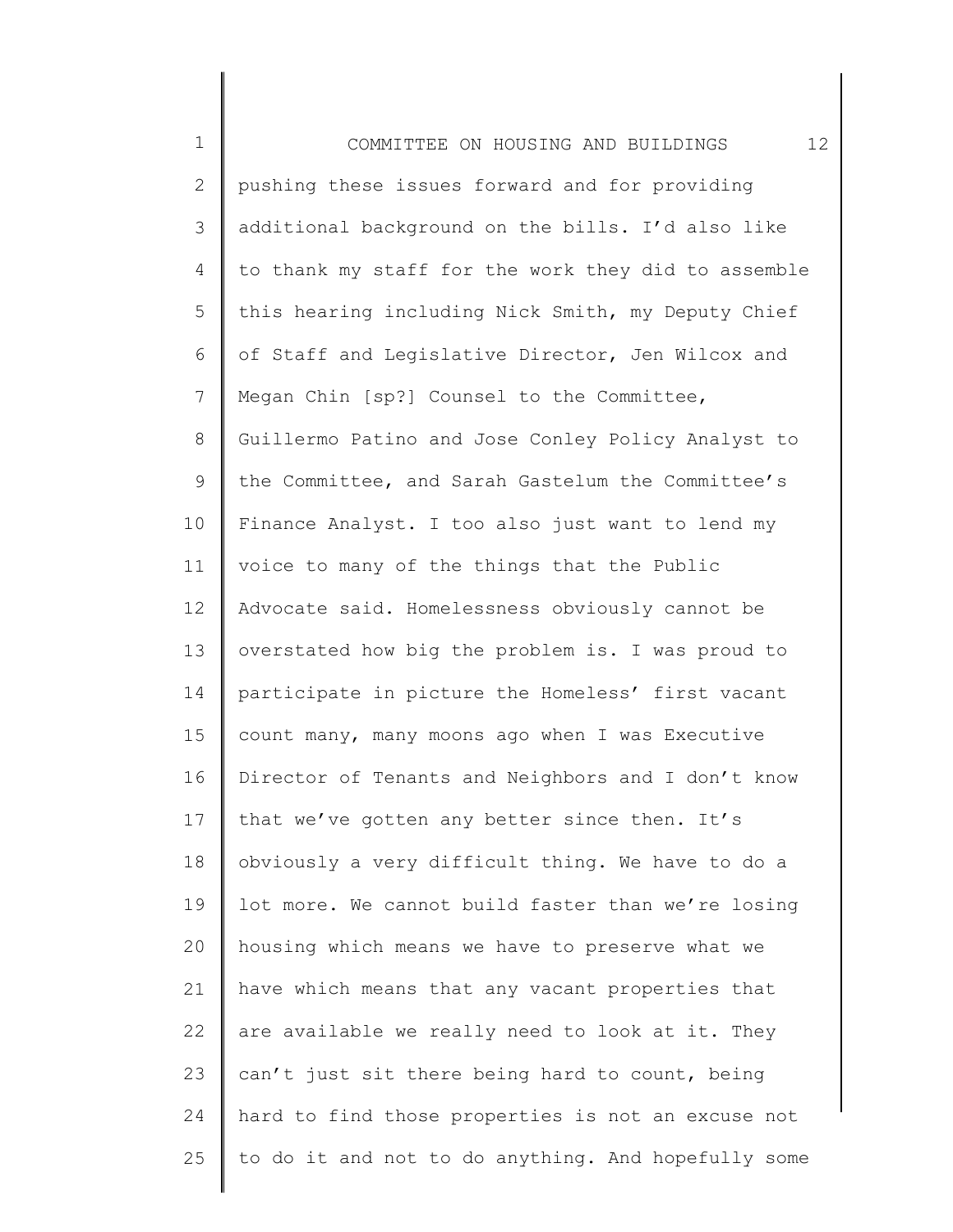| $\mathbf 1$  | 13<br>COMMITTEE ON HOUSING AND BUILDINGS            |
|--------------|-----------------------------------------------------|
| $\mathbf{2}$ | of these legislation will help us move thing        |
| 3            | forward. That said, I'm going to call up our first  |
| 4            | panel. Please note that all witnesses will be under |
| 5            | oath when testifying. I'd also like to remind       |
| 6            | everyone to fill out a card with the Sergeants if   |
| 7            | you'd like to testify. First we're going to have    |
| $\,8\,$      | Gina Bocra from the DOB testify the first bill      |
| 9            | which is the Energy Code. Oh and Patrick Wehle      |
| 10           | Assistant Commissioner for DOB. Can you please both |
| 11           | raise your right hand. Do you swear or affirm to    |
| 12           | tell the truth, the whole truth, and nothing but    |
| 13           | the truth?                                          |
| 14           | [combined affirmations]                             |
| 15           | CHAIRPERSON WILLIAMS: And you can begin             |
| 16           | testimony when you like.                            |
| 17           | PATRICK WEHLE: Thank you. Good morning              |
| 18           | Chair Williams, members of the Housing and          |
| 19           | Buildings Committee in the City Council. I am       |
| 20           | Patrick Wehle Assistant Commissioner of External    |
| 21           | Affairs at the New York City Department of          |
| 22           | Buildings. I am joined by my colleague Gina Bocra,  |
| 23           | the department's Chief Sustainability Officer. We   |
| 24           | are pleased to be here this morning to offer        |
| 25           | testimony in support of Intro number 12-77          |
|              |                                                     |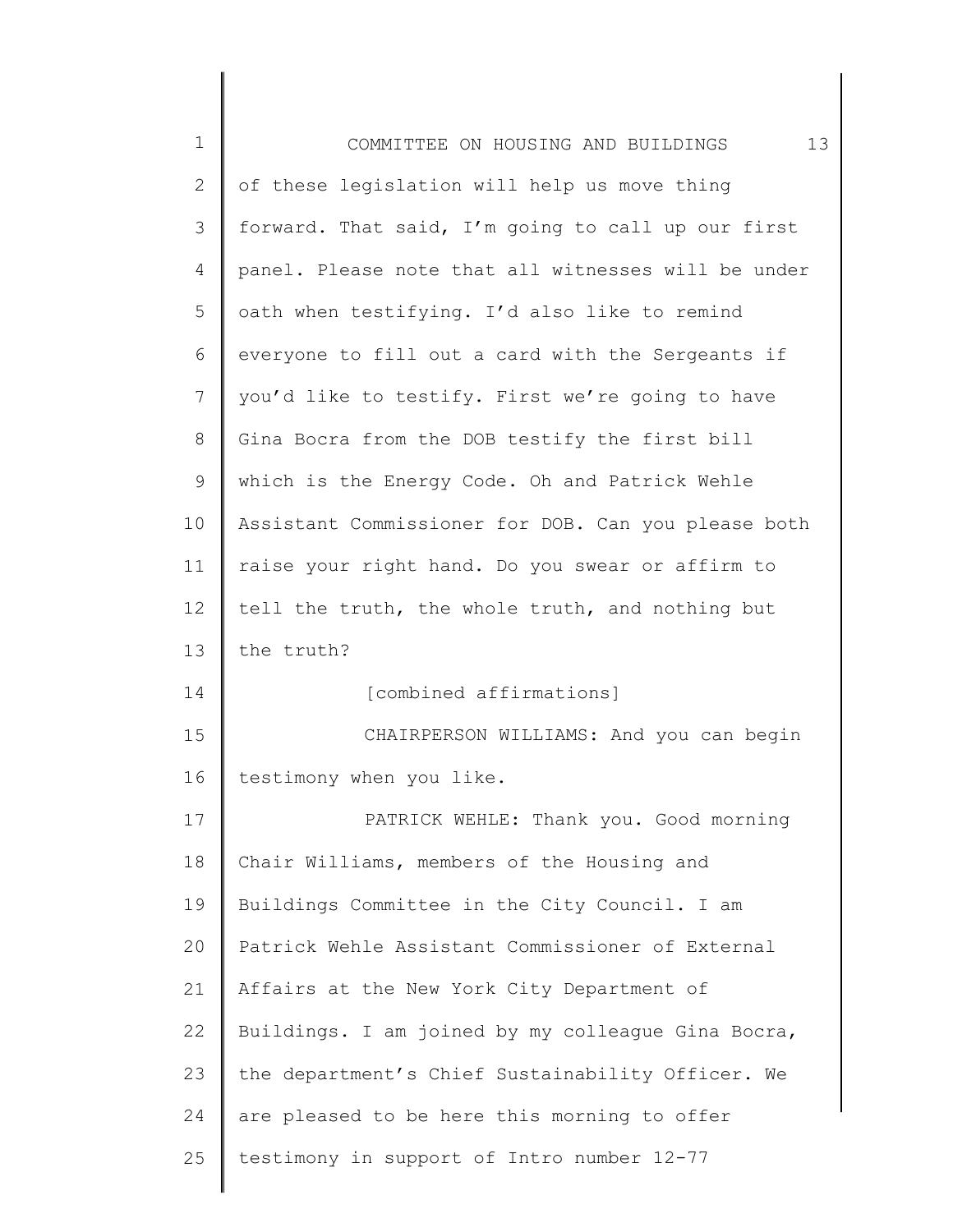1 2 3 4 5 6 7 8 9 10 11 12 13 14 15 16 17 18 19 20 21 22 23 24 25 COMMITTEE ON HOUSING AND BUILDINGS 14 sponsored at the request of the administration which makes technical adjustments to the recently enacted updates to the New York City energy conservation code. As this council is aware local law 91 of 2016 was signed into law on August  $3^{rd}$ and established a 2016 version of the New York City Energy Conservation Code. The City Energy Code is part of the City Construction Codes and provides performance standards for building energy usage. The City Energy Code is based on the New York state Energy Code and in accordance with the state Energy Law an energy code adopted by a local jurisdiction must be more stringent than the state energy code. On March 9<sup>th</sup> New York state via Prevention and Building Code Council voted to update the state Energy Code with technical changes to the residential and commercial provisions that align it with the 2015 edition of the International Energy Conservation Code. This update is more stringent than a 2014 state energy code as well as our city energy code and as such it prompted Local Law 91. On August  $25^{th}$ , a few weeks after local, the enactment of Local Law 91 the state code council voted to amend their recently approved 2016 state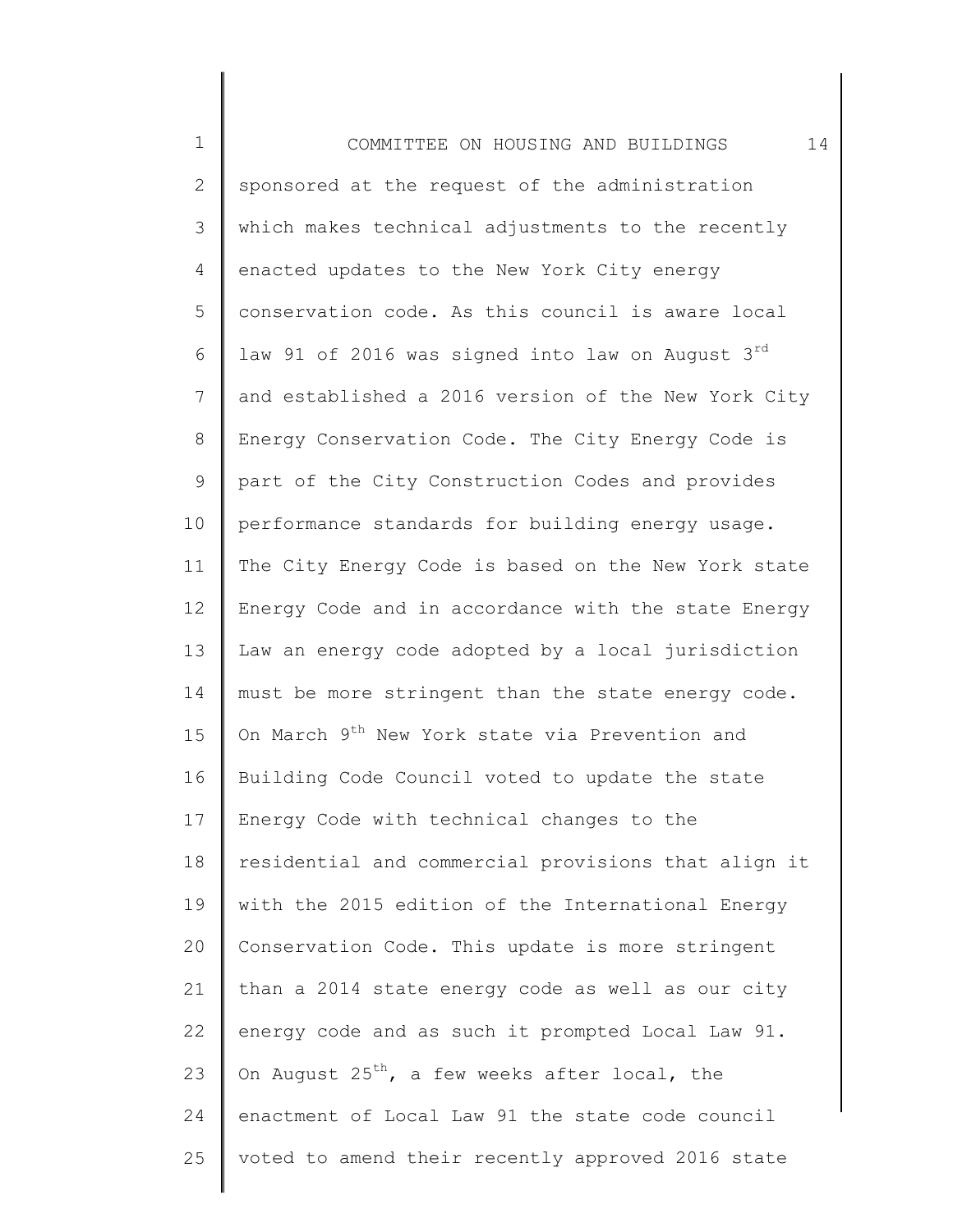1 2 3 4 5 6 7 8 9 10 11 12 13 14 15 16 17 18 19 20 21 22 23 24 COMMITTEE ON HOUSING AND BUILDINGS 15 energy code making non-substantive changes which had be adopted by reference as part of the city energy code. As such despite the inconsequential nature of the state's changes we must amend the administrative code to adopt the state's amendments. In addition to officially adopting the state's amendments this bill also proposes minor technical corrections to errors in Local Law 91 and within the state's amendments. These corrections are not substantive. While they are editorial in nature we believe that correction of these errors will prevent confusion to users of the code and will maintain alignment between the city energy code and the state energy code. With the state energy code becoming effective on October the third it is necessary that this alignment with the state energy code amendments be rectified. The department greatly appreciates this committee hearing this bill promptly and respectfully requests swift and careful consideration and approval of this legislation which will enable our department and stakeholders to smoothly transition to the requirements of the new city energy code. Thank you

25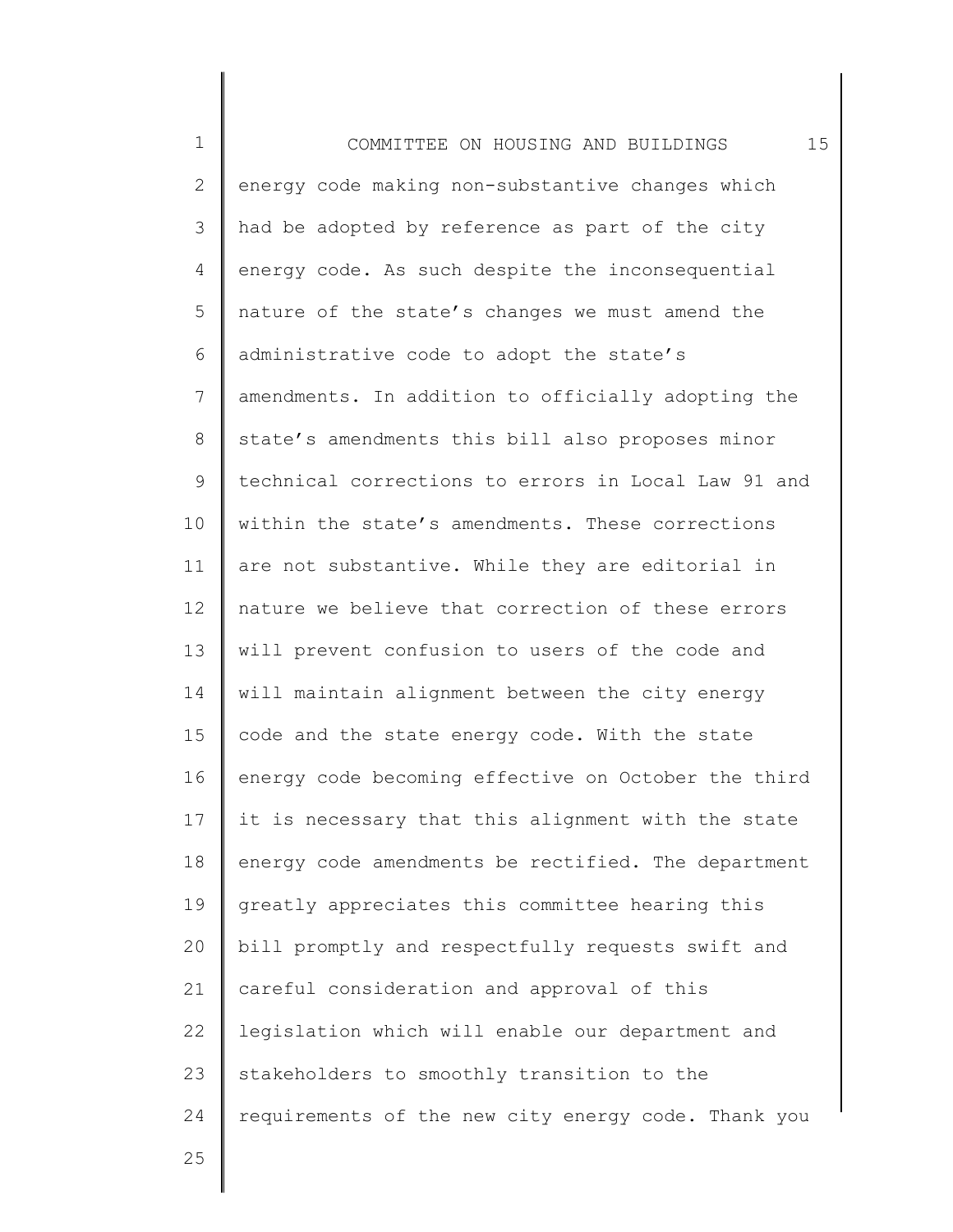| 1            | 16<br>COMMITTEE ON HOUSING AND BUILDINGS            |
|--------------|-----------------------------------------------------|
| $\mathbf{2}$ | for your attention and the opportunity to testify.  |
| 3            | Ms. Bocra and I welcome any questions you may have. |
| 4            | CHAIRPERSON WILLIAMS: Thank you very                |
| 5            | much for the testimony, for being here. Think the   |
| 6            | majority of questions we had were answered when we  |
| 7            | actually passed the, the full changes. The only     |
| $8\,$        | question we have is there any additional costs      |
| 9            | associated with the changes and what they might be. |
| 10           | BOKRA: There is no additional costs                 |
| 11           | associated with the changes.                        |
| 12           | CHAIRPERSON WILLIAMS: Oh that's                     |
| 13           | probably the quickest answer from the               |
| 14           | administration. Simple, plain Thank you very much   |
| 15           | then. I really appreciate the time. We don't have   |
| 16           | any further questions. Appreciate you coming out.   |
| 17           | PATRICK WEHLE: Thank you very much.                 |
| 18           | BOKRA: Thank you.                                   |
| 19           | CHAIRPERSON WILLIAMS: No problem.                   |
| 20           | PATRICK WEHLE: Next we'll begin our                 |
| 21           | hearing, testimony on the final packages of bills.  |
| 22           | Dealing with vacant properties, Daniel Hernandez    |
| 23           | HPD, Rassoul Azarnejad HPD, Matt Berk DCAS, Chief   |
| 24           | Eugene Ditaranto FDNY, Carmela Quintos DO           |
| 25           | Department of Finance, Sheelah Feinberg Department  |
|              |                                                     |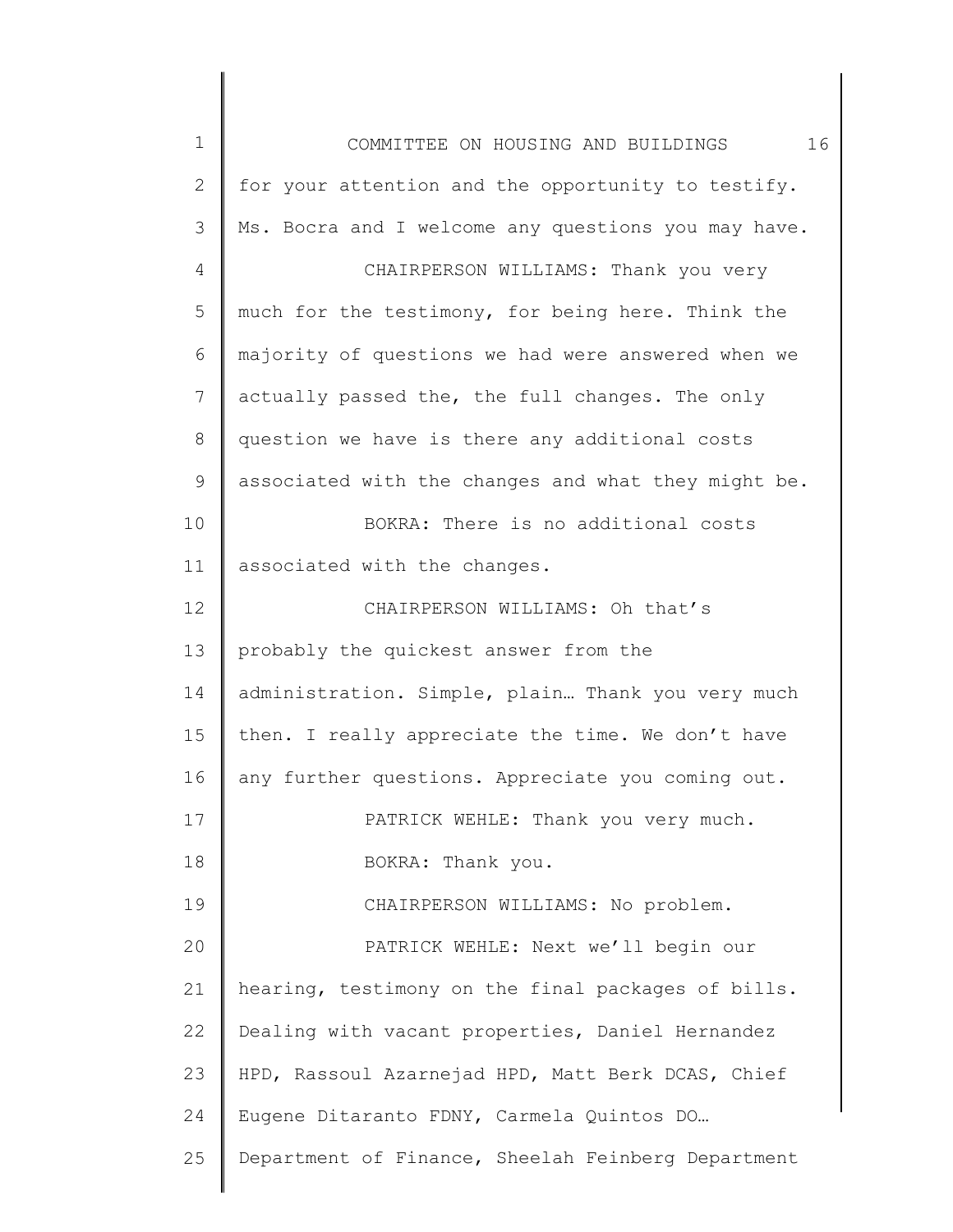| $\mathbf 1$   | 17<br>COMMITTEE ON HOUSING AND BUILDINGS           |
|---------------|----------------------------------------------------|
| $\mathbf{2}$  | of Finance. One second please Can And Patrick      |
| 3             | staying? Okay. We're going to have everybody here. |
| 4             | Daniel Hernandez, Rassoul Azarnejad, Matt Berk,    |
| 5             | Chief Ditaranto, Carmela Quintos, you can grab a   |
| 6             | chair, and Sheelah Feinberg.                       |
| 7             | SAMARA KARASYK: [off mic]  Samara                  |
| 8             | Karasyk.                                           |
| $\mathcal{G}$ | CHAIRPERSON WILLIAMS: Say that again?              |
| 10            | SAMARA KARASYK: Samara Karasyk instead             |
| 11            | of Sheelah.                                        |
| 12            | CHAIRPERSON WILLIAMS: Can someone fill             |
| 13            | out a form?                                        |
| 14            | SAMARA KARASYK: I'll fill it out, I'm              |
| 15            | sorry.                                             |
| 16            | CHAIRPERSON WILLIAMS: Okay. And Samara             |
| $17$          | just come up.                                      |
| 18            | [background comments]                              |
| 19            | CHAIRPERSON WILLIAMS: Please do you                |
| 20            | affirm, do you swear or affirm to tell the truth,  |
| 21            | and nothing but the truth?                         |
| 22            | [combined affirmations]                            |
| 23            | CHAIRPERSON WILLIAMS: Patrick thank you            |
| 24            | for doing it twice. I believed you the first time. |
| 25            |                                                    |
|               |                                                    |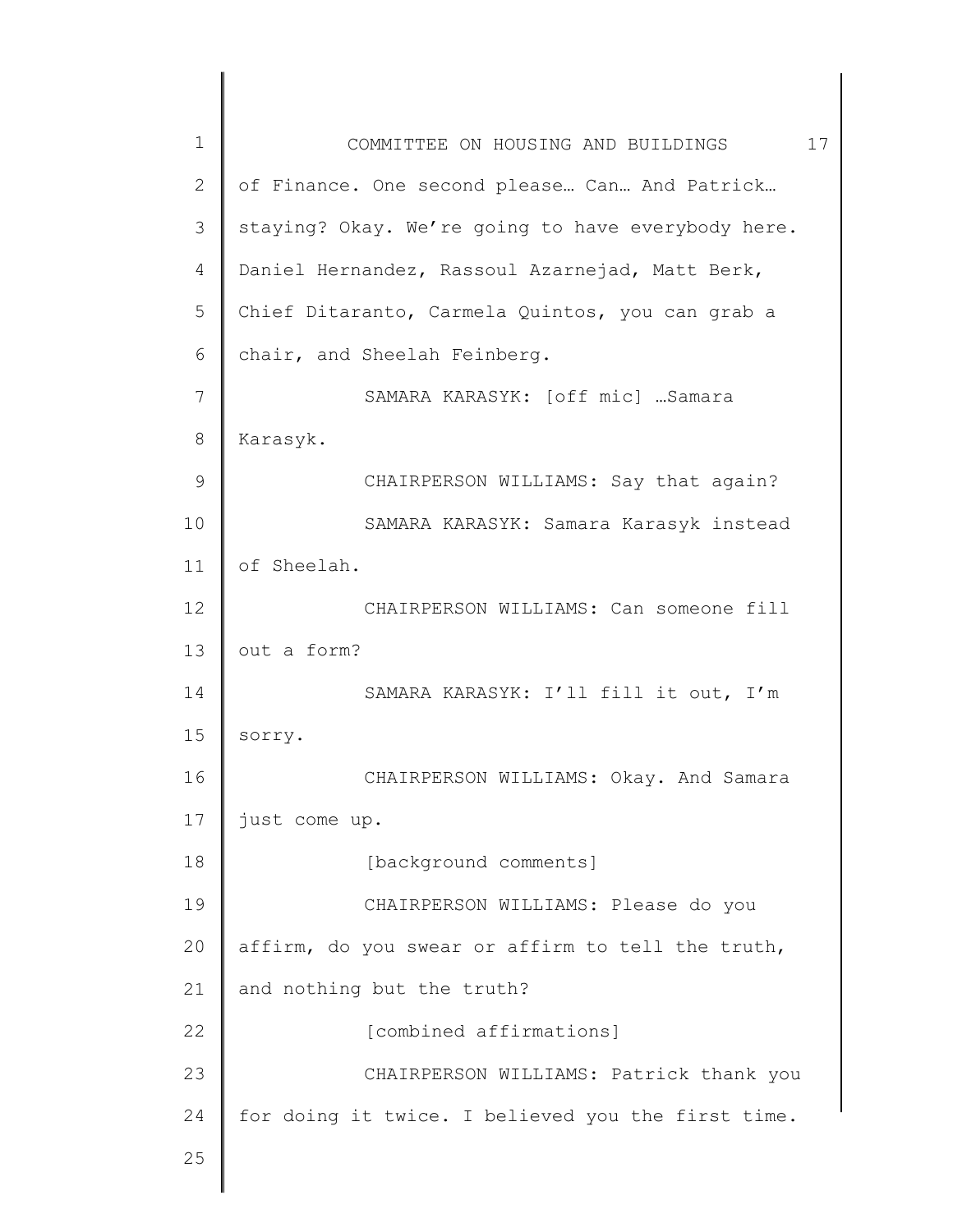1 2 3 COMMITTEE ON HOUSING AND BUILDINGS 18 You can each begin your testimony in the order of your preference.

4 5 6 7 8 9 10 11 12 13 14 15 16 17 18 19 20 21 22 23 24 25 DANIEL HERNANDEZ: Good morning Chair Williams and members of the Housing and Buildings Committee. My name is Daniel Hernandez and I am the Deputy Commissioner of Neighborhood Strategies for the New York City Department of Housing Preservation and Development. With me today is Rassoul, an Assistant Commissioner for Maintenance at HPD's Division of Enforcement and Neighborhood Services and my colleagues from other partner agencies in this endeavor. We thank you for the opportunity to testify today on Intros 307, 10-34, 10-36, and 10-39 which seek to find mechanisms to collect information on vacant lots and buildings in New York City and in the case of Intro 307 would require the use of certain building materials when sealing a vacant building. As you know HPD's mission is to incentivize the development of affordable housing through attractive financing and tax incentives as well as to enforce safe and habitable residential buildings through its enforcement of the maintenance, housing maintenance code. Recently HPD has focused its energies on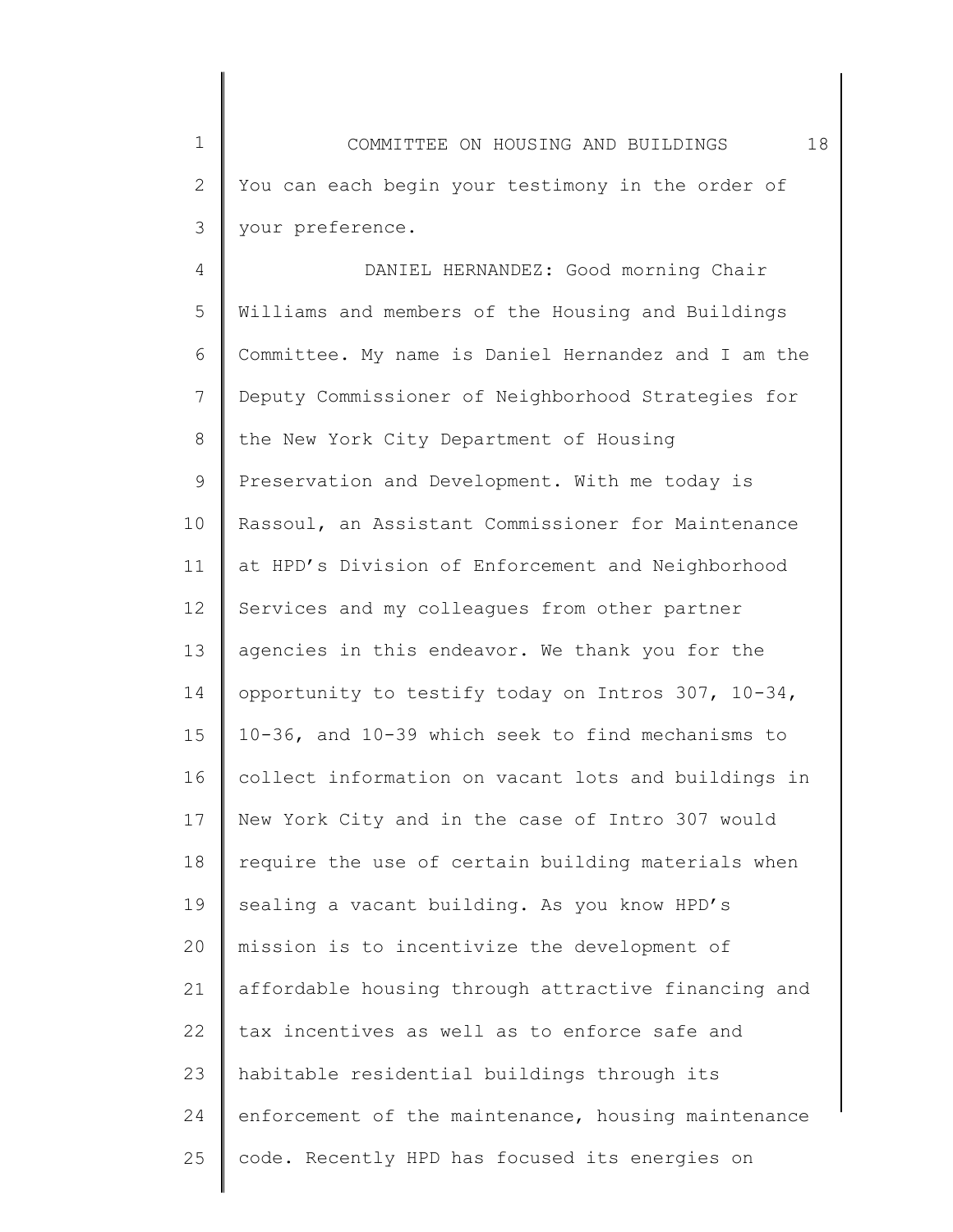| $1\,$        | 19<br>COMMITTEE ON HOUSING AND BUILDINGS            |
|--------------|-----------------------------------------------------|
| $\mathbf{2}$ | fulfilling the de Blasio administration's Housing   |
| 3            | New Yok Plan which has tasked the agency with       |
| 4            | constructing 80,000 units and preserving 120,000    |
| 5            | affordable units as affordable housing in the next  |
| 6            | 10 years. To date HPD has financed the development  |
| 7            | or preservation of more than 50,000 affordable      |
| $\,8\,$      | homes for low, moderate, and middle income New York |
| $\mathsf 9$  | families. This includes the highest annual          |
| 10           | production of affordable homes in 25 years of over  |
| 11           | 23,000 units and the most new construction in HPD's |
| 12           | history totally approximately 6,000 in FY2016. HPD  |
| 13           | believes that its recent efforts represent real     |
| 14           | progress towards the 200,000-unit goal of the       |
| 15           | Mayor's Housing Plan and ensuring that more New     |
| 16           | Yorkers, more New Yorkers than ever have access to  |
| 17           | safe and affordable housing. In over two years we   |
| 18           | have established aggressive and realistic time      |
| 19           | frames that we track for development for the        |
| 20           | majority of viable city owned land. We are          |
| 21           | coordinating actively with other city agencies in   |
| 22           | the Mayor's Office to identify city owned           |
| 23           | properties owned by other agencies that are         |
| 24           | suitable for affordable housing. In fact, HPD has   |
| 25           | issued 16 RFPs over the past two fiscal years which |
|              |                                                     |

║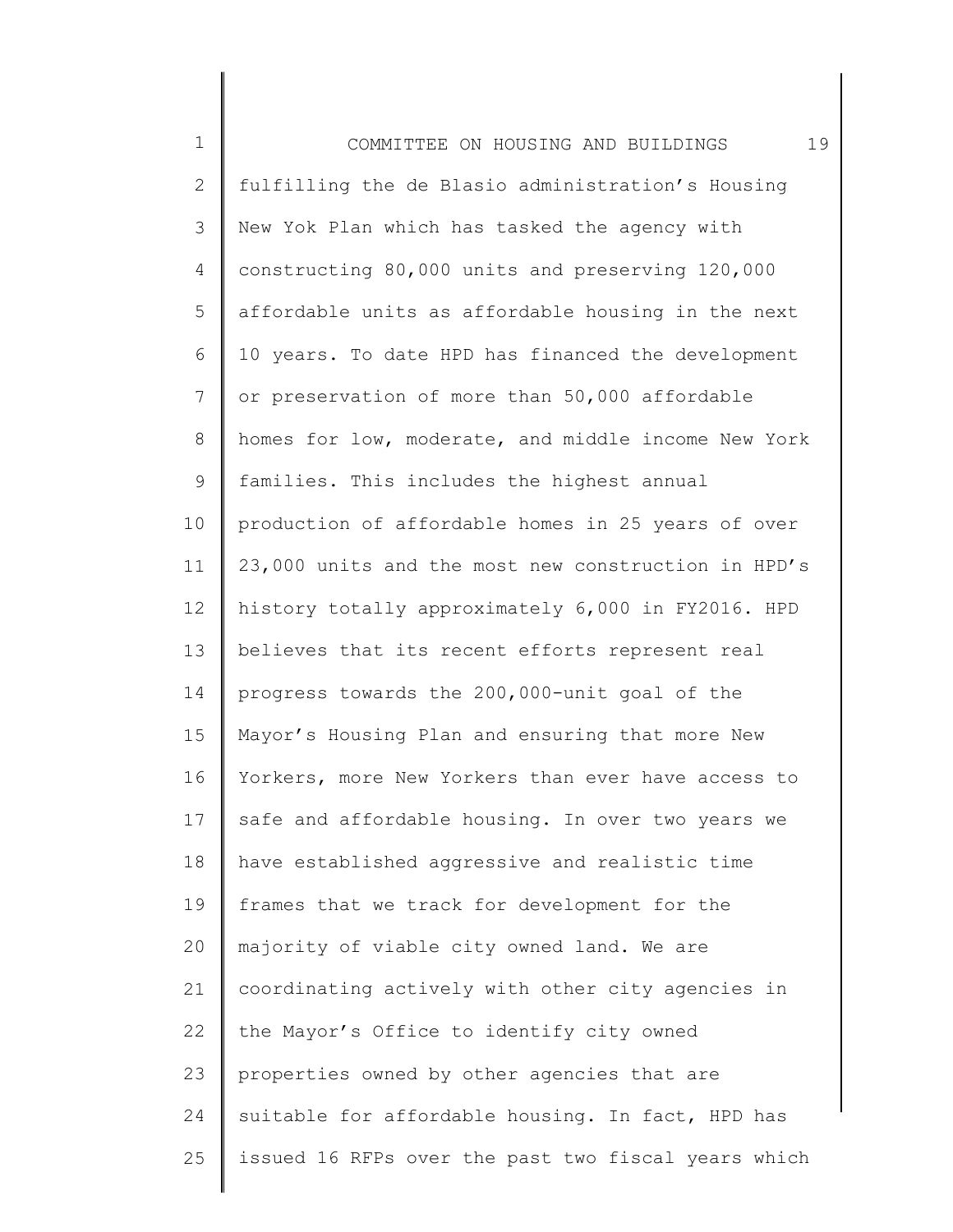1 2 3 4 5 6 7 8 9 10 11 12 13 14 15 16 17 18 19 20 21 22 23 24 25 COMMITTEE ON HOUSING AND BUILDINGS 20 is extremely way over an increase than in previous years. In considering the information, we have available through various city agencies it's important to distinguish between vacant land, publicly owned or privately owned sites without development and vacant buildings that are built or underutilized. We collect information about each in different ways. I will focus first on vacant land. The Department of Finance tracks vacant land through its annual assessment of over one million properties across the city. During this process DOF classifies every parcel in New York into four tax classes based on whether it is residential or some other use and how many units the property contains. Most vacant land in New York City is included within class one or class four properties. According to DOF records out of the 1,060,814 private and public lots in the city 26,229 of them are vacant. DOF determines a lot is vacant through assessor inspections, sales files, and building records of demolitions. This number, however, does not give the full picture because lots can be vacant for a myriad of reasons. Many owners including the city may be in the process of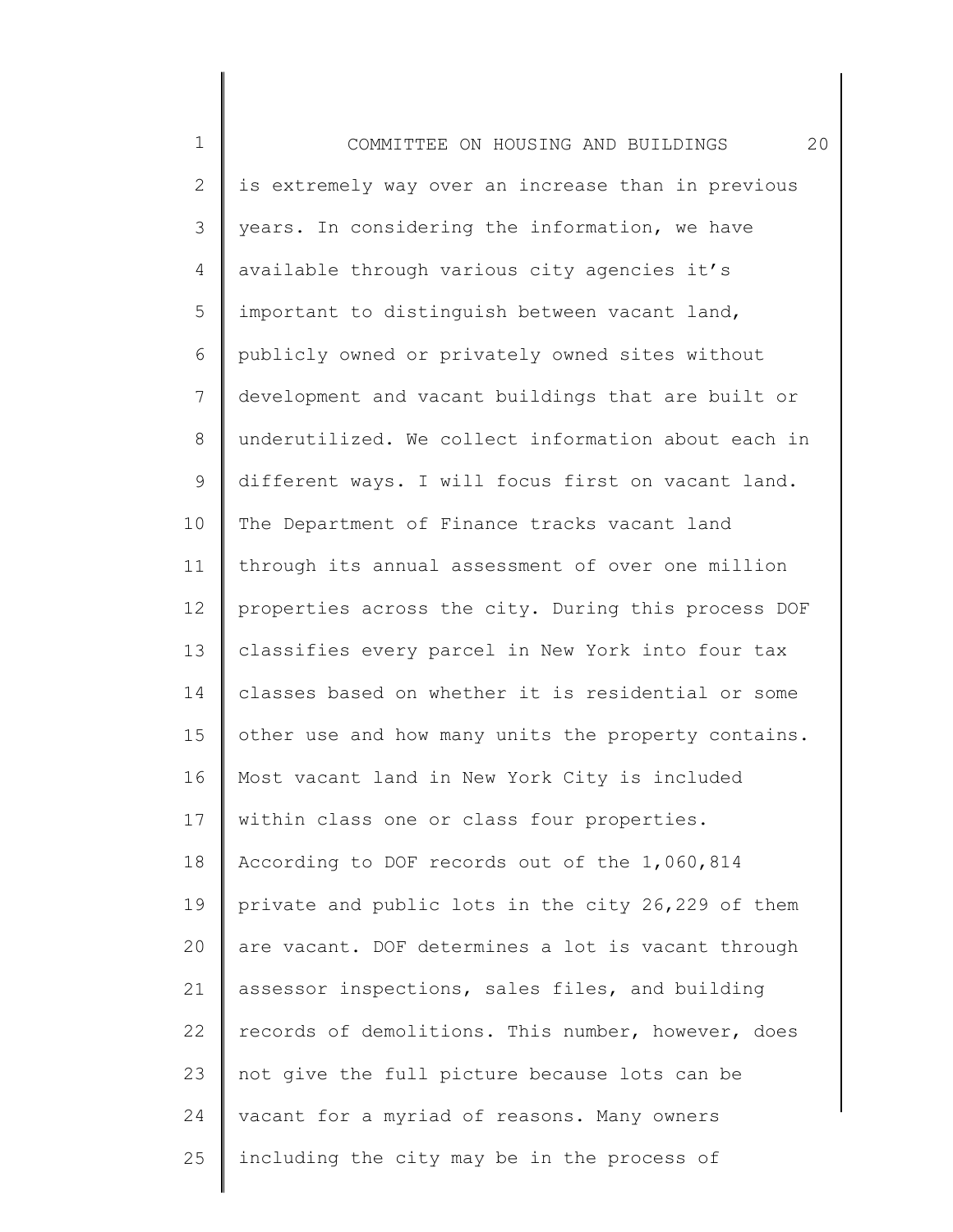| $\mathbf 1$  | 21<br>COMMITTEE ON HOUSING AND BUILDINGS            |
|--------------|-----------------------------------------------------|
| $\mathbf{2}$ | planning for the development on the vacant site and |
| 3            | these predevelopment activities can take quite some |
| 4            | time before construction can begin and is apparent  |
| 5            | on the site. Just because a lot is vacant doesn't,  |
| 6            | now doesn't mean it will be vacant in the future.   |
| 7            | Also some lots are used for community or critical   |
| $\,8\,$      | civic uses such as parking for faith based          |
| 9            | communities, public emergency units, utility or     |
| 10           | infrastructure uses, or even green markets and      |
| 11           | weekend flea markets. These lots are providing      |
| 12           | services and uses to both the city and community    |
| 13           | but they could be considered vacant depending on    |
| 14           | when they are observed. According to DOF records    |
| 15           | and IPIS data of the 26,229 vacant sites in the     |
| 16           | city approximately 7,400 of them are city owned.    |
| 17           | Approximately 17 hundred of these fall under        |
| 18           | Department of Citywide Administrative Services,     |
| 19           | DCAS', jurisdiction. DCAS tracks and disposes of    |
| 20           | these surplus of vacant lots by, through a public   |
| 21           | auction. Many of these properties are sliver        |
| 22           | properties, access ways, and other property that    |
| 23           | cannot be developed or are no longer necessary for  |
| 24           | city use. The number of surplus properties has      |
| 25           | dwindled over time since the city no longer takes   |
|              |                                                     |

II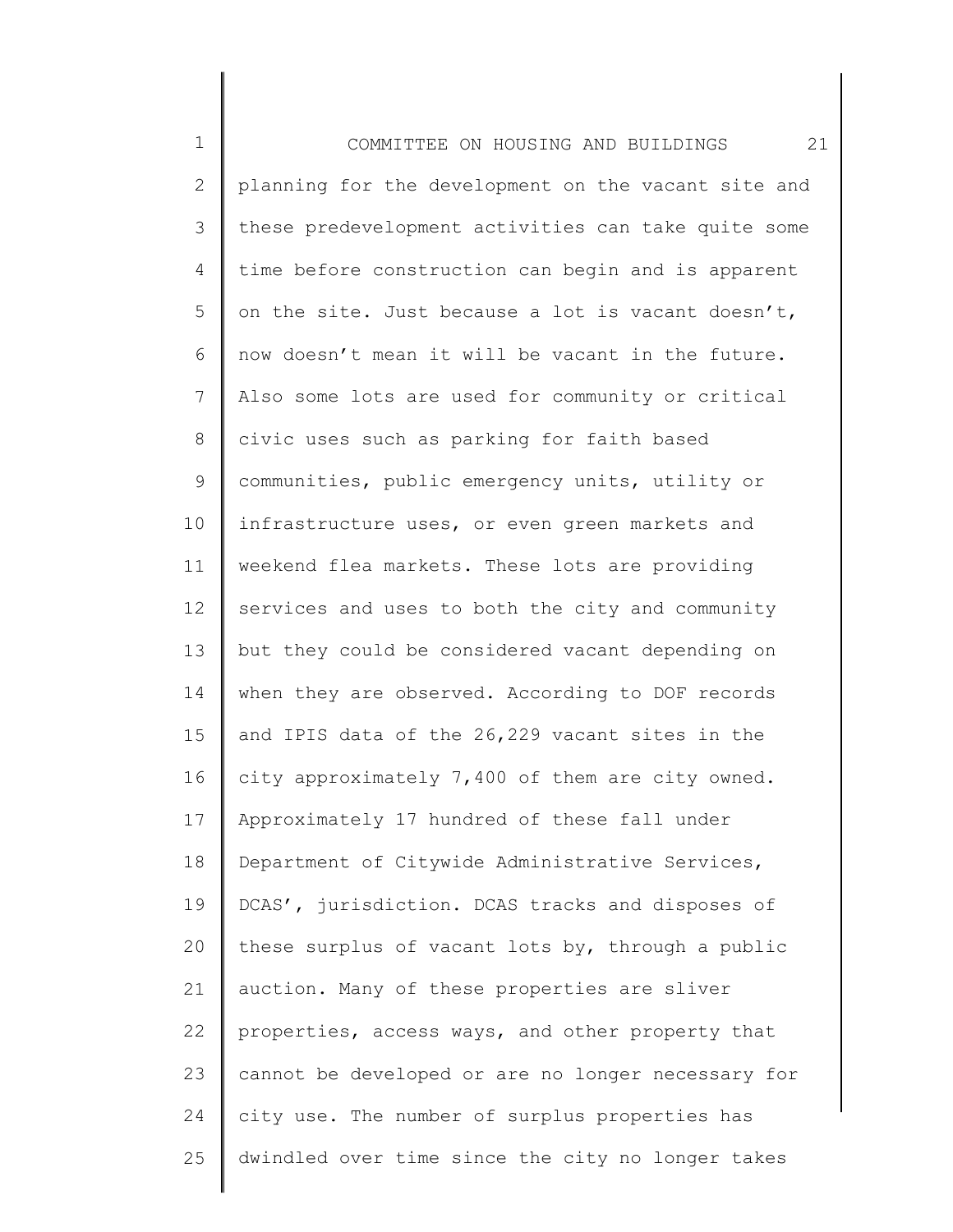1 2 3 4 5 6 7 8 9 10 11 12 13 14 15 16 17 18 19 20 21 22 23 24 25 COMMITTEE ON HOUSING AND BUILDINGS 22 title of properties through its in rem tax foreclosure. And the fact that most of the developable lots have been transferred to other agencies for use or have been sold. If agencies consolidate or downsize certain properties will come under DCAS' jurisdiction until DCAS can identify another use or prepares the property for disposition. Separately HPD controls approximately 1,131 vacant properties. We take the reuse and redevelopment of these properties very seriously. Based on our review of these sites approximately 670 are suitable for residential development. 400 of these sites already are in HPD's development pipeline for affordable housing. The remaining 270 will be designated for development at some point during the duration of the Housing New York Plan. The rest of sites under HPD's control pose significant development challenges, are not suitable for residential use or are being evaluated for other imperative uses including open space for green infrastructure and storm water management, systems in environmentally vulnerable areas, police and fire department uses and other critical civic and emergency uses. Since the beginning if the de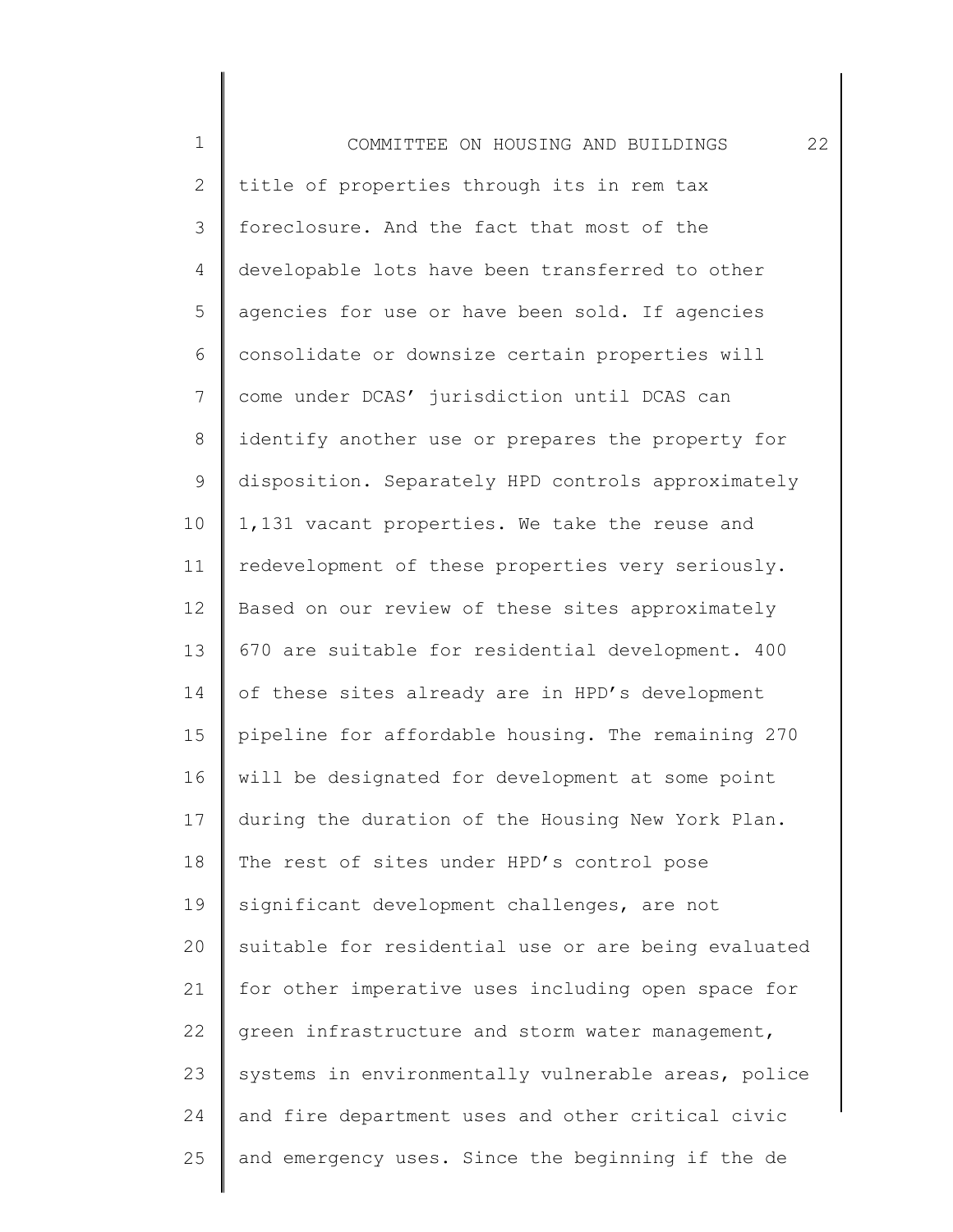1 2 3 4 5 6 7 8 9 10 11 12 13 14 15 16 17 18 19 20 21 22 23 24 25 COMMITTEE ON HOUSING AND BUILDINGS 23 Blasio administration HPD has looked at ways to develop vacant properties under its jurisdictions, many of which provide development challenges. HPD introduce new financing programs to make development of these challenging sites possible. These programs were specifically created to cluster small city owned sites and thus spur the development of low and moderate income home ownership and rental properties on infill sites. Many of the remaining vacant properties in HPD's jurisdiction face major development challenges. Some are in flood or hurricane zones, other lack basic infrastructure, some may be developable but will require overcoming significant hurdles to make them viable for development. To make them viable our HPD, our HP… our… tasks HPD staff and the planning and predevelopment work on every day. HPD is also working with our partner agencies to use as many city resources as possible to most effectively provide the roads, water, and sewer connections and other infrastructure as well as relocation solutions of critical civic services necessary to get public land ready for development and to ensure the development will bring affordable housing,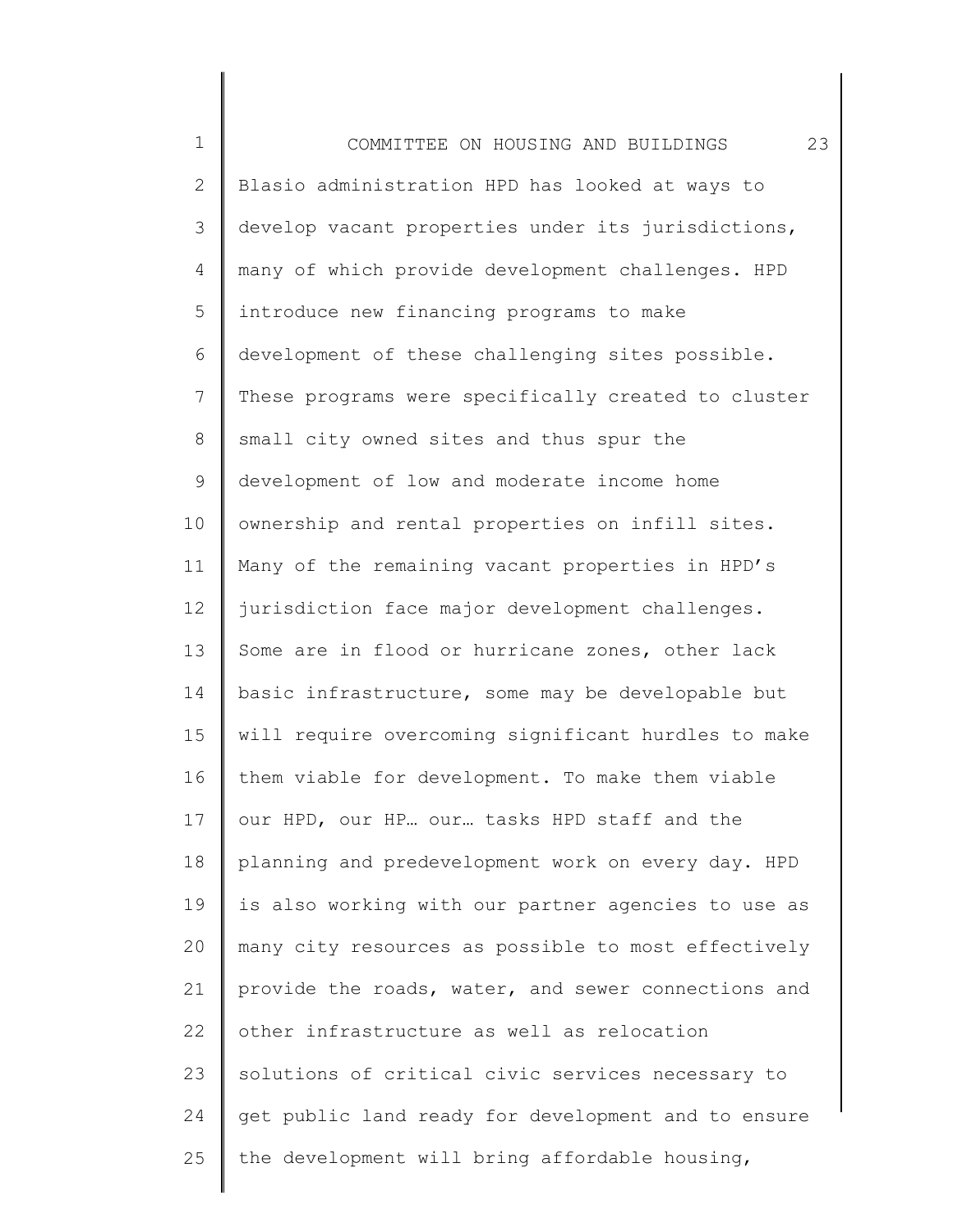1 2 3 4 5 6 7 8 9 10 11 12 13 14 15 16 17 18 19 20 21 22 23 24 25 COMMITTEE ON HOUSING AND BUILDINGS 24 schools, open space, and other critical needs to the neighborhood. Finally, another 150 lots in our jurisdiction are better suited for non-residential uses and HPD is coordinating with other city agencies to find the most productive use for these properties. I will now turn to vacant buildings. As a part of its annual assessment process DOF assessors inspect approximately 300,000 buildings per year. Based on available data DOF's assessors go out to the buildings and visually inspect them to determine whether these buildings are still in use and they classify them as vacant. As of August 2015 determined that 764 buildings in the city were vacant. The Department of Buildings inspects buildings on a complaint based system. DOB receives approximately 1800 vacant building related complaints each year with DOB issuing a violation for approximately 30 percent of these complaints. Usually these buildings are open to the elements, vacant, or structurally unsound. DOB will often seek to address issues with these buildings in state court and the court may issue an order resulting in the sealing of the building. Other agencies such as the department, fire department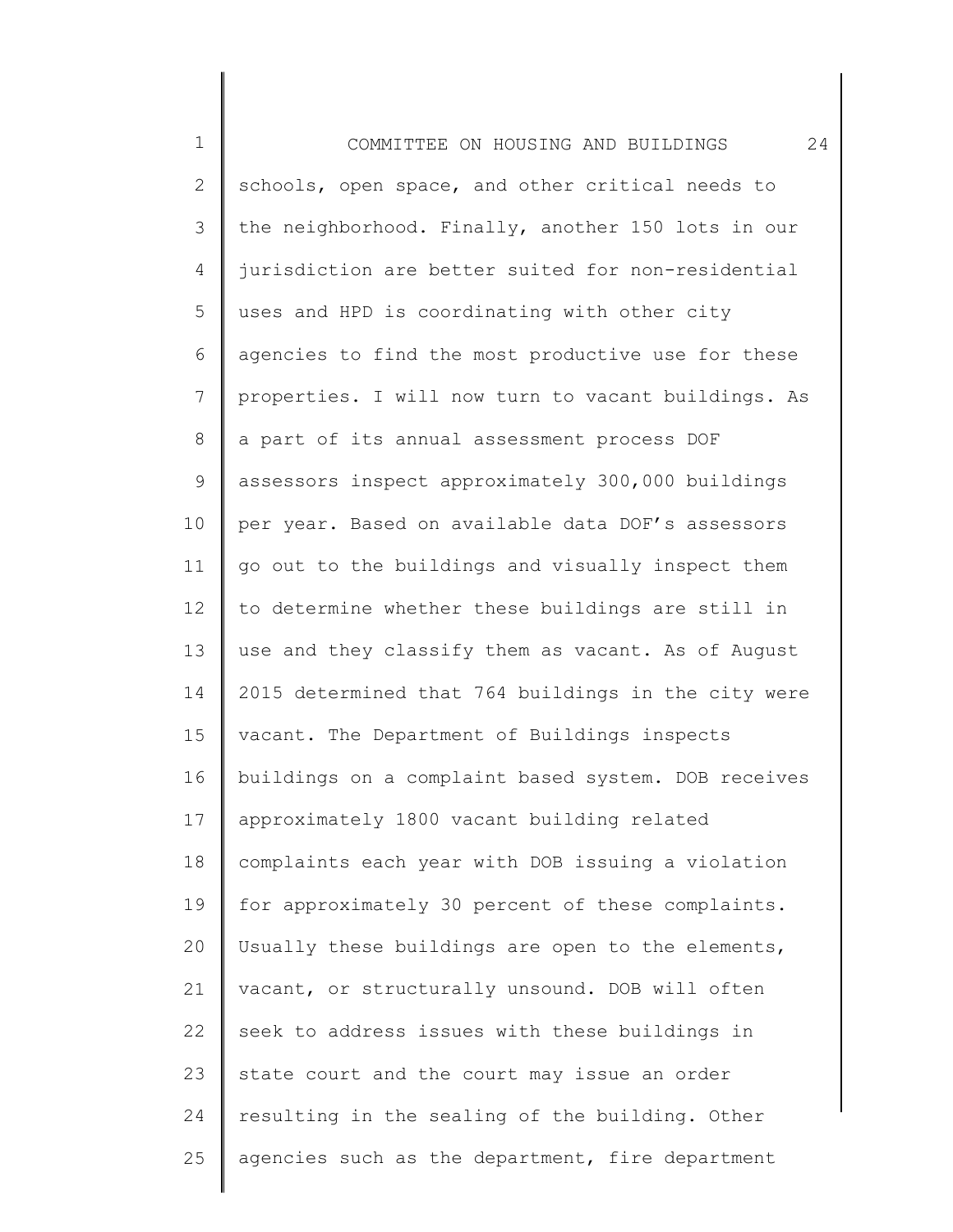1 2 3 4 5 6 7 8 9 10 11 12 13 14 15 16 17 18 19 20 21 22 23 24 25 COMMITTEE ON HOUSING AND BUILDINGS 25 report vacant buildings as they observed during response calls and complaint driven inspections. New York residents have the ability to access publicly available information about lots and buildings through existing online tools the city provides. The New York City Department of City Planning uses DOF data to map vacant lots through Zola. The NYC Department of Information and Technology and Telecommunications has an online searchable map of the city called NYC map which includes zoning and tax information. The NYC open data information portal also includes the integrative property information system or IPIS. This tool is a database of city owned property or private properties that the city leases for city agency uses. This is a helpful tool for the public and city agencies to know which parcels are under which agency's jurisdiction. I would caution again despite all of these efforts it is difficult to accurately determine building vacancy. A visual inspection such as the one DOF performs can be imperfect. While some buildings may be more obviously sealed other buildings may be properly maintained and through observation look as if it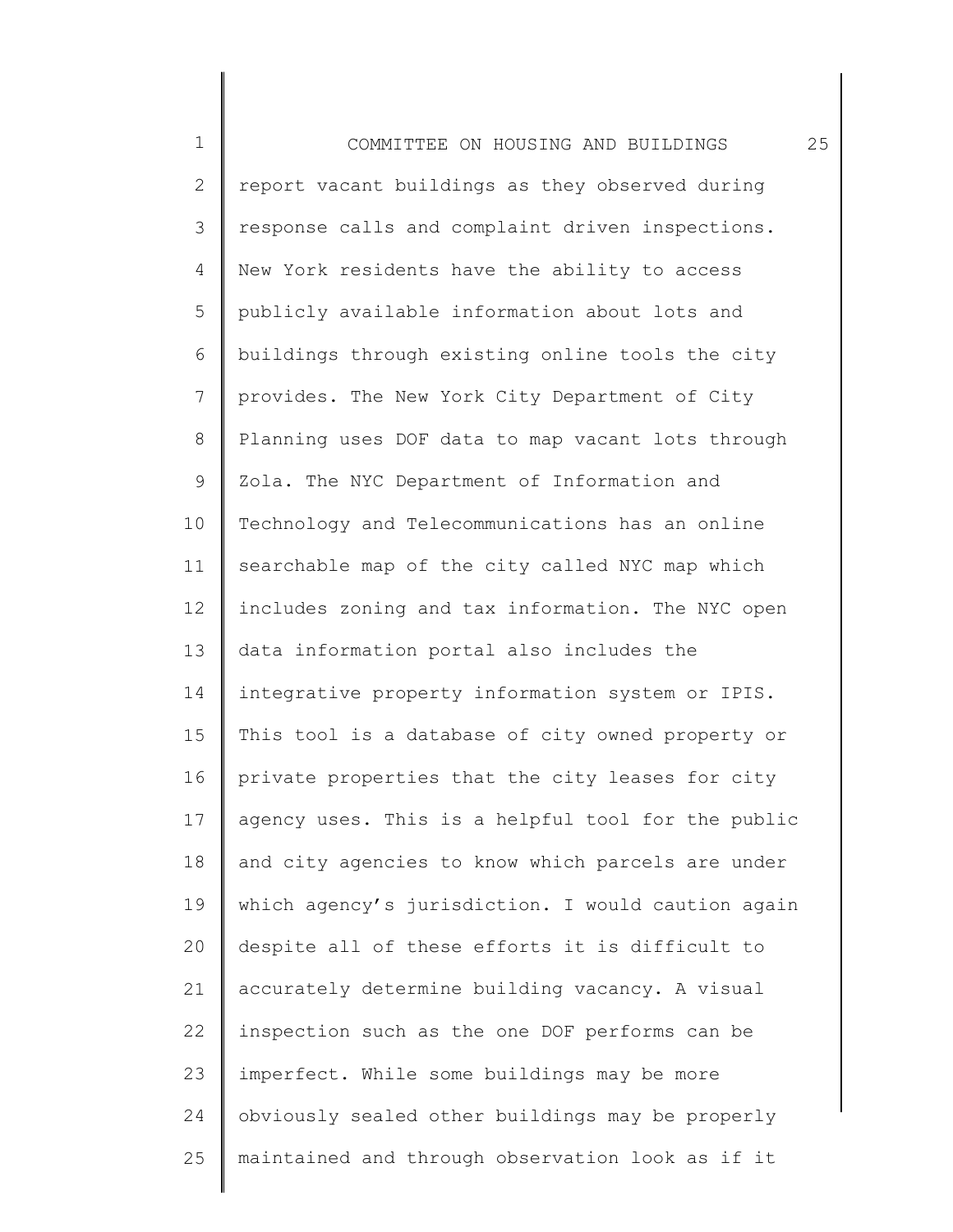1 2 3 4 5 6 7 8 9 10 11 12 13 14 15 16 17 18 19 20 21 22 23 24 25 COMMITTEE ON HOUSING AND BUILDINGS 26 houses residents or is used for its intended purpose when it may actually be vacant. Particularly when mixed use buildings a portion may be vacant or underutilized while other parts of the building are in use. We truly understand the council's desire to assess the number, condition, and future possible development plans for vacant lots and buildings in New York City. This is a subject we are constantly studying with our partner agencies. However, we want to emphasize that simply knowing the number of vacant properties will not pinpoint the more important number, that is underutilized properties that could be feasibly put to a better use. Given that properties can be vacant by design or for a myriad of reasons. I will now examine the bills before the committee today. Intro 10-34. This bill requires that owners of real property vacant for a year or more annually register with HPD. Currently HPD has a registration system for multiple dwelling, multiple dwelling buildings and non-owner-occupied one and two family homes only. In FY '16 HPD registered 115,000 buildings across the city. This registration process supports the agency's enforcement of the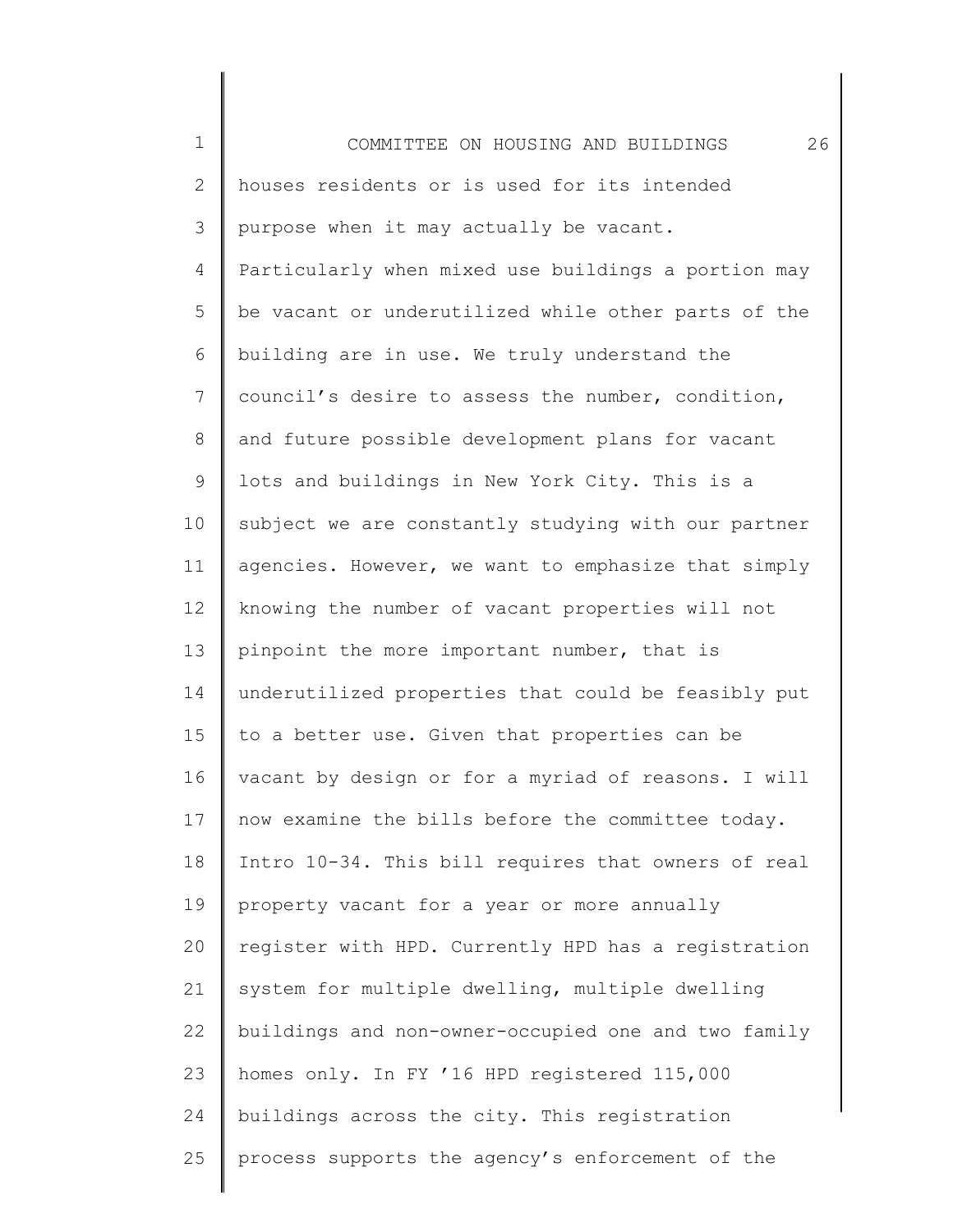| $\mathbf 1$  | 27<br>COMMITTEE ON HOUSING AND BUILDINGS            |
|--------------|-----------------------------------------------------|
| $\mathbf{2}$ | housing maintenance code by providing necessary     |
| 3            | contact information of owners and building managers |
| 4            | if a violation needs to be issued for emergencies   |
| 5            | and conducting public outreach. We are concerned    |
| 6            | this bill would require HPD to obtain information   |
| 7            | for buildings over which it has no enforcement      |
| $\,8\,$      | power and may not even fall within the category of  |
| $\mathsf 9$  | housing since the bill does not distinguish among   |
| 10           | types of vacant buildings including commercial or   |
| 11           | manufacturing uses, education or religious          |
| 12           | institutional buildings, or parking structures. It  |
| 13           | is also unclear if this would only cover buildings  |
| 14           | that are completely empty, underutilized, or how to |
| 15           | account for structures that have multiple uses. It  |
| 16           | should also be noted that the penalty structure of  |
| 17           | 100 to 500 dollars per week for failure to register |
| 18           | is quite severe and may place a significant         |
| 19           | financial burden on some owners simply because they |
| 20           | do not register their vacant property. This is far  |
| 21           | and above the penalty for HPD's current             |
| 22           | registration process which has a 500-dollar maximum |
| 23           | penalty. While we acknowledge that there are issues |
| 24           | with the bill we would be open to discussing this   |
| 25           | issue with the council further. Intro 10-36. This   |
|              |                                                     |

║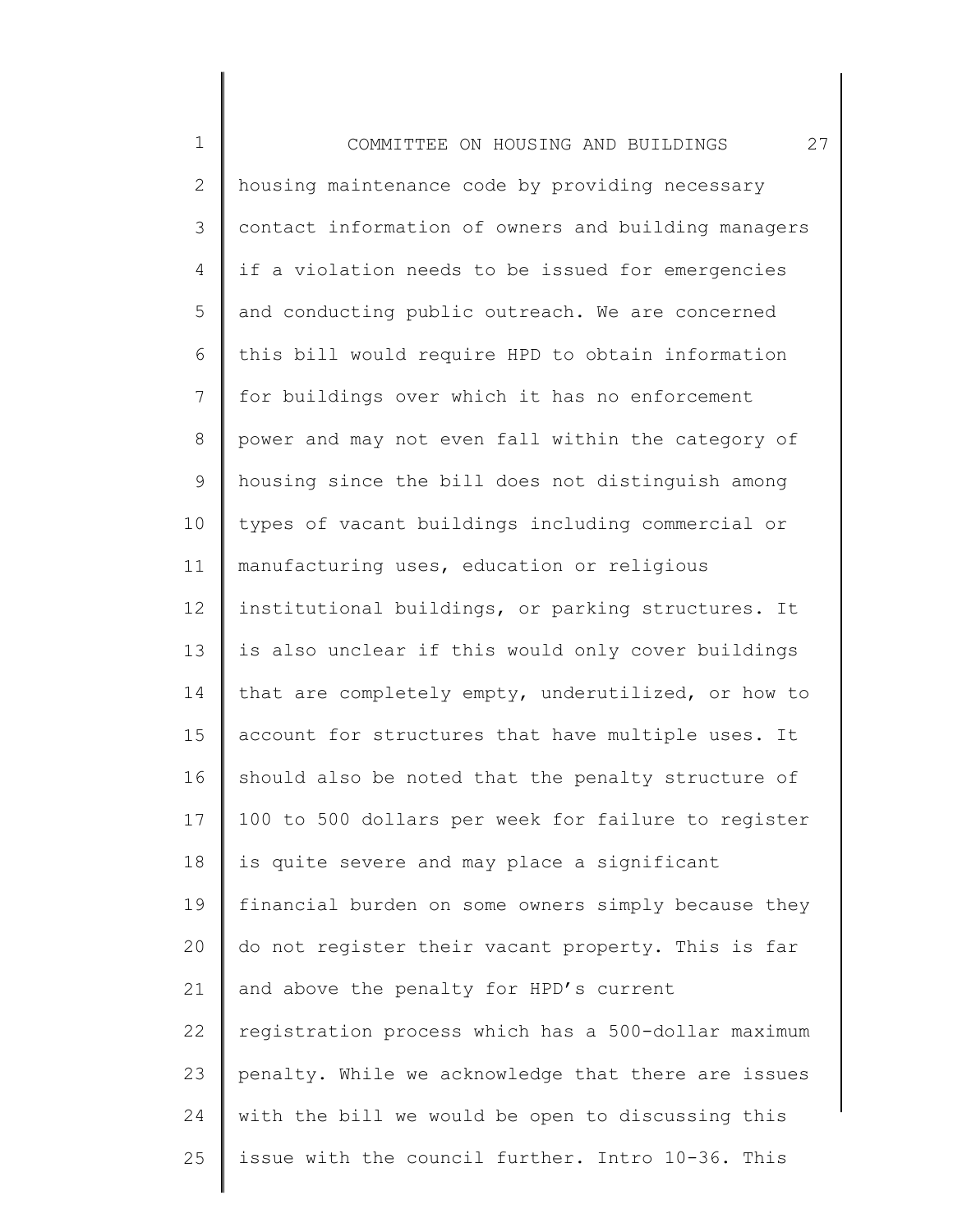1 2 3 4 5 6 7 8 9 10 11 12 13 14 15 16 17 18 19 20 21 22 23 24 25 COMMITTEE ON HOUSING AND BUILDINGS 28 bill would require that the mayor designate a city agency to conduct an annual census of vacant buildings, land and buildings, and track if these buildings are eventually transfer between parties or come into use. As we've discussed some of this data could be very challenging to obtain. There are countless privately owned lots and buildings throughout New York City. Many of these sites are the subject of private transactions that are not publicly recorded until sometime in the future making it difficult to track changes in ownership and use. Also, in many cases it would be hard to determine when a building became vacant as required under the bill without considerable time devoted to this investigation. In some instances, owners have properly maintained the lots may, but may choose to hold them and not improve them for a variety of reasons as is their right and this bill would capture this group of lots. Additionally, we are concerned that there are cases where disclosure of every public lot or building might not be in the best interest to the city and the general public and/or the community. For example, there may be security reasons Department of Environmental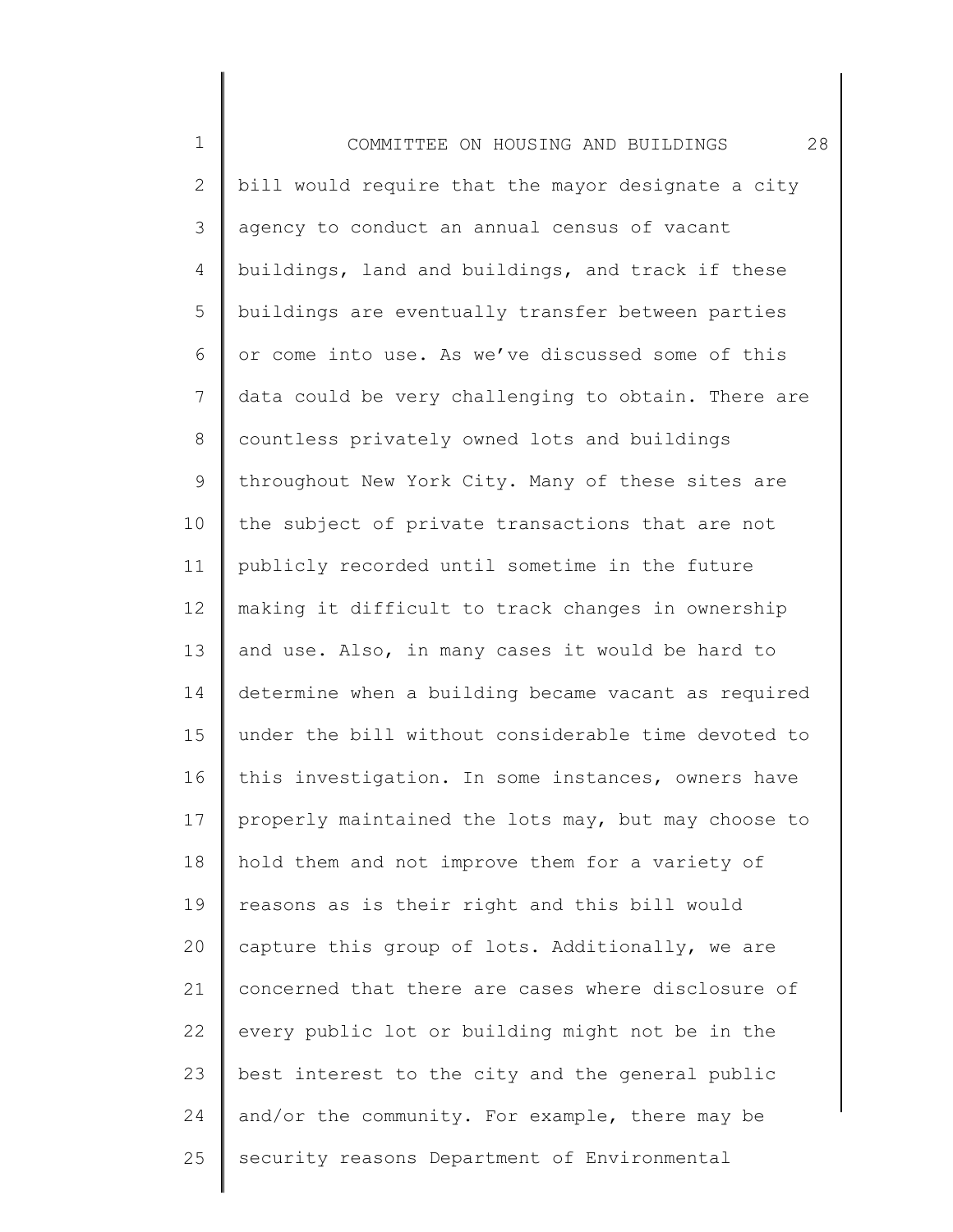1 2 3 4 5 6 7 8 9 10 11 12 13 14 15 16 17 18 19 20 21 22 23 24 25 COMMITTEE ON HOUSING AND BUILDINGS 29 Protection may not wish to disclose specifics around a critical infrastructure use that prevents an apparently vacant site of vacant line from being developable. Again, we understand the council's desire to understand the universe of vacant lots and buildings but the monitoring and collection required by the census would require extensive staff time and a commitment of financial resources without providing the data we really believe is desired. That is a list of viable sites namely be feasibly be developed into affordable housing or another use therefore we do not support this bill. Intro 10-39. Intro 10-39 calls for the city to report annually on publicly owned vacant property along with the recommendations about developing such as property for affordable housing purposes. As we noted early we strenuously work with our agency partners to aggressively evaluate all opportunities for affordable housing. We believe this bill could have significant unintended consequences on the work we do? Development of public sites for affordable housing is a long intensive process which under Housing New York now includes significant community engagement. These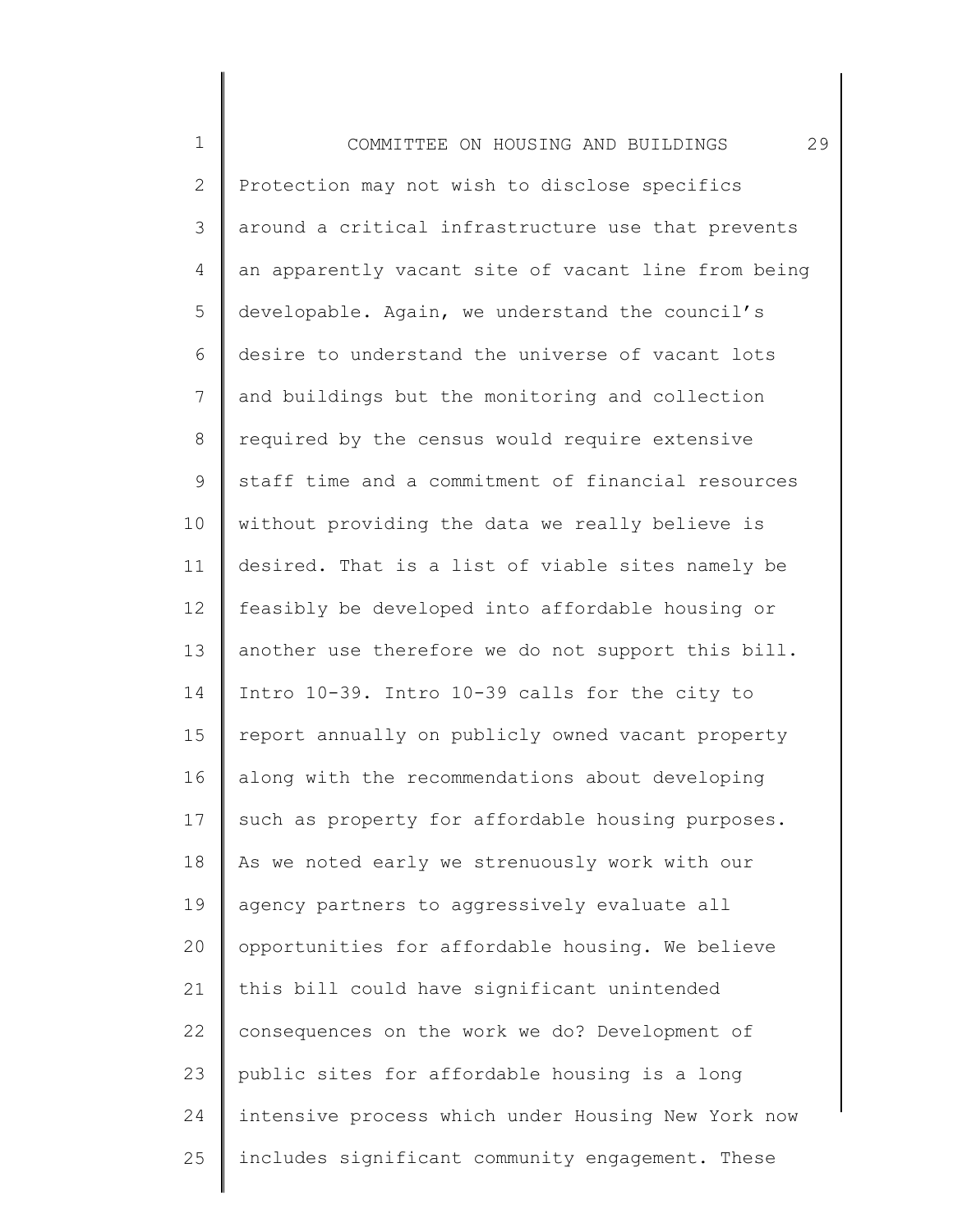1 2 3 4 5 6 7 8 9 10 11 12 13 14 15 16 17 18 19 20 21 22 23 24 25 COMMITTEE ON HOUSING AND BUILDINGS 30 processes are iterative and not conducive to a citywide annual report publishing possibly prematurely our recommendation for particular lots and thus our plans for the development of each property would significantly impede the city's ability to finance the preservation and creation of affordable housing as well as potentially obstruct the city to procure the most competitive proposal to meet affordable housing and other community objectives. For example, such a list might encourage developers to demand exorbitant prices for properties near our parcels thereby inhibiting our ability to assemble land for a project. Our development pipeline is continually evolving. The agency needs to have flexibility and discretion to address changing housing dynamics. An annual report would and potentially constrain the city's ability to pursue all affordable housing opportunities and simply not be accurate as the engagement we are already do. We make our plans known to the public through our community workshops in connection with each RFP as well as opportunities for community input during various land use review processes. And we work hard to ensure that council members are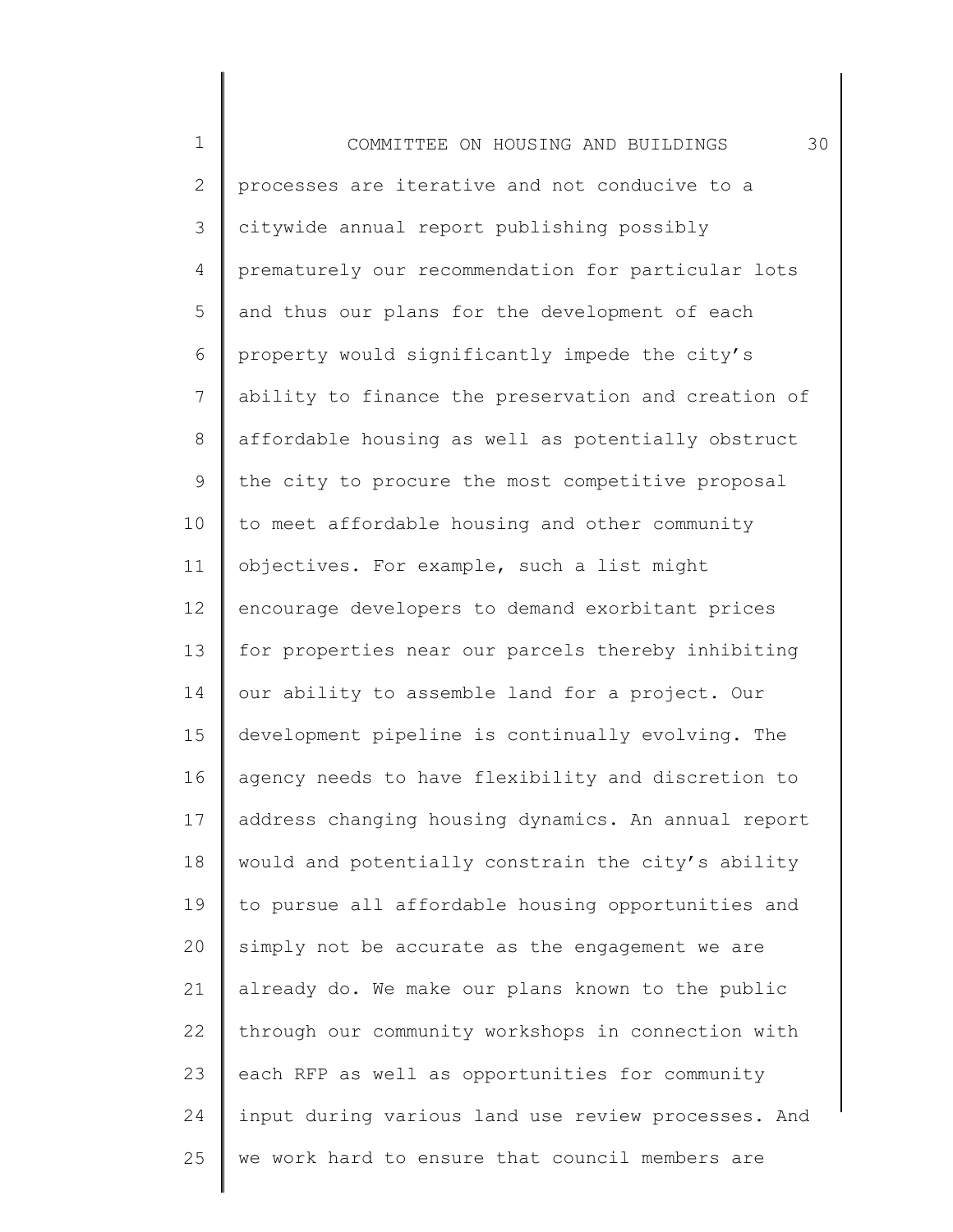1 2 3 4 5 6 7 8 9 10 11 12 13 14 15 16 17 18 19 20 21 22 23 24 25 COMMITTEE ON HOUSING AND BUILDINGS 31 informed about these projects. We want to make clear that as a housing, planning, and finance agency a significant part of HPD's mission and daily work focuses on identifying both public and private parcels in all New York City neighborhoods for the development of affordable housing. Our borough planners work with and continually respond to community based organizations, city council members, and the general public as well as partner agencies regarding potential sites for the development of affordable housing. For these reasons, though we anticipate the council's enthusiasm for affordable housing, appreciate the council's enthusiasm we, which we wholeheartedly share, we do not support Intro 10-39. Intro 307. This bill requires vacant properties to be sealed with commercially, commercial quality 14 gauge rust proof steel security panels or doors once a building has been vacant for more than six months. Properties become vacant for many reasons. Most property owners who have vacant buildings in the interest of protecting their property interest secure their properties as required under the current code. Currently rules promulgated by DOB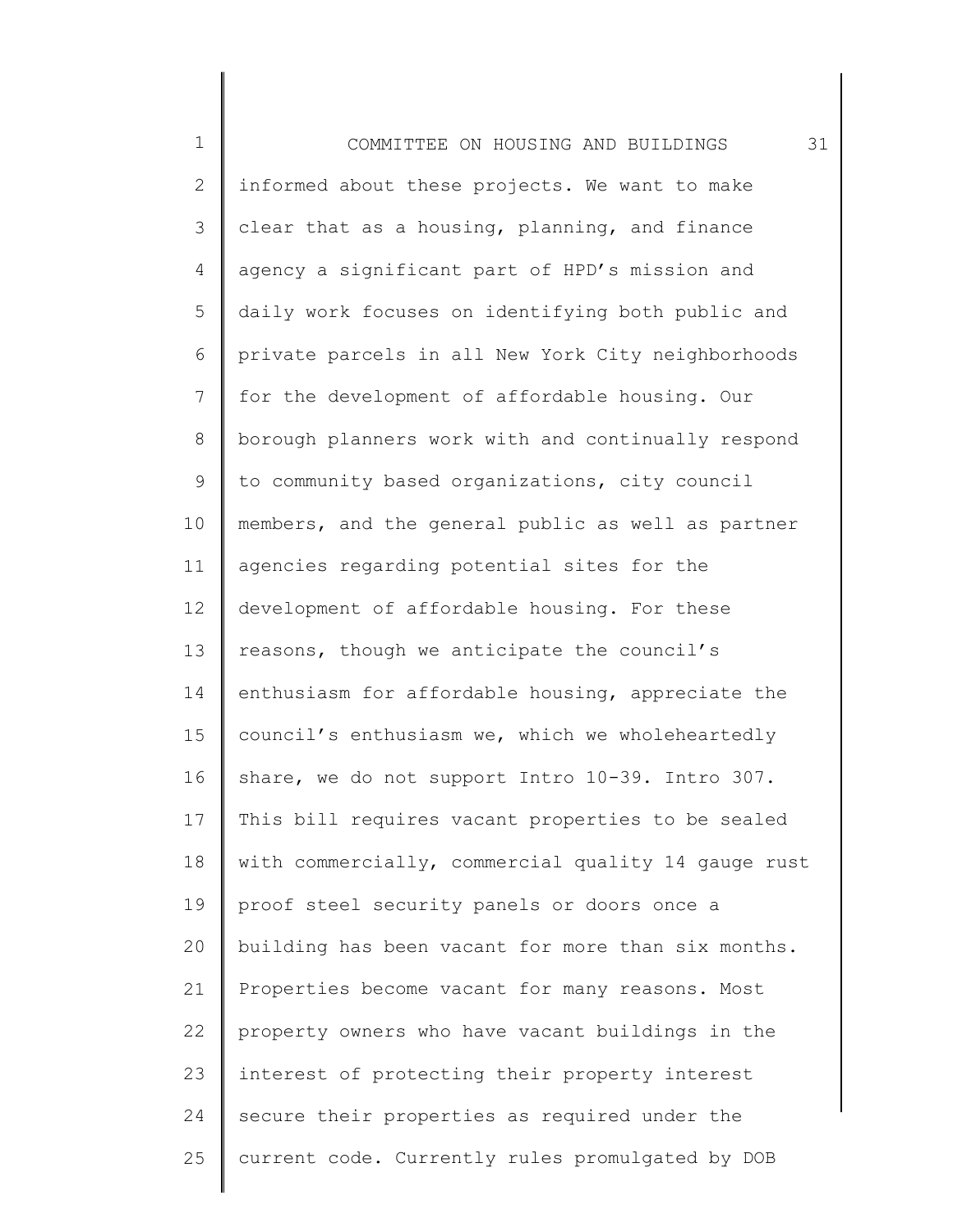1 2 3 4 5 6 7 8 9 10 11 12 13 14 15 16 17 18 19 20 21 22 23 24 25 COMMITTEE ON HOUSING AND BUILDINGS 32 allow the use of concrete block or plywood to seal and secure doors and windows in vacant buildings. However, there are instances where properties are inadequately secured or where properly secured vacant properties are accessed illegally by trespassers. In these cases, the properties can be the cause of numerous public hazard, safety hazards. DOB and HPD work together to ensure the complaints regarding vacant properties are inspected. The violations are appropriately, appropriately issued and that should owners not respond to the violations appropriately the city takes appropriate steps to secure the property. DOB receives approximately 18 hundred complaints about vacant property annually. DOB may issue an unsafe buildings violation and generally issues violations in response to 30 percent of complaints. Should an owner fail to comply DOB initiates court action. As a result of that action the court may issue an order compelling the owner to comply and should the owner fail to comply order HPD to address the condition. In FY '16 HPD received 156 referrals to secure property. Of those HPD completed the seal in 79 buildings at a cost of 198,000 dollars. An owner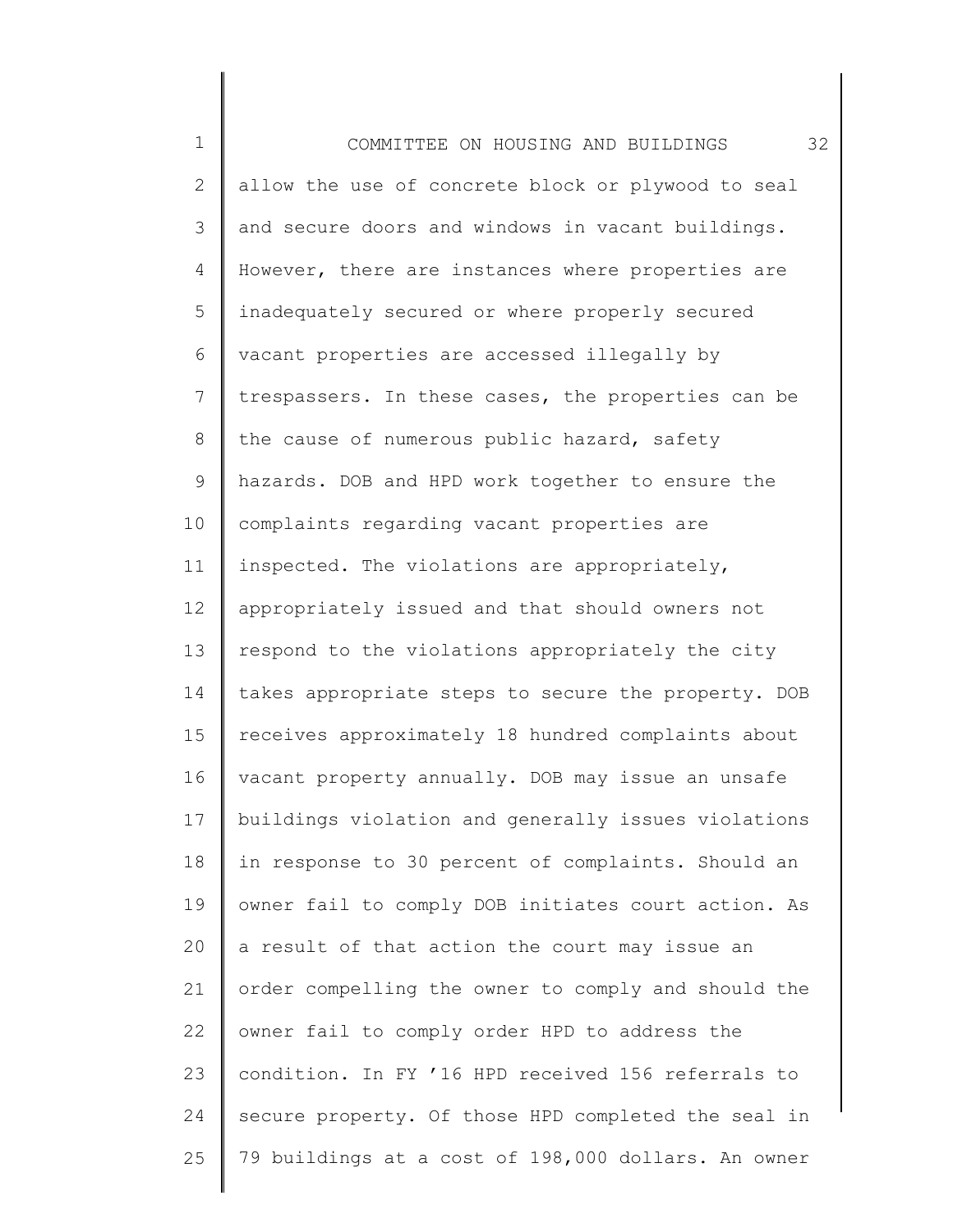1 2 3 4 5 6 7 8 9 10 11 12 13 14 15 16 17 18 19 20 21 22 23 24 25 COMMITTEE ON HOUSING AND BUILDINGS 33 can choose to undertake the work as directed by the court order and secure the building in accordance with the DOB's rules and procedures. Under current law vacant buildings may be sealed using plywood and stucco for wood frame structures or cinder block on masonry buildings. These materials generally provide enough security to keep trespassers out of the structure and to allow safe ingress and egress to the FDNY in cases of fire or other hazardous event. In cases that the city must undertake the ceiling process themselves DOB forwards the order to HPD. HPD scopes the work and contracts to the private vendor to secure the building. After the work is performed the cost of the actual seal plus HPD administrative fees is billed through the Department of Finance to the property and property owner. There are several concerns from city agencies regarding this requirement. The proposed materials could impede the ability of FDNY and other emergency responders to have safe building ingress and egress. The violation structure in this bill would, could, would practically be challenging to enforce because DOB may not know when a building has been vacant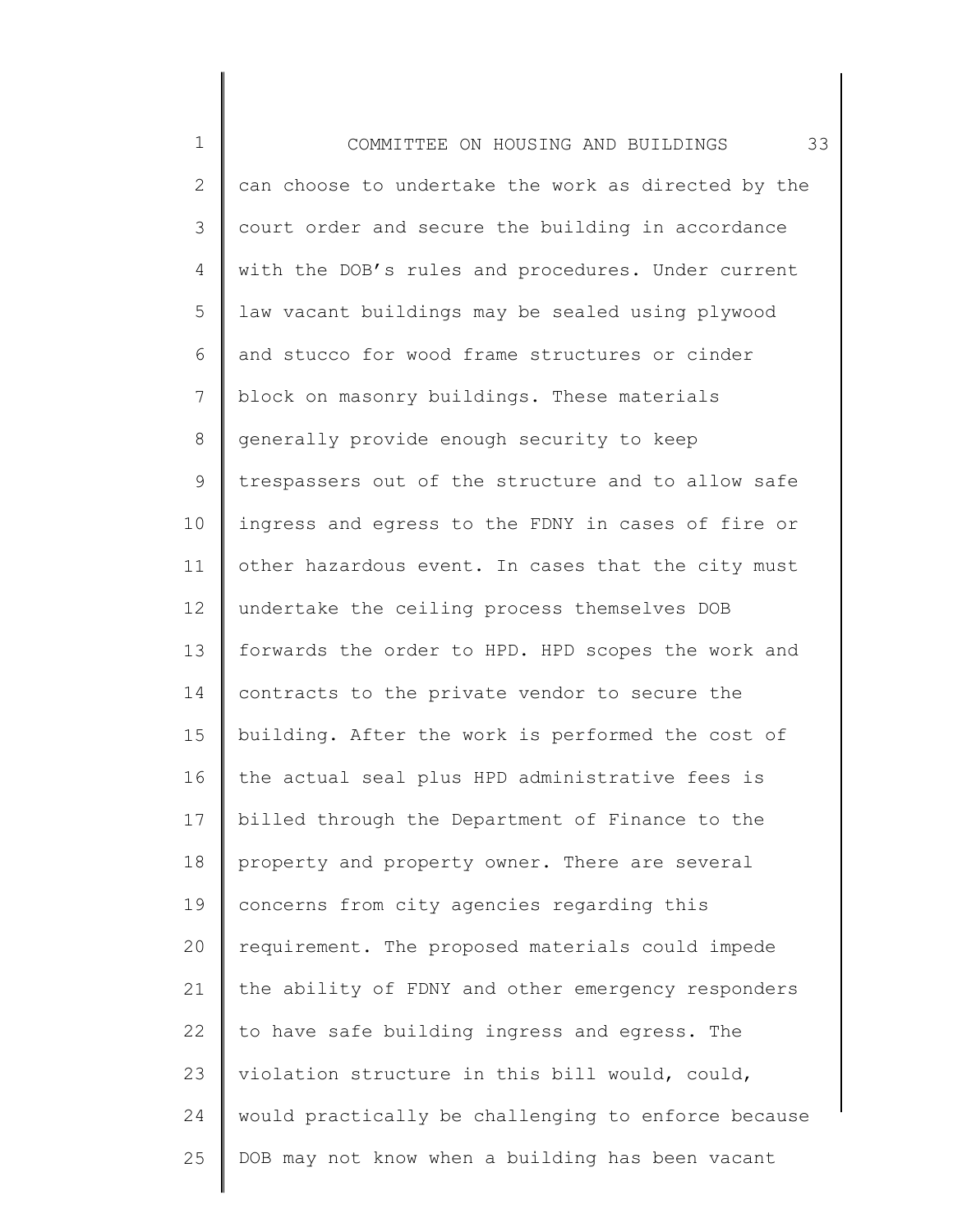1 2 3 4 5 6 7 8 9 10 11 12 13 14 15 16 17 18 19 20 21 22 23 24 25 COMMITTEE ON HOUSING AND BUILDINGS 34 for six or more months at the time that a violation is issued. In addition, the cost of these materials would be significantly greater than current materials. While recognizing that there is concern around the issue of vacant accessible properties we do not believe that this bill provides the best solution for addressing the issue. DOB and HPD would be happy to discuss with the council other options for addressing the concerns around vacant buildings in the interest of stabilizing neighborhoods or protecting residents from the dangers of illegal trespassing and dangerous conditions at buildings which remain vacant for extended periods of time. We thank you for the opportunity to testify on these bills today and we look forward to working with you on our efforts to promote the use of one, the use of one of the most precious city assets, its land. I would be happy to answer any questions you may have. My colleagues are here to address your concerns. Thank you. CHAIRPERSON WILLIAMS: You got to really tell us how you really feel about the bills. Thank you so much for your testimony. Does anyone else have prepared testimony. So right now I just want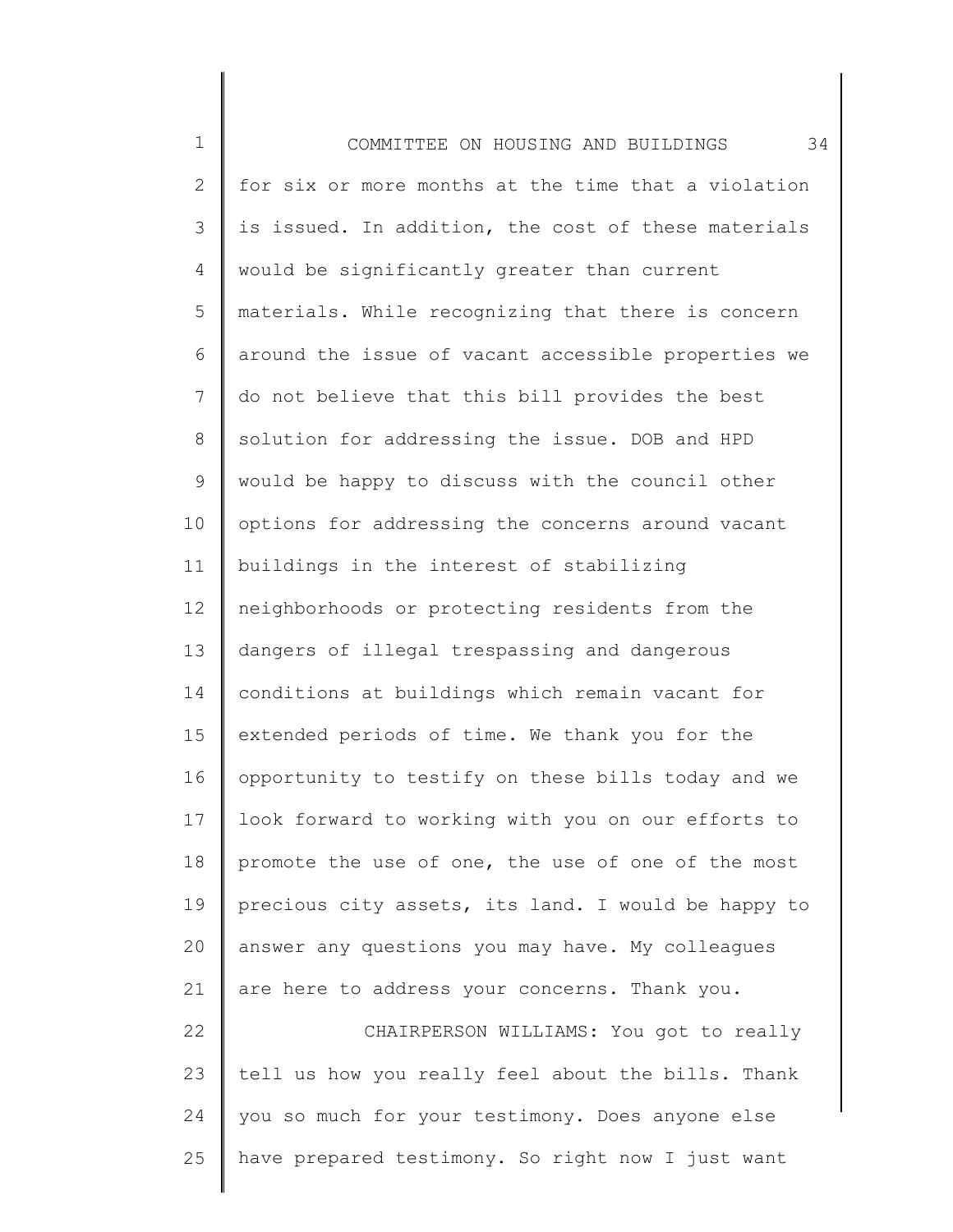1 2 3 4 5 6 COMMITTEE ON HOUSING AND BUILDINGS 35 to make sure that we acknowledge we were joined by council members Rodriguez, Grodenchik, Rosenthal, Ulrich, and Cornegy. And Council Member Rodriguez has a bill that we're hearing. And I didn't know if he wanted to make a statement on it.

7 8 9 10 11 12 13 14 15 16 17 18 19 20 21 22 23 24 25 COUNCIL MEMBER RODRIGUEZ: First of all, thank you Chair Williams for your leadership on this issue and many other issue as one of the most progressive council member that we have here. And we… to be working together. Commissioners you know this is not about… for affordable housing. The councilman can tell you that this group here led by Council Member Williams, myself, and other when we look at affordable housing for us is more than in 2000. This is about commitment to address the classes of housing that different administrations had created in our city in the last 100 year and that we hope that the former public advocates, now our great mayor Bill de Blasio will leave his mark. This is a crisis that we don't know that if in our core administrations or even if this is something that we would be able to fix for our children and our grandchildren. You know this is what we have saying. This is not about that a system is broken.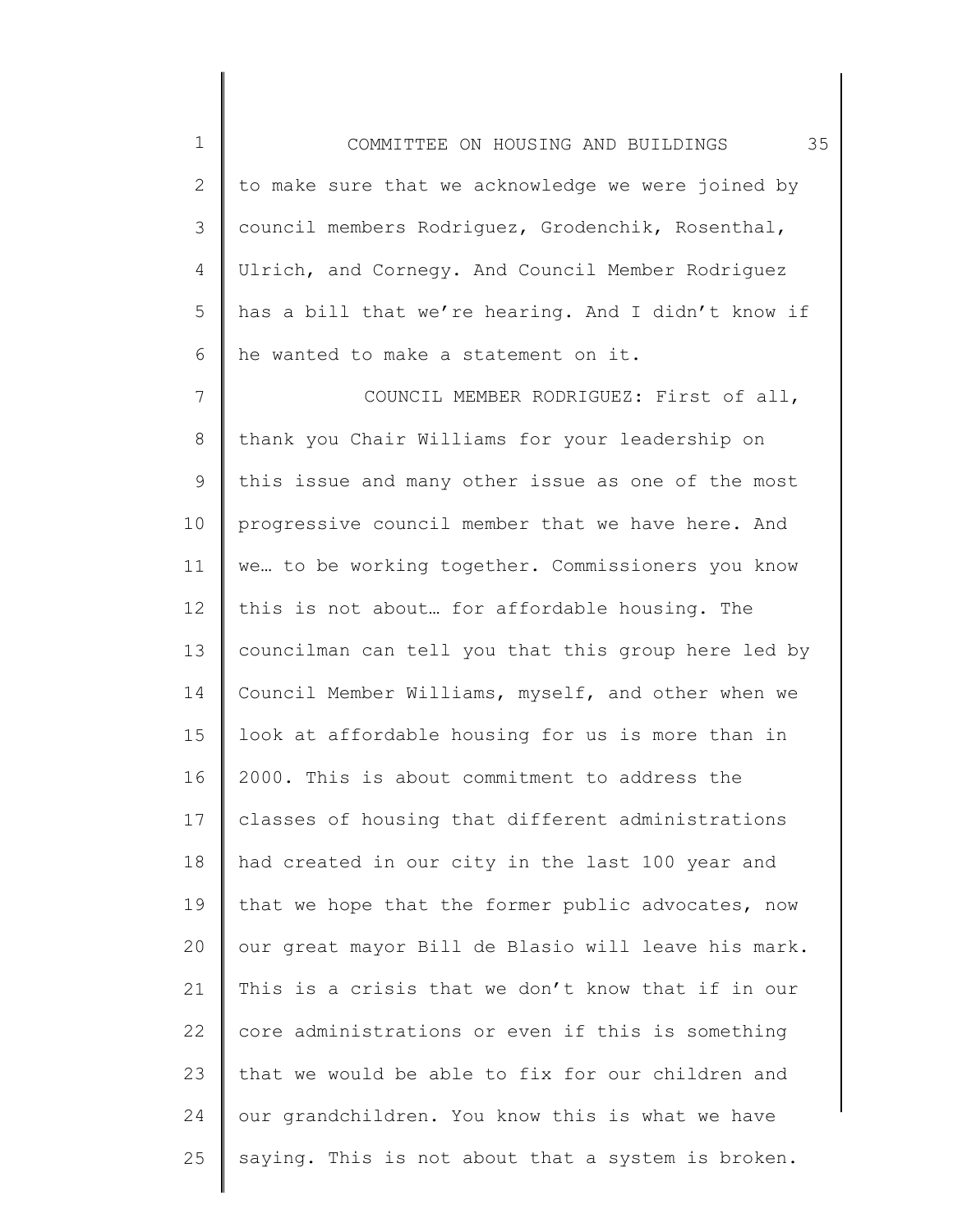1 2 3 4 5 6 7 8 9 10 11 12 13 14 15 16 17 18 19 20 21 22 23 24 25 COMMITTEE ON HOUSING AND BUILDINGS 36 This is about a system that we have created, a system that has… building housing for working class in our city, a system that we believe that when we have 27 affordable housing unit in the lottery and 50,000 people apply, when we have 100, 100 apartment in any other building and 75,000 people apply… and especially those of you that have served in previous administration. You know that this… bills… you know that this is bill that we should pass. We know that this is a bill that will be the only solution that we have. We know that there's going to be… telling this administration no… no excuses. If we have some… issue of safety let's address, let's make a difference about those land, those particular area… not be included, but let's not use it as an excuse. You know seven hearing… I can tell you about in my own district, and this is the same reality in many working class community. Every day there's a building that became empty because… bad tactic. If we do it… for the last 10 year led by the, by the general, and by the attorney general there will be a lot of landlords behind bar because they be using illegal bad tactic to make the building vacant in our city. And I can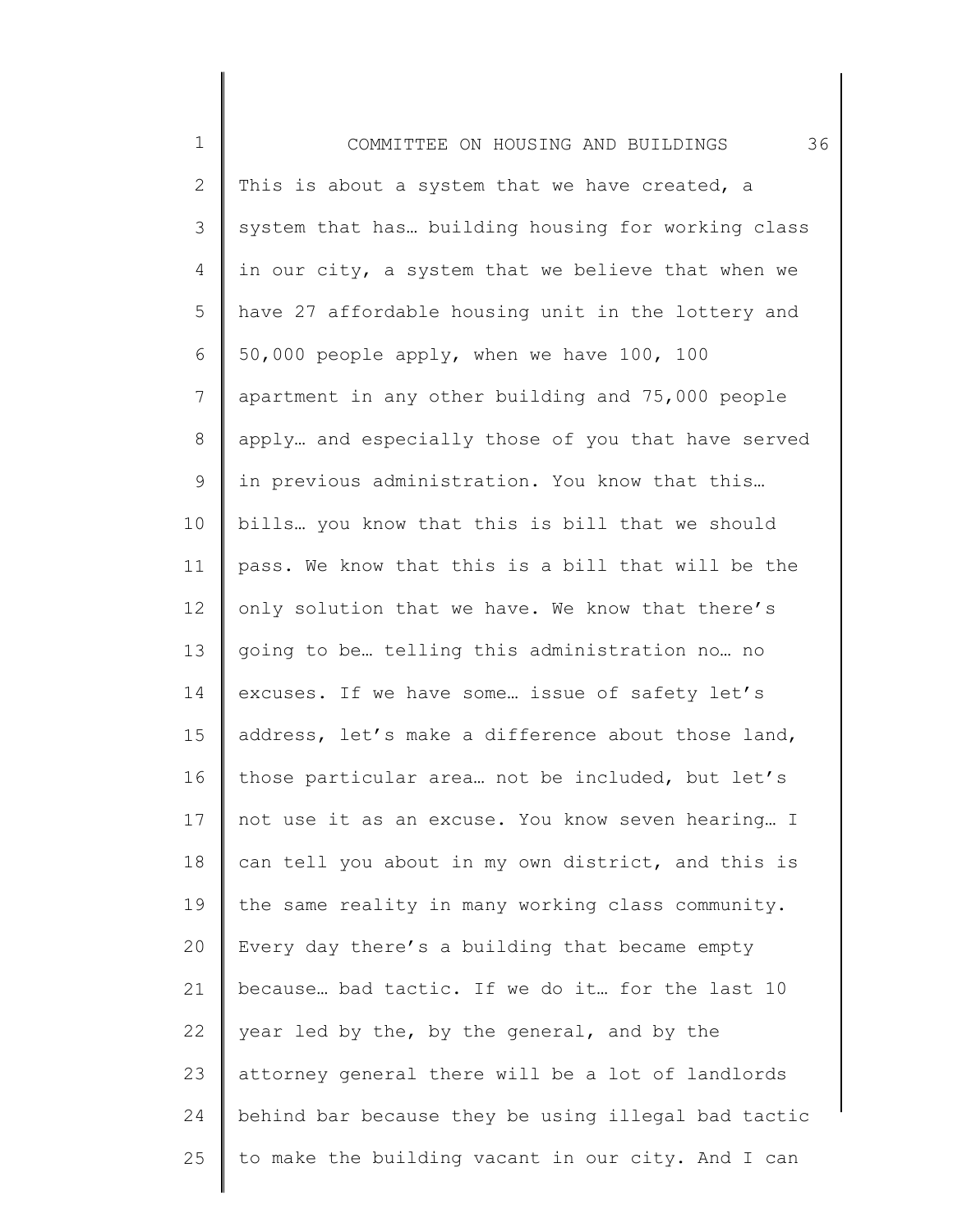1 2 3 4 5 6 7 8 9 10 11 12 13 14 15 16 17 18 19 20 21 22 23 24 25 COMMITTEE ON HOUSING AND BUILDINGS 37 tell you 78… straight in my own district… unit. You know the commission… there and we've been trying to address it. The only way of how I was aware that in a 75 apartments building that we have in 78… Street, 35 are empty because… said they were walking by and they told a council member have you seen that the light is off in those apartment. You as a team, you as a agency did not have that information. We as a council, we didn't have that information because I know that if you would have it you would be going after the landlord, that building owner. Because many of those apartment that became empty, they became empty, the building became empty by using illegal tactics. So I think that here we have a great packet of legislation. Now we hope that we can work together. I chose this mayor for he's staying in for a second turn but we need to be sure that we can… better on affordable housing. We have plenty vacant land. We have plenty vacant building that we had to address it. We should be able to use it so that we can address the crisis of housing that we have in our great city. And again this coming from someone that support these packets of legislation, that support a mayor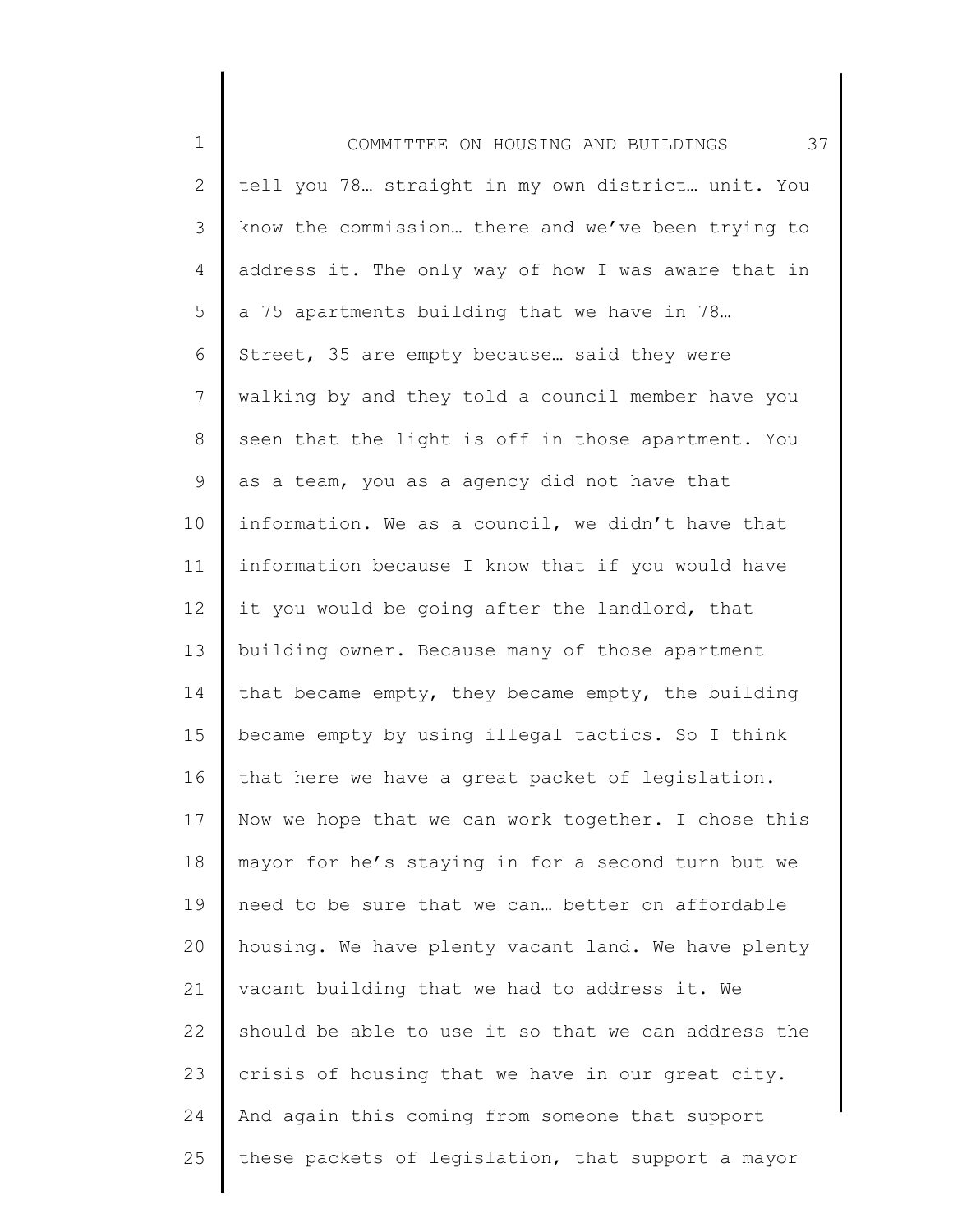| $\mathbf 1$  | 38<br>COMMITTEE ON HOUSING AND BUILDINGS            |
|--------------|-----------------------------------------------------|
| $\mathbf{2}$ | and his and his future reelection too but we have   |
| 3            | to address this issue. Thank you.                   |
| 4            | CHAIRPERSON WILLIAMS: So thank you for              |
| 5            | the most intense opening statement I've, I've heard |
| 6            | in a while. But of course it's all based in, in     |
| 7            | truth and in the experiences that we have as        |
| $\,8\,$      | Council Members. So thank you member, Council       |
| 9            | Member Rodriquez. And I second everything that you  |
| 10           | said. I do have one question and I'm going to go    |
| 11           | back to folks who have some questions and then come |
| 12           | back. And the first person will be Council Member   |
| 13           | Rodriquez, then Council Member Rosenthal and        |
| 14           | Salamanca. First and the testimony says it looked   |
| 15           | like there was 670 vacant, vacant lots. Is that     |
| 16           | correct?                                            |
| 17           | DANIEL HERNANDEZ: Yes.                              |
| 18           | CHAIRPERSON WILLIAMS: And 764 vacant                |
| 19           | buildings?                                          |
| 20           | DANIEL HERNANDEZ: You're talking about              |
| 21           | HPD's, the properties in HPD's jurisdiction?        |
| 22           | CHAIRPERSON WILLIAMS: Yeah well for                 |
| 23           | what you testified on.                              |
| 24           | DANIEL HERNANDEZ: Yeah.                             |
| 25           |                                                     |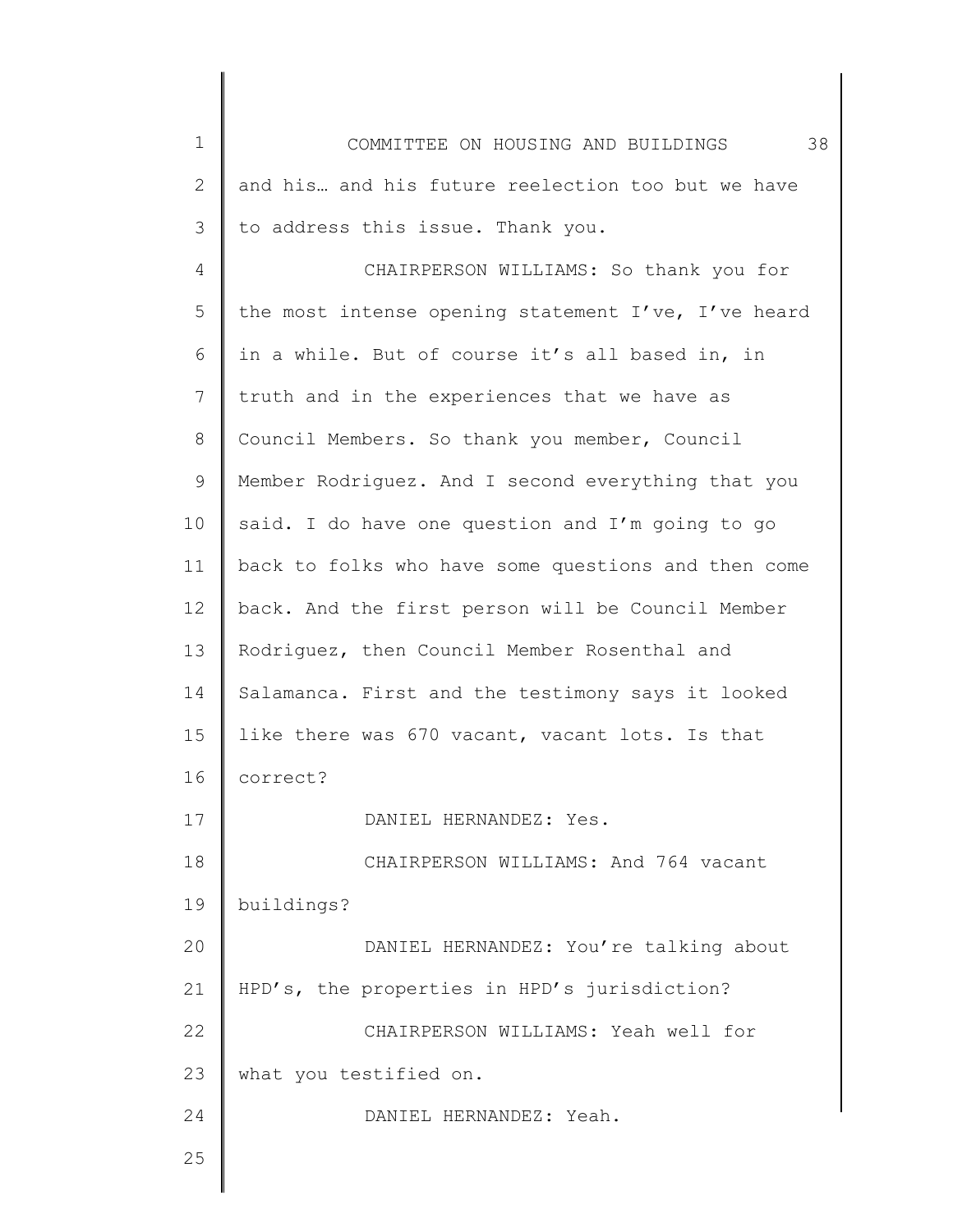| $\mathbf 1$  | 39<br>COMMITTEE ON HOUSING AND BUILDINGS            |
|--------------|-----------------------------------------------------|
| $\mathbf{2}$ | CHAIRPERSON WILLIAMS: DOF determined                |
| 3            | that 764 buildings in the city were vacant?         |
| 4            | DANIEL HERNANDEZ: Vacant.                           |
| 5            | CHAIRPERSON WILLIAMS: In this city does             |
| 6            | that mean it's city owned or is this city or        |
| 7            | private?                                            |
| 8            | DANIEL HERNANDEZ: They're in HPD's                  |
| $\mathsf 9$  | jurisdiction so often times I mean so what I was    |
| 10           | talking about in here is that we're in constant     |
| 11           | communication with various city agencies to         |
| 12           | determine the extent of the use of their property   |
| 13           | and whether, what the timeline might be if they're  |
| 14           | using that property today how long it would take to |
| 15           | relocate those uses that are currently on that      |
| 16           | site. So we identify these sites in terms of you    |
| 17           | know immediate midterm, long term sort of           |
| 18           | strategies and put them in our pipeline which can   |
| 19           | go out 10 to 15 years. So we look at them whether   |
| 20           | they're, you know what their current zoning is,     |
| 21           | what their current uses are and what needs to get   |
| 22           | done in order to prepare them for development. As I |
| 23           | said in my testimony also it could be not only      |
| 24           | simply relocating existing uses, civic uses that    |
| 25           | are on that site whether it's with our partner      |
|              |                                                     |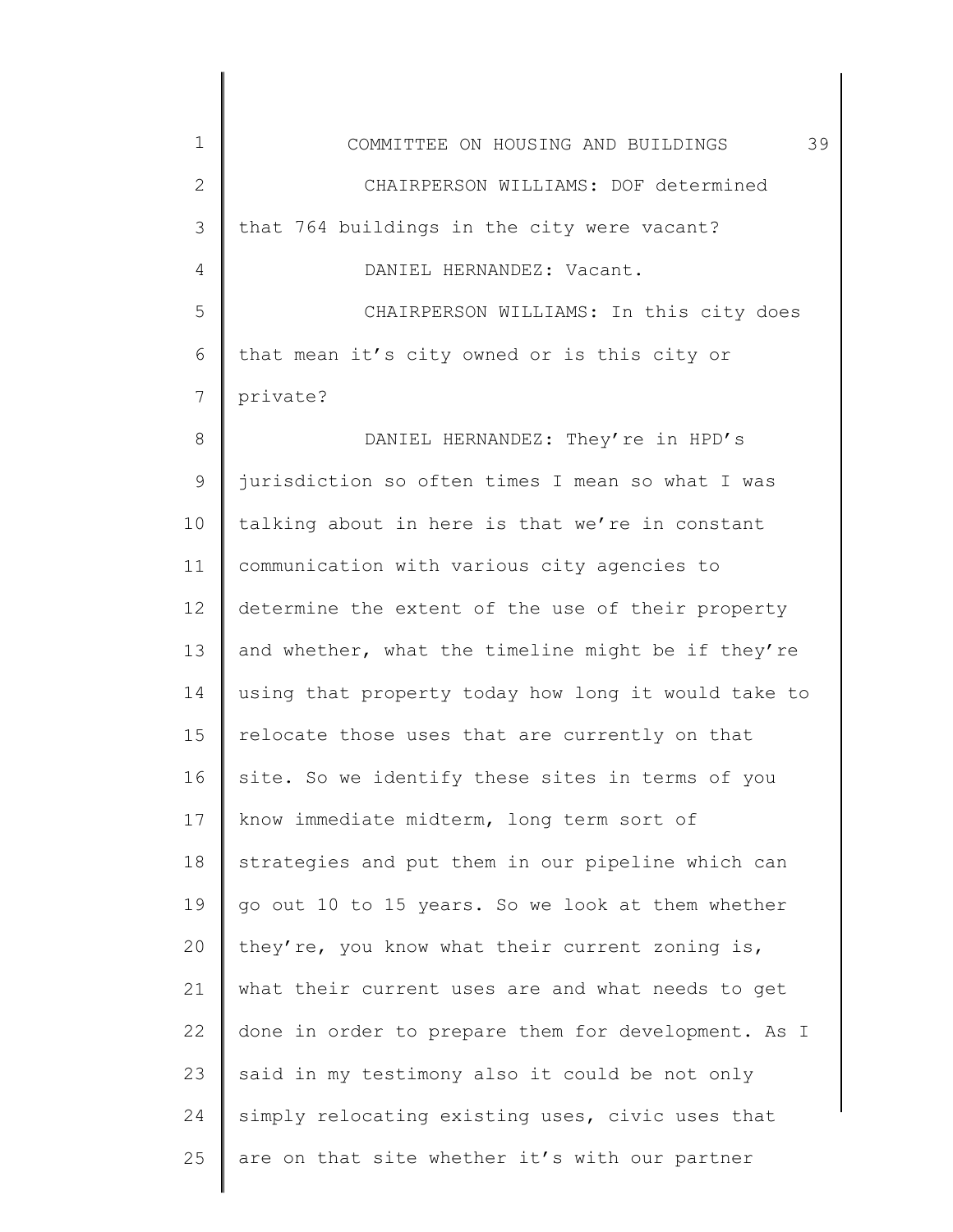| $\mathbf 1$    | 40<br>COMMITTEE ON HOUSING AND BUILDINGS            |
|----------------|-----------------------------------------------------|
| 2              | agencies here; fire department, police department,  |
| 3              | or other. So we determine how long those would take |
| 4              | to actually get them ready for development.         |
| 5              | CHAIRPERSON WILLIAMS: The 764                       |
| 6              | buildings, are they private or                      |
| $\overline{7}$ | DANIEL HERNANDEZ: No the 670 is under               |
| 8              | our jurisdiction. They're publicly owned            |
| 9              | properties.                                         |
| 10             | CHAIRPERSON WILLIAMS: Great, great. The             |
| 11             | 764 are buildings right? 764 are buildings in the   |
| 12             | city were vacant?                                   |
| 13             | DANIEL HERNANDEZ: There's sites, mostly             |
| 14             | there's sites ready for development.                |
| 15             | CHAIRPERSON WILLIAMS: Okay. You said                |
| 16             | DANIEL HERNANDEZ: I think There are                 |
| 17             | various                                             |
| 18             | CHAIRPERSON WILLIAMS: Based on these                |
| 19             | sites approximately 670 are suitable for            |
| 20             | residential developments. We were talking about     |
| 21             | vacant properties, I assume you were talking about  |
| 22             | vacant lots?                                        |
| 23             | DANIEL HERNANDEZ: No, they're not all               |
| 24             | vacant. Some of them have parking structures on     |
| 25             |                                                     |
|                |                                                     |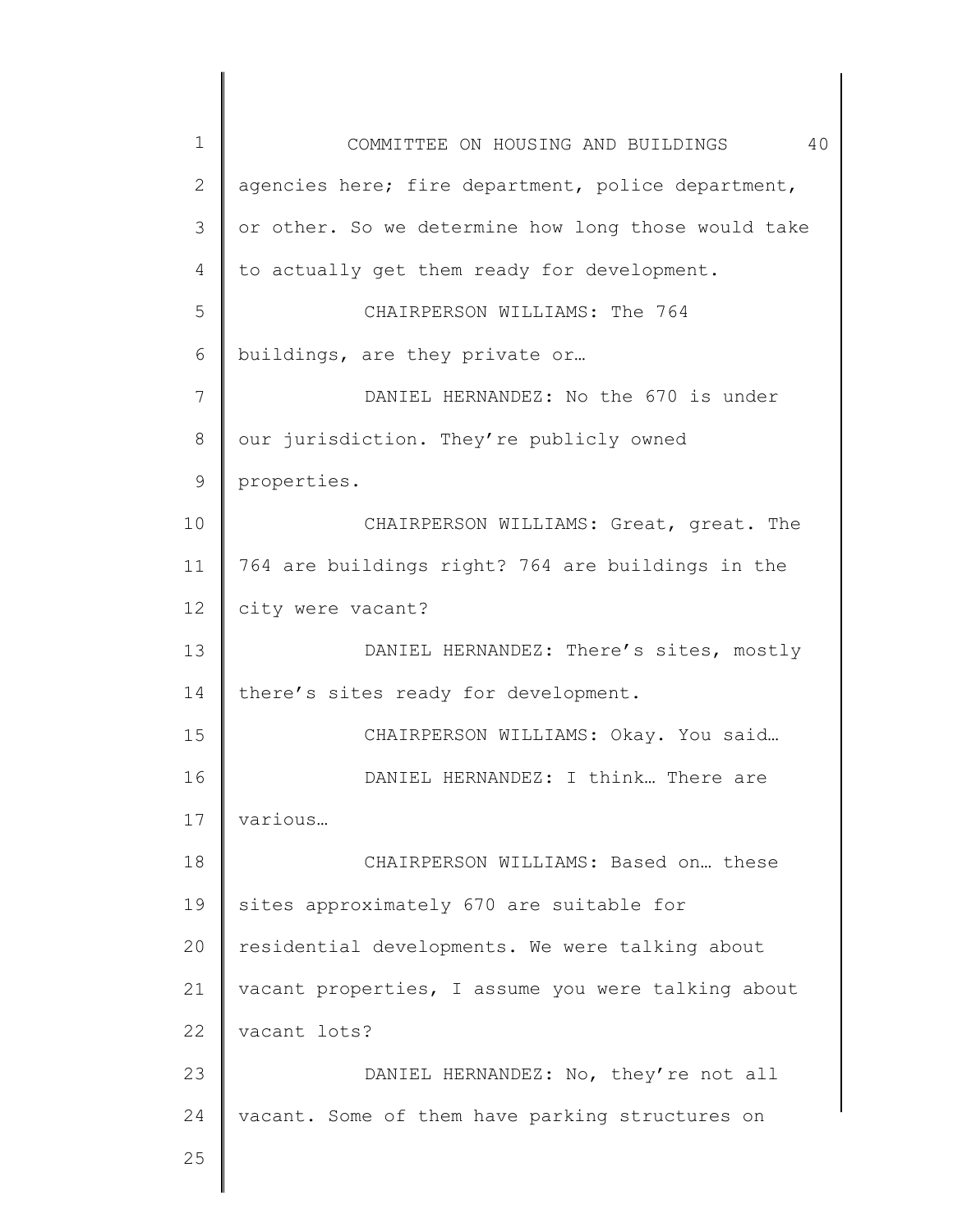| $\mathbf 1$  | 41<br>COMMITTEE ON HOUSING AND BUILDINGS            |
|--------------|-----------------------------------------------------|
| $\mathbf{2}$ | them. Some of them have DP uses on them. They're in |
| 3            | various states of readiness                         |
| 4            | CHAIRPERSON WILLIAMS: So basically                  |
| 5            | sites approximately 670 are suitable for            |
| 6            | residential development. That doesn't mean that     |
| 7            | they're vacant.                                     |
| 8            | DANIEL HERNANDEZ: That doesn't mean,                |
| 9            | sorry?                                              |
| 10           | CHAIRPERSON WILLIAMS: That doesn't mean             |
| 11           | that they're vacant, okay.                          |
| 12           | DANIEL HERNANDEZ: That doesn't mean                 |
| 13           | that they're ready tomorrow. We're working with     |
| 14           | various city                                        |
| 15           | CHAIRPERSON WILLIAMS: Does, does that               |
| 16           | mean that they're vacant? 670 that are suitable     |
| 17           | DANIEL HERNANDEZ: It doesn't mean that              |
| 18           | they're vacant. That means that they're suitable    |
| 19           | for residential redevelopment, that they have an    |
| 20           | existing use on them, maybe, yeah they have an      |
| 21           | existing use on them and/or they may need public    |
| 22           | infrastructure. They may not be completely          |
| 23           | connected to sewer and water, electrical, and other |
| 24           | utilities. So                                       |
| 25           |                                                     |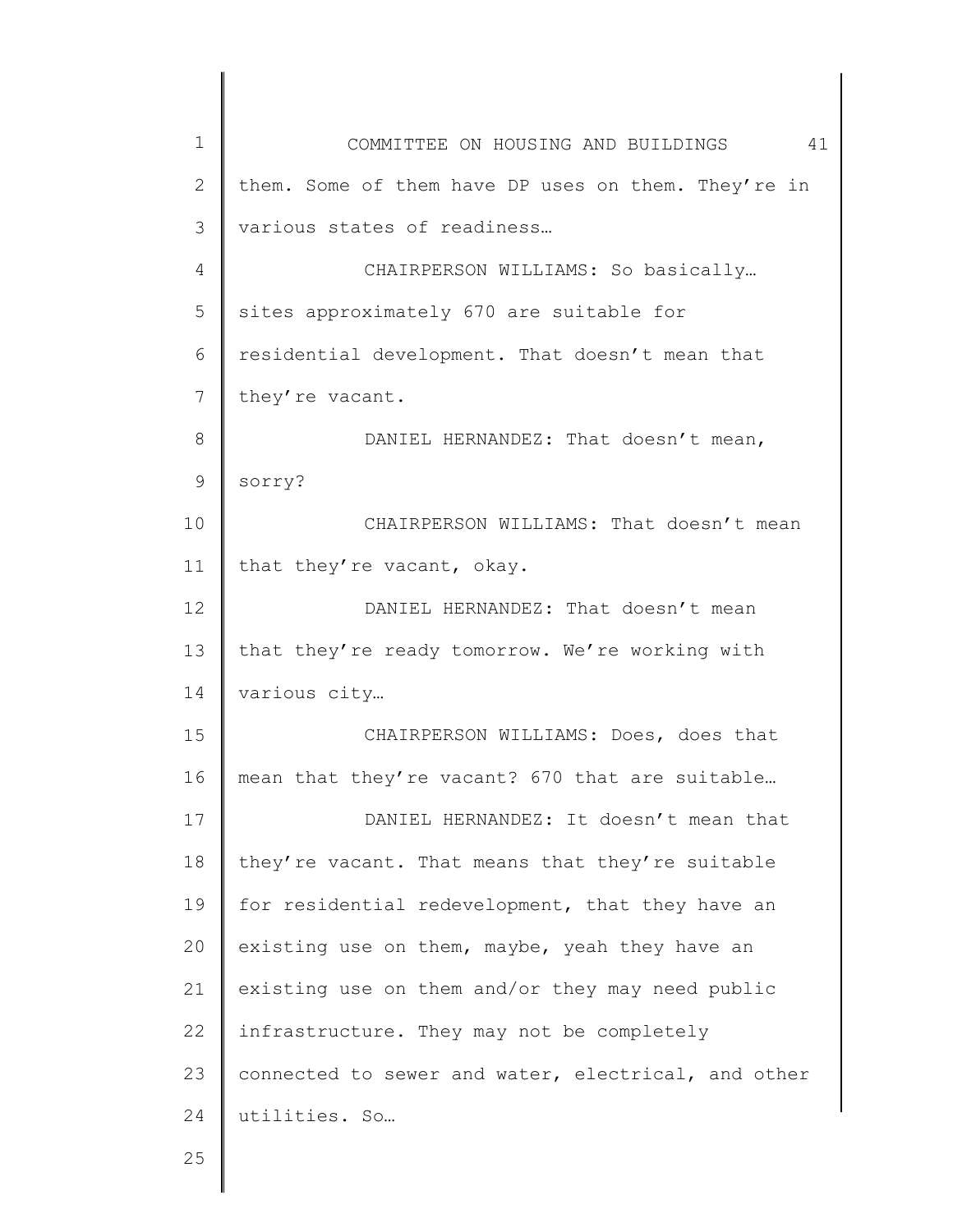| 1             | 42<br>COMMITTEE ON HOUSING AND BUILDINGS            |
|---------------|-----------------------------------------------------|
| $\mathbf{2}$  | CHAIRPERSON WILLIAMS: The 670 that are              |
| 3             | suitable for residential development, how does that |
| 4             | relate to the number as of August 2015 DOF          |
| 5             | determined that 764 buildings in the city were      |
| 6             | vacant?                                             |
| 7             | DANIEL HERNANDEZ: I'm sorry, what was               |
| 8             | your question?                                      |
| $\mathcal{G}$ | CHAIRPERSON WILLIAMS: The 670 sites,                |
| 10            | 670 sites as you define them are suitable for       |
| 11            | residential development. How does that relate to    |
| 12            | the as of August 2015 DOF determined that 764       |
| 13            | buildings in the city were vacant?                  |
| 14            | CARMELA QUINTOS: The 764 buildings,                 |
| 15            | those aren't vacant buildings. I believe your 670   |
| 16            | includes vacant lots as well, correct?              |
| 17            | DANIEL HERNANDEZ: Yes.                              |
| 18            | SAMARA KARASYK: And the 764 is not                  |
| 19            | necessarily HPD. Of the 764 I believe there are I   |
| 20            | think it's 27 city owned building, not necessarily  |
| 21            | HPD.                                                |
| 22            | CHAIRPERSON WILLIAMS: So there are 764              |
| 23            | city owned vacant buildings, is that right.         |
| 24            | SAMARA KARASYK: I'm gonna, sorry hi.                |
| 25            | CHAIRPERSON WILLIAMS: You have to-                  |
|               |                                                     |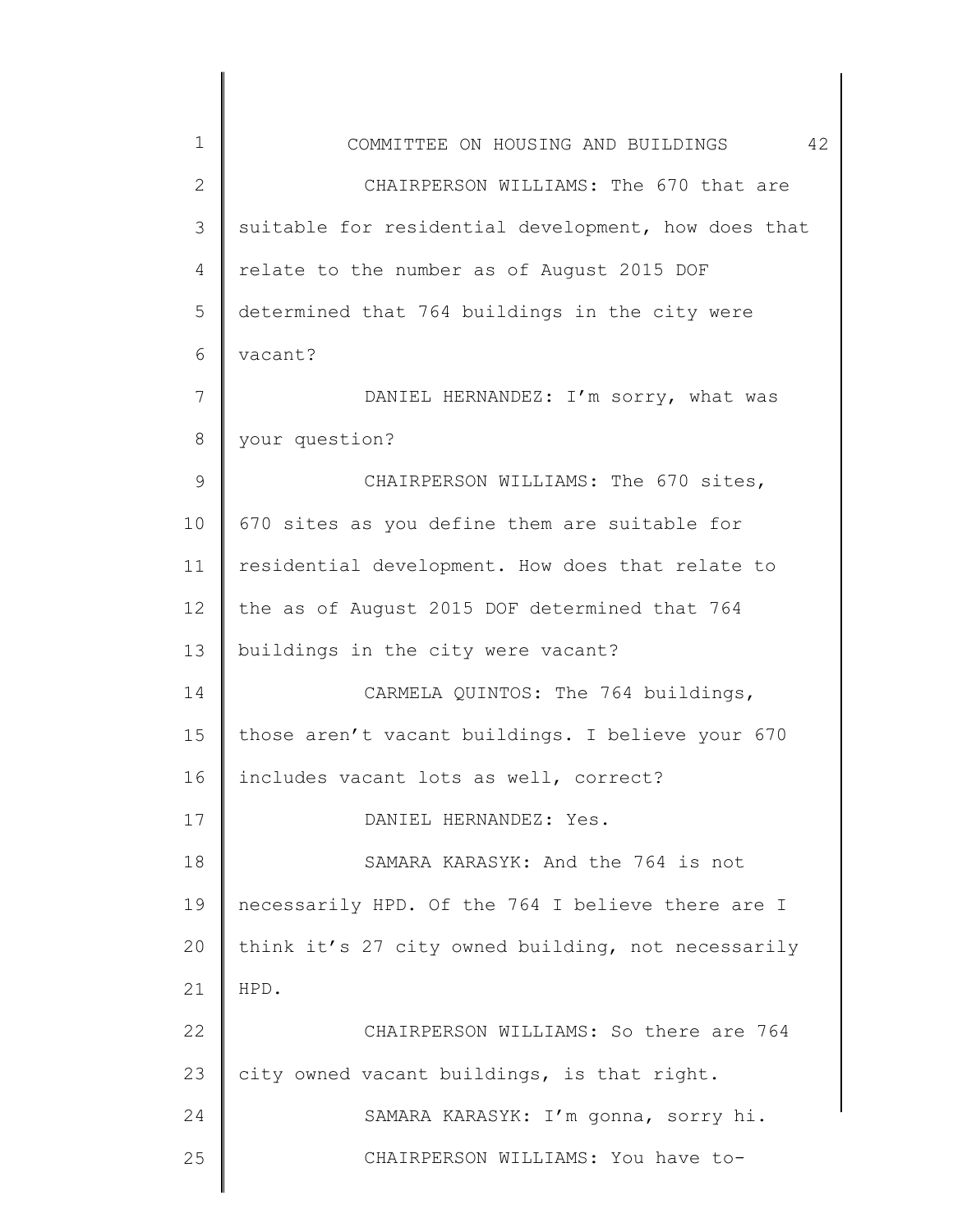| 1            | COMMITTEE ON HOUSING AND BUILDINGS<br>43           |
|--------------|----------------------------------------------------|
| $\mathbf{2}$ | SAMARA KARASYK: I know we're being                 |
| 3            | confusing, it's not you.                           |
| 4            | CHAIRPERSON WILLIAMS: Are you going to             |
| 5            | testify.                                           |
| 6            | SAMARA KARASYK: It's not you. The 760              |
| 7            | CHAIRPERSON WILLIAMS: Hold on one                  |
| 8            | second. Are you testifying?                        |
| 9            | SAMARA KARASYK: Uh, yes. Samara                    |
| 10           | Karasyk                                            |
| 11           | CHAIRPERSON WILLIAMS: Oh can you please            |
| 12           | raise your right hand?                             |
| 13           | SAMARA KARASYK: I I just got sworn in              |
| 14           | [cross-talk]                                       |
| 15           | CHAIRPERSON WILLIAMS: Oh you took that             |
| 16           | already, okay, alright.                            |
| 17           | SAMARA KARASYK: Yeah. So we had 764                |
| 18           | privately owned buildings that showed up as vacant |
| 19           | when we inspected them this, this year.            |
| 20           | CHAIRPERSON WILLIAMS: Okay.                        |
| 21           | SAMARA KARASYK: And then there were an             |
| 22           | additional 27 that were publicly owned that were   |
| 23           | also surveyed by us, by our                        |
| 24           | CHAIRPERSON WILLIAMS: So there's 764               |
| 25           | vacant city owned buildings and                    |
|              |                                                    |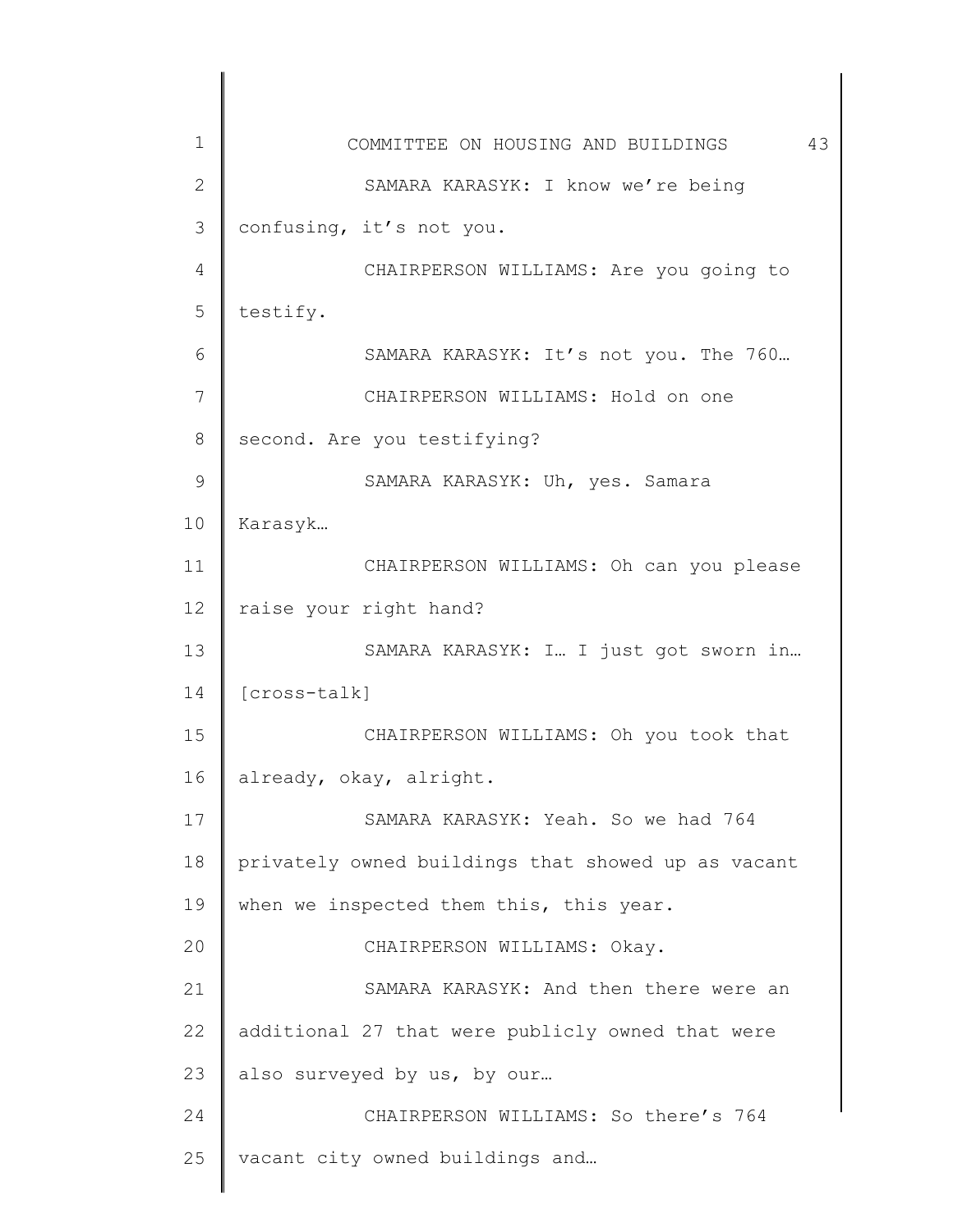| $\mathbf 1$  | COMMITTEE ON HOUSING AND BUILDINGS               | 44 |
|--------------|--------------------------------------------------|----|
| $\mathbf{2}$ | SAMARA KARASYK: No 27 vacant publicly            |    |
| 3            | owned buildings which could be city, it could be |    |
| 4            | state, you know any public entity, and then 764  |    |
| 5            | privately owned buildings that we observe to be  |    |
| 6            | vacant.                                          |    |
| 7            | CHAIRPERSON WILLIAMS: Okay so 764 are            |    |
| $8\,$        | privately owned.                                 |    |
| $\mathsf 9$  | SAMARA KARASYK: Yes.                             |    |
| 10           | CHAIRPERSON WILLIAMS: And the 27 are,            |    |
| 11           | are city owned?                                  |    |
| 12           | SAMARA KARASYK: Or publicly owned.               |    |
| 13           | CHAIRPERSON WILLIAMS: Or publicly.               |    |
| 14           | SAMARA KARASYK: It could be another              |    |
| 15           | public entity.                                   |    |
| 16           | CHAIRPERSON WILLIAMS: How does that              |    |
| 17           | relate to the 670 suitable sites?                |    |
| 18           | SAMARA KARASYK: That I, I don't think            |    |
| 19           | it's related. Do you know?                       |    |
| 20           | DANIEL HERNANDEZ: I don't know whether           |    |
| 21           | they're related or not to be honest.             |    |
| 22           | CHAIRPERSON WILLIAMS: Take your time.            |    |
| 23           | DANIEL HERNANDEZ: The 764                        |    |
| 24           | CHAIRPERSON WILLIAMS: Hold on one                |    |
| 25           | second, I'm sorry. Sorry.                        |    |
|              |                                                  |    |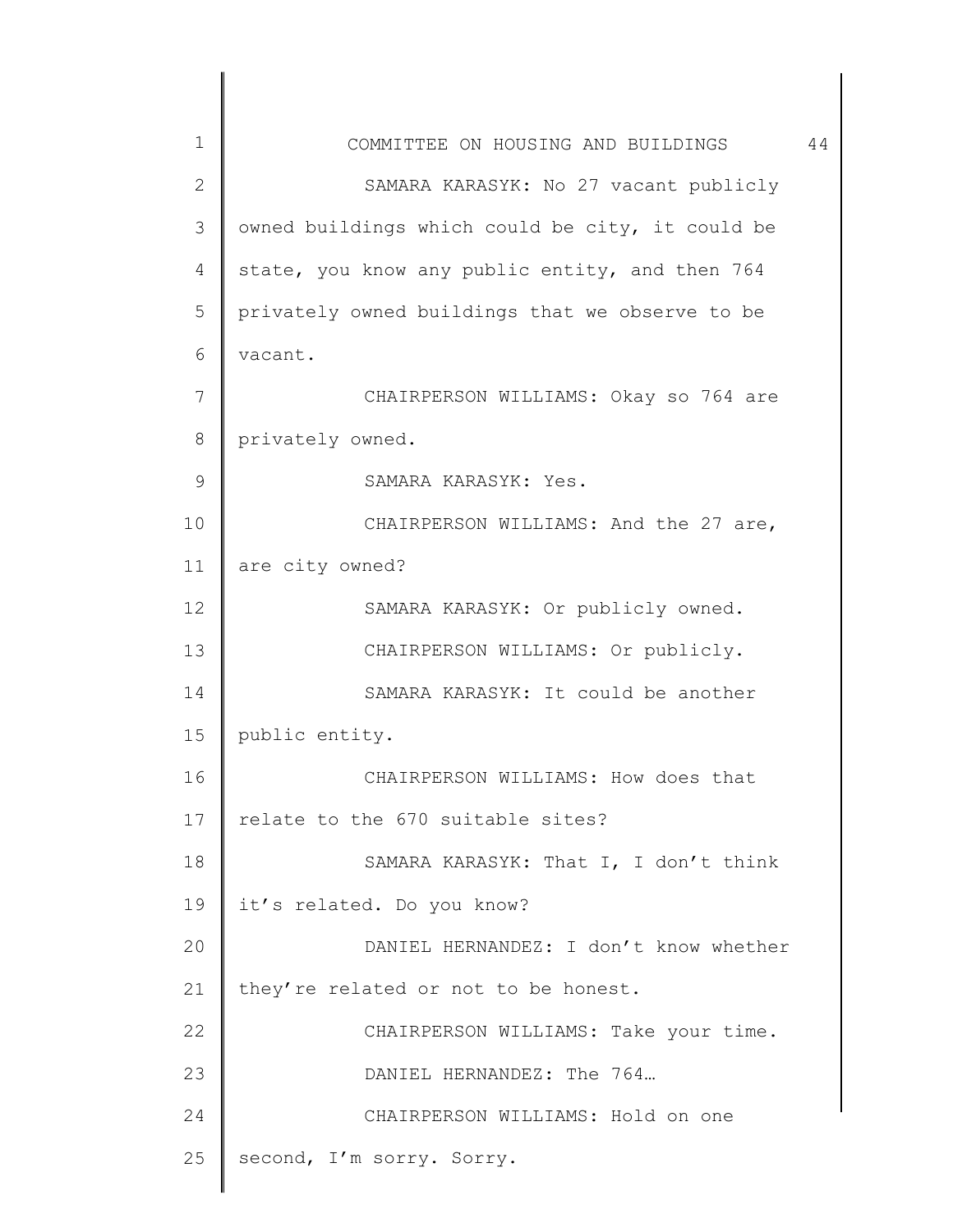| 1  | COMMITTEE ON HOUSING AND BUILDINGS 45    |
|----|------------------------------------------|
| 2  | DANIEL HERNANDEZ: So the 764 are under   |
| 3  | private those are privately owned sites. |
| 4  | CHAIRPERSON WILLIAMS: Got it.            |
| 5  | DANIEL HERNANDEZ: The 670 are currently  |
| 6  | under HPD jurisdiction and               |
| 7  | CHAIRPERSON WILLIAMS: Say that again.    |
| 8  | DANIEL HERNANDEZ: I'm sorry.             |
| 9  | CHAIRPERSON WILLIAMS: Say it one more    |
| 10 | time.                                    |
| 11 | DANIEL HERNANDEZ: The 670 sites are      |
| 12 | currently under HPD jurisdiction.        |
| 13 | CHAIRPERSON WILLIAMS: just want to       |
| 14 | make sure. 670 are HPD jurisdiction?     |
| 15 | DANIEL HERNANDEZ: Correct.               |
| 16 | CHAIRPERSON WILLIAMS: Wait, hold on.     |
| 17 | I'll get 670 are HPD controlled?         |
| 18 | DANIEL HERNANDEZ: Yes.                   |
| 19 | CHAIRPERSON WILLIAMS: Okay. The 764      |
| 20 | are                                      |
| 21 | DANIEL HERNANDEZ: Privately owned        |
| 22 | buildings.                               |
| 23 | CHAIRPERSON WILLIAMS: Privately owned    |
| 24 | buildings. And 27 are publicly owned.    |
| 25 |                                          |
|    |                                          |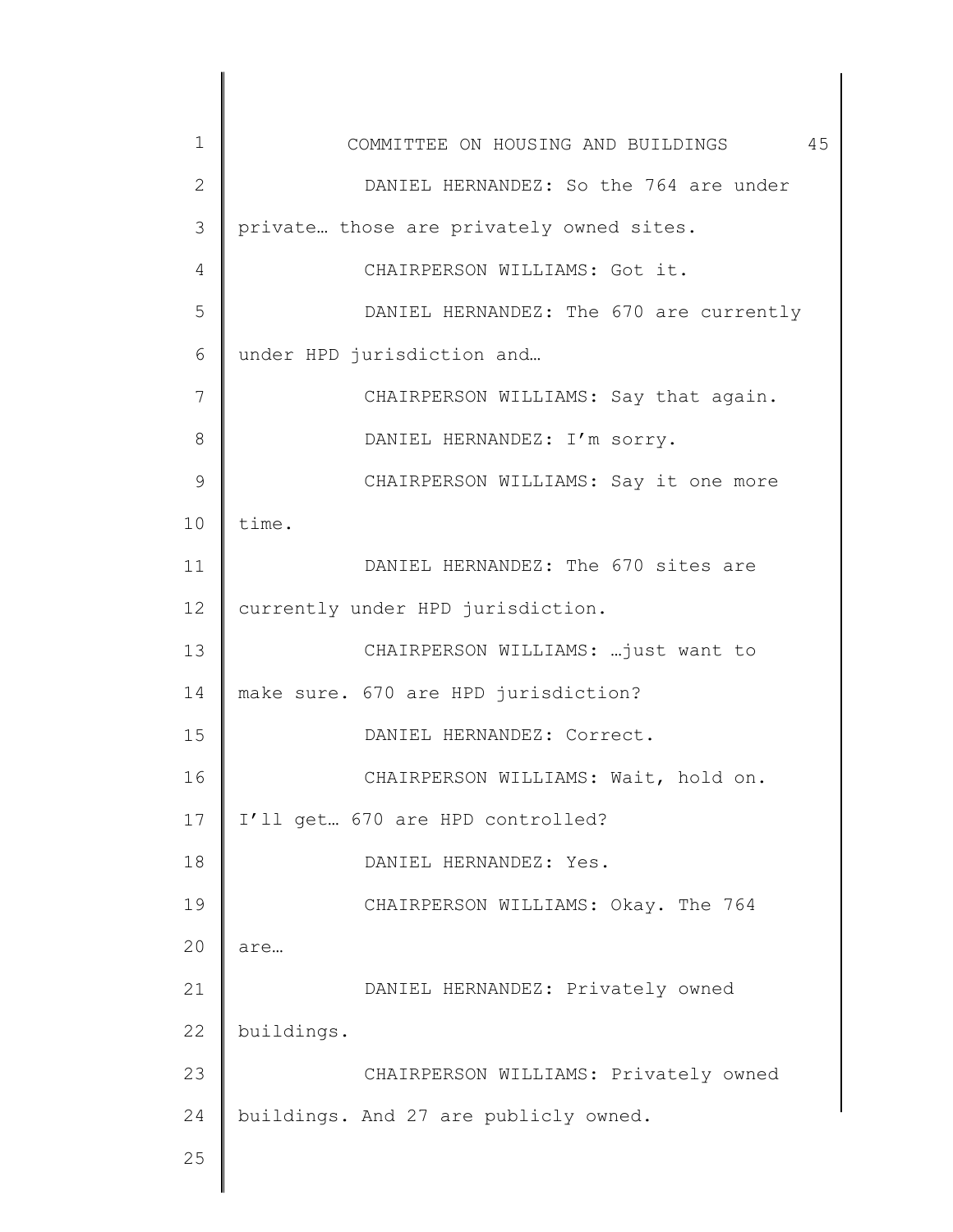| 1            | 46<br>COMMITTEE ON HOUSING AND BUILDINGS          |
|--------------|---------------------------------------------------|
| $\mathbf{2}$ | DANIEL HERNANDEZ: And they could be any           |
| 3            | government agency.                                |
| 4            | CHAIRPERSON WILLIAMS: Okay. How does              |
| 5            | that does the 670 include that 27?                |
| 6            | DANIEL HERNANDEZ: No. No, because it              |
| 7            | So the 670 are HPD jurisdiction properties and so |
| 8            | when they're doing their survey it's with other   |
| 9            | the it's you know I don't know, I don't know the  |
| 10           | answer.                                           |
| 11           | [background comments]                             |
| 12           | DANIEL HERNANDEZ: Yes, that's correct.            |
| 13           | Yes, the 27 are buildings, 764 are buildings. 670 |
| 14           | are, are HPD properties.                          |
| 15           | CHAIRPERSON WILLIAMS: 670 HPD                     |
| 16           | properties. Does that include the 27 buildings?   |
| 17           | DANIEL HERNANDEZ: They may or may not             |
| 18           | have the 670 may or may not have buildings on     |
| 19           | them.                                             |
| 20           | CHAIRPERSON WILLIAMS: So if no one at             |
| 21           | the panel knows, who knows?                       |
| 22           | CARMELA QUINTOS: I mean we do have a              |
| 23           | breakdown on it but unfortunately we didn't bring |
| 24           | it.                                               |
| 25           | CHAIRPERSON WILLIAMS: Say that again.             |
|              |                                                   |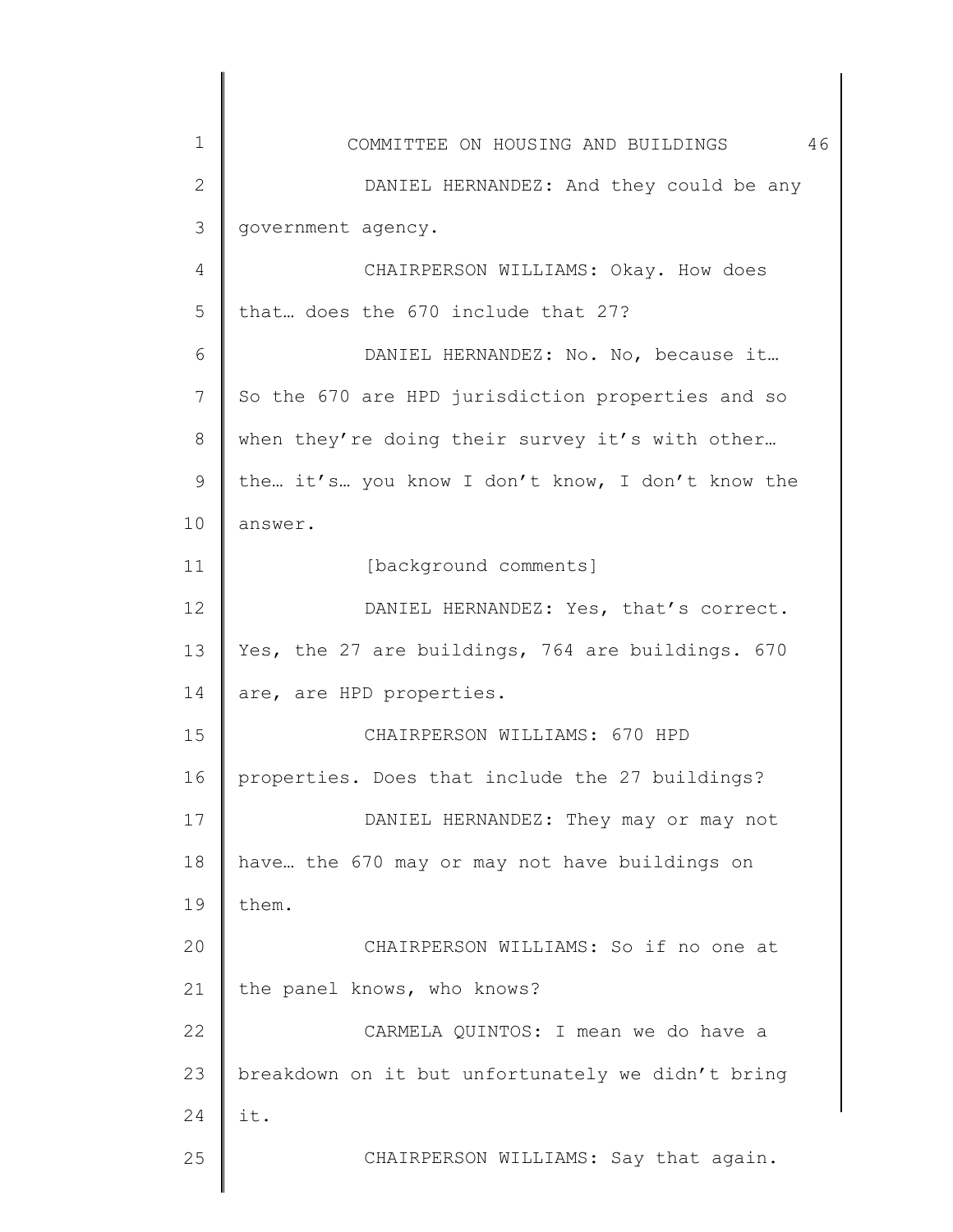| $\mathbf 1$    | 47<br>COMMITTEE ON HOUSING AND BUILDINGS            |
|----------------|-----------------------------------------------------|
| $\mathbf 2$    | CARMELA QUINTOS: We do have a breakdown             |
| $\mathfrak{Z}$ | on it. We can, we have, you know we can send you    |
| 4              | the sheet after, after our meeting. But the 20, of  |
| 5              | the 27 for sure, I mean HPD might have something in |
| 6              | there but for sure DCAS is in there.                |
| 7              | CHAIRPERSON WILLIAMS: So you did not                |
| 8              | bring the data necessary on vacant lots for the     |
| 9              | vacant lot hearing?                                 |
| 10             | DANIEL HERNANDEZ: These numbers were                |
| 11             | generated by you know data. No, we don't have the   |
| 12             | sheets of data but we brought you the gross numbers |
| 13             | so that we can sort of discuss. Really, the point   |
| 14             | is that we are met, we are monitoring all these     |
| 15             | sites. Clearly know what the 27 is. We don't have   |
| 16             | that, those data sheets in front of us. We know the |
| 17             | 670, we know the 400, we know the total 100 1,131   |
| 18             | and what those properties [cross-talk]              |
| 19             | CHAIRPERSON WILLIAMS: Why would you not             |
| 20             | bring all the information needed?                   |
| 21             | DANIEL HERNANDEZ: Pardon?                           |
| 22             | CHAIRPERSON WILLIAMS: Why would you not             |
| 23             | bring all of the information needed?                |
| 24             |                                                     |
| 25             |                                                     |
|                |                                                     |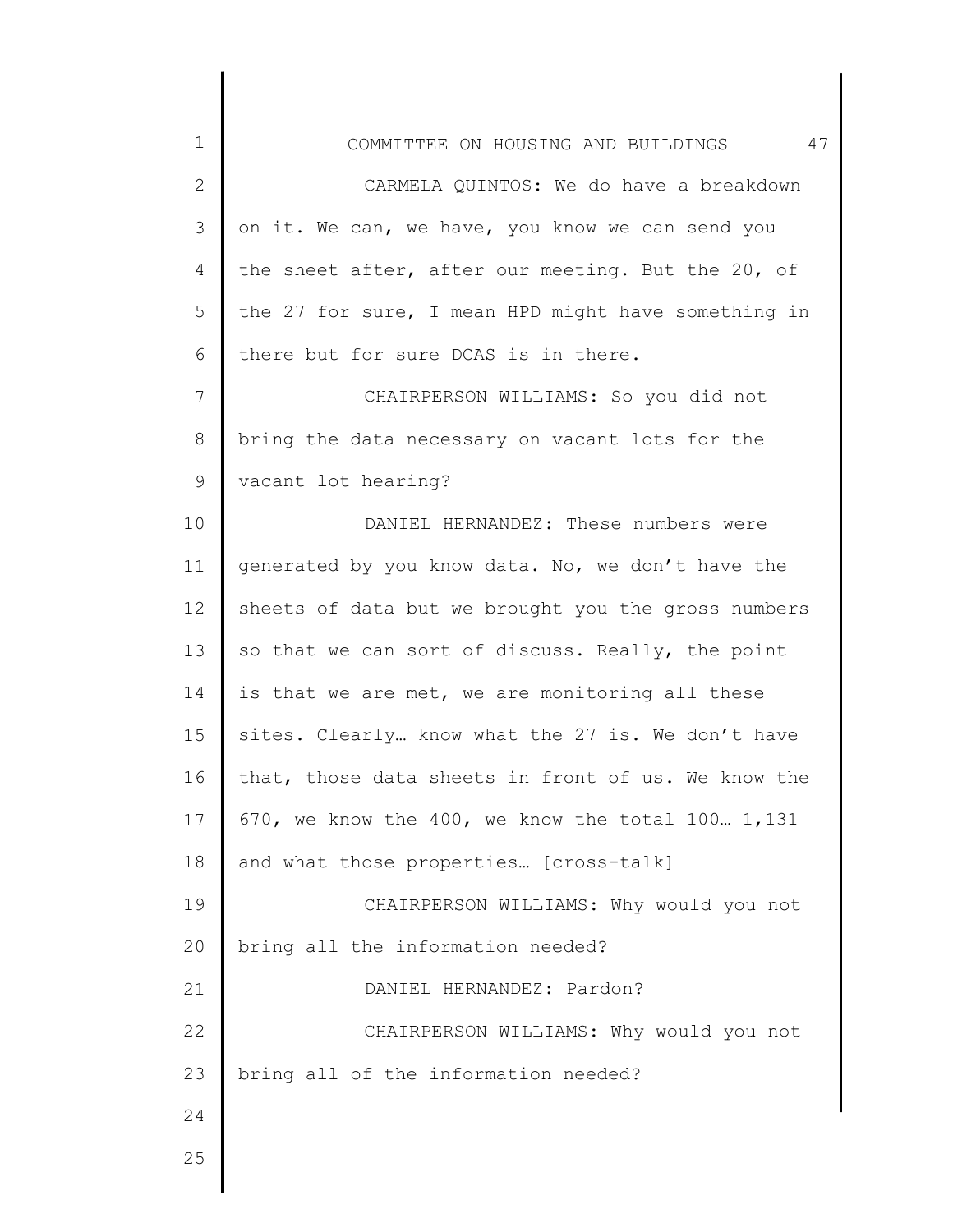| $\mathbf 1$ | 48<br>COMMITTEE ON HOUSING AND BUILDINGS            |
|-------------|-----------------------------------------------------|
| 2           | SAMARA KARASYK: Okay, I'm looking here.             |
| 3           | Of the 764 that we were talking about the handful   |
| 4           | of ones                                             |
| 5           | CHAIRPERSON WILLIAMS: That's the public             |
| 6           | and private? I mean that's the public, that's the   |
| 7           | public, that's the public                           |
| 8           | CARMELA QUINTOS: Yeah, so the public                |
| 9           | ones I mean we have again, this is line by line     |
| 10          | data that has a lot of different information on it. |
| 11          | So I mean what, what is it about the observations   |
| 12          | that, that you would like us to tell you. I have a  |
| 13          | little it's got a lot [cross-talk]                  |
| 14          | CHAIRPERSON WILLIAMS: I've only asked a             |
| 15          | few questions so far. The first one was; is the 27  |
| 16          | buildings that are vacant included in the 670       |
| 17          | sites?                                              |
| 18          | CARMELA QUINTOS: So I'm looking at this             |
| 19          | right now and the city owned properties I'm seeing  |
| 20          | NYCHA, Parks, I see one HPD lot. There's a few that |
| 21          | are HPD. Maybe a dozen.                             |
| 22          | CHAIRPERSON WILLIAMS: Are you prepared              |
| 23          | for this hearing?                                   |
| 24          | [laughter] [cheering]                               |
| 25          |                                                     |
|             |                                                     |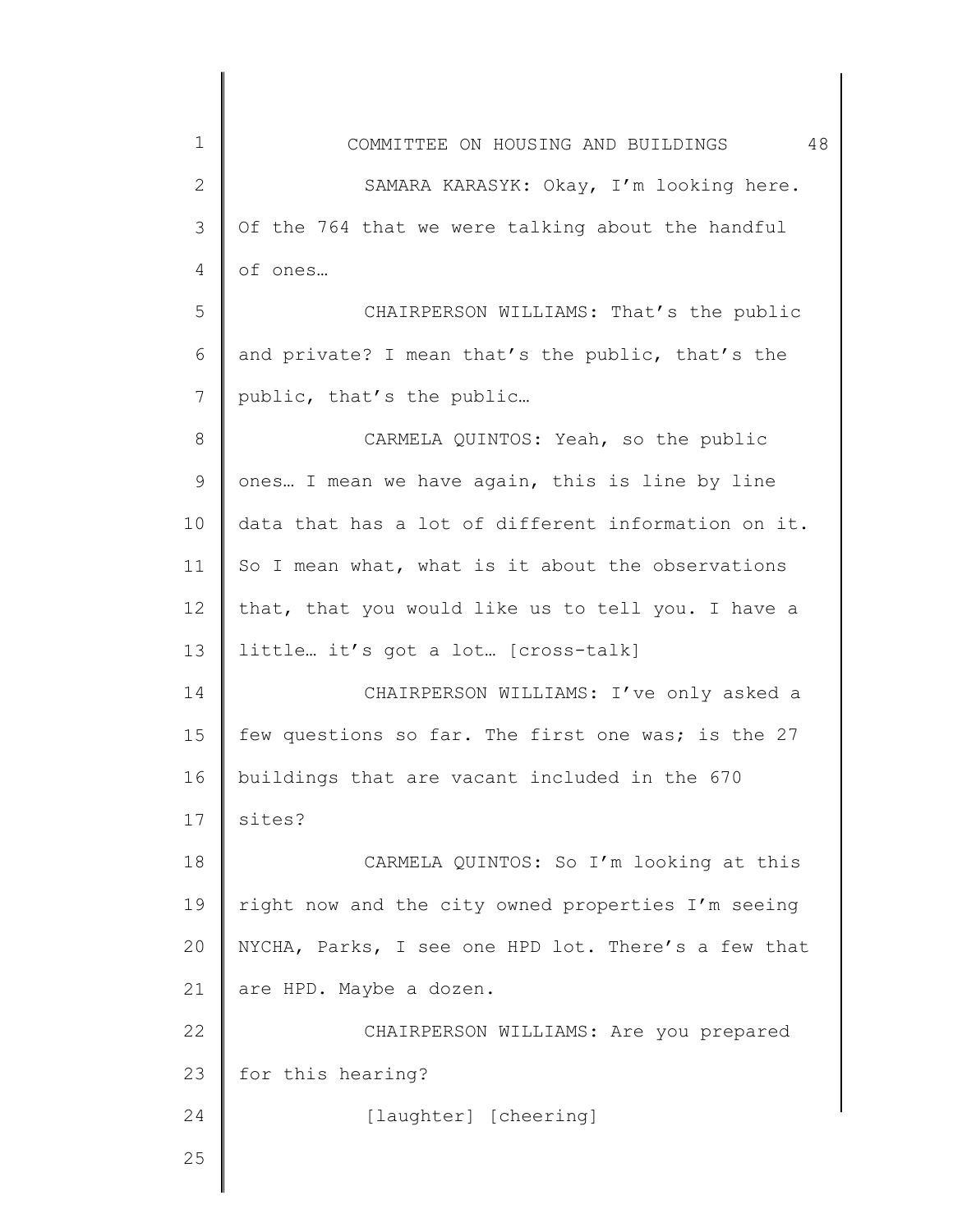| $\mathbf 1$  | 49<br>COMMITTEE ON HOUSING AND BUILDINGS            |
|--------------|-----------------------------------------------------|
| $\mathbf{2}$ | DANIEL HERNANDEZ: I think that the                  |
| 3            | point that the council was trying to make is        |
| 4            | whether we are monitoring these sites. We in fact   |
| 5            | are. There's no doubt about that. The other thing   |
| 6            | that I think that you guys are concerned about is   |
| 7            | whether we have an actual pipeline and knowledge of |
| 8            | all the publicly owned properties and whose         |
| 9            | jurisdiction they are in. We do monitor and manage  |
| 10           | that. And we are in continual conversations with    |
| 11           | our partner agencies, particularly what their uses  |
| 12           | are and whether their uses can be relocated to      |
| 13           | other sites and if those sites particularly if      |
| 14           | those sites are good sites for residential reuse.   |
| 15           | So it's a major part of our day. Are we prepared to |
| 16           | sort of go into the details of where these numbers  |
| 17           | come from? We'd absolutely do that and we welcome   |
| 18           | the opportunity to do that.                         |
| 19           | CHAIRPERSON WILLIAMS: The opportunity               |
| 20           | was now. The problem we have You've rejected all    |
| 21           | of our proposed bills and you're saying that you're |
| 22           | monitoring it. And I've trying to get the           |
| 23           | information of the things you're saying you're      |
| 24           | monitoring but you don't have that information to   |
| 25           | answer. What part of what I said is incorrect?      |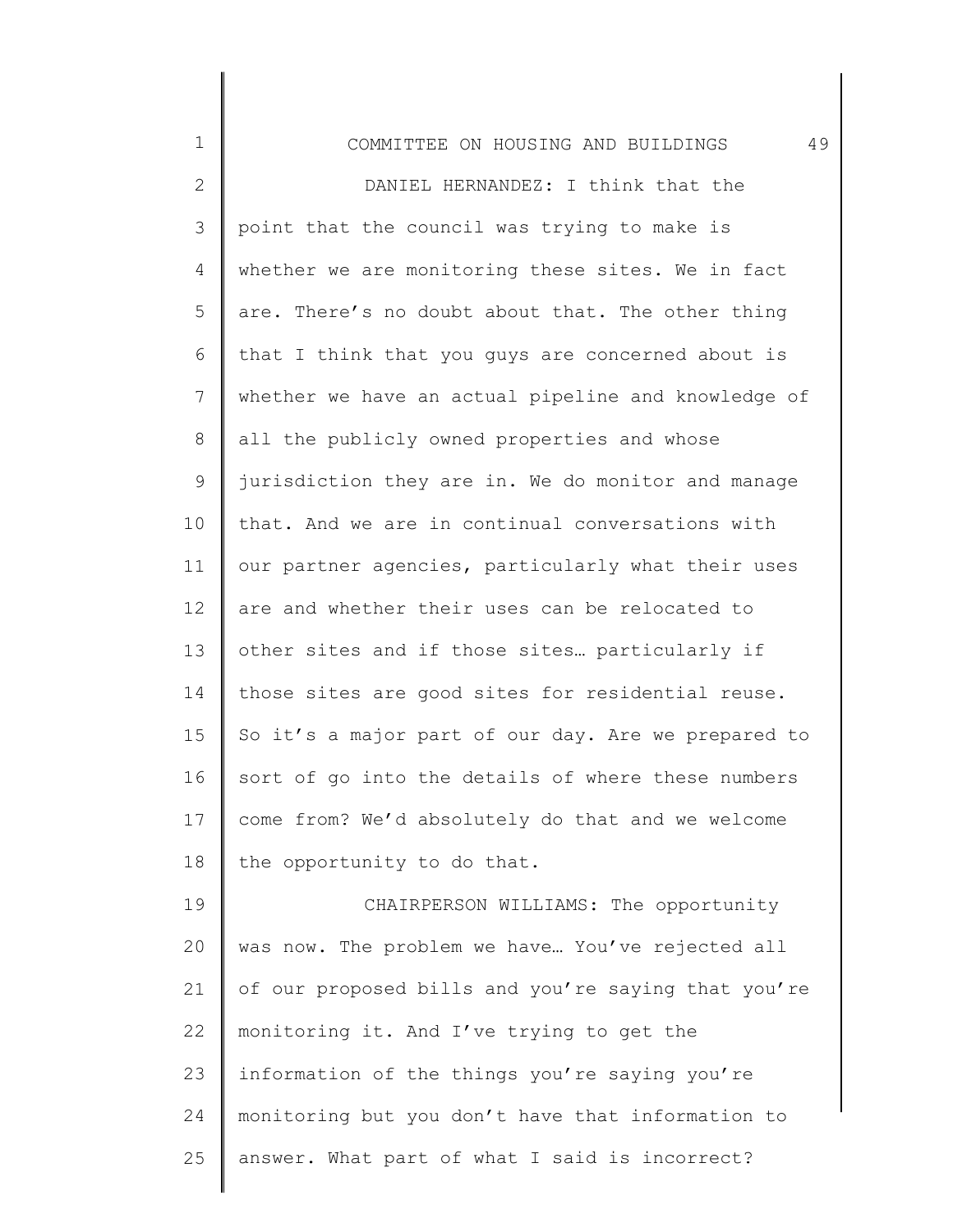| $\mathbf 1$    | 50<br>COMMITTEE ON HOUSING AND BUILDINGS            |
|----------------|-----------------------------------------------------|
| $\mathbf{2}$   | DANIEL HERNANDEZ: We're giving you the              |
| 3              | gross numbers and so I mean there's the data sheets |
| 4              | are lengthy and we've given you all the sources     |
| 5              | where we get this information from and the          |
| 6              | coordination we have with all our partner agencies. |
| $\overline{7}$ | CHAIRPERSON WILLIAMS: I don't think I               |
| 8              | asked a very detailed question. I asked whether the |
| 9              | numbers you presented in the testimony I didn't     |
| 10             | break out into any other numbers. You presented     |
| 11             | these numbers. You said that 27 buildings were      |
| 12             | public and you have another part where you said 670 |
| 13             | were sites, I'm not sure what definition of site    |
| 14             | and I asked if there's 27 buildings were included   |
| 15             | in the 670, That seems to be a fairly simple        |
| 16             | question that can be answered. I think it does go   |
| 17             | to show how difficult this is. I'm not convinced. I |
| 18             | don't think you can say that you convinced us that  |
| 19             | you are monitoring it properly and have the data    |
| 20             | that's needed. It's just tough as you are opposing  |
| 21             | our bills to then at the same time not be able to   |
| 22             | answer our questions for the things that you're     |
| 23             | saying you're doing. But I'm going to pause right   |
| 24             | there and I'm going to go to my colleagues and try  |
| 25             | to regroup a little bit. For now, I'll ask my       |
|                |                                                     |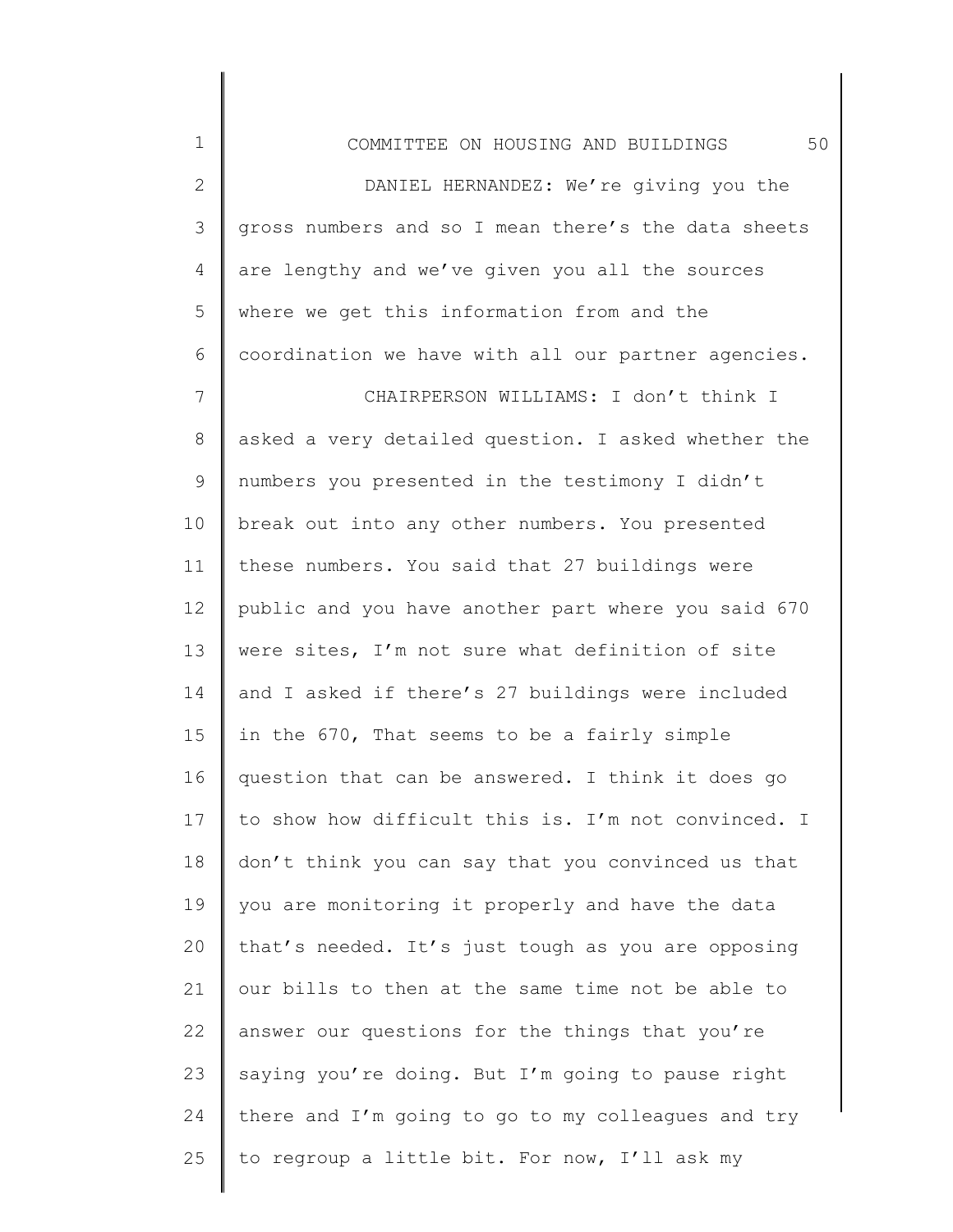1 2 3 4 COMMITTEE ON HOUSING AND BUILDINGS 51 colleagues to remain in a five-minute timer and if we have time we'll do a second round. We have Rodriguez, Rosenthal, and Salamanca.

5 6 7 8 9 10 11 COUNCIL MEMBER RODRIGUEZ: You have expressed that's one a reason too that can be very challenging to support this bill… part related to the data collection. How large is the team that HPD have right now to collect data? How many men and women do you have in the data collection… How much money do we allocate for that particular division?

12 13 14 15 16 17 18 19 DANIEL HERNANDEZ: So there are probably two or three main departments that oversee this data collection. So we have a technology department that has, and I, I, I talked in my statement, in my testimony about the different sources that we use. ZoLa, PLUTO, City Map, ACRIS, IPIS. Those are all publicly available as well, but we also coordinate with the DOF in, in identifying vacant sites.

20 21 22 23 COUNCIL MEMBER RODRIGUEZ: I'm sorry, because of the timing I'm sorry Commissioner. Like how many men and women does HPD have right now doing data collection?

25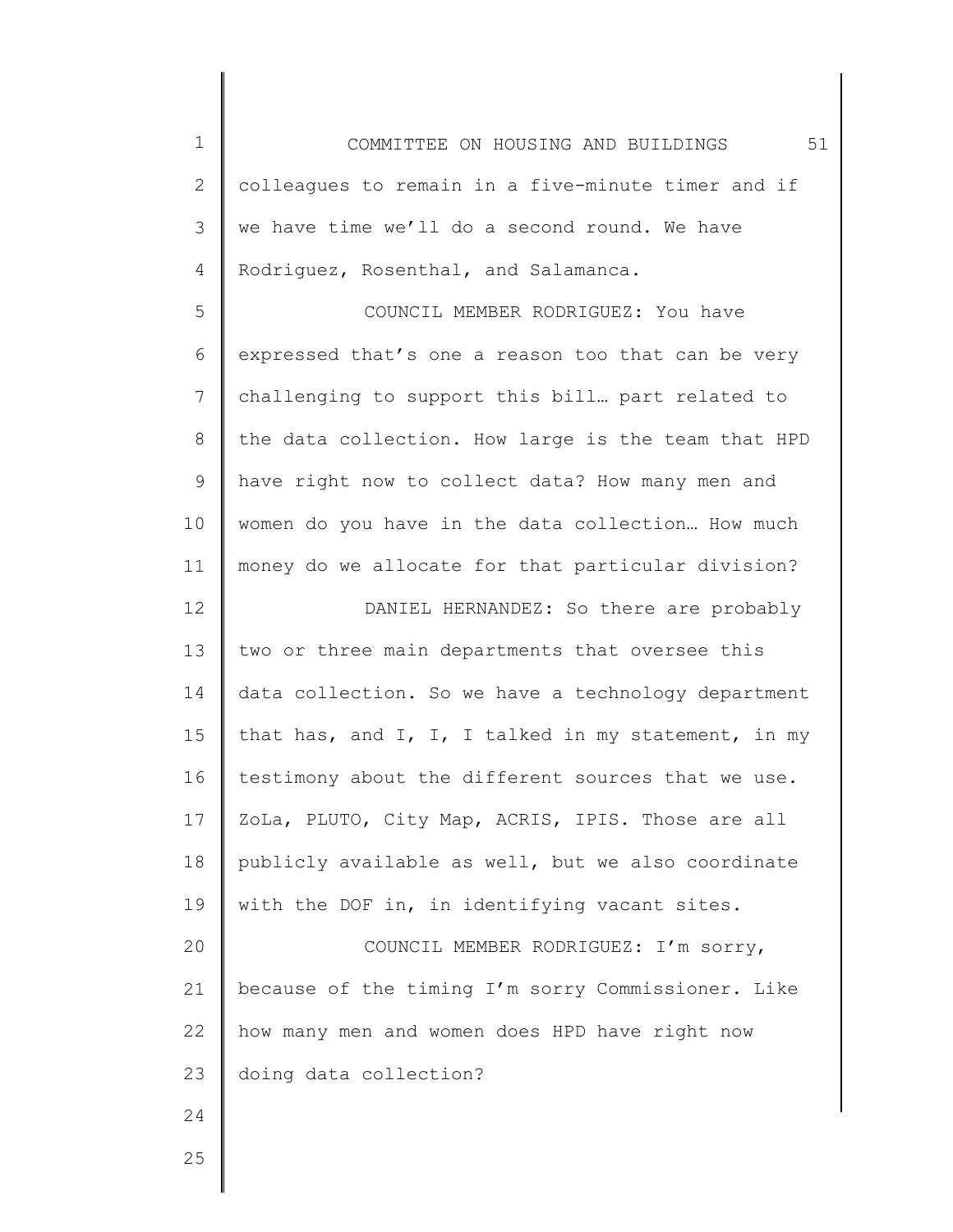2 3 4 DANIEL HERNANDEZ: I, I'll have to get that number to you. I don't know how many people there are in…

5 6 7 8 9 10 11 12 13 14 15 16 17 18 19 20 21 22 23 24 COUNCIL MEMBER RODRIGUEZ: So I think that would be…. But then based on that then we can say those… city have, does the council have to put more money in the budget to HPD so that we can have the know… human resources there so that the HPD really be able to collect the data because in the time of technology what I have see in my sixth year at the council is that agencies collect a lot of data. It's not an issue of being able to have the data in front of you. It's about are we dedicating you know enough men and women power to do the job. My other question is about what method… how does a city, HPD, what is the method that HPD use to be, to be conducting vacant property servers… DANIEL HERNANDEZ: The vacant property survey. Do you want to answer… [cross-talk] COUNCIL MEMBER RODRIGUEZ: HPD, this is about HPD. Like we are… about, this is about… [cross-talk]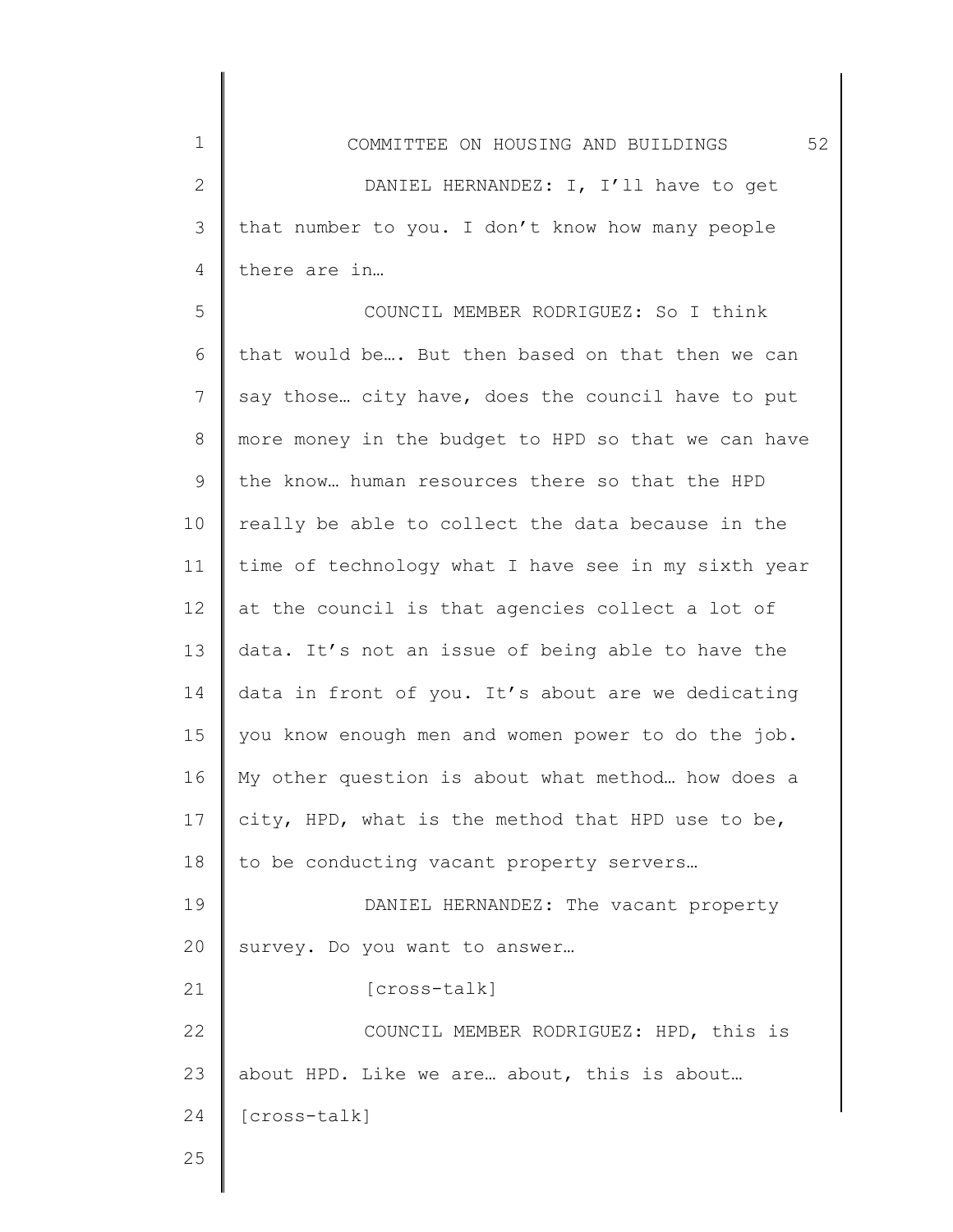| $\mathbf 1$     | 53<br>COMMITTEE ON HOUSING AND BUILDINGS           |
|-----------------|----------------------------------------------------|
| $\mathbf{2}$    | DANIEL HERNANDEZ: The vacant property              |
| 3               | survey, I'm sorry I, I was thinking that you were  |
| 4               | talking about building inspections. You're not     |
| 5               | talking about a survey of the building             |
| 6               | COUNCIL MEMBER RODRIGUEZ: This isn't               |
| 7               | about building inspection, it's about vacant lot   |
| 8               | and buildings. Like does the C the HPD conduct     |
| 9               | like a yearly, every three and how, what is a      |
| 10              | method of the city use to do that job?             |
| 11              | DANIEL HERNANDEZ: Do you want to answer            |
| 12 <sup>°</sup> | it?                                                |
| 13              | [background comments]                              |
| 14              | DANIEL HERNANDEZ: So there are annual              |
| 15              | there are annual inspections of buildings and so   |
| 16              | basically we're looking at a building and it's so  |
| 17              | it's always published every year that a housing    |
| 18              | vacancy survey and that's available to the public. |
| 19              | But we look at buildings in their current vacancy  |
| 20              | at a particularly time. And annually we look at    |
| 21              | the, those same, that same building to see whether |
| 22              | there are vacancy changes over the course of that  |
| 23              | time. It gives us an average, it gives us an       |
| 24              | estimate of the vacancies, the level of vacancies  |
| 25              | in New York City buildings.                        |
|                 |                                                    |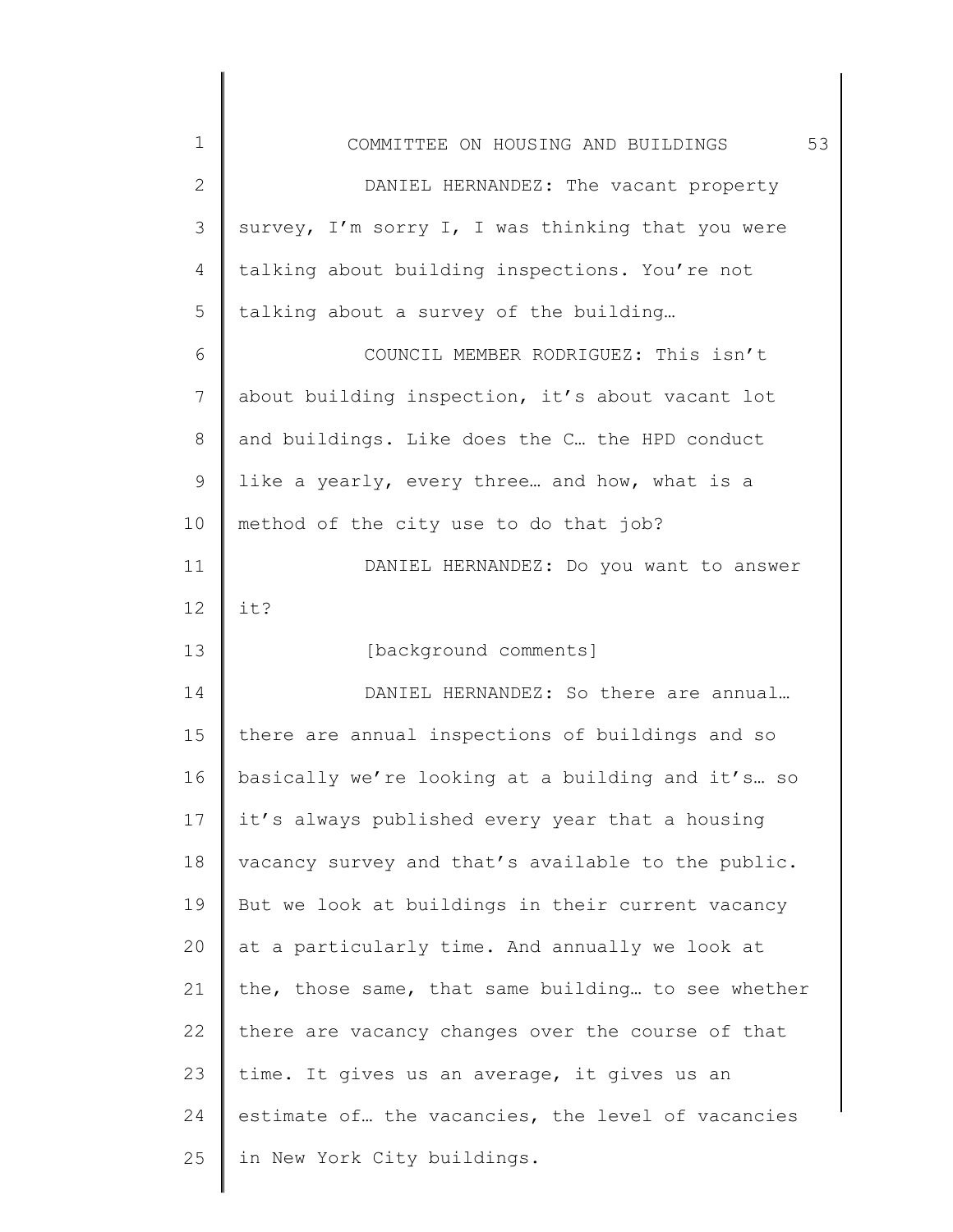| $\mathbf 1$  | 54<br>COMMITTEE ON HOUSING AND BUILDINGS                       |
|--------------|----------------------------------------------------------------|
| $\mathbf{2}$ | COUNCIL MEMBER RODRIGUEZ: I just                               |
| 3            | believe that this administration inherit a mess I              |
| 4            | HPD, this is my quess. My quess is we are the                  |
| 5            | mayor and new leadership that want to make a                   |
| 6            | difference. But I believe that you inherit a mess              |
| 7            | and that house have to be clean. They building,                |
| 8            | let's say 182 <sup>nd</sup> Street and St. Nicholas Avenue, in |
| 9            | my district, be completely empty for the last 20 25            |
| 10           | years. Anyone that walk by that corner they assume             |
| 11           | that building be empty. And my, it's a private, the            |
| 12           | city can, we can say the owners paying the taxes               |
| 13           | therefore we don't have to make the owner to                   |
| 14           | renovate the building but has the city being able              |
| 15           | to come here and say we met with that building                 |
| 16           | owner last year and we made that proposal. Like how            |
| 17           | is and if we haven't done it can we make                       |
| 18           | identifying those vacant building say we have a                |
| 19           | for you guys where you can win as a building owner             |
| 20           | and we as a city can use this empty lot or vacant              |
| 21           | building to build housing for homeless and for                 |
| 22           | working class people. Like you know how have the               |
| 23           | city be engage and how often does the city be                  |
| 24           | engaged in building owner such as one that I have,             |
| 25           |                                                                |
|              |                                                                |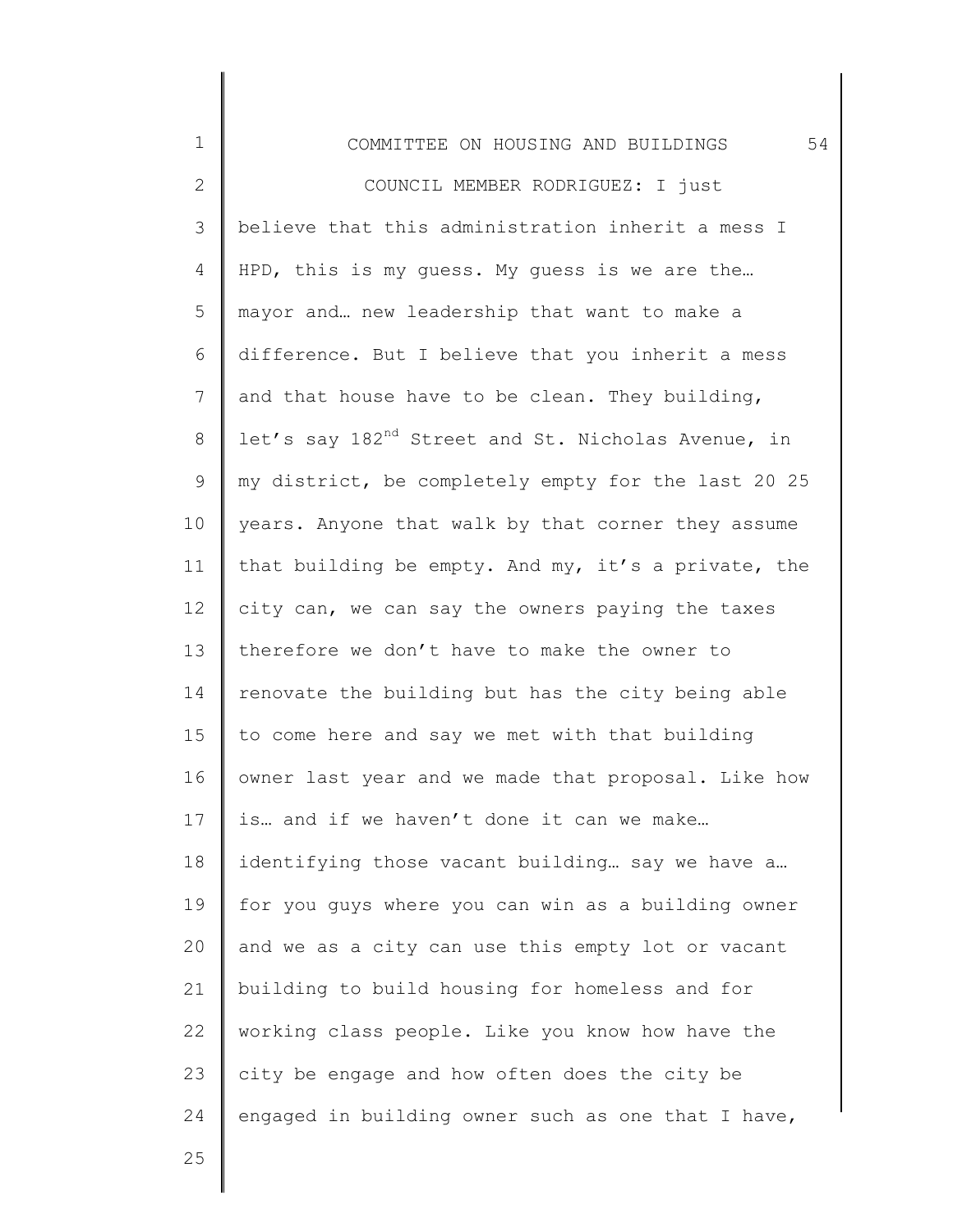1 2 3 COMMITTEE ON HOUSING AND BUILDINGS 55 182<sup>nd</sup>... one of those are being empty for more than 25 years…

4 5 6 7 8 9 10 11 12 13 14 15 16 17 18 19 20 21 22 23 DANIEL HERNANDEZ: So what you've brought up is an example of our work every day and this is part of my testimony as well. We hear from city council members. We hear from community organizations. We hear from all parts of the city about vacant buildings. We are in constant communication with private property owners whenever we receive these calls and track them. So my office actually has tracking sheets. Who did we call? What did they say? Is there a possibility of acquiring that building or is that property owner even aware of our, our financing programs to be able to rehab the building and get it into production again. So it's part of our every day work. That's a lot of what we do every day. [background comments] COUNCIL MEMBER RODRIGUEZ: …same information. This is thing that we have done but we have been doing that for the last 25 hundred years and situation was the same. So what I hope is that

25 the mayor saying we got empty building and we need

continue seeing you know different direction led by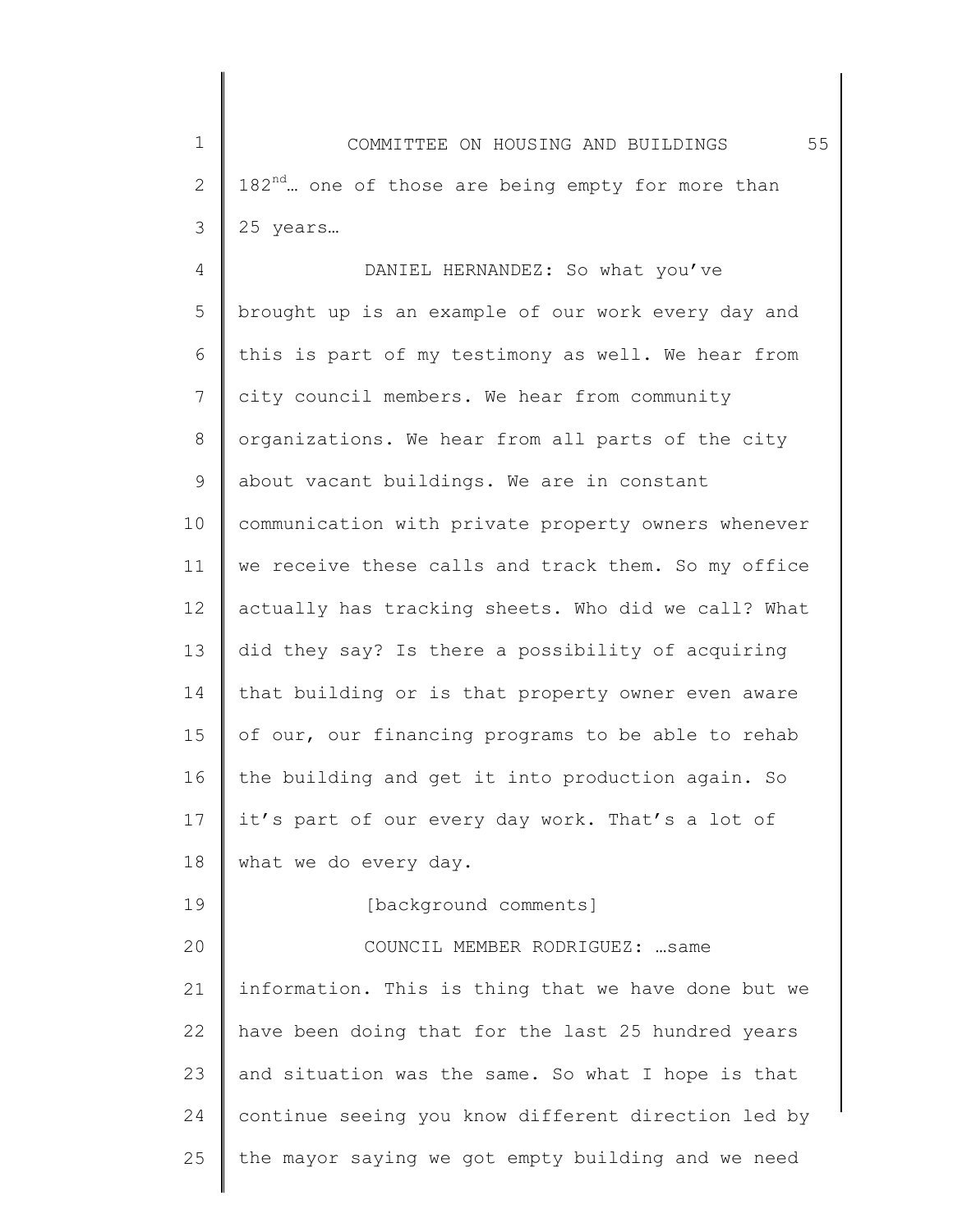1 2 3 COMMITTEE ON HOUSING AND BUILDINGS 56 to know where they are. And I give you that example 78… Street.

4 5 6 7 8 CHAIRPERSON WILLIAMS: Council Member thank you very much. Council Member Rosenthal has graciously said that Council Member Grodenchik can go since he has to leave. Then we will be followed by Council Member Rosenthal and Salamanca.

9 10 11 12 13 14 15 16 COUNCIL MEMBER GRODENCHICK: Thank you Mr. Chair and thank you Councilwoman Rosenthal. I just have to follow-up. It is really astonishing to me that you can not… you know I heard that there were 670 sites that HPD controls, did I hear you wrong? Or am I, am I hearing things here this morning? I'm looking at you, you can give me a yes or a no, that was a yes, thank you.

17 18 19 20 21 22 23 24 25 DANIEL HERNANDEZ: …hear the question. COUNCIL MEMBER GRODENCHICK: So the question to me is how could you come to this hearing and not know the status of each and every one of these sites. We are dying for affordable housing in this city. I grew up in public housing. A lot of my colleagues did. I understand. But for you to come here and not be able to tell us the status of each and every… it's like me going to a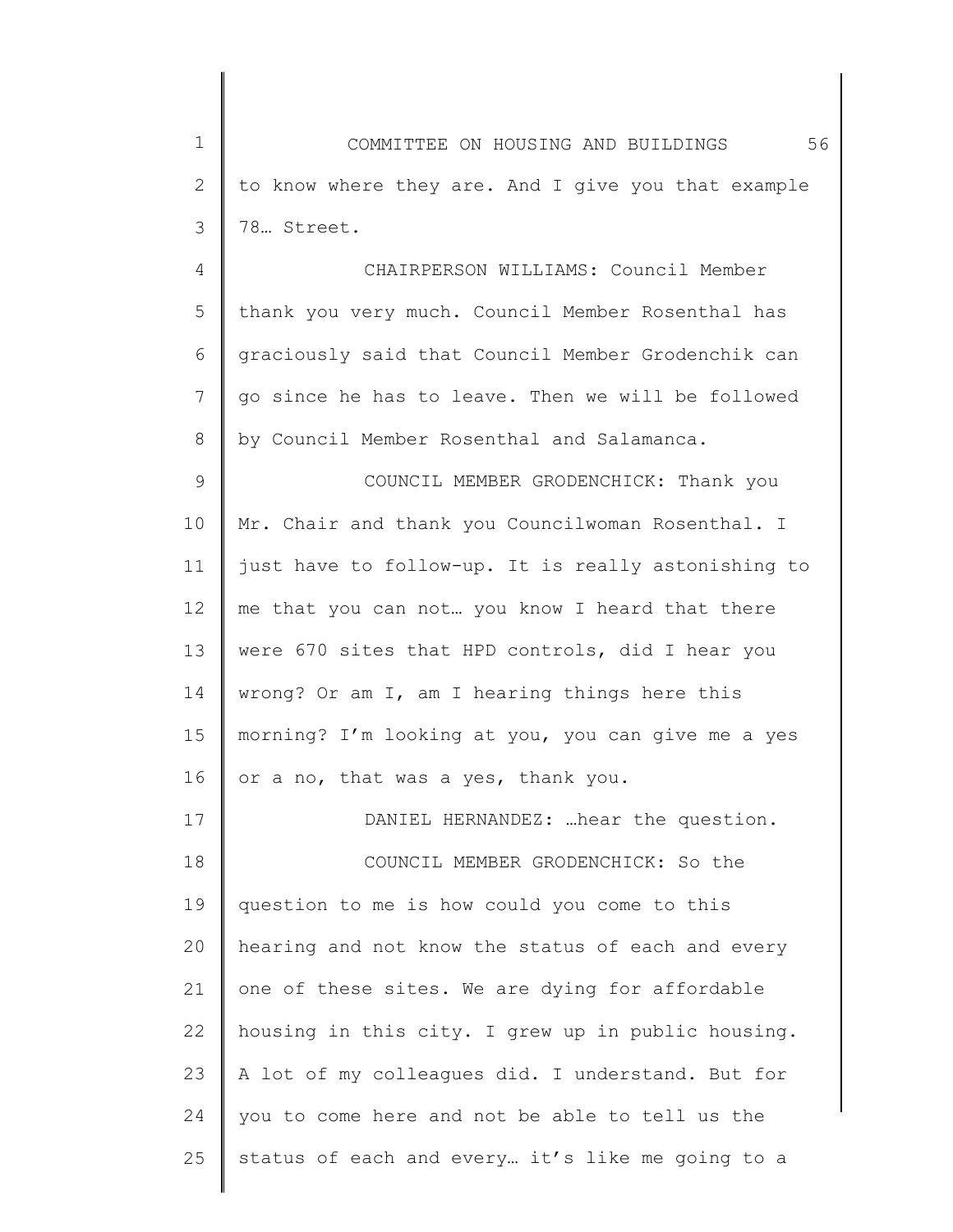| $1\,$          | 57<br>COMMITTEE ON HOUSING AND BUILDINGS            |
|----------------|-----------------------------------------------------|
| $\mathbf{2}$   | realtor saying I want to buy a house and you        |
| 3              | telling me that you don't know what I got for sale. |
| $\overline{4}$ | Well you know what there is no other HPD in the     |
| 5              | city. There are a lot of other realtors but there   |
| 6              | is no other HPD in this city. And it's just         |
| $\overline{7}$ | astonishing to me Mr. Chair that this answer cannot |
| $\,8\,$        | be provided today. I don't want to ask a question   |
| $\mathsf 9$    | because you don't have an answer so thank you Mr.   |
| 10             | Chairman.                                           |
| 11             | [laughter]                                          |
| 12             | [gavel]                                             |
| 13             | CHAIRPERSON WILLIAMS: Council Member                |
| 14             | Rosenthal.                                          |
| 15             | COUNCIL MEMBER ROSENTHAL: Thank you                 |
| 16             | Chair Williams. Thank you for chairing this         |
| 17             | committee. I want to thank everyone for coming      |
| 18             | today. I guess I would say I really want to thank   |
| 19             | the advocates for continuing to hold everyone's     |
| 20             | feet to the fire. I know how much effort that       |
| 21             | takes. And you guys are critical to the whole       |
| 22             | picture of trying to address the problems of        |
| 23             | homelessness and affordable housing. For the        |
| 24             | administration I quess, I mean and you hear the     |
| 25             | frustrations. So And I don't doubt you guys are     |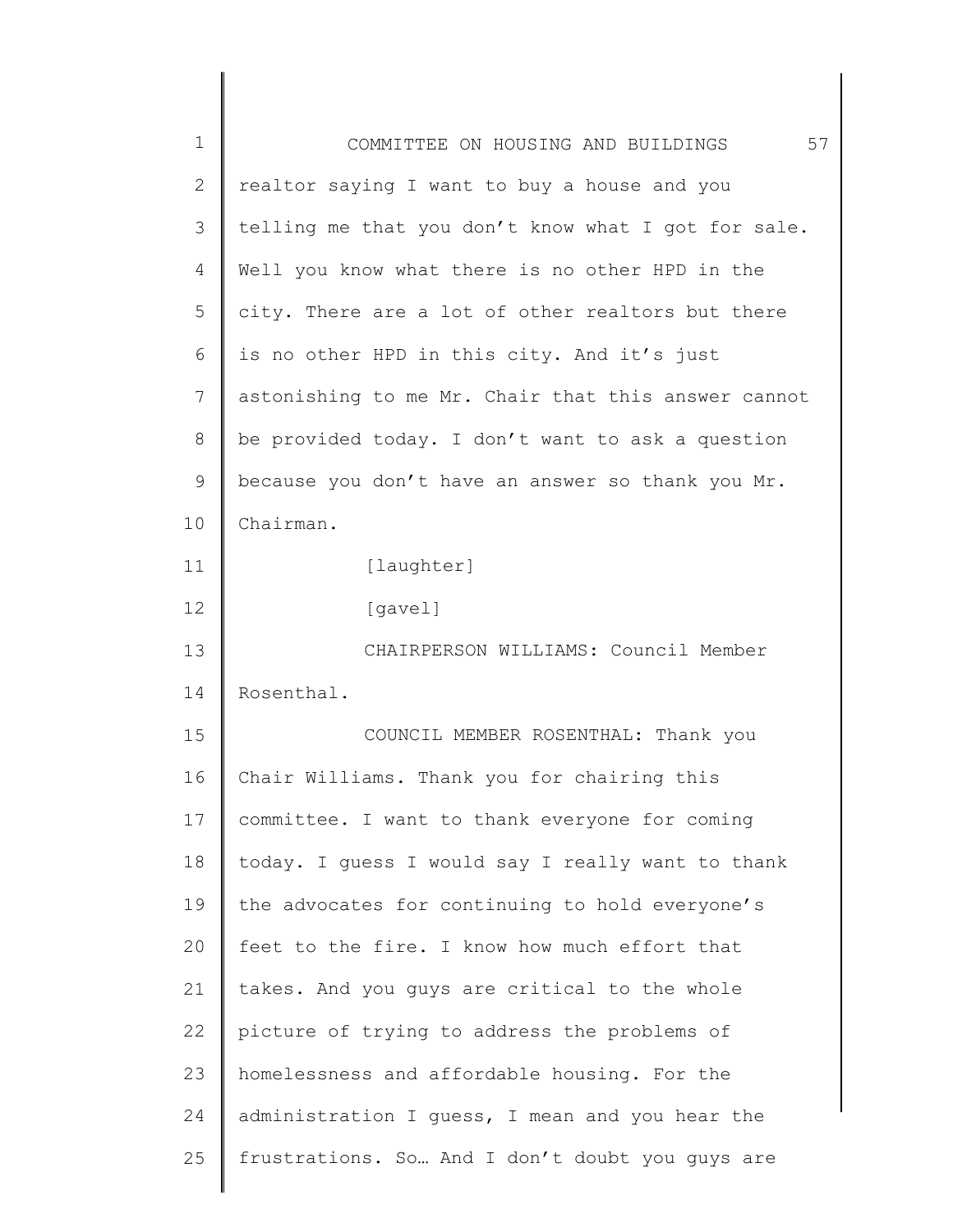1 2 3 4 5 6 7 8 9 10 11 12 13 14 15 16 17 18 19 20 21 22 23 24 COMMITTEE ON HOUSING AND BUILDINGS 58 working your tails off trying to help the situation get people off the street even if that agency isn't necessarily represented here but get people off the street and get them into affordable housing and housing that's tolerable to live in. But you can understand everyone's frustration. So I actually would like to go to page two of HPD's testimony and try to decipher the second paragraph that starts with 'According to DOF records and IPIS data', of the 26,000 and some vacant sites approximately 7,400 of them are city owned. So let's… I guess we're starting with that world, of the 7,400 and then some portion of them fall under DCAS and I'm going to take that, what's the baggage that comes with that agency? If it falls under DCAS does that mean not suitable for housing? What does, what does that mean, that it falls under the jurisdiction of DCAS? I just want to, and where I'm going obviously is what is the number that, that we could be working on. RASSOUL AZARNEJAD: So DCAS works to support our sister agencies for their real estate needs. We're the repository of surplus properties

that no other agency seemingly has a need for. So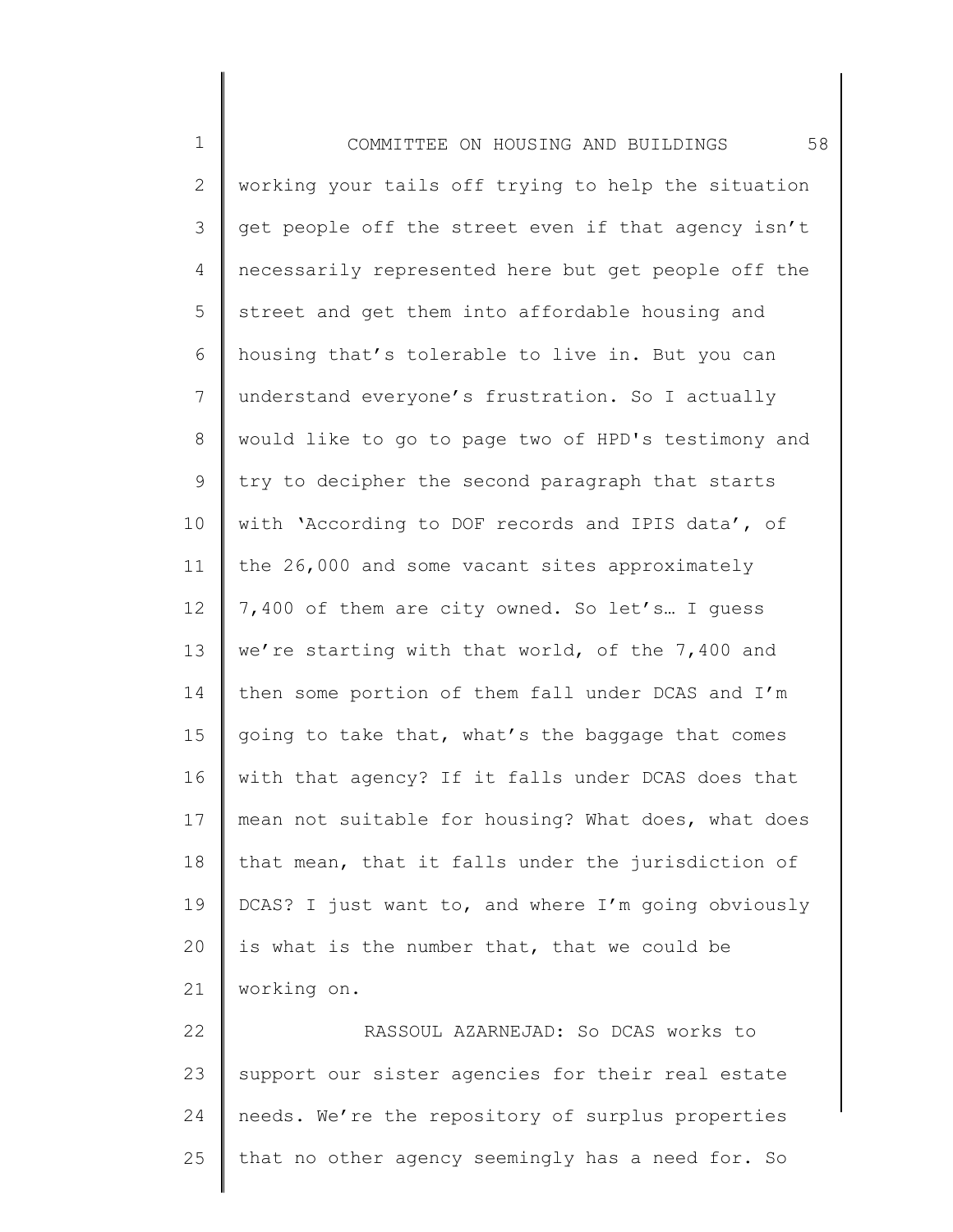| $\mathbf 1$    | 59<br>COMMITTEE ON HOUSING AND BUILDINGS            |
|----------------|-----------------------------------------------------|
| $\overline{2}$ | the 17 hundred properties that are listed there are |
| 3              | classified as vacant properties that are currently  |
| $\overline{4}$ | in our portfolio. Many of those properties are      |
| 5              | sliver lots, picture a lot that's two feet wide by  |
| 6              | 100 feet deep between a brownstone                  |
| $7\phantom{.}$ | COUNCIL MEMBER ROSENTHAL: Okay, so can              |
| 8              | I take that to mean that it's not suitable for      |
| 9              | housing? Just say yes.                              |
| 10             | RASSOUL AZARNEJAD: The suitability for              |
| 11             | housing is not something that DCAS                  |
| 12             | COUNCIL MEMBER ROSENTHAL: Okay, if                  |
| 13             | you'd spare that's alright, I'm just trying to      |
| 14             | work here. So let's get it down to let's say it's   |
| 15             | 57 hundred are not, not suitable for housing. So of |
| 16             | those, of the 55 hundred say HPD controls 1,000 of  |
| 17             | them, 55 hundred, HPD controls 1,000. So the first  |
| 18             | question obviously is what's the, what's, what's    |
| 19             | happening to the piece in the middle there right?   |
| 20             | So 55 minus 11 hundred call it, five let's call it  |
| 21             | 4,000 properties, 42 hundred properties. Well       |
| 22             | what's, what's that pile?                           |
| 23             | RASSOUL AZARNEJAD: There's various                  |
| 24             | other agencies. I mean Parks has properties. Social |
| 25             |                                                     |
|                |                                                     |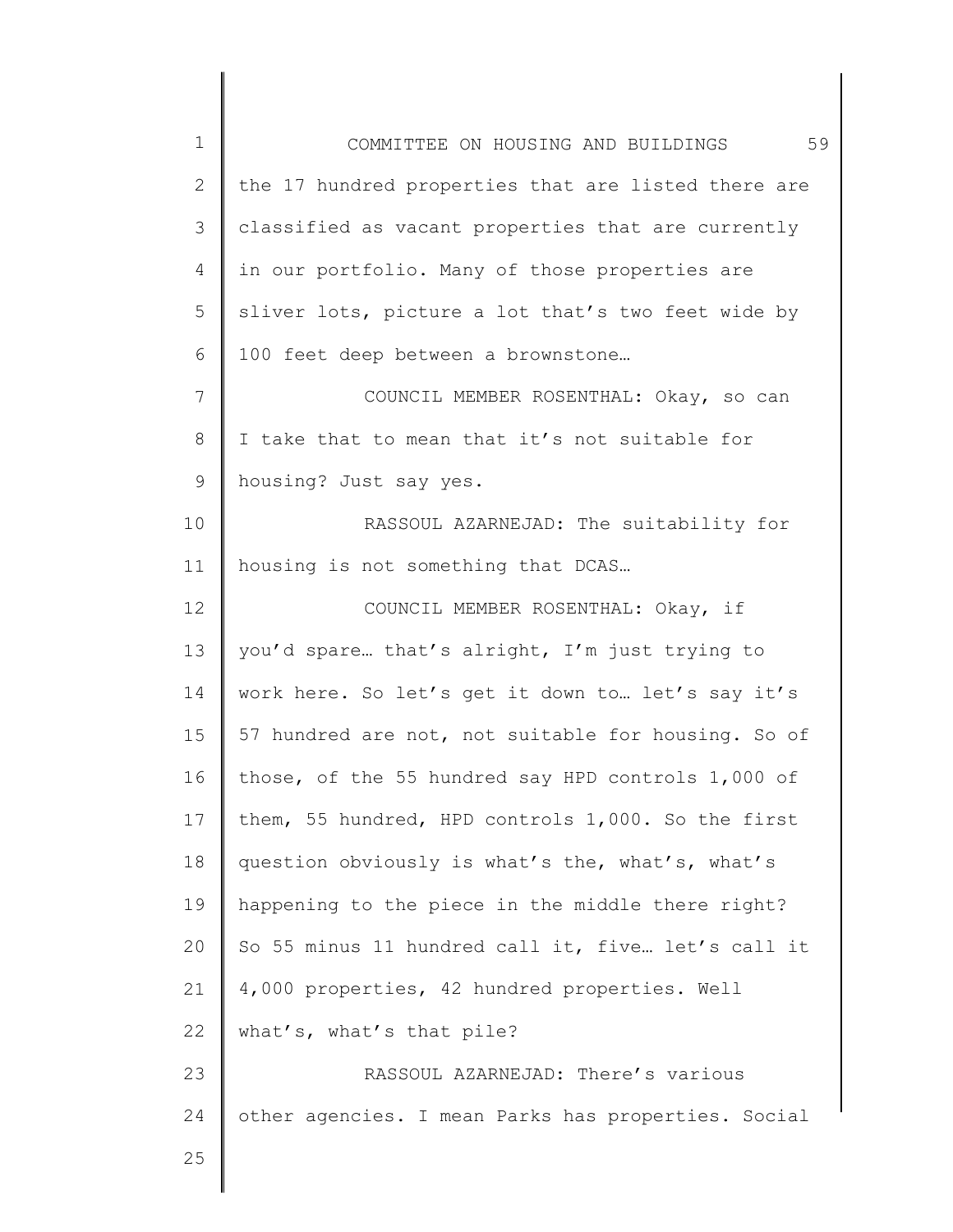| 1  | 60<br>COMMITTEE ON HOUSING AND BUILDINGS            |
|----|-----------------------------------------------------|
| 2  | services has the public library, I mean there's     |
| 3  | different departments that actually have            |
| 4  | COUNCIL MEMBER ROSENTHAL: And those                 |
| 5  | properties just to be clear are vacant right?       |
| 6  | Because that's what                                 |
| 7  | RASSOUL AZARNEJAD: Some of them                     |
| 8  | COUNCIL MEMBER ROSENTHAL:  we started               |
| 9  | with.                                               |
| 10 | RASSOUL AZARNEJAD: Some of them may                 |
| 11 | appear vacant but many of them are actually used as |
| 12 | surface parking. And                                |
| 13 | COUNCIL MEMBER ROSENTHAL: So again, I'm             |
| 14 | so sorry but I just want to read your two           |
| 15 | paragraphs and make them make sense. So the         |
| 16 | paragraph begins with of the 26,229 vacant sites,   |
| 17 | so we're going to this is a world of vacant sites.  |
| 18 | And in that world 74 hundred are city owned. We've  |
| 19 | taken 1707 not suitable for housing. I'm going to   |
| 20 | call it 2,000 so we're at 75 hundred, sorry 65, 55  |
| 21 | hundred that are left. Of the 55 hundred 1,000 are  |
| 22 | vacant that is under the control of HPD. So that    |
| 23 | leaves 4,000 roughly that are not under the control |
| 24 | of HPD. They're under the control as you say of     |
| 25 | other agencies. So if they're under the control of  |
|    |                                                     |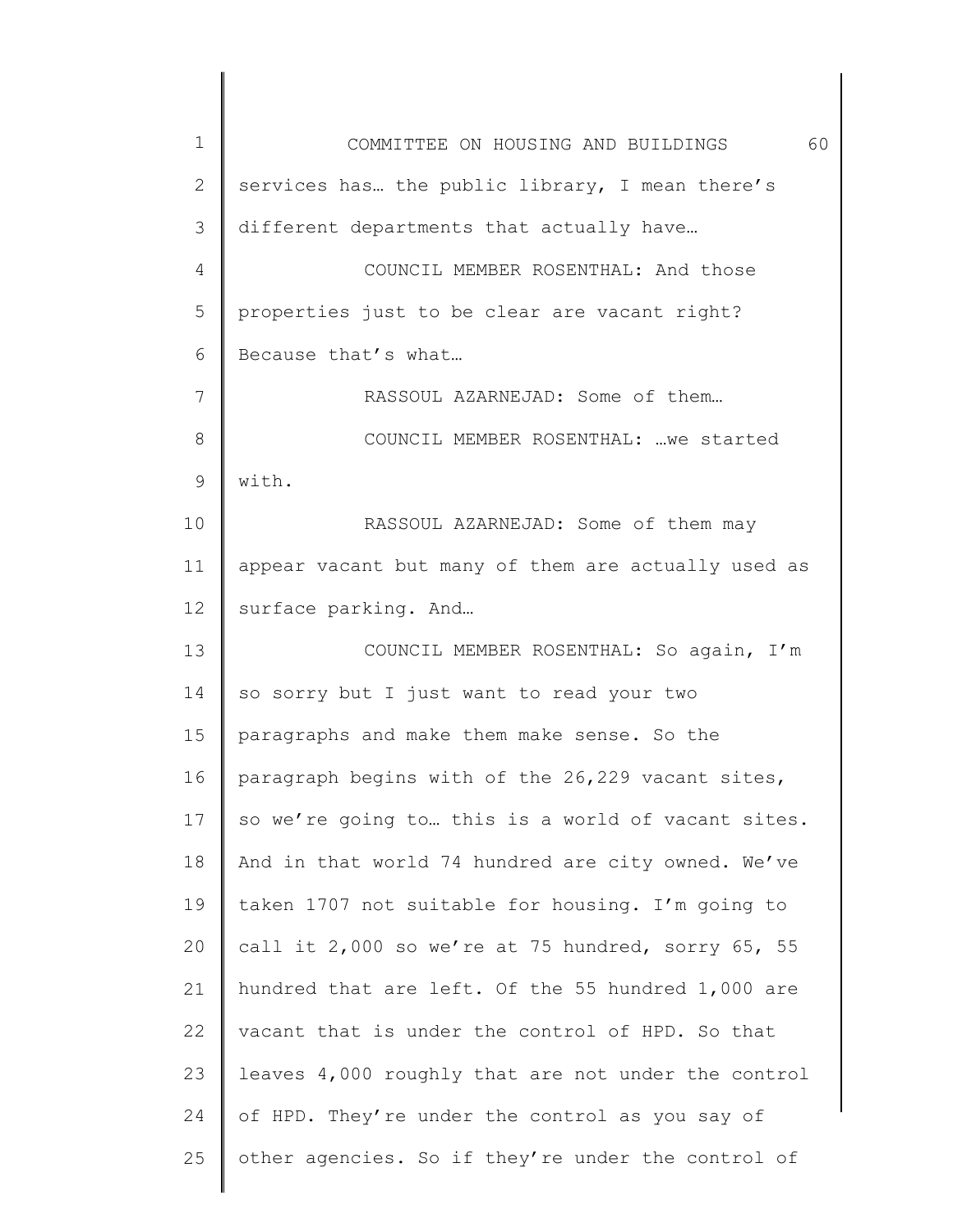| 1  | 61<br>COMMITTEE ON HOUSING AND BUILDINGS          |
|----|---------------------------------------------------|
| 2  | other agencies can I assume they're not suitable  |
| 3  | for housing?                                      |
| 4  | DANIEL HERNANDEZ: Some of them may be             |
| 5  | suitable for housing. So I described              |
| 6  | COUNCIL MEMBER ROSENTHAL:  we pull out            |
| 7  | the ones that are do you have the tools available |
| 8  | to you today to pull out the ones that could be   |
| 9  | suitable. Let's make up a number 500. can,        |
| 10 | permission to take Grodenchik's time?             |
| 11 | CHAIRPERSON WILLIAMS: Sorry?                      |
| 12 | COUNCIL MEMBER ROSENTHAL: Can I take              |
| 13 | Grodenchik's time since he only spoke for         |
| 14 | CHAIRPERSON WILLIAMS: You can ask one             |
| 15 | more question second round, if you have another   |
| 16 | question                                          |
| 17 | COUNCIL MEMBER ROSENTHAL: Begging.                |
| 18 | CHAIRPERSON WILLIAMS: Do you have                 |
| 19 | another question.                                 |
| 20 | COUNCIL MEMBER ROSENTHAL: I'm on my               |
| 21 | knees.                                            |
| 22 | CHAIRPERSON WILLIAMS: Do you have                 |
| 23 | another question?                                 |
| 24 | COUNCIL MEMBER ROSENTHAL: Yes I do.               |
| 25 |                                                   |
|    |                                                   |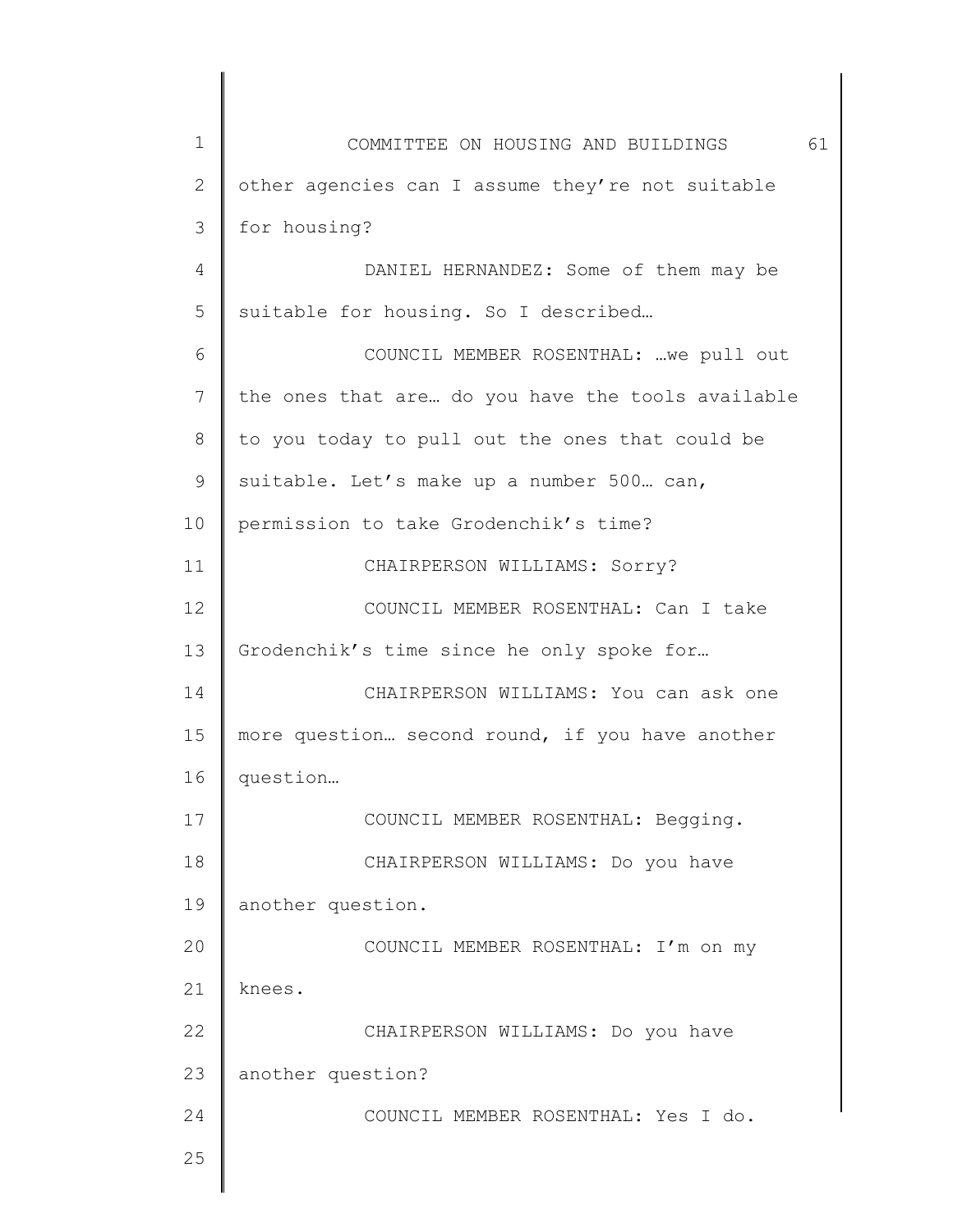| $\mathbf 1$ | 62<br>COMMITTEE ON HOUSING AND BUILDINGS            |
|-------------|-----------------------------------------------------|
| 2           | CHAIRPERSON WILLIAMS: Okay. Or they can             |
| 3           | answer that one.                                    |
| 4           | COUNCIL MEMBER ROSENTHAL: Sure, yes. So             |
| 5           | we're, again I had talked we are working with all   |
| 6           | of the city agencies to identify potential parcels. |
| 7           | We hear from you, the city council members, quite   |
| 8           | often particularly when we're doing neighborhood    |
| 9           | planning in particular neighborhoods about          |
| 10          | potential sites. We investigate this site, we       |
| 11          | investigate this site and we always do and we look  |
| 12          | for potential opportunities. An example is in       |
| 13          | Inwood actually right now with the public [cross-   |
| 14          | $talk$ ]                                            |
| 15          | COUNCIL MEMBER ROSENTHAL: Okay here's               |
| 16          | I, I hear you. I respect everything you're saying.  |
| 17          | But I just want to make sure This is my last        |
| 18          | question. I want to make sure that I understand the |
| 19          | thread of your two paragraphs. Would it be fair to  |
| 20          | say that of the 1,000 we're going to set aside      |
| 21          | 4,000 that later on you're going to come back to us |
| 22          | and explain what's in the 4,000 pile and whether or |
| 23          | not there's anything in there that's suitable for   |
| 24          | housing? Of the 1,000 remaining you guys have       |
| 25          | inspected every single one of those properties and  |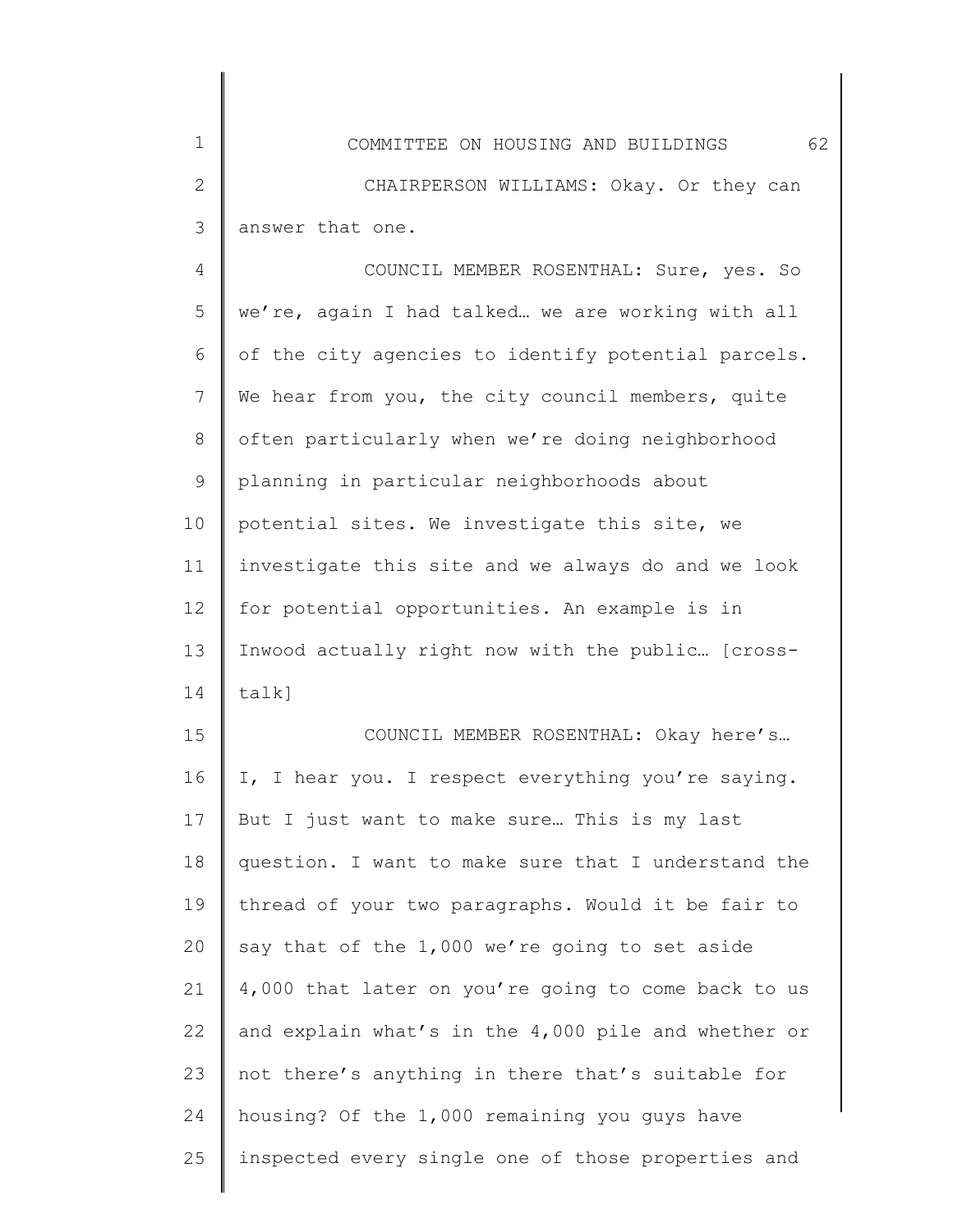| $\mathbf 1$   | 63<br>COMMITTEE ON HOUSING AND BUILDINGS           |
|---------------|----------------------------------------------------|
| 2             | you've decided 670 are suitable and 400 are under  |
| 3             | development now leaving 270 that are in the        |
| 4             | pipeline to be under development. And I guess the  |
| 5             | last question is I guess what we're looking for is |
| 6             | an understanding of exactly what's going to result |
| 7             | of the 400 and then the 270 and the timing. How    |
| 8             | many people are going to get housing, right. And   |
| $\mathcal{G}$ | then what's your plan for the remaining or what is |
| 10            | going to be done for this I guess                  |
| 11            | [cross-talk]                                       |
| 12            | CHAIRPERSON WILLIAMS: Thank you Council            |
| 13            | Member.                                            |
| 14            | COUNCIL MEMBER ROSENTHAL: I quess I'm              |
| 15            | saying is that it, and then are we done.           |
| 16            | DANIEL HERNANDEZ: No, because there's              |
| 17            | these I mean as you've identified there's other    |
| 18            | city owned properties. Some of them may be         |
| 19            | available at some future point for, for the        |
| 20            | development of affordable housing on those sites.  |
| 21            | COUNCIL MEMBER ROSENTHAL: Are you doing            |
| 22            | an analasis of that?                               |
| 23            | DANIEL HERNANDEZ: And we're I'm sorry?             |
| 24            | CHAIRPERSON WILLIAMS: Council Member.              |
| 25            |                                                    |
|               |                                                    |

 $\begin{array}{c} \hline \end{array}$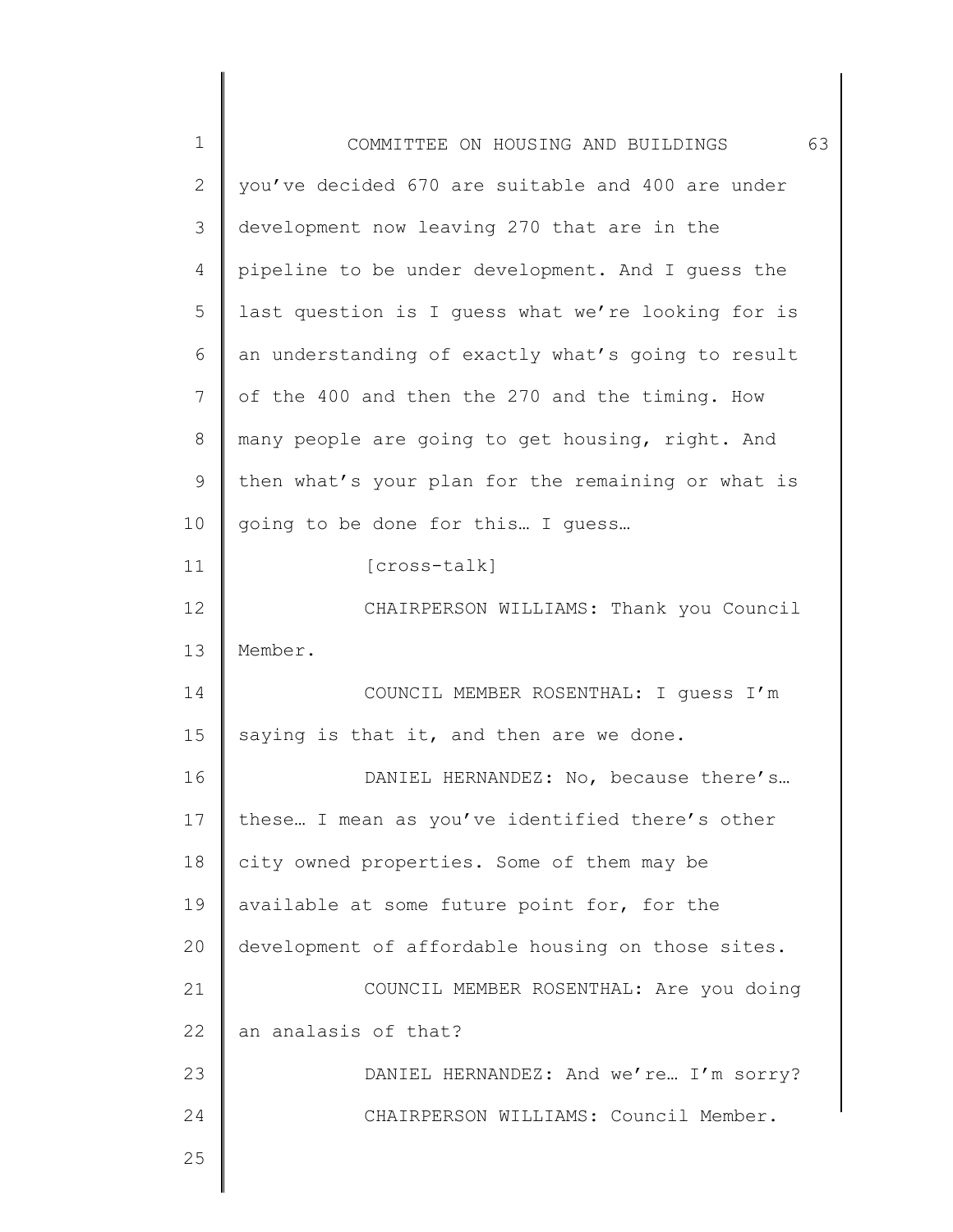| 1            | 64<br>COMMITTEE ON HOUSING AND BUILDINGS            |
|--------------|-----------------------------------------------------|
| $\mathbf{2}$ | COUNCIL MEMBER ROSENTHAL: Are you doing             |
| 3            | an analysis of that?                                |
| 4            | CHAIRPERSON WILLIAMS:  let them answer              |
| 5            | and we're going to                                  |
| 6            | DANIEL HERNANDEZ: Yes. And if those                 |
| 7            | [background comments]                               |
| 8            | CHAIRPERSON WILLIAMS: You can answer                |
| 9            | the question.                                       |
| 10           | DANIEL HERNANDEZ: Oh, yes we are. You               |
| 11           | know again, we are, we have a huge the 1,131 some   |
| 12           | of those properties are not ready for development   |
| 13           | and won't be for many years. Because access to      |
| 14           | infrastructure for example so we're going to have   |
| 15           | to put lots of utility into those to make those     |
| 16           | sites available. Many of them, actually fairly      |
| 17           | large sites are in what now are environmentally     |
| 18           | vulnerable areas that weren't environmentally       |
| 19           | vulnerable before. So we're working with DEP to     |
| 20           | dispose those properties to DEP. They'll be part of |
| 21           | a green infrastructure that surrounds many of our   |
| 22           | borough areas. Rockaway, Staten Island, Queens. So  |
| 23           | they, they already are tagged for whether they're   |
| 24           | viable for residential reuse. And, and if they are  |
| 25           | then we put them in our pipeline. The longer term   |
|              |                                                     |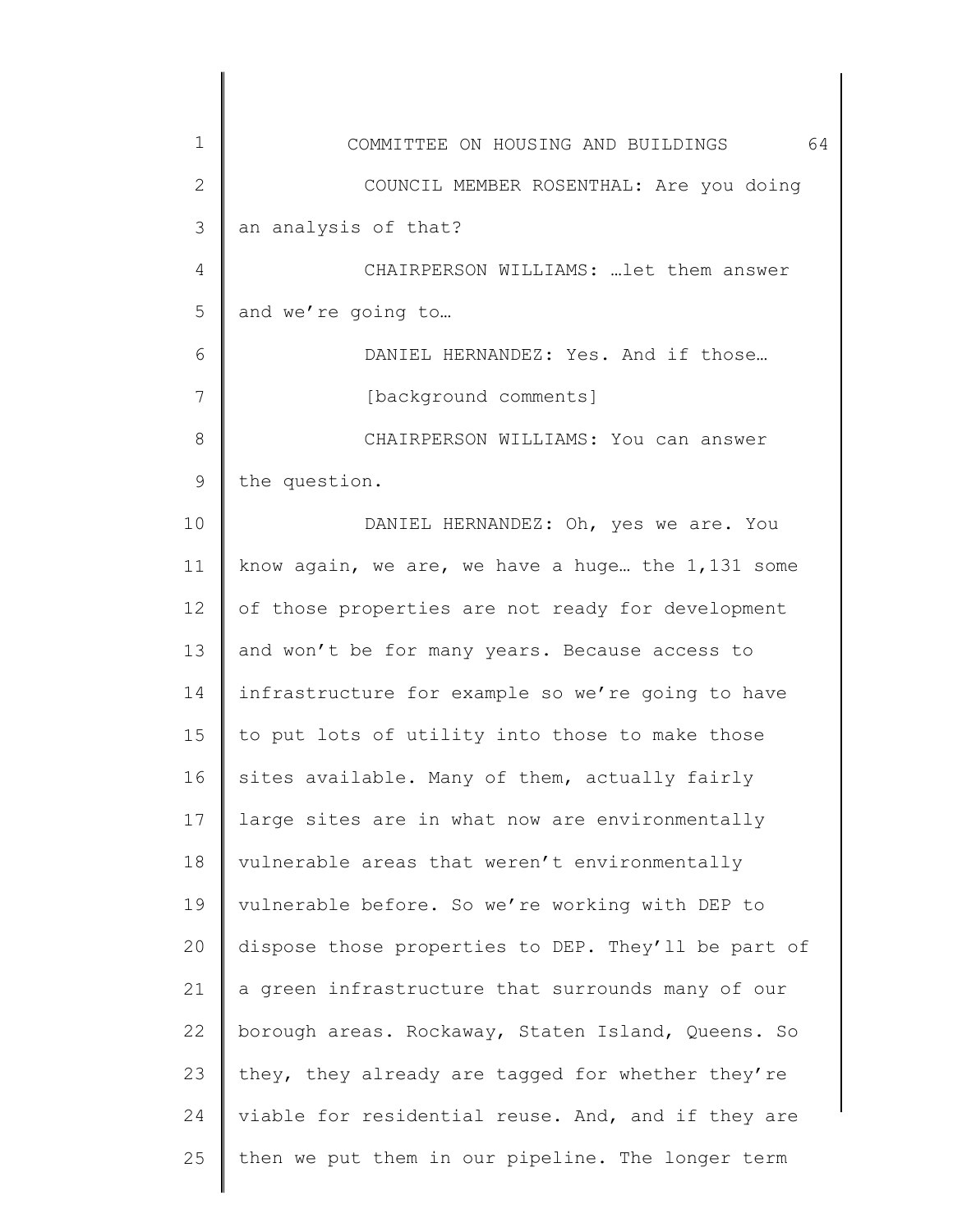1 2 3 4 5 6 7 8 9 10 11 12 13 14 15 16 17 18 19 20 21 22 23 24 25 COMMITTEE ON HOUSING AND BUILDINGS 65 ones are the ones that are going to require a lot more stuff. Other stuff, we have similar sites at DCAS. Some of them are sliver sites. And so we're talking to Parks about, and that was part of this whole controversy as you probably know, the gardens and everything. So the transferring of some of those sliver sites, if gardners want those you know they might be available for other uses, community uses. Part of what we, the reason why we're really committed to doing community planning is because we want to find out if some of those sliver sites might be of value to community gardeners or for other uses in the neighborhood we'd love to work with non profits to dispose of those properties to those community groups. CHAIRPERSON WILLIAMS: Thank you. Council Member Salamanca. COUNCIL MEMBER SALAMANCA: Thank you Mr. Chair. In terms of Intro 10-39 I note you don't have the data. I ask that when you do get the data together if you can send it to us by council district I would love to know how many vacant lots, privately owned, publicly owned vacant lots I have in my council district.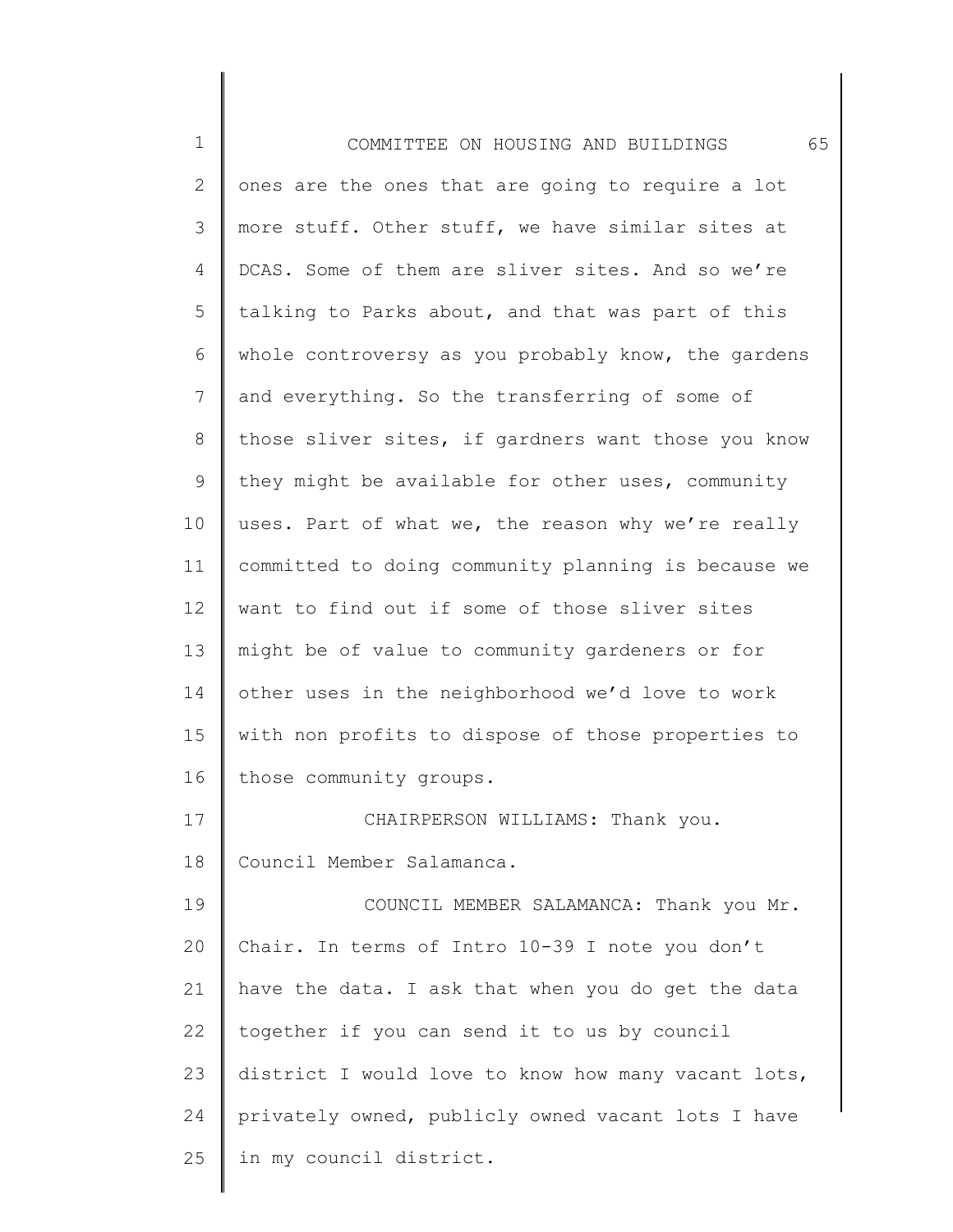| $\mathbf 1$ | 66<br>COMMITTEE ON HOUSING AND BUILDINGS            |
|-------------|-----------------------------------------------------|
| $\sqrt{2}$  | DANIEL HERNANDEZ: Sure.                             |
| $\mathsf 3$ | FEMALE: I'm actually not from HPD, I'm              |
| 4           | from the Department of Finance. So we actually have |
| 5           | the inventory of vacant lands. So this 26,000 that  |
| 6           | came from us. So when you're asking off a breakdown |
| 7           | by district, so again, a lot of these lots are      |
| 8           | sliver lots. So if you're talking about developer   |
| 9           | developable you know we would break it down for     |
| 10          | example if you're just looking for developable      |
| 11          | sites it would be land greater than 2,500 square    |
| 12          | feet. In that case then you're going to go from     |
| 13          | 26,000 down to 15,000. So if that's what you want   |
| 14          | then we can just give you a breakdown of vacant     |
| 15          | land greater than 2,500 square feet by, by          |
| 16          | district. So then you know they're, you're, you     |
| 17          | know you're not getting this huge number that       |
| 18          | they're actually not developable.                   |
| 19          | COUNCIL MEMBER SALAMANCA: Alright thank             |
| 20          | you. I have questions in terms of Intro 307. I just |
| 21          | don't understand. Maybe you can help me understand  |
| 22          | here. So the law states for vacant properties that  |
| 23          | you can close, you can use cinder blocks to close   |
| 24          | the doors, to block the entrances of the doors and  |
| 25          | the windows. But the speaker, the public advocate   |

∥ ∥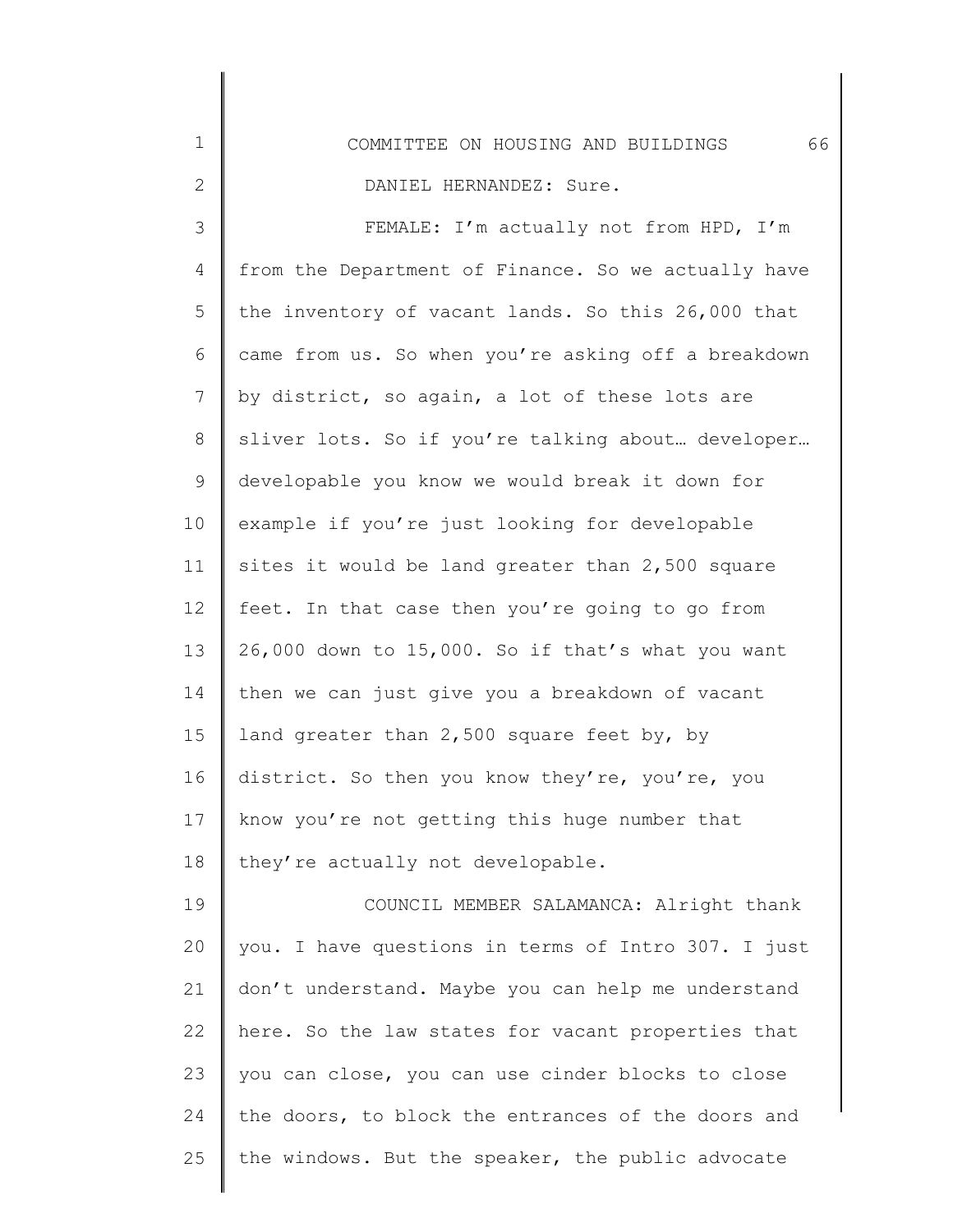| $\mathbf 1$    | 67<br>COMMITTEE ON HOUSING AND BUILDINGS            |
|----------------|-----------------------------------------------------|
| $\mathbf{2}$   | is asking that we put these what's called a 14, 14  |
| 3              | guage rust proof steel panels there. Is it not      |
| 4              | easier for the fire department to enter a building  |
| 5              | when there's a panel where you could pop the locks  |
| 6              | other than having to come with a sledge hammer and  |
| $\overline{7}$ | break cinder blocks if you need to enter that       |
| $8\,$          | property?                                           |
| $\mathcal{G}$  | EUGENE DITARANTO: Good morning. Just                |
| 10             | first let me introduce myself. My name is Eugene    |
| 11             | Ditaranto Deputy Chief FDNY Bureau of Operations.   |
| 12             | Honestly to answer your questions whether we use    |
| 13             | cinder block, whether we use steel plates you are   |
| 14             | going to impede or hamper our ability to gain       |
| 15             | access to that location. Now with that said in 150  |
| 16             | years of service of the FDNY nothing has ever       |
| 17             | stopped us from performing our mission. But I just  |
| 18             | want to make you aware we're not going to come here |
| 19             | today and say we oppose your efforts. We believe    |
| 20             | that you should try to secure these properties so   |
| 21             | you prevent people from gaining access that might   |
| 22             | use them in maybe in some sort of nefarious way;    |
| 23             | criminal activity, squatters, vagrants, well, again |
| 24             | with that said we treat every life the same so when |
| 25             | we arrive at a vacant building if the building is   |
|                |                                                     |

║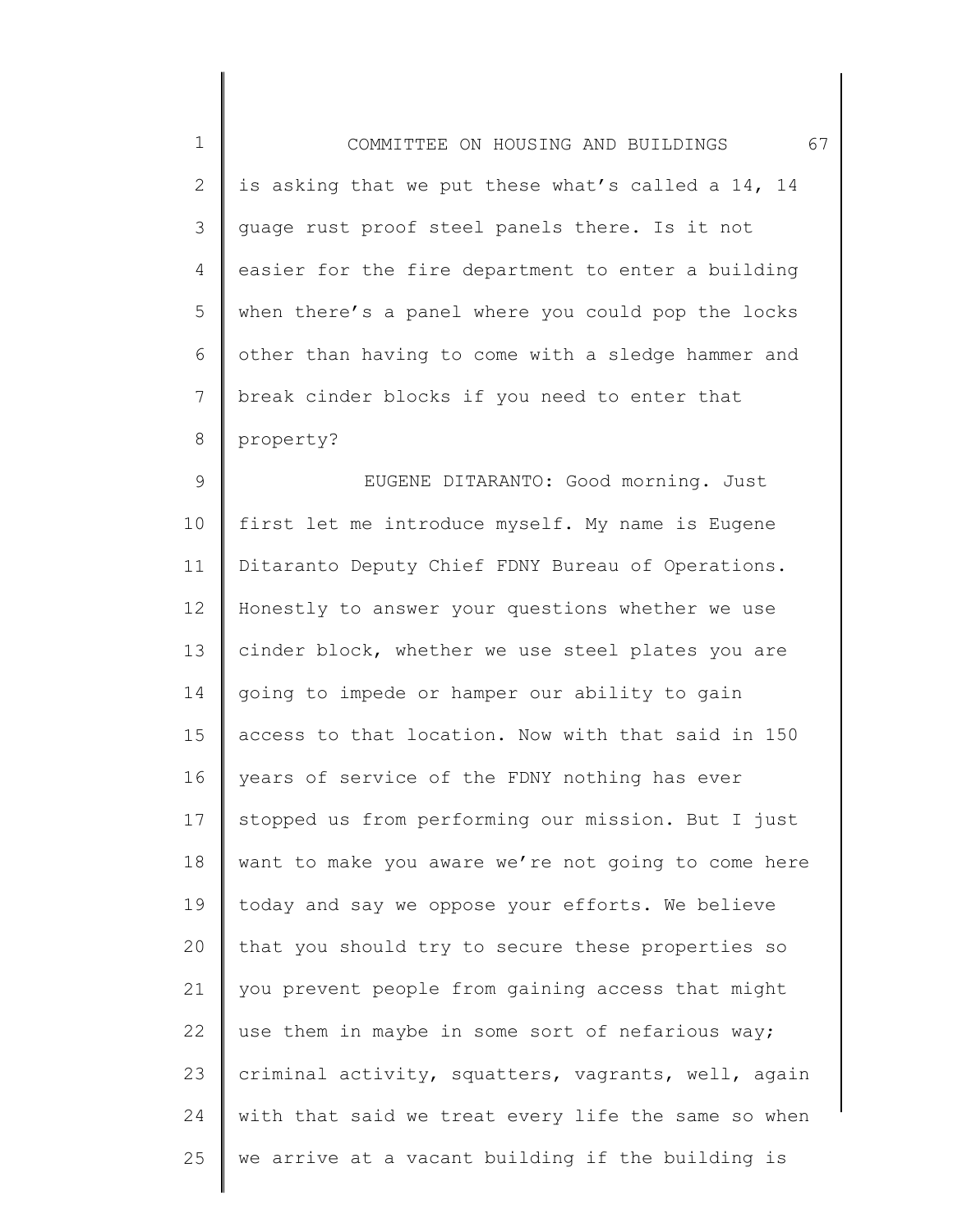1 2 3 4 5 6 7 8 9 10 11 12 13 14 15 16 17 18 19 20 21 22 23 COMMITTEE ON HOUSING AND BUILDINGS 68 sealed and there's a fire in that building more than likely it was started by someone because the electrical services, the mechanical services have been deactivated. It's the human behavior that's actually caused the fire. So now we have to assume that a life has and needs to be rescued and whether it's cinder block, wood panels, or steel plating it will prevent us from gaining entry, or it will at least delay… it will prevent us or delay our ability to ventilate properly. And any time you add that type of weight to a structure that might already be dilapidated you run the risk of potential collapse. So yes you can make the argument that it might be easier for us to force locks on steel plating versus cinder block but in either case it's not like breaking a window. It's not like forcing a front door that's just in wood frame you know jamb so it's going to delay no matter what. COUNCIL MEMBER SALAMANCA: I'm sorry my… I totally understand that and I respect the work that you guys do. I'm just trying to understand

that breaking a cinder block is much harder than

popping a lock and opening up a steel panel. So

24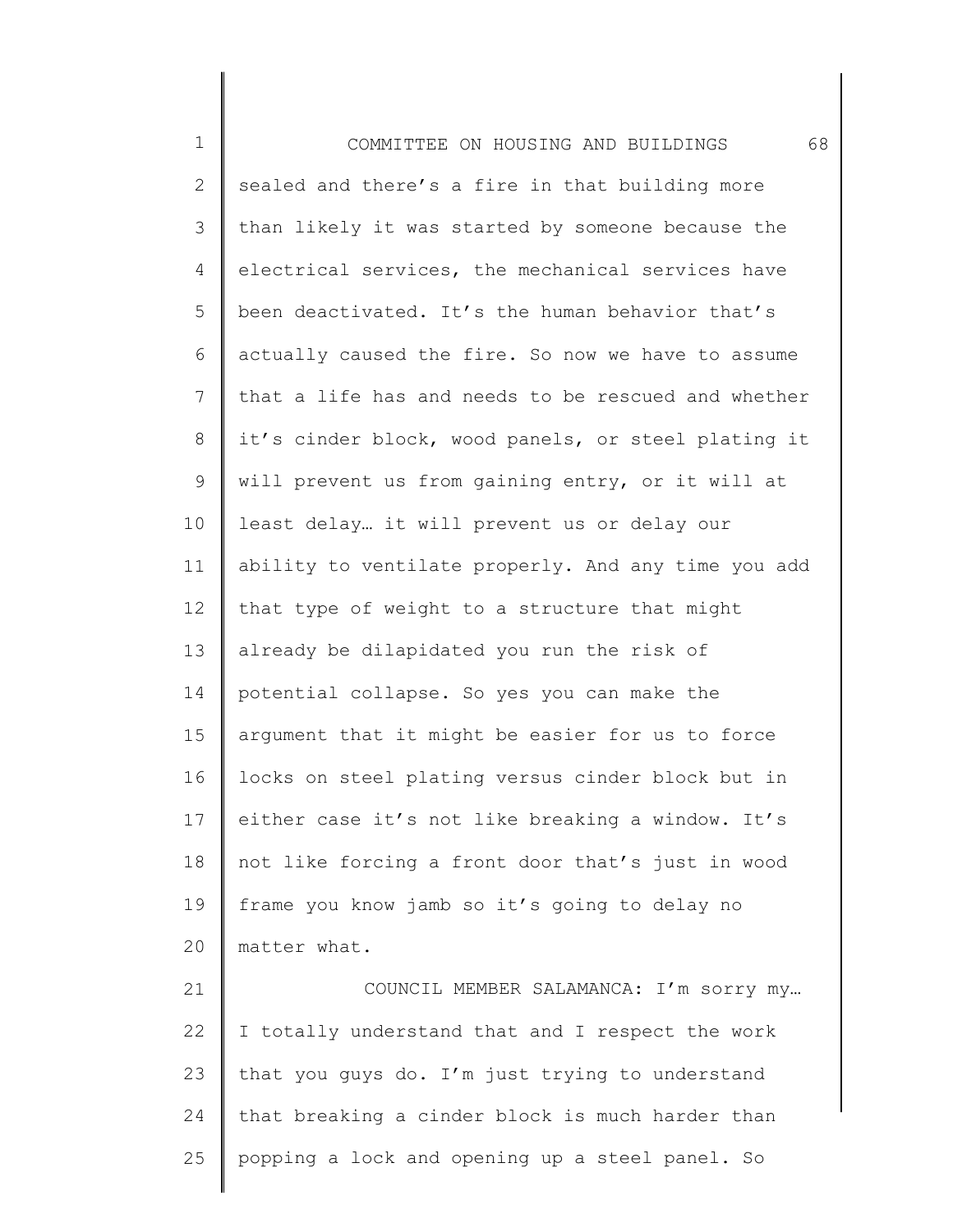1 2 3 4 5 6 7 8 9 10 11 12 13 14 15 16 17 18 19 20 21 22 23 24 25 COMMITTEE ON HOUSING AND BUILDINGS 69 maybe my, my question is HPD is the reasoning that you are posing this bill is it the cost or the reality of bringing the fire department to, to make a, to make this case? MATTHEW BERK: It's the combination. It's the cost. It's the affordability of getting to, to rent these… right now the way we do work is based on a contract and we pay the contractor and we build on, on this situation most of these cages are, are monthly fees that you have to pay to the manufacturer. They don't sell it to you. They rent it to you. So what you have to do you have to rent them on monthly basis. And sometimes the seal that we do it goes for years and years. So, so that will accommodate administration significant work for us and also, again, I don't know the benefit of it. At this point I don't have the idea of what benefit that it… COUNCIL MEMBER SALAMANCA: Alright. Thank you Mr. Chair. DANIEL HERNANDEZ: Just… I, I want to just add one more thing. In our testimony we'd be happy actually to discuss this because we think that there's actually a much more nuanced kind of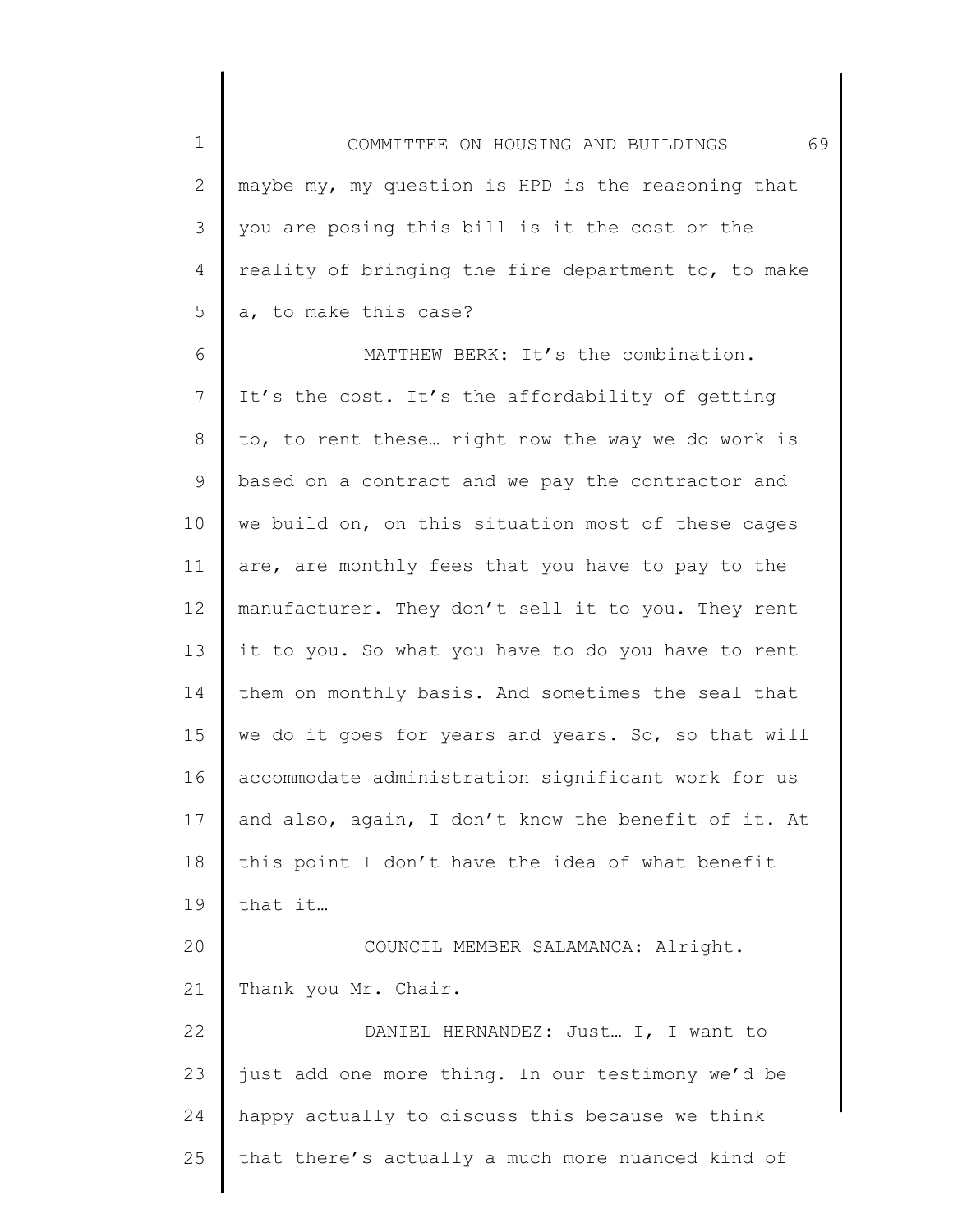1 2 3 4 5 6 7 COMMITTEE ON HOUSING AND BUILDINGS 70 concern. It's not only a safety issue for our firefighters. It's also the protection from trespassers and what, the harms that may come to people who trespass. So we want to look at it in a much more nuanced way. And so we'd be happy to have further discussions on this issue.

8 9 10 11 12 13 14 15 16 17 18 EUGENE DITARANTO: I can make one, one additional point. Again we, regardless whether you use cinder blocks, steel plating, use wood panels, all of those techniques are going to delay. So that's the only point I wanted to make. We're, again we're not here opposing your bill as the FDNY. We just want to make you aware of the fact it's not the same like an occupied building. We're not going to be able to gain entry as quickly as we typically can when the, when the building is occupied.

19 20 21 22 23 24 25 CHAIRPERSON WILLIAMS: Thank you very much Council Member. We've also been joined by Council Member Cohen. I believe I saw Council Member Levine here briefly. So I'm going to do a couple more questions and then go back to Council Member Rosenthal. Even though some of these numbers definitely aren't perfect I'd assume that what you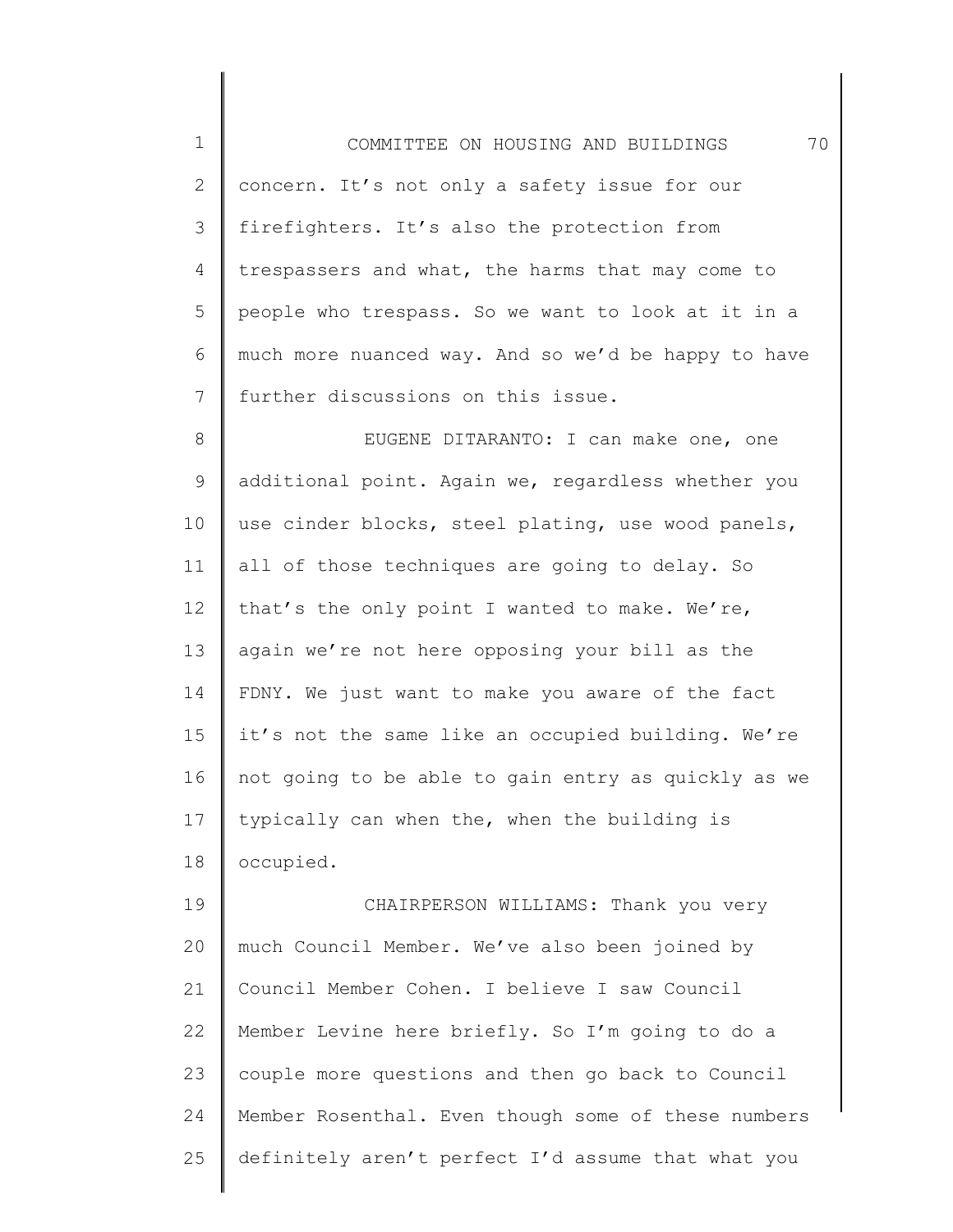| $\mathbf 1$    | COMMITTEE ON HOUSING AND BUILDINGS<br>71            |
|----------------|-----------------------------------------------------|
| $\overline{2}$ | have is categorized and open to the public. The New |
| 3              | York City open data information portal also         |
| 4              | includes integrated property information systems or |
| 5              | IPIS. Does IPIS have all the information about the  |
| 6              | buildings that you spoke about today and the lots?  |
| 7              | DANIEL HERNANDEZ: Yes.                              |
| 8              | CHAIRPERSON WILLIAMS: So anyone can go              |
| 9              | there which one those, from your numbers that you   |
| 10             | have that are vacant that are sites and where are   |
| 11             | they on a process?                                  |
| 12             | DANIEL HERNANDEZ: Our information will              |
| 13             | be a lot more detailed than IPIS would be but yes   |
| 14             | the, the, the general information about these       |
| 15             | different properties is available to the public on  |
| 16             | various sources including IPIS.                     |
| 17             | CHAIRPERSON WILLIAMS: So it currently               |
| 18             | is public information information you have?         |
| 19             | DANIEL HERNANDEZ: Yes.                              |
| 20             | CHAIRPERSON WILLIAMS: The information               |
| 21             | you have is currently public.                       |
| 22             | DANIEL HERNANDEZ: Yeah. And I think                 |
| 23             | that the point that we're trying to make is even    |
| 24             | though that this information is publicly available  |
| 25             | that we are coordinating across agencies. You've    |
|                |                                                     |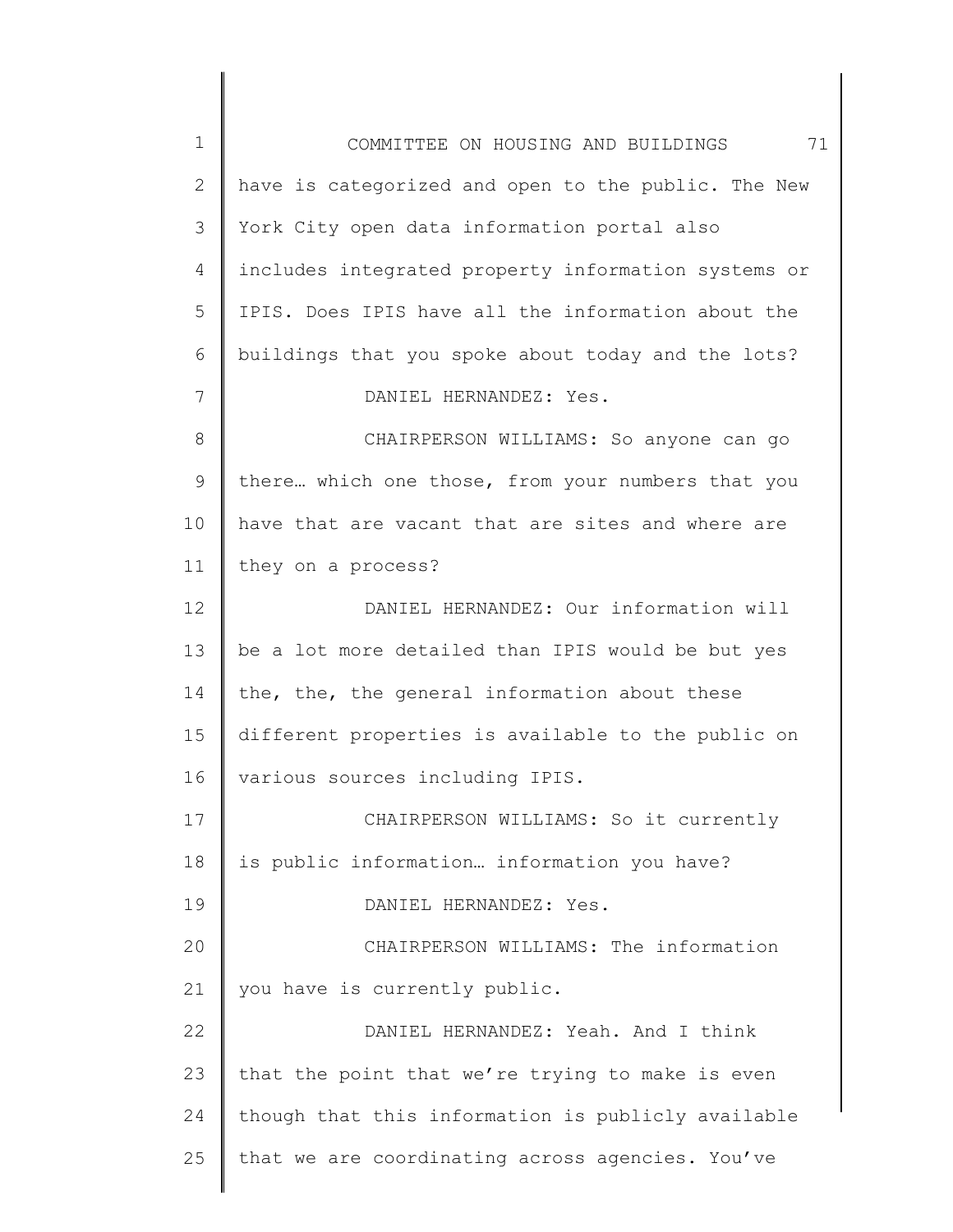| $\mathbf 1$  | 72<br>COMMITTEE ON HOUSING AND BUILDINGS            |
|--------------|-----------------------------------------------------|
| $\mathbf{2}$ | heard Commissioner Rosenthal sort of brought up the |
| 3            | new, sort of the, the, the complications of just    |
| 4            | making sort of the, just a black and white vacant   |
| 5            | or not vacant is not necessarily enough information |
| 6            | to make a determination about the future of that    |
| 7            | site. We're constantly into discussions with our    |
| 8            | partner agencies about the potential for that site. |
| 9            | And we also don't always know until we have         |
| 10           | discussions with the, with that agency about their, |
| 11           | their use. It may be an emergency unit use that     |
| 12           | we're unaware of and there aren't other relocation  |
| 13           | resources. So these kinds of things are the         |
| 14           | conversations that we have every day with our       |
| 15           | partner agencies on these different sites.          |
| 16           | CHAIRPERSON WILLIAMS: So I'm going to               |
| 17           | come back to that. I had it, different line of      |
| 18           | question. Just wanted to confirm that all of the    |
| 19           | data on the buildings that you currently talked     |
| 20           | about are publicly available. Because in your       |
| 21           | objection to 10-39 you said such a list might       |
| 22           | encourage developers to demand exorbitant prices    |
| 23           | for properties near our parcels thereby inhibiting  |
| 24           | our ability to assemble land for project. That was  |
| 25           | your reasoning for objecting to mandate to get      |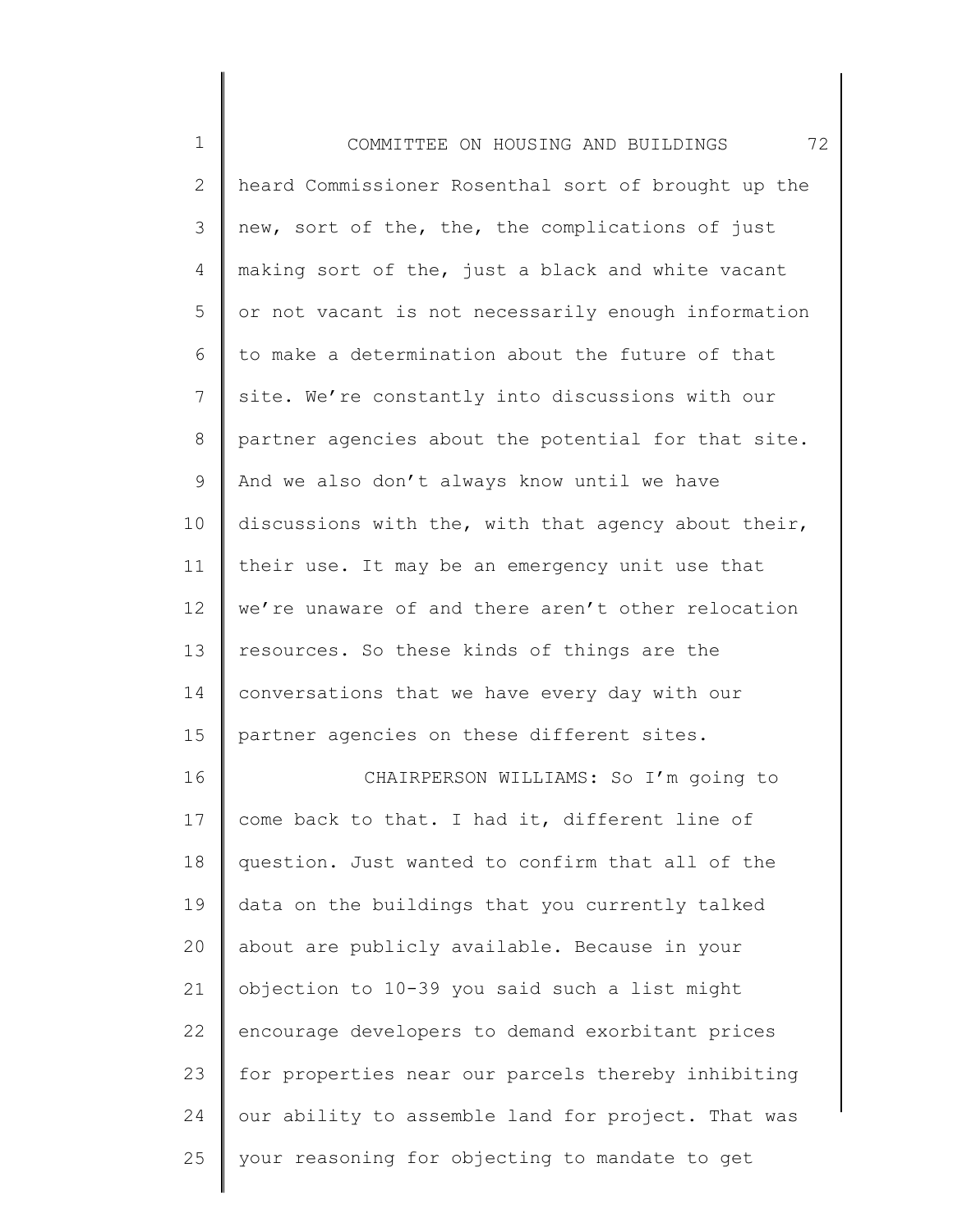1 2 3 4 5 6 7 8 9 10 11 12 13 14 15 16 17 18 19 20 21 22 COMMITTEE ON HOUSING AND BUILDINGS 73 vacancy information. So if that's the, if that's the objection to us collecting additional information is that currently happening for the information that is now publicly available? DANIEL HERNANDEZ: Actually it does happen every once in a while. We want to make sure that our properties, particularly if we know that they're sight assemblages are surrounding our property we don't want to necessarily make our intentions of the, of the redevelopment of that site widely known until we're absolutely ready to take on that, that, the redevelopment of that parcel. We don't want speculation to happen on the adjacent parcels in those situations. CHAIRPERSON WILLIAMS: What is the… DANIEL HERNANDEZ: I think that a report like that is basically… and an annual report like that is going to trigger speculation and we hear from various communities about not triggering speculation particularly on publicly owned parcels. CHAIRPERSON WILLIAMS: So being that the

23 24 information is publicly available now how often does that occur?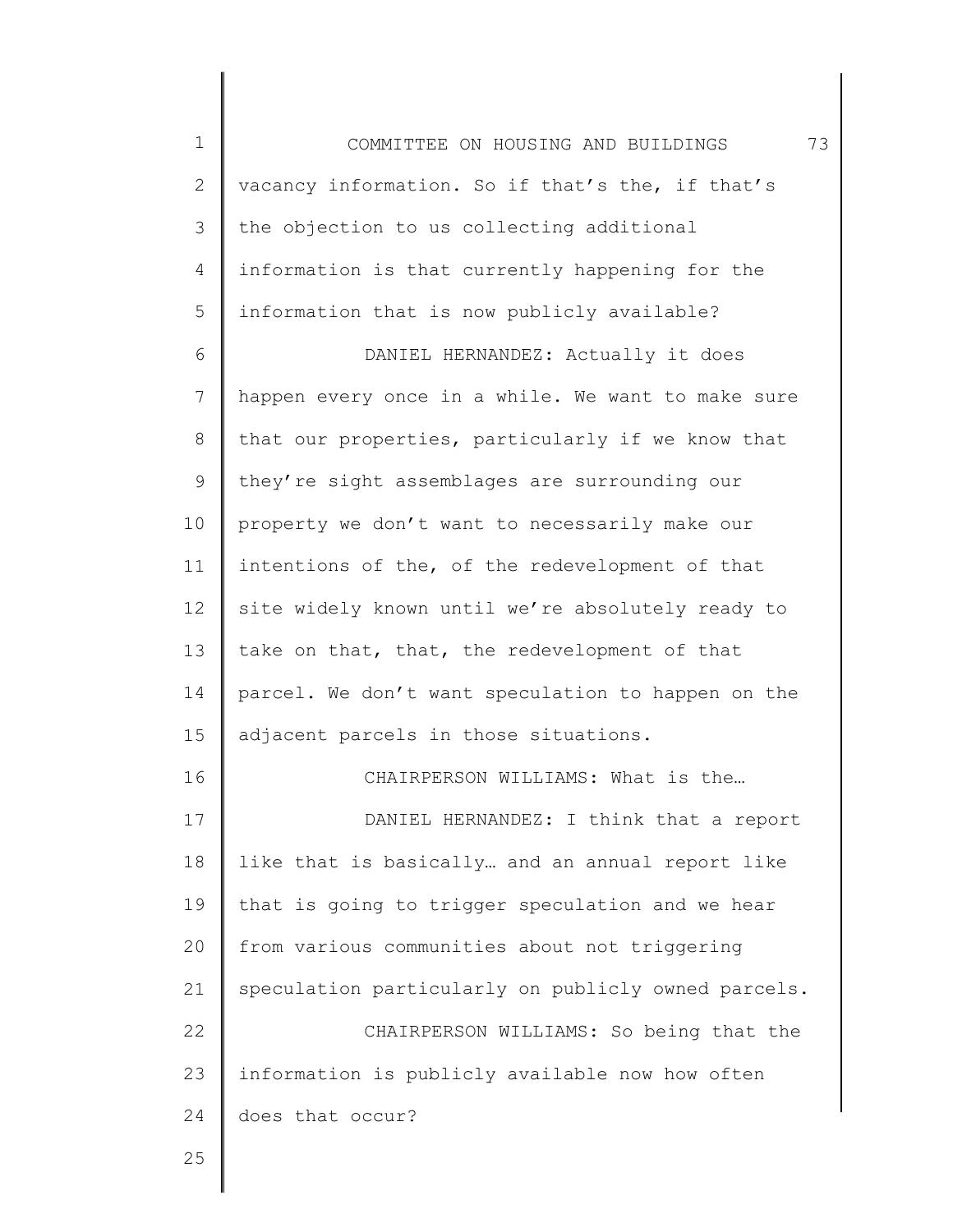| $\mathbf 1$  | 74<br>COMMITTEE ON HOUSING AND BUILDINGS            |
|--------------|-----------------------------------------------------|
| $\mathbf{2}$ | DANIEL HERNANDEZ: It does it can't be               |
| 3            | analyzed the same way that the, that what you're, I |
| 4            | think you're implying in 10-39. 10-39 is actually   |
| 5            | an annual report of the intention of those parcel,  |
| 6            | identifying those parcels and the city's intention  |
| 7            | for the reuse of those. We don't want to trigger    |
| 8            | that type of knowledge particularly since we're     |
| $\mathsf 9$  | much more flexible and we want to remain flexible   |
| 10           | in any one year. We hear from a council             |
| 11           | CHAIRPERSON WILLIAMS: I did ask if the,             |
| 12           | if the, the information already states where it is  |
| 13           | in the process and you said yes.                    |
| 14           | DANIEL HERNANDEZ: I'm sorry, say that               |
| 15           | again.                                              |
| 16           | CHAIRPERSON WILLIAMS: I did ask if the              |
| 17           |                                                     |
|              | information already states where it is in the       |
| 18           | process. So the same information, the ones that are |
| 19           | suitable, what's on it, we have 400 that are        |
| 20           | already in the pipeline, that sort of information,  |
| 21           | if that's already in there so there, you're already |
| 22           | forecasting some of what we're going to do.         |
| 23           | DANIEL HERNANDEZ: Well I think that's               |
| 24           | the other point too that a lot of this information  |
| 25           | is already publicly available. So if there's a, if  |
|              |                                                     |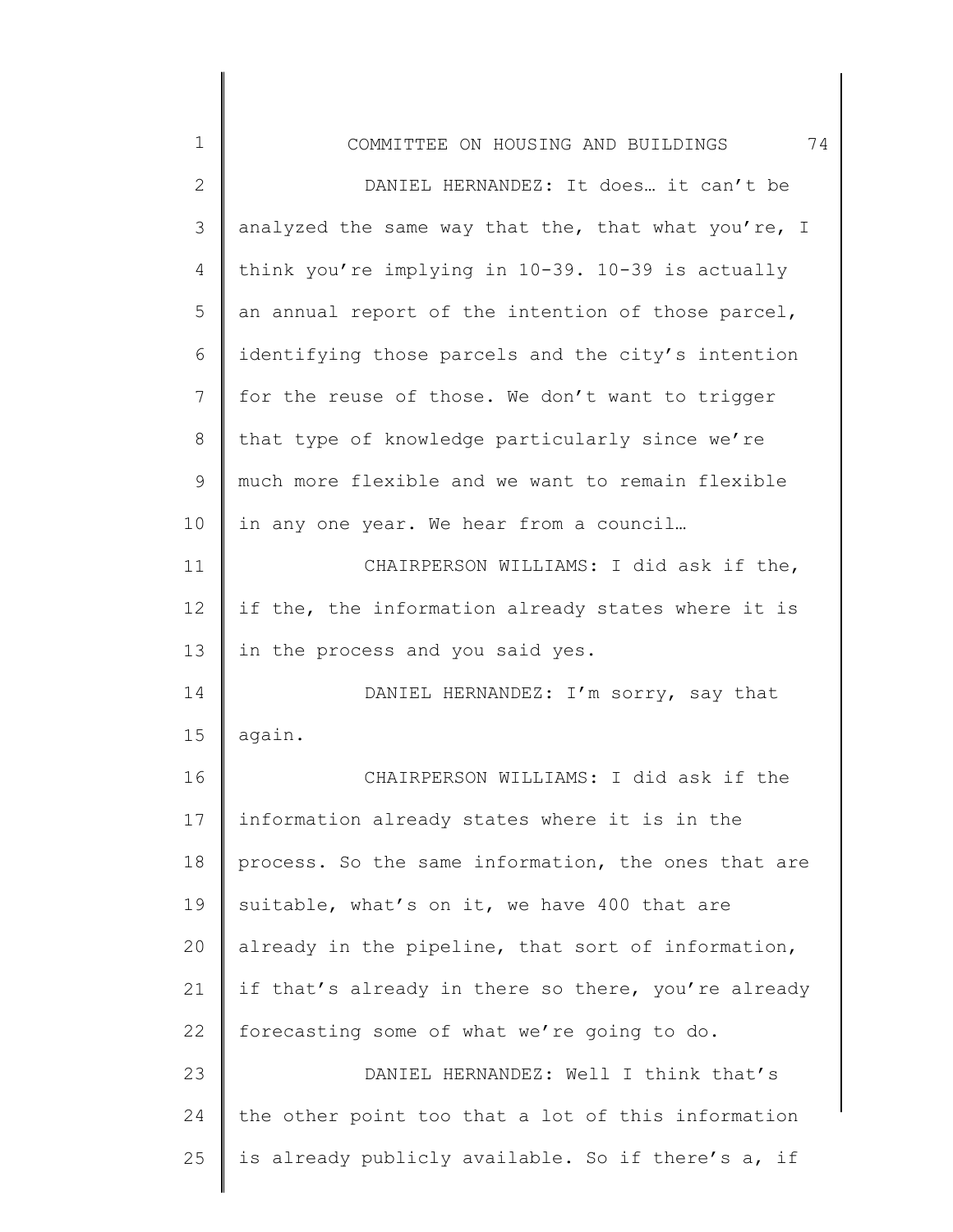1 2 3 4 5 6 7 8 9 10 11 12 13 14 15 16 17 18 COMMITTEE ON HOUSING AND BUILDINGS 75 the intention is actually to promote the development of affordable housing on publicly owned parcels that is a process that's underway right now. And so it, it begs the question I guess what the purpose of this is other than the, the information is publicly available on these different databases that I've mentioned. And we're working with every one of your offices regularly on the… CHAIRPERSON WILLIAMS: You're going, you're going to a different argument. You're now saying that it, so you're now saying that the bill isn't needed because you already have the information. I'm sticking to the first argument which was that it will lead to speculation. And so I'm saying if you have this current information of the world that you know of how much speculation has

20 21 22 23 24 25 DANIEL HERNANDEZ: Can you… I, I… So I, I've… if your question is whether IPIS actually talks about the future, future reuse of the, of a particular site it does not state that. What our understanding of 10-39 is that a report that basically states what, what the city's intention of

occurred and it doesn't sound like much.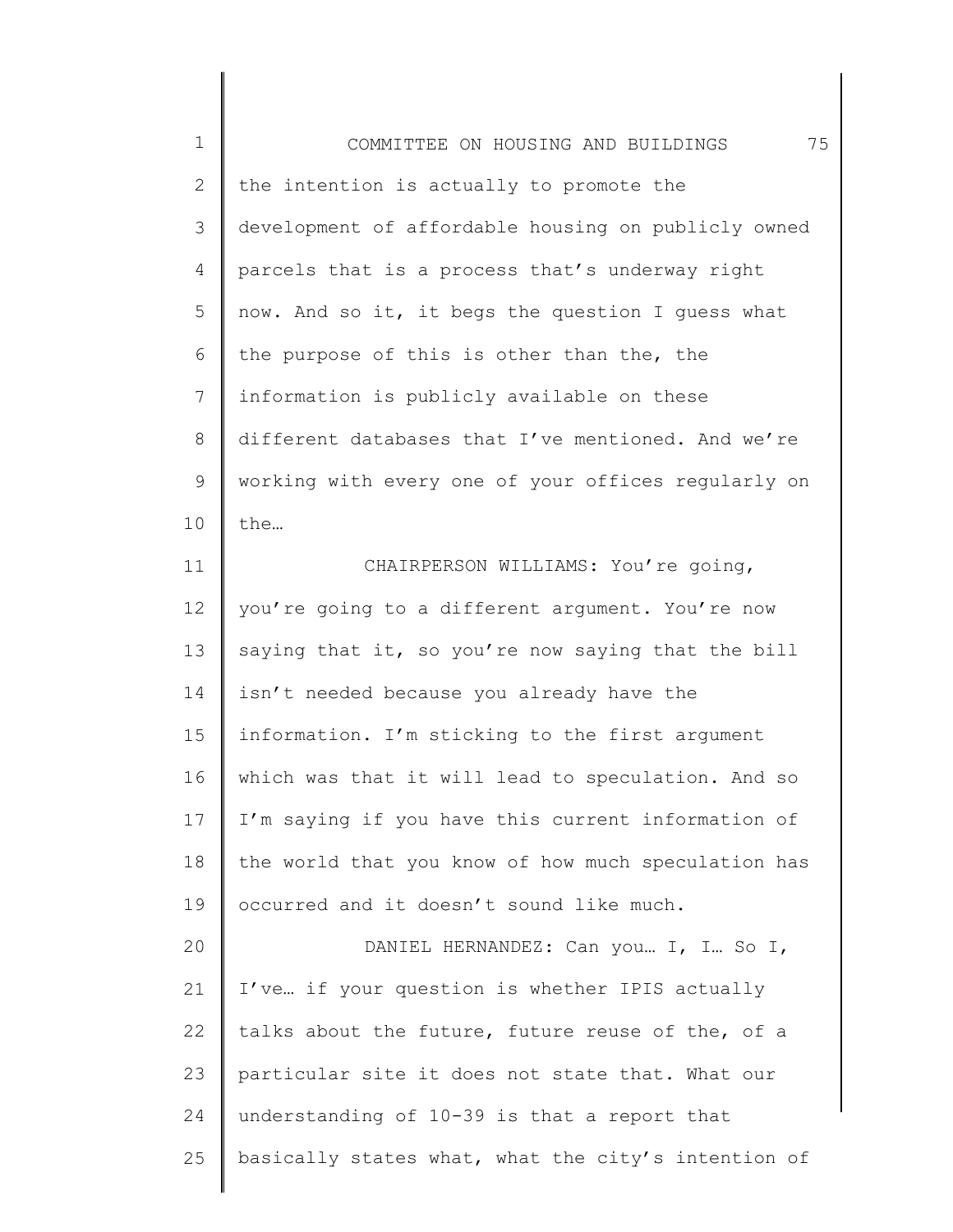| $\mathbf 1$  | 76<br>COMMITTEE ON HOUSING AND BUILDINGS            |
|--------------|-----------------------------------------------------|
| $\mathbf{2}$ | as a re-use for that parcel. That is what we don't  |
| 3            | want to trigger. And I think that I, I think that's |
| 4            | the intention of your question.                     |
| 5            | CHAIRPERSON WILLIAMS: So if I remember              |
| 6            | correctly 400 of these sites already in HPD's       |
| 7            | development pipeline. So none of that information   |
| $8\,$        | is available. What that, that pipeline information  |
| 9            | is not publicly available?                          |
| 10           | DANIEL HERNANDEZ: The pipeline itself,              |
| 11           | no.                                                 |
| 12           | CHAIRPERSON WILLIAMS: Okay so no one                |
| 13           | knows what it is or where it is?                    |
| 14           | DANIEL HERNANDEZ: I'm sorry?                        |
| 15           | CHAIRPERSON WILLIAMS: No one knows                  |
| 16           | where the sites are and what you're going to do     |
| 17           | with them?                                          |
| 18           | DANIEL HERNANDEZ: People the, the, the              |
| 19           | site and under whose jurisdiction it is that's      |
| 20           | available, that information is available. The       |
| 21           | pipeline itself is stuff that we're, we work        |
| 22           | through all the time because again when we're       |
| 23           | investigating a site and assessing and evaluating   |
| 24           | its potential for redevelopment it's not, it's not  |
| 25           | simply the, there are many factors that go in, as   |
|              |                                                     |

 $\begin{array}{c} \hline \end{array}$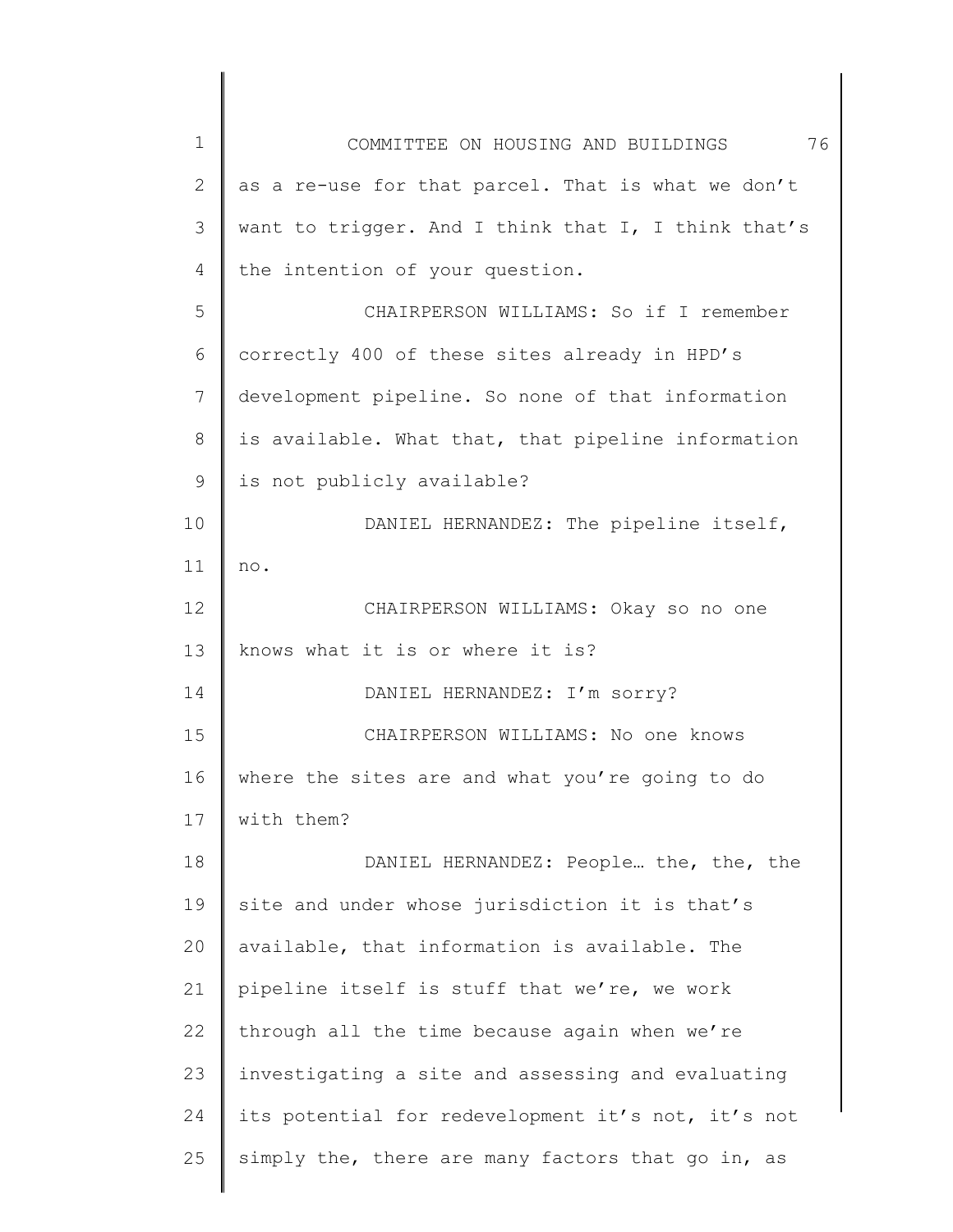| $\mathbf 1$    | 77<br>COMMITTEE ON HOUSING AND BUILDINGS            |
|----------------|-----------------------------------------------------|
| $\overline{2}$ | you can imagine there's many factors that go into   |
| 3              | the reanalysis, analyzing the redevelopment of the  |
| 4              | site. It's just existing zoning. It's availability, |
| 5              | it's connections to infrastructure in the city.     |
| 6              | Those are probably two of the, and in its current   |
| $7\phantom{.}$ | use. So even though it's under HPD's jurisdiction   |
| $8\,$          | the fire department or police department may        |
| $\mathsf 9$    | actually be use, or DEP may actually be using it    |
| 10             | for various DOT, for various purposes and they have |
| 11             | to relocate those sites. East Harlem an example.    |
| 12             | And so if there are emergency vehicles on that site |
| 13             | we have to find a relocation resource which just    |
| 14             | can't happen overnight. So all these things are     |
| 15             | analyzed regularly and then we're working with      |
| 16             | these various agencies and trying to find           |
| 17             | relocation resources for many of them.              |
| 18             | CHAIRPERSON WILLIAMS: So my bill for                |
| 19             | instance if we mandated a count, annual count of    |
| 20             | what's available and said that the information you  |
| 21             | give to us about what its uses are that one part    |
| 22             | didn't have to be public would you support the      |
| 23             | bill?                                               |
| 24             | DANIEL HERNANDEZ: Yeah. I, I think I,               |
| 25             | I so we would support the bill if it does not       |
|                |                                                     |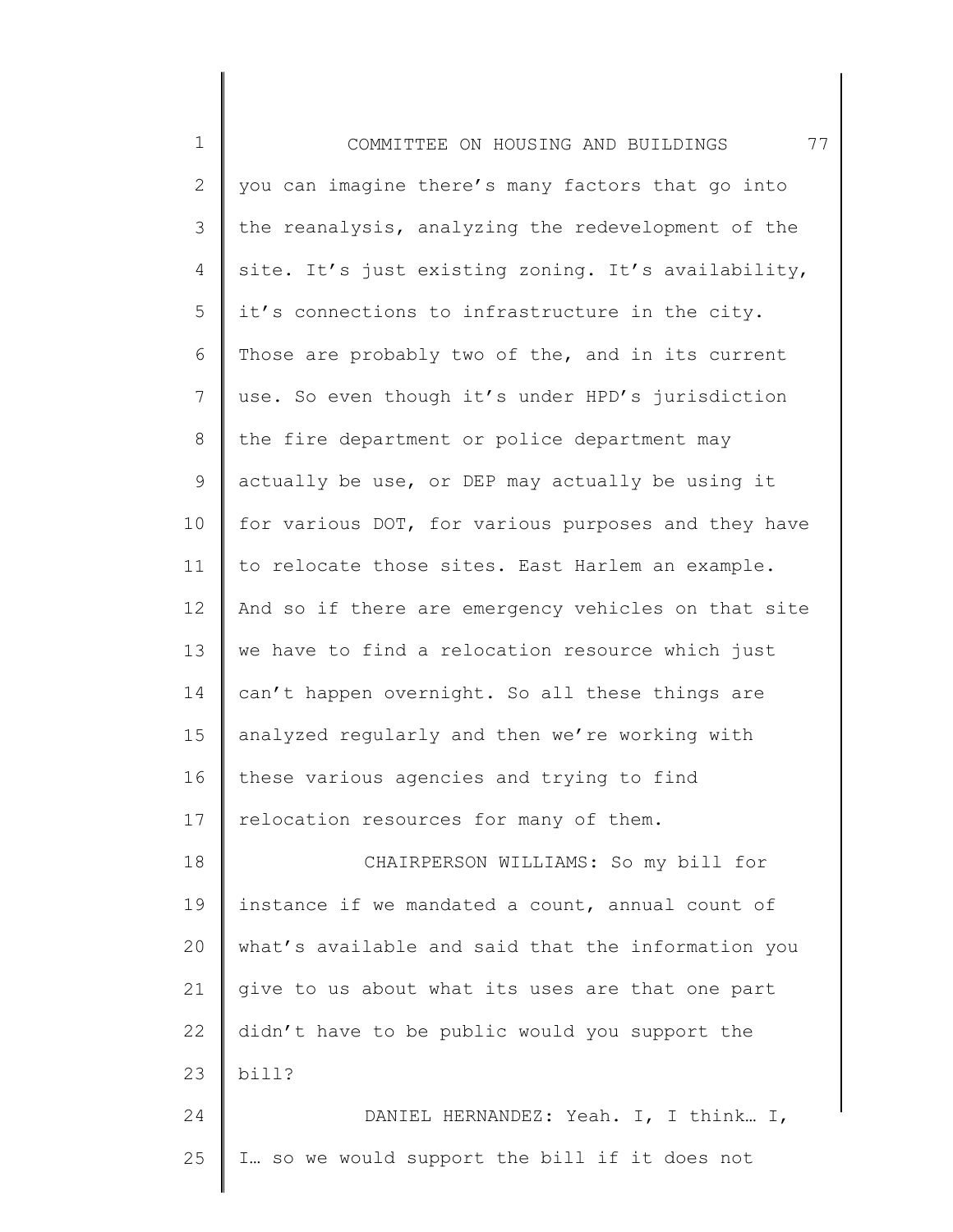| $\mathbf 1$    | 78<br>COMMITTEE ON HOUSING AND BUILDINGS            |
|----------------|-----------------------------------------------------|
| $\mathbf{2}$   | necessarily trigger what I think you would be       |
| 3              | concerned with as well. We don't want to sort of    |
| $\overline{4}$ | indicate to, to We don't want to put these          |
| 5              | properties in jeopardy, particularly the public     |
| 6              | resources. If we're indicating that they're in our  |
| 7              | immediate pipeline we have seen and we have heard   |
| 8              | from many community members including [cross-talk]  |
| $\mathsf 9$    | CHAIRPERSON WILLIAMS: Hold on, you said             |
| 10             | that                                                |
| 11             | DANIEL HERNANDEZ: that it could                     |
| 12             | trigger speculation.                                |
| 13             | CHAIRPERSON WILLIAMS: The 400, what's               |
| 14             | publicly available now is there, it is some sort of |
| 15             | pipeline but we just not publicizing what that is?  |
| 16             | DANIEL HERNANDEZ: Yeah because again                |
| 17             | CHAIRPERSON WILLIAMS: But you just said             |
| 18             | we don't want them to know what's in the pipeline.  |
| 19             | DANIEL HERNANDEZ: So the I hope you                 |
| 20             | can understand the, the nuances                     |
| 21             | CHAIRPERSON WILLIAMS: I'm trying.                   |
| 22             | DANIEL HERNANDEZ:  of a pipeline. So                |
| 23             | today I might be able to tell you that, that, that  |
| 24             | sure we can relocate 100 cars off of that emergency |
| 25             | vehicles off of that site. It might take three or   |
|                |                                                     |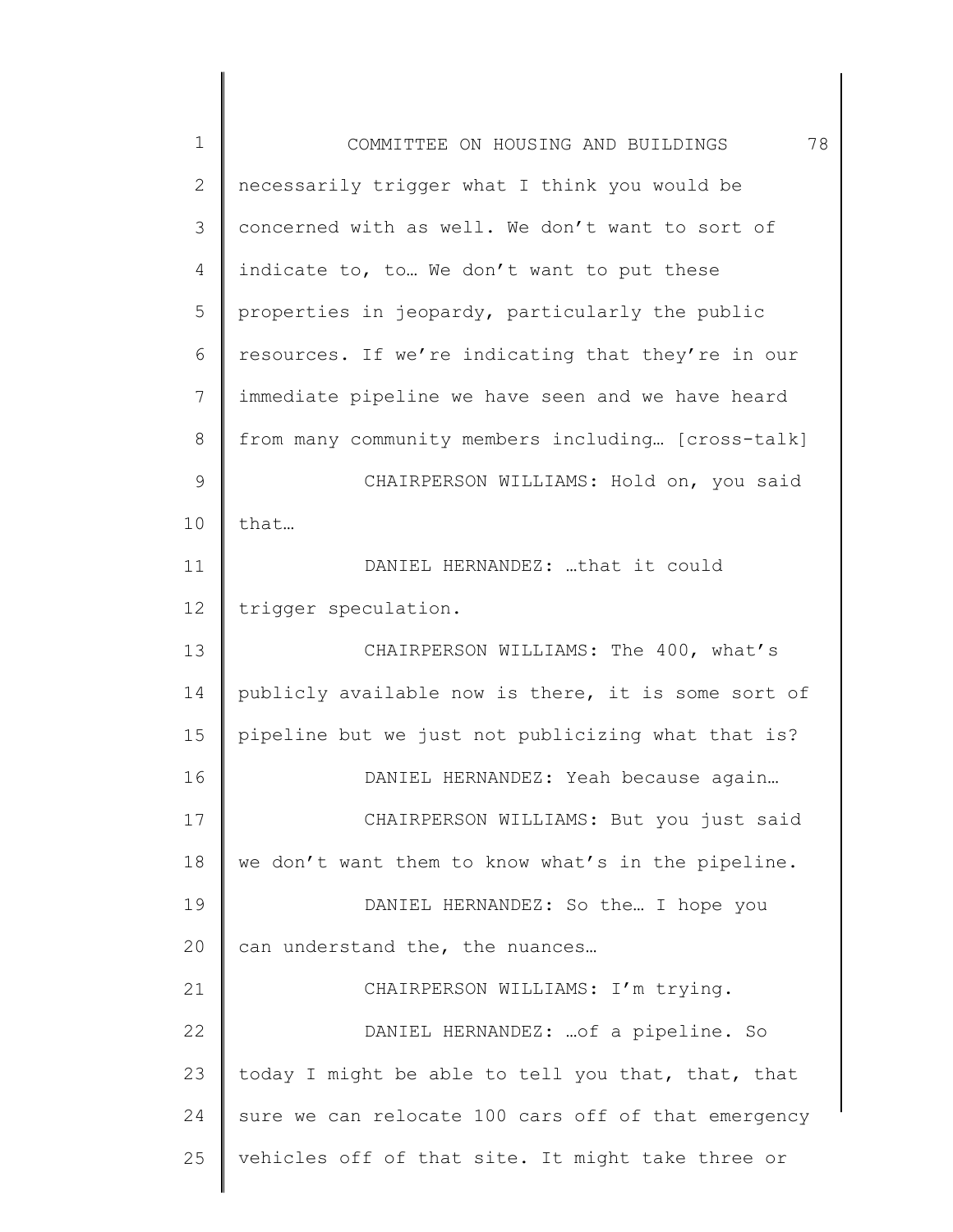| $\mathbf 1$    | 79<br>COMMITTEE ON HOUSING AND BUILDINGS            |
|----------------|-----------------------------------------------------|
| $\mathbf{2}$   | four years before that can actually happen. And     |
| 3              | then we find out where our relocation resource was  |
| $\overline{4}$ | once available the city has determined we want a    |
| 5              | new museum on that site. I'm making this up but     |
| 6              | these are the kinds of at play kinds of issues      |
| $\overline{7}$ | that happen every day with real estate in New York  |
| $8\,$          | City. So we're trying, we try to maintain           |
| $\mathsf 9$    | flexibility in the pipeline so that we're being     |
| 10             | entrepreneurial and responsive as much as possible. |
| 11             | You as city council members set these agendas for   |
| 12             | your neighborhood and those are the things that we  |
| 13             | respond to every day.                               |
| 14             | CHAIRPERSON WILLIAMS: Alright. I'm not              |
| 15             | sure that I'm sold on this particular objection.    |
| 16             | There might be a way that we can word it to make    |
| 17             | sure that this count is mandated so we can go, we   |
| 18             | can pause on that for a second. Just want to go     |
| 19             | back to some of the things that Council Member      |
| 20             | Rosenthal was, was talking about. So from her great |
| 21             | math it turned out that we had about 5,000 vacant   |
| 22             |                                                     |
|                | sites. Does a site mean there's no structure on it, |
| 23             | there is a building on it, or both?                 |

25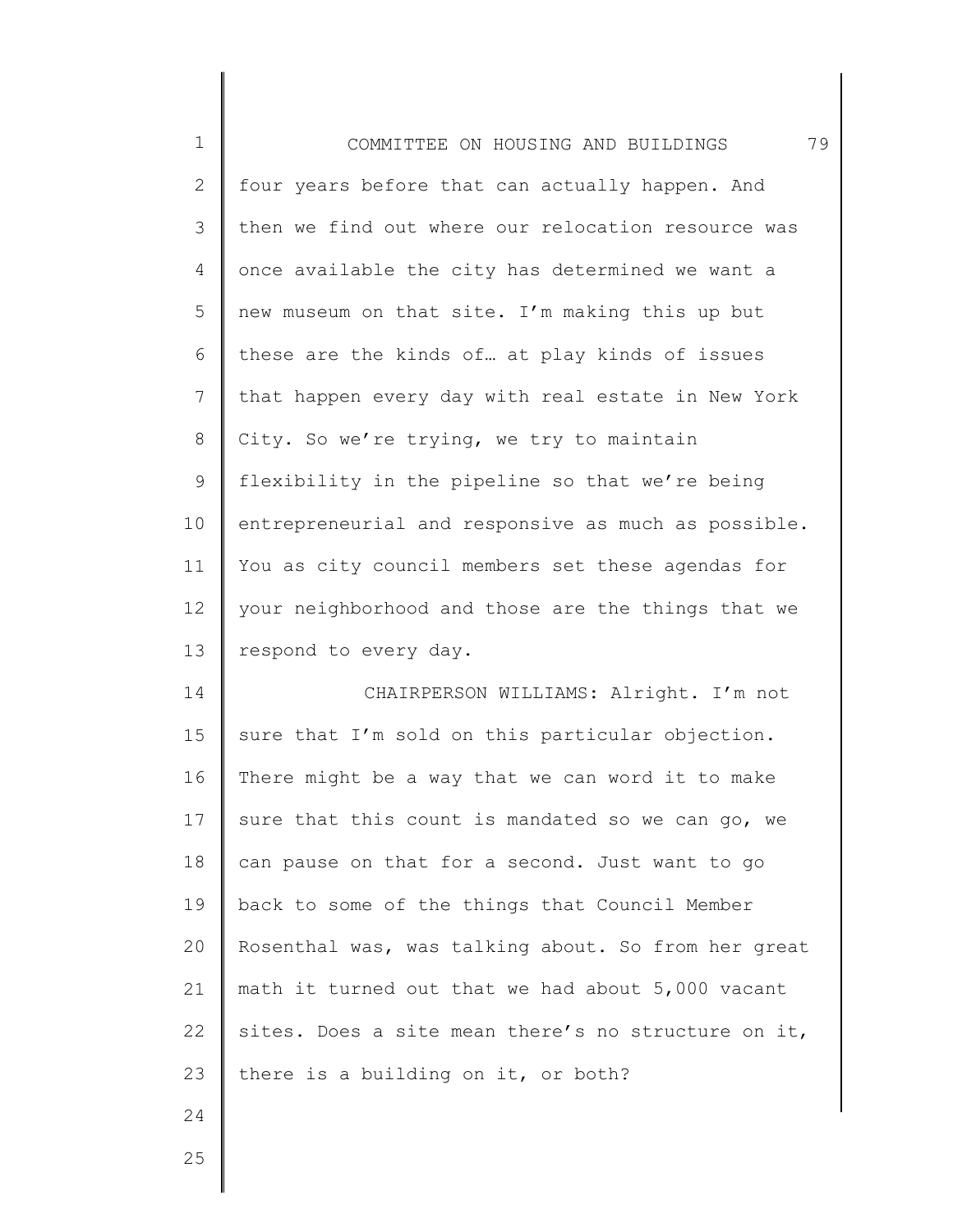| $\mathbf 1$  | 80<br>COMMITTEE ON HOUSING AND BUILDINGS            |
|--------------|-----------------------------------------------------|
| $\mathbf{2}$ | DANIEL HERNANDEZ: It means both. And,               |
| 3            | and we, we can, we know, we know what a site has on |
| 4            | it or doesn't have on it.                           |
| 5            | CHAIRPERSON WILLIAMS: Just, you can't               |
| 6            | tell us right now?                                  |
| 7            | DANIEL HERNANDEZ: Well I don't have the             |
| 8            | data in front of me, no. We, we monitor that        |
| 9            | regularly.                                          |
| 10           | CHAIRPERSON WILLIAMS: Now would have                |
| 11           | been the time to, to answer the question, but okay. |
| 12           | So of that $1,000$ HPD owned, $4,000$ are not HPD   |
| 13           | owned, correct? Roughly.                            |
| 14           | DANIEL HERNANDEZ: Say that again.                   |
| 15           | CHAIRPERSON WILLIAMS: Of that roughly               |
| 16           | 5,000, 1,000 HPD owned, 4,000 is not HPD owned?     |
| 17           | SAMARA KARASYK: Sorry with all the data             |
| 18           | sets floating around I think we're a little         |
| 19           | confused about which one you're referring to but I  |
| 20           | believe you're referring to the DOF list            |
| 21           | CHAIRPERSON WILLIAMS: Yes.                          |
| 22           | SAMARA KARASYK: that Council Member                 |
| 23           | Rosenthal was talking about where she got us down   |
| 24           | to about 5,000 sites. Those were vacant sites with  |
| 25           | no buildings on them.                               |
|              |                                                     |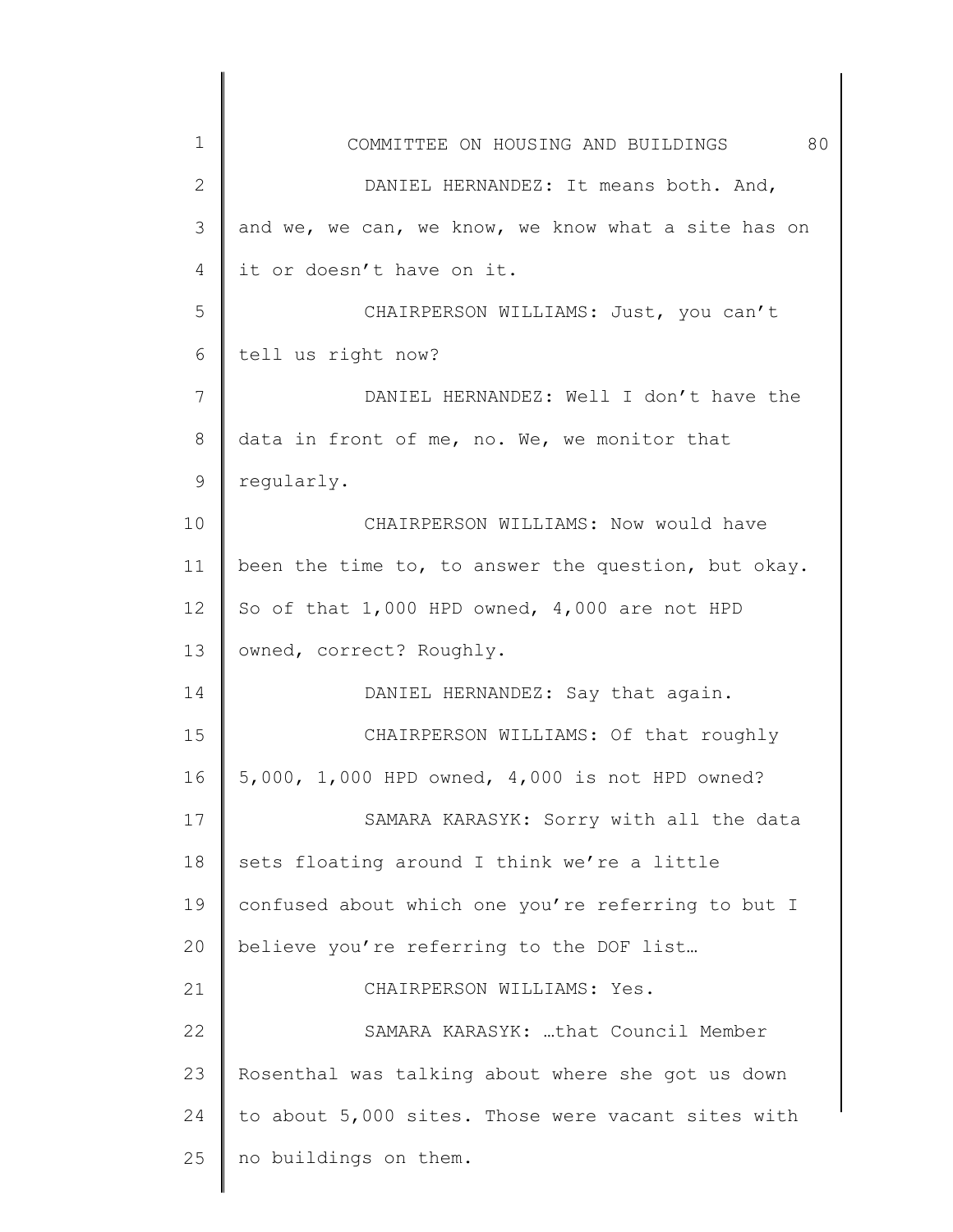| $\mathbf 1$  | 81<br>COMMITTEE ON HOUSING AND BUILDINGS            |
|--------------|-----------------------------------------------------|
| $\mathbf{2}$ | CHAIRPERSON WILLIAMS: Okay. Okay. Back              |
| 3            | to my first question. The definition of site, it    |
| 4            | means both? Is that, can it mean both? Building or  |
| 5            | no building, can it be both? I want to, I want to   |
| 6            | just make sure the terminology.                     |
| 7            | SAMARA KARASYK: I guess it would depend             |
| 8            | on the context. The list that we gave you of the    |
| 9            | few thousand properties was 74 hundred in the       |
| 10           | testimony those were vacant sites with no buildings |
| 11           | on them.                                            |
| 12           | CHAIRPERSON WILLIAMS: Vacant sites with             |
| 13           | no buildings?                                       |
| 14           | SAMARA KARASYK: But the DOF number we               |
| 15           | also gave you of the 700 was it 764                 |
| 16           | CHAIRPERSON WILLIAMS: Yes.                          |
| 17           | SAMARA KARASYK:  privately owned and                |
| 18           | the 27 city owned. Those are buildings that appear  |
| 19           | to be vacant based on our inspections.              |
| 20           | CHAIRPERSON WILLIAMS: Okay. So we have              |
| 21           | 1,000 HPD properties that have no buildings on them |
| 22           | that are vacant and 4,000 not HPD buildings on them |
| 23           | that are vacant that make up the 5,000 roughly      |
| 24           | vacant sites from DOF? Then it says separately HPD  |
| 25           | controls approximately 131 vacant properties. I am  |
|              |                                                     |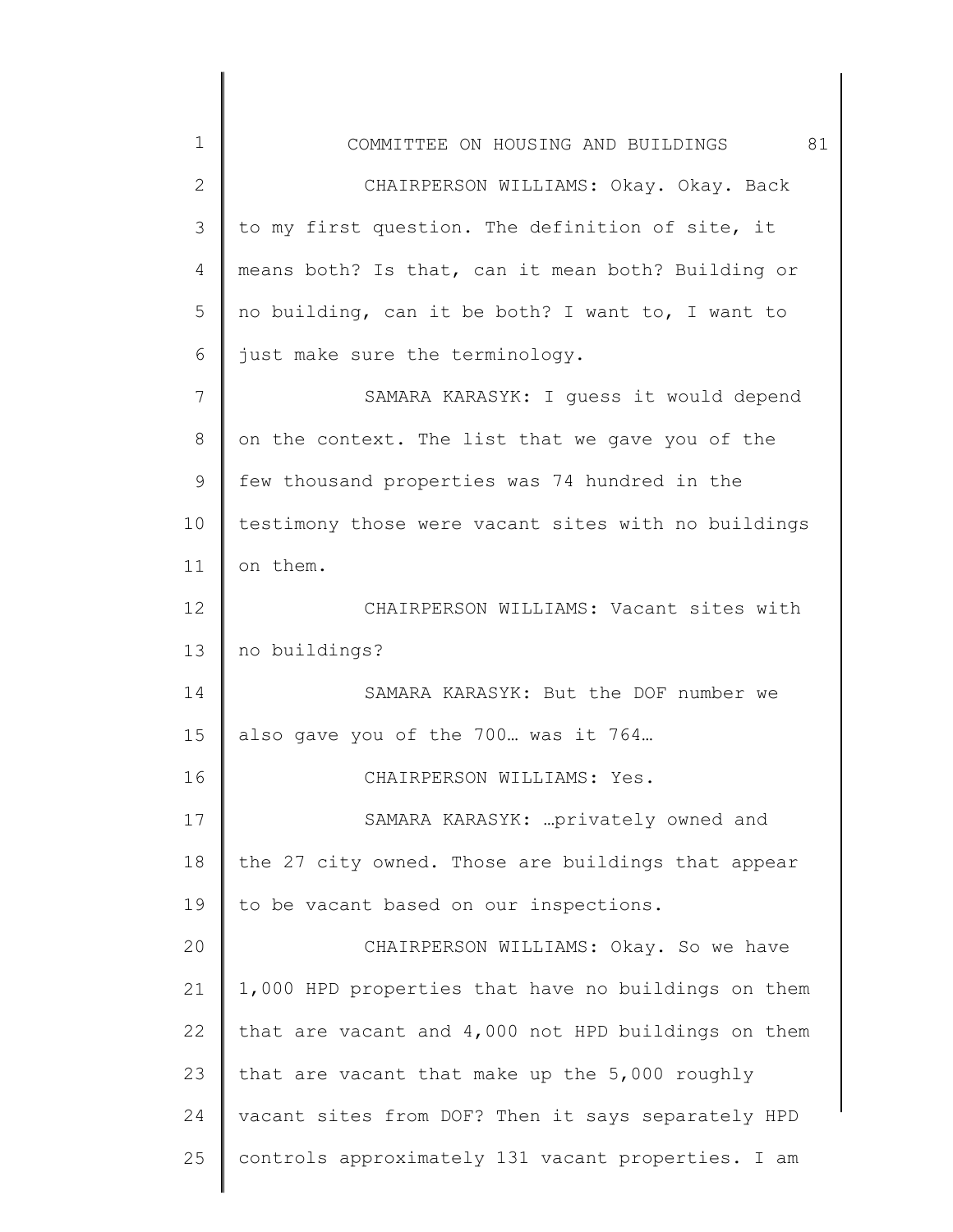1 2 3 4 5 6 7 8 9 10 11 12 13 14 15 16 17 18 19 20 21 22 23 24 25 COMMITTEE ON HOUSING AND BUILDINGS 82 assuming that's separate than the 74 hundred of the DOF? SAMARA KARASYK: The HPD vacant lots that are owned by HPD should be part of the overall number that we gave you. CHAIRPERSON WILLIAMS: So separately HPD controls approximately 131, 1131 vacant properties shouldn't be separately. It should be inclusive of the number that DOF gives? SAMARA KARASYK: Yes. CHAIRPERSON WILLIAMS: Yes, okay. Then it says based on our review of these sites 670 are suitable for residential development. There was also mention that on those sites may house things like parking lots which would mean that they actually aren't vacant lots, there's something on them, which would mean they would not be included in the above. DANIEL HERNANDEZ: It depends on if they're surface parking lots versus a parking structure. They, there's… CHAIRPERSON WILLIAMS: I'm just… I'm trying to follow the testimony you gave to us and it's very confusing as you can tell. And it seems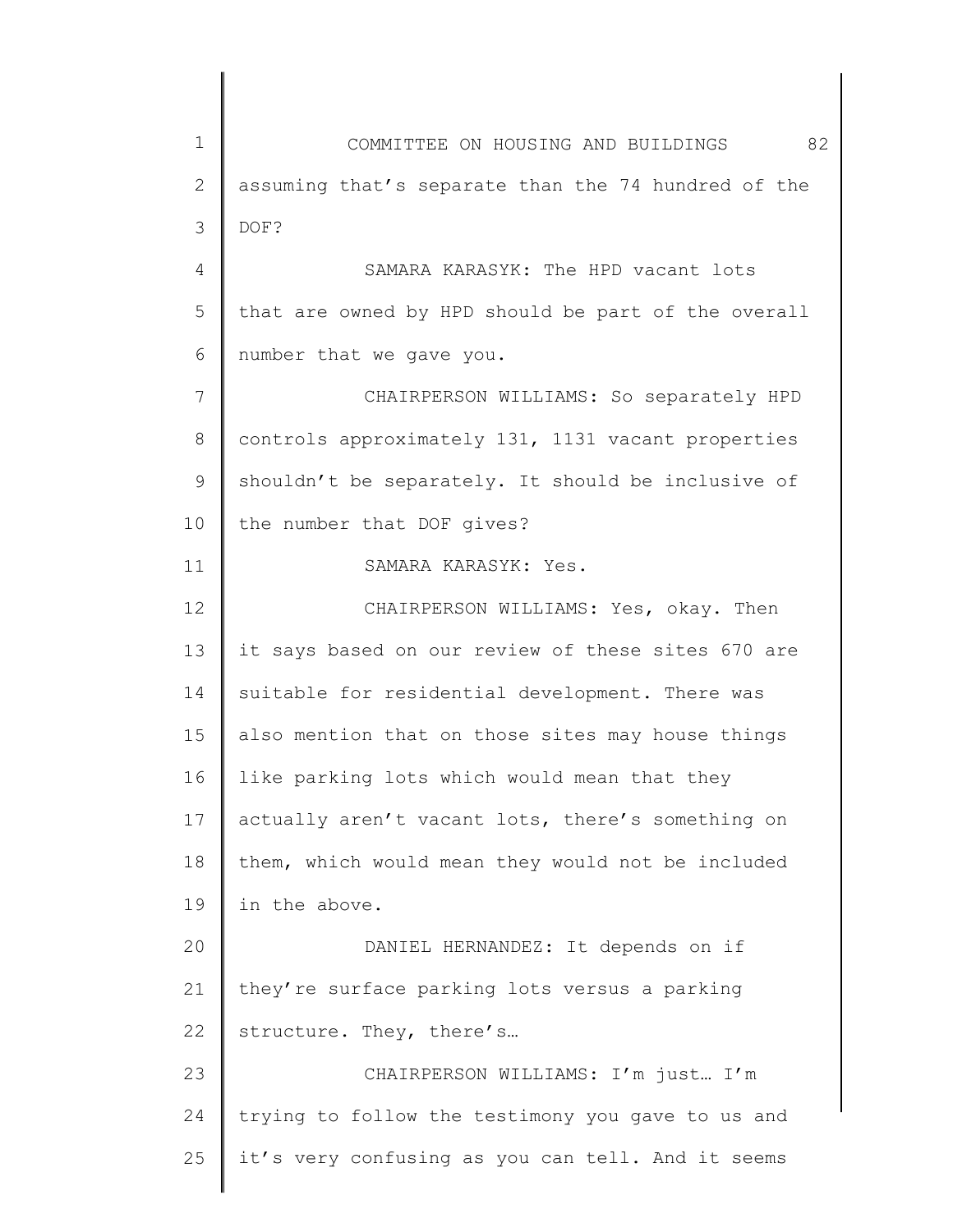1 2 3 4 5 6 7 8 9 10 11 12 13 14 15 16 17 18 19 20 21 22 23 24 25 COMMITTEE ON HOUSING AND BUILDINGS 83 to be confusing you guys. I, I don't know what to say about that. I don't, I don't want to keep asking questions that you can't answer but it's clear that, that you aren't prepared for this hearing. I don't know if you do have the answers or you don't have the answers but you weren't prepared for this hearing. This is the second hearing on the vacant lots that we have. I don't know that we are closer in getting… sure. Did you have something else? Alright. I don't, I don't know… We're not any closer I feel to getting a answer to this question which is why the city council is waiting in, to try to fix that. It's okay to object. If you object though you should come with some knowledge about why you're objecting and the information that you have that says you're doing a sufficient enough job for us not to interject. But to come here and say that you don't agree with any one of our bills and not have the knowledge that we're asking for, for a hearing that we've called on sufficient time discussing topic for the second time. It just is unacceptable. And I too believe in the goals that the mayor has set. Many of you have been working for decades in these agencies and we have had this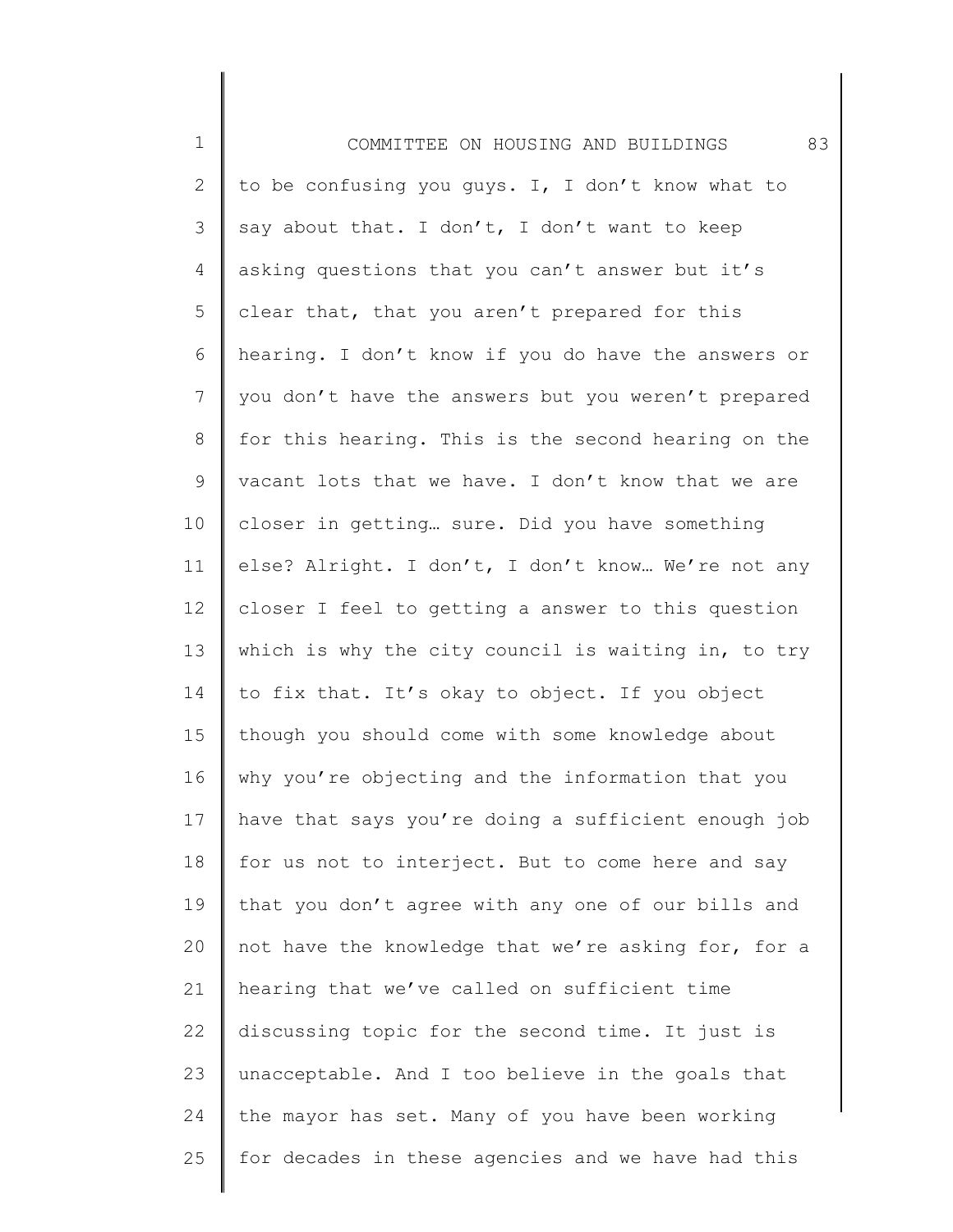| $\mathbf 1$  | 84<br>COMMITTEE ON HOUSING AND BUILDINGS            |
|--------------|-----------------------------------------------------|
| $\mathbf{2}$ | problems and we have to correct it. So you either   |
| 3            | have to come and say what you're doing and give us  |
| 4            | the information we're asking for that I have to     |
| 5            | believe you said you have. Somehow you left it home |
| 6            | or in the office. I don't know. But it's            |
| 7            | unacceptable that it's not here or you shouldn't be |
| 8            | opposing our bills. You should be agreeing with our |
| 9            | bills move forward because we need this data and    |
| 10           | we need this information. I'm going to go back to a |
| 11           | second round, some questions. We're going to debate |
| 12           | whether I should ask you further questions because  |
| 13           | you obviously don't have the answers and weren't    |
| 14           | prepared. So I'm going to five minutes for          |
| 15           | Councilman Rosenthal and Council Member Cohen.      |
| 16           | COUNCIL MEMBER ROSENTHAL: Thank you so              |
| 17           | much Chair Williams. I want to ask you would it It  |
| 18           | would I understand because, I understand a couple   |
| 19           | things. One, that in different neighborhoods there  |
| 20           | might be different things going on, right? So I     |
| 21           | represent Manhattan where the vacant are            |
| 22           | underutilized properties. There are situations      |
| 23           | where you have to be careful about what you're      |
| 24           | discussing or whatever. But there are also          |
| 25           | neighborhoods where there are vacant properties     |
|              |                                                     |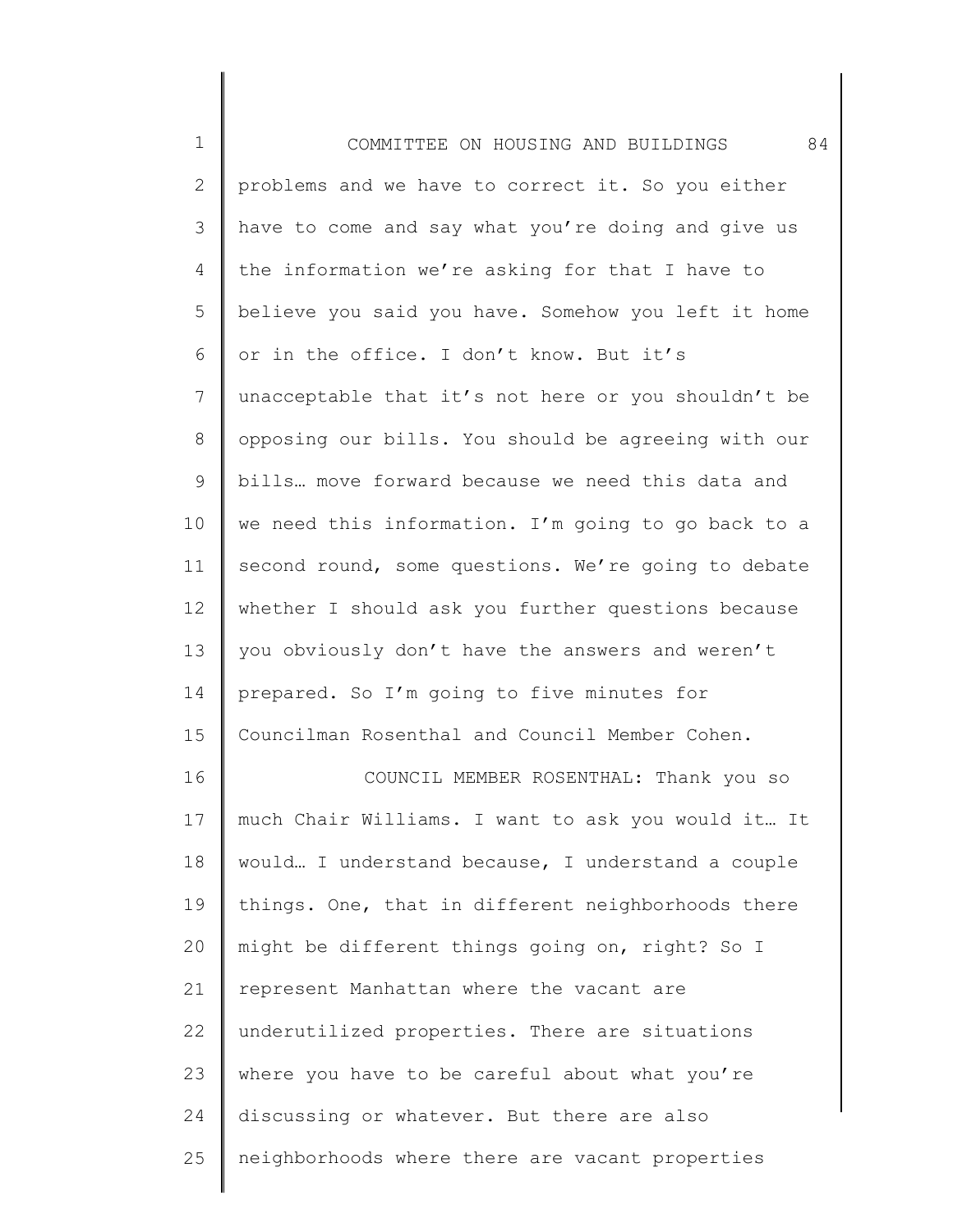1 2 3 4 5 6 7 8 9 10 11 12 13 14 15 16 17 18 19 20 21 22 23 24 25 COMMITTEE ON HOUSING AND BUILDINGS 85 where perhaps the demand isn't... I, I have no idea. I, I don't want to make any assumptions. But I do think that there might be a way when you're thinking about the data to do it in a way that doesn't give away anything that HPD is doing but still satisfies the need of the public and the city council to know that stuff is happening. And it strikes me that there could be an agency and I don't know which one it is, I don't presume to know but that somebody could coordinate between DCAS and HPD and DOF having a database is reduced to, if it can't be by community board district or council district you know section of the bureau, some segment that is comprehensible and meaningful and shows the city what, shows residents what the administration to move the ball forward. And I think that's what this is, this compilation of bills is asking you to do. Do you think that's, that's something that would be possible that out of, you know knowing where these bills are pushing that the information could be collected from these disparate agencies. And part of the, part of what I think what we're needing from you, because you guys are in the weeds of this every day, to the extent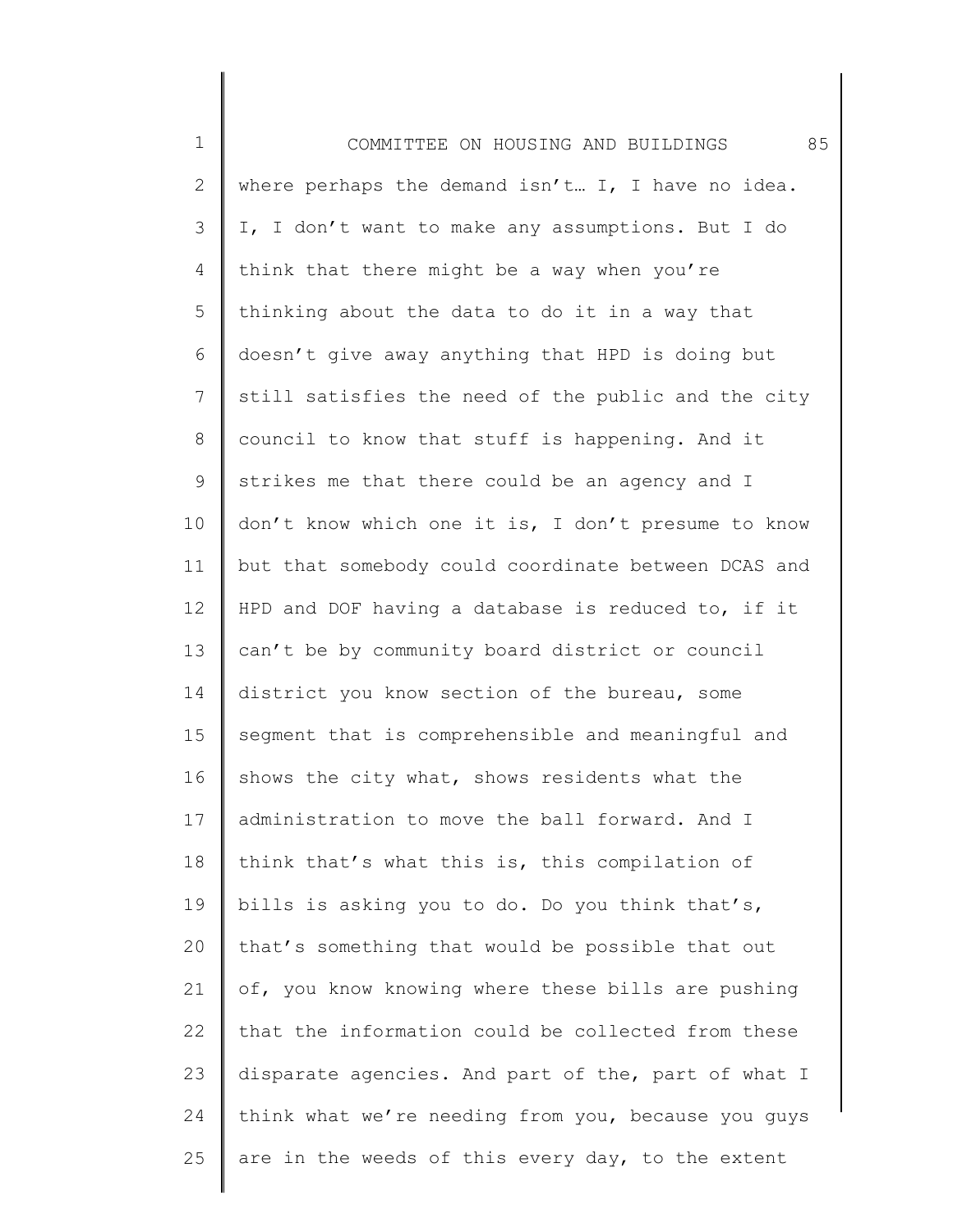| $\mathbf 1$  | 86<br>COMMITTEE ON HOUSING AND BUILDINGS            |
|--------------|-----------------------------------------------------|
| $\mathbf{2}$ | that we're trying to say what is a defining what a  |
| 3            | vacant property is, does that mean it has a         |
| 4            | building on it, does that mean it's literally       |
| 5            | grass. That you could because it's not a simple     |
| 6            | answer that you could come up with the categories   |
| 7            | that the public should be looking at that you're    |
| $\,8\,$      | looking at so that it could be easier to say yeah   |
| $\mathsf 9$  | this is why we're not developing these parking      |
| 10           | garages because underneath the garage there could   |
| 11           | be a brownfield. Or underneath this gas station     |
| 12           | that's been vacant for 20 years and is, there's a   |
| 13           | tax lean on it. There's a brown field under it.     |
| 14           | That's why we're not you know trying to pursue it   |
| 15           | for housing. It, it just strikes me that you could, |
| 16           | you could lay that out you know in order to capture |
| 17           | the information and I would add to the list because |
| 18           | I don't know if the bills define it. But I would    |
| 19           | ask that you would further subdivide vacant         |
| 20           | property to include possibly you know partially     |
| 21           | vacant buildings, commercial properties, you know   |
| 22           | the, the wide range that you're looking at too.     |
| 23           | DANIEL HERNANDEZ: Yeah.                             |
| 24           | CHAIRPERSON WILLIAMS: Do you think                  |
| 25           | that's possible?                                    |
|              |                                                     |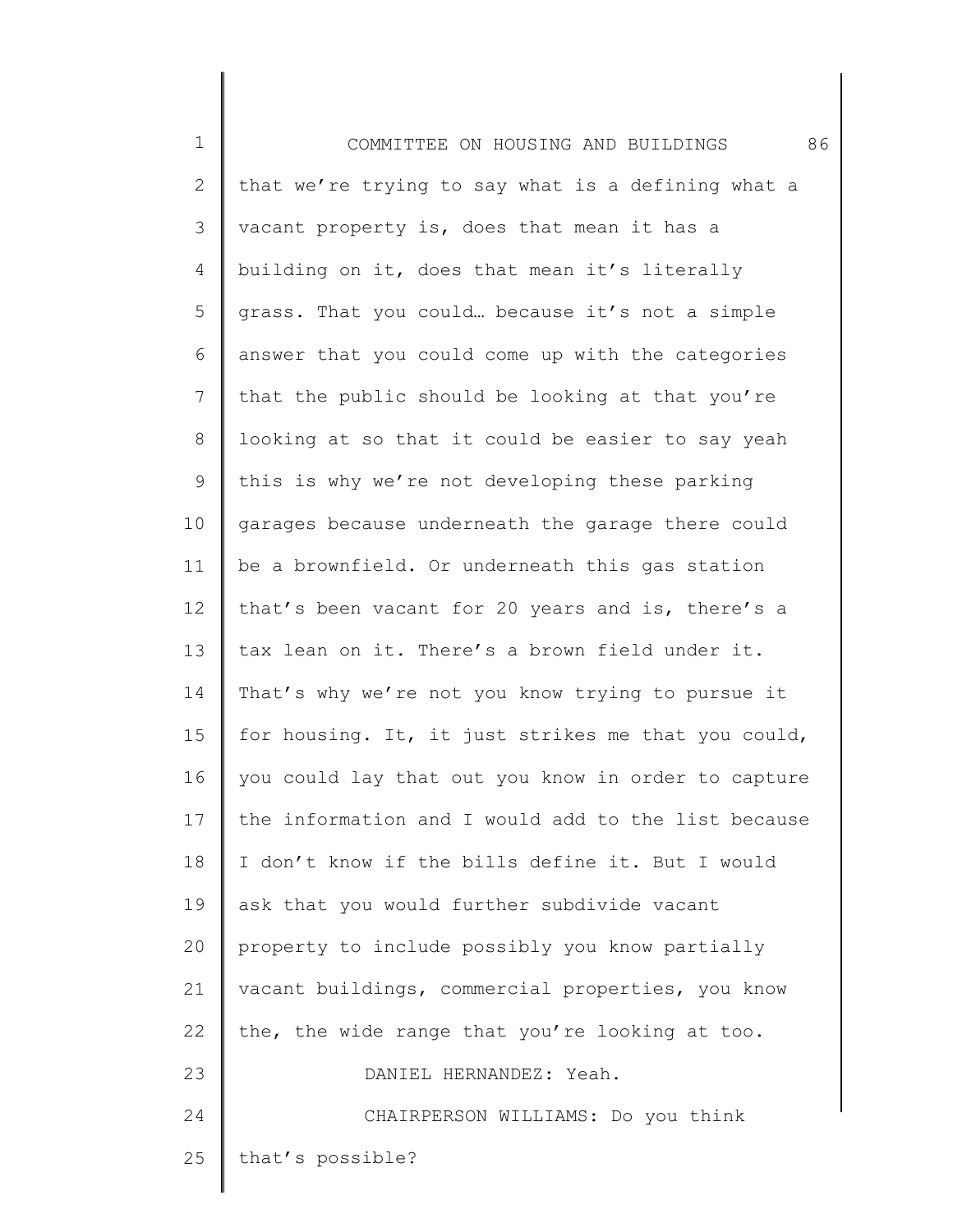| $\mathbf 1$  | 87<br>COMMITTEE ON HOUSING AND BUILDINGS            |
|--------------|-----------------------------------------------------|
| $\mathbf{2}$ | DANIEL HERNANDEZ: So I, I yes, I do                 |
| 3            | appreciate the way that you've articulated. And I   |
| 4            | think that what I am trying to have, try to sort of |
| 5            | express to Council Member Williams is that we, you  |
| 6            | know sort of putting out a, a gross sort of list    |
| 7            | doesn't necessarily achieve the objectives I think  |
| 8            | that you articulated. Yes, I think that there's     |
| $\mathsf 9$  | value in that. And I want to make sure that in the  |
| 10           | discussions about what that list exposes doesn't    |
| 11           | have the unintended consequences that none of us    |
| 12           | want to see out there.                              |
| 13           | COUNCIL MEMBER ROSENTHAL: So is that                |
| 14           | something you guys are putting together?            |
| 15           | DANIEL HERNANDEZ: We have on our                    |
| 16           | properties we do, do that. Then again               |
| 17           | COUNCIL MEMBER ROSENTHAL: No, no, no                |
| 18           | I'm talking, I know this is                         |
| 19           | DANIEL HERNANDEZ: Across, across                    |
| 20           | agencies. Is that something we're putting together? |
| 21           | COUNCIL MEMBER ROSENTHAL: I mean is                 |
| 22           | that something we should look to Deputy Glen to be  |
| 23           | doing you know for, as a council and we're thinking |
| 24           | about the city and you know this, this clear demand |
| 25           | that's real, that all of us feel. I mean ask Steve  |
|              |                                                     |

∥ ∥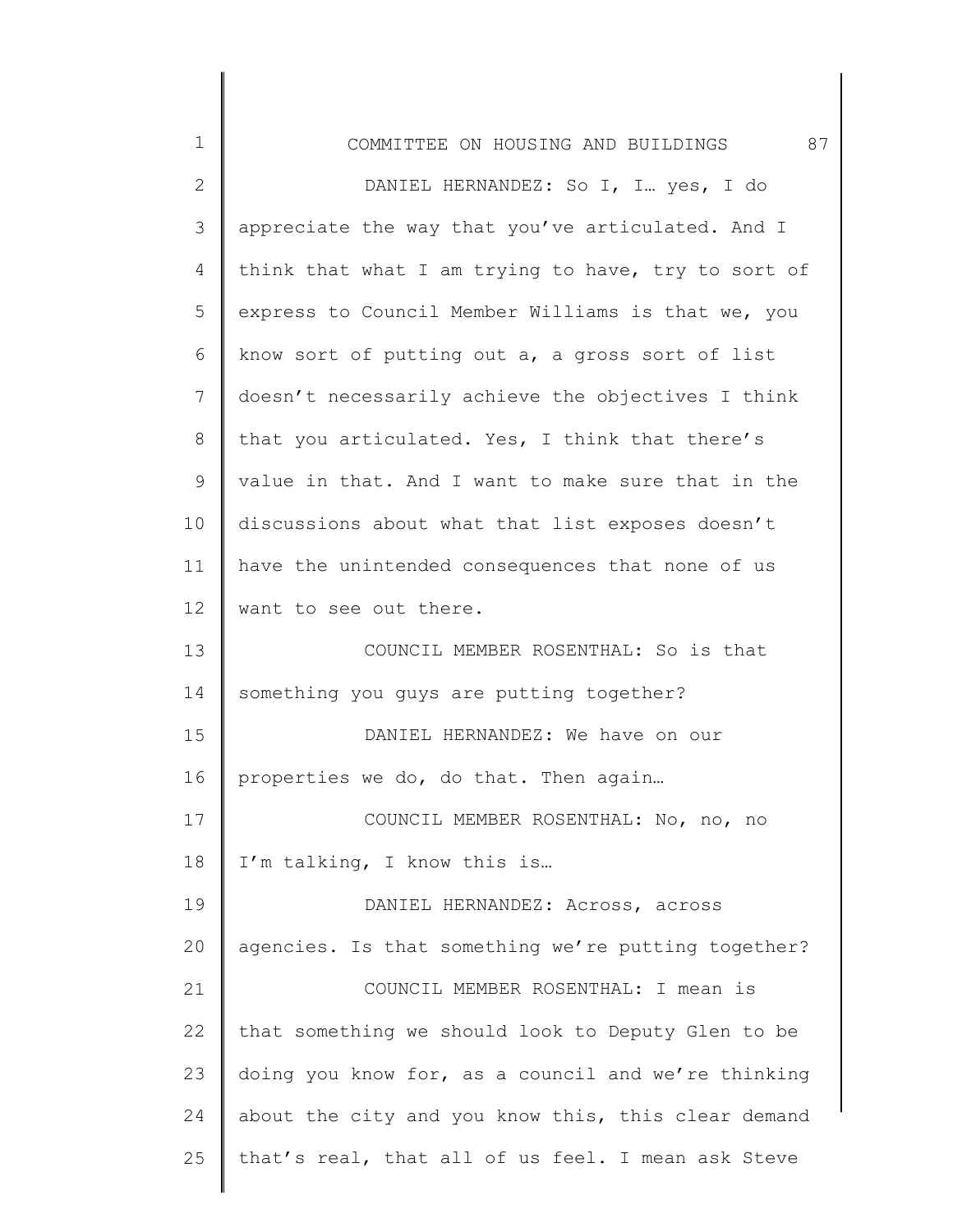1 2 3 4 5 6 7 8 9 10 11 12 13 14 15 16 17 18 19 20 21 22 23 24 COMMITTEE ON HOUSING AND BUILDINGS 88 Banks. He gets it. So is that something that belongs in Glen's shop so that we could expect that out of her shop that type of coordination. Let me ask you another question because it's not appropriate for me to ask you that and I don't mean to put you on the… the hook for that. Do you have the… does your, may I ask, finish this question? Between your… can your agency networks talk to each other like to the extent that there are properties listed on DOF, is that captured in the DCAS pile, in the Parks Department pile you know for the vacant properties issue? And HPD, so that someone could be responsible for pulling together this list? DANIEL HERNANDEZ: We are currently talking to each other. If you're asking for whether there is one agencies that compile it… centralized piece… I can speak for HPD and we are talking to all those different agencies and we do compile all the information particularly when there's a site in the neighborhood that we want to investigate for the potential for redevelopment for affordable housing.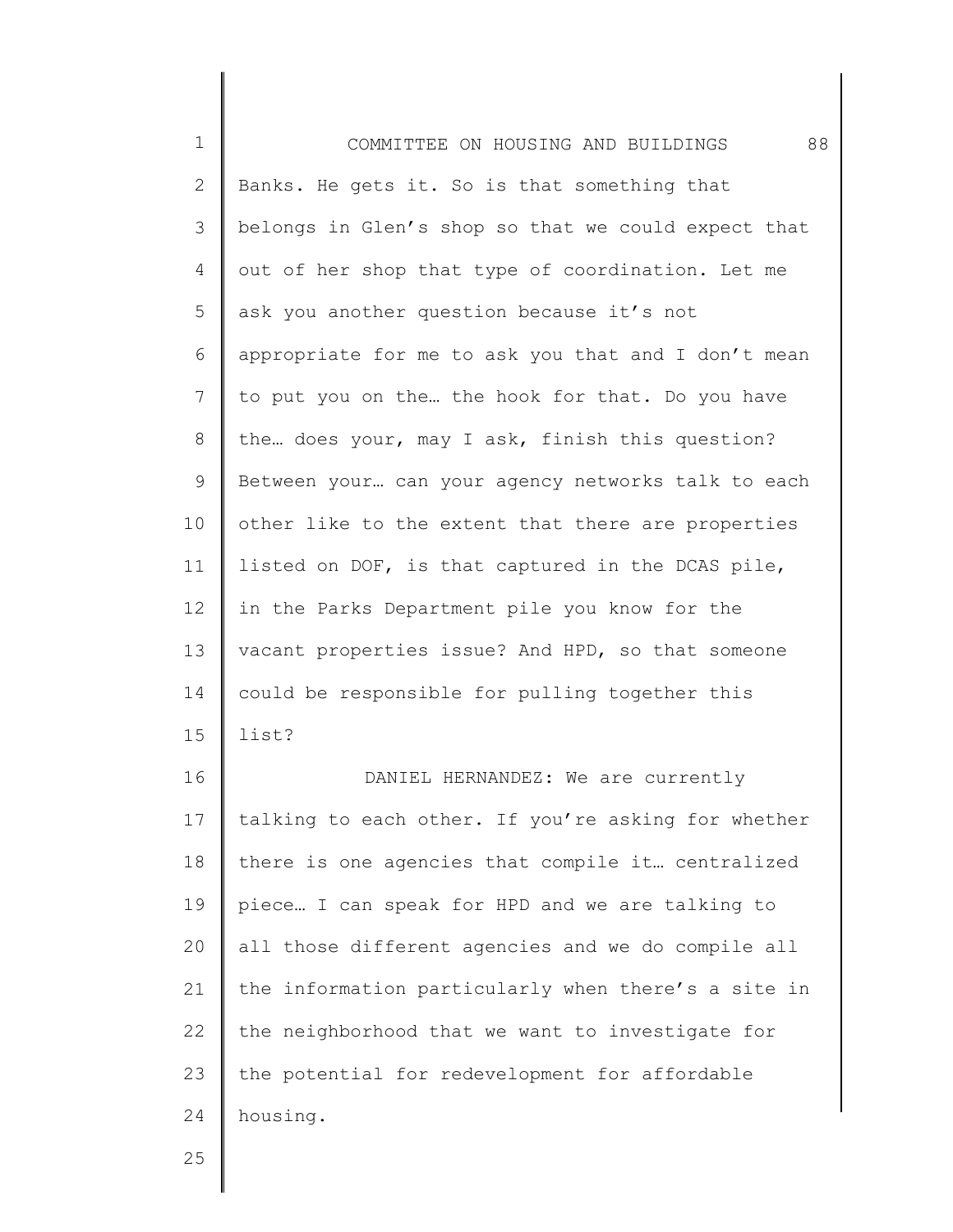| $\mathbf 1$ | 89<br>COMMITTEE ON HOUSING AND BUILDINGS            |
|-------------|-----------------------------------------------------|
| 2           | COUNCIL MEMBER ROSENTHAL: No, for the               |
| 3           | purposes of planning. I understand                  |
| 4           | DANIEL HERNANDEZ: Yep.                              |
| 5           | COUNCIL MEMBER ROSENTHAL:  for the                  |
| 6           | purpose of one site.                                |
| 7           | DANIEL HERNANDEZ: Yep.                              |
| 8           | COUNCIL MEMBER ROSENTHAL: But for the               |
| 9           | purpose of planning.                                |
| 10          | DANIEL HERNANDEZ: That doesn't exist                |
| 11          | right now, no.                                      |
| 12          | COUNCIL MEMBER ROSENTHAL: Sorry?                    |
| 13          | DANIEL HERNANDEZ: It doesn't exist                  |
| 14          | right now.                                          |
| 15          | COUNCIL MEMBER ROSENTHAL: It does not               |
| 16          | exist. And here's what I'm getting at. Here's why   |
| 17          | I'm getting there. I have found it so               |
| 18          | CHAIRPERSON WILLIAMS: final statement               |
| 19          | please.                                             |
| 20          | COUNCIL MEMBER ROSENTHAL: Yeah, I know              |
| 21          | but now I get to make, take my, make my big I just  |
| 22          | want to say that I've been in office two and a half |
| 23          | years and what I have heard repeatedly is a lack of |
| 24          | networking that allows the agencies to really       |
| 25          | communicate this information to each other. And I   |
|             |                                                     |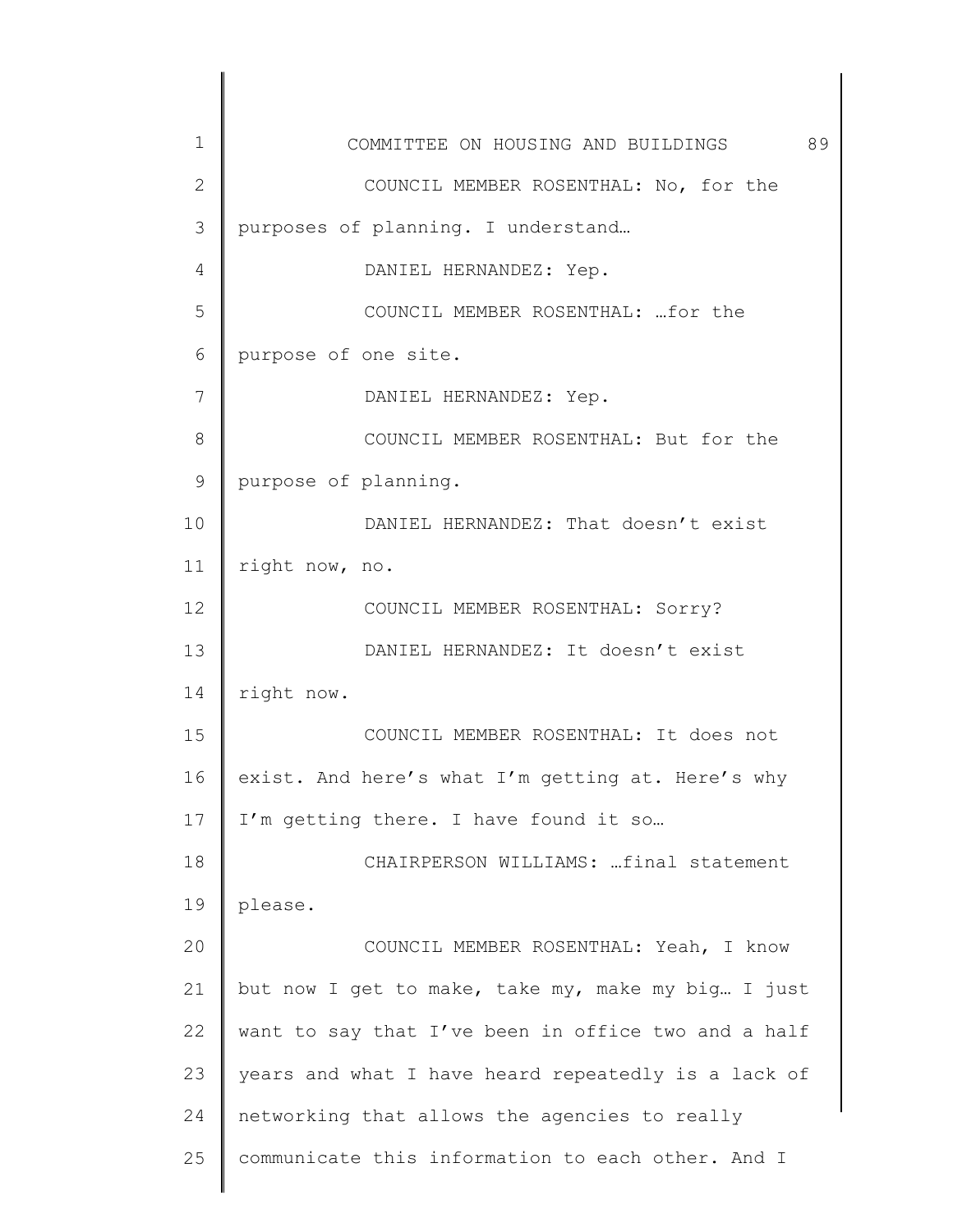| $\mathbf 1$  | 90<br>COMMITTEE ON HOUSING AND BUILDINGS            |
|--------------|-----------------------------------------------------|
| $\mathbf{2}$ | put full blame on the Bloomberg Administration for  |
| 3            | this and I've never, I've never not said that. For  |
| 4            | a guy who claimed to be a tech guy he abandoned the |
| 5            | city of New York in terms of technology. And I      |
| 6            | think I will, I, I think that just we inherited a   |
| 7            | system that was awful. And now I do believe this    |
| 8            | administration is trying to make it better, and I   |
| 9            | think they're stopped at every other turn by people |
| 10           | who are not approving contracts where you're trying |
| 11           | to make it better. But I would urge you to keep     |
| 12           | trying because this is exactly what we need for     |
| 13           | planning purposes. These agencies must be able to   |
| 14           | talk with each other so that you can come up with a |
| 15           | strategic plan that captures all the information    |
| 16           | that's sitting on paper, in peoples' heads, in, or, |
| 17           | or disparate databases that don't exist. I'm done.  |
| 18           | DANIEL HERNANDEZ: It, it, it                        |
| 19           | CHAIRPERSON WILLIAMS: Thank you very                |
| 20           | much.                                               |
| 21           | DANIEL HERNANDEZ: Can I just respond                |
| 22           | CHAIRPERSON WILLIAMS: Absolutely.                   |
| 23           | DANIEL HERNANDEZ:  because I, I think               |
| 24           | I've said it in my testimony. I mean IPIS does have |
| 25           | all of the information about city owned properties  |
|              |                                                     |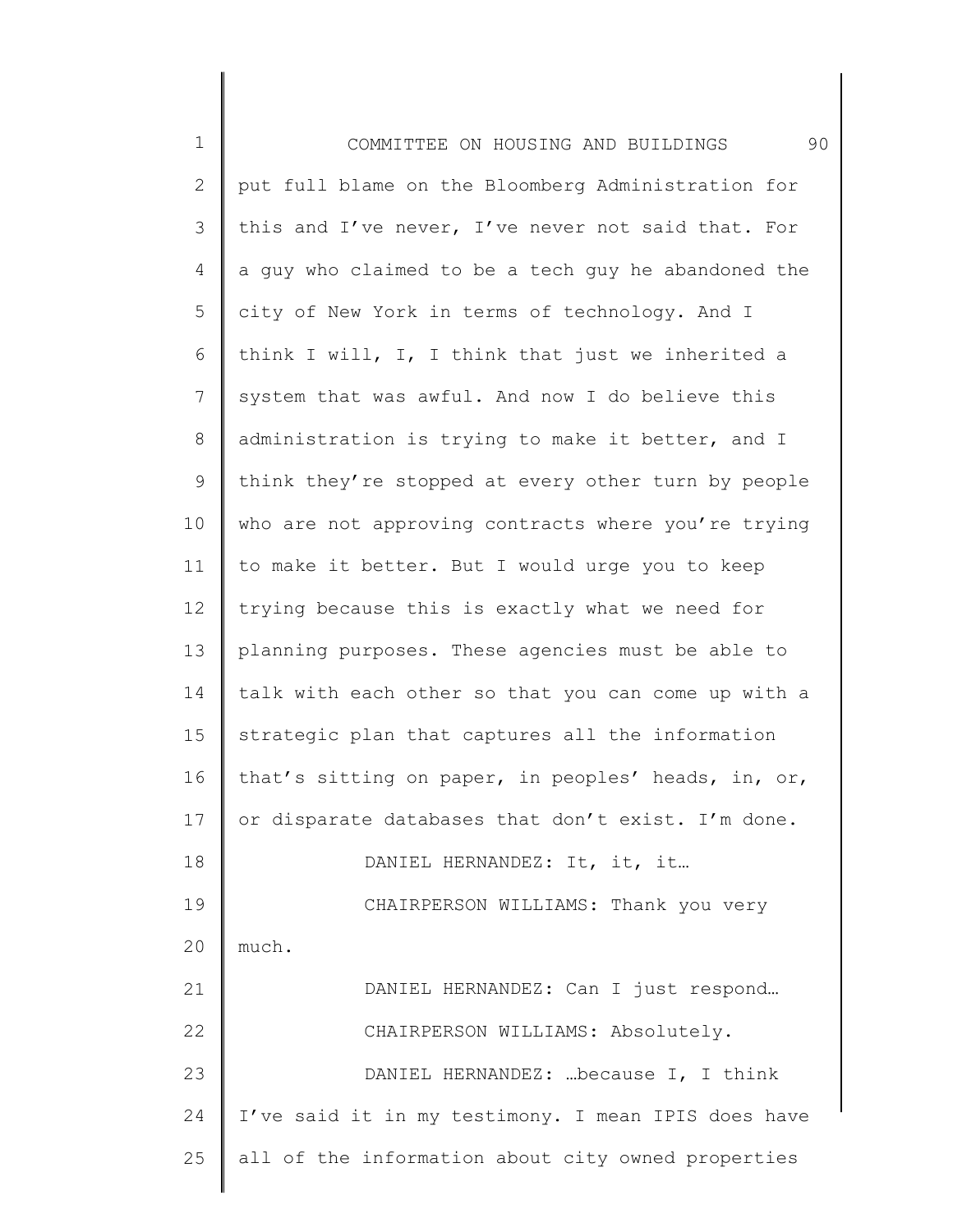| $\mathbf 1$  | 91<br>COMMITTEE ON HOUSING AND BUILDINGS            |
|--------------|-----------------------------------------------------|
| $\mathbf{2}$ | throughout the city. And we, we all use it and      |
| 3            | often times it is the generator for how I           |
| 4            | approached calling DCAS about a particular city     |
| 5            | owned parcels if I, and, and making sure that if    |
| 6            | it's sometimes it's in anyway just making sure      |
| 7            | who jurisdiction it's currently under. So that, we  |
| 8            | do have, we do share those, those databases. It's   |
| $\mathsf 9$  | publicly available as well. That is the, that is    |
| 10           | the prince upon which we'll, that's our first entre |
| 11           | into who who if it's a city owned parcel who's      |
| 12           | overlooking it and then we find out through that    |
| 13           | process IPIS. And then we make the call to the      |
| 14           | agency to confirm whether it's under their          |
| 15           | jurisdiction or not. So there is some               |
| 16           | centralization. The part that is disconcerting in   |
| 17           | that, that would require further discussions is     |
| 18           | it's the pipeline question in whether it begins     |
| 19           | triggering something, some unintended consequences  |
| 20           | we don't want to trigger. So that's the part of the |
| 21           | discussion that I, I think it's important to        |
| 22           | [cross-talk]                                        |
| 23           | CHAIRPERSON WILLIAMS: So I just want to             |
| 24           | be clear. And I agree with the exchange. We don't   |
| 25           | want to have unintended consequences, difficulties  |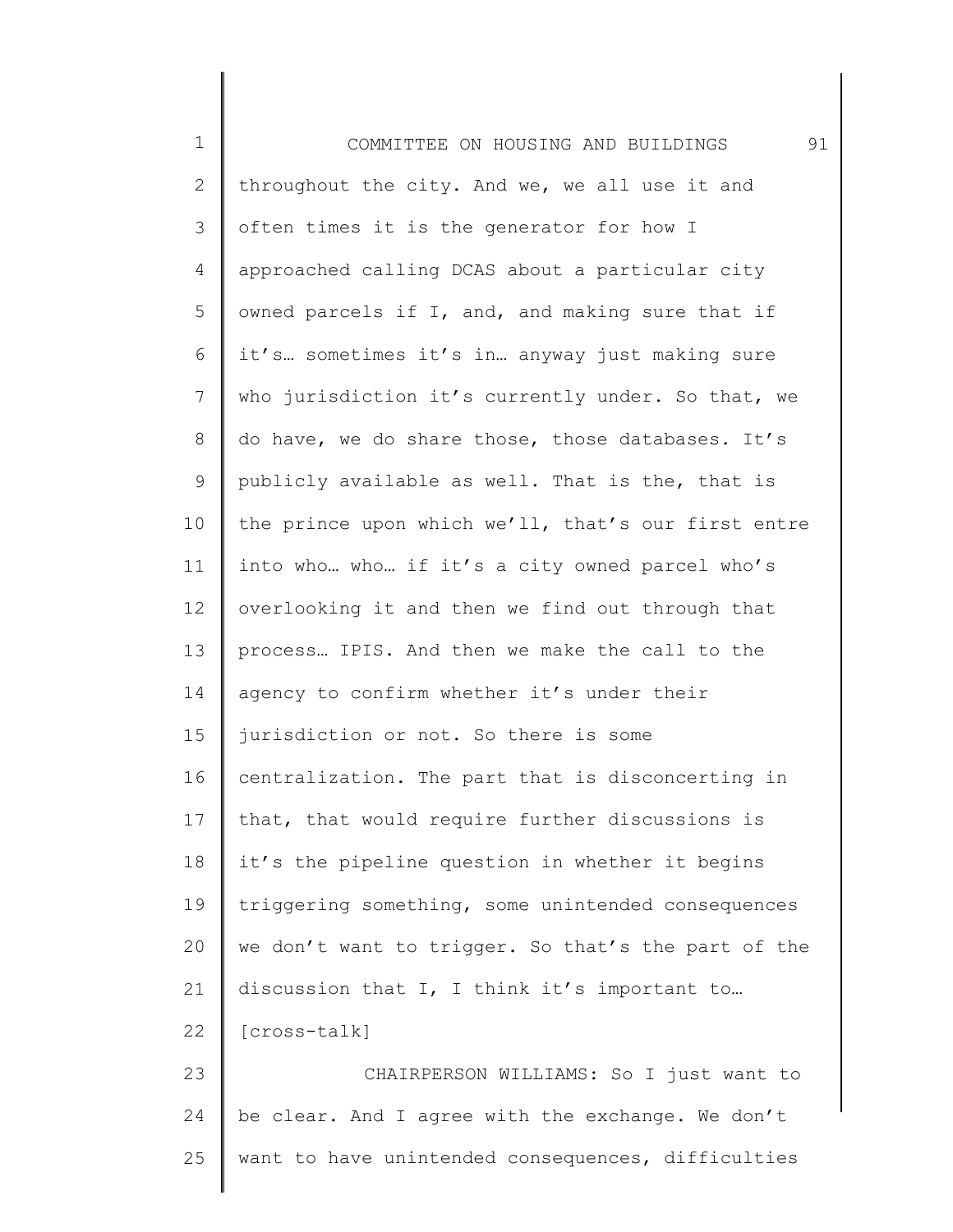1 2 3 4 5 6 7 8 9 10 11 12 13 14 15 16 17 18 19 20 21 COMMITTEE ON HOUSING AND BUILDINGS 92 in making the list. I just want to be clear that the frustrations I expressed weren't even about specific buildings or specific lists. They were about aggregate numbers that you presented in your testimony that you could not give me additional information about. They weren't about specific buildings. They weren't about specific what to do with them. They were your own numbers and I'm trying to follow them. I couldn't even follow them in the order that you presented and they seemed to be contradictory. So I just want to be clear that I agree with the concerns that you pointed out. But that's not even the line… I didn't even get into the line of questioning when it came to specifics. Council Member Cohen. COUNCIL MEMBER COHEN: Thank you Chair. I'm at risk waiting in… because I only really learned about these bills yesterday. But I did have some interest in some questions and, and I realize even just from the few minutes that I've been

22 23 24 sitting in this hearing how complicated the issues are. But I, I am wondering, the information at… doesn't really… doesn't really tell us you know

25 the… you know what, what, what the sites are viable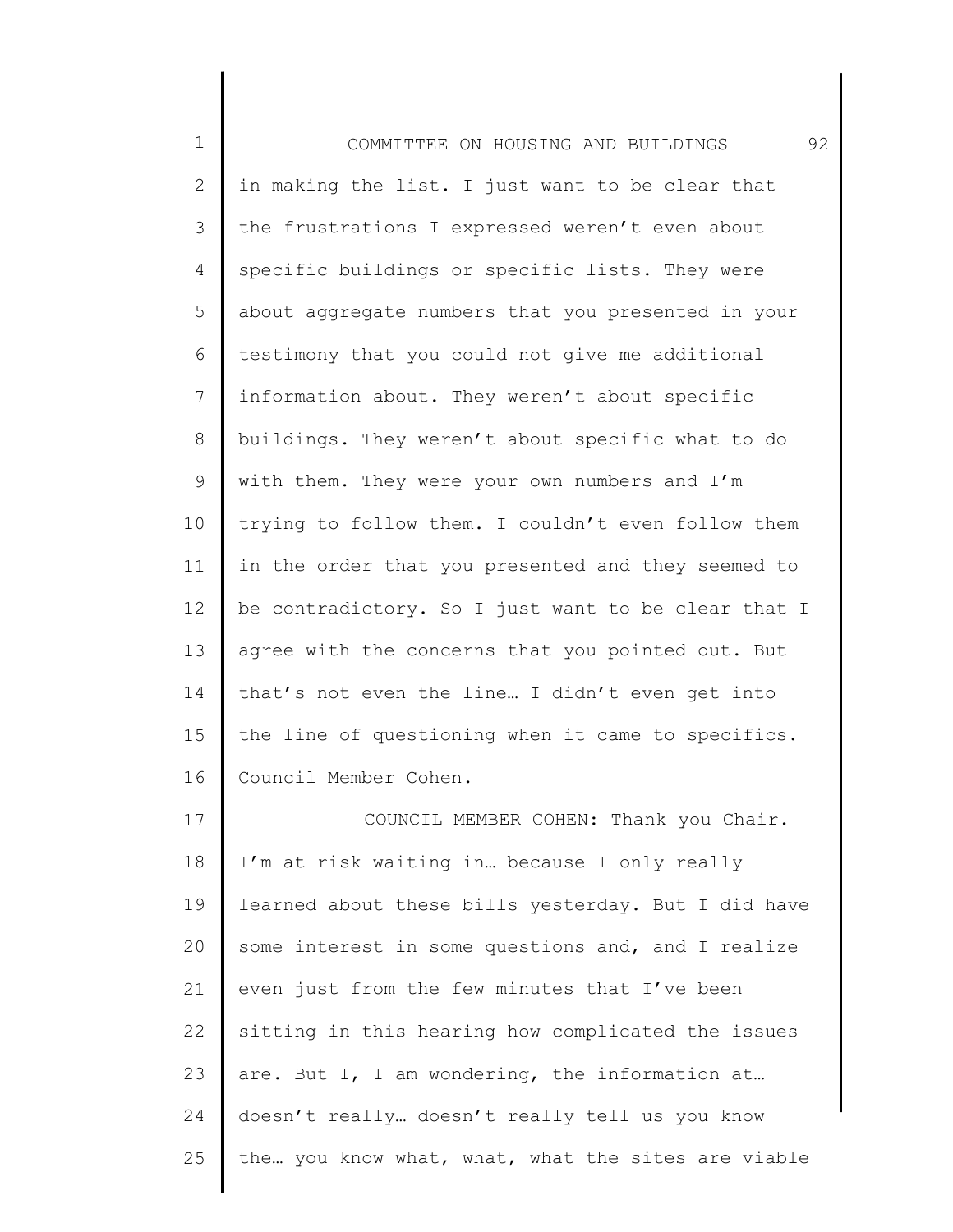1 2 3 4 5 6 7 8 9 10 11 12 13 14 15 16 17 18 19 20 21 22 23 24 COMMITTEE ON HOUSING AND BUILDINGS 93 for. I mean they just… it, you know it's ownership information. You know if, if I identified a block and lot would… even if it was under your agency's control would you be able to tell us you know what the condition is of the lot, what, you know if there is a brownfield, if there is not. I know in my own district I was telling one of my colleagues I have a very hilly district and there, there are lots that have, one developer buys it, pays a lot of money for it, realizes this is not going to, you know that the steep slope presents tremendous challenges, sells it to another developer who is unable to develop it. And it goes on… so I'm curious if you, if even internally if you have like a rating system, a way that you really evaluate the condition of lots. And I'm also concerned and I'll just try to get the questions out and you can answer in, in any order. Like there are also lots where I know that agencies appear to meet, to be sort of hoarding lots like it's our fight and we don't want to give it up even if we're really underutilizing it. That's a concern too. Is there any way we could possibly address that?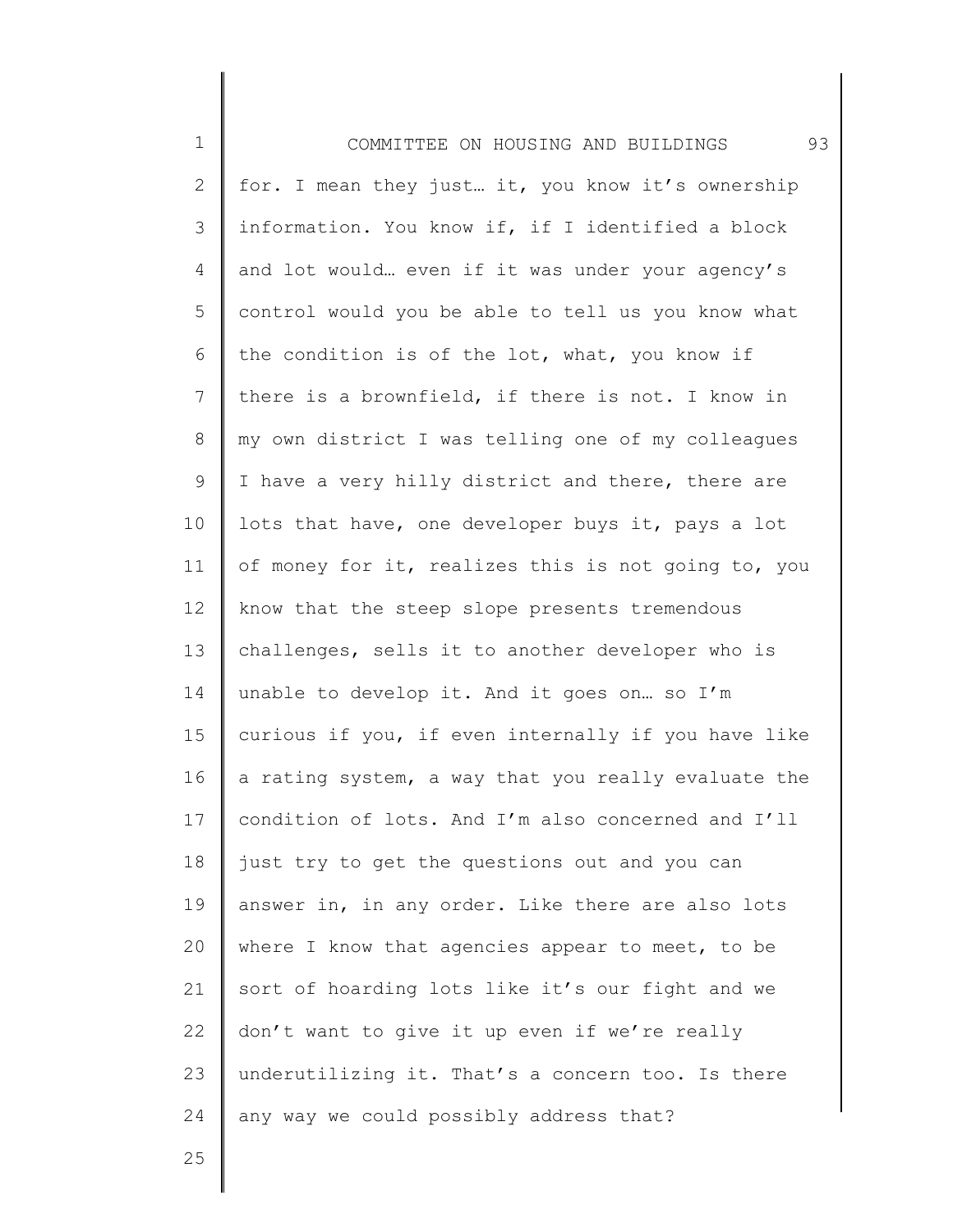| $\mathbf 1$    | 94<br>COMMITTEE ON HOUSING AND BUILDINGS            |
|----------------|-----------------------------------------------------|
| $\overline{2}$ | DANIEL HERNANDEZ: Yes, so again at the              |
| 3              | beginning of the testimony there is, we are         |
| 4              | constantly doing that as part of our everyday work. |
| 5              | I oversee a division called planning and            |
| 6              | predevelopment and all we do is respond to peoples' |
| $7\phantom{.}$ | calls as well as be more proactive at what are      |
| $\,8\,$        | where are areas within the city where there are     |
| 9              | vacant properties and we then identify whether      |
| 10             | they're publicly owned or privately owned. We       |
| 11             | frequently will call property owners and see if     |
| 12             | they have any intentions to be developing them and  |
| 13             | talk to them about HPD's finance resources to       |
| 14             | redevelop a property. Of course as you can imagine  |
| 15             | not all the private property owners are entrusted   |
| 16             | in using our resources. But the other one that      |
| 17             | we're often looking at is if we, if it's a publicly |
| 18             | owned property in what jurisdiction and then        |
| 19             | working, calling that agency and finding out what   |
| 20             | their current uses are and whether they could       |
| 21             | potentially relocate and/or whether it's absolutely |
| 22             | necessary. Those are negotiations and we frequently |
| 23             | will work with city hall and particularly if it's,  |
| 24             | if it's a council member that really wants to see   |
| 25             | it develop for ex purpose then we get pretty        |
|                |                                                     |

 $\begin{array}{c} \hline \end{array}$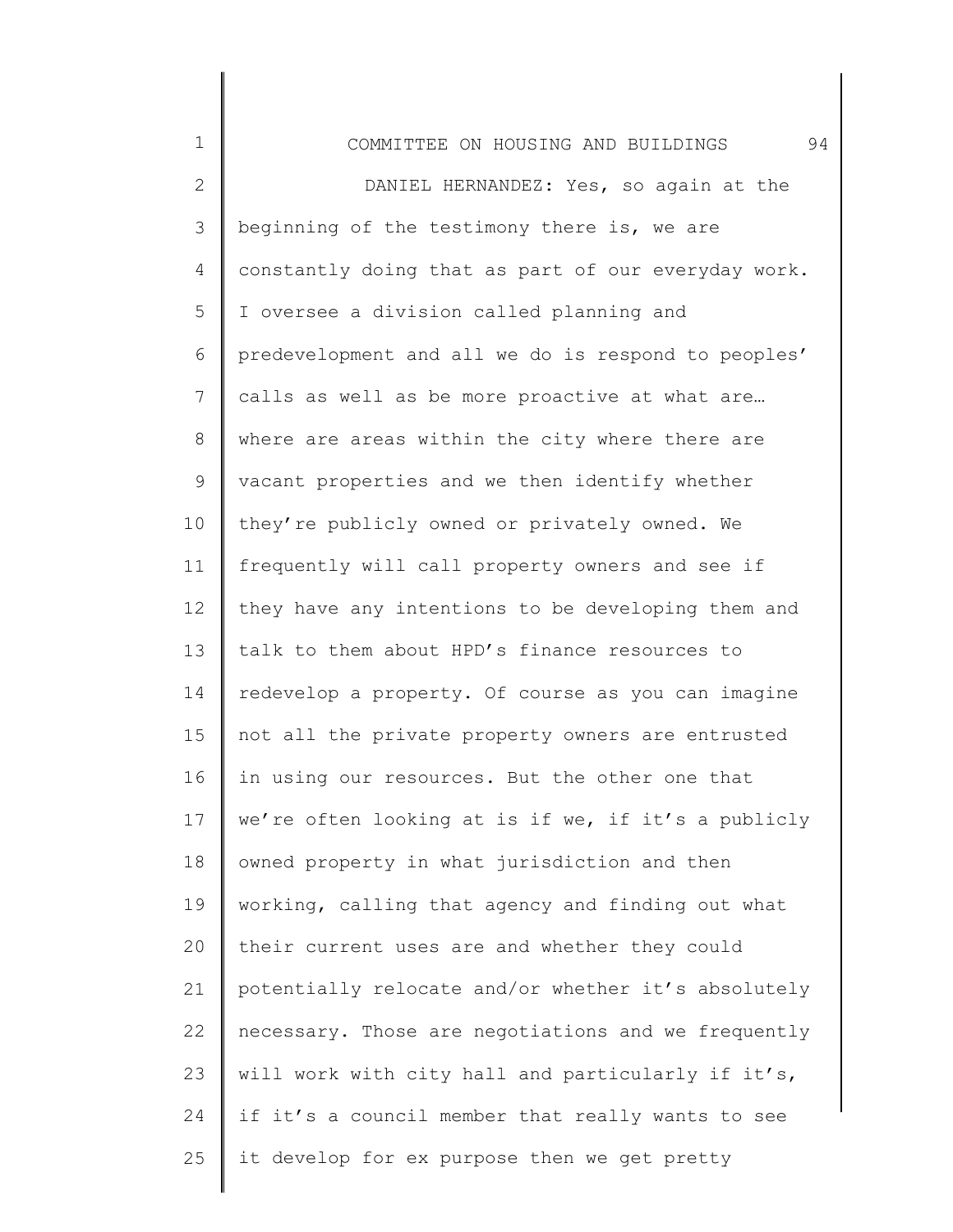1 2 3 4 5 6 7 8 9 10 11 12 13 14 15 16 17 18 19 20 21 22 23 24 25 COMMITTEE ON HOUSING AND BUILDINGS 95 aggressive about the way that we do that. The other one is, is that if it's a, if it's under HPD's jurisdiction of public property you know that's underutilized. We're often looking at whether there's properties surrounding it that also may be vacant and those are the things that again the unintended consequences. We don't want to put out there that oh we're going to buy this property owners because those property owners suddenly look at their property much differently and so we don't want to indicate all of these city's intentions around this particularly if it's for a public purpose like affordable housing that doesn't generate the type of market you know sort of income and then that the, the, you know it's a ripple effect of not being able to viably redevelop a property for public purpose like affordable housing. COUNCIL MEMBER COHEN: I just want to thank you Chair for taking up this, I think this rates really very interesting and important questions. Thank you. CHAIRPERSON WILLIAMS: Thank you very much. I'm a little bit nervous about asking this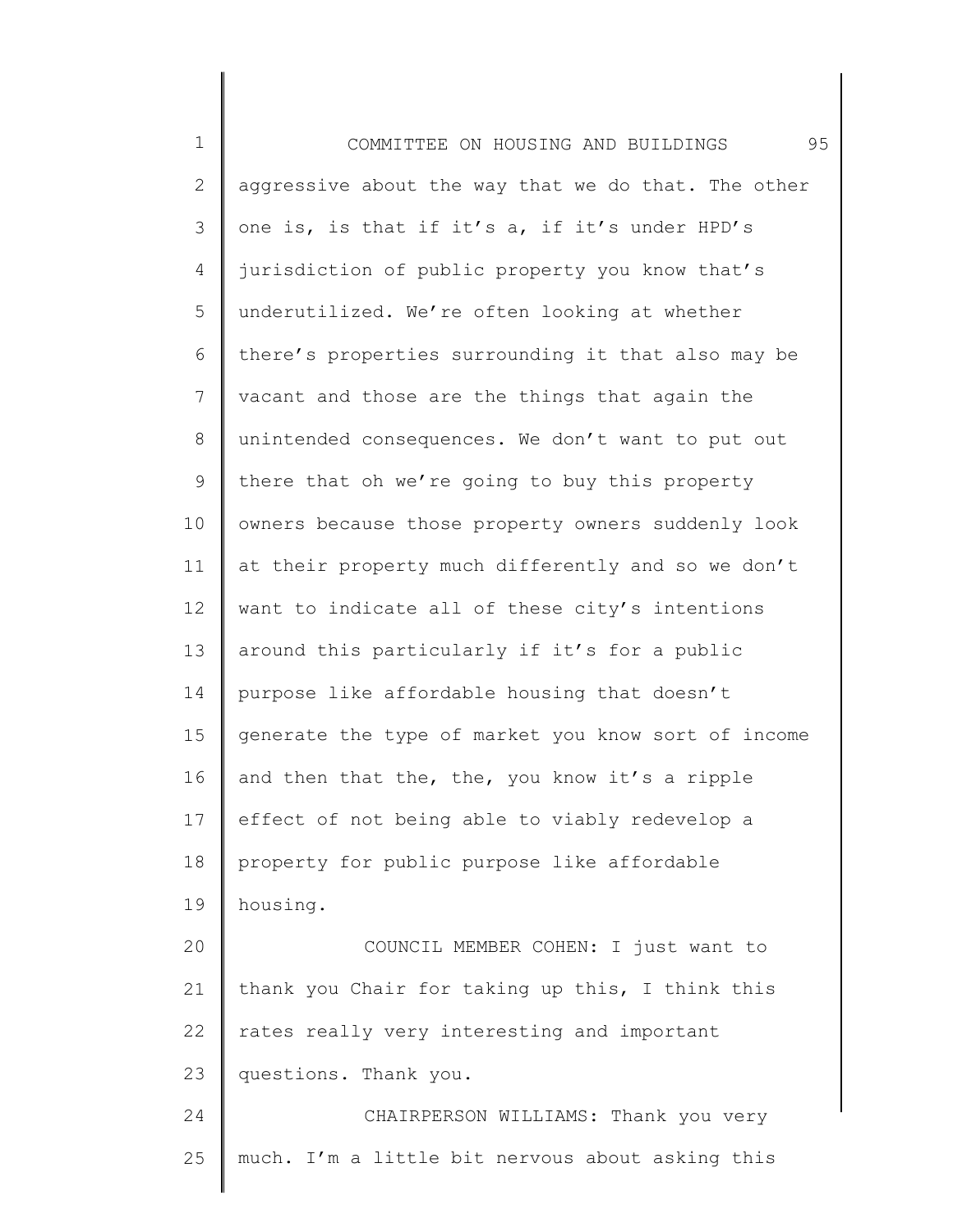| $\mathbf 1$  | 96<br>COMMITTEE ON HOUSING AND BUILDINGS            |
|--------------|-----------------------------------------------------|
| $\mathbf{2}$ | question but I'm going to ask anyway. Is there      |
| 3            | overlap between the tax lean sales and the vacant   |
| 4            | properties that you know of?                        |
| 5            | SAMARA KARASYK: I'm not aware of any                |
| 6            | because what triggers the sale of the lean is       |
| 7            | outstanding property charges and water charges. So  |
| 8            | we're not looking at anything other than that. HPD  |
| 9            | can I mean talk there's, emergency repair charges   |
| 10           | and the alternative enforcement program charges but |
| 11           | it's, it's charges that haven't been paid that      |
| 12           | trigger it, not the status of the property.         |
| 13           | CHAIRPERSON WILLIAMS: Okay. Let me ask              |
| 14           | how can we help. It's obvious how complicated this  |
| 15           | is but while I believe you should have more         |
| 16           | information than you have here now I do want to ask |
| 17           | what, we don't get too many requests about          |
| 18           | networking. So if there's networking needed by the  |
| 19           | administration I don't think we get too many budget |
| 20           | requests. Maybe we should what else is needing for  |
| 21           | us to I, I believe in these bills. So without       |
| 22           | getting feedback from you I'm, we're going to       |
| 23           | continue to push forward with them. Is there other  |
| 24           | legislation think would be helpful, is there        |
| 25           | budgetary. What can we do to help because this is   |
|              |                                                     |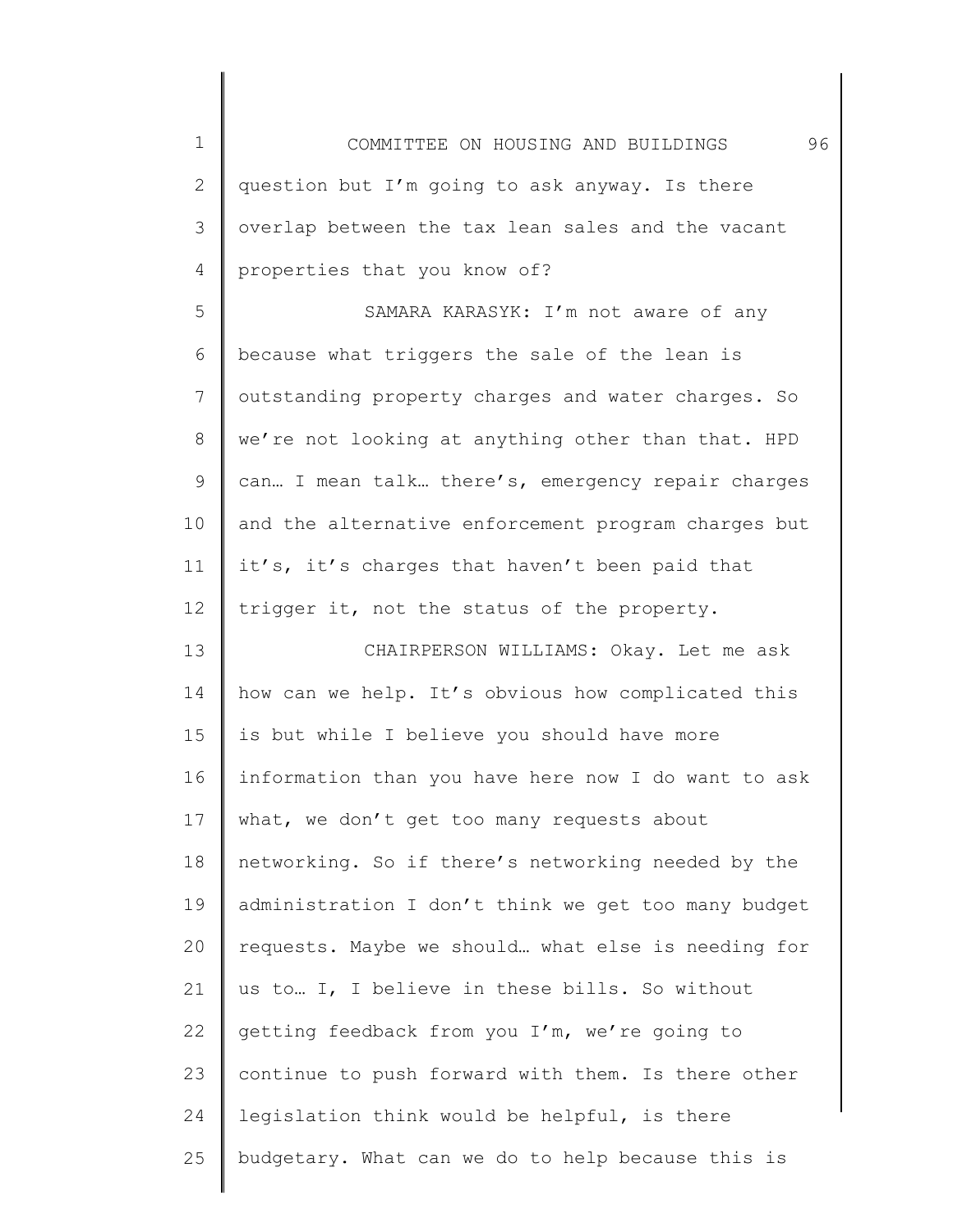1 2 3 COMMITTEE ON HOUSING AND BUILDINGS 97 obviously problematic? I thought that would be a softball question actually.

4 5 6 7 8 9 10 11 12 13 14 15 16 17 18 19 20 21 22 DANIEL HERNANDEZ: Sorry about that. So I, I actually feel like the goal of the… I mean I read the, the homelessness report. I feel like the goals that have been articulated by the council are ones that resonate with all of us at the table particularly with HPD. This was stuff that we want to pursue. We want to, we want to be able to identify a long term pipeline. We are doing that right now. So it's not as though… I don't want to feel… I'm proud of the amount of work that we've generated over the past two years. I'm proud that we've exceeded all housing production numbers and in other previous years and that's because we have a robust pipeline. So that's clear. I, I hope. I mean the, the numbers prove themselves that we're actually use, reusing these public properties for the intended purposes that this committee is interested in these bills. CHAIRPERSON WILLIAMS: I'm not sure to

23 24 the extent that, that we would want so I just want to make sure I put that on the record.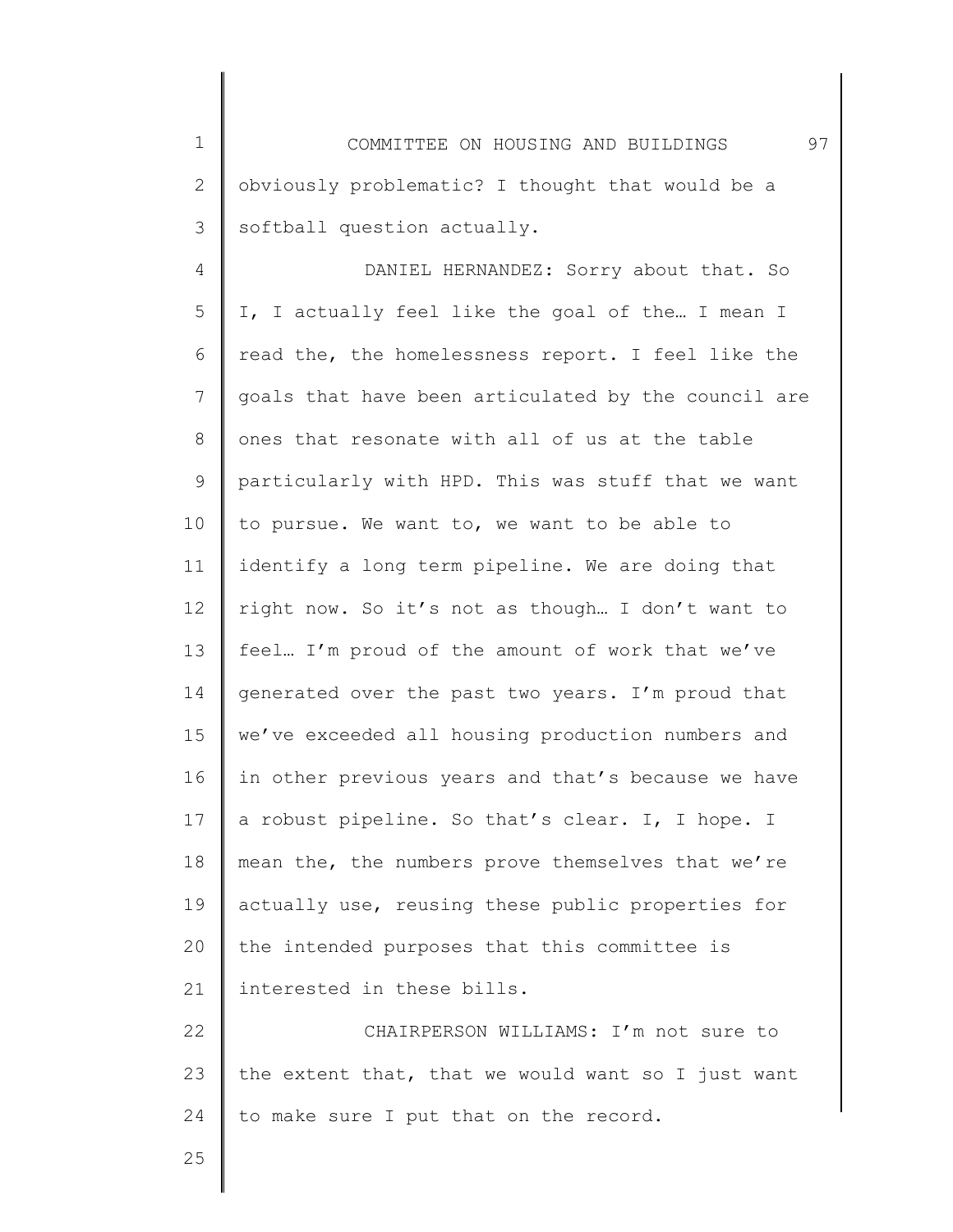| $\mathbf 1$    | 98<br>COMMITTEE ON HOUSING AND BUILDINGS            |
|----------------|-----------------------------------------------------|
| $\mathbf{2}$   | DANIEL HERNANDEZ: Right. Well there's               |
| 3              | again, there's also So I, I think the way that you  |
| 4              | can help then is by possibly having a much more     |
| 5              | engaged, and I used the term earlier, but nuanced   |
| 6              | conversations about this. Putting out additional    |
| $\overline{7}$ | public properties for redevelopment may or may not  |
| 8              | necessarily be the most be the smartest thing to    |
| 9              | be doing. We're aggressively putting out a lot of   |
| 10             | properties each year. There's, there's a certain    |
| 11             | amount of developer community that we can rely on   |
| 12             | to help build our affordable housing. We're pushing |
| 13             | the market right now as it is, all of our           |
| 14             | developers and we're trying to increase pull the    |
| 15             | developers that actually tap HPD resources to be    |
| 16             | able to redevelop these sites. So we're, we're      |
| 17             | maximizing all of the city's resources right now,   |
| 18             | not only its land resources, its staffing resource  |
| 19             | at HPD but also the                                 |
| 20             | CHAIRPERSON WILLIAMS: So just                       |
| 21             | DANIEL HERNANDEZ:  affordable housing               |
| 22             | developers [cross-talk]                             |
| 23             | CHAIRPERSON WILLIAMS:  just so I'm                  |
| 24             | clear the, the only recommendation that you can     |
| 25             |                                                     |
|                |                                                     |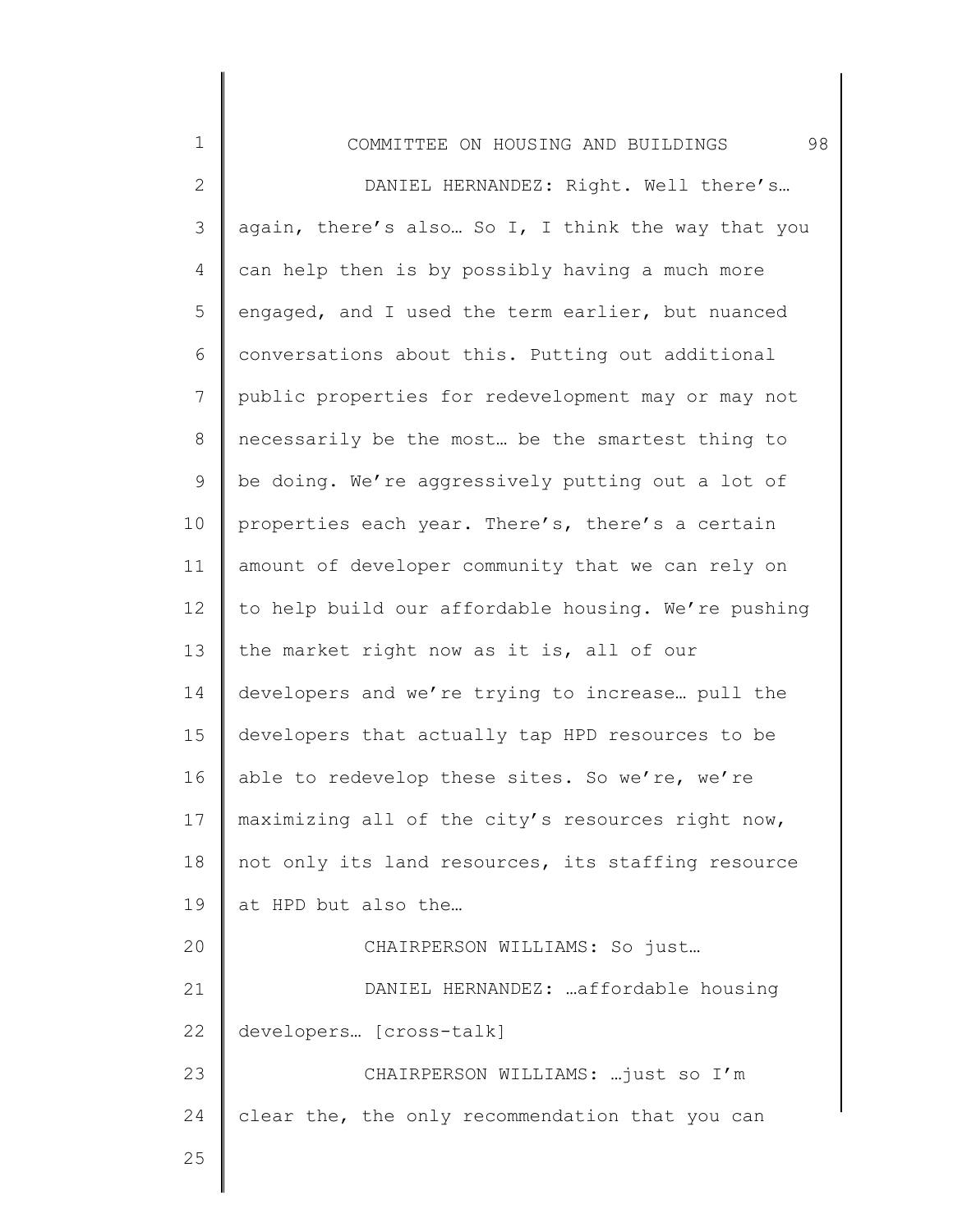| $\mathbf 1$ | 99<br>COMMITTEE ON HOUSING AND BUILDINGS            |
|-------------|-----------------------------------------------------|
| 2           | make that we can help is to have a much more        |
| 3           | nuanced conversation about this topic?              |
| 4           | DANIEL HERNANDEZ: Yeah, because it's                |
| 5           | clear that these are, these, these bills need a     |
| 6           | little bit more fine tuning.                        |
| 7           | CHAIRPERSON WILLIAMS: So there's no                 |
| 8           | network issues, there's no communication issues,    |
| 9           | there's no funding issues, no staffing issues,      |
| 10          | nothing like that?                                  |
| 11          | DANIEL HERNANDEZ: Well any, any new                 |
| 12          | sort of line of work is going to require additional |
| 13          | city resources to be able to [cross-talk]           |
| 14          | CHAIRPERSON WILLIAMS: For, for the                  |
| 15          | existing communication that's going I mean lot of   |
| 16          | problems. We talked about communicate Okay, the     |
| 17          | only recommendation that, that is made is that we   |
| 18          | need to have more nuanced conversations. I just     |
| 19          | that's amazing to me.                               |
| 20          | DANIEL HERNANDEZ: Operationalizing a                |
| 21          | bill requires a much more nuanced conversation.     |
| 22          | CHAIRPERSON WILLIAMS: Alright. Okay                 |
| 23          | CARMELA QUINTOS: If I could, I'm sorry              |
| 24          | if I could just speak to that.                      |
| 25          | CHAIRPERSON WILLIAMS: Sure.                         |
|             |                                                     |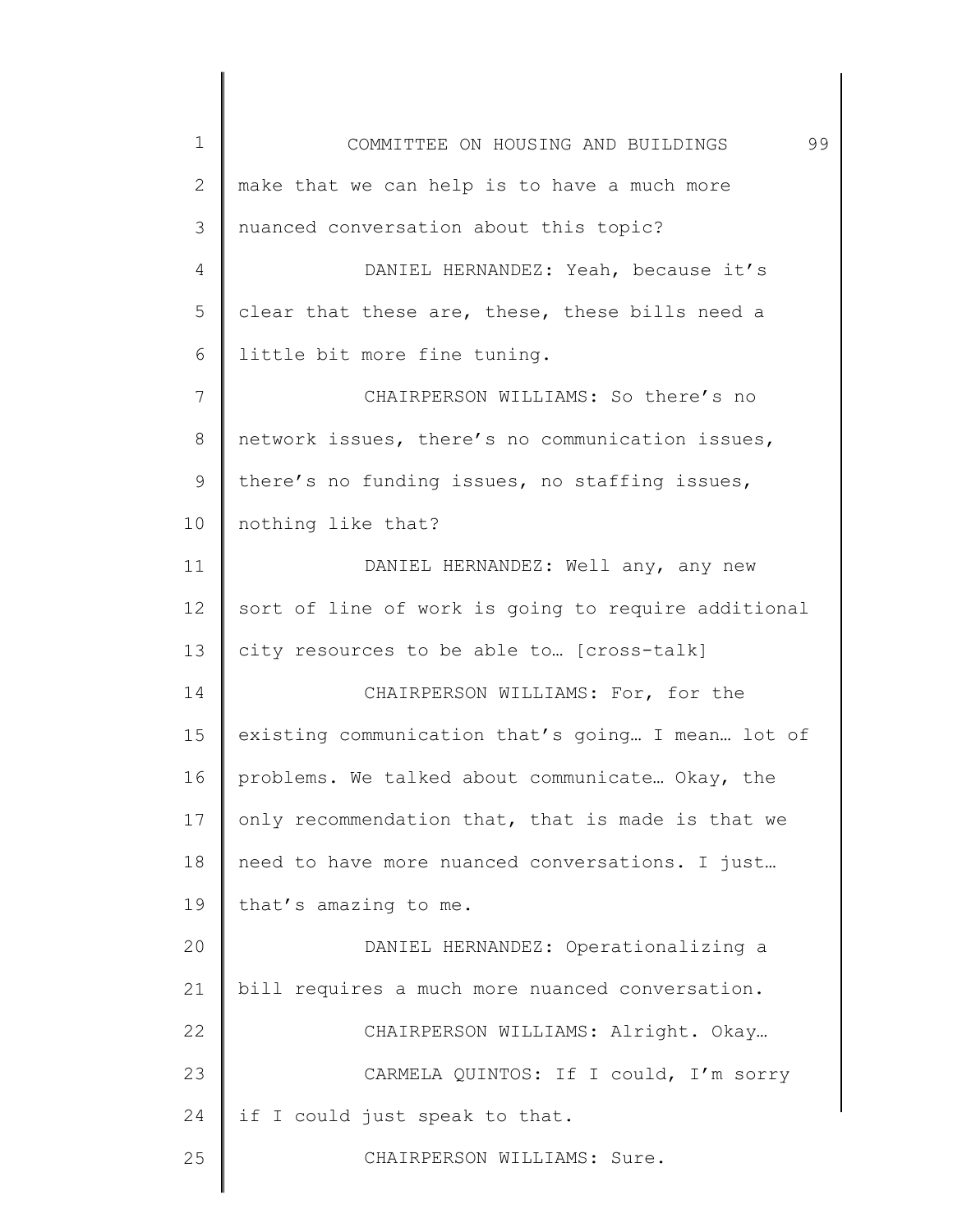| $\mathbf 1$  | COMMITTEE ON HOUSING AND BUILDINGS                  |
|--------------|-----------------------------------------------------|
| $\mathbf{2}$ | CARMELA QUINTOS: I'm from Department of             |
| 3            | Finance but                                         |
| 4            | CHAIRPERSON WILLIAMS: Can you bring the             |
| 5            | mic closer to you?                                  |
| 6            | CARMELA QUINTOS: I'm from the                       |
| 7            | Department of Finance but since you're asking about |
| 8            | you know how you can help I think the suggestion    |
| 9            | actually off Councilman Rosenthal in terms of       |
| 10           | technology helps a lot in terms of [cross-talk]     |
| 11           | CHAIRPERSON WILLIAMS: Can you I'm                   |
| 12           | sorry and can you move just a little closer to      |
| 13           | CARMELA QUINTOS: Sorry. The                         |
| 14           | recommendation that Councilman Rosenthal actually   |
| 15           | said actually helps a lot in terms of technology.   |
| 16           | Because we you know a lot, a lot of the problems    |
| 17           | that you, that actually come up between the         |
| 18           | agencies is that our systems don't speak to each    |
| 19           | other. So many times for example when DO  DOF will  |
| 20           | tell the list off just vacant land for example some |
| 21           | cases we don't match IPIS. And that's because when  |
| 22           | we for example do an apportionment or a merger in   |
| 23           | our system it doesn't speak to their system. So     |
| 24           | that's one example of where you know we have this   |
| 25           | disjoint you know data sets. Another example is     |
|              |                                                     |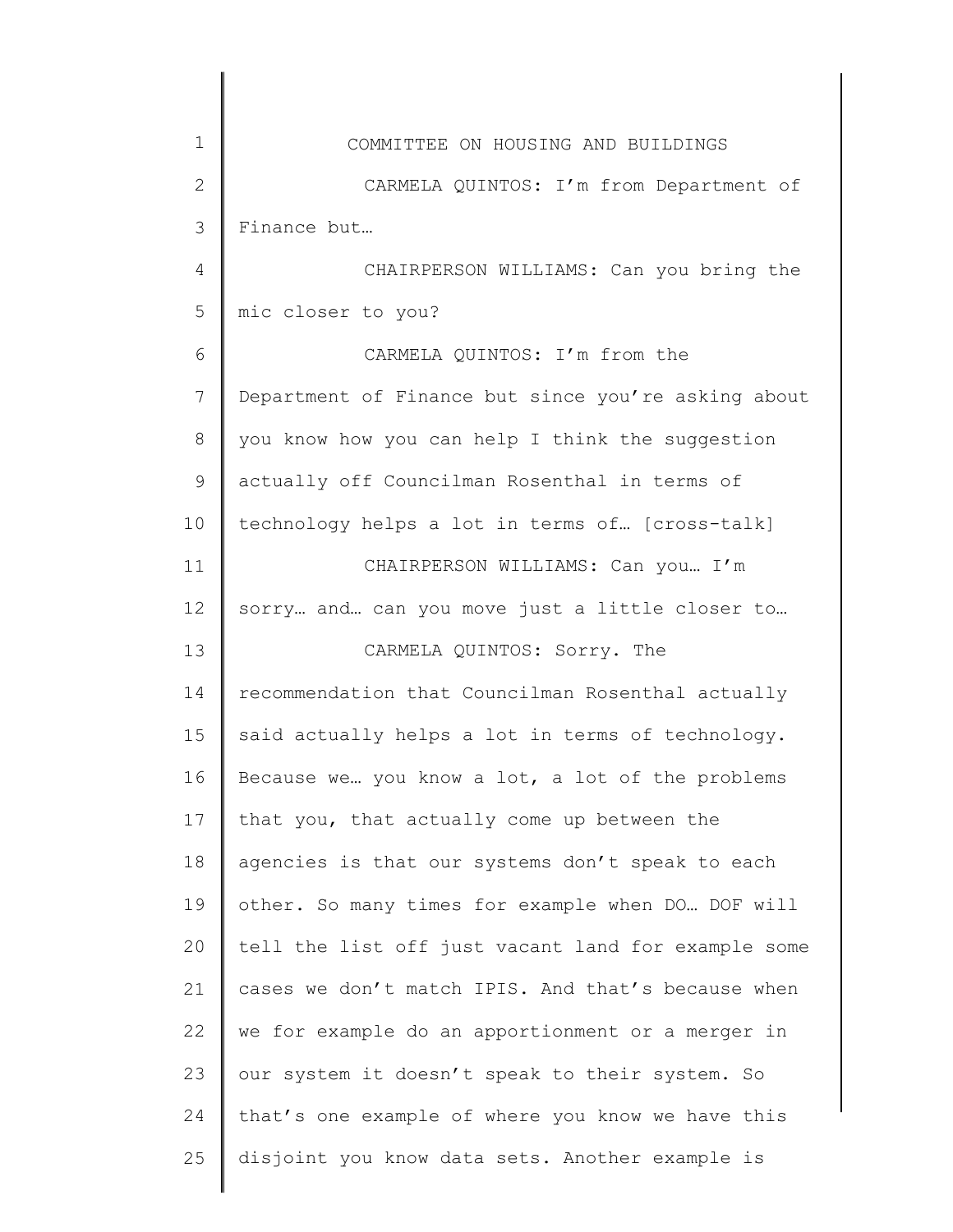| $\mathbf 1$    | COMMITTEE ON HOUSING AND BUILDINGS                  |
|----------------|-----------------------------------------------------|
| $\overline{2}$ | just what, what came out here because each agency   |
| 3              | doesn't really know how we define you were asking   |
| 4              | what the definition of a site is. Maybe the         |
| 5              | definition of a site is different for HPD. But for  |
| 6              | DOF for example a site you know can be we, we say   |
| 7              | vacant land or improved property. So the 26,000     |
| 8              | that we gave you, those are vacant sites, anything  |
| 9              | with no foundation. So a parking lot even though    |
| 10             | there's no something there that's still going to be |
| 11             | improve, they're just it's not going to be          |
| 12             | considered vacant land because there's going to be  |
| 13             | an improvement on the land. Now, in the paragraph   |
| 14             | where we were, where the paragraph in this          |
| 15             | testimony where it was talking about 26,000 down to |
| 16             | 7,400 city owned land and then down to 17 hundred   |
| 17             | HPD land that was from DOF data set. And then after |
| 18             | that it went to HPD data set where they started     |
| 19             | talking about you know what they considered to be   |
| 20             | vacant. And that could be, that could include       |
| 21             | parking lots because you know the the far you       |
| 22             | know that the, it, it has a lot it, it's            |
| 23             | developable, okay. So I, I think a lot of the       |
| 24             | confusion here is you know the data sets that these |
| 25             | numbers came from. Like I mean I can see where they |
|                |                                                     |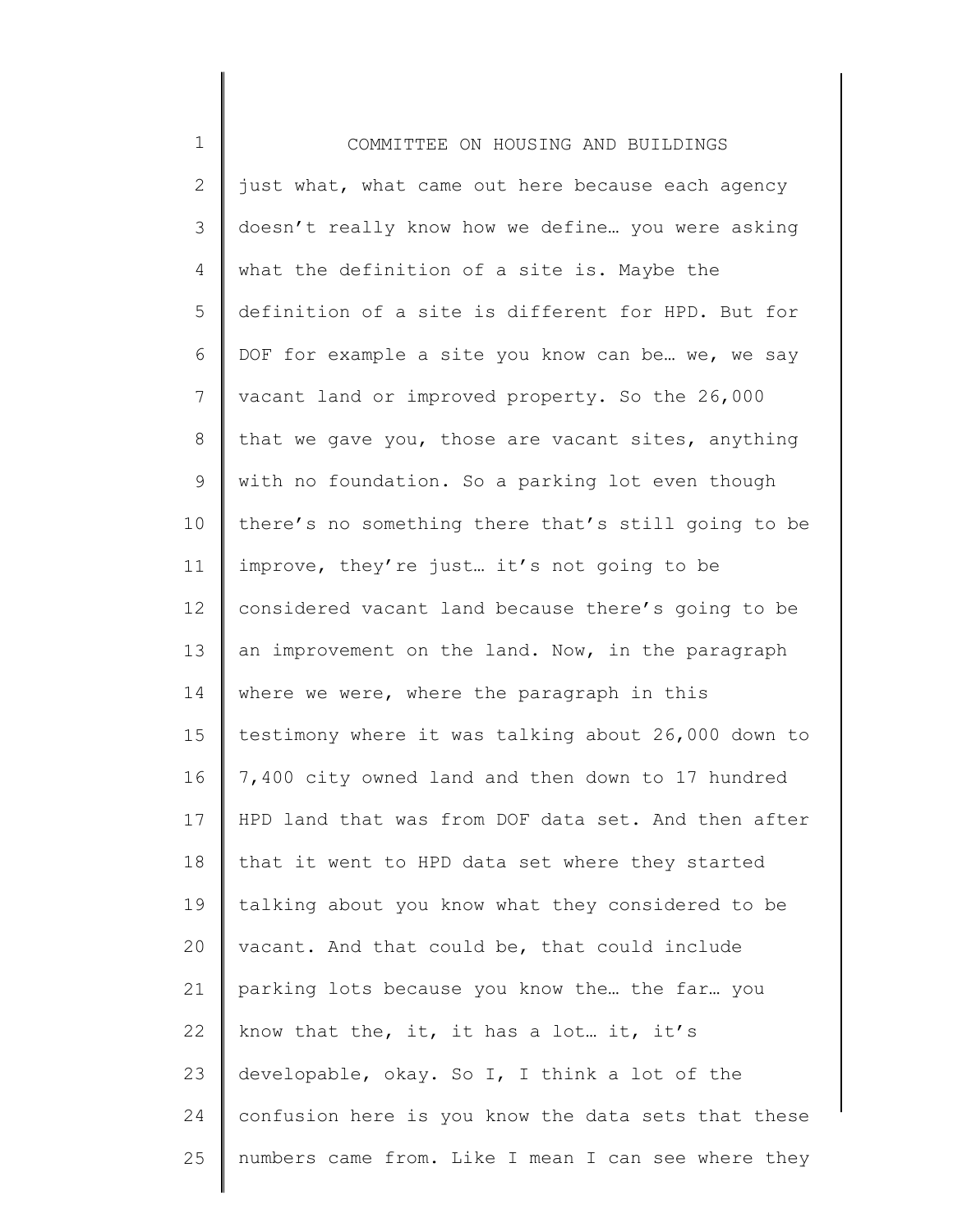1 2 3 4 5 6 7 8 9 10 11 12 13 14 15 16 17 18 19 20 21 22 23 24 25 COMMITTEE ON HOUSING AND BUILDINGS are but you know I, you know it'll, it'll take more to explain it than for, for us to just to go back and send you, send you the data set. CHAIRPERSON WILLIAMS: In, in, an hour and a half into the hearing and that's probably the best answer I've heard so thank you very much for trying to shed some light on what exactly is going on here. It doesn't explain everything but finally something right. Let me just, two things… one; is there a number that you think it would cost to try to get a system where everybody talks and a timeframe of how long it will take to put something like that together? CARMELA QUINTOS: A timeframe. I, I mean I would say that's going to have to be a duel effort I would, I would think. CHAIRPERSON WILLIAMS: And what about cost? Any idea? CARMELA QUINTOS: We would have to come back to that, we would have to have discussions. CHAIRPERSON WILLIAMS: So I want to backup again. I wasn't going to go back into this but I'm going to go back through it in the lense that you just mentioned. So the definition of a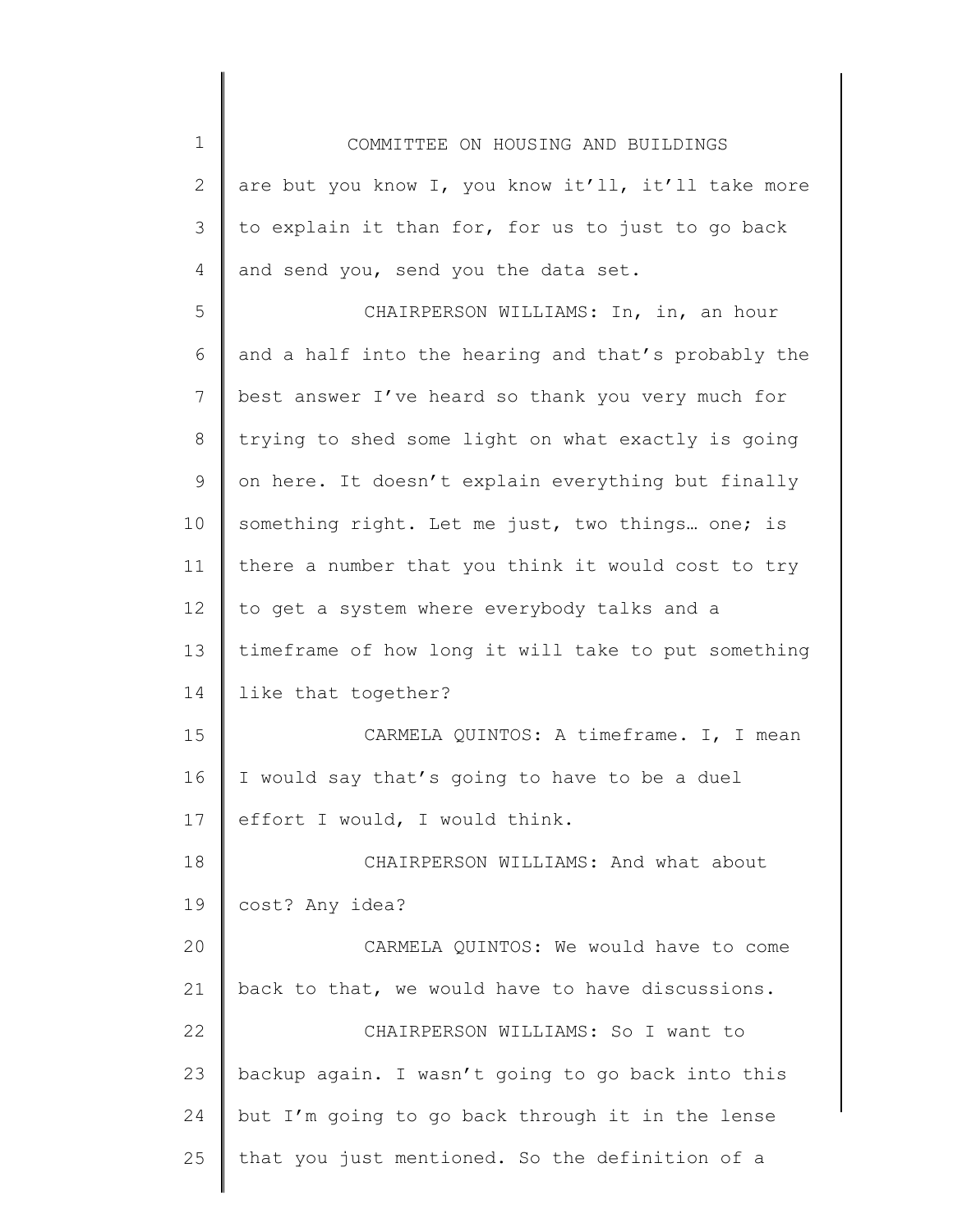| $\mathbf 1$   | COMMITTEE ON HOUSING AND BUILDINGS                 |
|---------------|----------------------------------------------------|
| 2             | vacant property for DOF. Can you tell me what the, |
| 3             | the definition of a vacant site and a vacant       |
| 4             | property is from the Department of Finance?        |
| 5             | CARMELA QUINTOS: For, for DOF, for DOF             |
| 6             | we have what's called building classes. Anything   |
| 7             | with a building class of V is vacant land and that |
| 8             | means land without improvement?                    |
| $\mathcal{G}$ | CHAIRPERSON WILLIAMS: Land without                 |
| 10            | improvement.                                       |
| 11            | CARMELA QUINTOS: Without improvement.              |
| 12            | CHAIRPERSON WILLIAMS: That means no                |
| 13            | foundation.                                        |
| 14            | CARMELA QUINTOS: No foundation.                    |
| 15            | CHAIRPERSON WILLIAMS: And if there's a             |
| 16            | parking lot on it.                                 |
| 17            | CARMELA QUINTOS: It is a parking lot               |
| 18            | with nothing on it, that it's, it's still          |
| 19            | considered vacant land.                            |
| 20            | CHAIRPERSON WILLIAMS: Okay. HPD can you            |
| 21            | tell me what your definition of a vacant property  |
| 22            | and a vacant site is? Oh, well if it's consistent  |
| 23            | it still doesn't explain change in the numbers.    |
| 24            | Okay. DO and DOB can you tell me what your         |
| 25            | definition of vacant property                      |
|               |                                                    |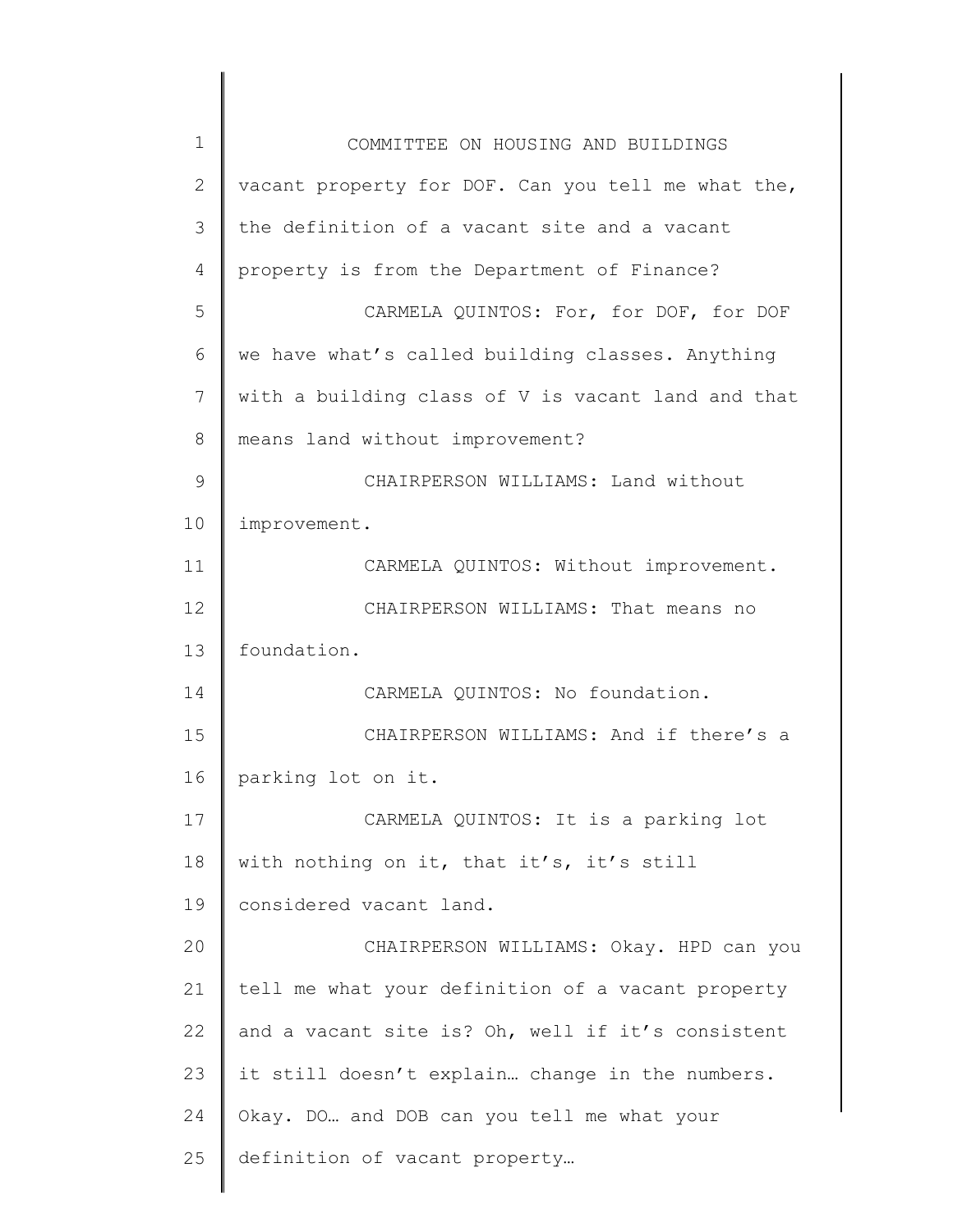1 2 3 4 5 6 COMMITTEE ON HOUSING AND BUILDINGS PATRICK WEHLE: Our role on this is a little bit different. Generally, we… it's an issue of occupancy. So if a bill… if, we deal with buildings and if the building is vacant the building is unoccupied.

7 8 9 10 11 12 13 14 15 16 17 CHAIRPERSON WILLIAMS: Sure. So while you did shed a little light it seems like you have the same definition so it wouldn't fully explain the differences that we saw earlier. Alright. I have a couple more, I have a couple more questions and I know Council Member, I let Council Member Torres ask some questions for five minutes then I have a few more that hopefully will go smoother because they're not fully focused on this data. Then we'll probably take a five-minute recess and restart again.

18 19 20 21 22 23 24 25 COUNCIL MEMBER TORRES: Thank you Mr. Chairman. I only have a few questions and if this question's been asked I apologize. I remember, I recall a few years ago the mayor was advocating a tax on vacant land. I'm assuming that would require the authorization of Albany, has the city attempted to advocate for that tax? Can you just brief me on the status of those efforts?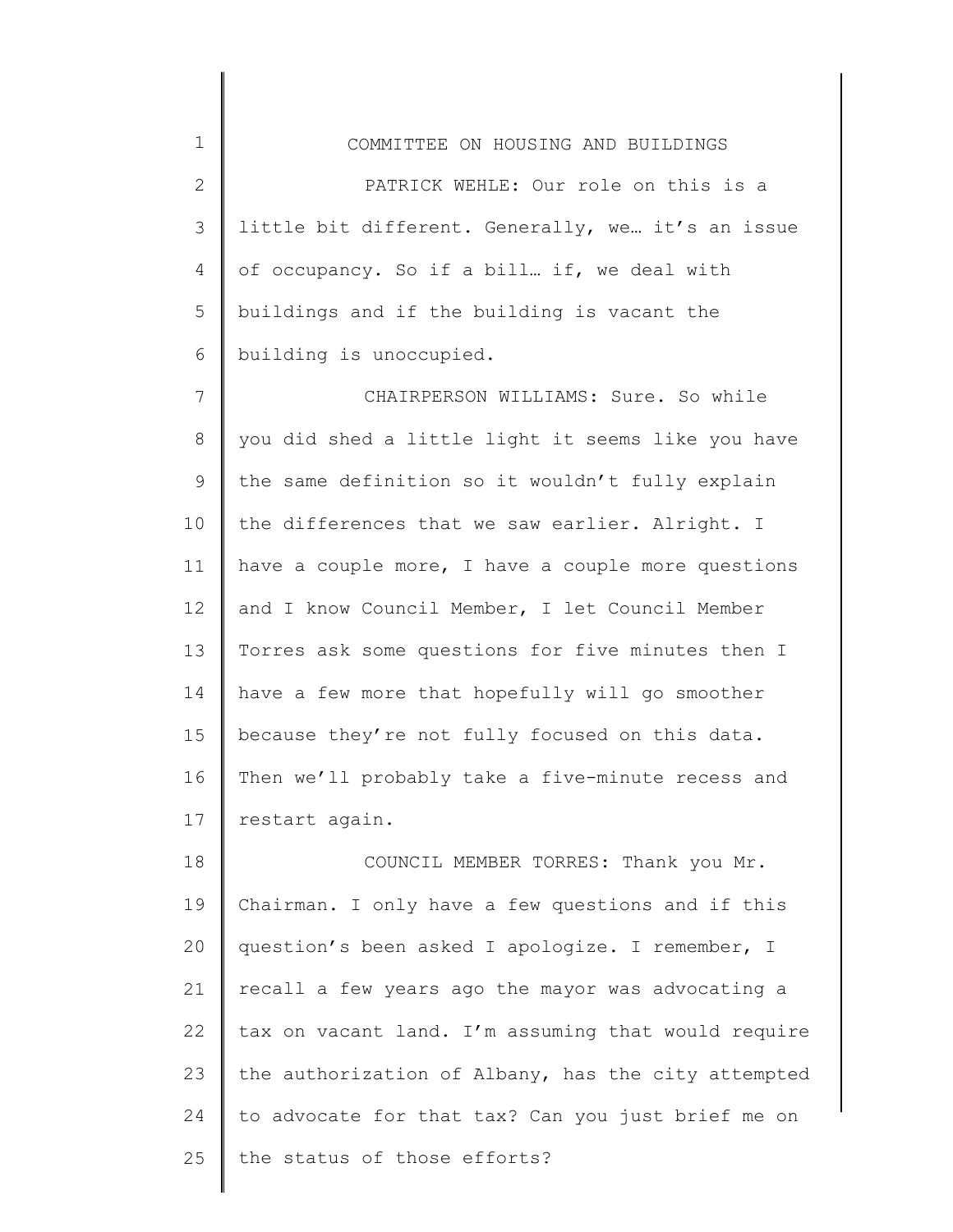| $\mathbf 1$  | COMMITTEE ON HOUSING AND BUILDINGS                  |
|--------------|-----------------------------------------------------|
| $\mathbf{2}$ | SAMARA KARASYK: So if you're referring              |
| 3            | to the hearing that we had a little over two years  |
| 4            | ago where we were talking about vacant properties   |
| 5            | it was asked what would be the result of moving     |
| 6            | properties from tax class one which is one to three |
| 7            | family homes that, if they're vacant to tax class   |
| $8\,$        | four which is our commercial properties and we did  |
| $\mathsf 9$  | do an analysis where we looked at what the          |
| 10           | difference would be of all of the parcels. So if we |
| 11           | moved properties from tax class one to tax class    |
| 12           | four that are vacant it would be more expensive in  |
| 13           | terms of the taxes for the owners that would        |
| 14           | require legislation.                                |
| 15           | COUNCIL MEMBER TORRES: At the state                 |
| 16           | level?                                              |
| 17           | SAMARA KARASYK: Yes.                                |
| 18           | COUNCIL MEMBER TORRES: So there's                   |
| 19           | nothing that we could do at the, at the city level  |
| 20           | to                                                  |
| 21           | SAMARA KARASYK: I can get back to you               |
| 22           | on that. My understanding is that it's the state    |
| 23           | but we can look into it more deeply.                |
| 24           |                                                     |
| 25           |                                                     |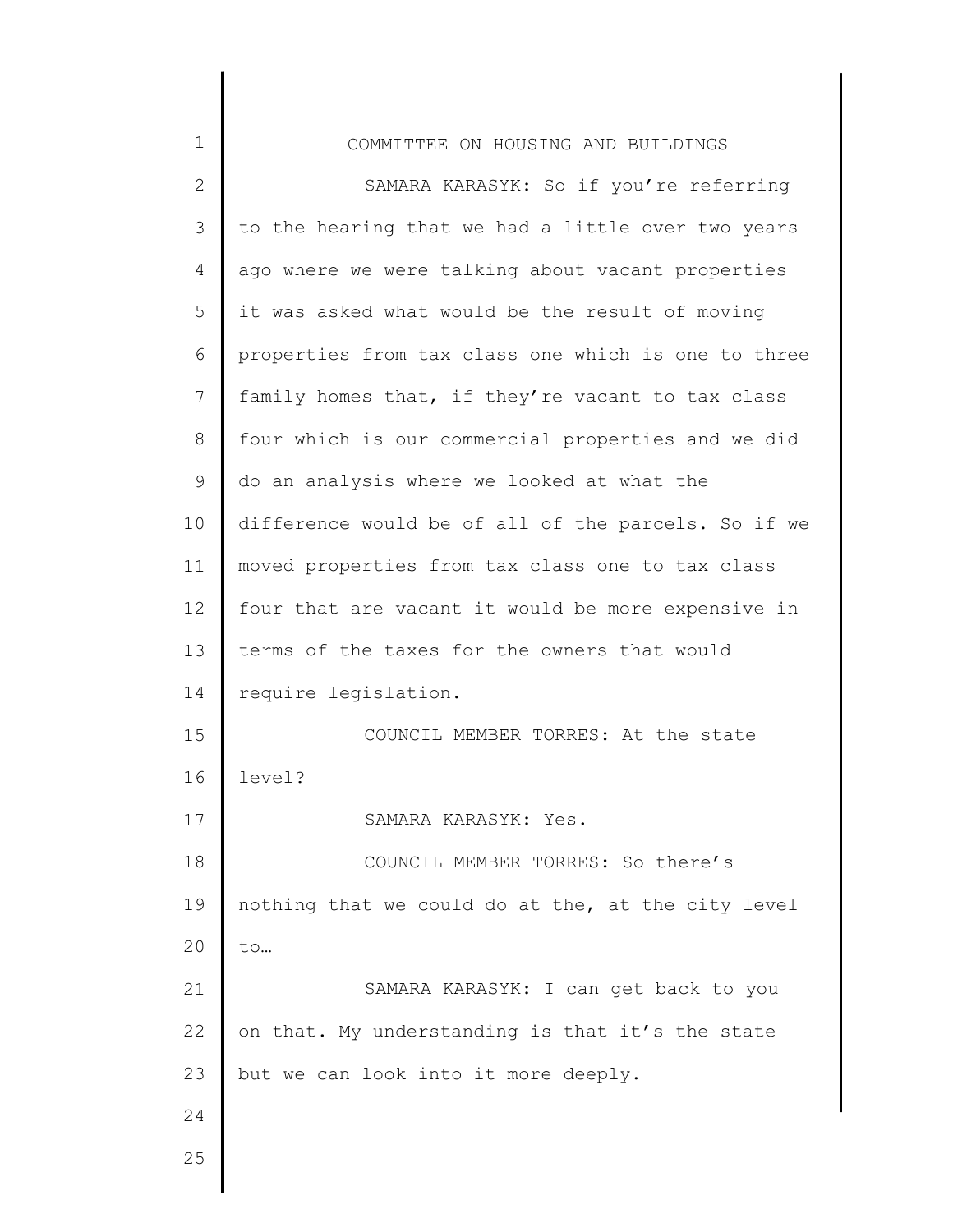| $\mathbf 1$  | COMMITTEE ON HOUSING AND BUILDINGS                  |
|--------------|-----------------------------------------------------|
| $\mathbf{2}$ | COUNCIL MEMBER TORRES: Okay and so are              |
| 3            | we advocating from because I've heard no advocacy   |
| 4            | at the state level and it's                         |
| 5            | SAMARA KARASYK: I today we have, we                 |
| 6            | have not advocated for that legislatively. We, we   |
| 7            | have just been looking, we're sort of just          |
| $8\,$        | completing the analysis. So the numbers that I have |
| 9            | here are sort of hot off the press.                 |
| 10           | COUNCIL MEMBER TORRES: I quess given                |
| 11           | the declining supply of land and given the          |
| 12           | ambitious goals that the mayor has for affordable   |
| 13           | housing it would seem to me that advocating for a   |
| 14           | disincentive against vacant property should be a    |
| 15           | priority of this administration.                    |
| 16           | SAMARA KARASYK: Yeah I mean the thing               |
| 17           | is a lot of these properties are small so the       |
| 18           | biggest ones right for developable purposes are     |
| 19           | going to be greater than 25 hundred square feet. A  |
| 20           | lot of the properties are smaller than that so      |
| 21           | we're not sure that people would want to develop    |
| 22           | them, also where they're located geographically may |
| 23           | not be places where people are looking to develop   |
| 24           | them. A lot of them, like we have a map that we're  |
| 25           | happy to share with you                             |
|              |                                                     |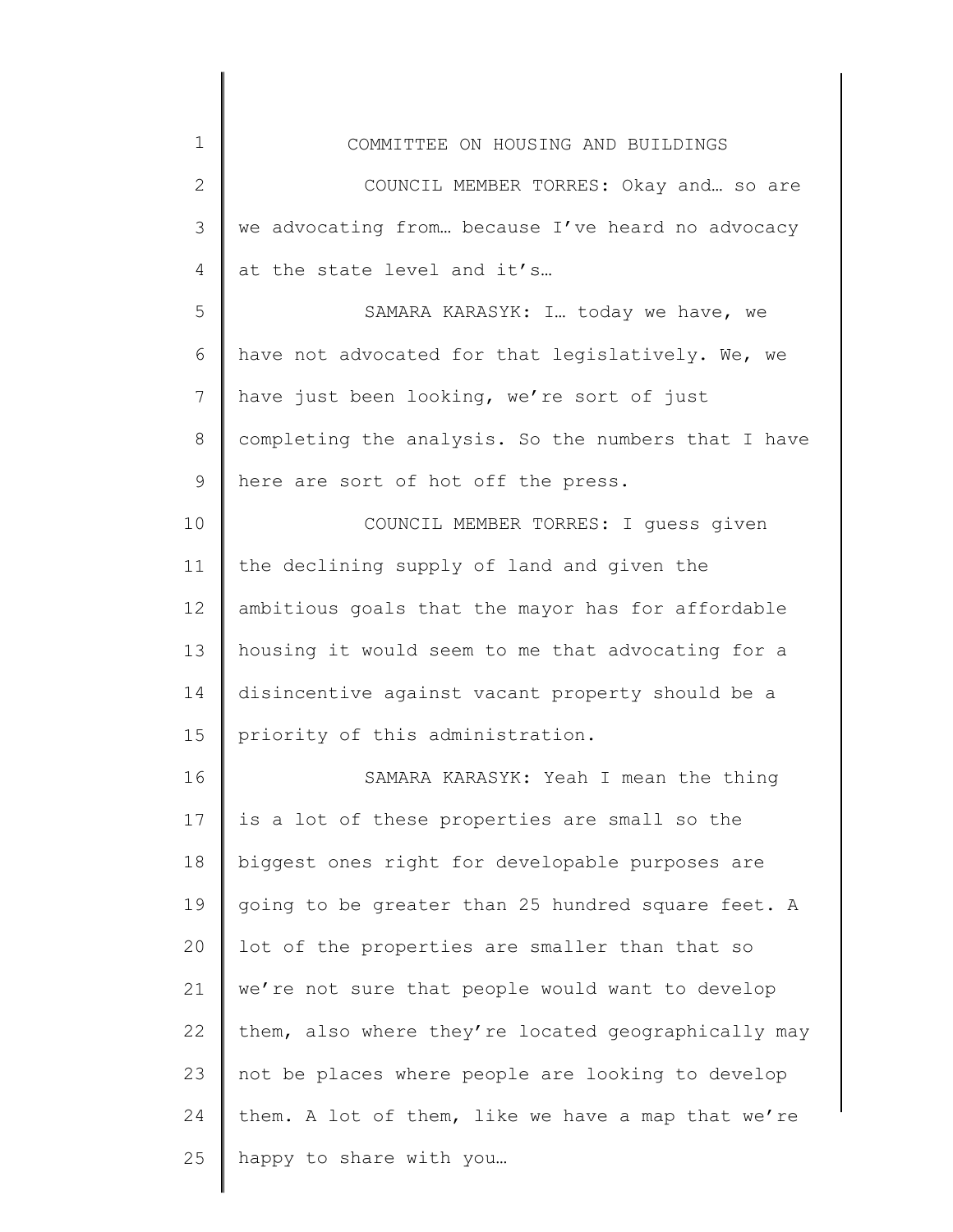| 1            | COMMITTEE ON HOUSING AND BUILDINGS                  |
|--------------|-----------------------------------------------------|
| $\mathbf{2}$ | COUNCIL MEMBER TORRES: But even if                  |
| 3            | they're small I remember Vicki Been test            |
| 4            | Commissioner Been testifying a few years ago that   |
| 5            | HPD has a program specifically for even smaller     |
| 6            | affordable housing projects. And as far as          |
| 7            | financing you could bundle them to make it work     |
| 8            | financially. Am, am I. am I mischaracterizing?      |
| $\mathsf 9$  | SAMARA KARASYK: I think that I remember             |
| 10           | some of those conversations and I'm with DOF so you |
| 11           | know bear bear with me.                             |
| 12           | COUNCIL MEMBER TORRES: Oh does does                 |
| 13           | HPD wish to comment or                              |
| 14           | DANIEL HERNANDEZ: I I what was the                  |
| 15           | question?                                           |
| 16           | COUNCIL MEMBER TORRES: Do you have a                |
| 17           | program specifically for small multi-family         |
| 18           | development or                                      |
| 19           | DANIEL HERNANDEZ: Yes, yes. There's                 |
| 20           | two, two programs that were created actually        |
| 21           | specific into this administration both for home     |
| 22           | ownership and for rental properties for small sort  |
| 23           | of infill lots in low rise neighborhoods.           |
| 24           | COUNCIL MEMBER TORRES: Right. So even               |
| 25           | the freeing up of, of land for small residential    |
|              |                                                     |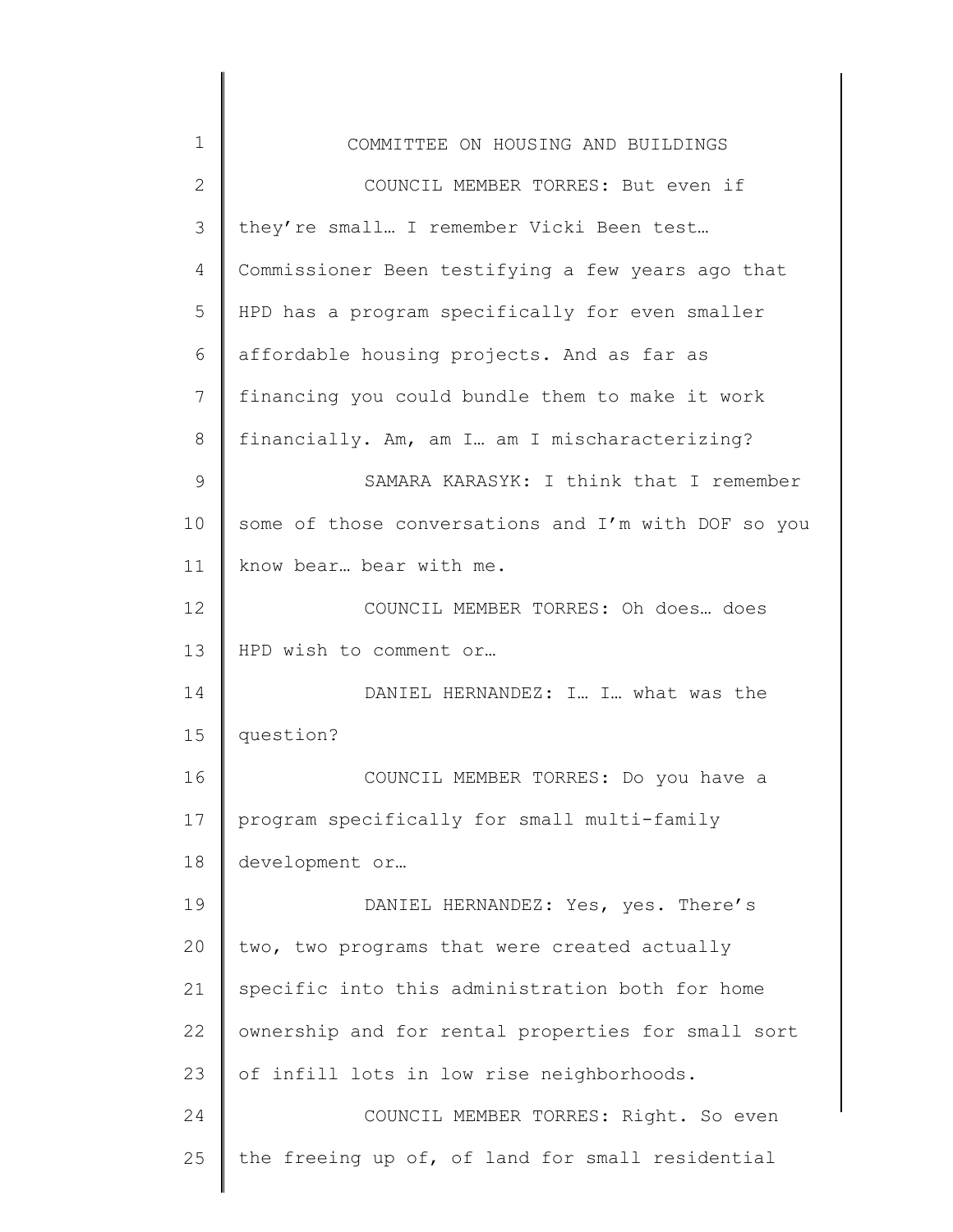1 2 3 4 COMMITTEE ON HOUSING AND BUILDINGS development would advance the mayor's housing goals and would… DANIEL HERNANDEZ: Sure we're getting a

5 6 7 8 9 lot of requests for those, those programs and we had an RFP for city owned parcels for, for small builders, small developers to build those sites out with the neighborhoods throughout the city. So it's an active program.

10 11 12 13 14 15 16 SAMARA KARASYK: But 25 hundred square feet is not, is not that big. Right? So when I say 25 hundred square feet what, that doesn't contradict what the deputy commissioner is saying because if you think about like a, a brownstone lot, like a townhouse lot, that's 25 hundred square feet is more or less the size of that.

17 18 19 20 COUNCIL MEMBER TORRES: What, what's the, the total number of vacant lots in the city. I know there are competing definitions but what's the…

21 22 23 CARMELA QUINTOS: Total number of vacant lots, 26,000. That includes sliver lots. COUNCIL MEMBER TORRES: And so what

25 percentage of those are… affords themselves to affordable housing development.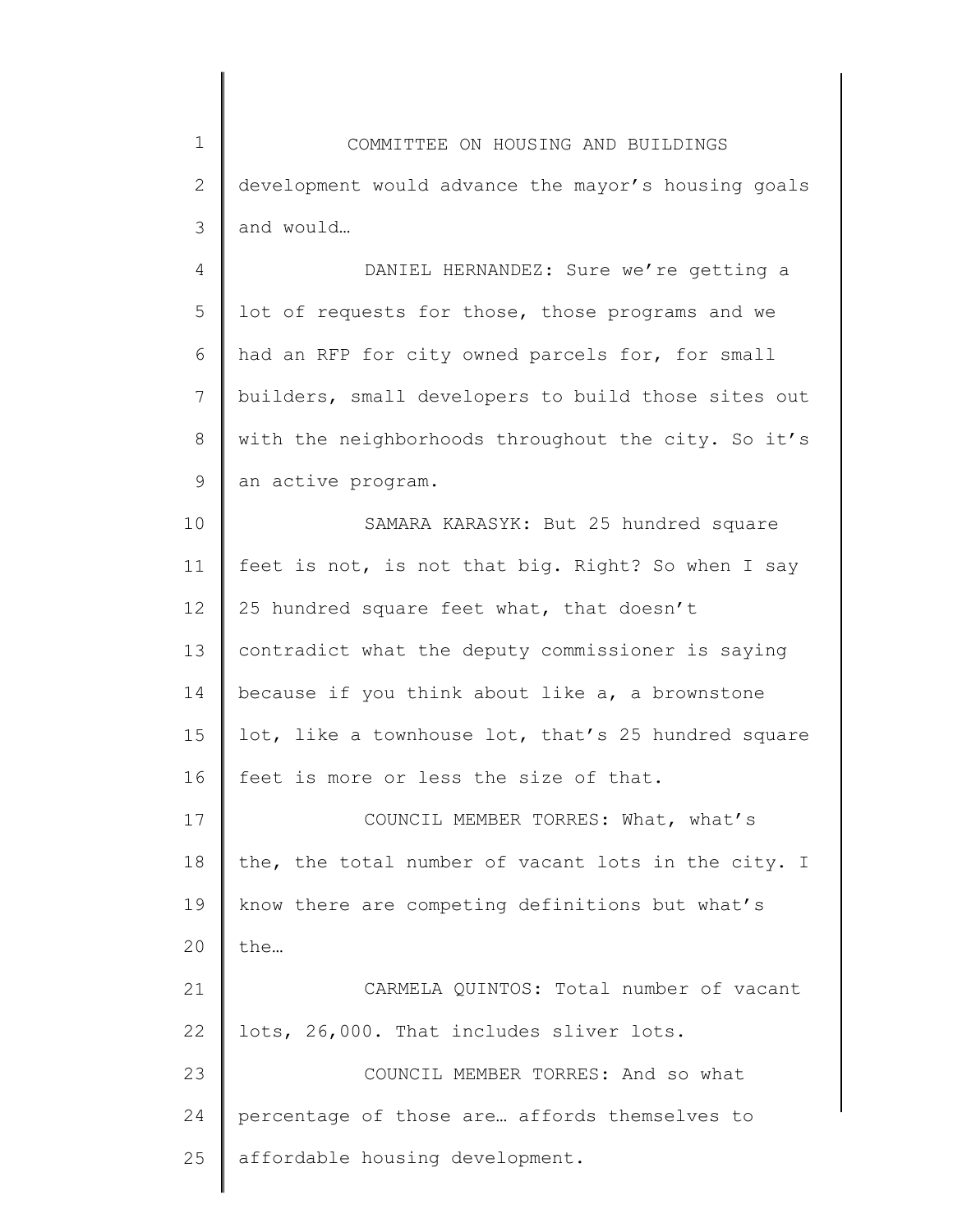| $\mathbf 1$  | COMMITTEE ON HOUSING AND BUILDINGS                  |
|--------------|-----------------------------------------------------|
| $\mathbf{2}$ | CARMELA QUINTOS: So 15,000 would be                 |
| 3            | lots over 2,500 square feet.                        |
| 4            | COUNCIL MEMBER TORRES: Right. So a, a               |
| 5            | vacant tax could actually be helpful in freeing up  |
| 6            | a significant share of those 15,000 lots. I mean we |
| 7            | no longer have the benefit of in rem housing,       |
| $8\,$        | right? The city owns very little land and it seems  |
| 9            | to me that this should be a priority, that this     |
| 10           | would facilitate the achievement of the mayor's     |
| 11           | goal of creating 80,000 new units. So               |
| 12           | SAMARA KARASYK: But I just want to                  |
| 13           | break down that number further. So of the 15,000    |
| 14           | only about 7,000 of those are greater than 25       |
| 15           | hundred square feet.                                |
| 16           | COUNCIL MEMBER TORRES: Only 7,000?                  |
| 17           | That's still a significant number. [cross-talk]     |
| 18           | That's 7,000 more than you have now.                |
| 19           | SAMARA KARASYK: No, in moving them from             |
| 20           | vacant when we were talking about the original      |
| 21           | question. And I'm sorry if I'm not understanding    |
| 22           | you. But the original question was what if we were  |
| 23           | to move the vacant lots from class from one tax     |
| 24           | class to another tax class. So of the one, the      |
| 25           | 26,000 that we could move there is about 15,000 of  |
|              |                                                     |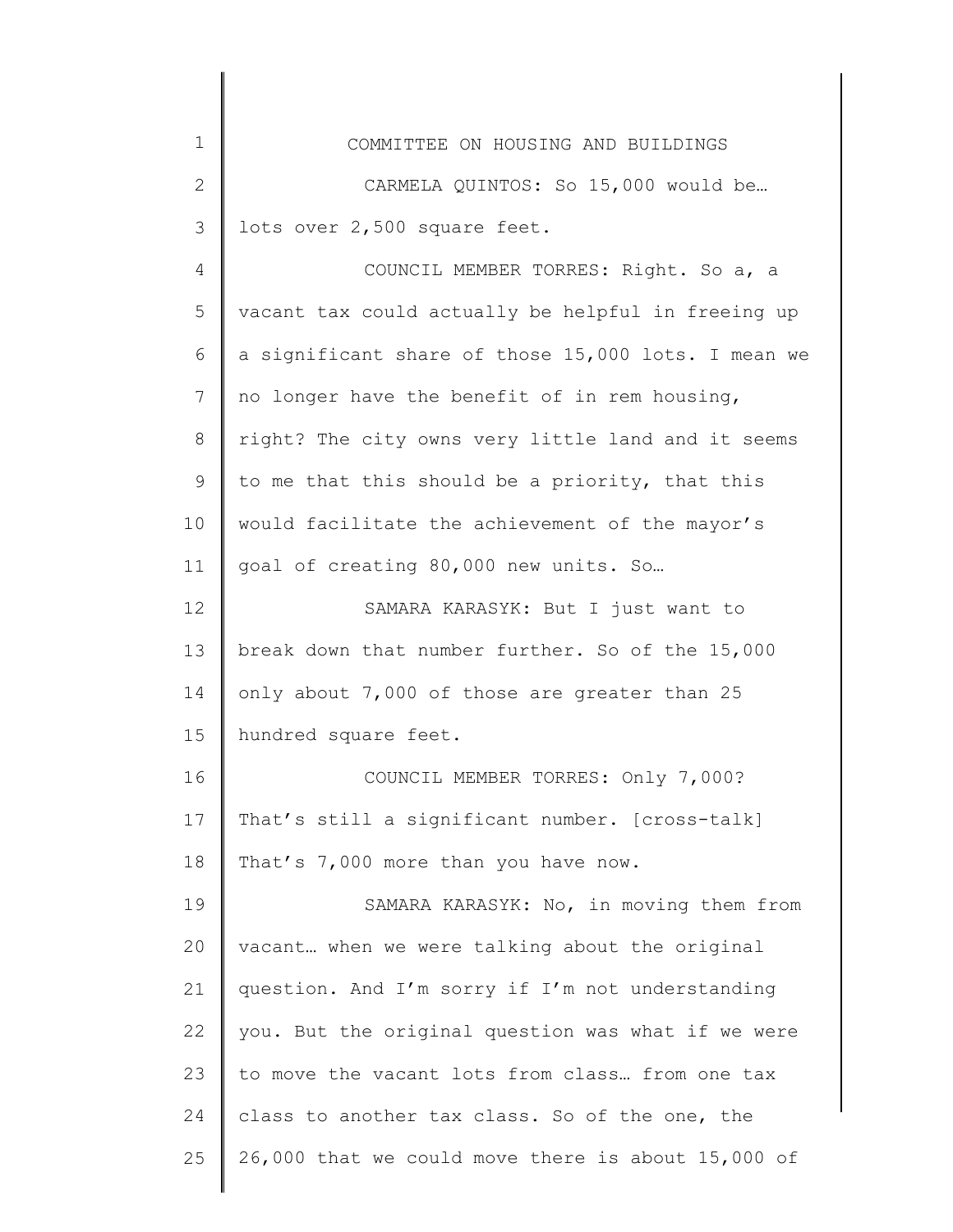| $\mathbf 1$  | COMMITTEE ON HOUSING AND BUILDINGS                  |
|--------------|-----------------------------------------------------|
| $\mathbf{2}$ | those now that are class one properties. And so if  |
| 3            | we were to move them to class four properties       |
| 4            | instead of taking that entire universe of 15,000 we |
| 5            | really feel that to have an impact you want to look |
| 6            | at the bigger properties that are at least 25       |
| 7            | hundred square feet. So of the 26,000 there are     |
| $8\,$        | already about 11,000 that are in tax class four. So |
| 9            | we wouldn't move the classes. That's, that's a      |
| 10           | distinction between what she's saying and I'm       |
| 11           | saying.                                             |
| 12           | COUNCIL MEMBER TORRES: Okay my time is              |
| 13           | up. Thank you Mr. Chairman.                         |
| 14           | CHAIRPERSON WILLIAMS: Thank you. I                  |
| 15           | don't know clarity but talking about 26,000,        |
| 16           | 22,000. 26,229 vacant sites, approximately which is |
| 17           | 74 hundred city owned. Under your definition there  |
| 18           | are no buildings on them, correct?                  |
| 19           | CARMELA QUINTOS: Yes, the vacant lands.             |
| 20           | CHAIRPERSON WILLIAMS: And everybody's               |
| 21           | definition, no buildings on it. Then there's        |
| 22           | another 27 buildings that are publicly owned. So    |
| 23           | that's not in this number. Is that correct?         |
| 24           | CARMELA QUINTOS: I'm sorry                          |
| 25           |                                                     |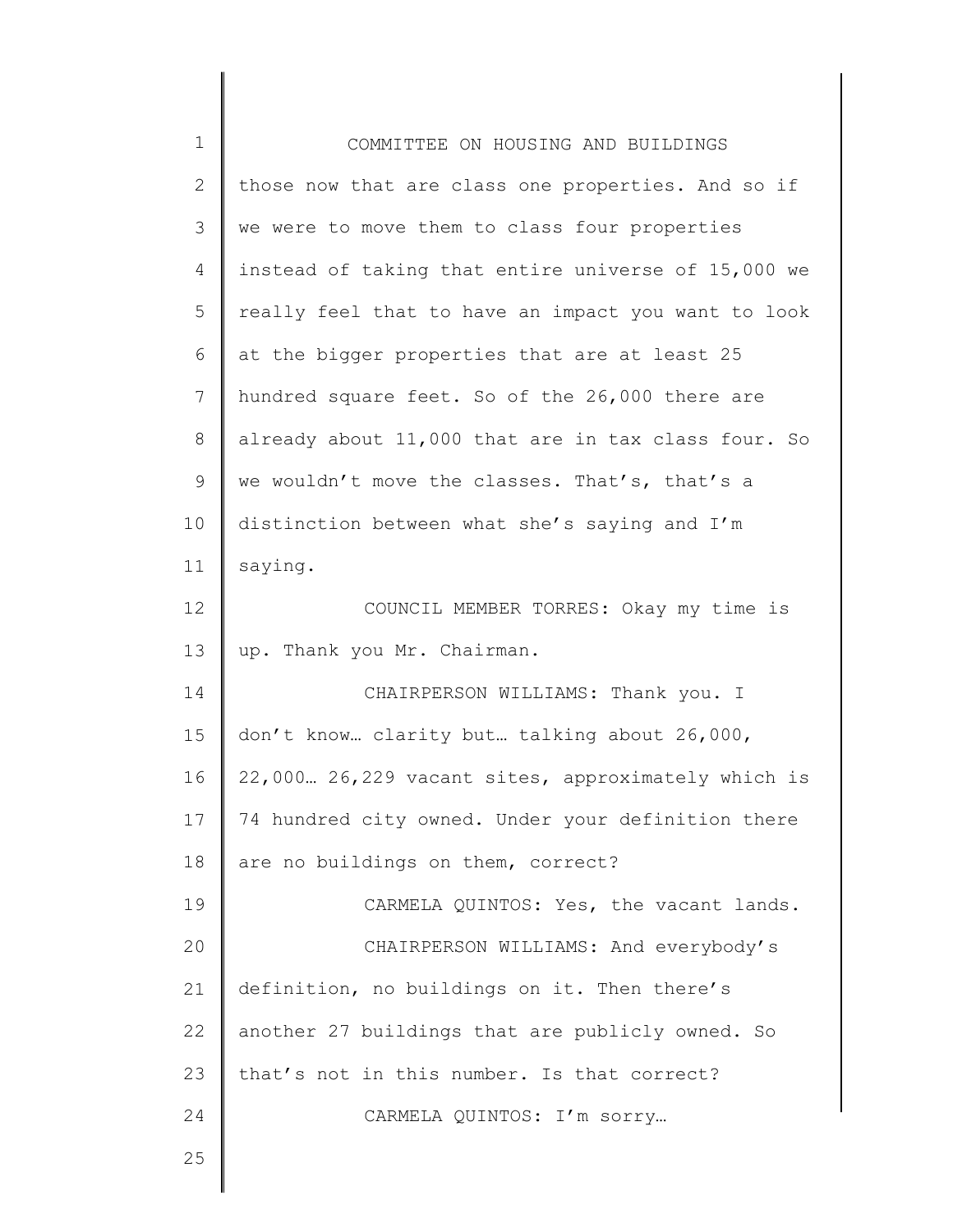| $\mathbf 1$  | COMMITTEE ON HOUSING AND BUILDINGS                  |
|--------------|-----------------------------------------------------|
| $\mathbf{2}$ | CHAIRPERSON WILLIAMS: There's another               |
| 3            | 27 buildings that are vacant?                       |
| 4            | CARMELA QUINTOS: That are city owned.               |
| 5            | CHAIRPERSON WILLIAMS: That are city                 |
| 6            | owned, yeah.                                        |
| 7            | CARMELA QUINTOS: That are city owned.               |
| 8            | CHAIRPERSON WILLIAMS: So that's not in              |
| 9            | this number, correct?                               |
| 10           | CARMELA QUINTOS: No, those are not in               |
| 11           | those numbers. So the seven so, so let me, let me   |
| 12           | be clear. The 26,000 that's from our assessment     |
| 13           | drill from FY '15 to FY '16 that is what is asked   |
| 14           | of us. The 764 came out of task force headed by I   |
| 15           | think it was the mayor's office. It's homeless unit |
| 16           | taskforce headed by [cross-talk]                    |
| 17           | CHAIRPERSON WILLIAMS: The 764, are                  |
| 18           | there buildings on that or that's vacant?           |
| 19           | CARMELA QUINTOS: Yeah that, that list               |
| 20           | came out from a taskforce. So there was a homeless  |
| 21           | unit task force headed by First Deputy Commissioner |
| 22           | Shorris' Office and it basically asked for, from    |
| 23           | the Department of Finance a list of vacant and      |
| 24           | boarded buildings. And that's where the 764 came    |
| 25           | from. Those are buildings, not just lots.           |
|              |                                                     |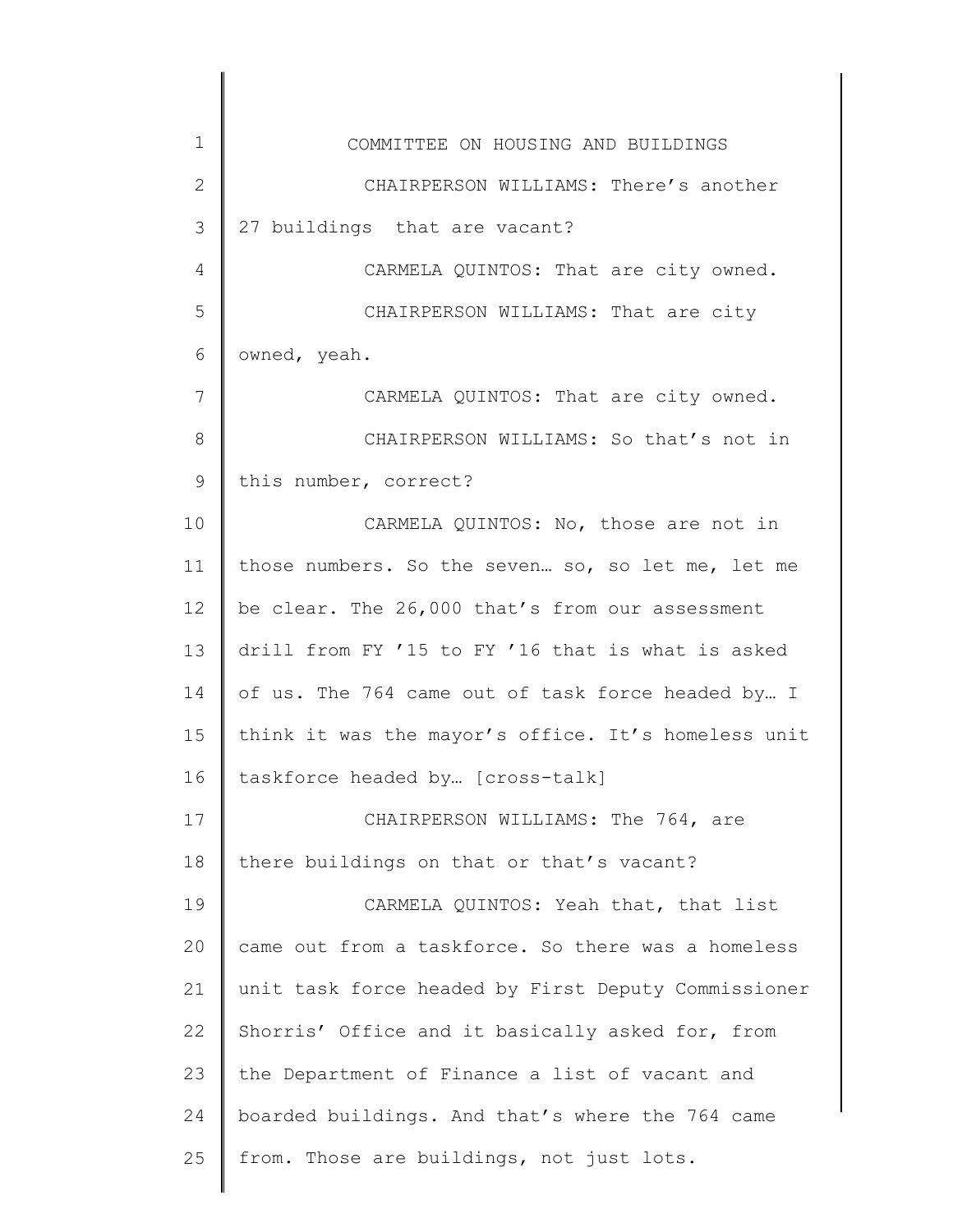| $\mathbf 1$  | COMMITTEE ON HOUSING AND BUILDINGS                  |
|--------------|-----------------------------------------------------|
| $\mathbf{2}$ | CHAIRPERSON WILLIAMS: Okay, alright few             |
| 3            | more questions and then done. In terms of 307 when  |
| 4            | inspectors visit a property what signs do they look |
| 5            | for to determine whether it's vacant or not?        |
| 6            | PATRICK WEHLE: Upon receiving a                     |
| 7            | complaint for a vacant building we send out a       |
| $\,8\,$      | construction inspector. The constructor inspector   |
| 9            | visits the site and makes a determination as to     |
| 10           | whether or not the, the building is in fact vacant  |
| 11           | and unsealed. So if there door, doorways, the door  |
| 12           | openings and the door openings and the window       |
| 13           | openings are not sealed with proper doors and       |
| 14           | windows or you know masonry or, or plywood as the   |
| 15           | case might be. In that instance the building        |
| 16           | inspector will issue a violation requiring the      |
| 17           | owner to properly seal the building.                |
| 18           | CHAIRPERSON WILLIAMS: In terms of intro             |
| 19           | 10-34 are there particular neighborhoods or areas   |
| 20           | of the city where there's a concentration of vacant |
| 21           | properties from the data that you have.             |
| 22           | DANIEL HERNANDEZ: Most of the                       |
| 23           | properties are within the, some of the              |
| 24           | neighborhoods actually that we're doing some of the |
| 25           | rezoning and neighborhood planning in. East New     |
|              |                                                     |

∥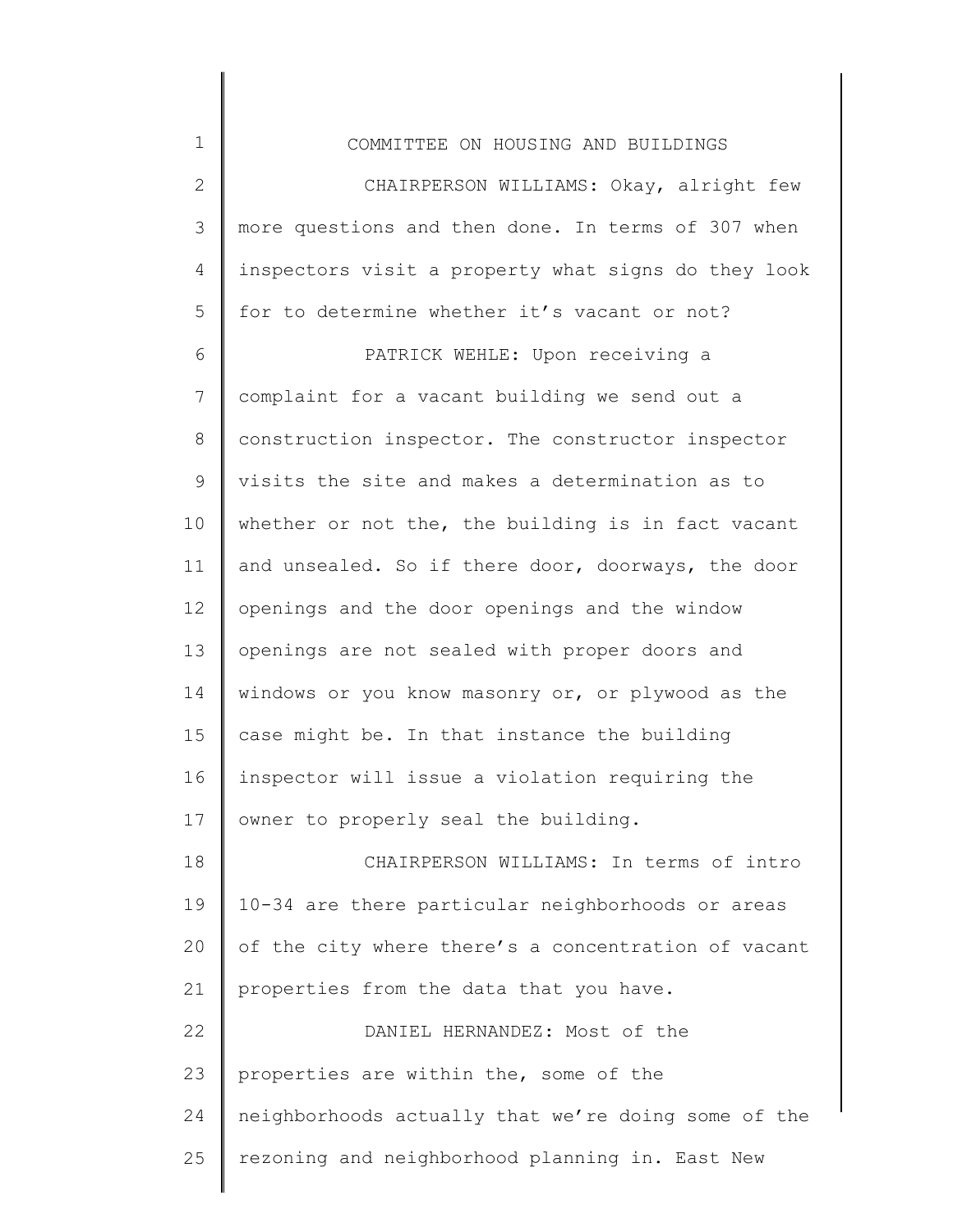| $\mathbf 1$  | COMMITTEE ON HOUSING AND BUILDINGS                  |
|--------------|-----------------------------------------------------|
| $\mathbf{2}$ | York there were several but most of them again      |
| 3            | were, many of the lots are, that Commissioner,      |
| 4            | Council Member Torres talked about they were        |
| 5            | around 25 hundred square feet and so a lot of those |
| 6            | properties, particularly the public properties were |
| 7            | put out to an RFP last year and we're selecting     |
| 8            | builders to build those properties up using our     |
| $\mathsf 9$  | construction home ownership program and our small   |
| 10           | rental program.                                     |
| 11           | CHAIRPERSON WILLIAMS: And in terms                  |
| 12           | SAMARA KARASYK: I just wanted to add                |
| 13           | that for the vacant lots that are greater than 25   |
| 14           | hundred square feet. I have a map here that I'm     |
| 15           | going to give you.                                  |
| 16           | CHAIRPERSON WILLIAMS: Okay thanks.                  |
| 17           | SAMARA KARASYK: shows you visually                  |
| 18           | where they are and then if you have more questions  |
| 19           | we can follow up with you.                          |
| 20           | CHAIRPERSON WILLIAMS: You can give it               |
| 21           | to the Sergeant. Thank you. In terms of Intro 10-39 |
| 22           | can you or you may have done this already but can   |
| 23           | you talk about again programs that are available to |
| 24           | get vacant lots and buildings rehabilitated and how |
| 25           | much money is in those programs?                    |
|              |                                                     |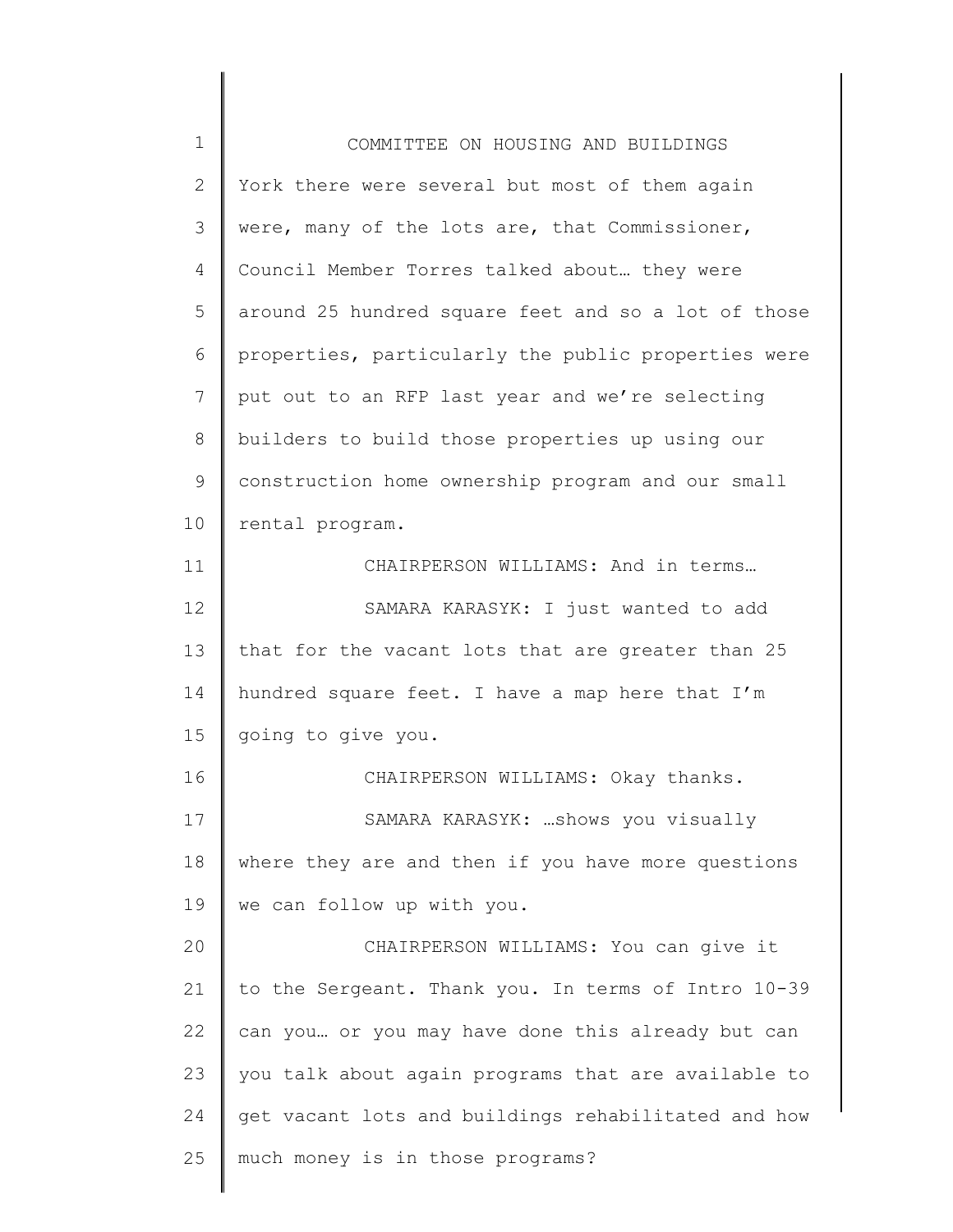| $\mathbf 1$    | COMMITTEE ON HOUSING AND BUILDINGS                 |
|----------------|----------------------------------------------------|
| $\mathbf{2}$   | DANIEL HERNANDEZ: The, again the two               |
| 3              | new programs that were created more recently       |
| 4              | towards the smaller lots and infill lots in        |
| 5              | neighborhoods are called the new construction of   |
| 6              | home ownership program and the new construction    |
| $7\phantom{.}$ | program. And the new construction programs for     |
| 8              | rental properties obviously the new construction   |
| 9              | home ownership programs for home ownership. Those, |
| 10             | again those, we HPD went through its complete      |
| 11             | inventory of properties last year to issue an RFP  |
| 12             | for the redevelopment of those sites. And they're  |
| 13             | scattered throughout the city. We cluster them in  |
| 14             | various neighborhoods so that builders then could  |
| 15             | be, to create sort of viability around the         |
| 16             | redevelopment of those sites for small builders to |
| 17             | take them on. So we're about to issue and announce |
| 18             | the RF the awardees for that program. Those are    |
| 19             | probably the two main programs to try to get these |
| 20             | smaller public sites out the door and into         |
| 21             | production for affordable housing.                 |
| 22             | CHAIRPERSON WILLIAMS: And how much                 |
| 23             | money has the city put in those programs?          |
| 24             | DANIEL HERNANDEZ: I don't have an exact            |
| 25             | number for how much actually a total amount at the |
|                |                                                    |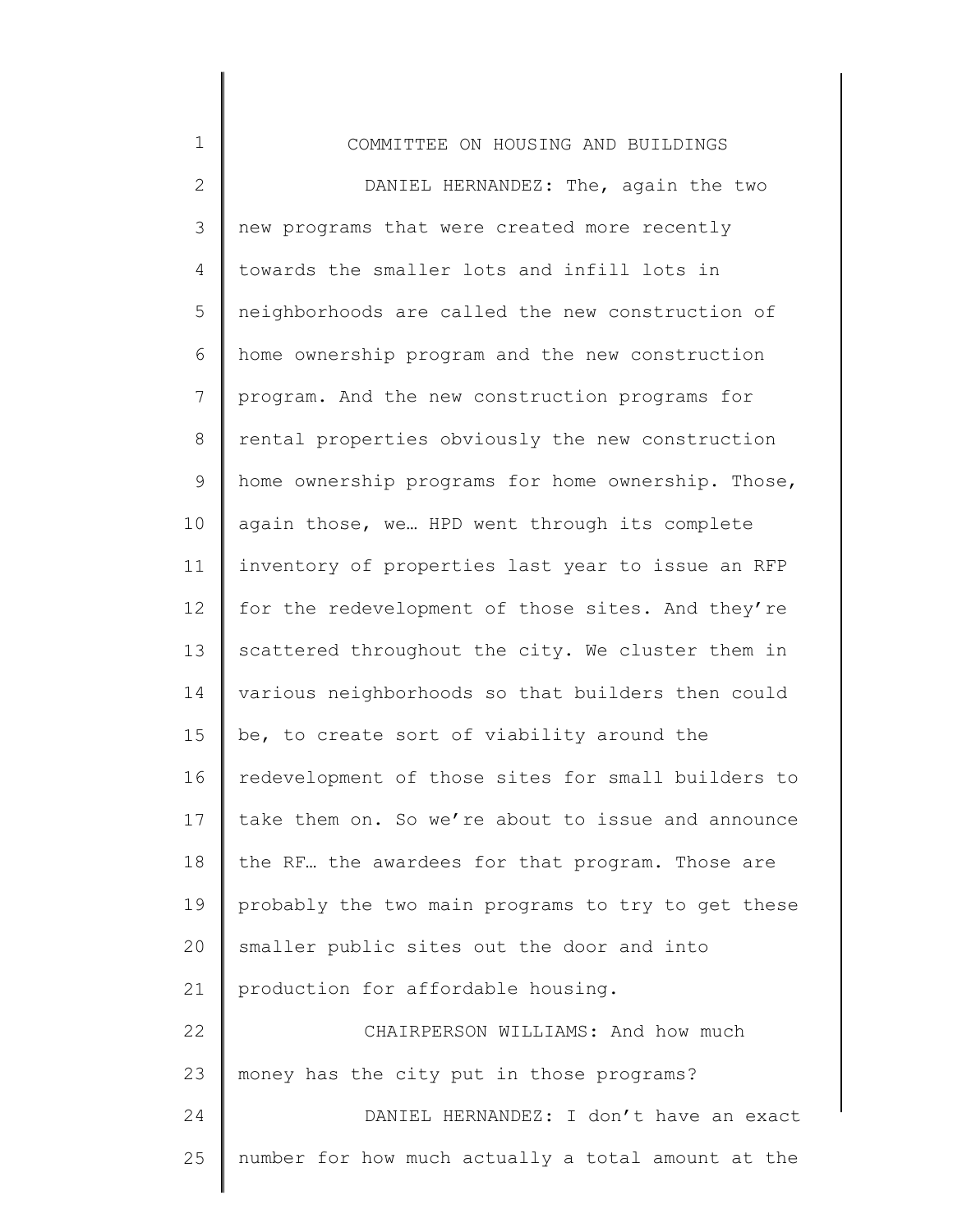| $\mathbf 1$   | COMMITTEE ON HOUSING AND BUILDINGS                  |
|---------------|-----------------------------------------------------|
| 2             | end of that program that we're going to allocate to |
| 3             | that for this round of RFPs. Although we're always  |
| 4             | welcoming developers to come in and we're willing   |
| 5             | to finance any project that comes through our door  |
| 6             | that makes sense.                                   |
| 7             | CHAIRPERSON WILLIAMS: Can you come back             |
| 8             | and get us the information?                         |
| $\mathcal{G}$ | DANIEL HERNANDEZ: For the RFP projects?             |
| 10            | CHAIRPERSON WILLIAMS: Yeah how much                 |
| 11            | money are in those?                                 |
| 12            | DANIEL HERNANDEZ: Sure.                             |
| 13            | CHAIRPERSON WILLIAMS: On average how                |
| 14            | many city, city owned vacant property kept vacant   |
| 15            | and what factors go into it.                        |
| 16            | DANIEL HERNANDEZ: I mean as you know                |
| 17            | many of the properties that we still have in our    |
| 18            | pipeline, the properties that we talked about today |
| 19            | were from in rem properties that we, that the city  |
| 20            | took ownership from the 1960s and 70s and many of   |
| 21            | them are still in our pipeline. And for various     |
| 22            | reasons we're getting them out, for various reasons |
| 23            | they're still there but under this administration   |
| 24            | we're getting them out very aggressively. Again I,  |
| 25            | I talked at the beginning that we get out of RFPs   |
|               |                                                     |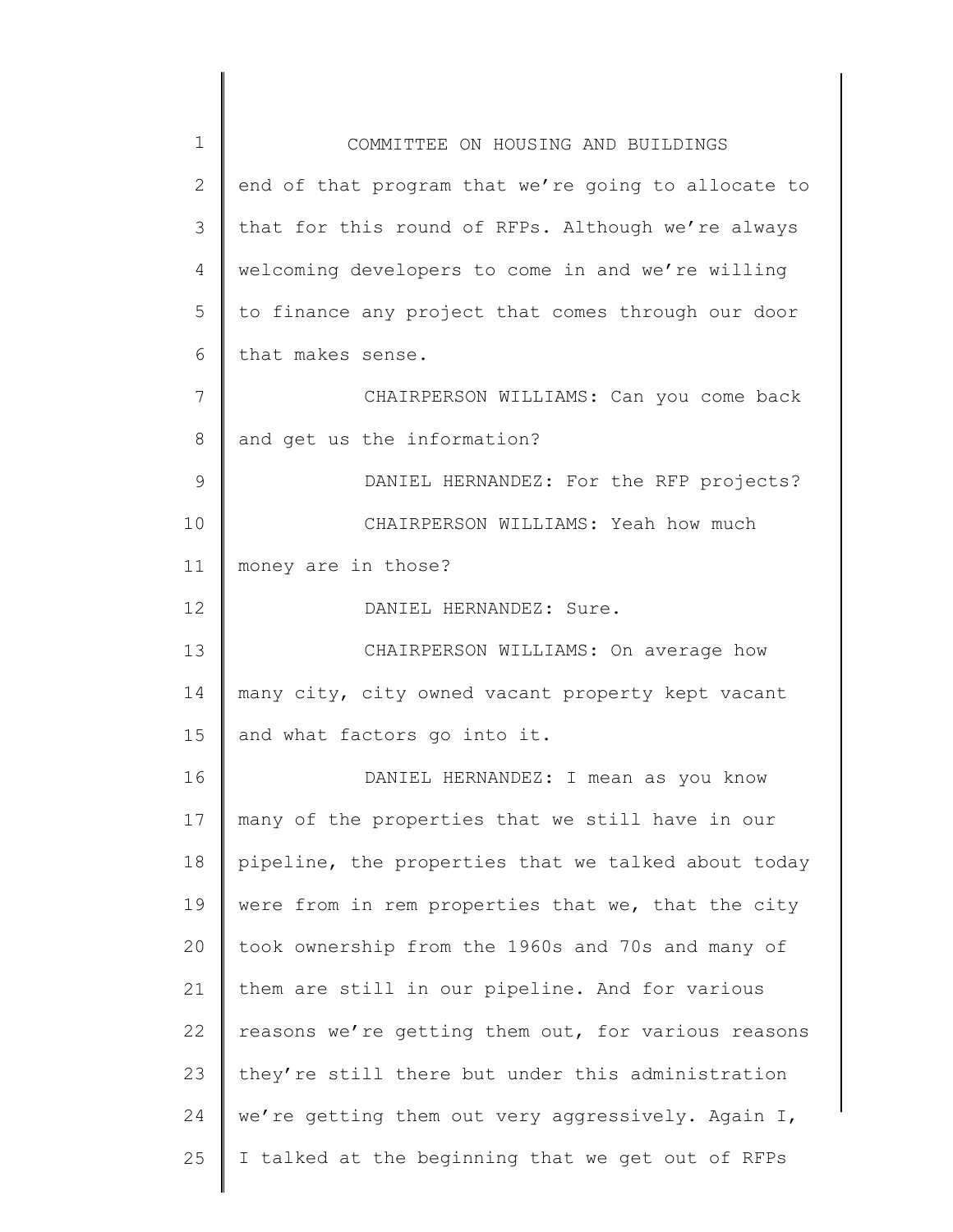| $\mathbf 1$   | COMMITTEE ON HOUSING AND BUILDINGS                  |
|---------------|-----------------------------------------------------|
| $\mathbf{2}$  | at least two or three times more than what we had   |
| $\mathcal{S}$ | in previous administrations to get these properties |
| 4             | into production. They remained vacant for various   |
| 5             | lengths for reasons that I previously articulated.  |
| 6             | Some of them just don't have public infrastructure  |
| 7             | connected to them. Some of them are being used by   |
| $8\,$         | other partner agencies who are using them for civic |
| 9             | purposes that I think everybody in the community    |
| 10            | recognizes it's important to maintain. Often times  |
| 11            | relocating those resources off the property take    |
| 12            | time and lots of negotiations to get those parcels  |
| 13            | ready for redevelopment.                            |
| 14            | CHAIRPERSON WILLIAMS: And you I'm sure              |
| 15            | you saw Picture the Homeless' report? Have you, I   |
| 16            | mean have you seen the numbers, they obviously      |
| 17            | differ from yours?                                  |
| 18            | DANIEL HERNANDEZ: The homeless report?              |
| 19            | Is that what you're saying?                         |
| 20            | CHAIRPERSON WILLIAMS: Yeah the, the                 |
| 21            | Picture the Homeless report, on banking, on vacancy |
| 22            | have you seen                                       |
| 23            | DANIEL HERNANDEZ: Yep, yep, yep.                    |
| 24            | CHAIRPERSON WILLIAMS: On their findings             |
| 25            | there were 3,551 buildings of vacant property. They |
|               |                                                     |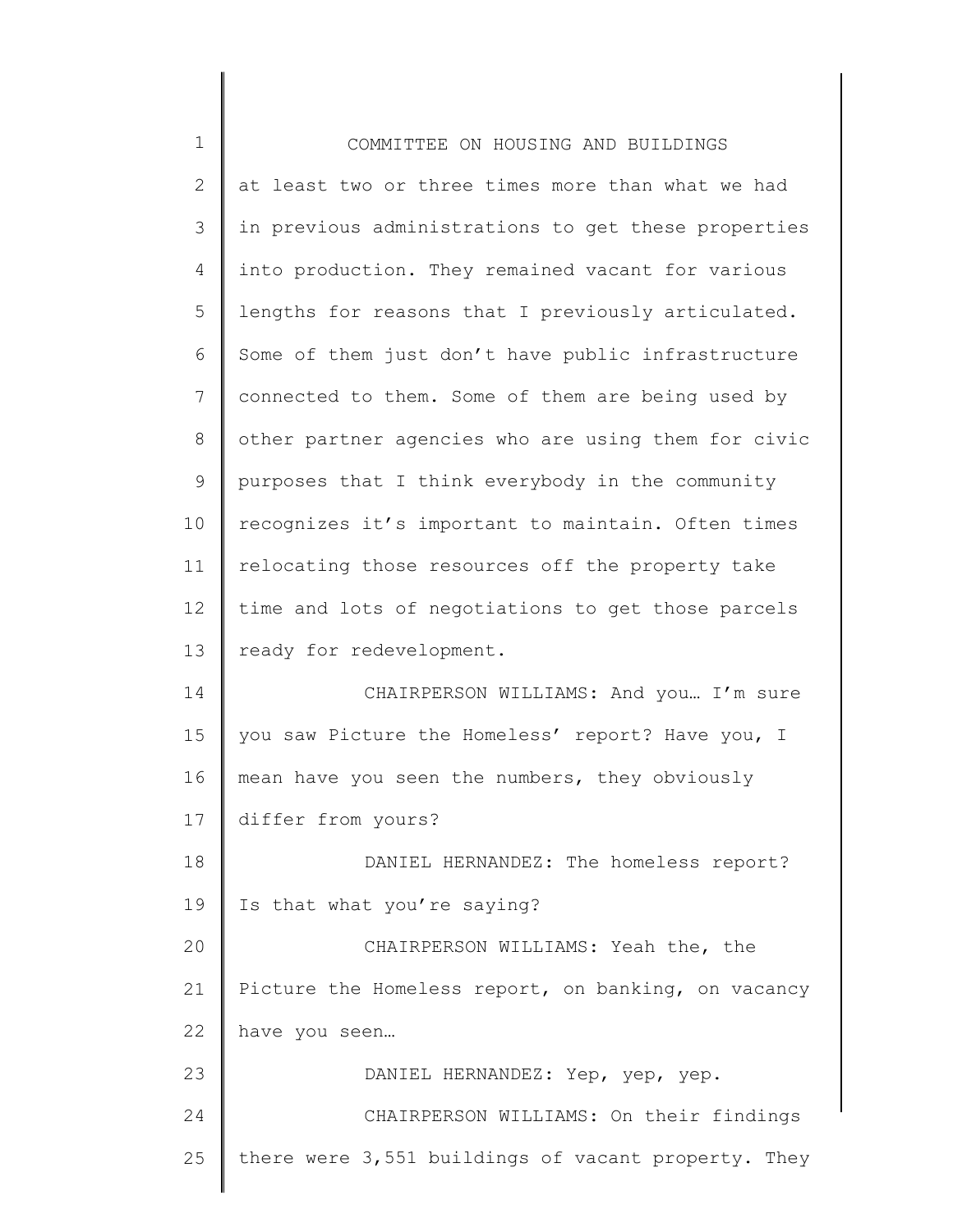1 2 3 4 5 6 7 8 9 10 11 12 13 14 15 16 17 18 19 20 21 22 23 24 25 COMMITTEE ON HOUSING AND BUILDINGS said 10% was owned and the vacant lots were 2489. 11% of these properties have been identified as vacant in the city data. Do those numbers sound familiar at all? Are they completely off? Any thoughts on the number that they presented? DANIEL HERNANDEZ: Again, part of the way that I framed the discussion… One… Actually there's a lot of goals within the report itself, the reason why the census was done from their perspective is really important to us as well. The numbers may differ simply because we have, the information that we have may be much more detailed than the ones from a visual inspection walking by. We may or may not consider it vacant for various reasons that I articulated within my testimony. But we think that the goals that the reasons why they're doing it is laudable and ones that, that we actually… are the reasons why we are tracking a lot of these publicly owned parcels throughout the city to put them into production in the various neighborhoods… working. CHAIRPERSON WILLIAMS: Last line of questioning. The, is there, I forgot to ask about definitions of a vacant buildings. Because we asked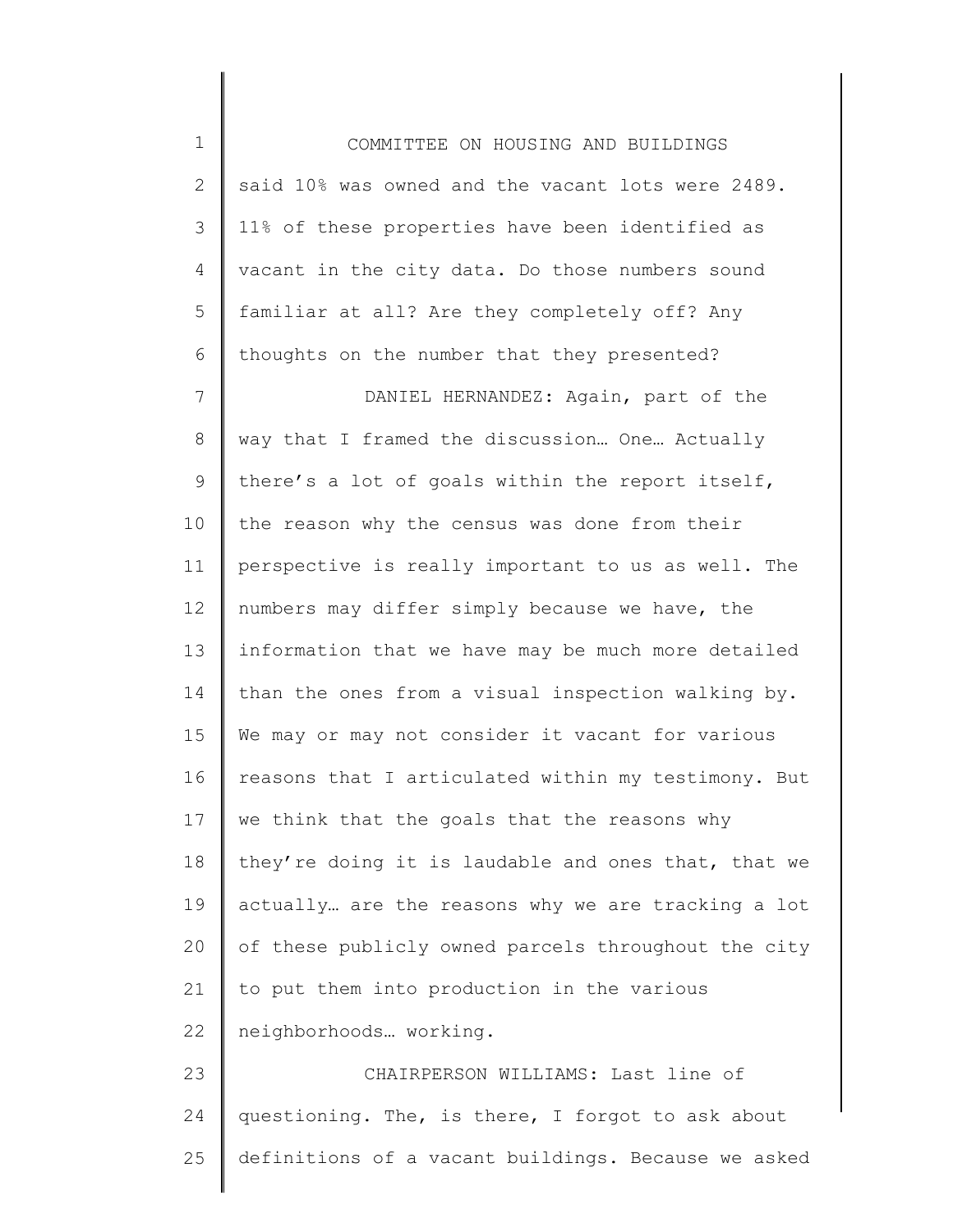| $\mathbf 1$  | COMMITTEE ON HOUSING AND BUILDINGS                 |
|--------------|----------------------------------------------------|
| $\mathbf{2}$ | about a vacant lot. Definitions for vacant         |
| 3            | building, what is, what is that for DOF and HPD.   |
| 4            | CARMELA QUINTOS: Okay. So again the                |
| 5            | 764, the list of 764 produced specifically for the |
| 6            | Homeless Taskforce Unit. That was on-site          |
| 7            | inspection. So we actually had assessors going out |
| $\,8\,$      | to this, this, to our list of what we needed to    |
| $\mathsf 9$  | inspect for vacancy. If it is partially vacant or  |
| 10           | if we have3 any doubt of tenancy than we actually  |
| 11           | did not include it in the, in that list. So the    |
| 12           | list that we gave the 764, those are the ones that |
| 13           | we know that they're vacant, boarded.              |
| 14           | CHAIRPERSON WILLIAMS: How do you define            |
| 15           | vacant building?                                   |
| 16           | CARMELA QUINTOS: They're boarded or you            |
| 17           | know additional tenancy. And it's as of that date  |
| 18           | so you know two months from now it may not, it may |
| 19           | not follow that definition.                        |
| 20           | CHAIRPERSON WILLIAMS: So the task force            |
| 21           | counted 764 private in 27 public?                  |
| 22           | CARMELA QUINTOS: Yes.                              |
| 23           | CHAIRPERSON WILLIAMS: And the report               |
| 24           | that, that the Picture the Homeless had was 3,551. |
| 25           |                                                    |
|              |                                                    |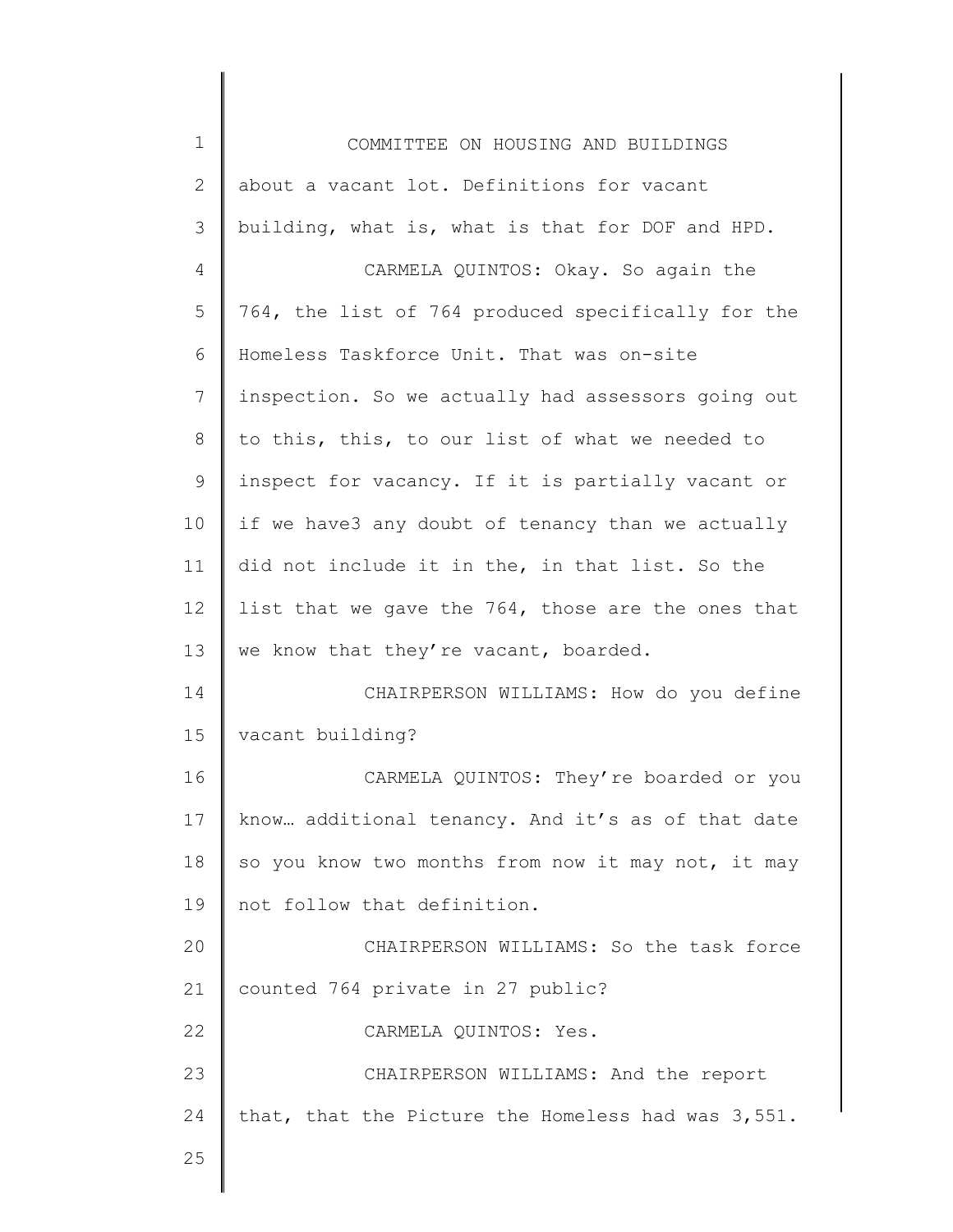| $\mathbf 1$  | COMMITTEE ON HOUSING AND BUILDINGS                  |
|--------------|-----------------------------------------------------|
| $\mathbf{2}$ | That's a big discrepancy. I don't know I don't      |
| 3            | know if you want to comment on it but it's          |
| 4            | FEMALE: It's probably It depends on                 |
| 5            | the date. It's as of date.                          |
| 6            | CHAIRPERSON WILLIAMS: Okay. What's the              |
| 7            | definition of a vacant building for HPD?            |
| $8\,$        | DANIEL HERNANDEZ: Ours is consistent.               |
| $\mathsf 9$  | It's again, there's so many mixed use buildings in  |
| 10           | New York City but if there is any tenancy within    |
| 11           | the buildings we don't consider that building       |
| 12           | vacant. We recognize that there are buildings that  |
| 13           | are mixed use and there may be residential units of |
| 14           | above that are completely vacant but because the    |
| 15           | commercial space down below may be occupied,        |
| 16           | tenanted we wouldn't consider that building vacant  |
| 17           | but yeah.                                           |
| 18           | CHAIRPERSON WILLIAMS: Do they go in to              |
| 19           | speak to the tenants that are there?                |
| 20           | DANIEL HERNANDEZ: Do we go in and speak             |
| 21           | to the                                              |
| 22           | CHAIRPERSON WILLIAMS: Yeah.                         |
| 23           | DANIEL HERNANDEZ: I mean if there's a               |
| 24           | complaint particularly those buildings are the ones |
| 25           | where                                               |
|              |                                                     |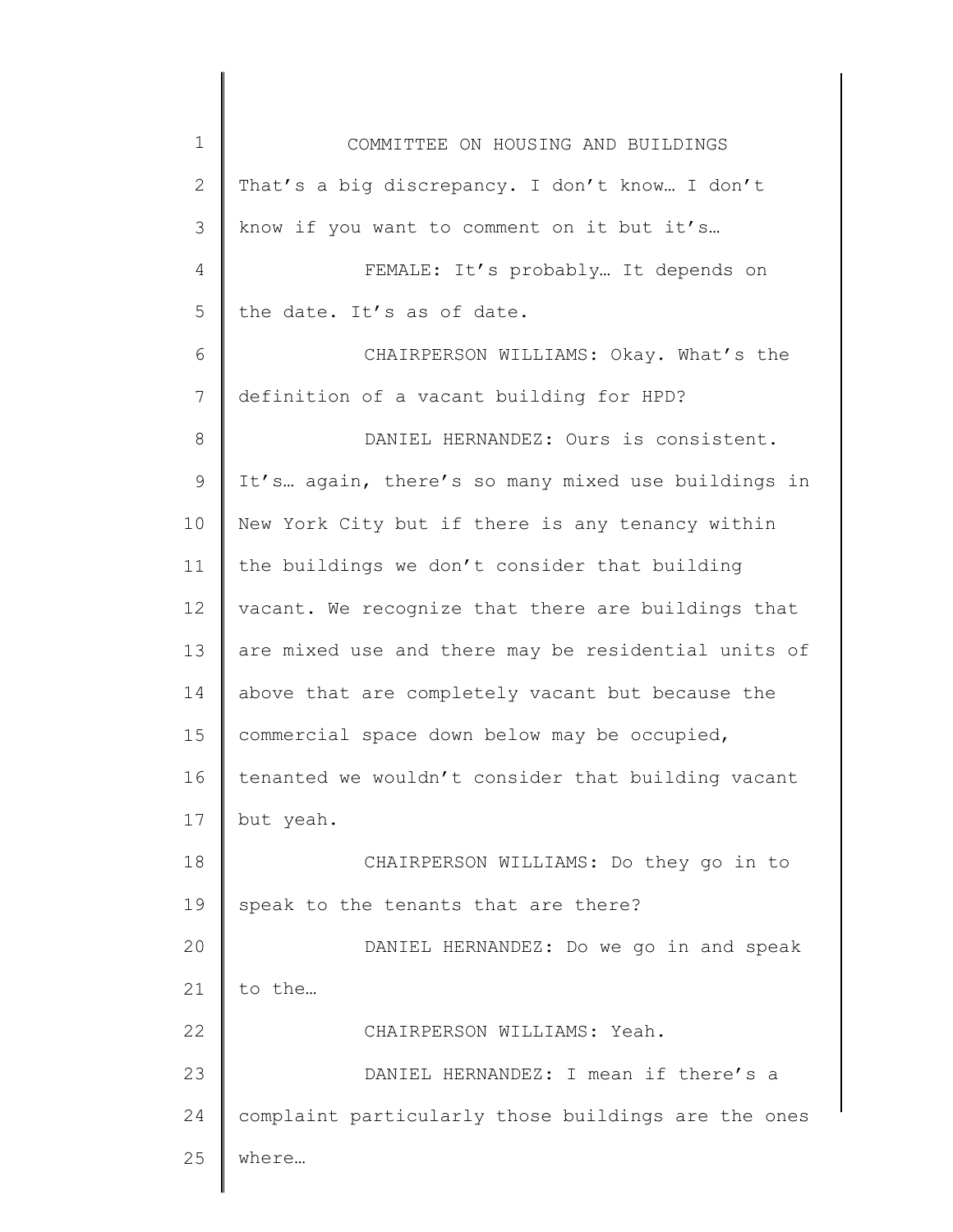| 1            | COMMITTEE ON HOUSING AND BUILDINGS                  |
|--------------|-----------------------------------------------------|
| $\mathbf{2}$ | CHAIRPERSON WILLIAMS: If you see a                  |
| 3            | building                                            |
| 4            | DANIEL HERNANDEZ: If there's no tenants             |
| 5            | then there's no                                     |
| 6            | CHAIRPERSON WILLIAMS: No I mean if you              |
| 7            | see a building that's vacant except for one tenant  |
| 8            | do you go in and speak to the tenant?               |
| 9            | DANIEL HERNANDEZ: If there's a                      |
| 10           | complaint filed we will, yes.                       |
| 11           | CHAIRPERSON WILLIAMS: But normally no.              |
| 12           | Even if the whole building looks empty?             |
| 13           | DANIEL HERNANDEZ: No.                               |
| 14           | CHAIRPERSON WILLIAMS: Okay DOB?                     |
| 15           | Definition of a vacant building.                    |
| 16           | PATRICK WEHLE: So a vacant building is              |
| 17           | an unoccupied space without any tenancy.            |
| 18           | CHAIRPERSON WILLIAMS: Okay. And lastly              |
| 19           | I didn't ask DCAS and FDNY. What is, do you have a  |
| 20           | separate definition of a vacant property or vacant  |
| 21           | building?                                           |
| 22           | EUGENE DITARANTO: The FDNY looks at                 |
| 23           | vacants where all efforts by the owner have been    |
| 24           | abandoned to maintain that property. That's when we |
| 25           | consider something to be vacant.                    |
|              |                                                     |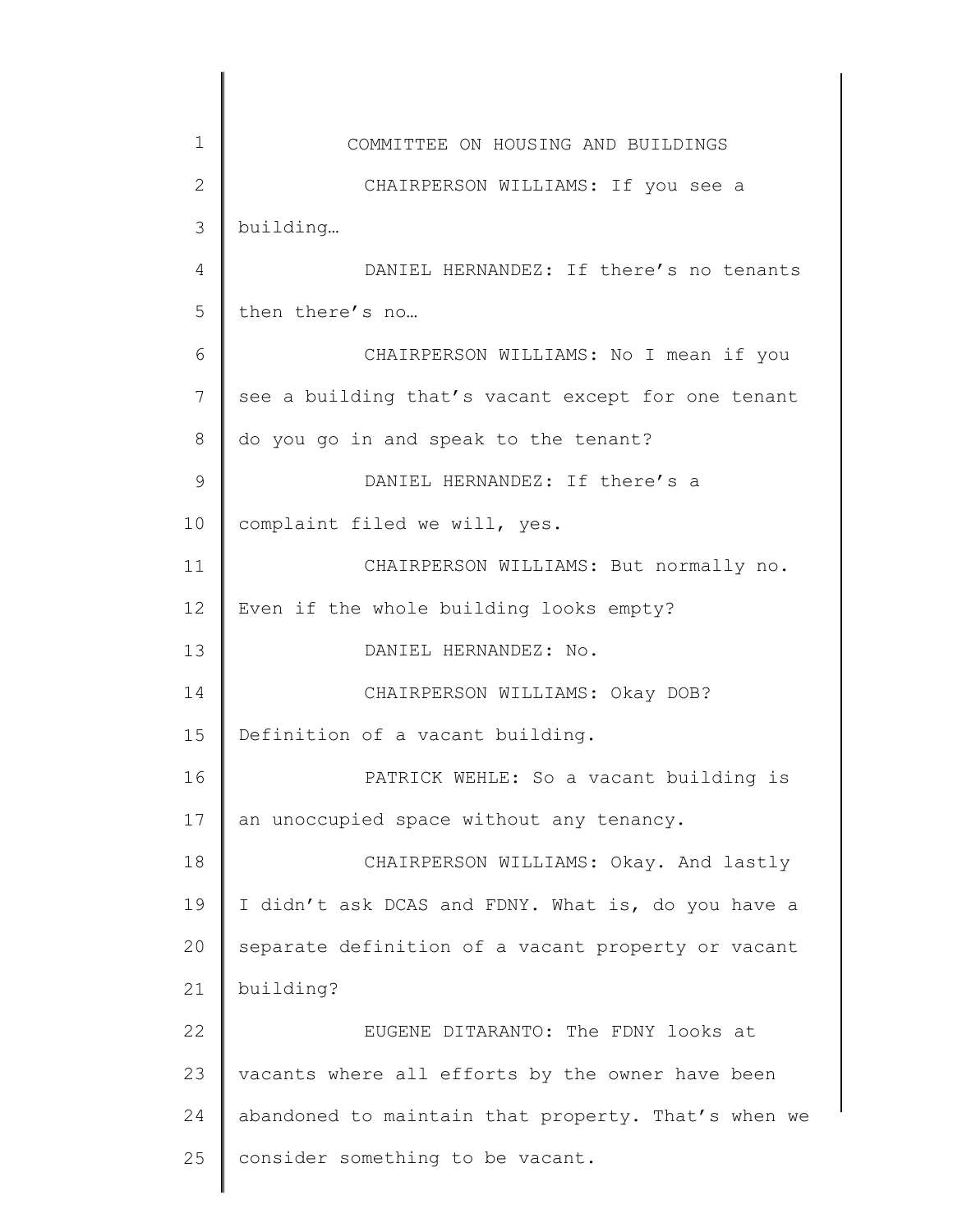| $\mathbf 1$  | COMMITTEE ON HOUSING AND BUILDINGS                  |
|--------------|-----------------------------------------------------|
| $\mathbf{2}$ | CHAIRPERSON WILLIAMS: Say that again,               |
| 3            | I'm sorry.                                          |
| 4            | EUGENE DITARANTO: All efforts by the                |
| 5            | owner have been abandoned to maintain that          |
| 6            | property.                                           |
| 7            | CHAIRPERSON WILLIAMS: That's either                 |
| 8            | property or building on it?                         |
| 9            | EUGENE DITARANTO: It basically                      |
| 10           | buildings. We don't as far as lots we're not        |
| 11           | concerned over a vacant lot. We really only look at |
| 12           | in regards to buildings.                            |
| 13           | CHAIRPERSON WILLIAMS: Okay. And DCAS?               |
| 14           | MATTHEW BERK: So with regard to vacant              |
| 15           | lots, [clears throat] excuse me, DCAS uses the      |
| 16           | Department of Finance Definition from their         |
| 17           | building class code. And a vacant building would,   |
| 18           | would other agencies be something that's            |
| 19           | unoccupied. But vacant buildings are not really     |
| 20           | something that DCAS deals with in our portfolio.    |
| 21           | CHAIRPERSON WILLIAMS: Okay. So it                   |
| 22           | actually does seem that there is some consistency   |
| 23           | in the definitions across agencies here which would |
| 24           | lead me to believe we should have a better          |
| 25           | understanding of the numbers. But I said my peace.  |
|              |                                                     |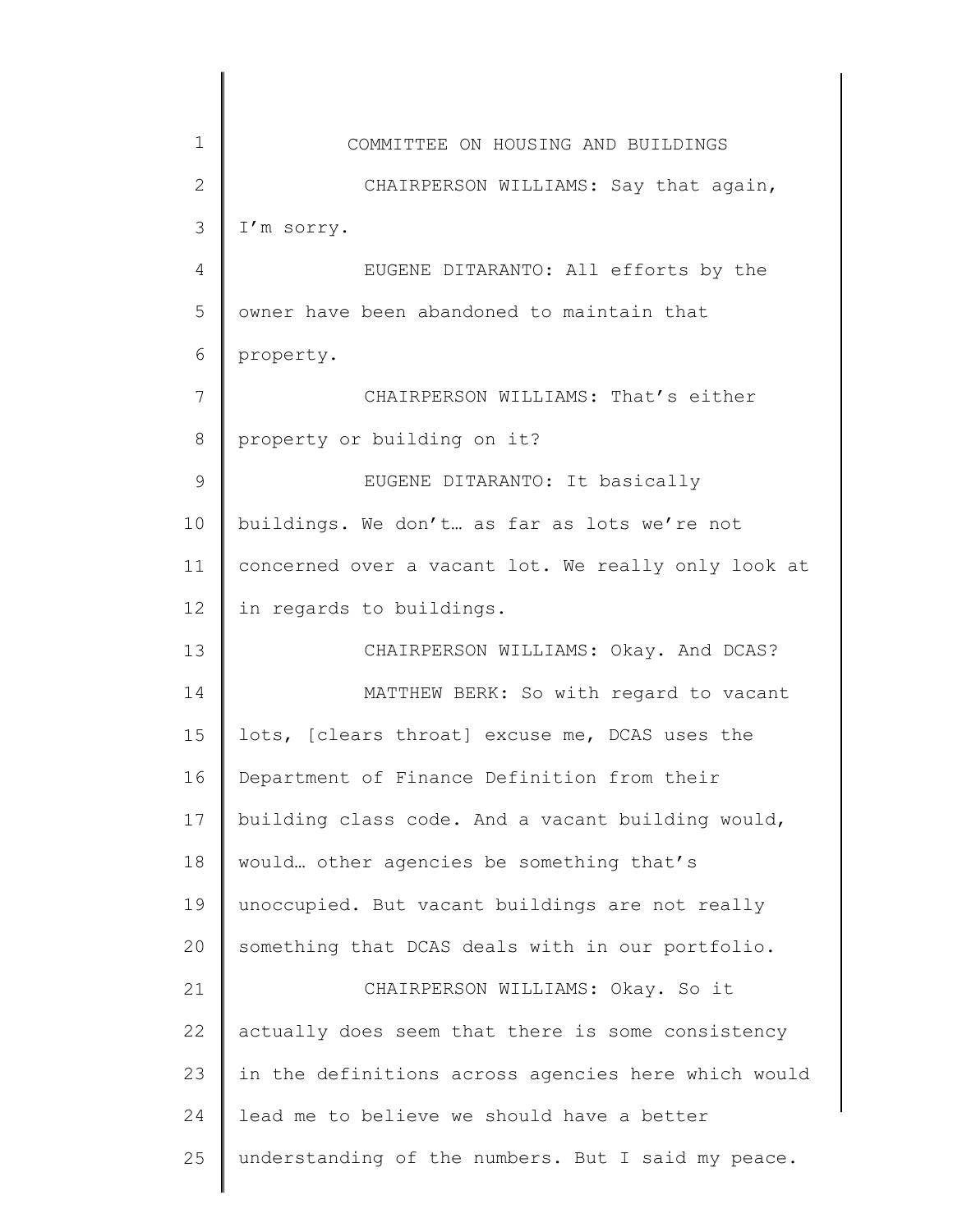| $\mathbf 1$    | COMMITTEE ON HOUSING AND BUILDINGS                  |
|----------------|-----------------------------------------------------|
| $\overline{2}$ | I, I just want to mention that the reason I ask for |
| 3              | this committee a few years ago much people identify |
| 4              | me with work on policing. Some people identify me   |
| 5              | with work on gun violence. I, I firmly believe that |
| 6              | the issues of policing and the issues of gun        |
| 7              | violence are found in the same neighborhoods where  |
| 8              | there are other issues like lack of affordable      |
| $\mathsf 9$    | housing or housing that people can live in. And I   |
| 10             | would love for people to see the connectivity       |
| 11             | that's going on there. It's not just one issue.     |
| 12             | It's all of these issues. And my hope was to take   |
| 13             | the same effort that I made in other areas and do   |
| 14             | that in housing. And that's why this is so          |
| 15             | important and so, so personal for me because these  |
| 16             | communities are suffering with things like gun      |
| 17             | violence and more and more law enforcement sent.    |
| 18             | And while they have a job to do we have to send the |
| 19             | other resources or it won't get help. We have to    |
| 20             | fix the housing that is there. We have to make      |
| 21             | housing available. We have to make education        |
| 22             | available. IT's very, very critically important.    |
| 23             | And if we don't do that we're not going to solve    |
| 24             | these problems and people will continue to suffer.  |
| 25             | So that's why it's so important that we get these   |
|                |                                                     |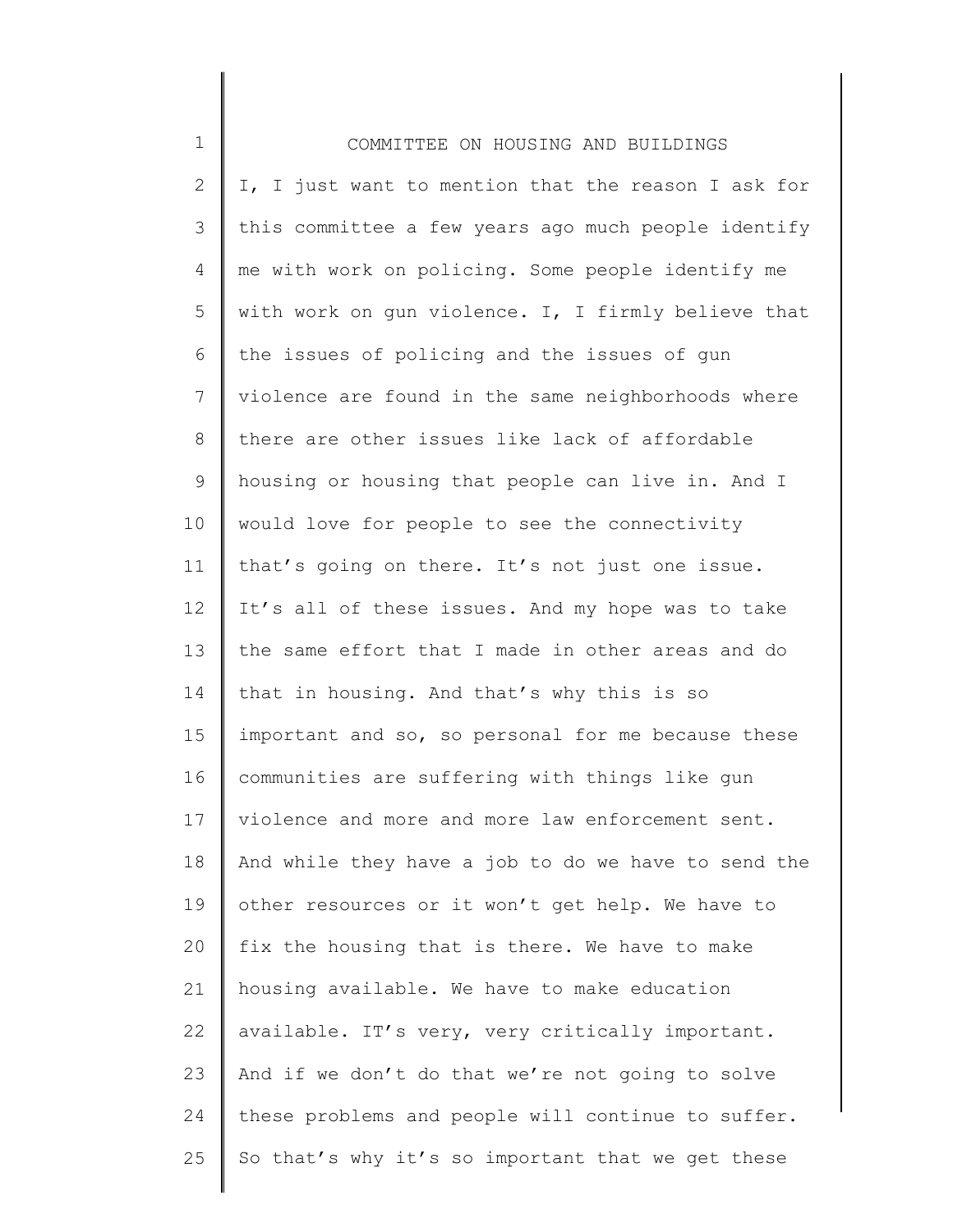| $\mathbf 1$  | COMMITTEE ON HOUSING AND BUILDINGS                  |
|--------------|-----------------------------------------------------|
| $\mathbf{2}$ | numbers right. Again, disappointed that we couldn't |
| 3            | even follow the numbers that you presented. But     |
| 4            | thank you for coming in to have this discussion.    |
| 5            | This is the second one and hopefully maybe the      |
| 6            | third or fourth we can get a better understanding   |
| 7            | of what's going on. So thank you very much for the  |
| 8            | testimony. I'm going to ask Holly Chu [sp?] from    |
| 9            | Gabriel's Office to give her testimony before we go |
| 10           | to the recess. Oh I'm sorry.                        |
| 11           | ADELE BARTLETT: Hi.                                 |
| 12           | CHAIRPERSON WILLIAMS: Can you please                |
| 13           | raise your right hand? Do you swear or affirm to    |
| 14           | tell the truth, the whole truth, and nothing but    |
| 15           | the truth?                                          |
| 16           | ADELE BARTLETT: I do.                               |
| 17           | CHAIRPERSON WILLIAMS: My name is Adele              |
| 18           | Bartlett. I'm here on behalf of Gale Brewer, the    |
| 19           | Manhattan Borough President. And first we want to   |
| 20           | thank the chair and the committee for the           |
| 21           | opportunity to testify today regarding this package |
| 22           | of legislative introductions that definitely        |
| 23           | address the city's need for identifying vacant      |
| 24           | properties and hopefully directing those properties |
| 25           | that are suitable for deve3lopment to become        |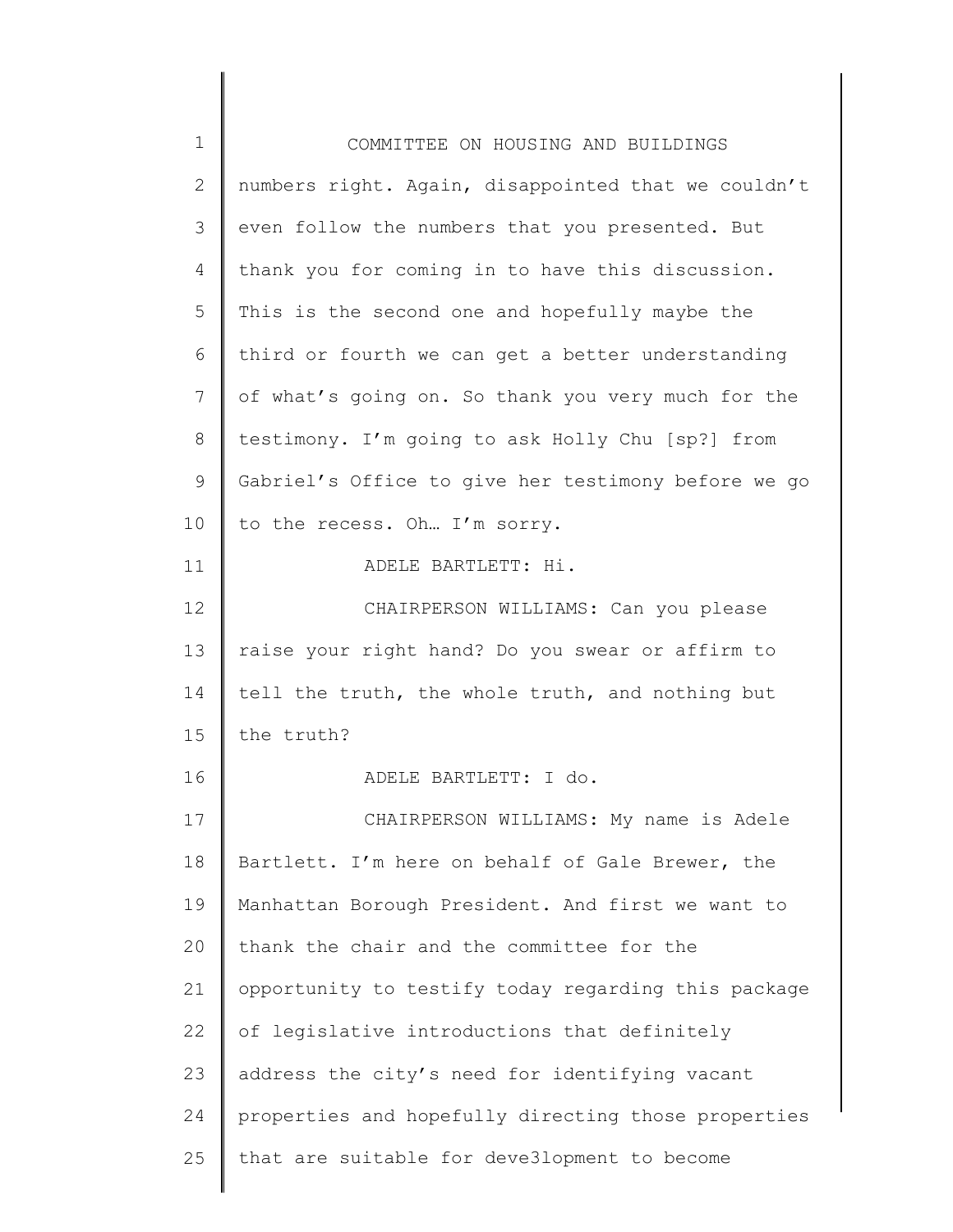| $\mathbf 1$  | COMMITTEE ON HOUSING AND BUILDINGS                  |
|--------------|-----------------------------------------------------|
| $\mathbf{2}$ | affordable housing. Intros 10-34, 10-36, and 10-39  |
| 3            | use the term quote vacant property unquote for      |
| 4            | owners to report vacancy for the proposed vacant    |
| 5            | property annual census and identifying parcels      |
| 6            | suitable to be developed into affordable housing.   |
| 7            | Specifically, Intro 10-36 identifies vacant         |
| $\,8\,$      | building as quote a building which is not being     |
| 9            | used for any purpose for which it may lawfully be   |
| 10           | used. We urge the committee to broaden the scope of |
| 11           | these three bills to include partially vacant       |
| 12           | properties as a third category in addition to       |
| 13           | vacant lots and vacant entire buildings. Our        |
| 14           | recommendation is based on two observations. Our    |
| 15           | office has identified many vacant storefronts as    |
| 16           | Chair mentioned throughout Manhattan. Often these   |
| 17           | storefronts are ground floor, commercial spaces,    |
| 18           | within a mixed use building with occupied           |
| 19           | residential buildings on top. While occasional      |
| 20           | turnover of commercial tenants with brief gaps is   |
| 21           | common long term vacancies on the street level can  |
| 22           | negatively impact a neighborhood. Under the current |
| 23           | definition under a vacant building vacant           |
| 24           | storefronts beneath occupied residential units      |
| 25           | would not be counted because another part of the    |
|              |                                                     |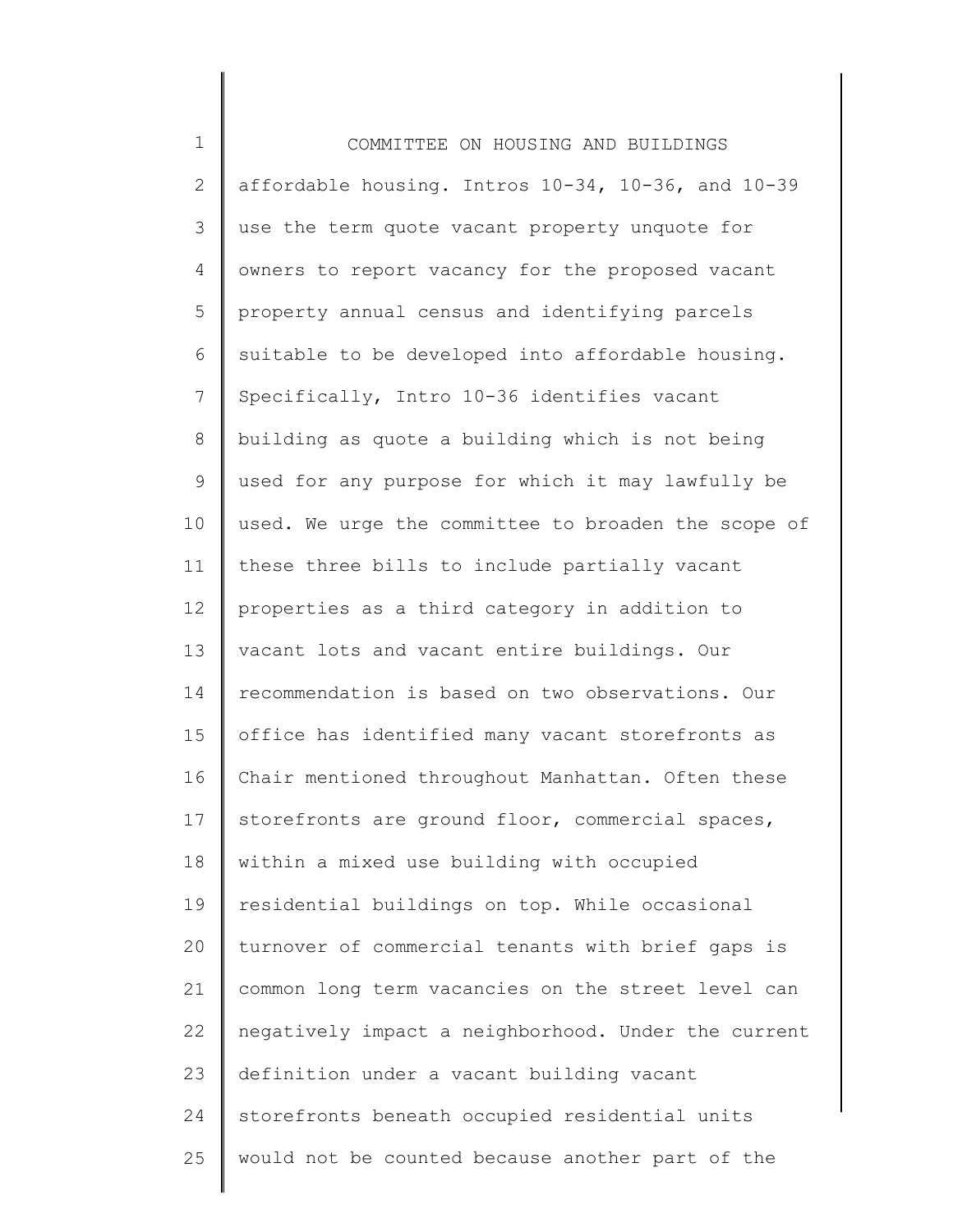1 2 3 4 5 6 7 8 9 10 11 12 13 14 15 16 17 18 19 20 21 22 23 24 25 COMMITTEE ON HOUSING AND BUILDINGS building fulfills the lawful purpose. Accurately capturing commercial vacancies can establish a baseline to work towards revitalization of underutilized commercial corridors and incentivize building owners to seek suitable tenants to build the vacancy. Second, my office partnered with the speaker's office, with community board 11, and with community voices heard to engage the East Harlem Community to develop a comprehensive neighborhood plan. At numerous community visioning meetings East Harlem residents express their concerns about vacant warehoused residential units on top of thriving ground floor businesses. In 2011 Picture the Homeless did a foot count of vacant units counting both whole building vacancies and vacant residential units above operating storefronts counted as vacant buildings and found that 96 such vacant buildings were just within community district 11. This count confirmed what many East Harlem residents already knew through anecdotal observation yet at the time reported, there was a report of only 17% vacant properties identified by Picture the Homeless that were listed as vacant by the city. Similar underreporting of vacancies was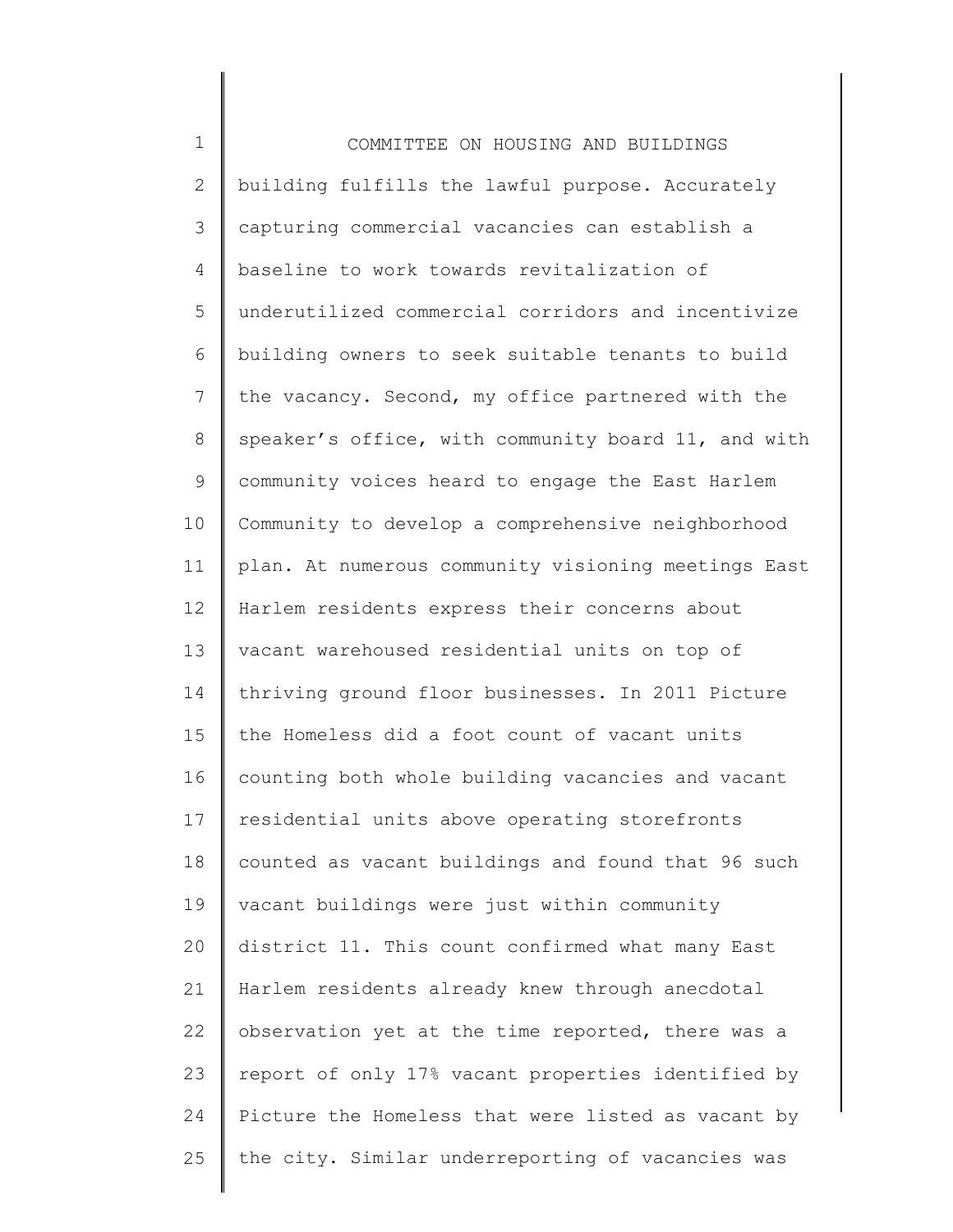1 2 3 4 5 6 7 8 9 10 11 12 13 14 15 16 17 18 19 20 21 22 23 24 25 COMMITTEE ON HOUSING AND BUILDINGS found across all community districts surveyed in the report. If the committee does not amend the proposed bills to allow for partial vacancy to be counted the new registry and new annual counts will continue to capture only a fraction of the total vacancies. Additionally, we have two, we have specific recommendations for each of the introductions. Intro 10-34 relies on self-reporting by property owners. We've all seen from the selfreporting system of rent regulated units to the DHCR that this method will result in an incomplete database. I recommend that the city council and the administration allow the inclusion of vacant properties identified by the community through calls to 3-1-1 at present and to explore the possibility of an at base reporting system for vacant buildings in the future. In September of 2012 the city of Philadelphia launched its 3-1-1 app for iOS and Android. Among the app's capabilities is the option for citizens to report vacant properties by snapping a photo and delivering the report directly to the appropriate agency. Utilizing local knowledge in this way in addition to self-reporting by owners would ensure a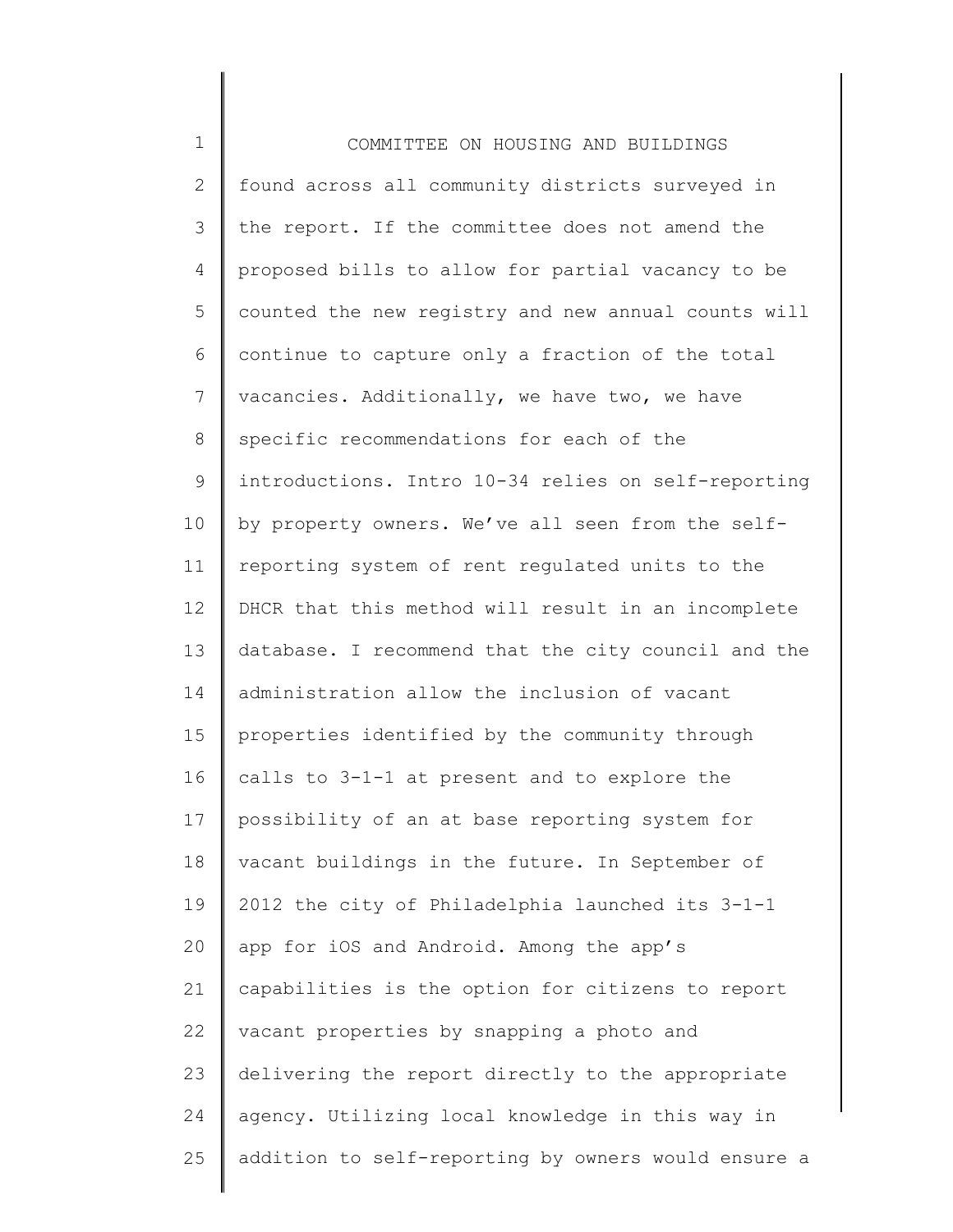1 2 3 4 5 6 7 8 9 10 11 12 13 14 15 16 17 18 19 20 21 22 23 24 25 COMMITTEE ON HOUSING AND BUILDINGS more complete list of vacant properties. It's also important to require registration of vacant commercial storefronts. In May of 2014 the San Francisco Board of Supervisors introduced amendments to their vacant abandoned buildings law which requires owners of vacant as… or abandoned buildings to register their properties. The law, vacant or abandoned buildings law, had been passed in 2009 but over the subsequent five years the Board of Supervisors saw the need to amend it to include registration of vacant commercial storefronts. The 2014 amendment would close a loophole with building owners with empty storefronts but occupied residential units. They use this to avoid registration and thus allow their vacant spaces to remain unfilled. This committee has the opportunity today to ensure that Intro 10- 34 does not contain such a loophole. Finally, regardless of the method and type of reporting mandated under 10-34 the registry must be made available to the public on the open data portal. Intro 10-36 should allow for the tracking of partially vacant buildings as described above. I recognize that tracking individual vacant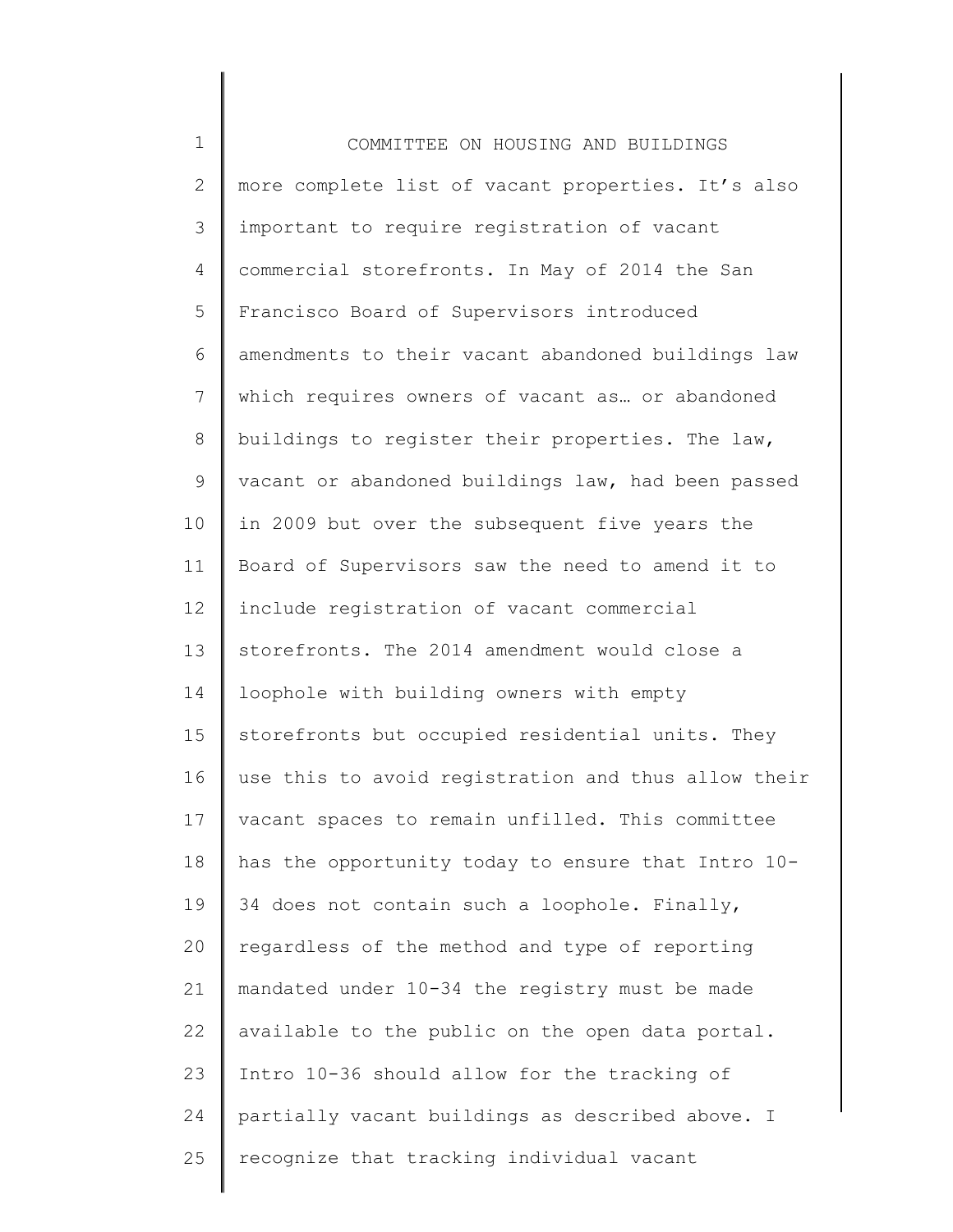| $\mathbf 1$    | COMMITTEE ON HOUSING AND BUILDINGS                  |
|----------------|-----------------------------------------------------|
| $\overline{2}$ | residential units has been a long term challenge    |
| 3              | for policy makers and advocates and that further    |
| 4              | work will be required to ensure accurate and        |
| 5              | efficient tracking of vacant residential units that |
| 6              | are above thriving businesses. However, empty       |
| $\overline{7}$ | storefronts with occupied higher floor residential  |
| $8\,$          | units could become much easier to track by adding a |
| $\mathsf 9$    | simple question to the census form; does the        |
| 10             | building have a vacant commercial storefront. If    |
| 11             | the rest of the building is vacant then the         |
| 12             | property would already fall under the Intro 10-36's |
| 13             | definition of vacant building. If only the          |
| 14             | storefront is vacant this requirement would         |
| 15             | identify the building and add it to the database    |
| 16             | bringing us closer to capturing a real picture of   |
| 17             | total vacancies in the city. Intro 10-39 encourages |
| 18             | returning vacant lots and building to active use as |
| 19             | affordable housing, a goal we support and we        |
| 20             | commend Chair Williams for spearheading. In         |
| 21             | identifying suitable properties for affordable      |
| 22             | housing development however we urge HPD and other   |
| 23             | land owning agencies to incorporate comprehensive   |
| 24             | community planning. For example, some vacant        |
| 25             | properties may benefit a neighborhood more if       |
|                |                                                     |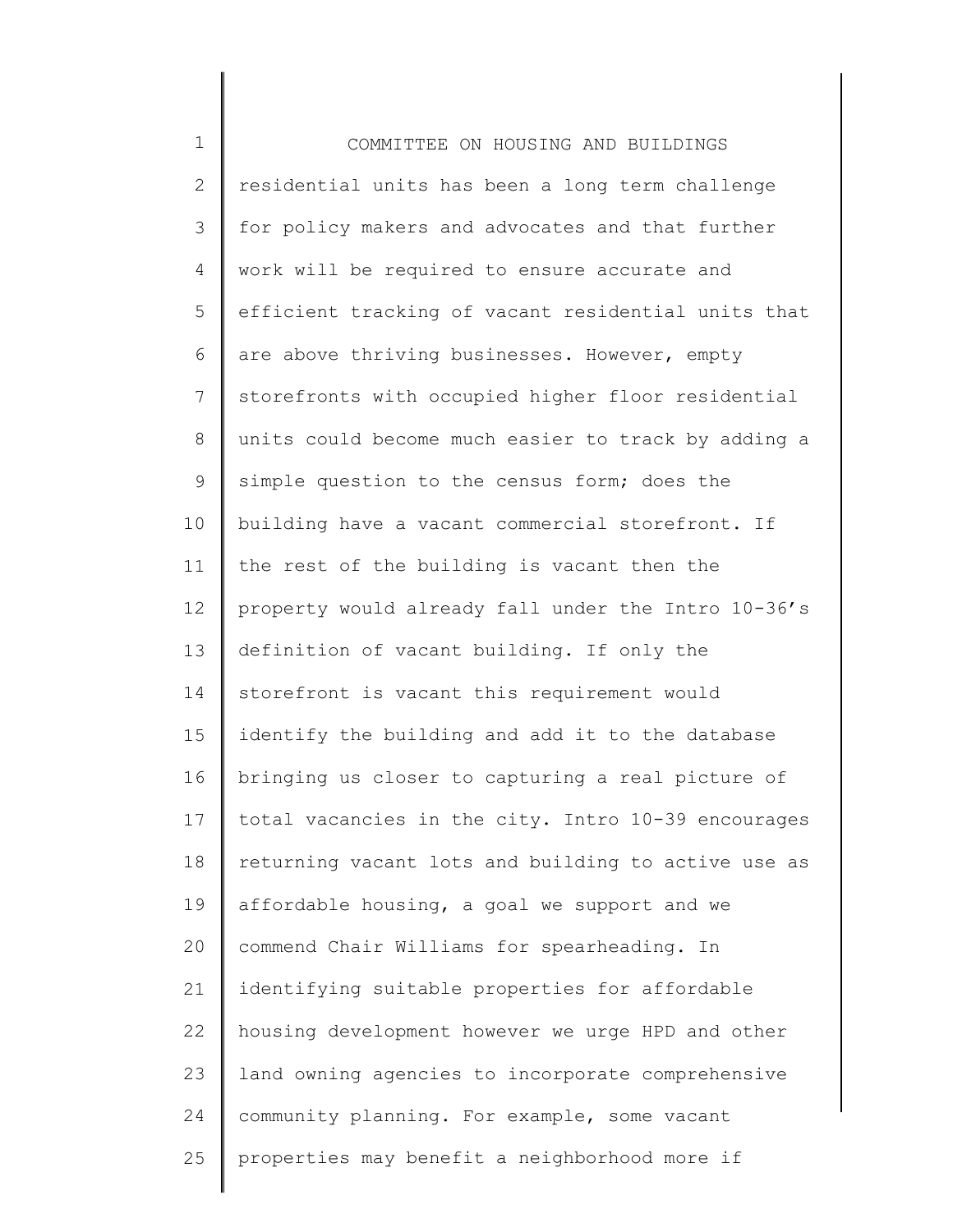| $\mathbf 1$  | COMMITTEE ON HOUSING AND BUILDINGS                  |
|--------------|-----------------------------------------------------|
| $\mathbf{2}$ | maintained as publicly accessible open space. As we |
| 3            | have seen with HPD's list of quote underused        |
| 4            | unquote parcels identified for housing development  |
| 5            | under the new infill home ownership opportunities   |
| 6            | program and the neighborhood construction program   |
| 7            | thriving community gardens were placed on the list. |
| 8            | Intro 10-39 must safequard against a similar        |
| $\mathsf 9$  | overreach. We believe Intros 10-34, 10-36, and 10-  |
| 10           | 39 incorporating the recommendations I'm submitting |
| 11           | will become effective tools to capture New York     |
| 12           | City's stock of vacant properties and bring these   |
| 13           | parcels back into use to benefit communities and    |
| 14           | the city. Thank you.                                |
| 15           | CHAIRPERSON WILLIAMS: Thank you so much             |
| 16           | for your testimony, for being here. Please pass the |
| 17           | same over to the borough president and for her help |
| 18           | and leadership on these issues.                     |
| 19           | ADELE BARTLETT: Thank you.                          |
| 20           | CHAIRPERSON WILLIAMS: We're going to                |
| 21           | take a 10 minute break. After that there, when we   |
| 22           | come back we'll have the first panel which will be  |
| 23           | Adrien Weibgen Community Development Project at     |
| 24           | Urban Justice Center, Segive Galli from Tenants     |
| 25           | Rights Coalition, Paula Segal from 596 acres, and   |
|              |                                                     |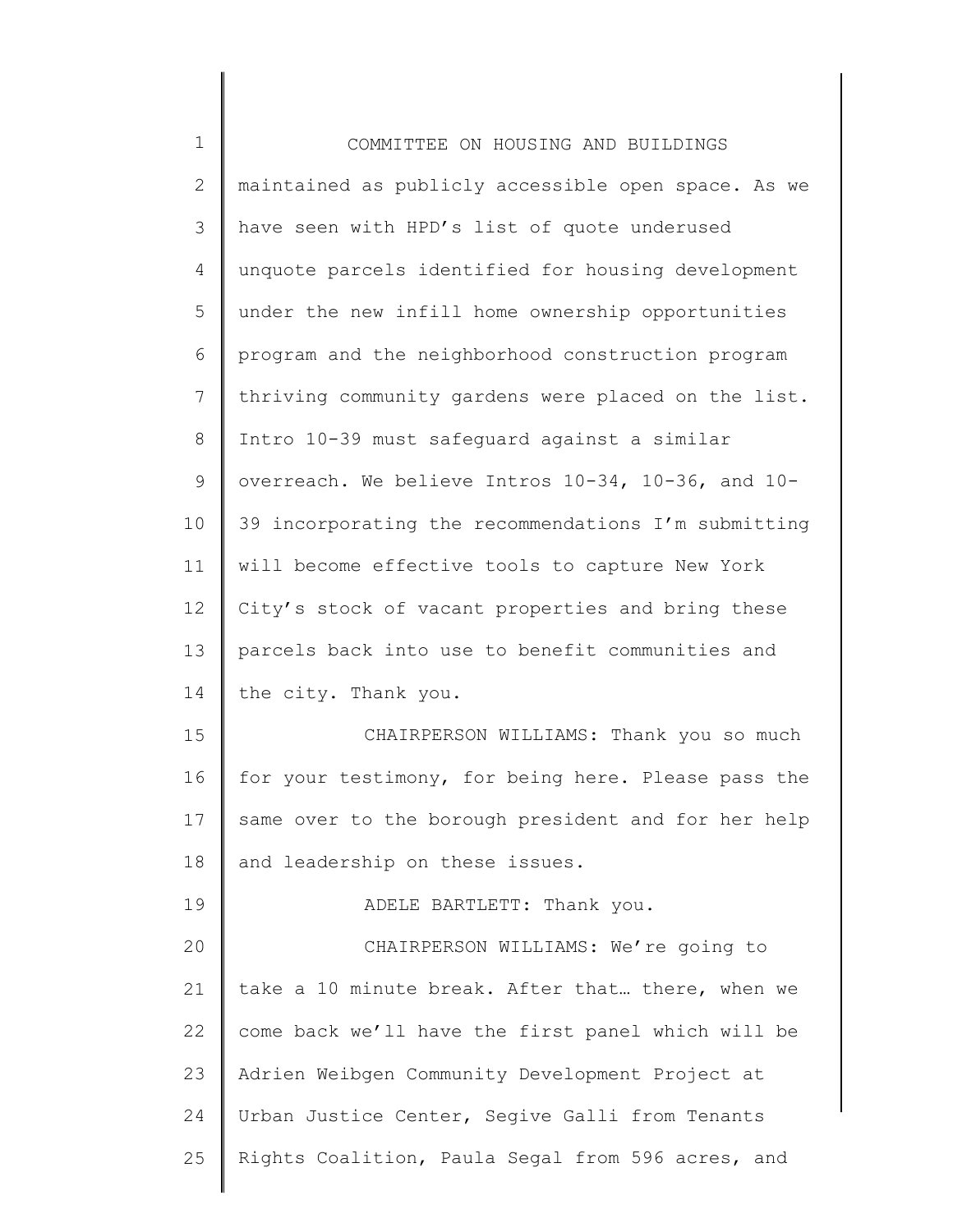| $\mathbf 1$ | COMMITTEE ON HOUSING AND BUILDINGS                 |
|-------------|----------------------------------------------------|
| 2           | John Krinsky New York City Community Land          |
| 3           | Initiative. They'll be up when we finish the       |
| 4           | recess. After that panel the second panel will by  |
| 5           | Lynn Lewis Picture the Homeless, Allister Williams |
| 6           | Picture the Homeless, William Burnett Picture the  |
| 7           | Homeless, and Deborah Dickerson Picture the        |
| 8           | Homeless. And we'll take a 10-minute recess.       |
| 9           | [PAUSE]                                            |
| 10          | CHAIRPERSON WILLIAMS: Good. Alright uh,            |
| 11          | welcome back everyone. Thank you panel for your    |
| 12          | patience. So we should have Alexis Smallwood,      |
| 13          | Adrian Weibgen sorry, how do you say it? Oh nice,  |
| 14          | alright cool, I got it. Sigerra [phonetic] oh      |
| 15          | that's a V, Segiev Galley [phonetic], Galli I      |
| 16          | messed that all up. Paula Segal, John Krinsky.     |
| 17          | Alright, can you please raise your right hand? Do  |
| 18          | you affirm to tell the truth, the whole truth, and |
| 19          | nothing but the truth?                             |
| 20          | [combined affirmations]                            |
| 21          | CHAIRPERSON WILLIAMS: Alright you can              |
| 22          | one's going to have two minutes to give their      |
| 23          | testimony because we have a lot of people signed   |
| 24          | up. So you can begin at the order of, at the order |
| 25          | of your preference.                                |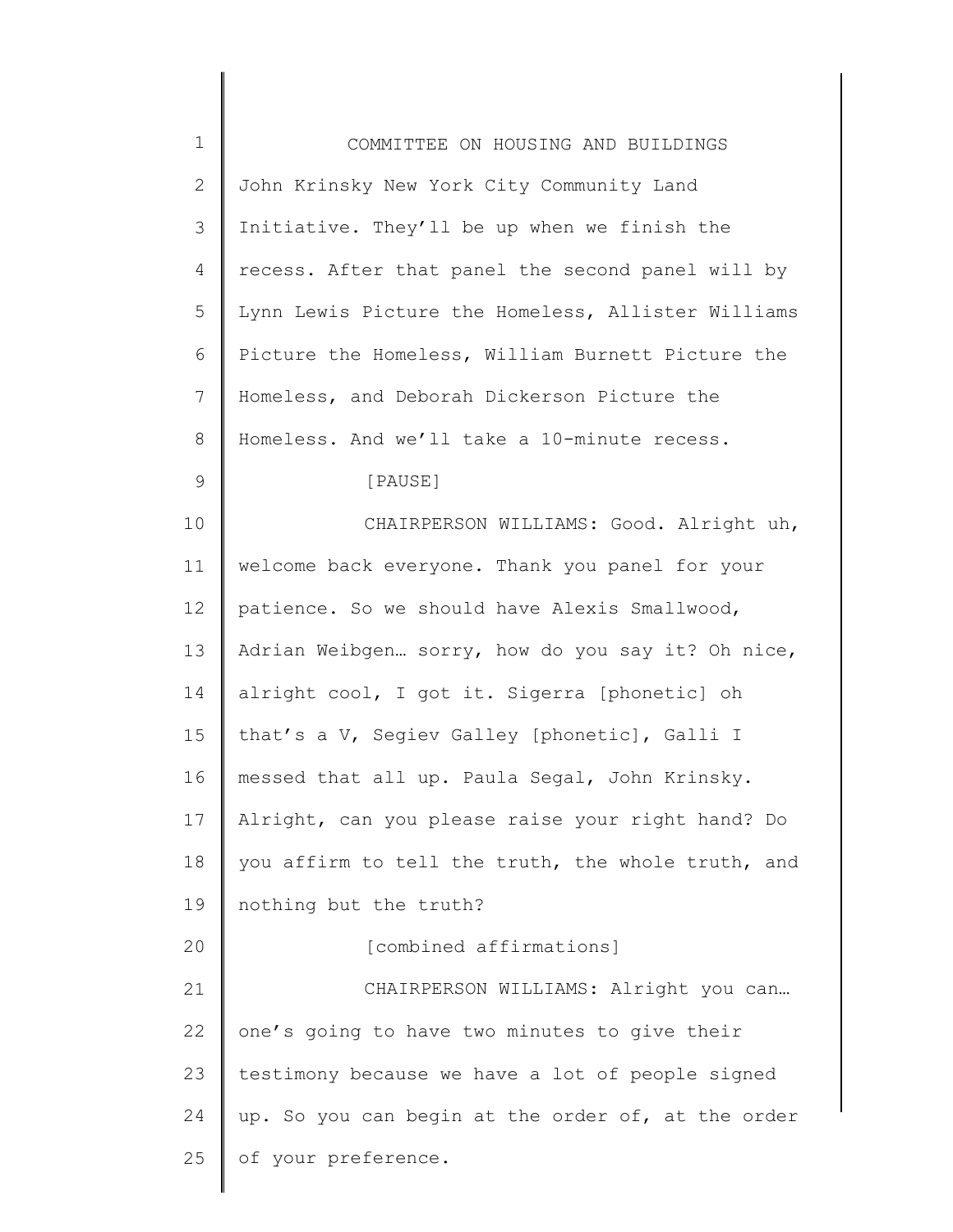| $\mathbf 1$  | COMMITTEE ON HOUSING AND BUILDINGS                         |
|--------------|------------------------------------------------------------|
| $\mathbf{2}$ | ALEXIS SMALLWOOD: Hi, everyone. Good                       |
| 3            | morning City Council. Thank you for having me. I'm         |
| 4            | here today to ask that you create a registry for           |
| 5            | private land and property. The registry would              |
| 6            | enforce all individuals and corporations with              |
| 7            | vacant properties to register them. Those who fail         |
| 8            | would pay fines and the city would ultimately have         |
| 9            | leverage over their property and give it back to           |
| 10           | the community improving neighborhoods dramatically.        |
| 11           | Currently these properties have been abandoned by          |
| 12           | their owners and have become major eye sores. These        |
| 13           | property owners are creating a quality of life             |
| 14           | issue because when properties are not maintained           |
| 15           | they become dumping grounds and infested with rats         |
| 16           | and roaches. These add to the problems of broken           |
| 17           | windows in the community. Homeless people and              |
| 18           | families move in because the city has People               |
| 19           | homeless people and families move in and because           |
| 20           | the city has no leverage over these properties it          |
| 21           | cannot provide support or homestead opportunities          |
| 22           | so that these families can live faithfully and             |
| 23           | healthily. An example of this is 357 which is 357          |
| 24           | Beach 70 <sup>th</sup> Street, this property right here. A |
| 25           | neglectful landlord, Tanisha Blair has abandoned           |
|              |                                                            |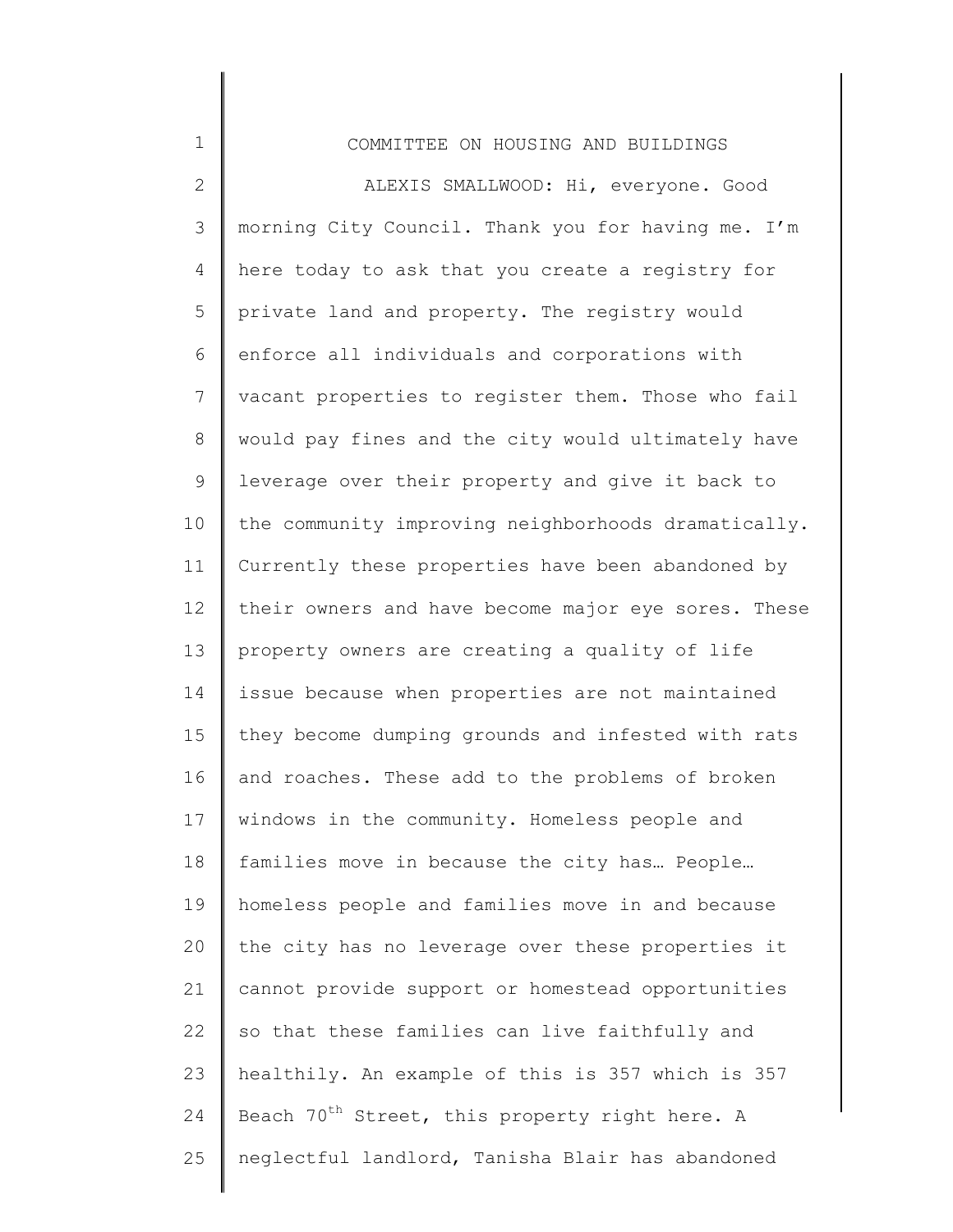| $\mathbf 1$    | COMMITTEE ON HOUSING AND BUILDINGS                  |
|----------------|-----------------------------------------------------|
| $\overline{2}$ | the property for four years that she has owned it.  |
| 3              | The previous owner has also abandoned the property  |
| 4              | for years accruing tax debt and sanitation tickets. |
| 5              | Tanisha has not paid her taxes and the city has     |
| 6              | sold the tax debt to a private debt collector who   |
| $7\phantom{.}$ | is now in the process of foreclosure. Tanisha       |
| $\,8\,$        | likely would have not register have not registered  |
| $\mathsf 9$    | on the registry that this bill would create and the |
| 10             | city would have leverage over the property. We,     |
| 11             | Rockaway Wildfire, would like to turn this building |
| 12             | into a worker owned cooperative with a café.        |
| 13             | Because there, because there's not a law in place   |
| 14             | to hold Tanisha Blair responsible we cannot get the |
| 15             | property. The city needs to hold private land       |
| 16             | owners and corporations responsible for the         |
| 17             | irresponsibly and create this registry, thank you.  |
| 18             | CHAIRPERSON WILLIAMS: Thank you. You                |
| 19             | can finish your sentence finish your sentence?      |
| 20             | ALEXIS SMALLWOOD: So basically because              |
| 21             | Tanisha has the of the water company and            |
| 22             | everything that's what, that's what puts the, the   |
| 23             | that's why the city sells the tax getting the       |
| 24             | money from the water right and the, the Department  |
| 25             | of Finance. So that's not one thing, the Department |
|                |                                                     |

∥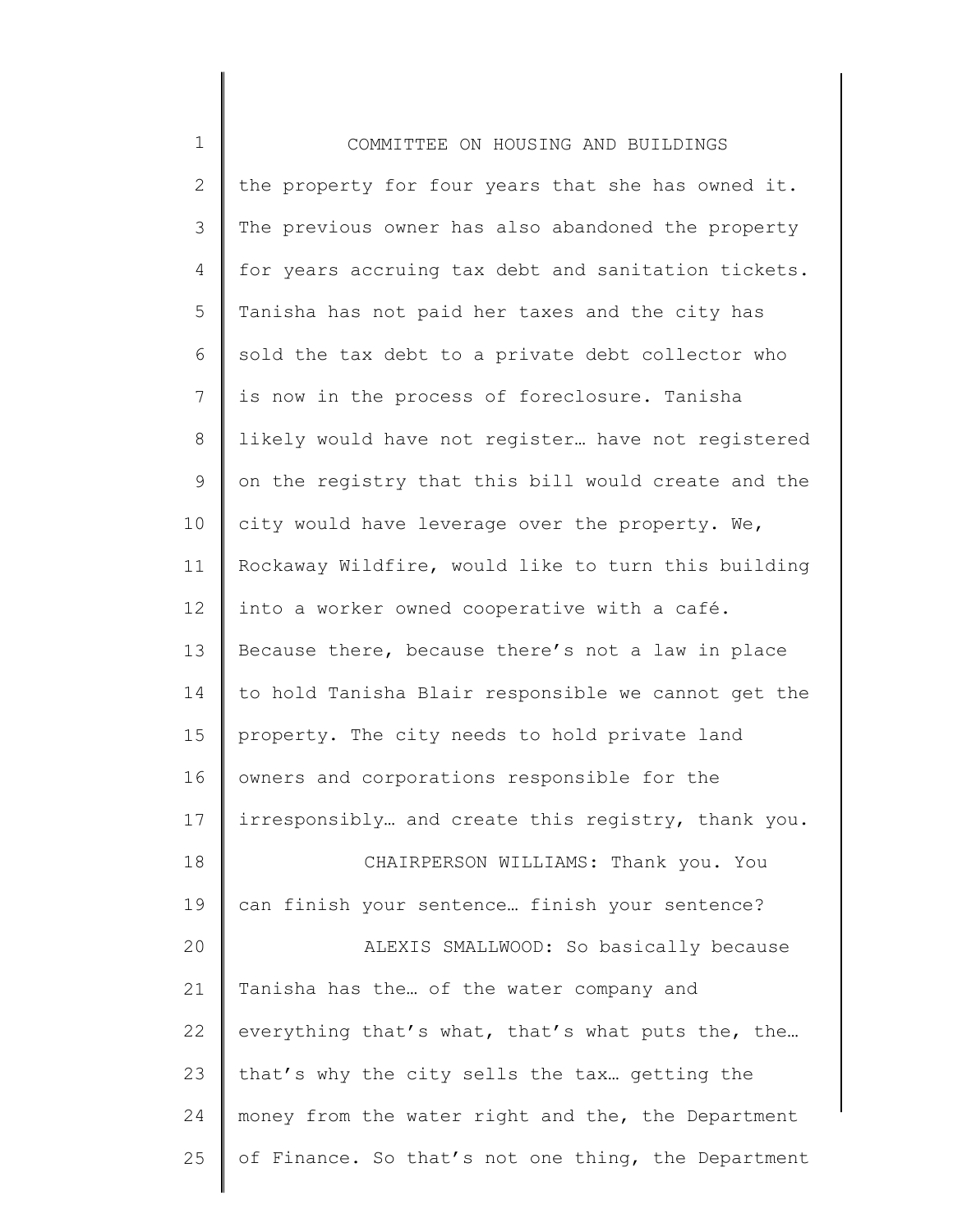1 2 3 4 5 6 7 8 9 10 11 12 13 14 15 16 17 18 19 20 21 22 23 24 25 COMMITTEE ON HOUSING AND BUILDINGS of Finance, so that's not one thing, the Department of Finance recently realized like they had to fix something also with the taxes, yes. CHAIRPERSON WILLIAMS: Okay thank you. PAULA SEGAL: Okay just a… Okay. So thank you so much to the committee for holding this hearing, for a fun morning. I'm speaking today as the director of New York City's Community Land Access Advocacy Program at 596 Acres. My name is Paula Segal. Over the last five years my organization has facilitated the creation of over 40 community managed open spaces in the form of farms, gardens, and pocket parks that replaced the land that had been left fallow for decades. Most are on city property. And the majority had been transferred to the New York City Parks Department thanks to all of our work together last year. The story that we often hear is that real estate in New York City is running out. In this atmosphere of scarcity communities are asked to choose between necessities, to choose between parks and gardens and much needed housing for seniors or a daycare city. Yet we look around our neighborhoods and see thousands of holes. Neglected private properties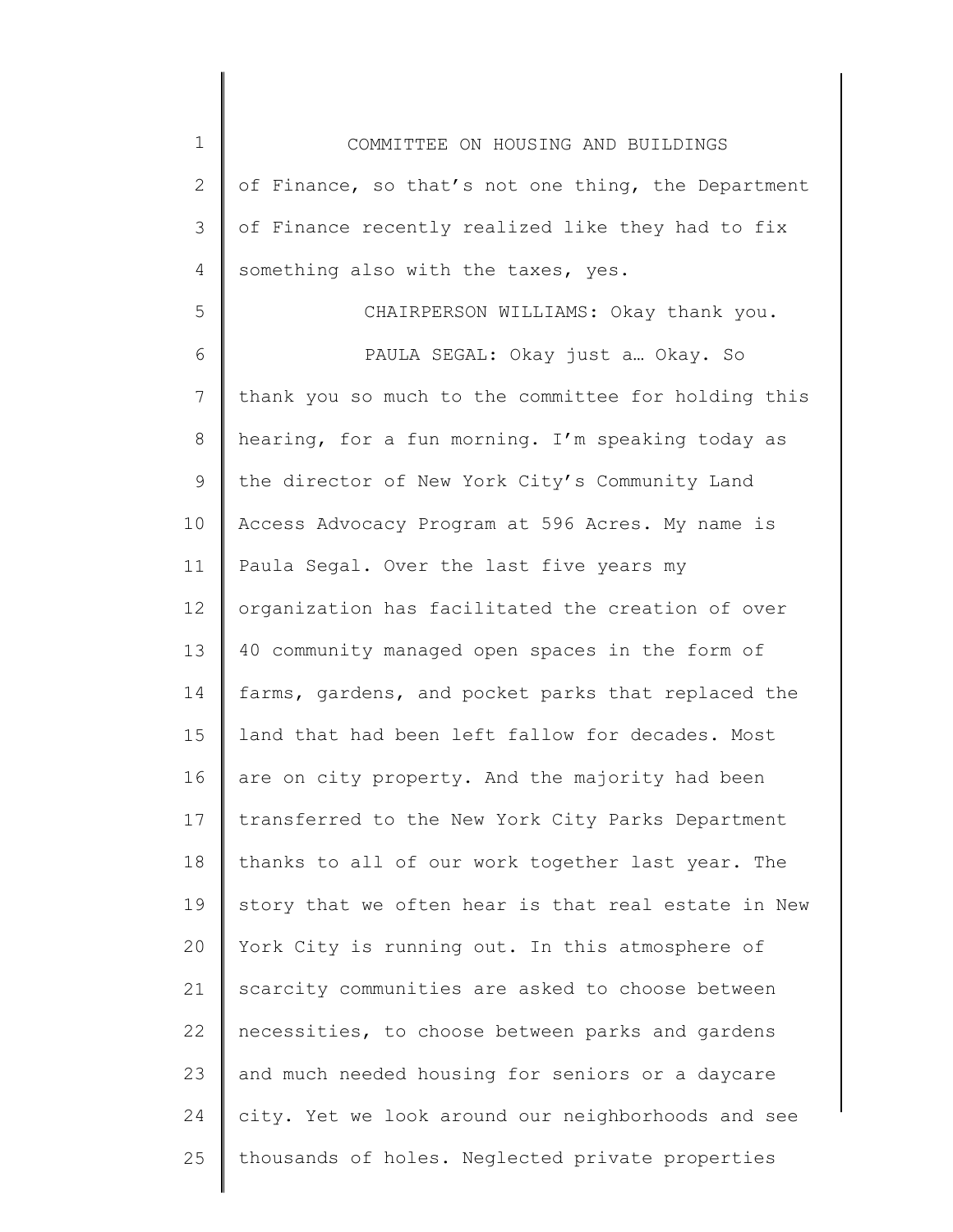1 2 3 4 5 6 7 8 9 10 11 12 13 14 15 16 17 18 19 20 21 22 23 24 COMMITTEE ON HOUSING AND BUILDINGS like the one that Lexi just described that are collecting garbage, that are collecting tax debt and worse while absent private owners face no consequences. Boarded up houses and vacant lots collecting trash are not part of New York City's past. We all know that they're part of New York in 2016. 596 acres has become the city's hotline for vacant lots and vacant buildings. When organizers like Alexis see properties in their neighborhoods that they want to understand they call us. My testimony today reflects five years of answering the phone when neighbors call asking what they can do about the abandoned and dangerous lots or buildings in their lives and on their blocks. Too often the answer is not much because the property's privately owned. And as Alexis alluded to even when there's tax debt over the property the city has chosen to sell that debt to private debt collectors and giving up its leverage. So vacant and abandoned property that is tax burdened is actually not property that the city can do anything about because every May the city transfers that debt. Sir may I continue?

25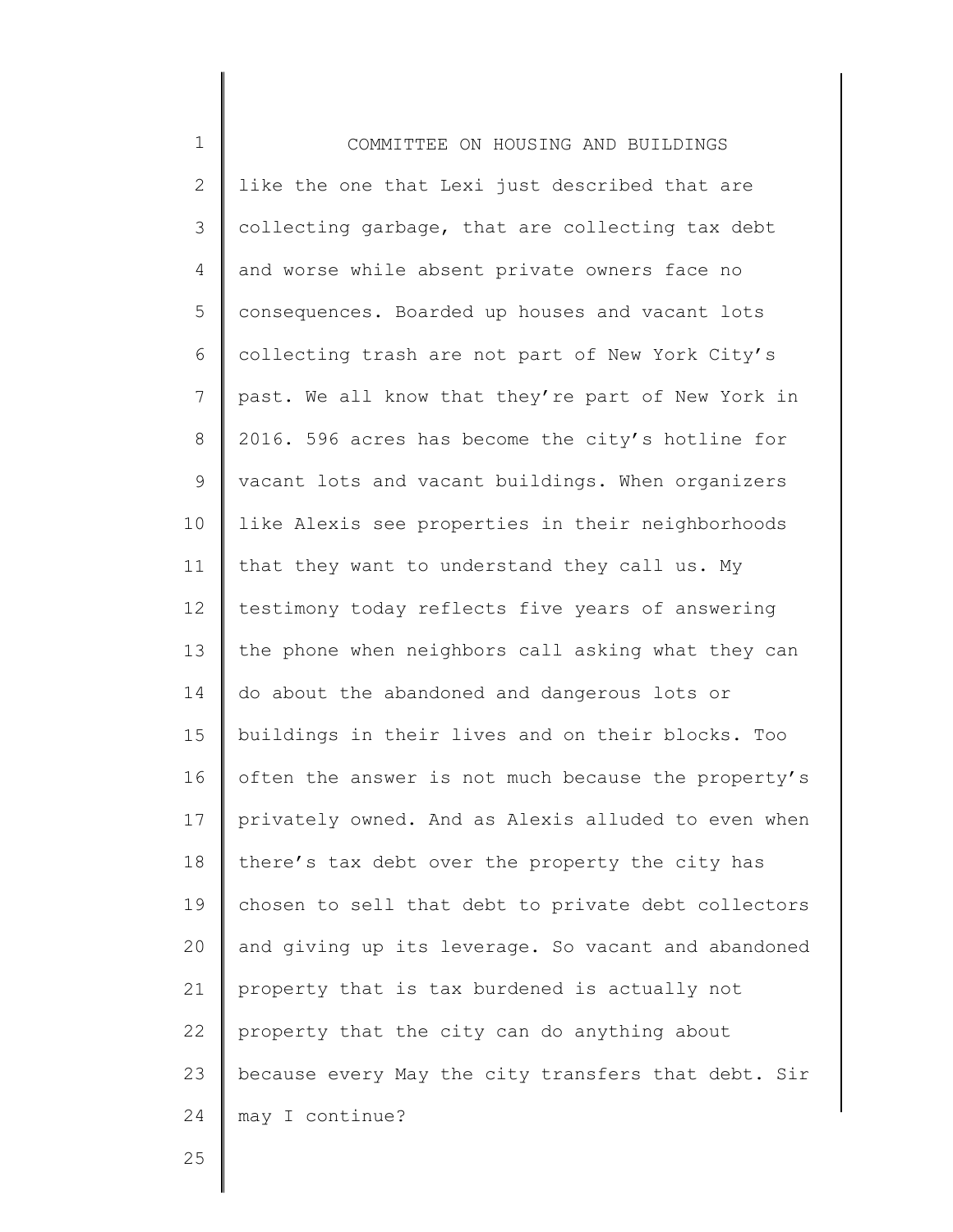1 2 3 4 5 COMMITTEE ON HOUSING AND BUILDINGS CHAIRPERSON WILLIAMS: You can finish your sentence, you can't continue. You can… I may have some questions… continue then but if you… last sentence you can…

6 7 8 9 10 11 12 13 14 15 16 PAULA SEGAL: Sure. So I just, I just want to point out that in addition to creating leverage over the private properties as Alexis described. This registry will also greatly improve the data situation that we're in over publicly held real estate assets. And we heard a little bit about that this morning. I'd be happy to answer questions and talk about what's available now, what we've been able to do with what's available, and the big gaps that we really need filled in but that will be filled in by this act.

17 18 19 20 21 22 23 24 25 CHAIRPERSON WILLIAMS: Thank you. ADRIEN WEIBGEN: Thank you for the opportunity to testify. My name is Adrian Weibgen and I'm a staff attorney at the Community Development Project of the Urban Justice Center as part of its work around neighborhood change CDP is a member of the New York City Community Land Initiative and Alliance of Social Justice and Affordable Housing Advocates. That's committed to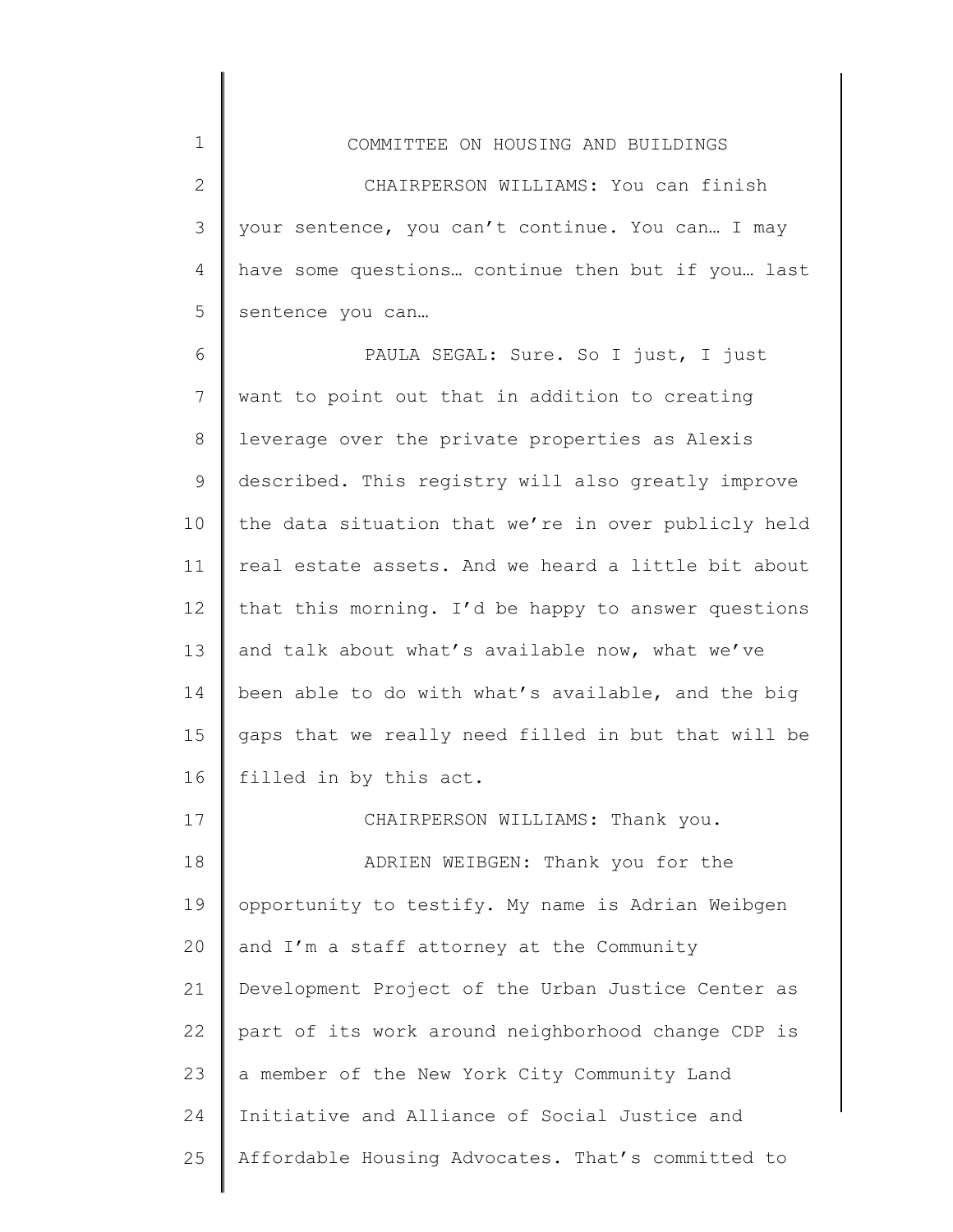1 2 3 4 5 6 7 8 9 10 11 12 13 14 15 16 17 18 19 20 21 22 23 24 25 COMMITTEE ON HOUSING AND BUILDINGS addressing the root cause of homelessness and displacement. We're excited to support Housing, Not Warehousing and I'm going to focus on Intro 10-39 which would compile the list of publicly owned vacant property and recommend paths toward developing these units for affordable housing where possible. This bill is a critical first step toward citywide practices that encourage the consistent responsible use of public land and buildings for permanently and deeply affordable housing and other community benefits. As this committee knows well public land and buildings are a vital piece of the city's strategy to create deeply affordable housing. And land has a value that is hard to overstate. As a client of mine often says land is one of the only things god isn't making more of anytime soon. With land cost at zero it becomes financially possible for the city to create deeply affordable housing for the people who need it most. Using public land for that purpose is especially critical in light of the failure of both the mandatory inclusionary housing policy and the city's current subsidized housing options to reach the income levels and greatest need. Unfortunately,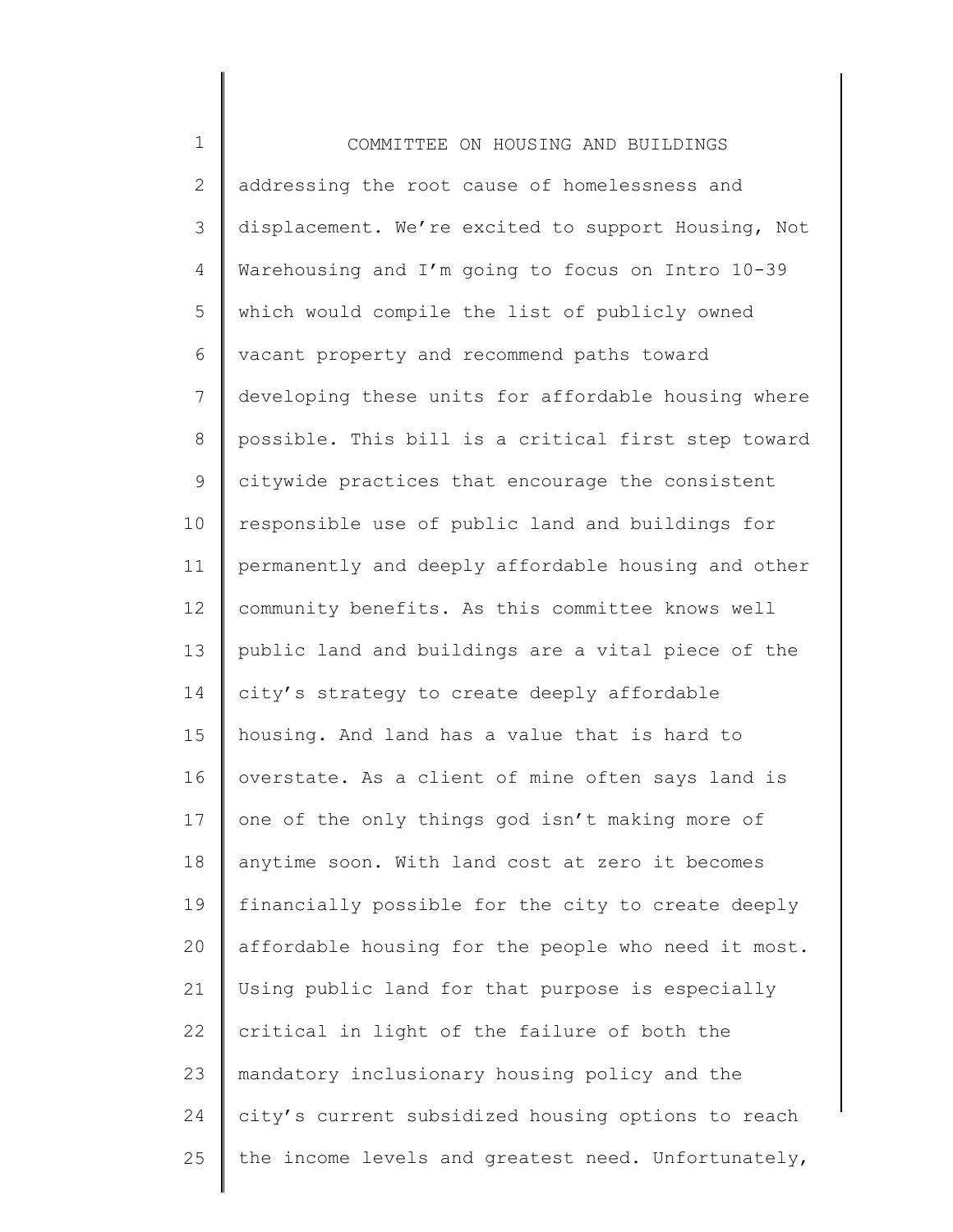1 2 3 4 5 6 7 8 9 10 11 12 13 14 15 16 17 18 19 20 21 22 23 24 25 COMMITTEE ON HOUSING AND BUILDINGS today, the city lacks a big vision for its public land and buildings. Too often these assets have been allowed to sit empty for years while people struggle to find and afford decent housing. In other cases, valuable public sites are squandered for uses other than deeply affordable housing when housing is what is needed most. For example, the proposed rezoning of Staten Island's north shore calls for the disposition of several city owned sites, two of which are currently slated for development as office buildings and a third of which is slated as a mixed use development with some housing, less than a third of which will be affordable. This shouldn't happen in communities where the need for affordable housing is tremendous but today it is impossible for community members and their elected officials to have informed discussions about what to do with the assets that are available in their communities because it's hard to know what is there and in particular what has the potential to be developed as affordable housing, deeply affordable housing for the people who need it most. Thank you. CHAIRPERSON WILLIAMS: Thank you.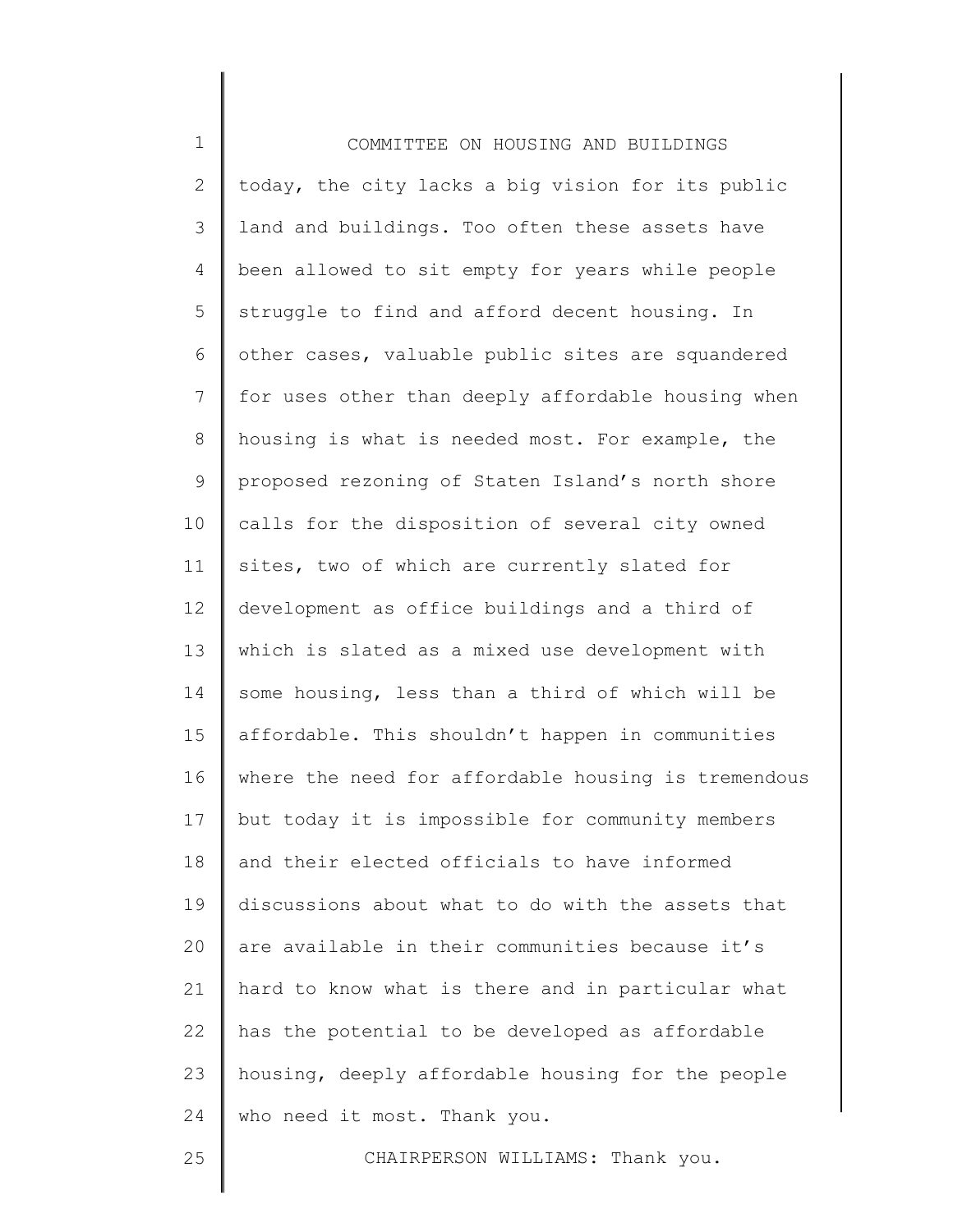| $\mathbf 1$  | COMMITTEE ON HOUSING AND BUILDINGS                  |
|--------------|-----------------------------------------------------|
| $\mathbf{2}$ | JOHN KRINSKY: Oh sorry, now it is. Good             |
| 3            | morning and thank you Committee Chair Williams and  |
| 4            | the other members of the community for the          |
| 5            | opportunity to testify in favor of the Housing, Not |
| 6            | Warehousing Act. My name is John Krinsky and I      |
| 7            | teach Political Sciences at the City College of New |
| 8            | York and the CUNY Graduate Center. I'm also a       |
| $\mathsf 9$  | founding board member and Secretary of the New York |
| 10           | City Community Land Initiative which was just       |
| 11           | described so I'll skip that. Community Land Trust,  |
| 12           | the New York City Community Land Trust, Community   |
| 13           | Land Initiative promotes Community Land Trust which |
| 14           | our nonprofit organization is run by resident and   |
| 15           | community control which acquiring on land through   |
| 16           | the provisions of a ground lease, community land    |
| 17           | trust stewards the properties making sure there are |
| 18           | financially, physically, and socially viable but    |
| 19           | also that the housing remains affordable and really |
| 20           | affordable for at least the 99-year lease period.   |
| 21           | In other words, there are ways that communities can |
| 22           | stabilize and maintain affordability and take       |
| 23           | housing off the market keeping the value of initial |
| 24           | subsidies in and speculators out. NICCLI the New    |
| 25           | York City Community Land Initiative supports the    |
|              |                                                     |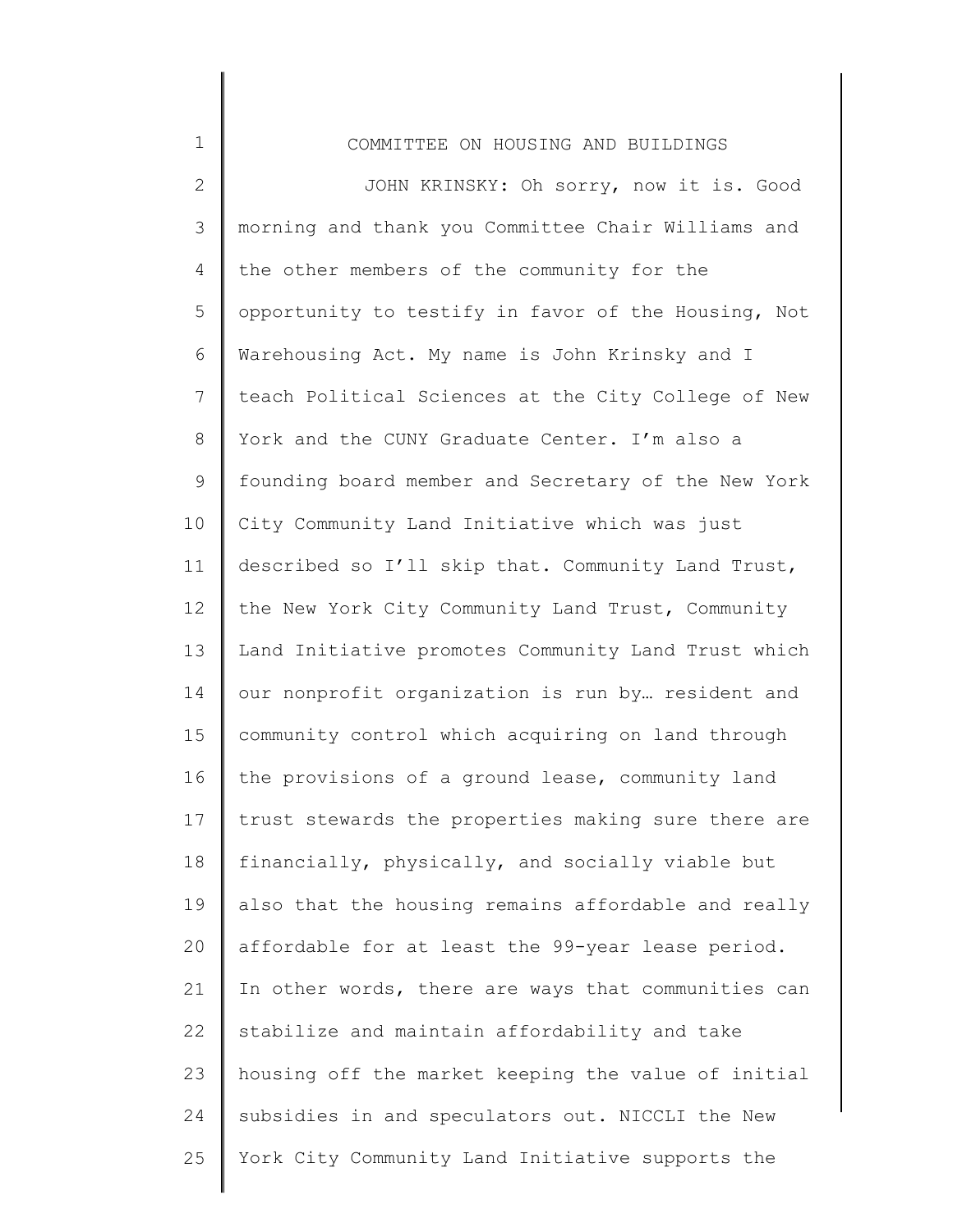1 2 3 4 5 6 7 8 9 10 11 12 13 14 15 16 17 18 19 20 21 22 23 24 25 COMMITTEE ON HOUSING AND BUILDINGS Housing, Not Warehousing Act because it represents the first important step toward reigning in the real estate speculation that isn't, that has created a housing crisis of almost unprecedent proportions in the city and most facts of this crisis are well known so I, I won't rehearse them now. But also just to note that the housing that is created as affordable, some of which was spoken about this morning tends to be out of reach of the median renter households in the districts where it's created. And again these are reasonably well known facts. What isn't well known is how much property is being held vacant either undeveloped completely or without residents for example in buildings with ground floor retail and boarded up upper floors the city's data simply do not reflect the variety of vacant property and it has been thus far reluctant to do a full accounting of it. In 2011 picture the Homeless working with an urban planning faculty… students from Hunter College organized hundreds of volunteers to do a street count of vacant property and found enough space at current zoning to house an additional 200,000 people. With… I'll, I'll, I'll stop there. The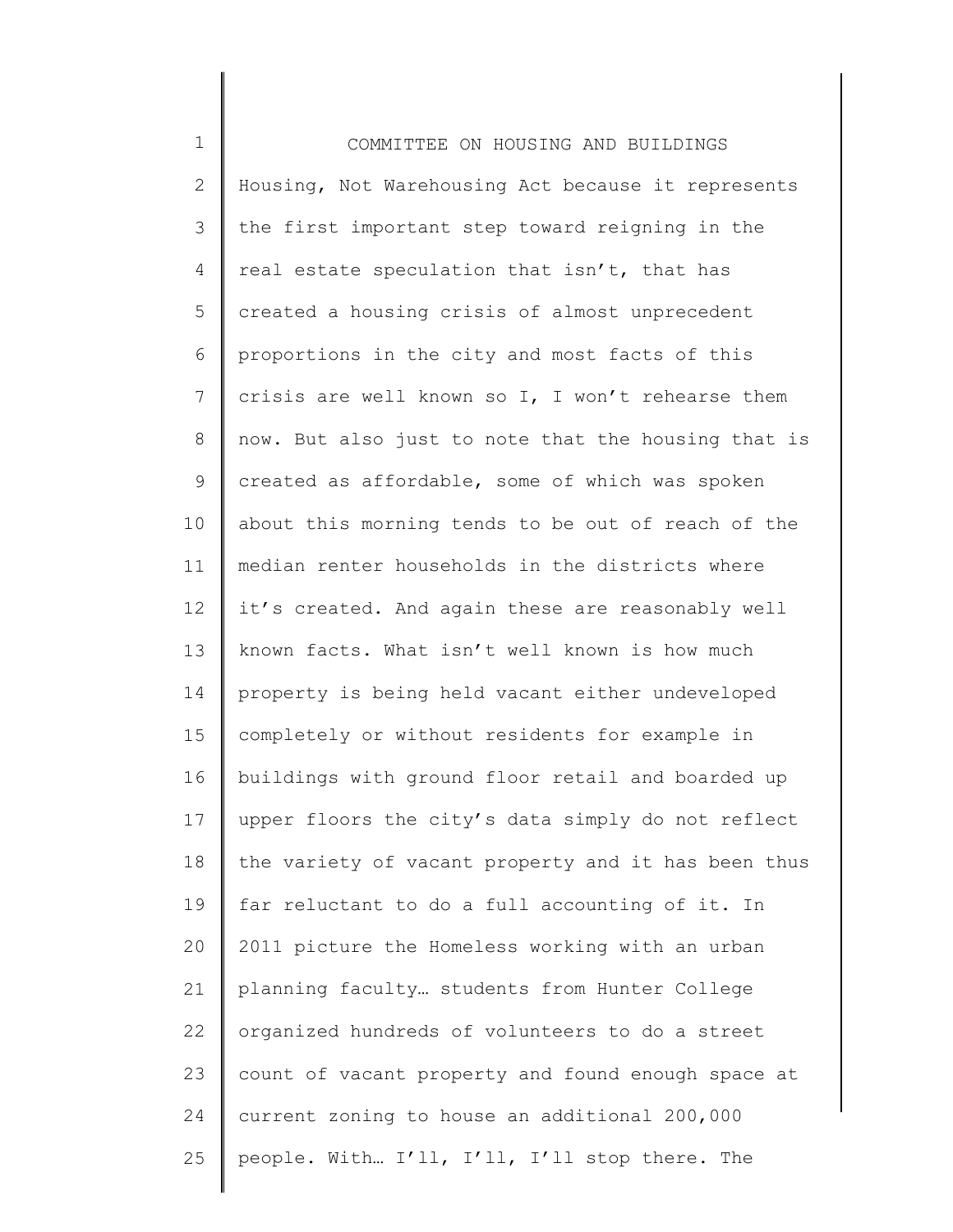| $\mathbf 1$  | COMMITTEE ON HOUSING AND BUILDINGS                  |
|--------------|-----------------------------------------------------|
| $\mathbf{2}$ | written testimony is there. That's in the interest  |
| 3            | of keeping everything going.                        |
| 4            | CHAIRPERSON WILLIAMS: Thank you.                    |
| 5            | SEGIVE GALLI: Hi. My name is Segive                 |
| 6            | Galli. I'm a Researcher and a Paralegal in Legal    |
| 7            | Services NYC. My testimony today is based on our    |
| 8            | experiences as a civil legal services provider as   |
| 9            | well as the insight I have gained through the study |
| 10           | of warehousing in East Harlem and the significant   |
| 11           | impact currently is having in that neighborhood.    |
| 12           | TRC, the TRC unit, the Tenants Rights Coalition,    |
| 13           | legal aid society for credit, in East Harlem        |
| 14           | recently completed a preliminary investigation of a |
| 15           | set of LLCs that together hold more than 100        |
| 16           | warehoused units across 12 buildings. The           |
| 17           | structural damage to the warehouse properties has   |
| 18           | been documented by DOB and HPD and I would be happy |
| 19           | to share more about this yet the dilapidated        |
| 20           | buildings stand boarded up. Because the community   |
| 21           | waits for them to collapse or the landlords wait    |
| 22           | for the community to become fully gentrified so     |
| 23           | they can flip the property as planned. The owners   |
| 24           | of these buildings have managed to acquire more     |
| 25           | than 60 buildings in East Harlem alone. And they're |
|              |                                                     |

 $\begin{array}{c} \hline \end{array}$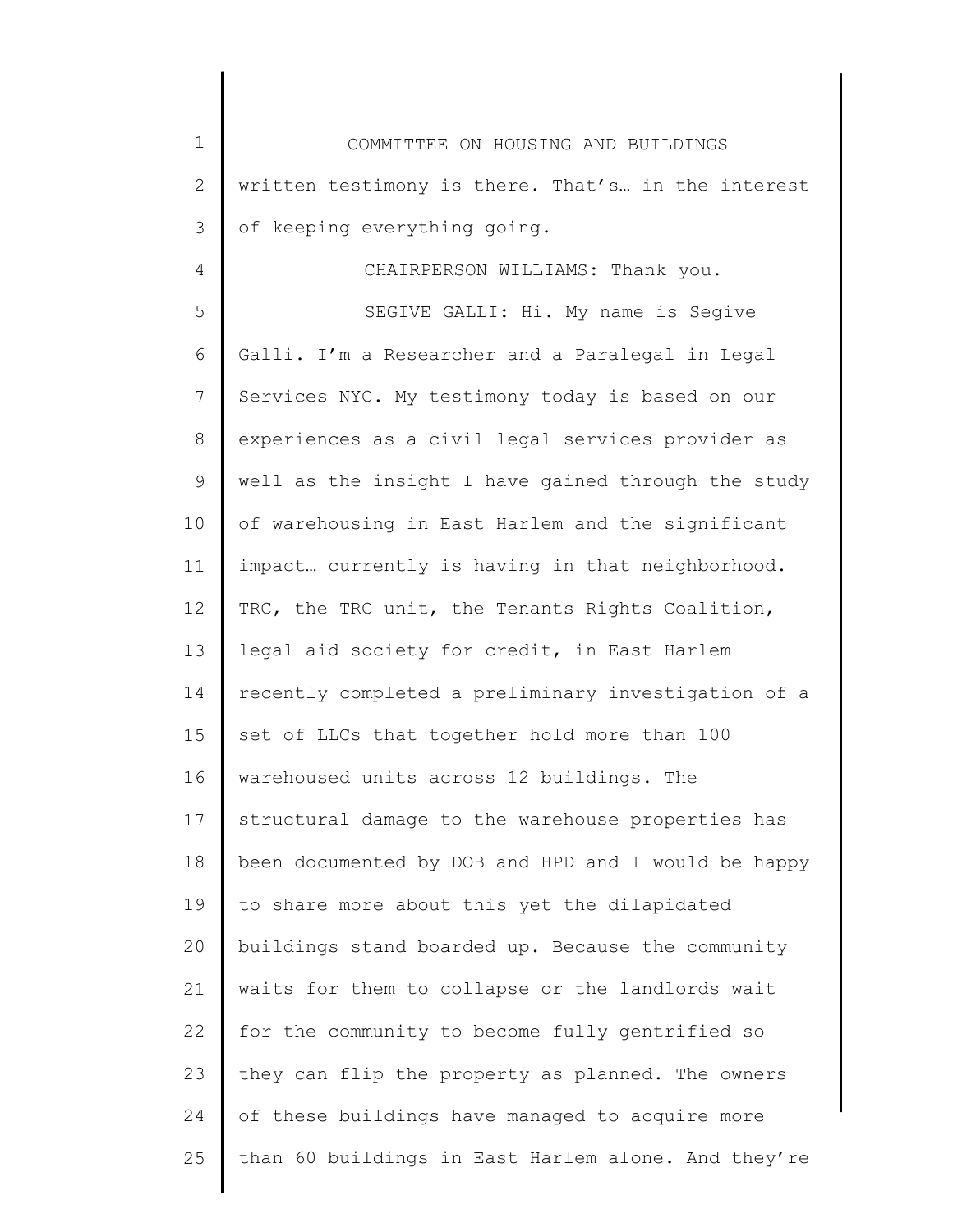| $\mathbf 1$    | COMMITTEE ON HOUSING AND BUILDINGS                  |
|----------------|-----------------------------------------------------|
| $\overline{2}$ | open about the fact that they have no desire to be  |
| 3              | landlords for residential tenants. Well for our     |
| 4              | client group these buildings represent home and     |
| 5              | sanctuary. For the building owner's they're nothing |
| 6              | but an investment to be hoarded and flipped when    |
| 7              | the time is right. This mean that the unit, that as |
| 8              | the units become vacant new tenants do not replace  |
| 9              | the old. And there's an incentive for owners to     |
| 10             | push long term tenants out and warehouse these      |
| 11             | units in order to increase the appeal of the        |
| 12             | properties to potential buyers. These incentives to |
| 13             | completely vacate buildings will be exacerbated by  |
| 14             | the rezoning of East Harlem that is slated to       |
| 15             | occur. Those property values are expected to        |
| 16             | increase for lots which on which much higher        |
| 17             | construction will be permissible. Beyond this one   |
| 18             | case study there are many more buildings in East    |
| 19             | Harlem that we have not had a chance to count or    |
| 20             | assess.  clearly seen the practice of warehousing   |
| 21             | in East Harlem holds dispirit health and social     |
| 22             | impacts on the neighborhood. The first question is  |
| 23             | simple. Who would benefit if these units would be   |
| 24             | made newly available for residential tenants. Most  |
| 25             | of these warehouse units if rented today would be   |
|                |                                                     |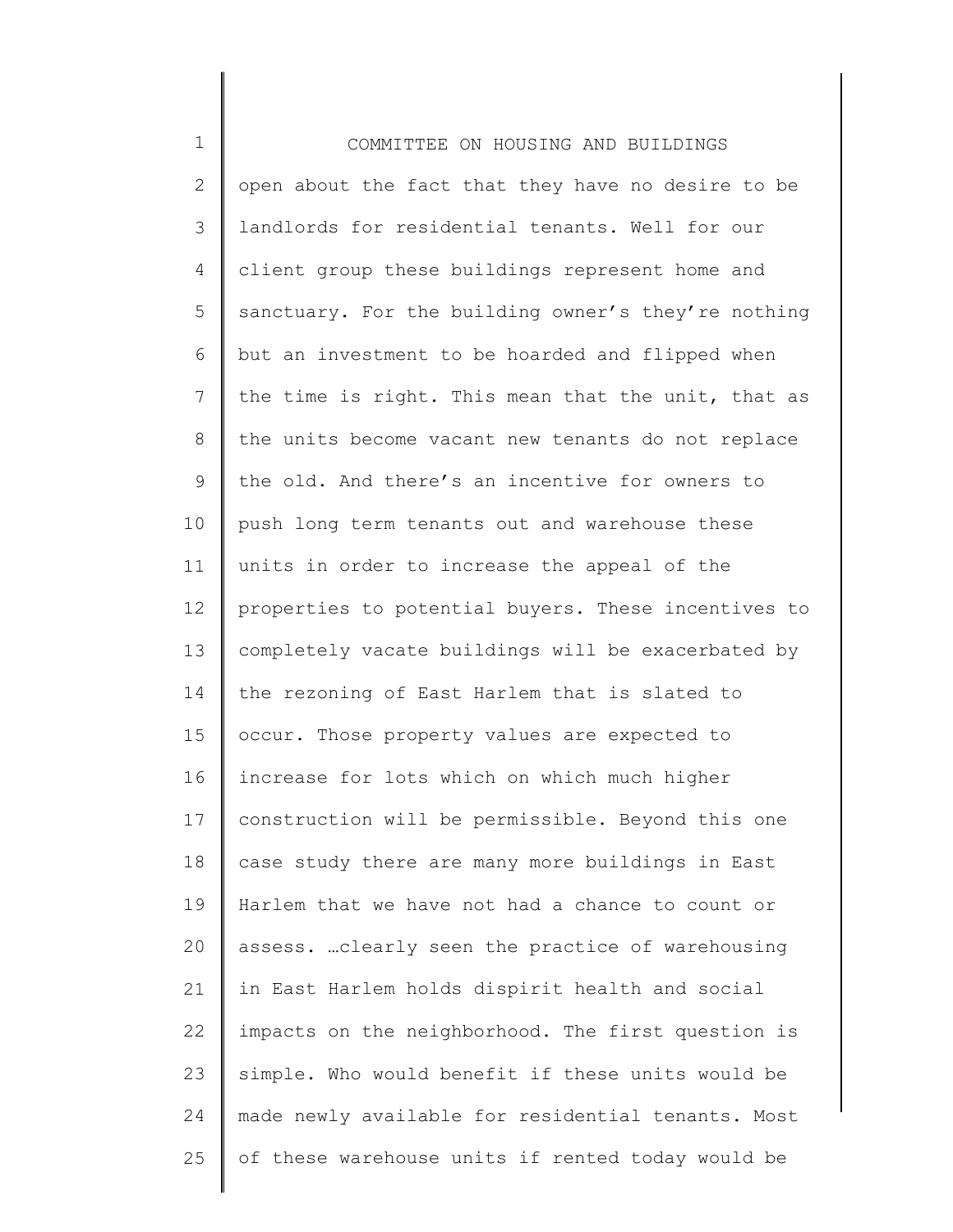1 2 3 4 5 6 7 8 9 10 11 12 13 14 15 16 17 18 19 20 21 22 23 24 25 COMMITTEE ON HOUSING AND BUILDINGS subject to rent stabilization laws and thus would contribute to the limited growingly diminishing stock of affordable units in the neighborhood. I've personally had a chance to investigate the process by which a unit becomes a warehouse or vacant. We are not surprised to find this process involves legal pressure from landlords, eviction, and harassment. We are not surprised to learn that the unsound living conditions are exacerbated in order to pressure tenants to relocated. We are not surprised that for the last 10 or 15 years this has had the spared impact on a targeted community in East Harlem. Last week I walked into a building with a huge hole in the ceiling of the lobby. Folks there were taken to court repeatedly and complained that there was no super available for maintenance in the building. The same owners also hold the largest stock of warehouse or vacant property throughout the rest of East Harlem. If this bill does not pass I will not be surprised to learn that the same building would be fully vacated and boarded up before an impressive property flip would take place in the next two to three years. The Housing, Not Warehousing Act is a direct response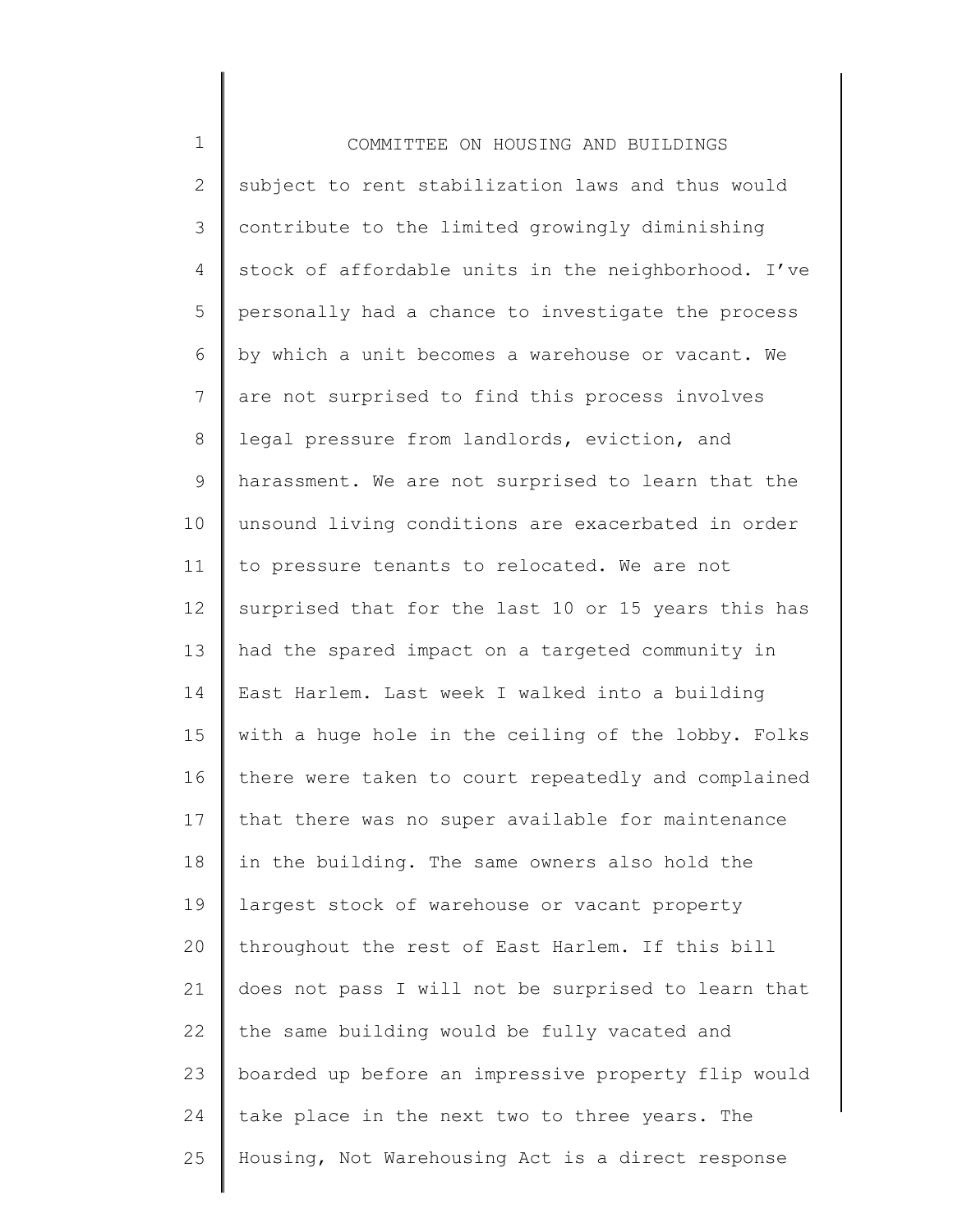| $\mathbf 1$    | COMMITTEE ON HOUSING AND BUILDINGS                  |
|----------------|-----------------------------------------------------|
| $\mathbf{2}$   | to this issue challenging the business as usual     |
| $\mathcal{S}$  | mentality of our city's unscrupulous real estate    |
| 4              | actor. Warehousing is but a strategy in an arsenal  |
| 5              | of tactics employed by landlords who prioritize     |
| 6              | profits over people. By beginning the count,        |
| $\overline{7}$ | assess, register, and issue robust penalties this   |
| $8\,$          | bill has the potential to abate some of the issues  |
| 9              | that trouble the communities we serve. As tenant    |
| 10             | advocates working with low income New Yorkers LSNYC |
| 11             | looks forward to working closely with the committee |
| 12             | and relevant city agencies in the future to help    |
| 13             | ensure that any new legislation that can vet        |
| 14             | warehousing of residential units is implemented to  |
| 15             | its fullest potential. Thank you.                   |
| 16             | CHAIRPERSON WILLIAMS: Thank you very                |
| 17             | much for all of your testimony and the work that    |
| 18             | you do. I, I just wanted to get a better            |
| 19             | understanding of the connectivity with the,         |
| 20             | connectivity of the tax leans and the vacant        |
| 21             | properties.                                         |
| 22             | PAULA SEGAL: So in the world before                 |
| 23             | 1996 before we had the tax lean sale when someone   |
| 24             | like Ms. Blaire who owns this property did not pay  |
| 25             | her taxes, her property taxes or her water bill.    |
|                |                                                     |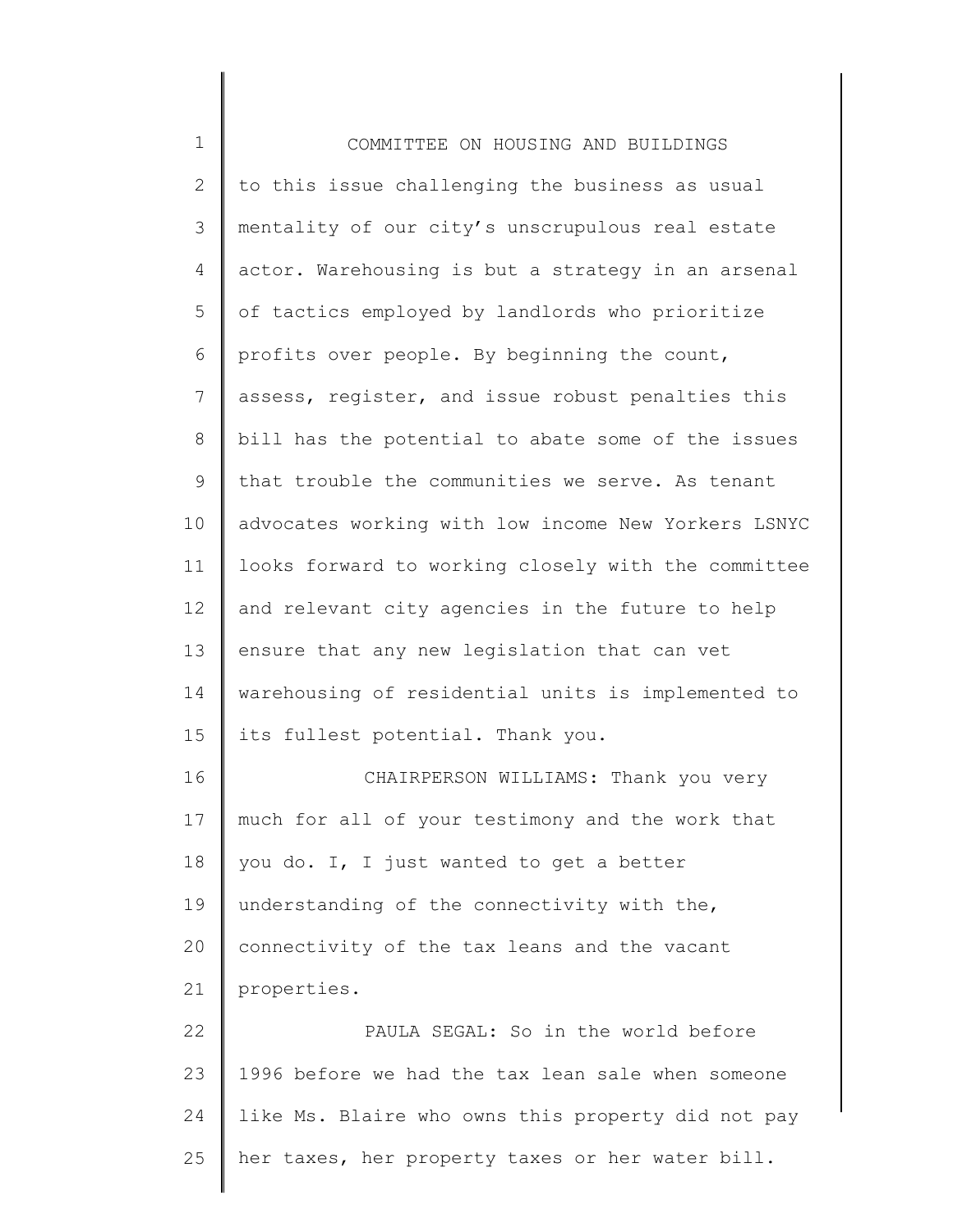1 2 3 4 5 6 7 8 9 10 11 12 13 14 15 16 17 18 19 20 21 22 23 24 COMMITTEE ON HOUSING AND BUILDINGS The city would retain the right to add fees and eventually foreclose on this property and this would, this property would go into the supply of city owned assets that we could then discuss as a potential housing site, as a potential commercial site. Fast forward to 2016 thanks to the taxing sale every May the city of New York turns debt on properties like these into a note that can be purchased by a tax lean trust which is a collection of investors that buy the notes at usually 72 cents on the dollar. So we get most of our money but we lose all of our leverage. And for properties that are occupied and particularly for properties where there are commercial landlords with multi-family dwellings who are not paying their property taxes leaving it up to some debt collector to collect from them, that makes sense. Properties that have a use. That makes sense. But our vacant and abandoned properties are in that same tax lean sale pipeline and when that leverage is lost the city literally says the debt on this property is a private issue even though where that debt started was as a tax or water bill to the city.

25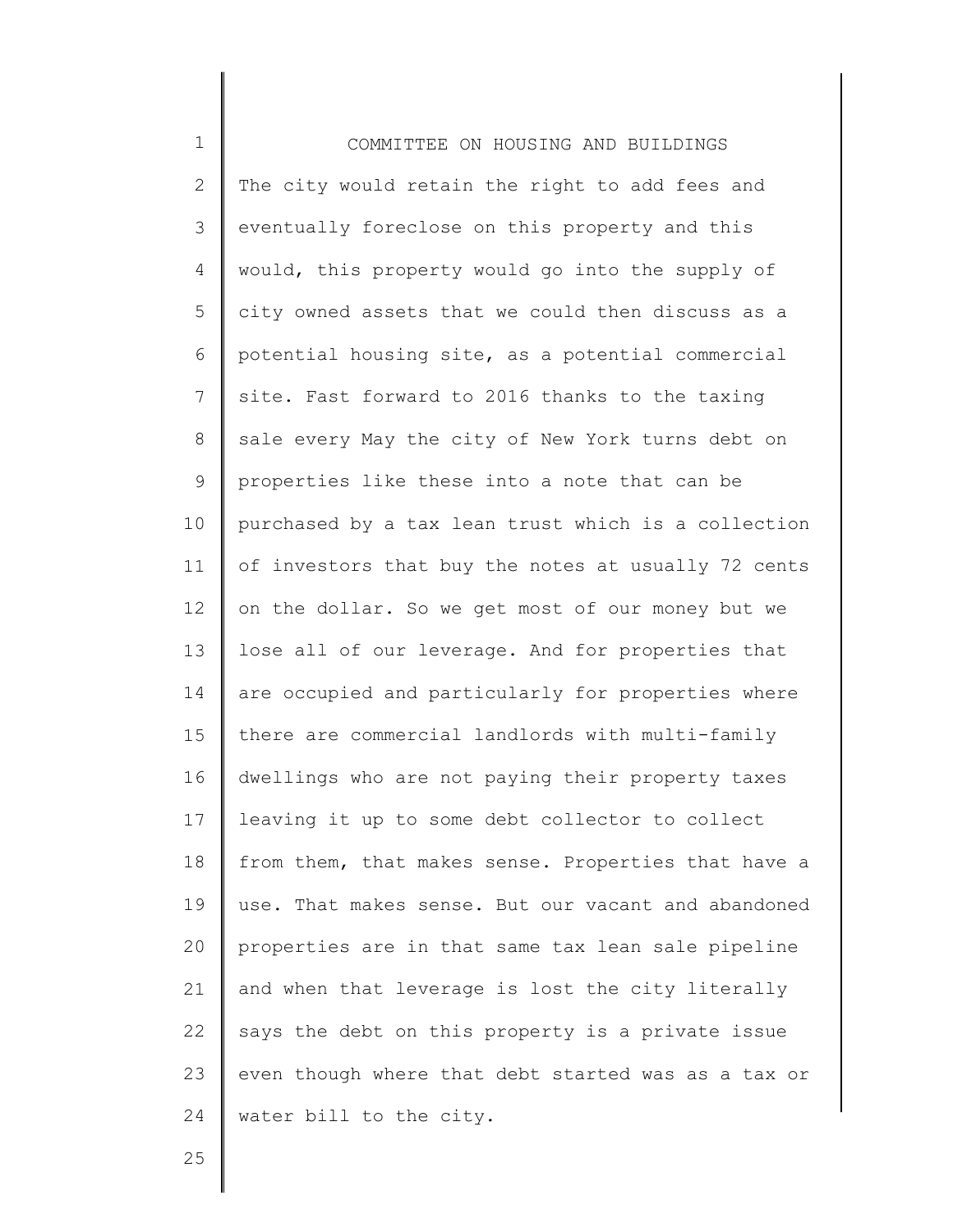| $\mathbf 1$    | COMMITTEE ON HOUSING AND BUILDINGS                  |
|----------------|-----------------------------------------------------|
| $\mathbf{2}$   | CHAIRPERSON WILLIAMS: Okay so basically             |
| $\mathfrak{Z}$ | we're taking vacant properties off the lot, off the |
| 4              | market. That could be used for something else.      |
| 5              | We're taking vacant properties off the list that we |
| 6              | could be using to build affordable housing on.      |
| $7\phantom{.}$ | PAULA SEGAL: Yeah. We're taking vacant              |
| $\,8\,$        | properties off of the list of properties the city   |
| $\mathsf 9$    | could use the debt owed against those properties as |
| 10             | leverage. We would still have to foreclose right?   |
| 11             | We would have to use the in rem process. But that's |
| 12             | how the city becomes owner of properties.           |
| 13             | CHAIRPERSON WILLIAMS: Okay. Is anyone               |
| 14             | are you the only one left from the city? Can you    |
| 15             | address this question Thank you very much for all   |
| 16             | of you for your testimony. I really appreciate it.  |
| 17             | Thank you so much. Oh I'm sorry you have a oh,      |
| 18             | okay. Thank you very much. Appreciate it. Before    |
| 19             | the next panel, sorry.                              |
| 20             | CHAIRPERSON WILLIAMS: Yes, please.                  |
| 21             | TERRI DAVIS-MERCHANT: Good morning. My              |
| 22             | name is Terri Davis-Merchant. I'm Senior            |
| 23             | Legislative Analyst with the New York City          |
| 24             | Department of Housing Preservation and Development. |
| 25             | Just wanted to give a quick                         |
|                |                                                     |

║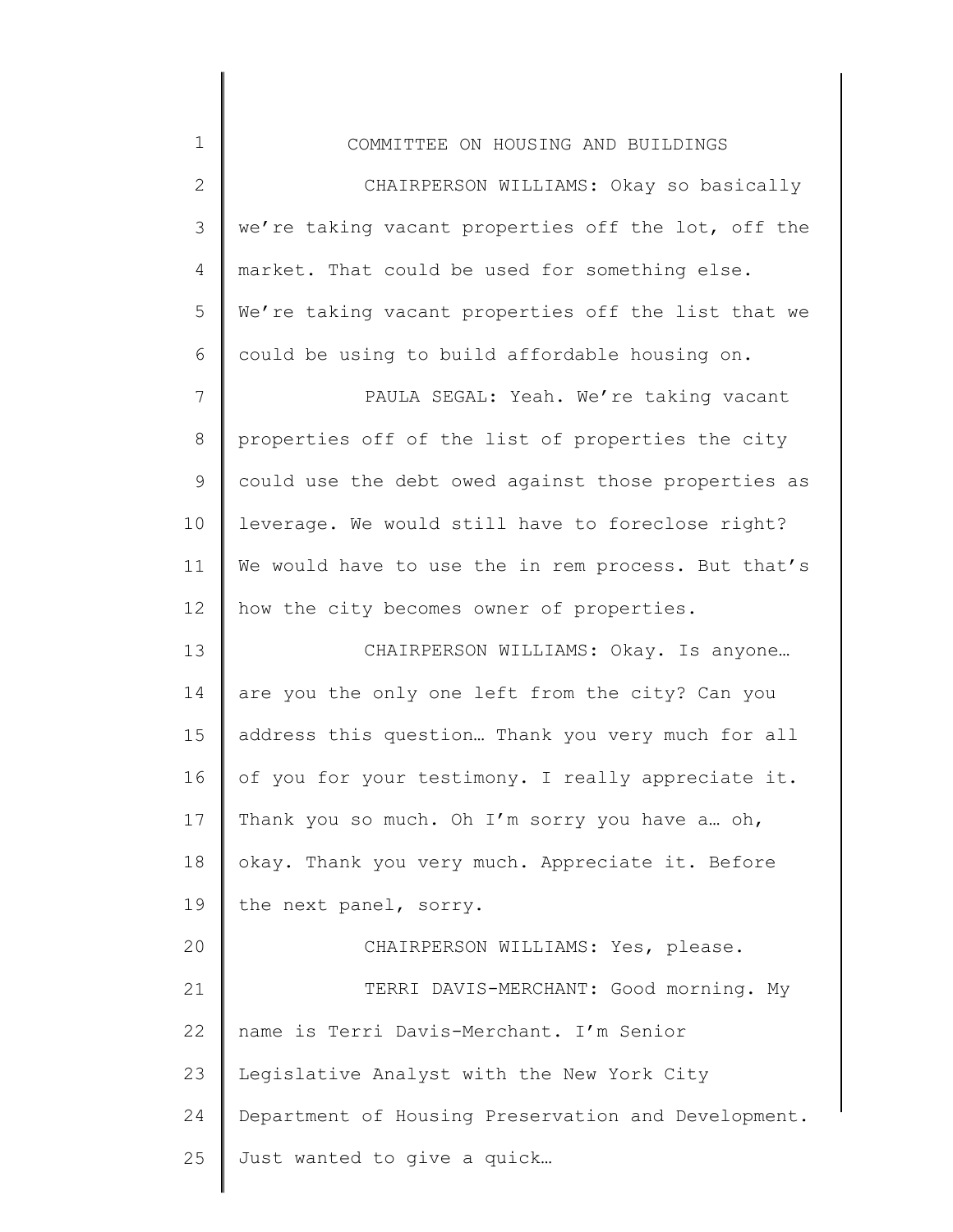| $\mathbf 1$  | COMMITTEE ON HOUSING AND BUILDINGS                  |
|--------------|-----------------------------------------------------|
| $\mathbf{2}$ | CHAIRPERSON WILLIAMS: Wait, can you                 |
| 3            | raise your right hand?                              |
| 4            | TERRI DAVIS-MERCHANT: Oh, yes.                      |
| 5            | CHAIRPERSON WILLIAMS: Do you affirm to              |
| 6            | tell the truth, the whole truth, and nothing but    |
| 7            | the truth?                                          |
| $\,8\,$      | TERRI DAVIS-MERCHANT: Yes. Just to give             |
| $\mathsf 9$  | a high level overview understanding of what the tax |
| 10           | lean sale is. So if owners of properties who have   |
| 11           | not paid their taxes, have not paid certain city    |
| 12           | fees. Those fees get converted to a lean. What      |
| 13           | happens under the tax lean sale is that the actual  |
| 14           | leans themselves get sold to a trust. The trust     |
| 15           | then for the full reductive value of that lean.     |
| 16           | From there the trust is able to ask the people for  |
| 17           | whom owed this money to pay. If they do not pay     |
| 18           | then they have the right to foreclose. So what we   |
| 19           | are selling is the lean and not the actual          |
| 20           | property.                                           |
| 21           | CHAIRPERSON WILLIAMS: When I did ask                |
| 22           | earlier if there was some kind of connection        |
| 23           | between tax leans and vacant properties they said   |
| 24           | not really and so                                   |
| 25           |                                                     |
|              |                                                     |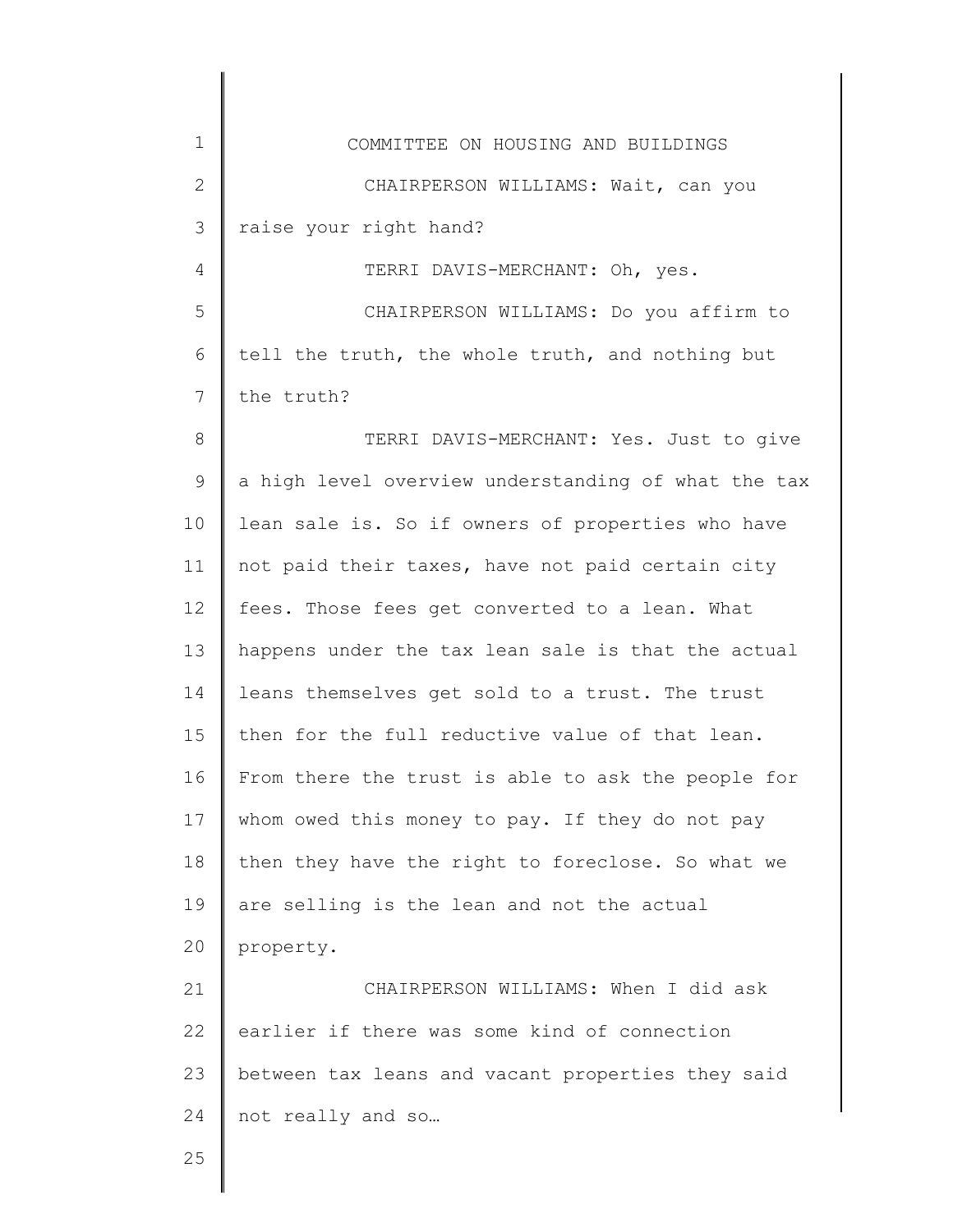| $\mathbf 1$     | COMMITTEE ON HOUSING AND BUILDINGS                  |
|-----------------|-----------------------------------------------------|
| $\mathbf{2}$    | TERRI DAVIS-MERCHANT: Well not, not                 |
| $\mathfrak{Z}$  | all, not all leans that are sold are in connection  |
| 4               | with the vacant property. So some of the leans may, |
| 5               | some of the actual properties may be occupied.      |
| 6               | CHAIRPERSON WILLIAMS: [cross-talk] Some             |
| $7\phantom{.0}$ | of them may not?                                    |
| 8               | TERRI DAVIS-MERCHANT: Excuse me.                    |
| 9               | CHAIRPERSON WILLIAMS: Some of them may              |
| 10              | not. Some of them in fact may be vacant.            |
| 11              | TERRI DAVIS-MERCHANT: That is, that is              |
| 12              | correct. But again we're selling the lean and the   |
| 13              | right to collect the funds from that lean. We're    |
| 14              | not selling the property.                           |
| 15              | CHAIRPERSON WILLIAMS: But the answer to             |
| 16              | that was given previously may have been erroneous.  |
| 17              | TERRI DAVIS-MERCHANT: I'm sorry, can                |
| 18              | you actually remind me the question.                |
| 19              | CHAIRPERSON WILLIAMS: Was there only                |
| 20              | any overlap between the tax lean sales and vacant   |
| 21              | property?                                           |
| 22              | TERRI DAVIS-MERCHANT: Well at, you know             |
| 23              | as I said before there, there possibly could be an  |
| 24              | overlap but again we are selling the leans and not  |
| 25              | the property and often times the leans are for fees |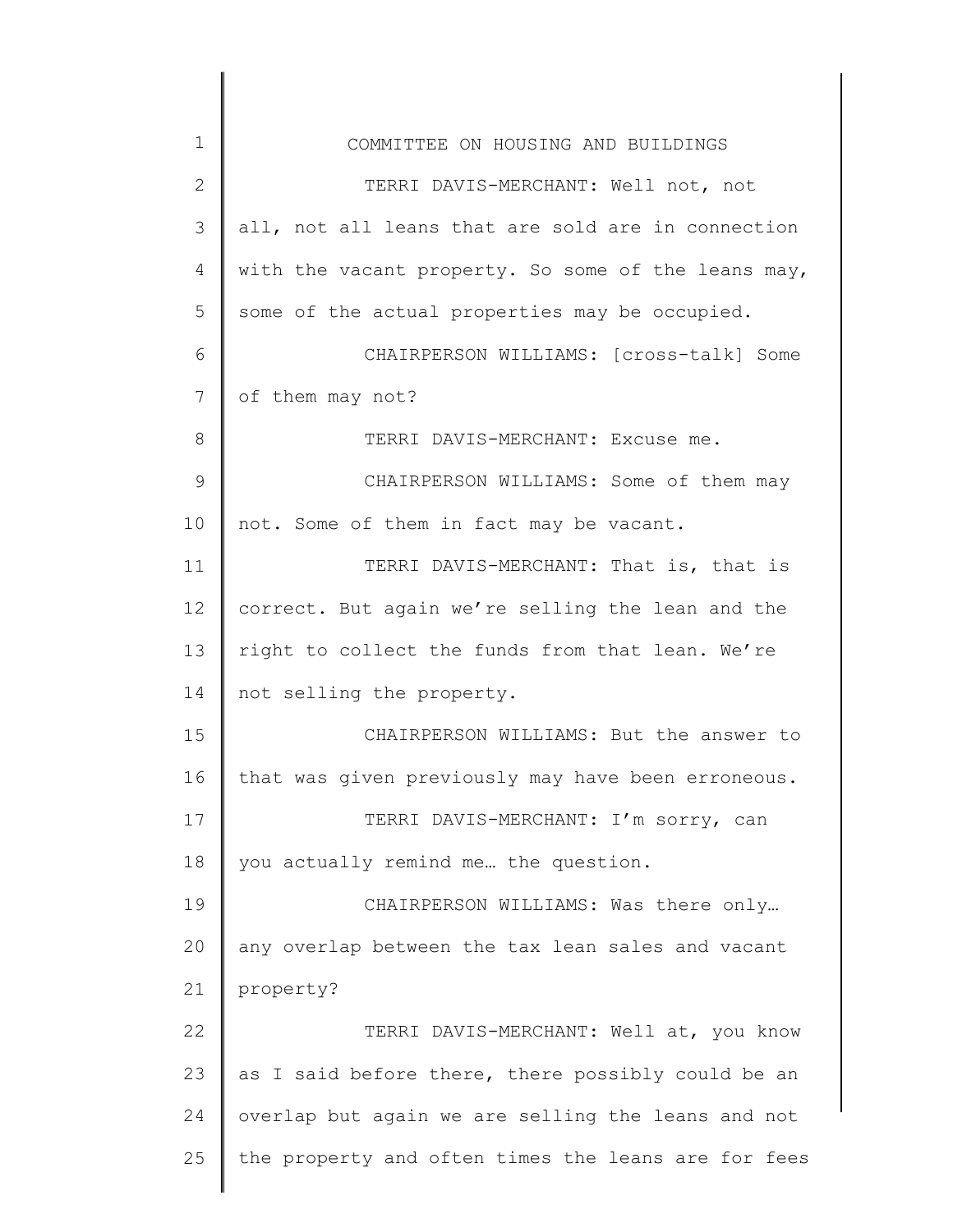| $\mathbf 1$    | COMMITTEE ON HOUSING AND BUILDINGS                  |
|----------------|-----------------------------------------------------|
| $\overline{2}$ | that you know for an occupied home or occupied      |
| 3              | building that had been converted to a lean.         |
| 4              | CHAIRPERSON WILLIAMS: The answer that               |
| 5              | DOF gave was that not that they're aware of, not    |
| 6              | that they are aware of.                             |
| $\overline{7}$ | TERRI DAVIS-MERCHANT: That, that's                  |
| 8              | right. It, again, it's because there's              |
| $\mathsf 9$    | CHAIRPERSON WILLIAMS: I find that hard              |
| 10             | to believe now though I just if [cross-talk]        |
| 11             | TERRI DAVIS-MERCHANT: Okay. I mean                  |
| 12             | there, there could be There, like I said the vary,  |
| 13             | various different sources for what constitutes a, a |
| 14             | lean that is sold as part of the tax                |
| 15             | CHAIRPERSON WILLIAMS: Because this one              |
| 16             | is vacant and assuming that it, it is or was in the |
| 17             | tax lean sale that would have been an overlap.      |
| 18             | TERRI DAVIS-MERCHANT: I'm sorry, can                |
| 19             | you repeat the question please?                     |
| 20             | CHAIRPERSON WILLIAMS: This one that                 |
| 21             | they, they I'm sorry is this one that was on a tax  |
| 22             | lean sale? Okay.                                    |
| 23             | [background comments]                               |
| 24             | TERRI DAVIS-MERCHANT: Okay                          |
| 25             |                                                     |
|                |                                                     |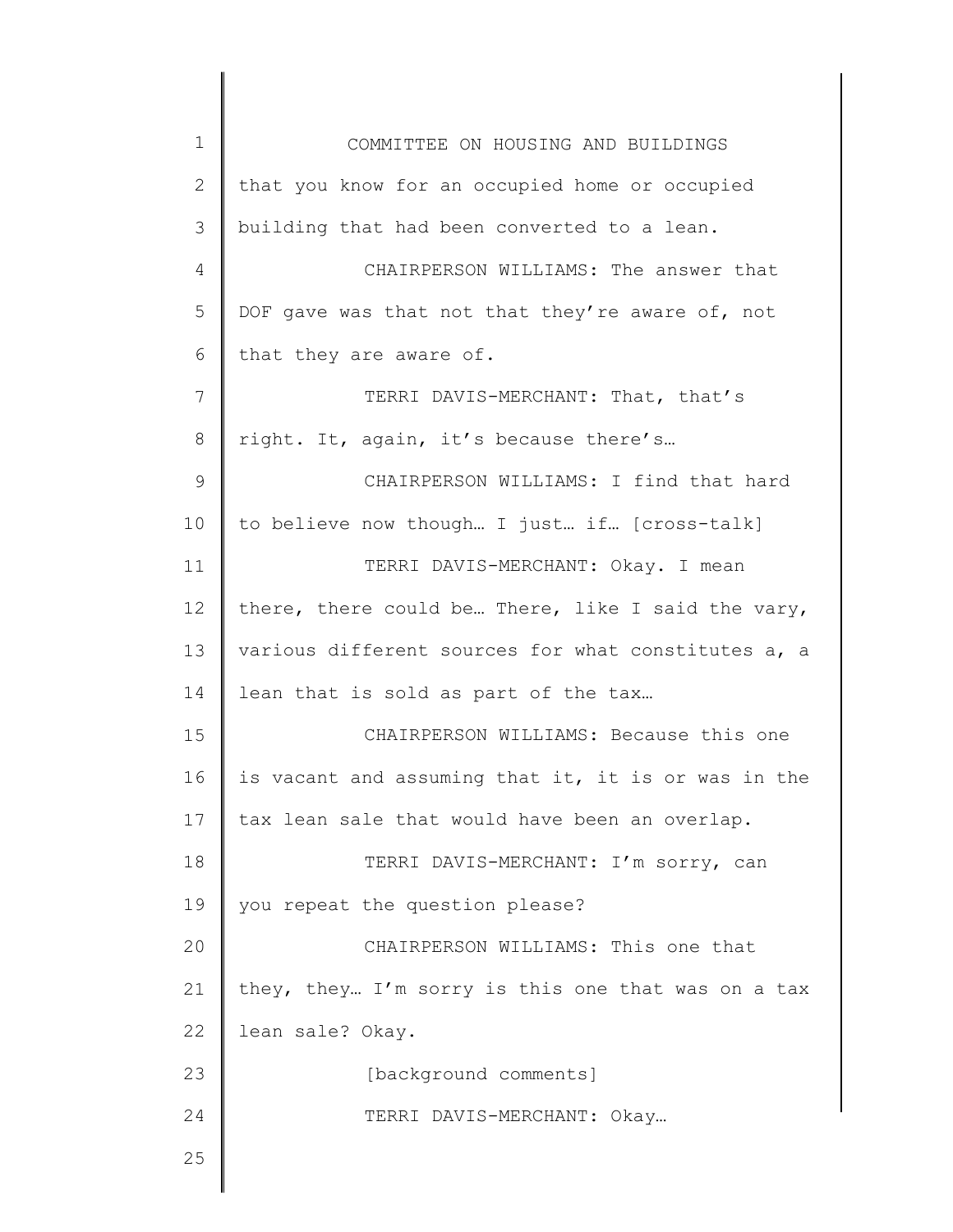| $\mathbf 1$  | COMMITTEE ON HOUSING AND BUILDINGS                  |
|--------------|-----------------------------------------------------|
| $\mathbf{2}$ | CHAIRPERSON WILLIAMS: So this is 357                |
| 3            | Beach Channel Drive. So this one was on the tax     |
| 4            | lean sale?                                          |
| 5            | TERRI DAVIS-MERCHANT: I would have                  |
| 6            | CHAIRPERSON WILLIAMS: Is vacant.                    |
| 7            | TERRI DAVIS-MERCHANT: I'm, I would have             |
| 8            | to speak with members or staff from DOI to be able  |
| 9            | to adequately address that.                         |
| 10           | CHAIRPERSON WILLIAMS: Can you just give             |
| 11           | her a copy? And I'm going to ask the, the committee |
| 12           | to follow up on to what I'm presenting now as an    |
| 13           | overlap for a tax lean and vacant property. And so  |
| 14           | I really want to figure out if there is and how     |
| 15           | much because they seems like the answer to that     |
| 16           | was given was incorrect. And so it seems like more  |
| 17           | likely that there is even if I, I don't know. But   |
| 18           | my question is, is there a way to parse out the     |
| 19           | vacant ones and decide not to sell them and do      |
| 20           | something else with it.                             |
| 21           | TERRI DAVIS-MERCHANT: I have to admit               |
| 22           | I'm not sure. I would have to ask.                  |
| 23           | CHAIRPERSON WILLIAMS: Okay, that's fair             |
| 24           | enough. Thank you very much. I appreciate it.       |
| 25           | TERRI DAVIS-MERCHANT: Thank you.                    |
|              |                                                     |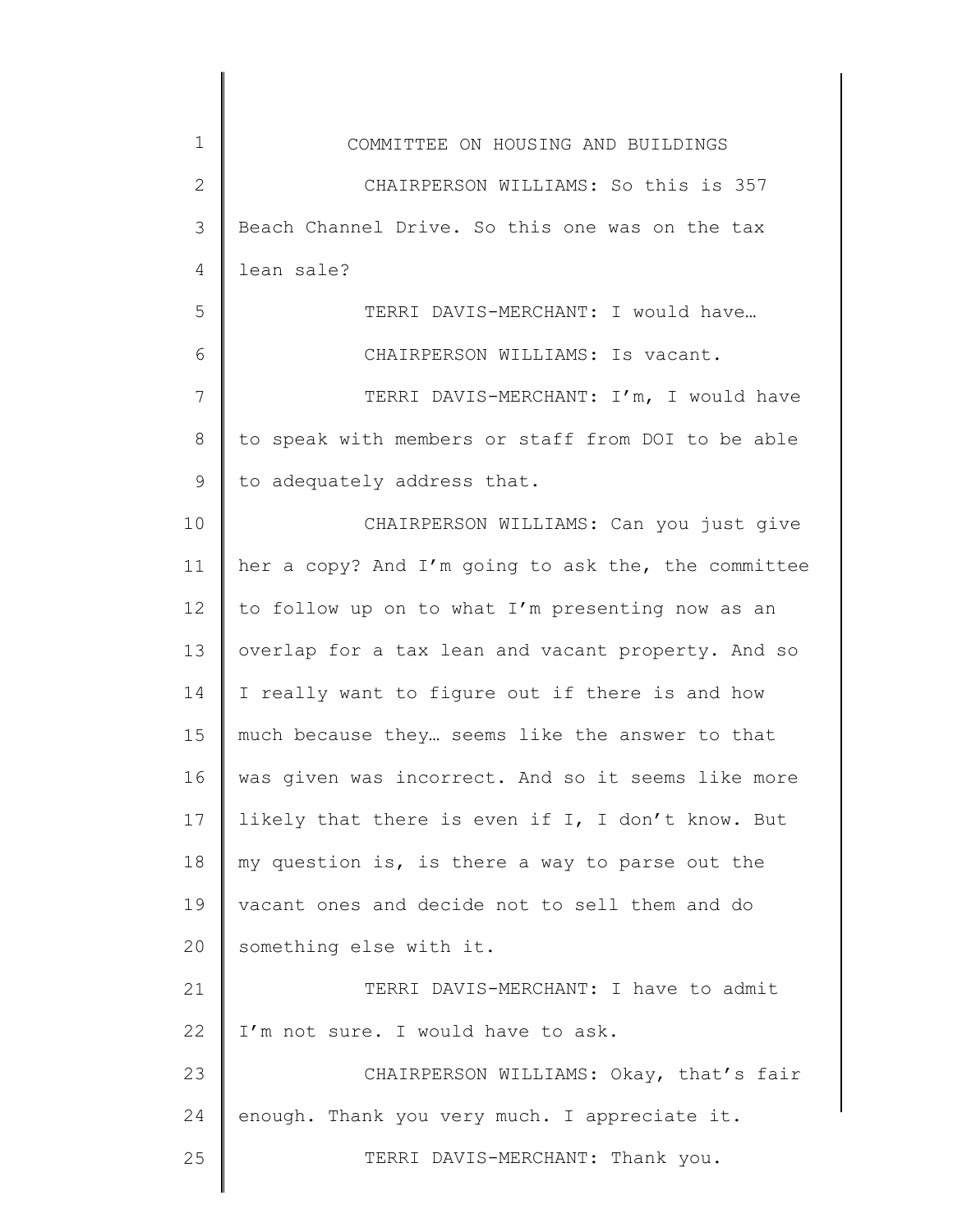| 1            | COMMITTEE ON HOUSING AND BUILDINGS                  |
|--------------|-----------------------------------------------------|
| $\mathbf{2}$ | CHAIRPERSON WILLIAMS: Oh I'm sorry,                 |
| 3            | sorry Council Member Rosenthal.                     |
| 4            | COUNCIL MEMBER ROSENTHAL: Thank you. So             |
| 5            | I'm just reading about this property more.          |
| 6            | TERRI DAVIS-MERCHANT: Mm-hmm.                       |
| 7            | COUNCIL MEMBER ROSENTHAL: And this is               |
| 8            | basically a private neglectful landlord.            |
| 9            | TERRI DAVIS-MERCHANT: Mm-hmm.                       |
| 10           | COUNCIL MEMBER ROSENTHAL: So the lean               |
| 11           | you said is sold to a trust?                        |
| 12           | TERRI DAVIS-MERCHANT: Mm-hmm.                       |
| 13           | COUNCIL MEMBER ROSENTHAL: What is that,             |
| 14           | what's the trust is publicly owned or what is the   |
| 15           | trust?                                              |
| 16           | TERRI DAVIS-MERCHANT: I have to admit               |
| 17           | I, I am not the person who the, the expert on       |
| 18           | [cross-talk]                                        |
| 19           | COUNCIL MEMBER ROSENTHAL: Okay.                     |
| 20           | TERRI DAVIS-MERCHANT: tax lean sales.               |
| 21           | I do know, have a very sort of large or high level  |
| 22           | understanding of the basic process. So this is      |
| 23           | actually something that's administered primarily by |
| 24           | the Department of Finance. So                       |
| 25           | COUNCIL MEMBER ROSENTHAL: Oh, okay.                 |
|              |                                                     |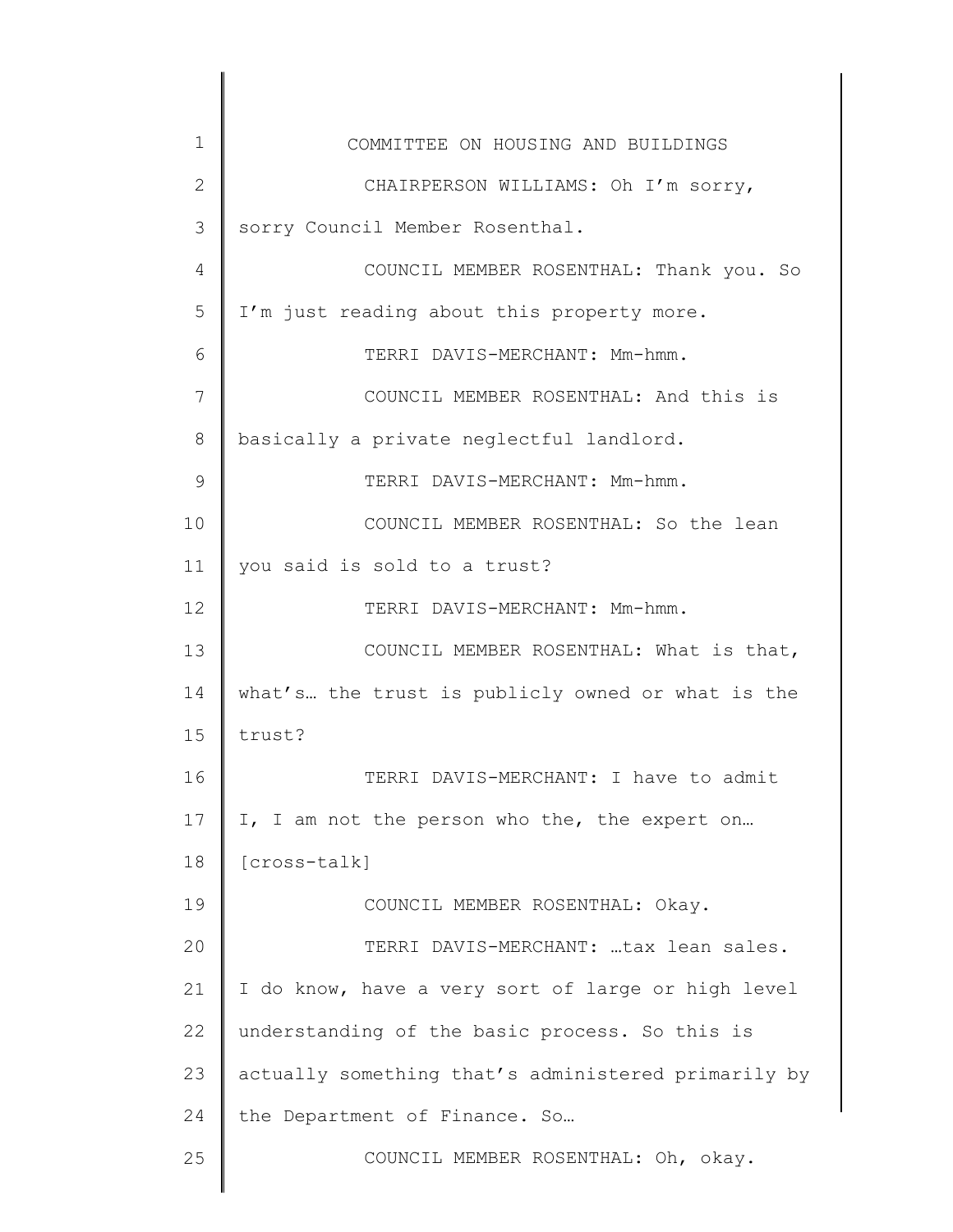| $\mathbf 1$  | COMMITTEE ON HOUSING AND BUILDINGS                  |
|--------------|-----------------------------------------------------|
| $\mathbf{2}$ | TERRI DAVIS-MERCHANT:  I could                      |
| 3            | definitely get you some more information and, and   |
| 4            | I I think maybe as you're, you may or may not be    |
| 5            | aware that we are currently working with the, the   |
| 6            | council on, in looking at the tax lean sale         |
| 7            | overall. So, but I would unfortunately not be the   |
| 8            | best person and I don't want to give you incorrect  |
| $\mathsf 9$  | information.                                        |
| 10           | COUNCIL MEMBER ROSENTHAL: Right. Means              |
| 11           | so I guess for the committee council in terms of    |
| 12           | the follow-up questions that we have for the        |
| 13           | Department of Finance. One of the, one of the       |
| 14           | missing pieces if we're trying to connect the dots  |
| 15           | is the trust. Because what I'm hearing is that once |
| 16           | the owner says they can't pay the ticket and then   |
| 17           | they're allowed to go into foreclosure right?       |
| 18           | TERRI DAVIS-MERCHANT: Well                          |
| 19           | COUNCIL MEMBER ROSENTHAL: That seem to              |
| 20           | be the                                              |
| 21           | TERRI DAVIS-MERCHANT: Yes.                          |
| 22           | COUNCIL MEMBER ROSENTHAL: So, so the                |
| 23           | TERRI DAVIS-MERCHANT: Trigger.                      |
| 24           | COUNCIL MEMBER ROSENTHAL: the                       |
| 25           | responsible party does not pay the fees?            |
|              |                                                     |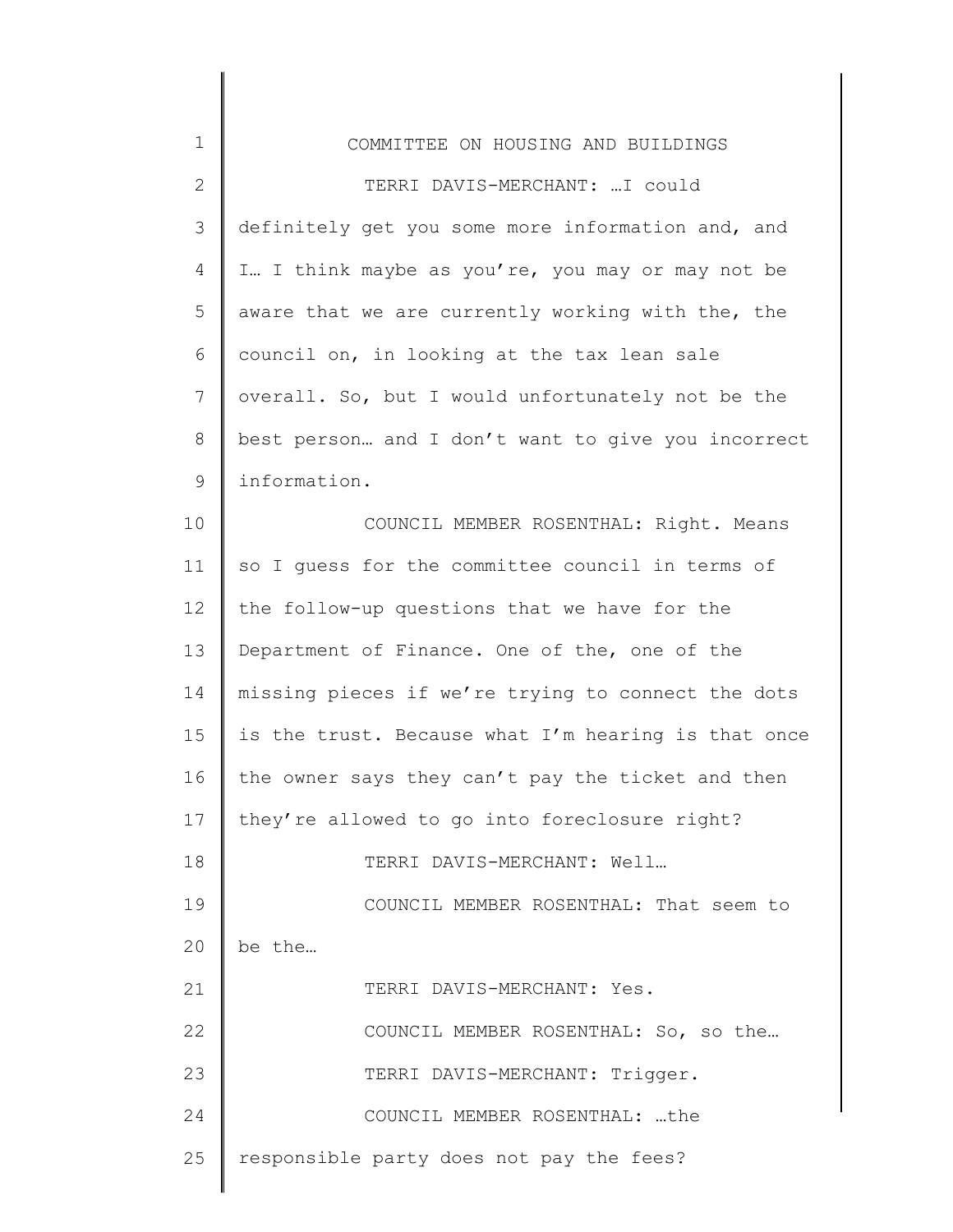| $\mathbf 1$  | COMMITTEE ON HOUSING AND BUILDINGS                 |
|--------------|----------------------------------------------------|
| $\mathbf{2}$ | TERRI DAVIS-MERCHANT: Yep.                         |
| 3            | COUNCIL MEMBER ROSENTHAL: And those                |
| 4            | fees are converted to a lean and then you know     |
| 5            | there are, it's my understanding that the          |
| 6            | Department of Finance does reach out to them and,  |
| 7            | and you know give them notice that this particular |
| $8\,$        | lean may be included as part of the tax lean sale. |
| 9            | TERRI DAVIS-MERCHANT: Sure.                        |
| 10           | COUNCIL MEMBER ROSENTHAL: And then it              |
| 11           | goes into the trust and once it's in the trust     |
| 12           | they're allowed to foreclose.                      |
| 13           | TERRI DAVIS-MERCHANT: That is my                   |
| 14           | understanding, yeah.                               |
| 15           | COUNCIL MEMBER ROSENTHAL: Yeah. And                |
| 16           | then uh, then they're out and they're not          |
| 17           | responsible for those fees anymore. And then the   |
| 18           | trust.                                             |
| 19           | TERRI DAVIS-MERCHANT: They still are.              |
| 20           | The trust can request that they paid those fees,   |
| 21           | yes.                                               |
| 22           | COUNCIL MEMBER ROSENTHAL: Okay well                |
| 23           | we'll explore it with the right people. I mean     |
| 24           | you're                                             |
| 25           | TERRI DAVIS-MERCHANT: Yes.                         |
|              |                                                    |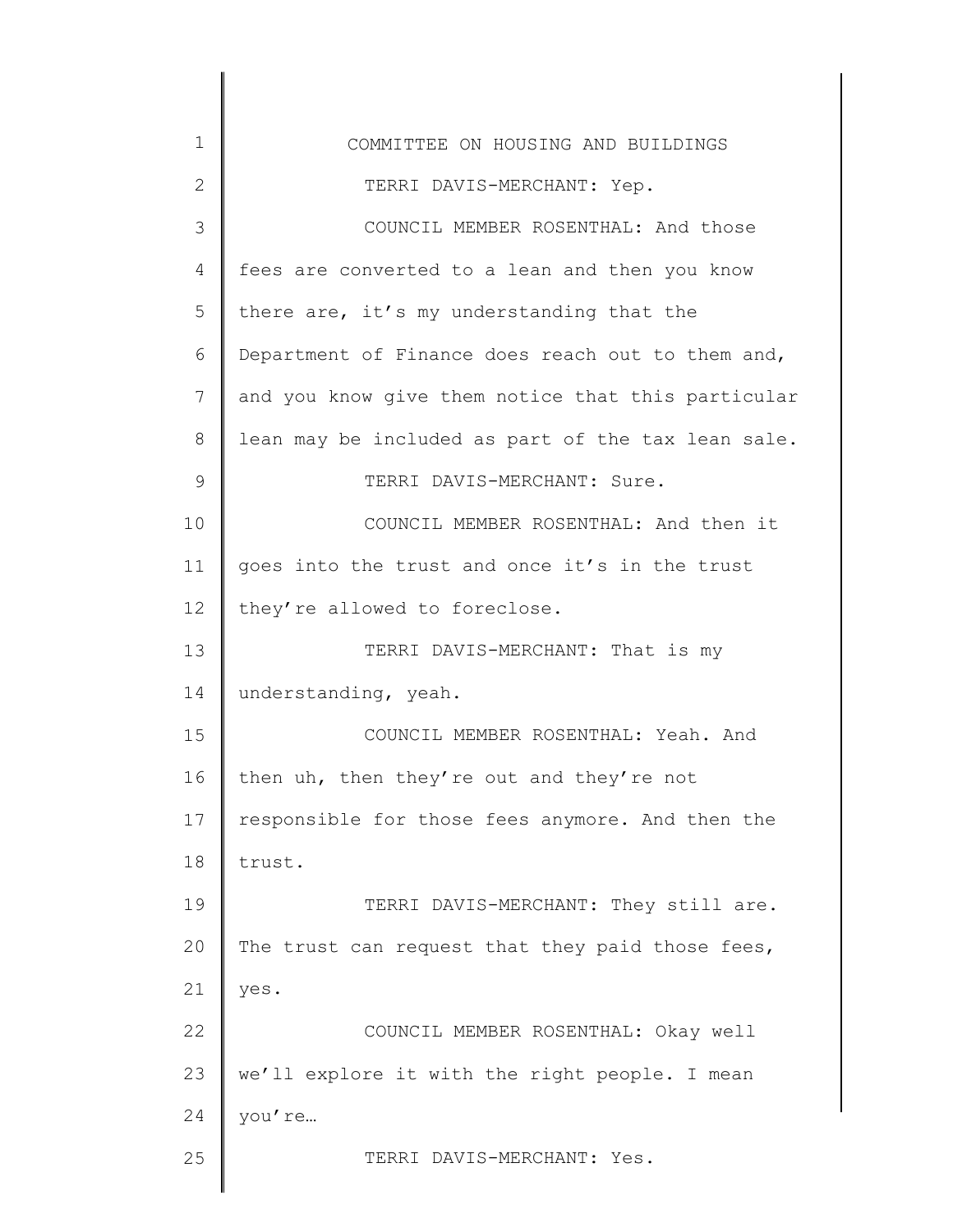| $\mathbf 1$    | COMMITTEE ON HOUSING AND BUILDINGS                  |
|----------------|-----------------------------------------------------|
| $\overline{2}$ | COUNCIL MEMBER ROSENTHAL: right                     |
| 3              | because generally the definition of foreclosure is  |
| 4              | TERRI DAVIS-MERCHANT: Right. And then,              |
| 5              | and, and so it's my understanding that the trust    |
| 6              | may ask and request that they pay those fees, if    |
| 7              | those fees are not paid then the trust may initiate |
| 8              | a foreclosure action.                               |
| $\mathsf 9$    | COUNCIL MEMBER ROSENTHAL: Right.                    |
| 10             | TERRI DAVIS-MERCHANT: That is my                    |
| 11             | understanding.                                      |
| 12             | COUNCIL MEMBER ROSENTHAL: Right. And                |
| 13             | then once it's foreclosed on                        |
| 14             | TERRI DAVIS-MERCHANT: Mm-hmm.                       |
| 15             | COUNCIL MEMBER ROSENTHAL: It would                  |
| 16             | strike me and this is why who owns the trust is     |
| 17             | important.                                          |
| 18             | TERRI DAVIS-MERCHANT: Mm-hmm.                       |
| 19             | COUNCIL MEMBER ROSENTHAL: Because then              |
| 20             | the trust has responsibility for disposition of     |
| 21             | that property, this property. And so we need to     |
| 22             | understand better what the definition of the trust  |
| 23             | is. Is it a EDC? Is you know now so is it a city    |
| 24             | entity, no, so what the trust is sorry there are    |
| 25             |                                                     |
|                |                                                     |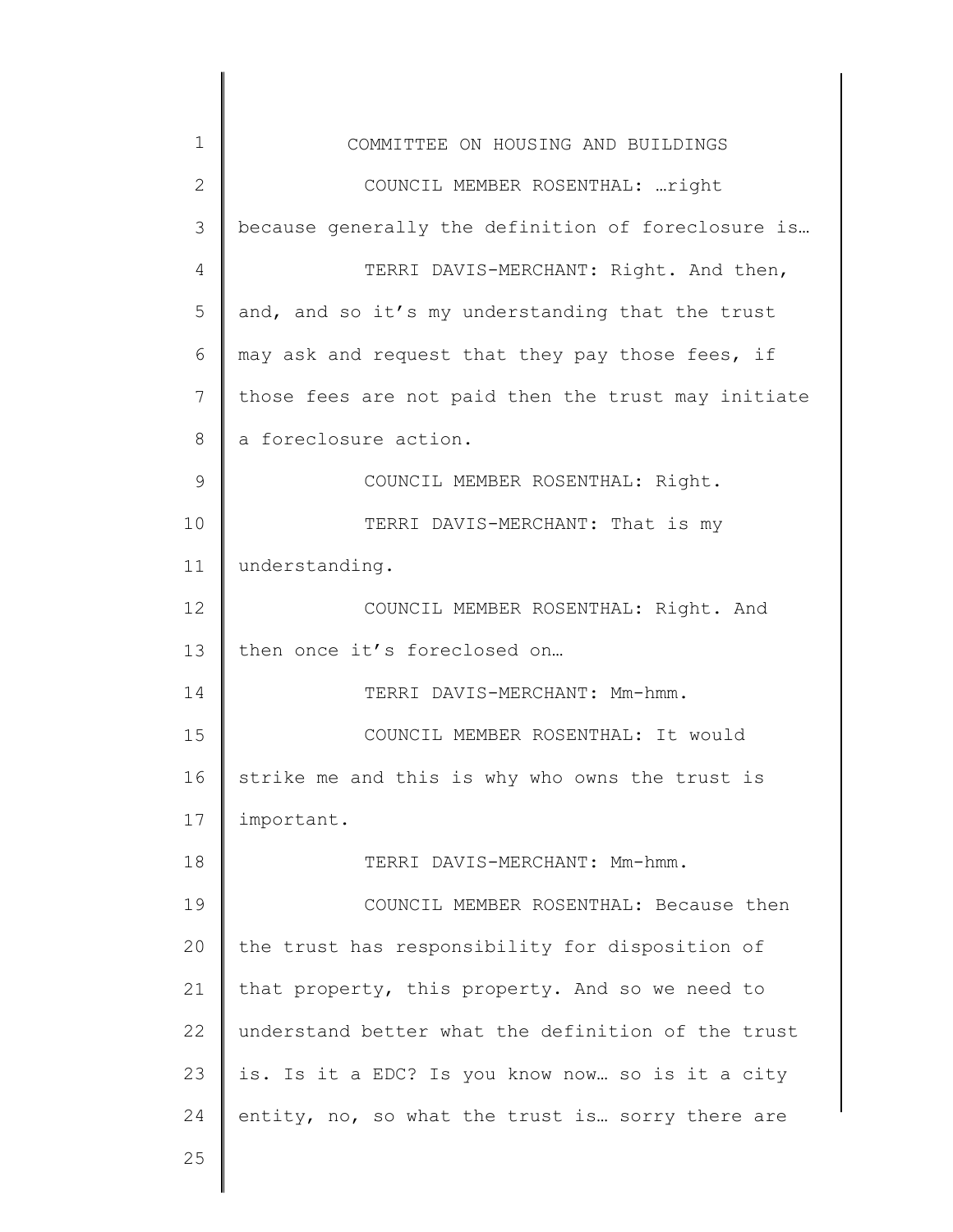| 1            | COMMITTEE ON HOUSING AND BUILDINGS                  |
|--------------|-----------------------------------------------------|
| $\mathbf{2}$ | people behind you who are guiding me in my          |
| 3            | question.                                           |
| 4            | TERRI DAVIS-MERCHANT: Yes, I'm sure.                |
| 5            | COUNCIL MEMBER ROSENTHAL: We need to                |
| 6            | understand better then what that is and whether or  |
| 7            | not there would be an opportunity you know looking  |
| 8            | at this building for example                        |
| 9            | TERRI DAVIS-MERCHANT: Mm-hmm.                       |
| 10           | COUNCIL MEMBER ROSENTHAL: This looks                |
| 11           | I'm not an engineer, looks like an opportunity for  |
| 12           | TERRI DAVIS-MERCHANT: Mm-hmm.                       |
| 13           | COUNCIL MEMBER ROSENTHAL:  housing and              |
| 14           | you know the city, it, what could we do to put the  |
| 15           | city in a position to then own that property. It's  |
| 16           | been foreclosed on. The trust has it.               |
| 17           | TERRI DAVIS-MERCHANT: Mm-hmm.                       |
| 18           | COUNCIL MEMBER ROSENTHAL: So how does               |
| 19           | the trust then you know what's a mechanism we       |
| 20           | could use for the trust to turn it over to the city |
| 21           | to renovate and use it for affordable housing. Of   |
| 22           | course then the city becomes a manager and I know   |
| 23           | we don't want to do that but maybe there's somebody |
| 24           | who we get and blah blah blah blah. And so do you   |
| 25           | guys track those kinds of properties?               |
|              |                                                     |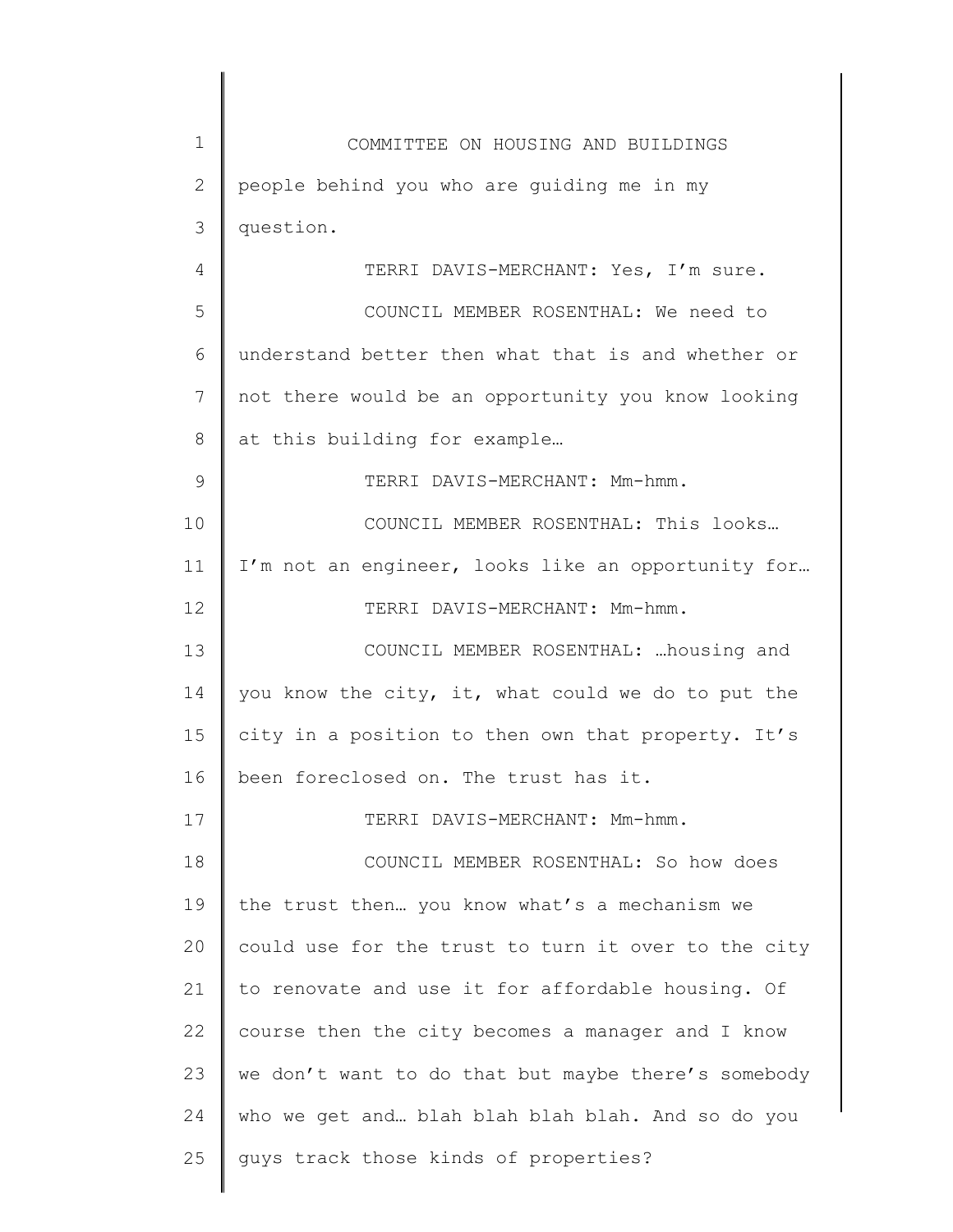| $\mathbf 1$<br>COMMITTEE ON HOUSING AND BUILDINGS<br>$\mathbf{2}$<br>TERRI DAVIS-MERCHANT: I'm, I'm not<br>3<br>sure. I, again [cross-talk]<br>$\overline{4}$<br>COUNCIL MEMBER ROSENTHAL: Okay I'm all<br>5<br>done.<br>TERRI DAVIS-MERCHANT:  I would have to.<br>6<br>7<br>COUNCIL MEMBER ROSENTHAL: Thank you so<br>8<br>much for your time.<br>$\mathcal{G}$<br>TERRI DAVIS-MERCHANT: Mm-hmm.<br>10<br>CHAIRPERSON WILLIAMS: Thank you so much<br>for coming back because I know you weren't prepared<br>11<br>12 <sup>°</sup><br>for those line of questions and you're not the<br>13<br>expert for it so but I appreciate you coming back<br>to answer some questions. Next we have Jermaine<br>14<br>15<br>Abdula, Lynn Lewis, Allister Williams, William<br>16<br>Burnett, and Deborah Dickerson. Next up after this<br>17<br>18<br>Do that again. Sharmell Lewis, Marcus Moore,<br>19<br>Cecelia Grant, and Wanda Sweeny. And Tahika<br>[phonetic], I believe, Tahika Fredericks please<br>20<br>stay on deck. Can you each raise your right hand<br>21<br>please? Do you affirm to tell the truth, the whole<br>22<br>23<br>truth, and nothing but the truth today? You can<br>begin your testimony in the order of your<br>24 |    |                                                    |
|-------------------------------------------------------------------------------------------------------------------------------------------------------------------------------------------------------------------------------------------------------------------------------------------------------------------------------------------------------------------------------------------------------------------------------------------------------------------------------------------------------------------------------------------------------------------------------------------------------------------------------------------------------------------------------------------------------------------------------------------------------------------------------------------------------------------------------------------------------------------------------------------------------------------------------------------------------------------------------------------------------------------------------------------------------------------------------------------------------------------------------------------------------------------------------------------------------------------------------------------|----|----------------------------------------------------|
|                                                                                                                                                                                                                                                                                                                                                                                                                                                                                                                                                                                                                                                                                                                                                                                                                                                                                                                                                                                                                                                                                                                                                                                                                                           |    |                                                    |
|                                                                                                                                                                                                                                                                                                                                                                                                                                                                                                                                                                                                                                                                                                                                                                                                                                                                                                                                                                                                                                                                                                                                                                                                                                           |    |                                                    |
|                                                                                                                                                                                                                                                                                                                                                                                                                                                                                                                                                                                                                                                                                                                                                                                                                                                                                                                                                                                                                                                                                                                                                                                                                                           |    |                                                    |
|                                                                                                                                                                                                                                                                                                                                                                                                                                                                                                                                                                                                                                                                                                                                                                                                                                                                                                                                                                                                                                                                                                                                                                                                                                           |    |                                                    |
|                                                                                                                                                                                                                                                                                                                                                                                                                                                                                                                                                                                                                                                                                                                                                                                                                                                                                                                                                                                                                                                                                                                                                                                                                                           |    |                                                    |
|                                                                                                                                                                                                                                                                                                                                                                                                                                                                                                                                                                                                                                                                                                                                                                                                                                                                                                                                                                                                                                                                                                                                                                                                                                           |    |                                                    |
|                                                                                                                                                                                                                                                                                                                                                                                                                                                                                                                                                                                                                                                                                                                                                                                                                                                                                                                                                                                                                                                                                                                                                                                                                                           |    |                                                    |
|                                                                                                                                                                                                                                                                                                                                                                                                                                                                                                                                                                                                                                                                                                                                                                                                                                                                                                                                                                                                                                                                                                                                                                                                                                           |    |                                                    |
|                                                                                                                                                                                                                                                                                                                                                                                                                                                                                                                                                                                                                                                                                                                                                                                                                                                                                                                                                                                                                                                                                                                                                                                                                                           |    |                                                    |
|                                                                                                                                                                                                                                                                                                                                                                                                                                                                                                                                                                                                                                                                                                                                                                                                                                                                                                                                                                                                                                                                                                                                                                                                                                           |    |                                                    |
|                                                                                                                                                                                                                                                                                                                                                                                                                                                                                                                                                                                                                                                                                                                                                                                                                                                                                                                                                                                                                                                                                                                                                                                                                                           |    |                                                    |
|                                                                                                                                                                                                                                                                                                                                                                                                                                                                                                                                                                                                                                                                                                                                                                                                                                                                                                                                                                                                                                                                                                                                                                                                                                           |    |                                                    |
|                                                                                                                                                                                                                                                                                                                                                                                                                                                                                                                                                                                                                                                                                                                                                                                                                                                                                                                                                                                                                                                                                                                                                                                                                                           |    |                                                    |
|                                                                                                                                                                                                                                                                                                                                                                                                                                                                                                                                                                                                                                                                                                                                                                                                                                                                                                                                                                                                                                                                                                                                                                                                                                           |    |                                                    |
|                                                                                                                                                                                                                                                                                                                                                                                                                                                                                                                                                                                                                                                                                                                                                                                                                                                                                                                                                                                                                                                                                                                                                                                                                                           |    |                                                    |
|                                                                                                                                                                                                                                                                                                                                                                                                                                                                                                                                                                                                                                                                                                                                                                                                                                                                                                                                                                                                                                                                                                                                                                                                                                           |    |                                                    |
|                                                                                                                                                                                                                                                                                                                                                                                                                                                                                                                                                                                                                                                                                                                                                                                                                                                                                                                                                                                                                                                                                                                                                                                                                                           |    | panel would be Sharmell Lucas, Cecelia Grant, Mark |
|                                                                                                                                                                                                                                                                                                                                                                                                                                                                                                                                                                                                                                                                                                                                                                                                                                                                                                                                                                                                                                                                                                                                                                                                                                           |    |                                                    |
|                                                                                                                                                                                                                                                                                                                                                                                                                                                                                                                                                                                                                                                                                                                                                                                                                                                                                                                                                                                                                                                                                                                                                                                                                                           |    |                                                    |
|                                                                                                                                                                                                                                                                                                                                                                                                                                                                                                                                                                                                                                                                                                                                                                                                                                                                                                                                                                                                                                                                                                                                                                                                                                           |    |                                                    |
|                                                                                                                                                                                                                                                                                                                                                                                                                                                                                                                                                                                                                                                                                                                                                                                                                                                                                                                                                                                                                                                                                                                                                                                                                                           |    |                                                    |
|                                                                                                                                                                                                                                                                                                                                                                                                                                                                                                                                                                                                                                                                                                                                                                                                                                                                                                                                                                                                                                                                                                                                                                                                                                           |    |                                                    |
|                                                                                                                                                                                                                                                                                                                                                                                                                                                                                                                                                                                                                                                                                                                                                                                                                                                                                                                                                                                                                                                                                                                                                                                                                                           |    |                                                    |
|                                                                                                                                                                                                                                                                                                                                                                                                                                                                                                                                                                                                                                                                                                                                                                                                                                                                                                                                                                                                                                                                                                                                                                                                                                           |    |                                                    |
|                                                                                                                                                                                                                                                                                                                                                                                                                                                                                                                                                                                                                                                                                                                                                                                                                                                                                                                                                                                                                                                                                                                                                                                                                                           | 25 |                                                    |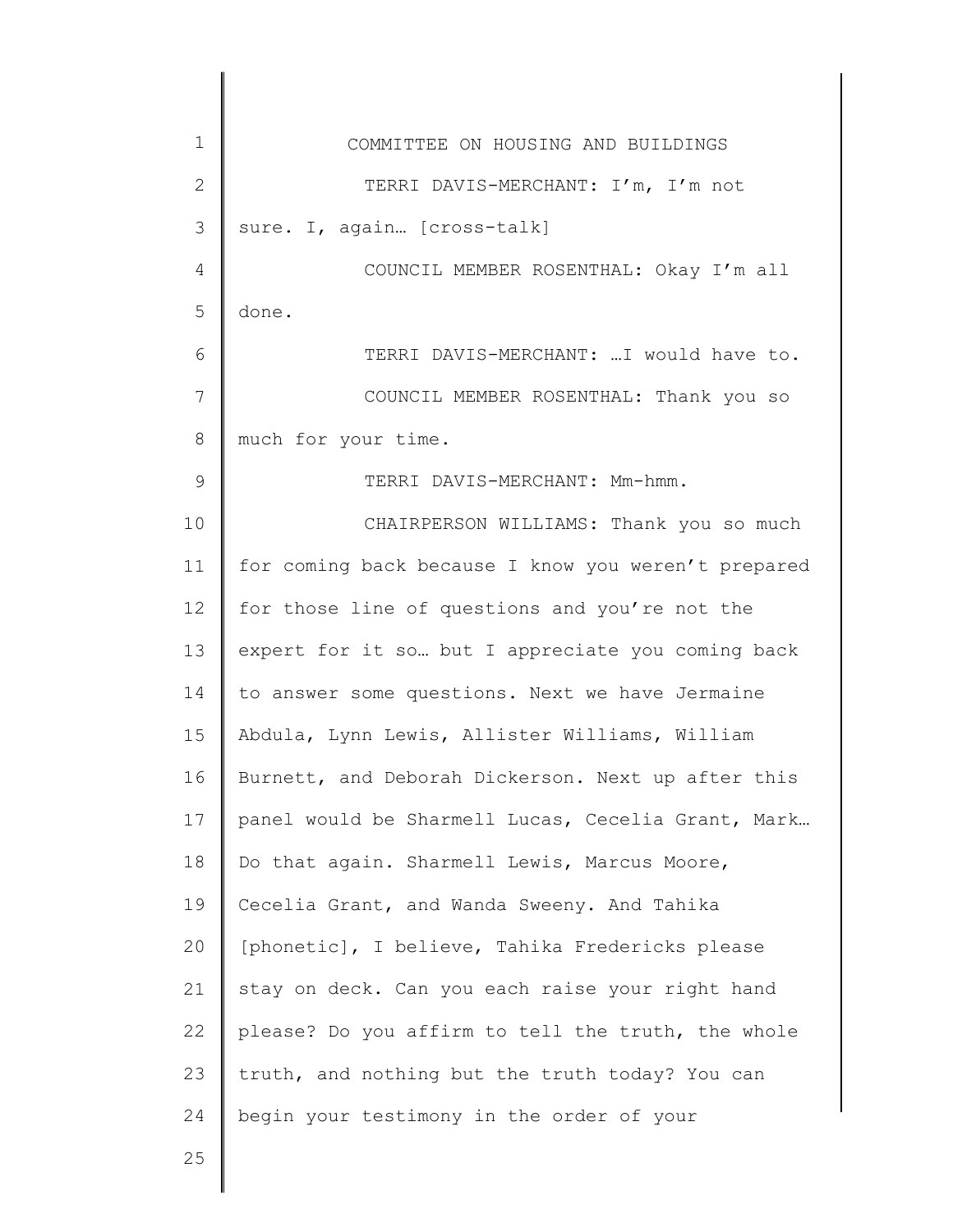1 2 3 COMMITTEE ON HOUSING AND BUILDINGS preference. And you each have two minutes to present.

4 5 6 7 8 9 10 11 12 13 14 15 16 17 18 19 20 21 22 23 24 25 JERMAINE ABDULA: Oh okay. Hello my name is Jermaine. I'm currently a member of Community Board 11 and I'm also a resident on Wards Island in one of the shelters. My reason for joining CB11 was because I felt that homeless individuals and exconvicts were not being properly represented or rather were being misrepresented. The reason these bills are important to me is because they directly affect me and the people I represent. There are so many vacant properties and vacant lots in New York City that there should not be so many of us sitting in shelters. Instead money should be put towards permanent housing and these bills will help hold landlords accountable for letting properties sit vacant. I see vacant properties all the time. The other night I was walking down  $3^{rd}$  Ave by  $108^{th}$ street and I saw about five buildings where the storefronts were being rented but the windows of the buildings are all boarded up with wood. It was a lot of windows and it was building after building. I never noticed it before the storefronts are being used. It made me angry because I'm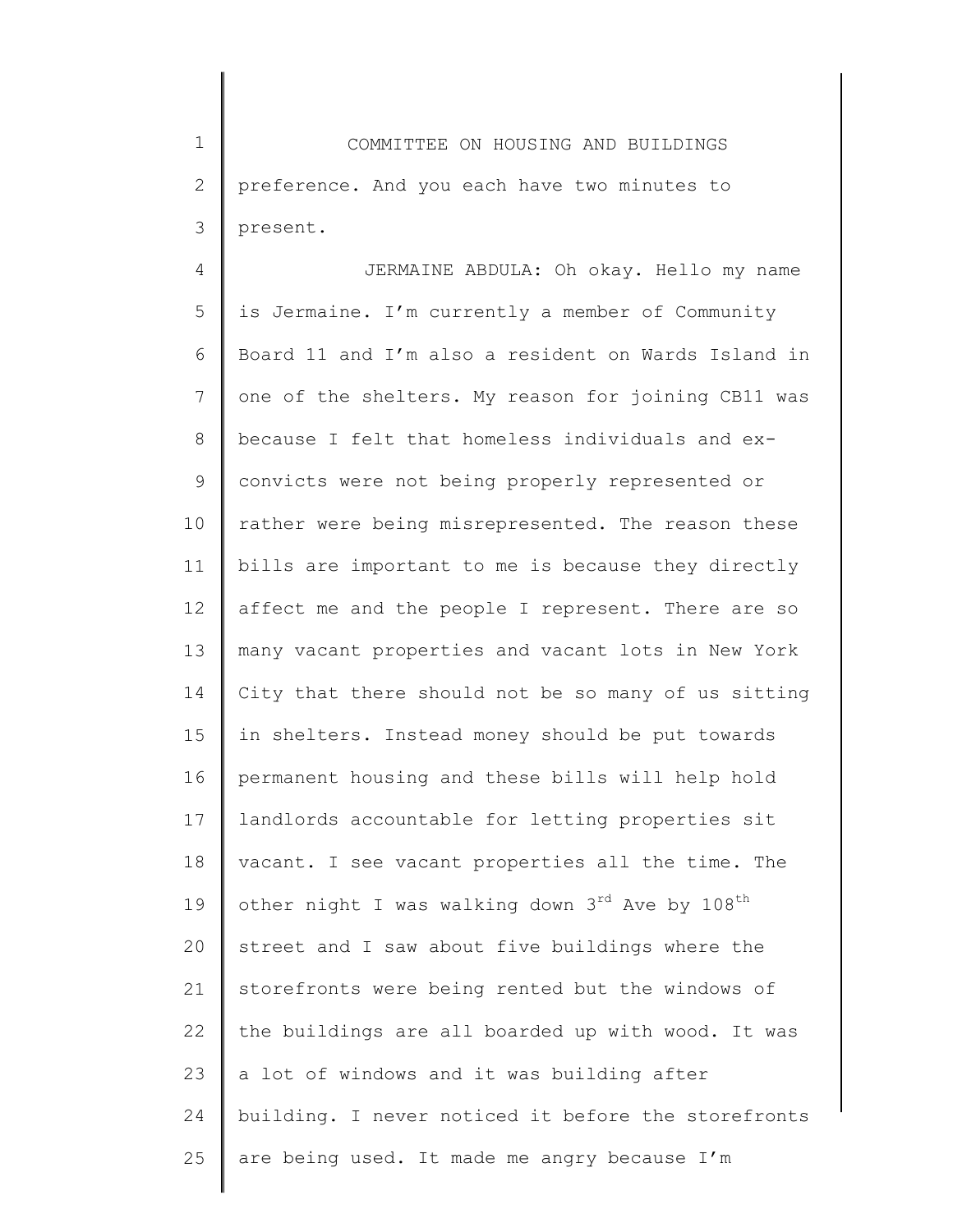| $\mathbf 1$  | COMMITTEE ON HOUSING AND BUILDINGS                  |
|--------------|-----------------------------------------------------|
| $\mathbf{2}$ | sitting in a shelter and you have all these         |
| 3            | apartments not being used for anything. It makes me |
| 4            | wonder what kind of plan could you have that lets   |
| 5            | these apartments sit vacant while they're renting   |
| 6            | out the storefronts. These bills would pressure     |
| 7            | landlords to put people in these apartments instead |
| $\,8\,$      | of letting them sit vacant because of the           |
| 9            | possibility of fines. We need to stop building      |
| 10           | showrooms and start building permanent housing.     |
| 11           | Because these shelters are in very bad condition    |
| 12           | and they can do as many inspections as they want    |
| 13           | but they're still in bad condition. Whenever I go   |
| 14           | to an open house I'm told a 700 credit score or a   |
| 15           | guarantor that makes \$91,125 and that's with my    |
| 16           | Link voucher. They have so many rules in effect so  |
| 17           | people in my position can't get out of shelters.    |
| 18           | These bills would be a step forward for possible    |
| 19           | low income, low income housing. I want, I want to   |
| 20           | see something happen with these vacant lots and     |
| 21           | buildings. Right now nothing is happening with      |
| 22           | them. I want to change my situation. I'm tired of   |
| 23           | sitting in a shelter working two jobs and still,    |
| 24           | still can't afford housing. The residents of these  |
| 25           |                                                     |

25

 $\mathsf I$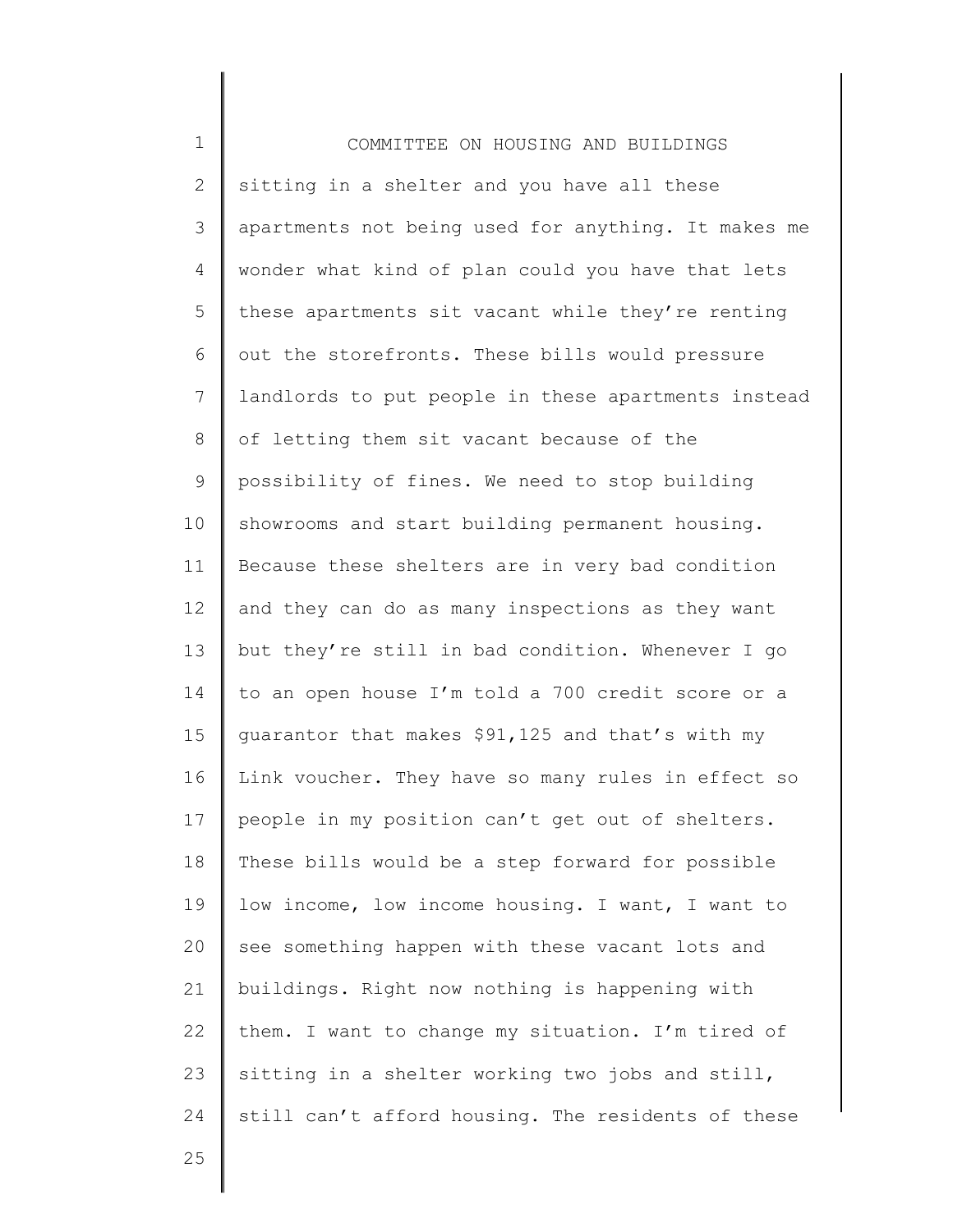1 2 3 4 5 6 7 8 9 10 11 12 13 14 15 16 17 18 19 20 21 22 23 24 25 COMMITTEE ON HOUSING AND BUILDINGS shelters need you to pass these bills to give them a better chance of finding permanent housing. LYNN LEWIS: Good afternoon. My name is Lynn Lewis. I'm the Executive Director of Picture the Homeless and one of the authors of Vacant or Vacancy. I'm a resident for 17 years of east Harlem, a community plagued by vacant buildings and lots both privately and publicly owned where, a neighborhood where our children grow up and have to leave because they can't afford the rent or our grandparents become homeless because there's no room in senior housing and they can't afford the rising rent. But what HPD tells us it is infeasible to create housing for less than 30 percent of the area median income. What do homelessness, overcrowding, and displacement all have to do with the citywide count and registry of vacant property. In Picture the Homeless we counted enough vacant space in only a third of the city to house 199,981 people using zoning standards consistent with the city's own guidelines. I'd like to just refute the housing vacancy survey does not capture vacancy but only captures the prop, the apartments that were vacant and counted by the census two years prior.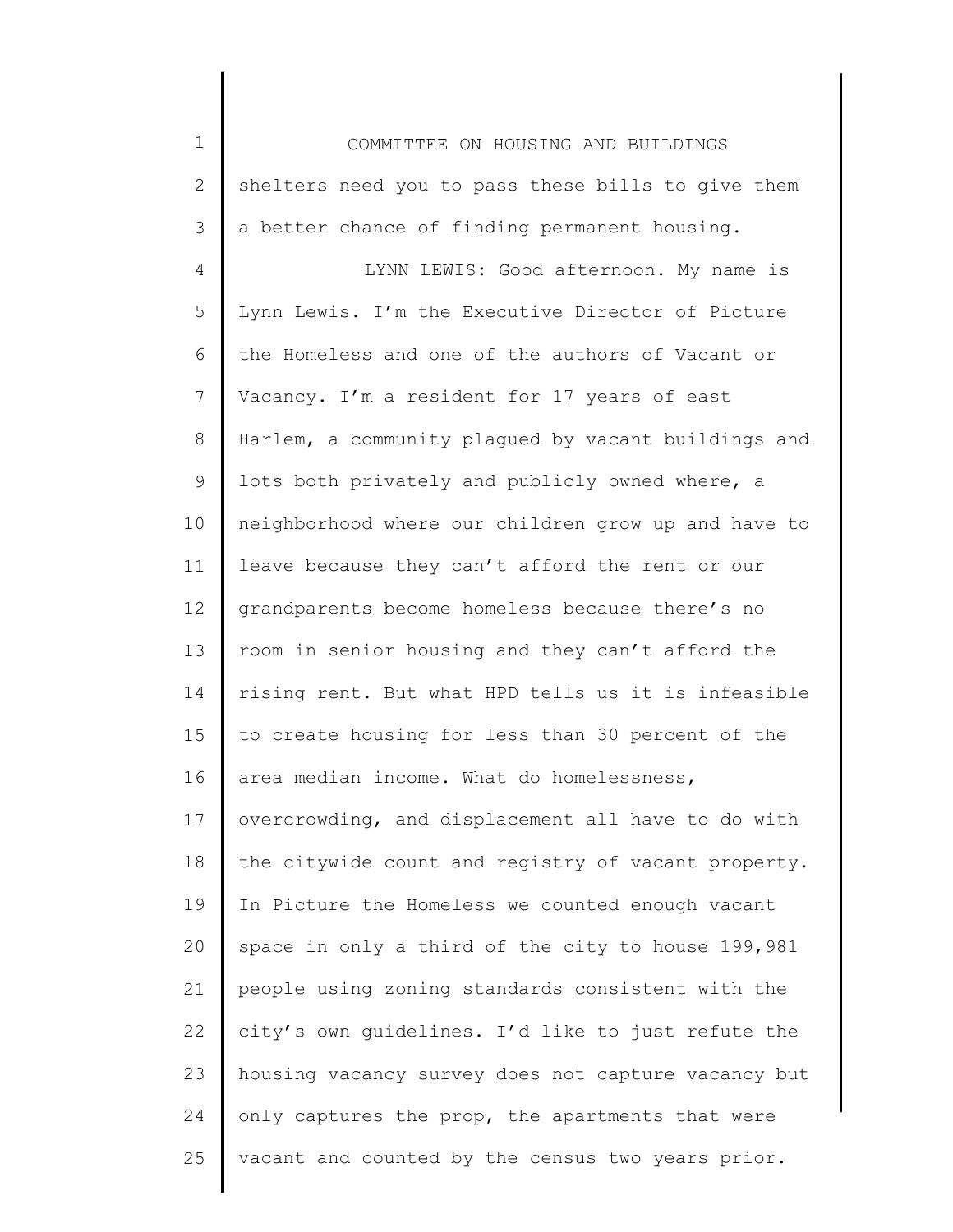1 2 3 4 5 6 7 8 9 10 11 12 13 14 15 16 17 18 19 20 21 22 23 24 25 COMMITTEE ON HOUSING AND BUILDINGS So a building that's vacant for 10 years, 20 years, 30 years is not captured in the housing vacancy survey data. The vacant buildings and lots that we counted were not only a street count. We also verify the data. Picture the Homeless has a methodology to do this count. It cost us \$150,000 to do the vacant property count which is, the results are in the report that you have. We are more in happy to consult with HPD and bring the methodology to HPD because they obviously don't know how to do this. And it's not going to cost a lot of money but it will result in savings to the city and this is why we need the housing, that warehousing act passed. One example of data that we uncovered that has significant public policy implications is that we found 649 vacant buildings that met the definition of rent stabilized. Within those buildings there were 14,737 apartments that were brought back online could be rent stabilized again. That would clear out the whole family shelter system where folks could have homes at very cheap rents. Many of those buildings have been vacant for decades. Thank you. And thank you for sponsoring the legislation.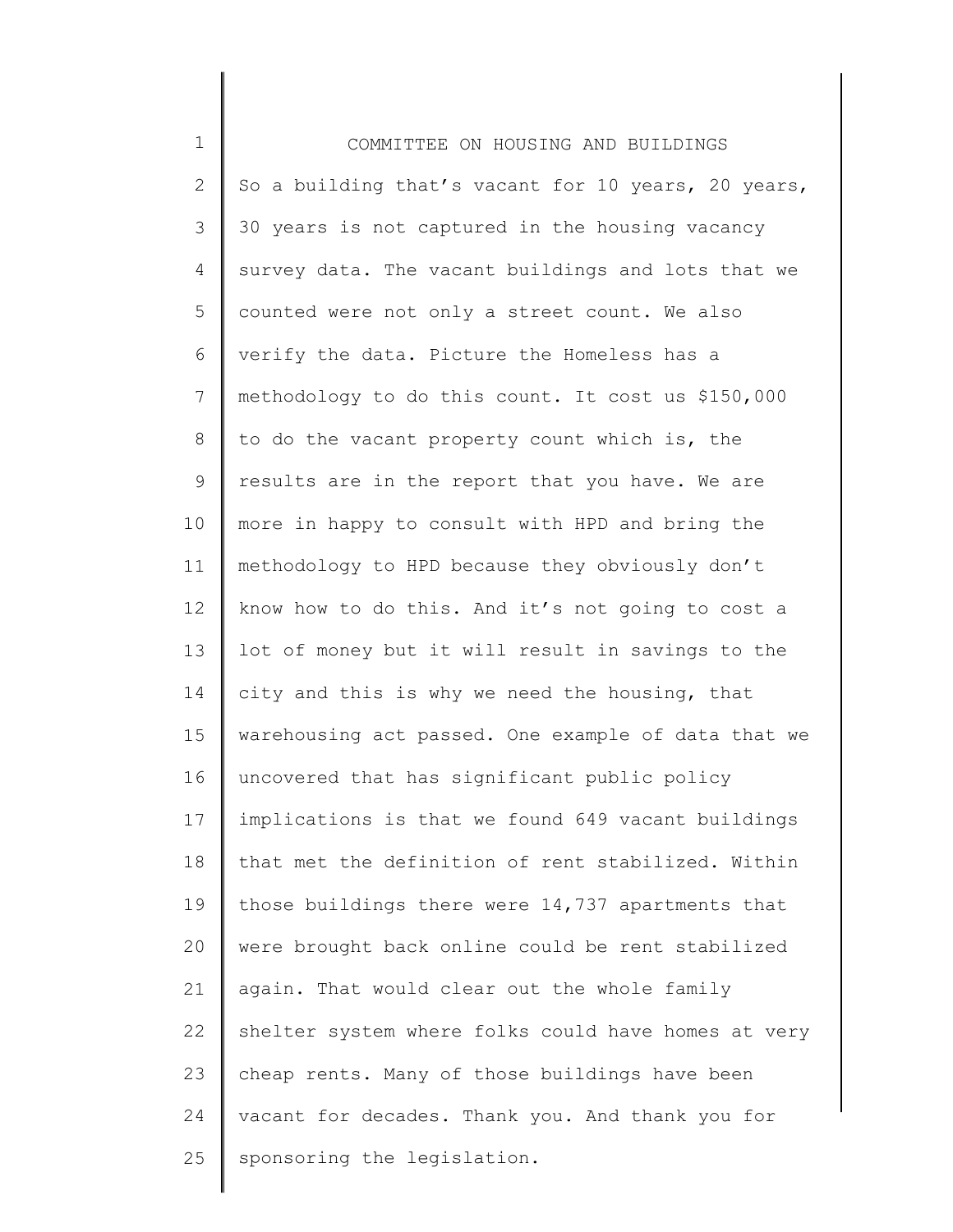| $\mathbf 1$  | COMMITTEE ON HOUSING AND BUILDINGS                  |
|--------------|-----------------------------------------------------|
| $\mathbf{2}$ | CHAIRPERSON WILLIAMS: Thank you.                    |
| 3            | ALLISTER WILLIAMS: Good afternoon. My               |
| 4            | name is Allister Williams. I'm a member of Picture  |
| 5            | the Homeless. Have you ever driven through a        |
| 6            | neighborhood and observed all of the commercial     |
| 7            | real estate in use? Now have you ever looked up and |
| 8            | noticed all of the vacant residential units in the  |
| $\mathsf 9$  | very same building as those commercial storefronts? |
| 10           | This is what is commonly referred to as             |
| 11           | warehousing. But according to HPD's testimony this, |
| 12           | in this very same chamber today those buildings     |
| 13           | weren't vacant, those storefronts are, storefronts  |
| 14           | were in use. This warehousing is hurting our        |
| 15           | communities by perpetrating, perpetuating           |
| 16           | homelessness, adding the urban blight in list of    |
| 17           | other factors leading towards gentrification of     |
| 18           | mostly minority neighborhoods throughout the city.  |
| 19           | These proposed bills, 10-34, 10-36, and 10-39 seek  |
| 20           | to put an end to the practice of individuals buying |
| 21           | low and selling high when the time is right for     |
| 22           | them to make a profit. How could, how can the       |
| 23           | protectors of this city allow land and buildings to |
| 24           | go unused for countless years and continue to       |
| 25           | listen to the outcry of the homeless and the        |
|              |                                                     |

║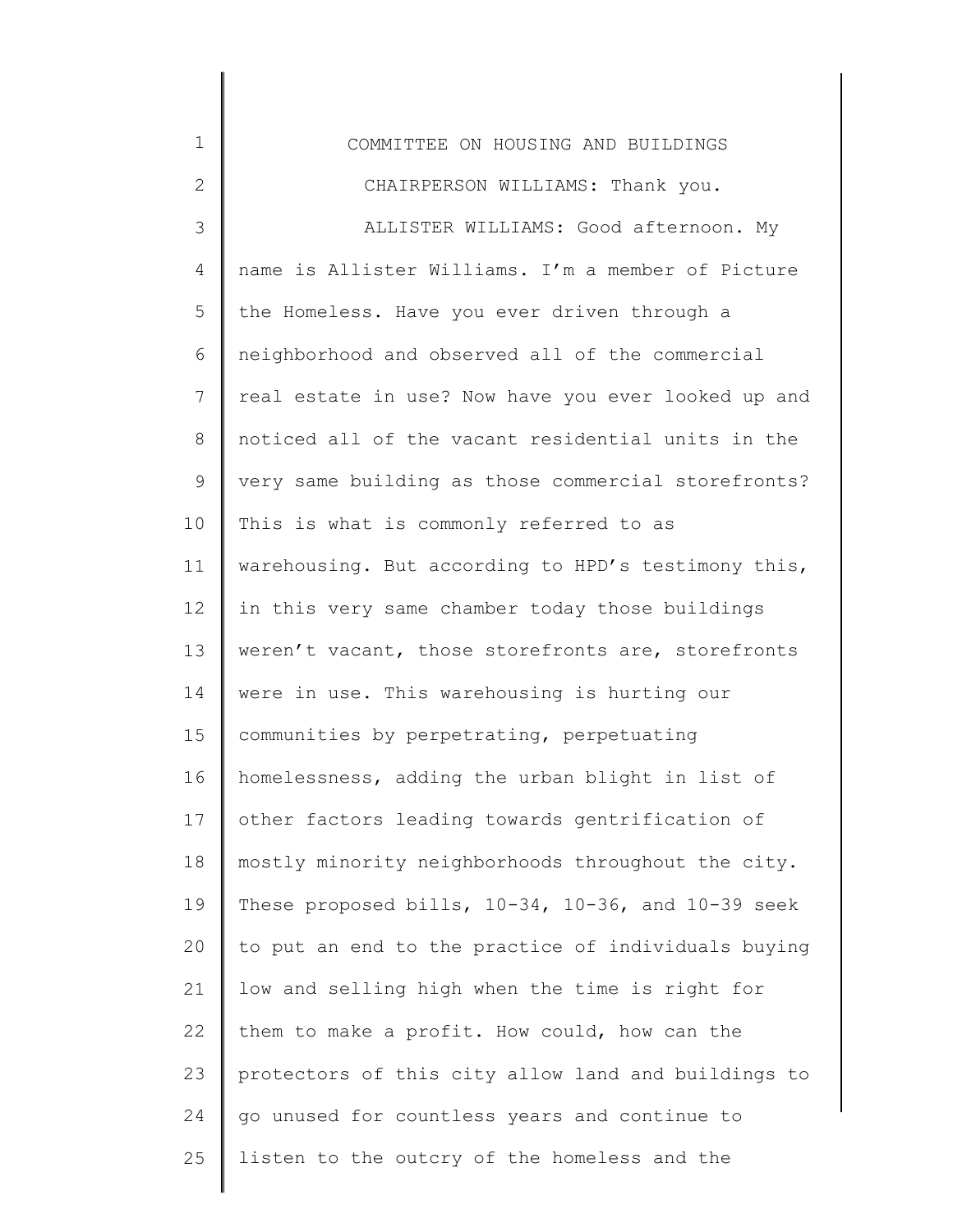1 2 3 4 5 6 7 8 9 10 11 12 13 14 15 16 17 18 19 20 21 22 23 24 25 COMMITTEE ON HOUSING AND BUILDINGS general public to do something about the housing crisis that this city is currently experiencing but continue to say the same things. We are aware of the situation and we are working on it. The Mandatory Inclusion Housing Plan which was opposed by Mayor, Mayor de Blasio and passed by the city council earlier this year does not address the needs of many residents who are either homeless or in danger of becoming homeless. The Housing, Not Warehousing Act will enable us to begin the process of ending homelessness in the, in our city by providing an accurate count of vacant properties the city will then be able to formulate a plan for these vacant properties without an accurate count how can we proceed? By penalizing owners of these, of these vacant properties hopefully we can force them to utilize these units for the good of the citizens of New York City and not for their own pockets. This act also identifies publicly, publicly owned properties that are opportunities for the development of affordable housing for extremely low income residents. Yes, the solution is simple. Create more truly affordable housing for the low and extremely income residents of New York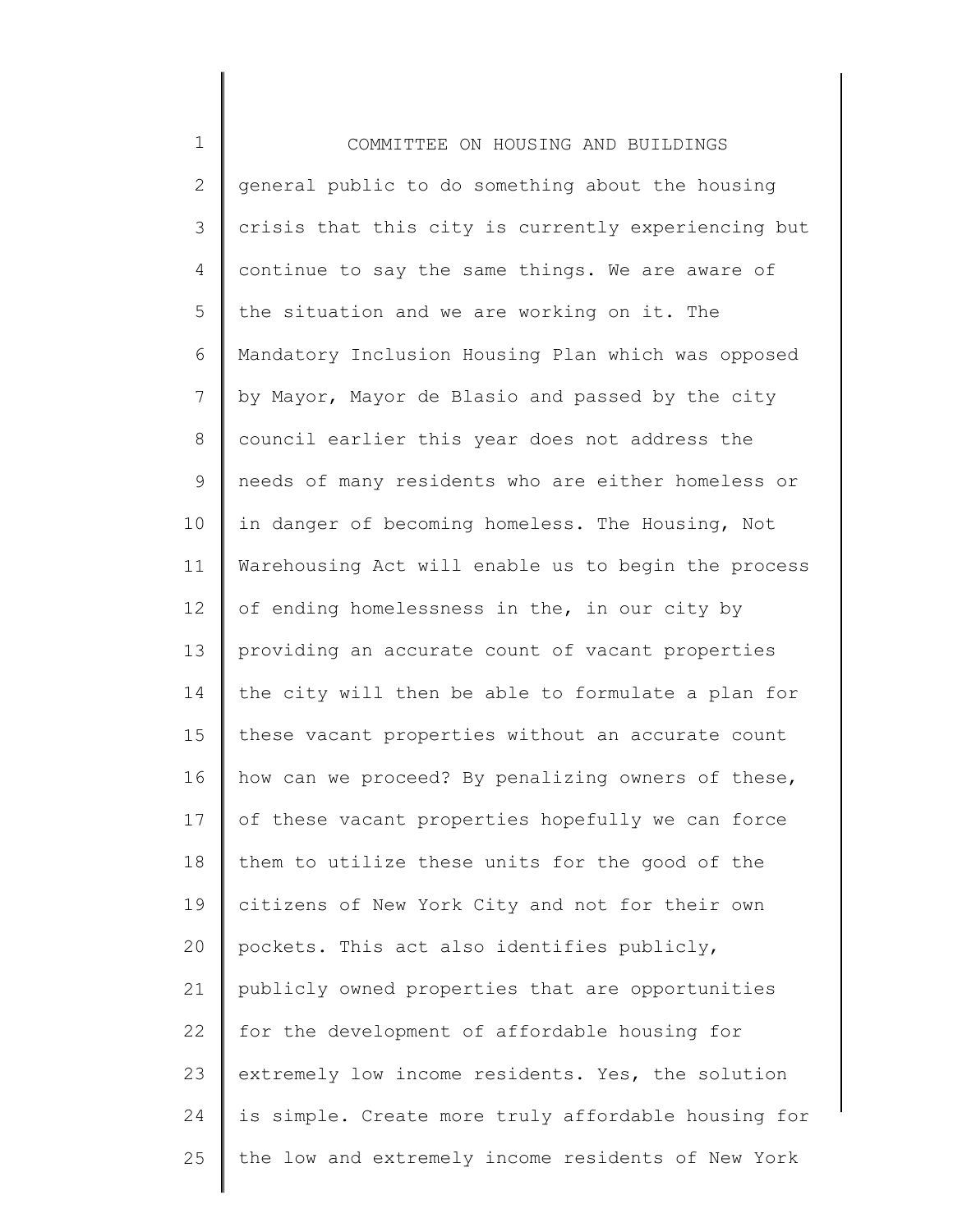| $1\,$          | COMMITTEE ON HOUSING AND BUILDINGS                  |
|----------------|-----------------------------------------------------|
| $\mathbf{2}$   | City. And the way to do this is to pass the         |
| 3              | Housing, Not Warehousing Act now.                   |
| 4              | DEBORAH DICKERSON: Good afternoon. My               |
| 5              | name is Deborah Dickerson and I am a member of      |
| 6              | Picture the Homeless since 2005. Picture the        |
| $\overline{7}$ | Homeless is a grassroots organization that deals    |
| $8\,$          | with the conditions of homelessness. And I'm here   |
| $\mathsf 9$    | to speak about the, about my experience with        |
| 10             | involving homelessness in New York City. This is a  |
| 11             | historical moment for people who have experienced   |
| 12             | homelessness to be a part of introducing these      |
| 13             | bills. In 2006 Picture the Homeless and Scott       |
| 14             | Stringer partnered together for a vacancy count in  |
| 15             | Manhattan. It has been 11 years and it has been 11  |
| 16             | years and we have another vacancy count of all five |
| 17             | boroughs. Homeless and formerly homeless people     |
| 18             | have been paving the way counting, counting         |
| 19             | properties and working with allies to get an        |
| 20             | accurate count of data. So, so we can know New York |
| 21             | City housing spot, housing spot. I had, I have, I   |
| 22             | have been in an impoverished condition in the union |
| 23             | and living from one paycheck till the other at one  |
| 24             | time. Upstate has a vacancy registry, why can't we  |
| 25             | have this, this in out boroughs where homelessness  |
|                |                                                     |

I ∥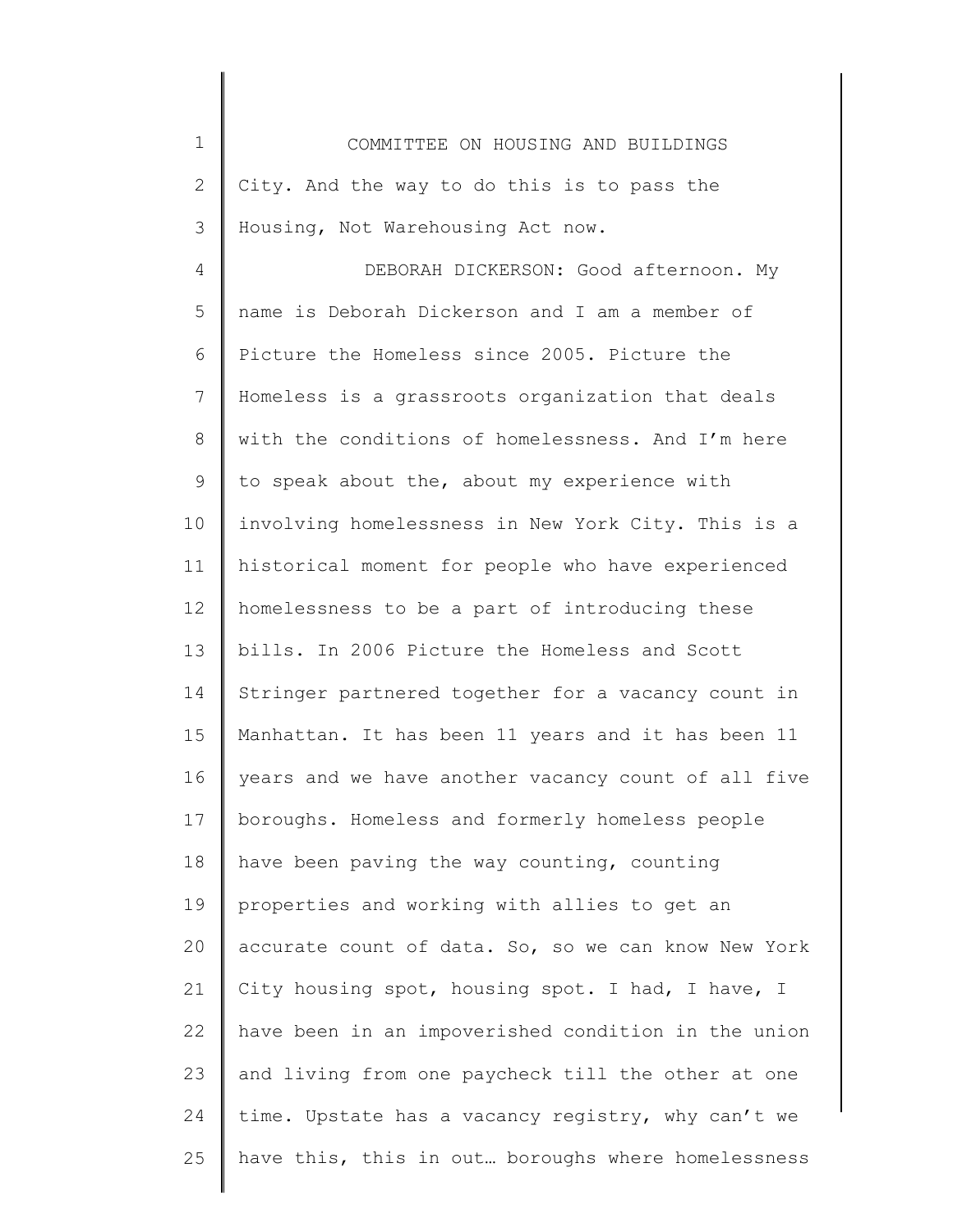| $1\,$          | COMMITTEE ON HOUSING AND BUILDINGS                  |
|----------------|-----------------------------------------------------|
| $\mathbf{2}$   | is an epidemic. It would be cost effective for New  |
| 3              | York City where lives, homeless, and the working    |
| 4              | poor are struggling to find low income housing. It  |
| 5              | has been a decade and finally those who have, those |
| 6              | who need, those who need housing have a voice to    |
| $\overline{7}$ | the democratic process. For too long the            |
| $\,8\,$        | developers, developers and realtors have, have,     |
| $\mathsf 9$    | have warehouse, warehouse buildings and properties  |
| 10             | in our communities. John F. Kennedy says ask not    |
| 11             | what your country can do for you but what you can   |
| 12             | do for your country. We have done the count and we  |
| 13             | have done it twice by homeless people and formerly  |
| 14             | homeless. Is this not our country and New York      |
| 15             | City?                                               |
| 16             | WILLIAM BURNETT: Okay I'm William                   |
| 17             | Burnett and I'm with Picture the Homeless and I'm   |
| 18             | going to give you the abridged version of my        |
| 19             | written testimony because a lot of it repeats what  |
| 20             | everybody else is saying. I don't want to insult    |
| 21             | the council's intelligence. But before we started   |
| 22             | doing counts and asking the city to do counts we    |
| 23             | turn to HPD and ask them for account of all their   |
| 24             | vacant buildings. We assumed that that would be     |
| 25             | information that they would have. And as you can    |
|                |                                                     |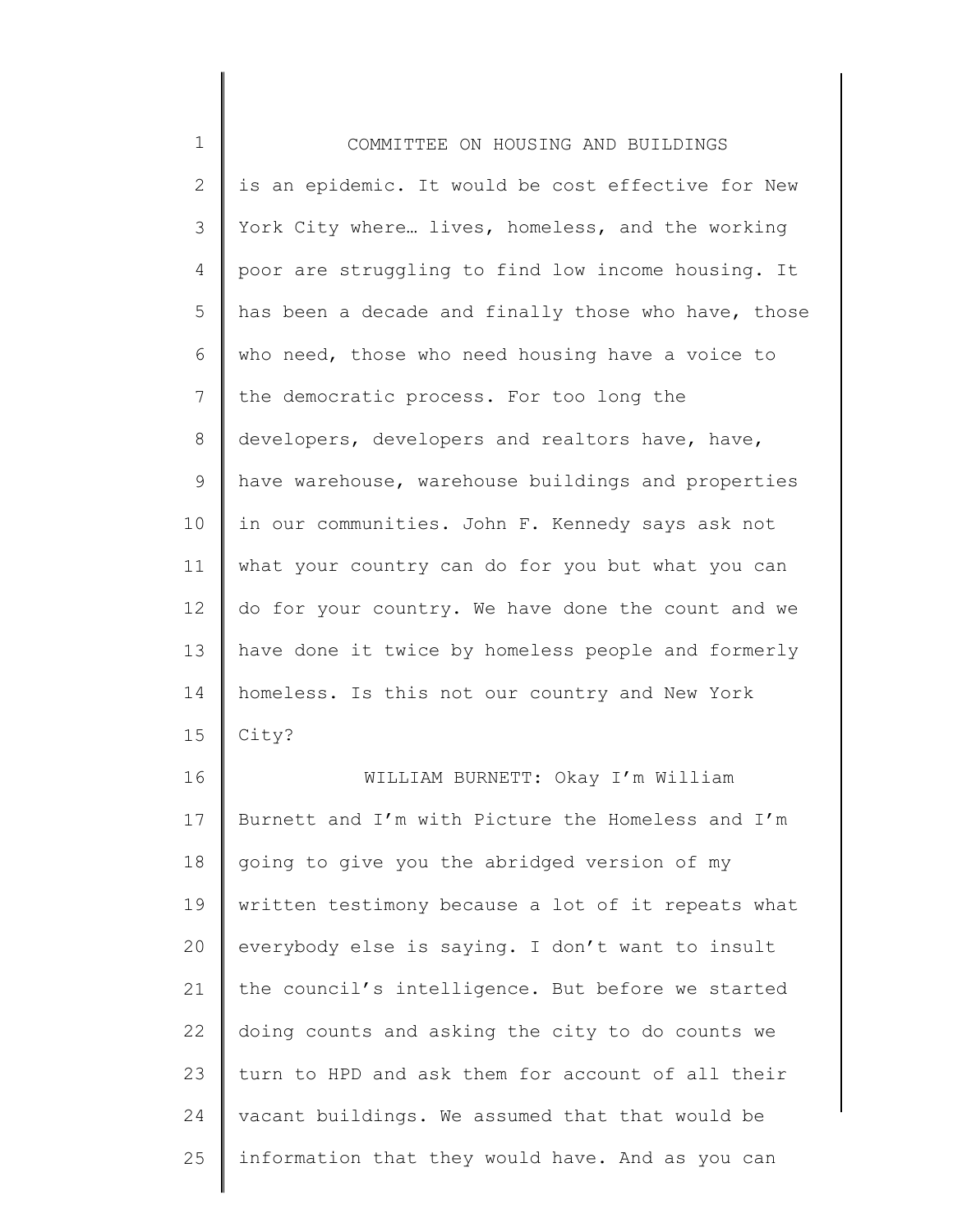1 2 3 4 5 6 7 8 9 10 11 12 13 14 15 16 17 18 19 20 21 22 23 24 25 COMMITTEE ON HOUSING AND BUILDINGS tell from today's hearing they didn't, didn't have that here. Or they didn't have that information. We asked them why. And they said well we don't have a vacancy problem in New York was their first answer. And their second answer was that it was Mayor's philosophy, Bloomberg at the time, that the market will resolve these issues of affordable housing. We know that wasn't true and so we did go around to different government officials trying to find someone who would be willing to do a count. We finally hooked up with Scott Stringer at the time who is the Manhattan Borough President. And he agreed to partner with us. And we counted Manhattan. Then we went and asked city council to pass the law to do a count. We got pushed back on that so we hooked up with Hunter college and we did a count of all five boroughs. And we're back here in city council a third time trying to get these counts passed. The counts that we did and the proposals on the table today won't by themselves resolve homelessness. But they will create the transparency needed in the housing market so that government officials can make informed policy choices and those of us on the advocacy side can…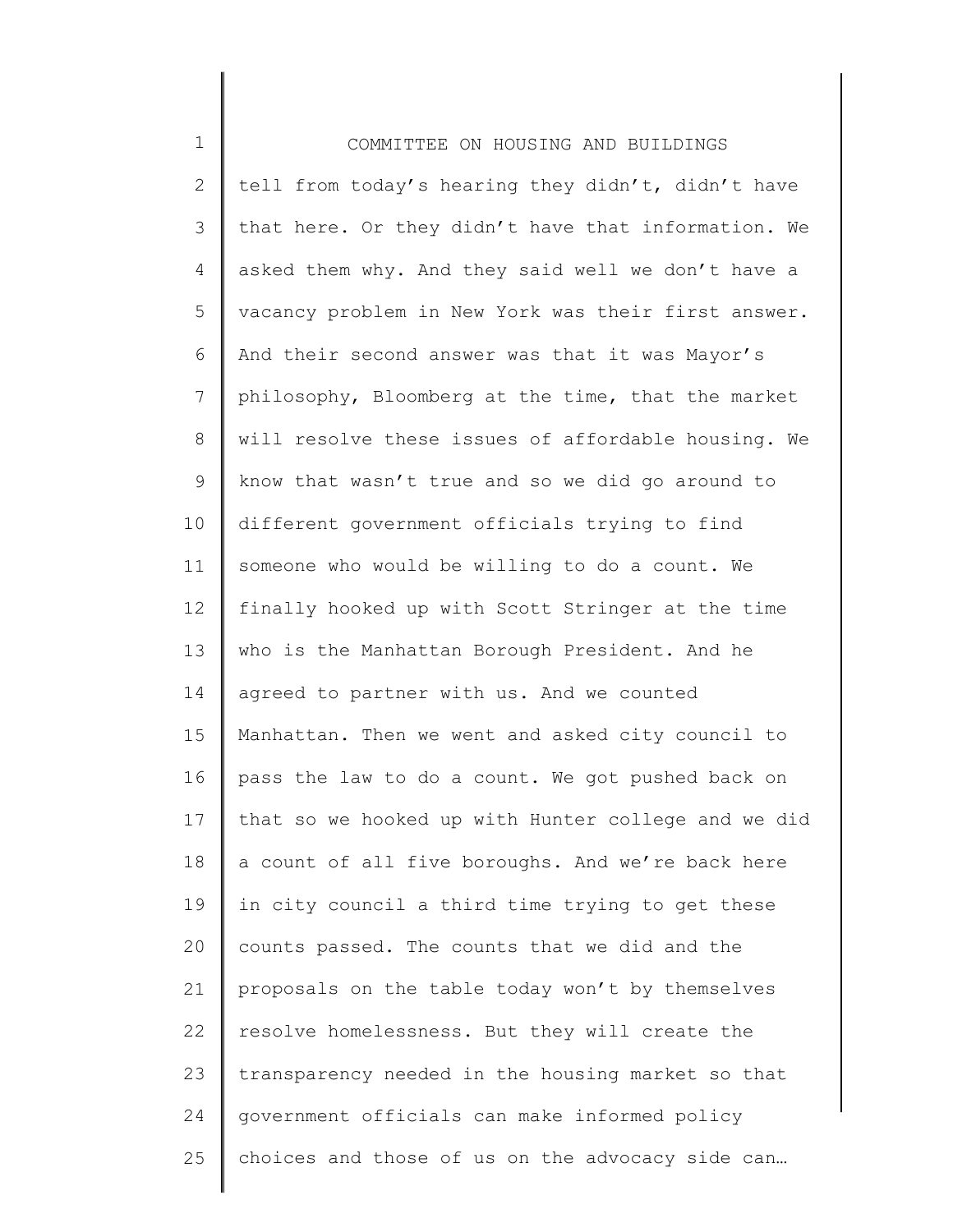1 2 3 4 5 COMMITTEE ON HOUSING AND BUILDINGS more informed advocacy. Hopefully together with this kind of transparent information about the housing market and the real vacancy we can come together with more effective solutions.

6 7 8 9 10 CHAIRPERSON WILLIAMS: Thank you very much for all the testimony for the work that you're doing. I did want to have, get some information about how do you verify that it's vacant when you, after the count? Turn on the mic.

11 12 13 14 15 16 17 18 19 20 21 22 23 24 25 LYNN LEWIS: Oh sorry, thank you. We initially did freedom of information requests to 17 different city agencies and on the basis of what we received back we developed a methodology for the block by block count. So it wasn't just a visual look if it was bricked up or boarded up, that's pretty obvious. But we also talked to neighbors, we interviewed people, we went back and double checked on the HPD website for example just see well why isn't this showing an oasis for an example. So sometimes there would be complaints about the building on the HPD website that it was vacant. But that never translated even from HPD to oasis say listing it as a vacant property. If we saw a lot of mail. There's a lot of buildings that aren't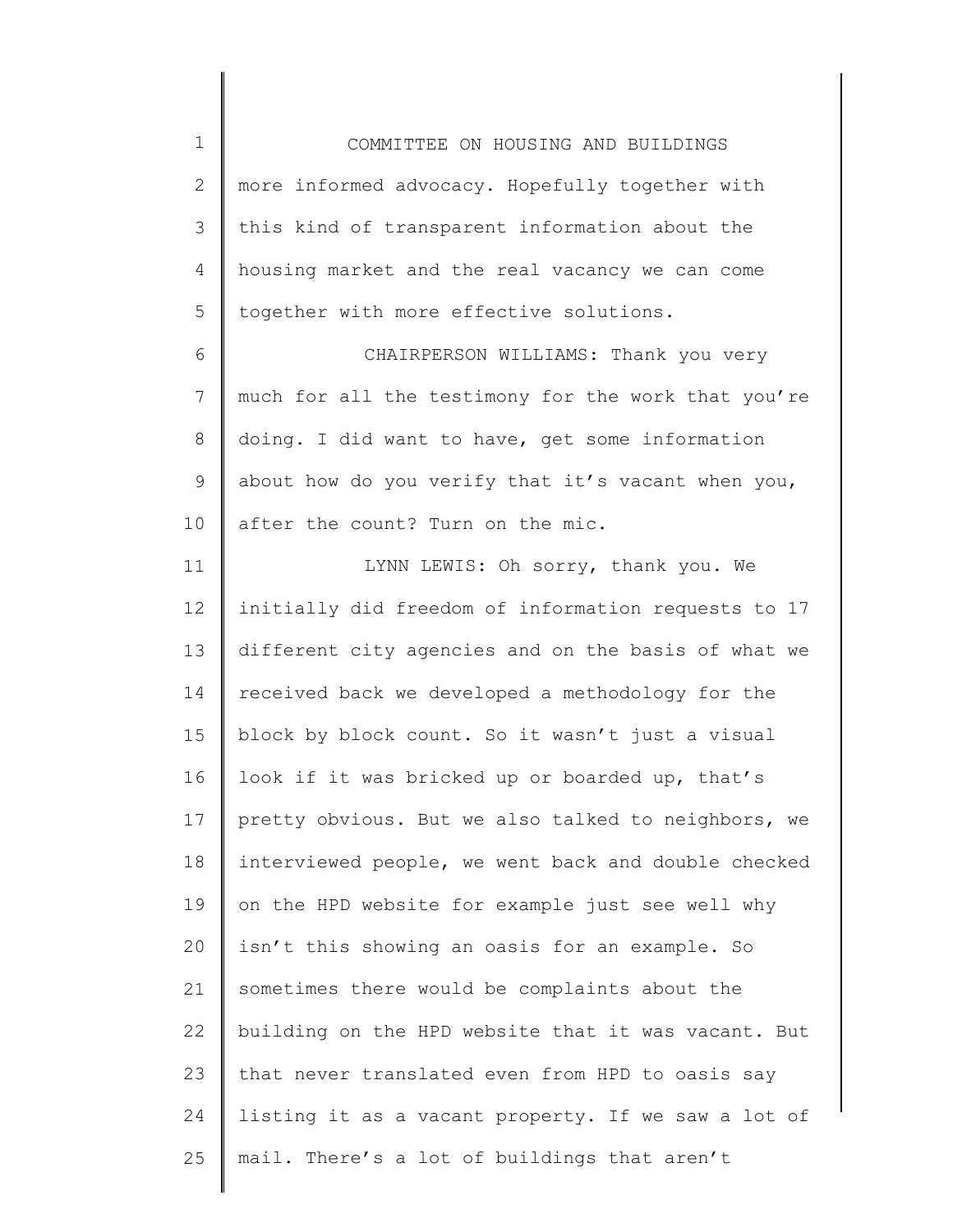| $\mathbf 1$  | COMMITTEE ON HOUSING AND BUILDINGS                  |
|--------------|-----------------------------------------------------|
| $\mathbf{2}$ | boarded or bricked up but there's a ton of mail,    |
| 3            | the yard's overgrown, and, and in those cases we    |
| 4            | would interview neighbors and we would say well     |
| 5            | what's happened, oh we haven't seen anybody live    |
| 6            | here for five years. And so we, and we documented,  |
| 7            | we kept notes on all of that. And we had volunteers |
| 8            | go out a third time to check on the properties      |
| 9            | where it wasn't crystal clear. There most of the    |
| 10           | methodologies in our report, and we'd be really     |
| 11           | happy to follow-up on how that was done.            |
| 12           | CHAIRPERSON WILLIAMS: And I appreciate              |
| 13           | it. Thank you very much. Did you share the          |
| 14           | methodologies in the report?                        |
| 15           | LYNN LEWIS: Yes.                                    |
| 16           | CHAIRPERSON WILLIAMS: And this is, this             |
| 17           | count is for the entire city or just Manhattan?     |
| 18           | LYNN LEWIS: It's 20 community boards.               |
| 19           | We selected the community boards with the highest   |
| 20           | rates of vacancy that were reported to us through   |
| 21           | the Freedom of Information request that we got back |
| 22           | as well as anecdotal evidence. And we created an    |
| 23           | open source website called vacant NYC where if      |
| 24           | somebody saw a vacant property they could text the  |
| 25           | number to, and the address would appear and be      |
|              |                                                     |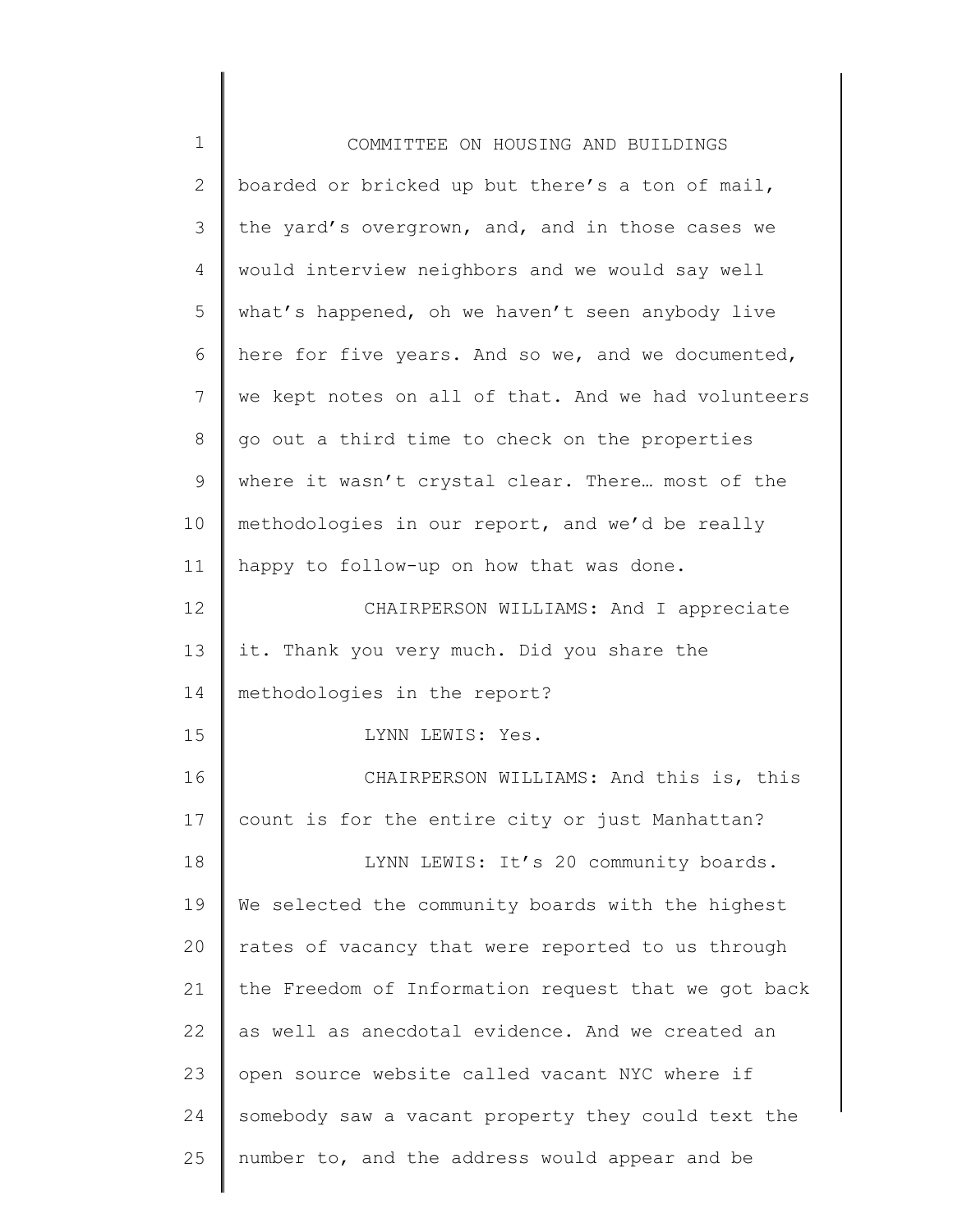| $\mathbf 1$  | COMMITTEE ON HOUSING AND BUILDINGS                  |
|--------------|-----------------------------------------------------|
| $\mathbf{2}$ | automatically mapped using open source software and |
| 3            | that's also in the report we created a little       |
| 4            | campaign called see something, say something. And   |
| 5            | we, we also incorporated that in the selection of   |
| 6            | community boards that we would count.               |
| 7            | CHAIRPERSON WILLIAMS: Community Boards              |
| $\,8\,$      | across the city?                                    |
| $\mathsf 9$  | LYNN LEWIS: Yes, it was in all five                 |
| 10           | boroughs, 20 community boards, and so some of those |
| 11           | suggestions could be the city could do 20 community |
| 12           | boards each year, so every three years the whole    |
| 13           | city would be counted. We had up to 300 volunteers. |
| 14           | We divided the city up into hubs. Council members,  |
| 15           | organizations like CAV [sp?] opened up their office |
| 16           | so that we could use that as a hub. The first year, |
| 17           | the first count for Manhattan; Scott Stringer,      |
| 18           | mobilized all 60 of his staff members. I remember   |
| 19           | you helped us when you're with tenants and          |
| 20           | neighbors. So there are a lot of folks that are     |
| 21           | really interested in this. And I think that it      |
| 22           | would not be as expensive as HPD says. One of the   |
| 23           | other challenges that we got even from the Freedom  |
| 24           | of Information request information that we got back |
| 25           | is it's not consistent. So some are block and lot.  |
|              |                                                     |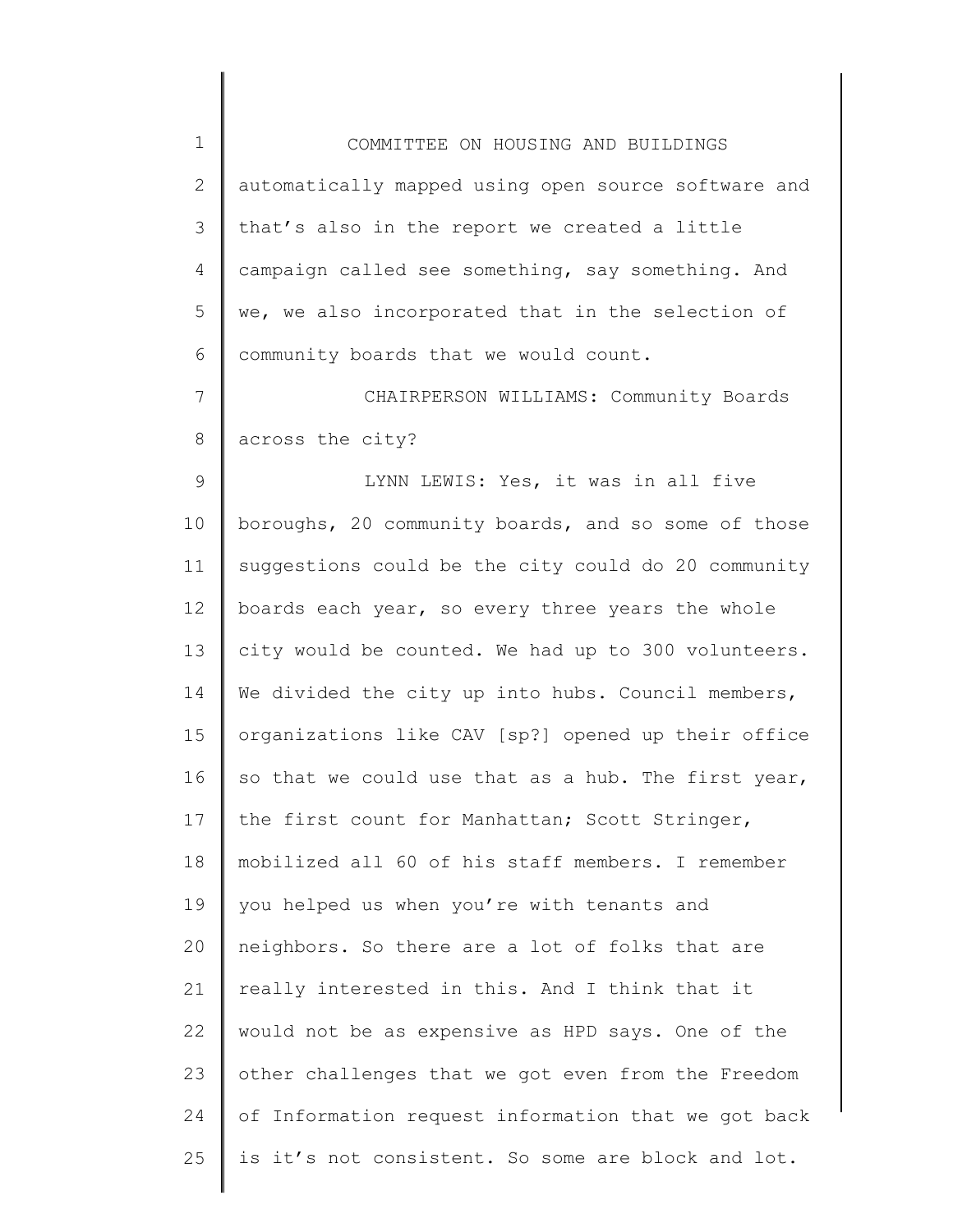1 2 3 4 5 COMMITTEE ON HOUSING AND BUILDINGS Some are street address. Different kinds of spreadsheets. So you couldn't even aggregate the data that the city was willing to share in one standard kind of format.

6 7 8 9 10 11 12 13 14 15 16 17 18 19 20 21 22 23 24 25 CHAIRPERSON WILLIAMS: Okay. Thank you so much. I appreciate it. Thank you all for testimony. Our last two panels unless folks have not signed up that want to. Sharmell Lucas, is Sharmell here? Sharmell? Marcus Moore, is Marcus here? Cecelia Grant, Wanda Sweeny, is Wanda here? And Tehika Fredericks, Tehika, is Tehika here? Tahisha, I'm sorry, Tahisha Fredericks. And the last panel to get ready to come on after this panel; Wendy O'Shields Safety Net Activists, William Burnett Picture the Homeless. I did that already. No, William just went, okay. So the next… Wendy, Wendy O'Shiel Safety Net Activist, Ms. Arvernetta Henry, Jennifer Akem [phonetic], or Akin [phonetic], I probably pronounce this wrong. I apologize. You can get ready to get on deck after this panel. Panelists here please raise your right hand. Do you affirm to tell the truth, the whole truth, and nothing but the truth today? [combined affirmations]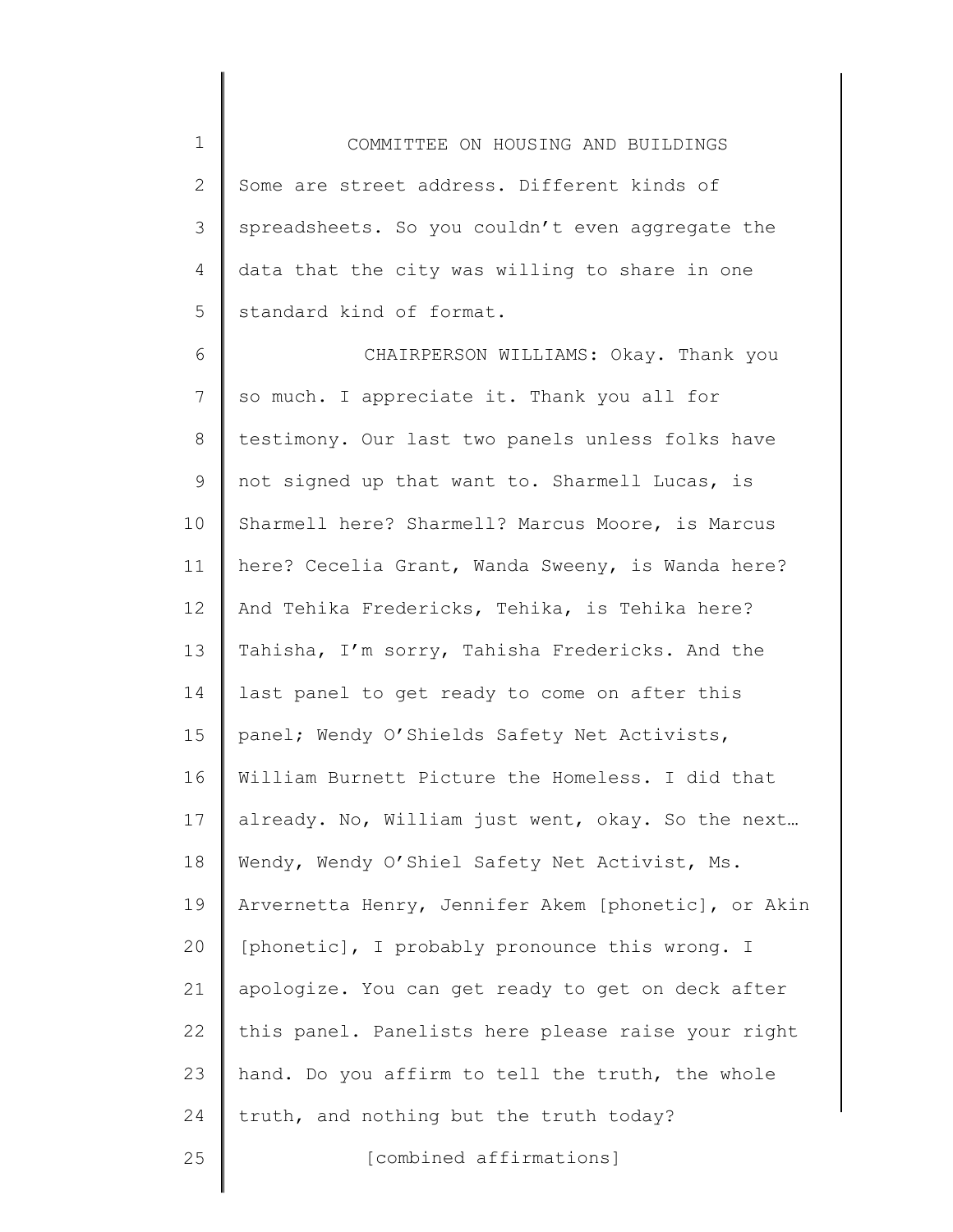1

2

3

4

preference.

5 6 7 8 9 10 11 12 13 14 15 16 17 18 19 20 21 22 23 24 25 SHARMELL LUCAS: Hello everyone. My name is Sharmell Lucas and I need you to pass these bills so my partner and I can have a future. I've been in the shelter system almost two years now. I've been in the system since Hurricane Sandy. I was put in the hotel program until funds ran out. The city spent \$100,000 for me and my partner to live in hotels for a year. Now the city is paying \$4200 a month for us to live in a classroom where all we have is two windows, one small refrigerator, and we have to share a bathroom with many others. We have to walk up 84 steps to our room. I witness elders and handicap people also walking the same amount of stairs. We have numerous fire drills morning, noon, and night. Peoples' health is deteriorating. The same people who we have seen in the beginning of the system I keep running into throughout the system. Families are being separated in the system as children become older and have to leave their families. The system keeps shuffling people around but no one is leaving. As I walk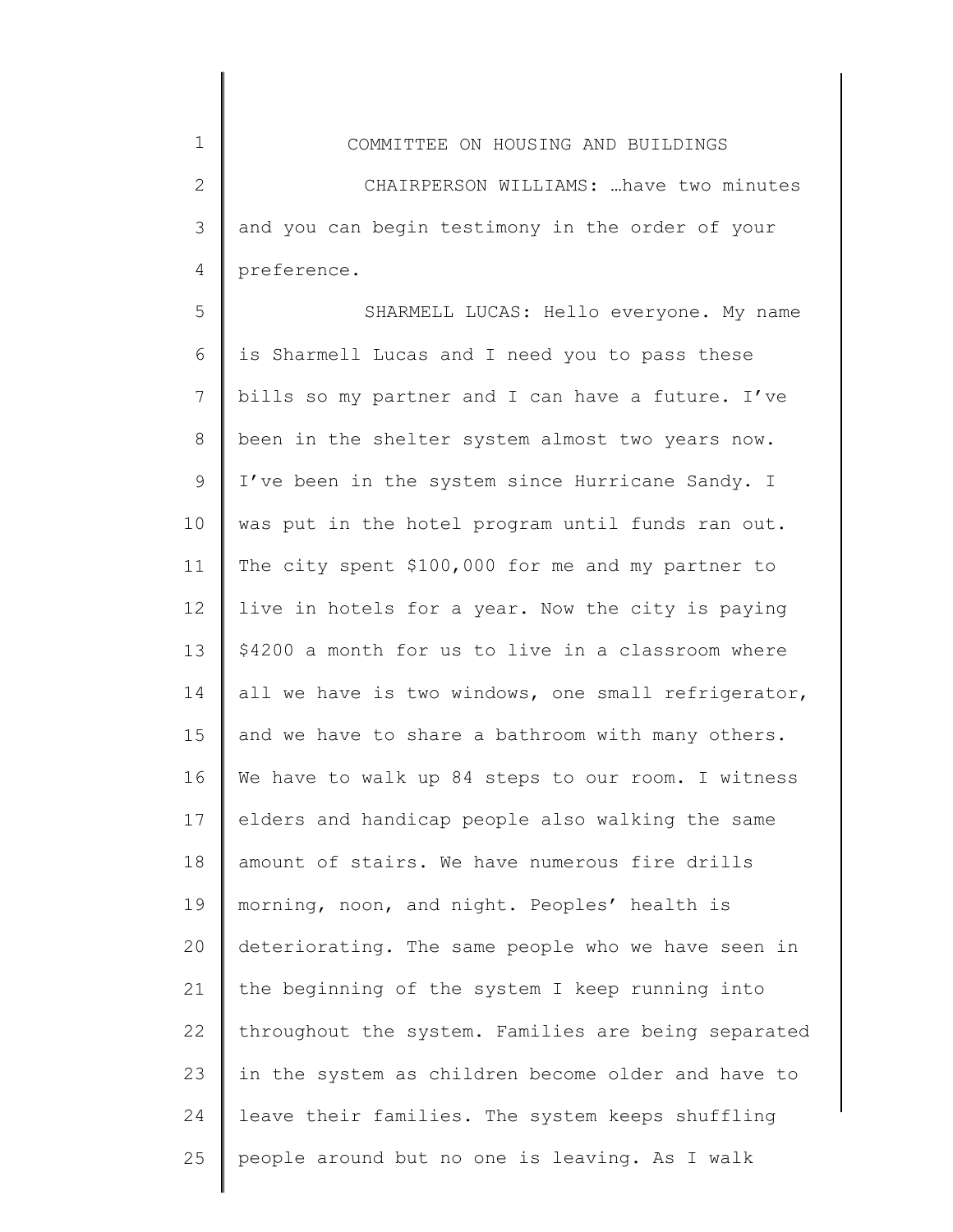| $1\,$        | COMMITTEE ON HOUSING AND BUILDINGS                  |
|--------------|-----------------------------------------------------|
| $\mathbf{2}$ | through the city I see more vacant lots and         |
| 3            | buildings which saddens me. The only ones living    |
| 4            | there are rodents and roaches. If these bills are   |
| 5            | passed we can build a future for us and the next    |
| 6            | generation. People are being displaced due to high  |
| 7            | rent, loss of jobs, and health issues. These are    |
| $\,8\,$      | just some events not even including gentrification. |
| $\mathsf 9$  | So why would the city waste so much money? We have  |
| 10           | buildings sitting vacant for over 50 years.         |
| 11           | Landlords should be responsible for sitting on      |
| 12           | property. Do we have to wait another 50 years to    |
| 13           | watch more rodents and rats running free? It seems  |
| 14           | the city is waiting for people to die so they don't |
| 15           | have to deal with the work. Picture the Homeless    |
| 16           | has come up with many ideas to solve these, excuse  |
| 17           | me, to solve the problem. The Housing, Not          |
| 18           | Warehousing Act could bring jobs and put families   |
| 19           | back together. If we pass these bills we can see a  |
| 20           | greater New York and save the city billions of      |
| 21           | dollars.                                            |
| 22           | CHAIRPERSON WILLIAMS: Thank you. Did                |
| 23           | you have a closing sentence or is that              |
| 24           |                                                     |
| 25           |                                                     |
|              |                                                     |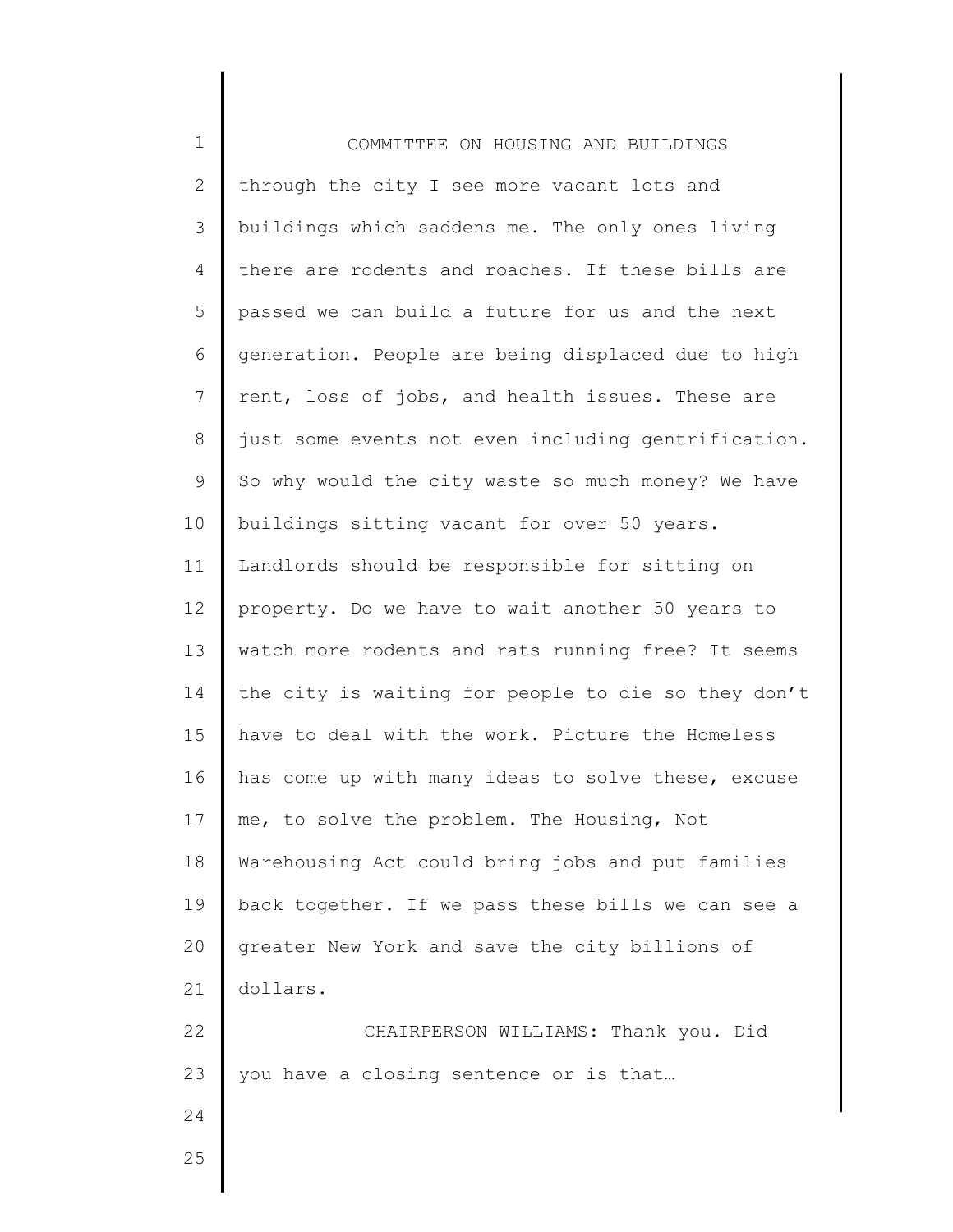1 2 3 4 COMMITTEE ON HOUSING AND BUILDINGS SHARMELL LUCAS: Yeah, save the city billions of dollars currently being spent on the shelter.

5

## CHAIRPERSON WILLIAMS: Thank you.

6 7 8 9 10 11 12 13 14 15 16 17 18 19 20 21 22 23 24 25 TAHISHA FREDERICKS: Hi. Good afternoon. Thank you for hearing me today. My name is Tahisha Fredericks and I'm a former homeless person. I lost my home in Sandy and we lived on Staten Island, then we went to Brooklyn. And then we were priced out of Brooklyn and referred to by the newcomers as the leftovers and we were forced to move to the Bronx. And I say that the change is really coming to the Bronx as well. And as an artist, I'm a photographer, I'm a street fashion photographer. You know everyone in my household works but we still could not find affordable housing. And now that we have it thanks to Banana Kelly and Picture the Homeless those guys really paved the way for myself and my family and told us that we had rights. And I love this city. I was born and raised in Brooklyn. And I shouldn't have to leave this city to find affordable housing. And if I do leave this city to find affordable housing. And if I do leave this city it should be because I want to not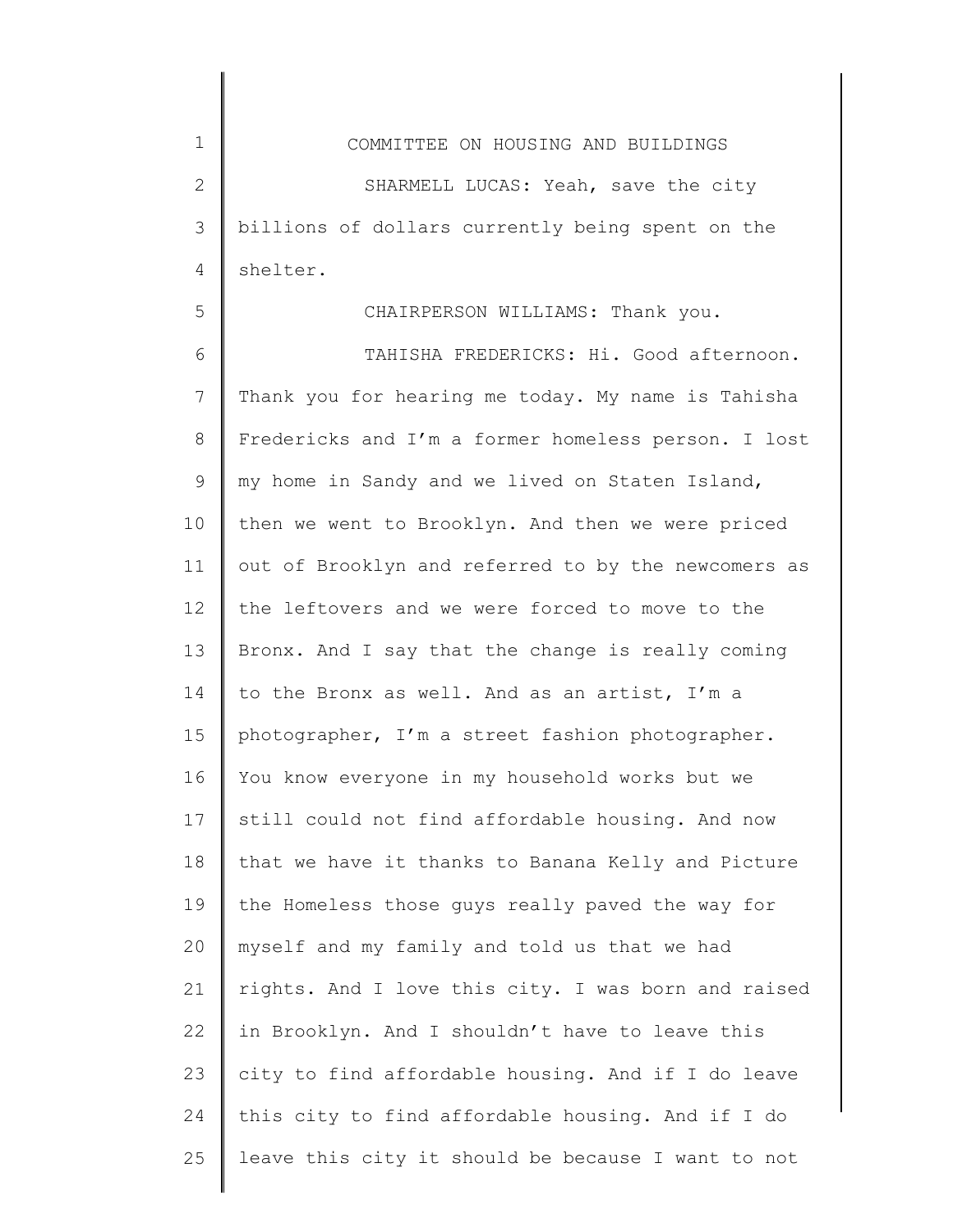| $1\,$          | COMMITTEE ON HOUSING AND BUILDINGS                  |
|----------------|-----------------------------------------------------|
| $\overline{2}$ | because I have to. And this housing issue is not    |
| 3              | just a housing issue. It's a human issue. Each one  |
| 4              | of us has the right to live comfortably and happily |
| 5              | and to plant roots especially if we have children.  |
| 6              | So I would like for the city to pass this bill to   |
| 7              | give you the necessary tools that you need so that  |
| 8              | this can stop. No one should have to bounce around  |
| $\mathsf 9$    | just to lay their heads down at night and to sleep  |
| 10             | in peace. So I just thank you so much for hearing   |
| 11             | me and I hope that this bill is passed.             |
| 12             | CHAIRPERSON WILLIAMS: Thank you.                    |
| 13             | MARCUS MOORE: Good afternoon everybody.             |
| 14             | My name is Marcus Moore and I am a member of        |
| 15             | Picture the Homeless. I am here today to testify in |
| 16             | support of the Housing, Not Warehousing Act. We     |
| 17             | need the Housing, Not Warehousing Act because I had |
| 18             | been homeless. Even though I was homeless for a     |
| 19             | while one day was enough. Shelters are not safe     |
| 20             | anymore. Shacking up with people nobody knows you   |
| 21             | when you're homeless. Vacant apartments sit         |
| 22             | abandoned while the city and private landlords say  |
| 23             | it's not the right time to buy or sell. So these    |
| 24             | places are usually left open and neglected. We need |
| 25             | the Housing, Not Warehousing Act to continue to put |
|                |                                                     |

║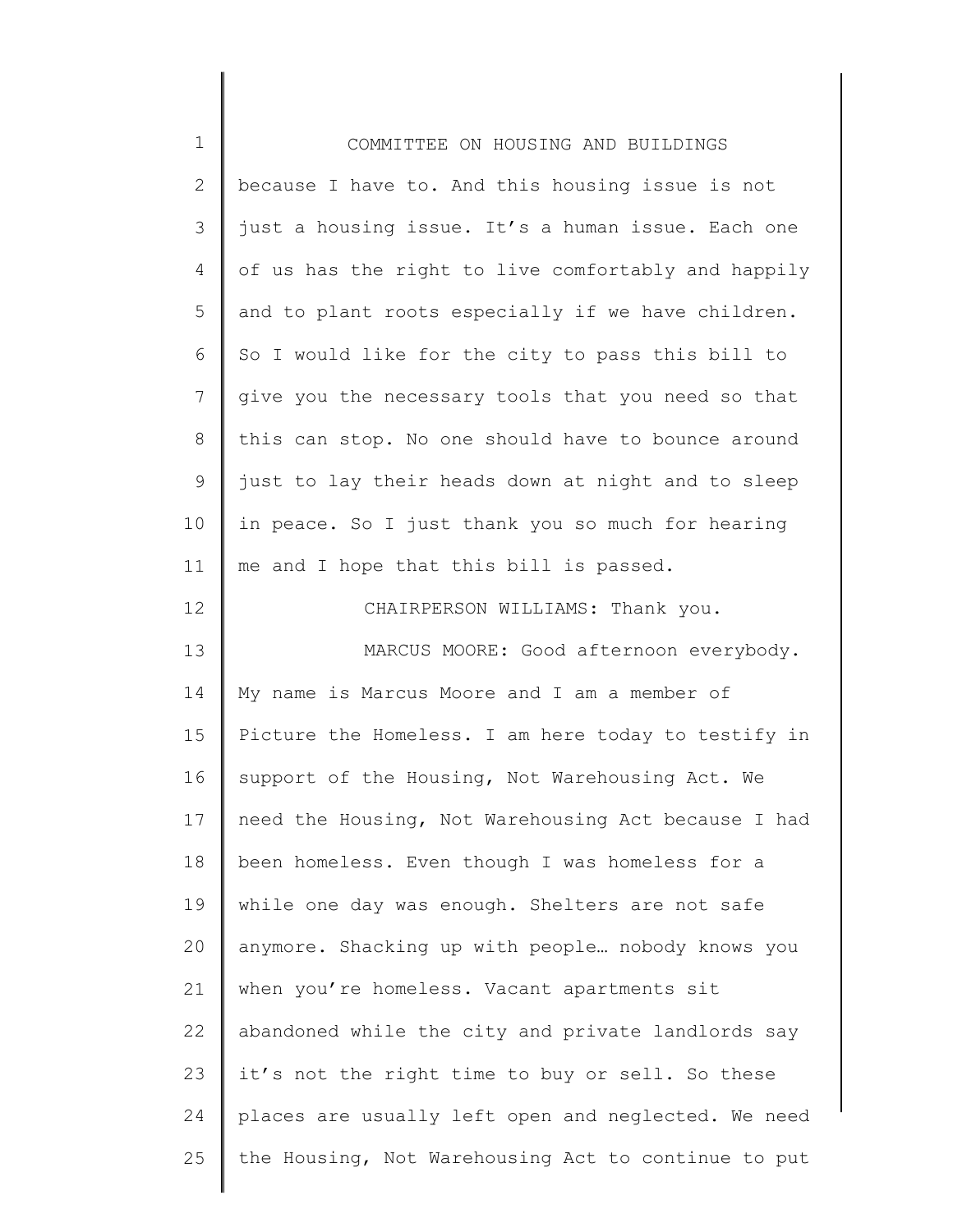| $\mathbf 1$  | COMMITTEE ON HOUSING AND BUILDINGS                  |
|--------------|-----------------------------------------------------|
| $\mathbf{2}$ | pressure on private owners who want to sit on       |
| 3            | property and who keep waiting to sell or buy while  |
| 4            | people are in desperate need of places to live.     |
| 5            | When property owners neglect their property and it  |
| 6            | sits on for years this creates rodents, public      |
| 7            | health, and hazards. In addition to being an eye    |
| $\,8\,$      | sore to these places because dumping grounds all    |
| $\mathsf 9$  | the kids and people in the committee have to pass   |
| 10           | these properties every day. These speculators       |
| 11           | aren't interested in building up communities. They  |
| 12           | are only interested in making deals with high end   |
| 13           | property owners to make a profit while individuals  |
| 14           | and families continue to swell up the shelter       |
| 15           | systems this is a real strain on community members  |
| 16           | because eventually this make risk go up and people  |
| 17           | are displaced. Then you have situations like        |
| 18           | Maspeth Queens where community members stop         |
| 19           | homeless people and shelters from coming into their |
| 20           | communities. Communities are lost through this      |
| 21           | process. In 2011 Picture the Homeless did a vacant  |
| 22           | property count. To some degree it seems like it's   |
| 23           | been ignored by the city but we found all these     |
| 24           | vacant properties while the shelter system continue |
|              |                                                     |

25

Ι

 $\mathsf I$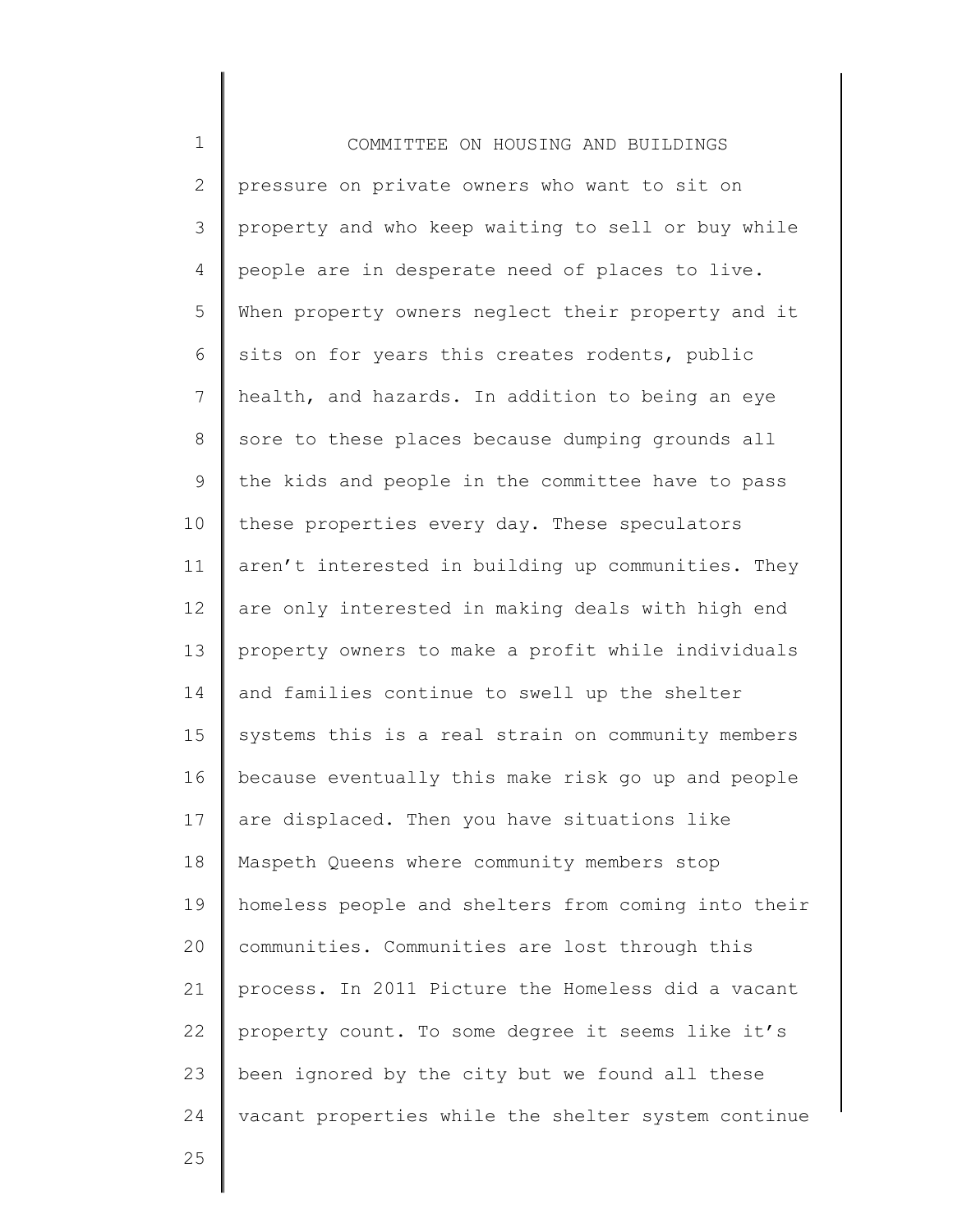| $\mathbf 1$   | COMMITTEE ON HOUSING AND BUILDINGS                  |
|---------------|-----------------------------------------------------|
| $\mathbf{2}$  | to grow in populations. No one from the city has    |
| 3             | asked us about [cross-talk]                         |
| 4             | CHAIRPERSON WILLIAMS: I'm going to have             |
| 5             | to give you If you can give a closing sentence      |
| 6             | that'll be good.                                    |
| 7             | MARCUS MOORE: Okay, closing sentence?               |
| 8             | CHAIRPERSON WILLIAMS: Yes.                          |
| $\mathcal{G}$ | MARCUS MOORE: Okay. So as time                      |
| 10            | continues to go on animals and all types of rodents |
| 11            | take over these vacant buildings and apartments. My |
| 12            | thing is would you rather me take it over or the    |
| 13            | animals. I choose me. Thank you, Marcus Moore.      |
| 14            | CHAIRPERSON WILLIAMS: Thank you. Thank              |
| 15            | you.                                                |
| 16            | CECELIA GRANT: Good afternoon everyone.             |
| 17            | My name is Cecelia Grant. I'm 57 years old. I'm     |
| 18            | retired from the Board of Education, Division of    |
| 19            | School Safety. I've been homeless for the past two  |
| 20            | years and seven months. I left New York City in     |
| 21            | 2002 to go to Florida. I come back the winter of    |
| 22            | 2013. Everything is a program. I thought I would    |
| 23            | come back, get my apartment. I've never been        |
| 24            | evicted. I don't owe anybody any money. I just      |
| 25            | wanted to pay my 30 percent. Everything is a        |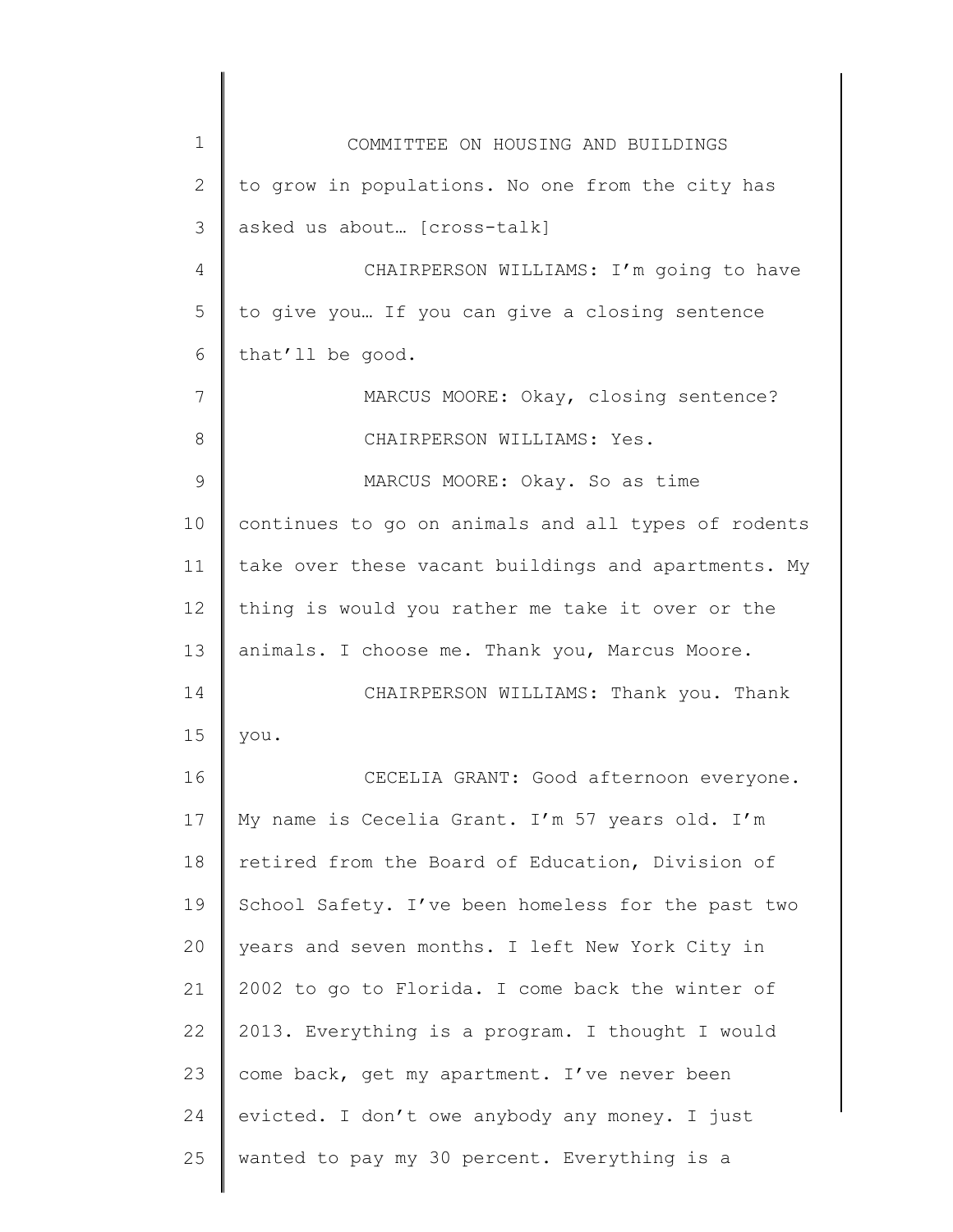1 2 3 4 5 6 7 8 9 10 11 12 13 14 15 16 17 18 19 20 21 22 23 24 25 COMMITTEE ON HOUSING AND BUILDINGS broker. Even the building I went back to it said these landlords are not here anymore. I got introduced to DHS, the homeless system, and they have ruined literally my life. I've been put in situations that I've never been put in when I've been self-sufficient. They take away your rights. They try to strip me of my dignity and my optimism by telling me we're not going to help you and you're going to stay here. For the past two years and seven months they spent \$60,000 on me which could have paid for a house. Why can't these funds be diverted into building? And among most of the beautiful homeless people out here. They have skills. We are self-sufficient. We need to have our quality of life back. We need 10-34. We need these buildings to be registrated [phonetic]. We need 10- 36. When I looked at this person from HPD who was unprepared, basically uncaring… this is the type of attitude that I've been dealing with the city governments. I have written to Commissor [phonetic] Taylor. I have written to de Blasio. And every time I write these people they put me in a worser [phonetic] situation. You put me in a woman's prison association and I never been arrested. I get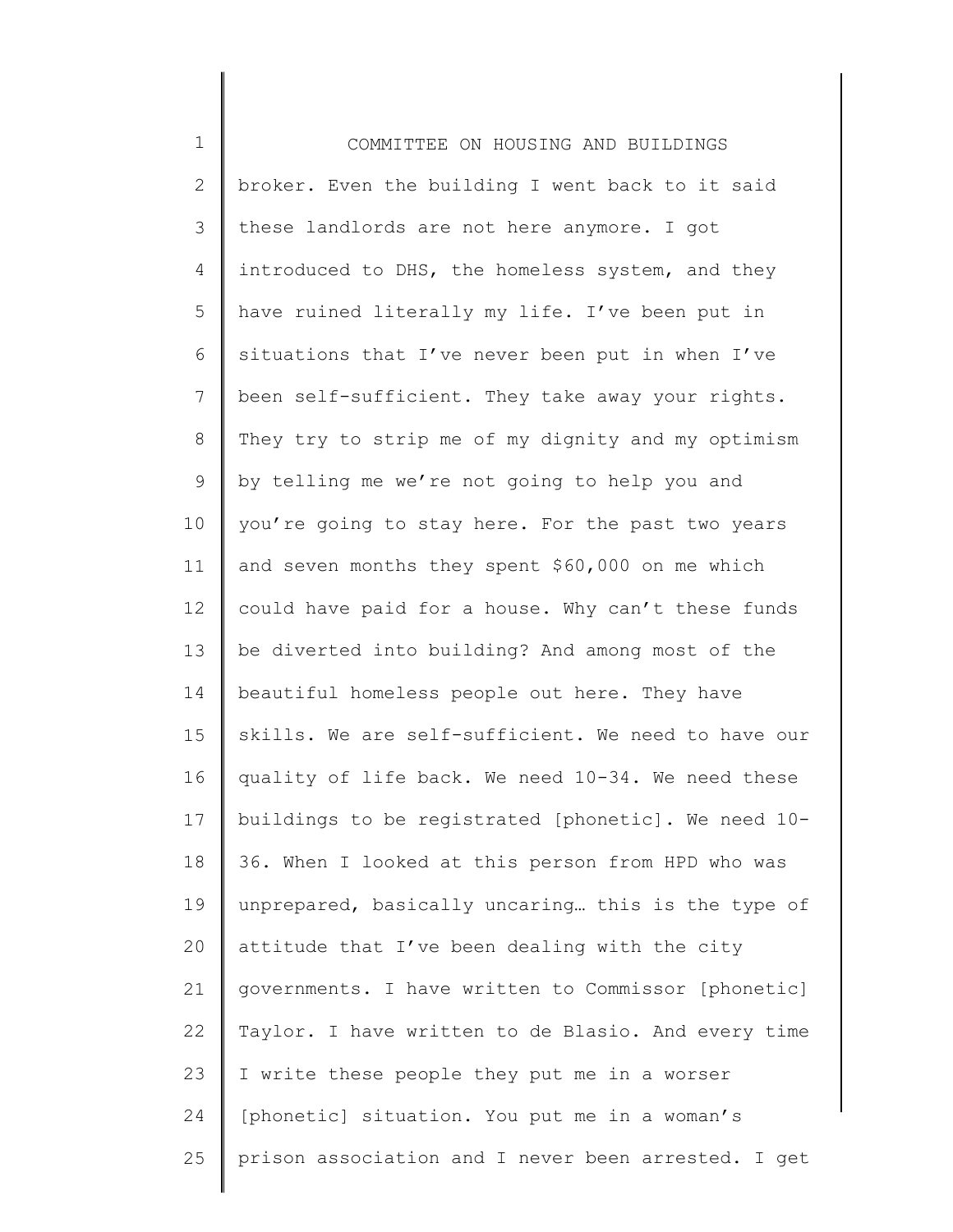| $\mathbf 1$    | COMMITTEE ON HOUSING AND BUILDINGS                  |
|----------------|-----------------------------------------------------|
| 2              | jumped by three women and get arrested for          |
| 3              | protecting myself. I feel safer in the streets and  |
| $\overline{4}$ | the streets is dangerous. And you are paying money  |
| 5              | to lower my quality of life is very cruel, is       |
| 6              | shameful, is divisionary. You creating a war here.  |
| 7              | It's like a pimple and it's going to pop in your    |
| 8              | face. We need these bills to be passed. We need 10- |
| 9              | 39. We need to say okay you have this land, this is |
| 10             | our land, we are citizens of this land [cross-      |
| 11             | talk]                                               |
| 12             | CHAIRPERSON WILLIAMS: Going to have to              |
| 13             | ask you                                             |
| 14             | CECELIA GRANT: why can't we have this               |
| 15             | land?                                               |
| 16             | CHAIRPERSON WILLIAMS: Do you have a                 |
| 17             | closing sentence?                                   |
| 18             | CECELIA GRANT: Please let's step up and             |
| 19             | make the right moves. Let's get some money from DHS |
| 20             | to put into this vacant land. We need to get rid of |
| 21             | people like this person who was sitting here who's  |
| 22             | supposed to be the head of HPD and his assistant no |
| 23             | more than him.                                      |
| 24             | CHAIRPERSON WILLIAMS: Alright.                      |
| 25             |                                                     |
|                |                                                     |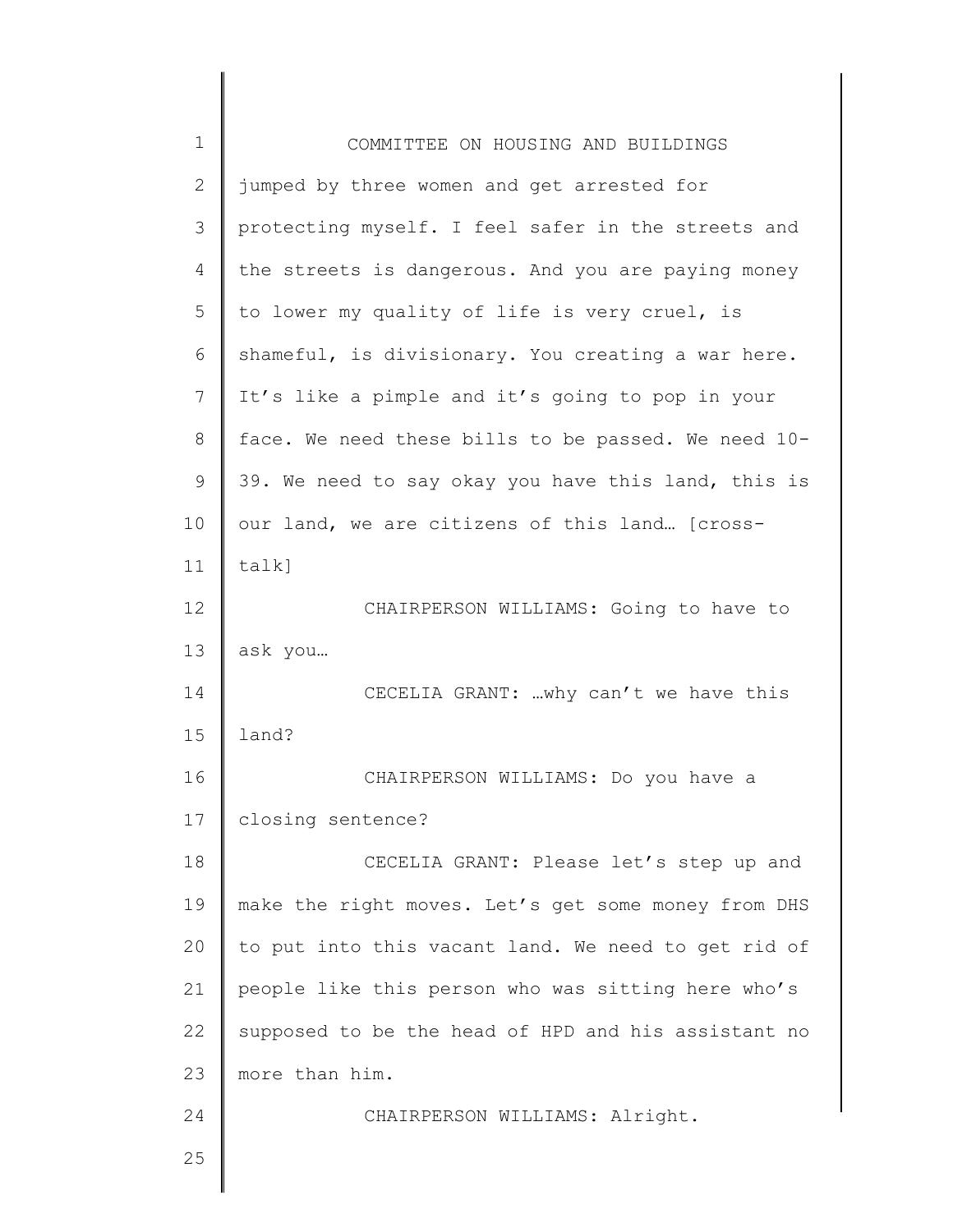| $\mathbf{1}$   | COMMITTEE ON HOUSING AND BUILDINGS                  |
|----------------|-----------------------------------------------------|
| $\mathbf{2}$   | CECELIA GRANT: These people are useless             |
| 3              | and they're hurtful to humanity.                    |
| $\overline{4}$ | CHAIRPERSON WILLIAMS: Thank you so                  |
| 5              | much.                                               |
| 6              | CECELIA GRANT: Thank you very much.                 |
| 7              | CHAIRPERSON WILLIAMS: Thank you.                    |
| 8              | WANDA SWEENY: Hello. My name is Wanda               |
| 9              | Sweeny.                                             |
| 10             | CHAIRPERSON WILLIAMS: Can you bring the             |
| 11             | mic closer to you?                                  |
| 12             | WENDY SWEENY: Oh, hello, can you hear               |
| 13             | me?                                                 |
| 14             | CHAIRPERSON WILLIAMS: Little better.                |
| 15             | WANDA SWEENY: Hello my name is                      |
| 16             | CHAIRPERSON WILLIAMS: Sergeant is that              |
| 17             | enough, can you hear it?                            |
| 18             | WANDA SWEENY: Thank you. Hello, my name             |
| 19             | is Wanda Sweeny and I'm, I'm a member of the Banana |
| 20             | Kelly resident, residential council. We are a group |
| 21             | of residents in the south Bronx that organized to   |
| 22             | preserve and expand low income housing in our       |
| 23             | community. I am here today to speak in support of   |
| 24             | our Housing, Not, Not, Not Warehousing Act. First I |
| 25             | will like to thank thank you public, the public     |
|                |                                                     |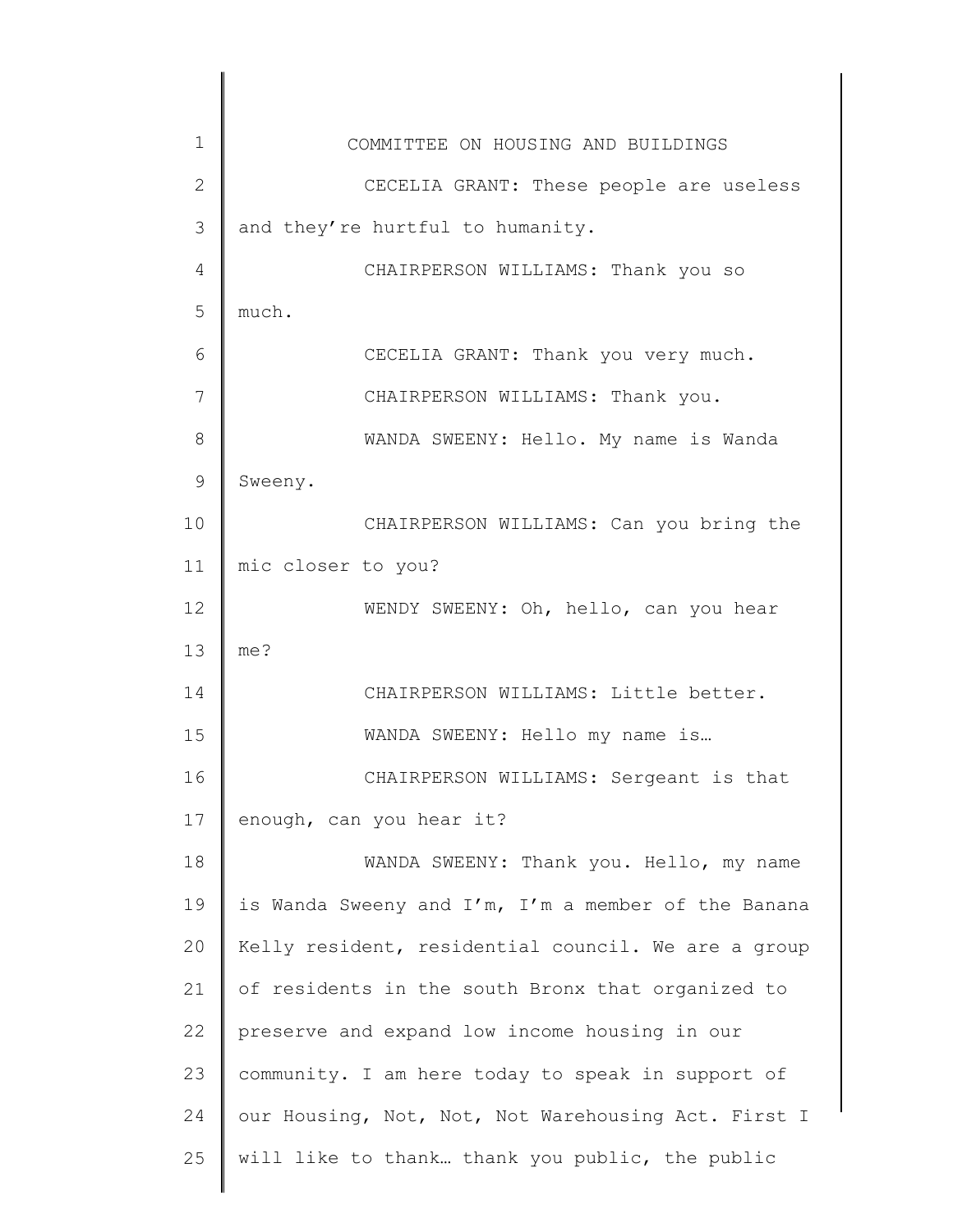| $\mathbf 1$    | COMMITTEE ON HOUSING AND BUILDINGS                  |
|----------------|-----------------------------------------------------|
| $\mathbf{2}$   | advocates Tish James, Council Member Yaden          |
| 3              | [phonetic]? Adonous [phonetic] Rodriguez and        |
| $\overline{4}$ | Council Member Jarmaine [phonetic] I'm sorry.       |
| 5              | CHAIRPERSON WILLIAMS: That's close                  |
| 6              | enough, don't worry about it.                       |
| $\overline{7}$ | WANDA SWEENY: Jumaane Williams for                  |
| $8\,$          | introducing the package of the bills. I would like  |
| $\mathsf 9$    | to explain why I personally feel the package of     |
| 10             | this, of this bill would benefit, will benefit me   |
| 11             | and my community. I, myself came from the shelter   |
| 12             | system and I'm given, and I was given access to     |
| 13             | affordable housing in the Bronx, in the south Bronx |
| 14             | which allowed me to raise six children in the, in a |
| 15             | stable environment that help y'all excuse me, just  |
| 16             | hearing these stories breaks me down. I'm sorry.    |
| 17             | CHAIRPERSON WILLIAMS: You're doing                  |
| 18             | fine.                                               |
| 19             | WANDA SWEENY: I said to raise six                   |
| 20             | children in stable environment. The help that I     |
| 21             | received early on not only helped me to become a    |
| 22             | working class union member and a leader in my       |
| 23             | community, it also helped me to, helped me on the   |
| 24             | path of founding, of fonding [phonetic] a tenant    |
| 25             | association and a creation of community garden in   |
|                |                                                     |

 $\begin{array}{c} \hline \end{array}$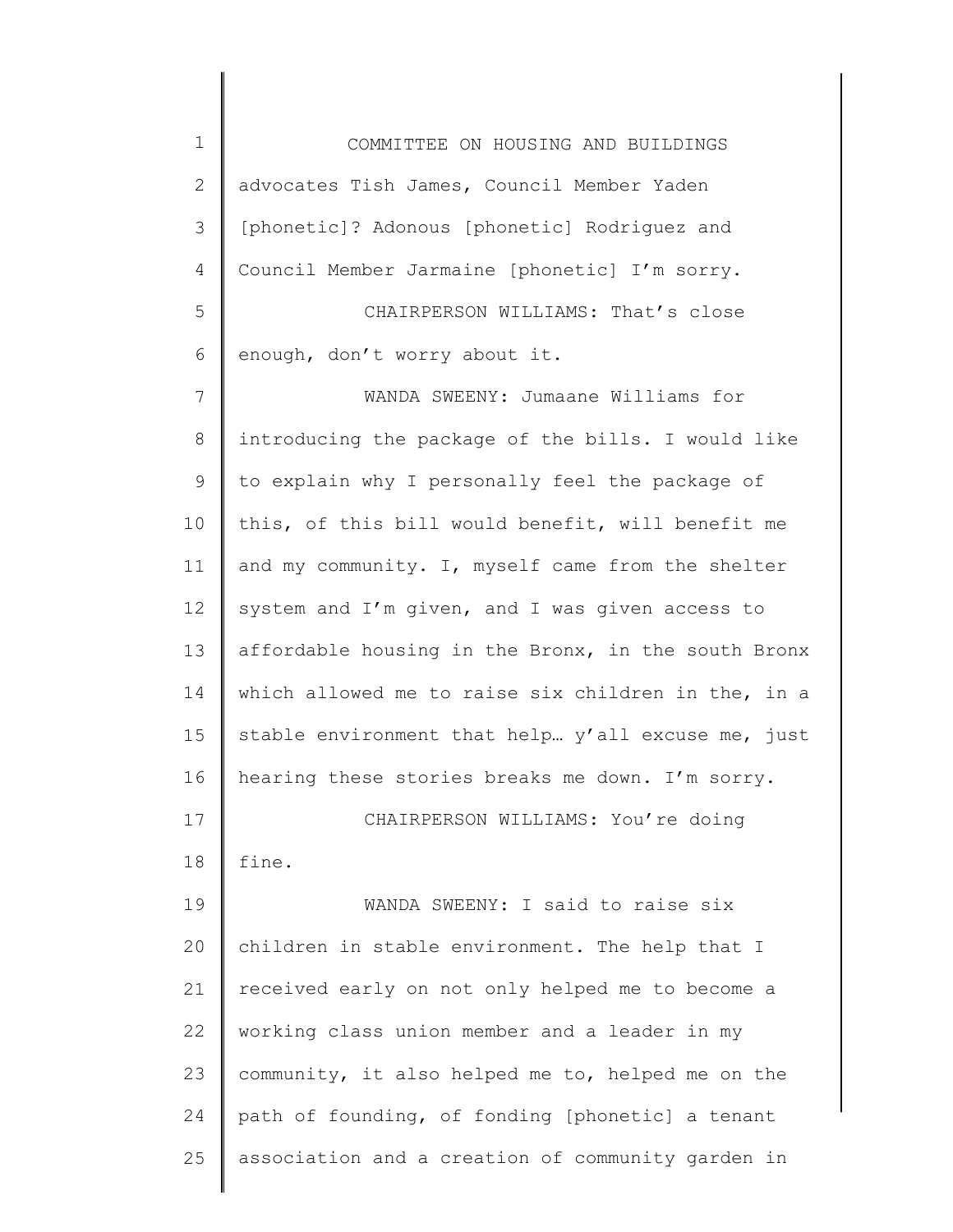| $\mathbf 1$  | COMMITTEE ON HOUSING AND BUILDINGS                  |
|--------------|-----------------------------------------------------|
| $\mathbf{2}$ | my neighborhood. I am, I am a steadfast believer in |
| 3            | the power of uplifting one another in our           |
| 4            | community. I look forward to your support in        |
| 5            | ensuring the passing of this bill. I want to just   |
| 6            | say one more thing if it's okay. I can't when I     |
| 7            | was in the program we, and then the, and the        |
| $\,8\,$      | shelter we had programs. Programs which helped me   |
| 9            | and my family, me and my children. It was in the    |
| 10           | year of 1996. It was called PRWOKA, Personal        |
| 11           | Responsibility and Work Opportunity Reconciliation  |
| 12           | Act. And it helped me and my family a lot. And just |
| 13           | hearing these stories it breaks my heart because    |
| 14           | we're people that want to go someplace and do       |
| 15           | things too, you know. We, we are people too. And    |
| 16           | everyone deserve to live in a stable environment.   |
| 17           | You, I have children, great children, great         |
| 18           | grandchildren. And the reason why it's bothering me |
| 19           | is because I had to go through this again, once     |
| 20           | again because my daughter became displaced. It was  |
| 21           | like it was all over again. My daughter got         |
| 22           | displaced and she was in a shelter for two years.   |
| 23           | She just found an apartment. It broke my heart to   |
| 24           | see my granddaughter that would I came home         |
| 25           | because she felt like mommy I got to get out, I got |
|              |                                                     |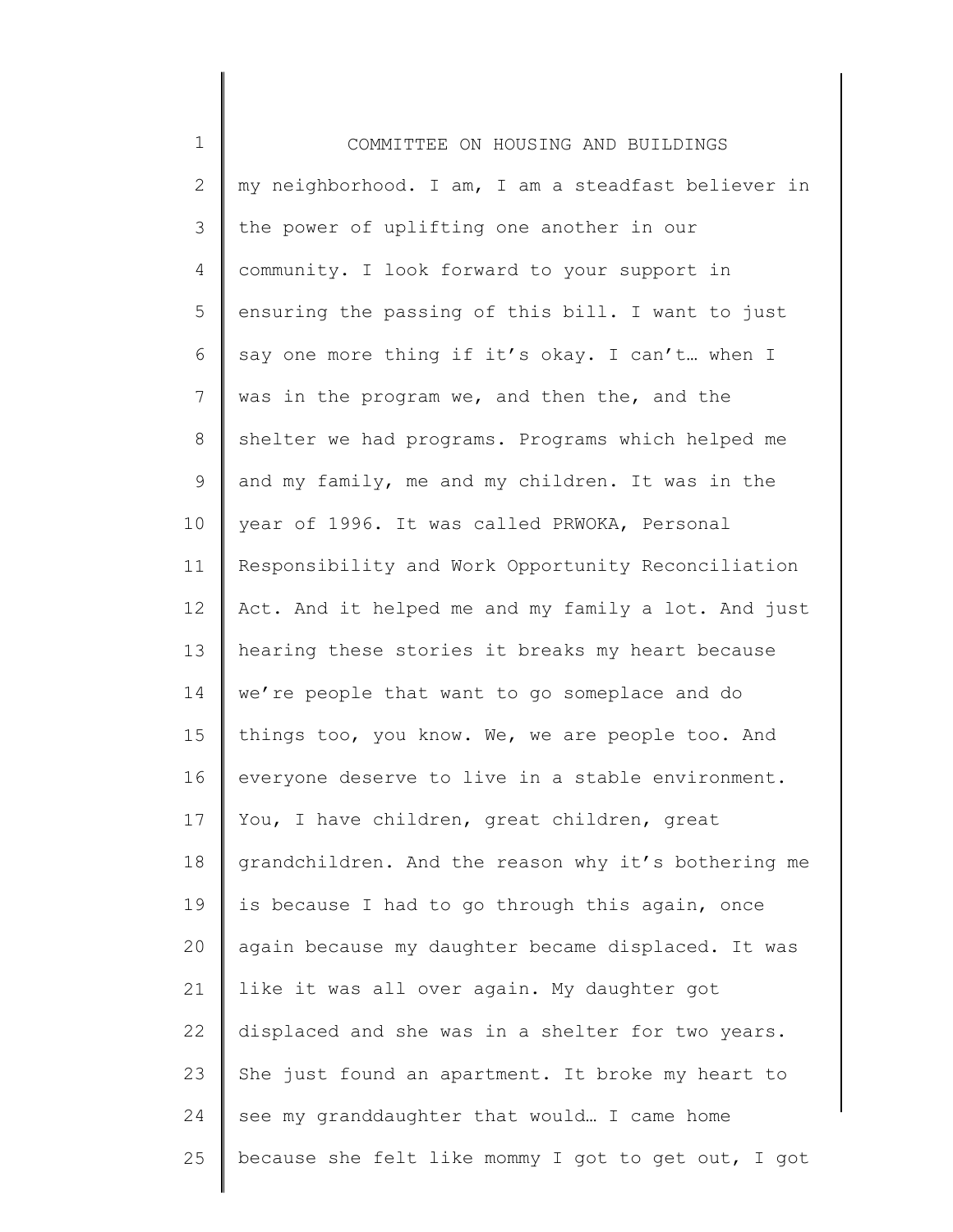| $\mathbf 1$  | COMMITTEE ON HOUSING AND BUILDINGS                  |
|--------------|-----------------------------------------------------|
| $\mathbf{2}$ | to find my own place too and she had to go through  |
| 3            | the shelter system to do it. I missed my            |
| 4            | granddaughter coming out the room jumping out       |
| 5            | saying grandma, who's the best grandmother in the   |
| 6            | whole wide world, and I got to see my granddaughter |
| 7            | getting on the train, breaking down, not being able |
| 8            | for me to take her back home because her mother's   |
| $\mathsf 9$  | standing strong because she want her own place but  |
| 10           | she couldn't get one for two years. It breaks my    |
| 11           | heart. We need more programs. We need more help.    |
| 12           | CHAIRPERSON WILLIAMS: I                             |
| 13           | WANDA SWEENY: Everybody deserves a                  |
| 14           | place to live.                                      |
| 15           | CHAIRPERSON WILLIAMS: I agree. Thank                |
| 16           | you so much for sharing your stories. I think it's  |
| 17           | important that there are faces put on the numbers   |
| 18           | that are put out there. So I really thank you and   |
| 19           | appreciate the courage to come out and share the    |
| 20           | story. The that you mentioned though I just want    |
| 21           | to let you know many of us believe that it actually |
| 22           | destroyed more than it helped when it was put in in |
| 23           | 1996. [cross-talk] Probably want to do a little bit |
| 24           | better than what was done in 1996 but I appreciate  |
| 25           | the sentiment of what you were trying to say. I did |
|              |                                                     |

 $\begin{array}{c} \hline \end{array}$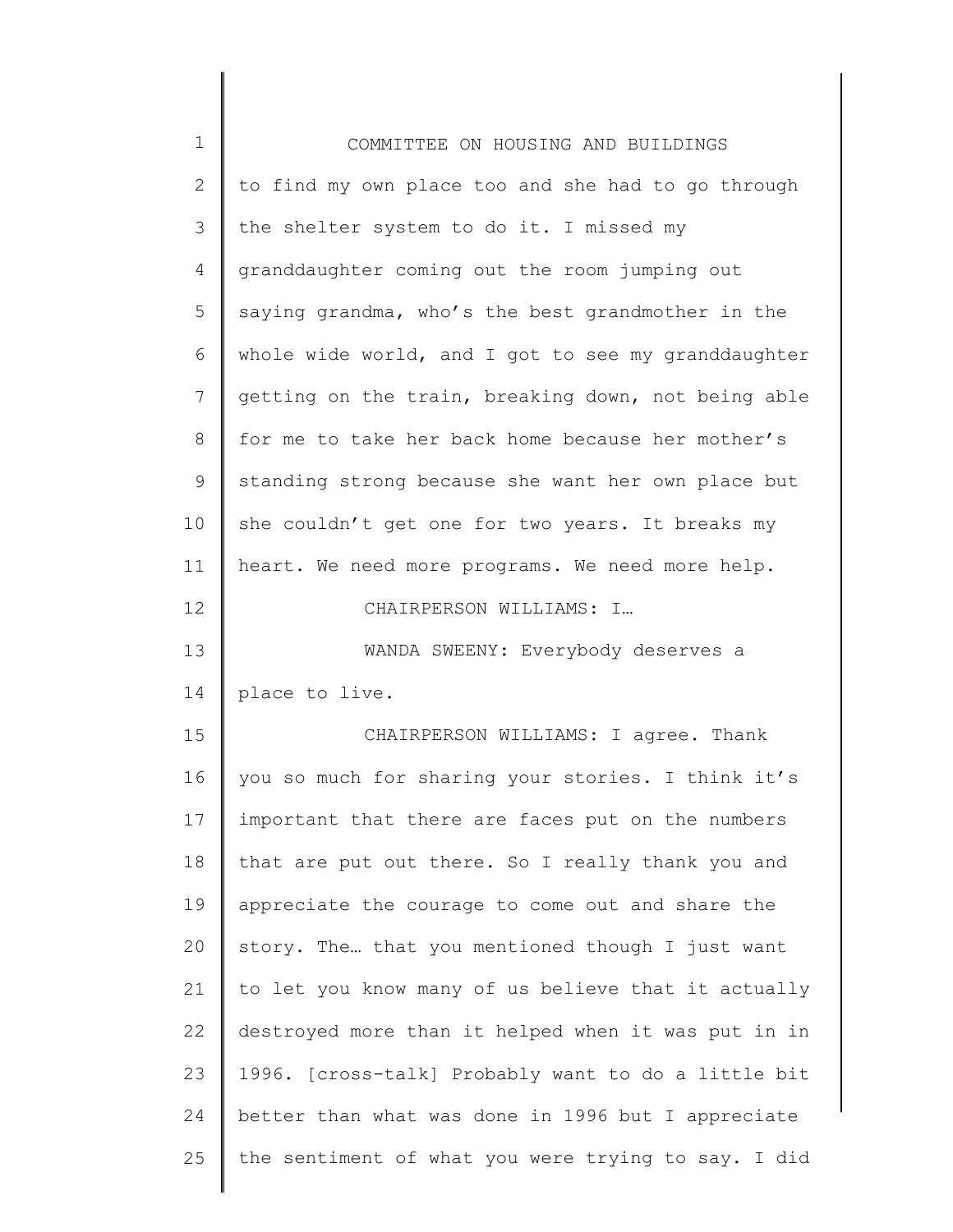| $\mathbf 1$ | COMMITTEE ON HOUSING AND BUILDINGS                  |
|-------------|-----------------------------------------------------|
| 2           | have a question. You said someone referred to you   |
| 3           | as leftovers. I didn't catch who, who was that?     |
| 4           | TAHISHA FREDERICKS: It was like a joke              |
| 5           | in the neighborhood that I lived in in Fort Greene  |
| 6           | which is stunning now. But the, the new people that |
| 7           | moved into the neighborhood, they would joke and    |
| 8           | refer to the original residents, they would refer   |
| 9           | to us as leftovers you know so that you know once   |
| 10          | we were gone then it was all theirs so              |
| 11          | CHAIRPERSON WILLIAMS: I see.                        |
| 12          | TAHISHA FREDERICKS: Yeah.                           |
| 13          | CHAIRPERSON WILLIAMS: Sorry to hear                 |
| 14          | that and sorry about what you're going through.     |
| 15          | We're going to continue to fight as best as we can. |
| 16          | I appreciate you coming in, giving us your          |
| 17          | testimony. Thank you so much.                       |
| 18          | [cross-talk]                                        |
| 19          | CHAIRPERSON WILLIAMS: This is the last              |
| 20          | panel that we have registered in case anyone else   |
| 21          | here wanted to testify and hadn't signed up yet.    |
| 22          | Wendy O'Shiels, are you here? Ms. Arvernetta Henry? |
| 23          | And I'm sorry about this last name Jennifer Akin,   |
| 24          | Akin, Akchin. Can you each please raise your right  |
| 25          |                                                     |
|             |                                                     |

 $\mathsf I$ ∥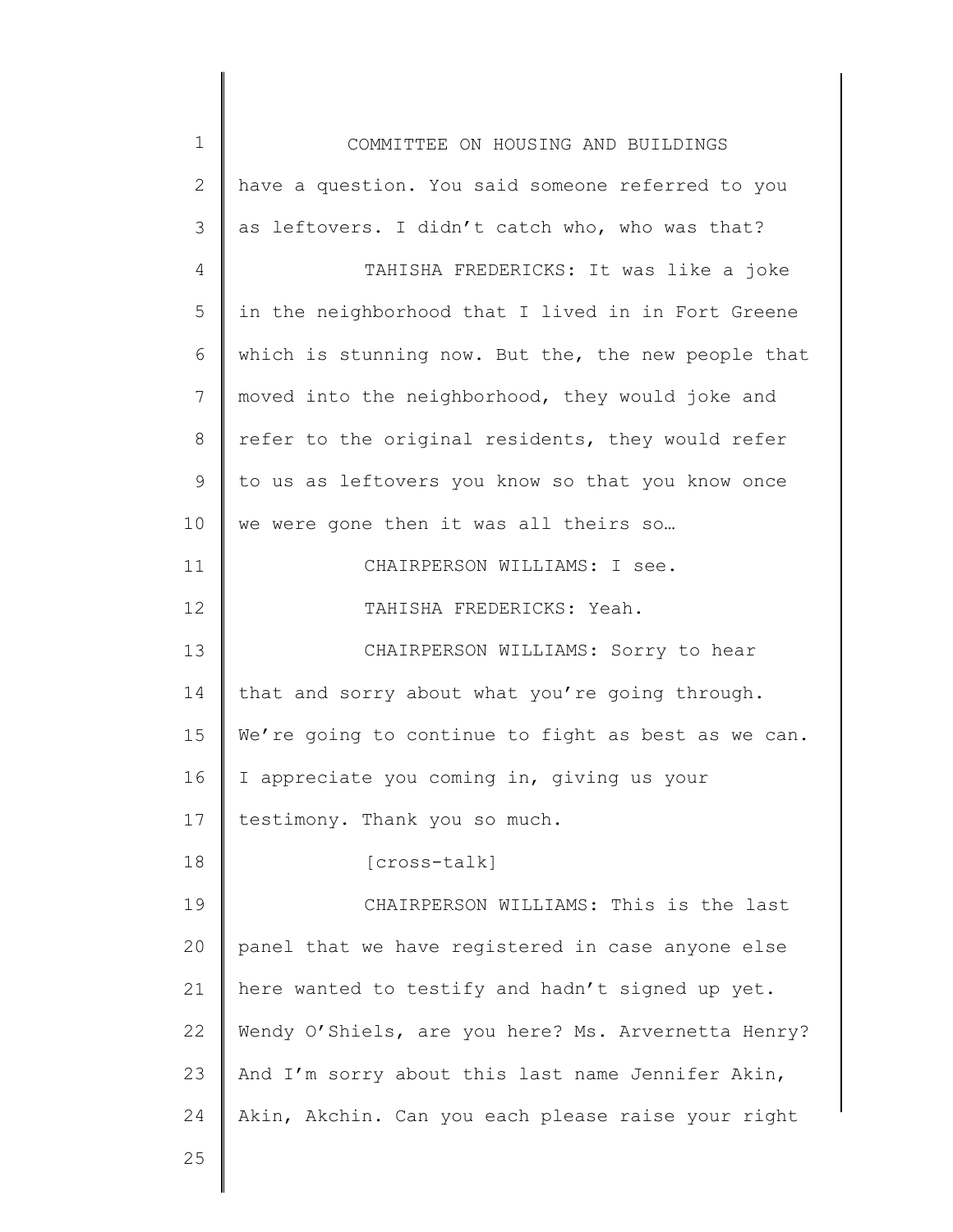| $\mathbf 1$     | COMMITTEE ON HOUSING AND BUILDINGS                  |
|-----------------|-----------------------------------------------------|
| 2               | hand? Do you affirm to tell the truth, the whole    |
| 3               | truth, and nothing but the truth?                   |
| 4               | [combined affirmations]                             |
| 5               | CHAIRPERSON WILLIAMS: Each have two                 |
| 6               | minutes to give your testimony. You can begin in    |
| 7               | the order of your preference.                       |
| 8               | JENNY AKCHIN: I'm happy to start. My                |
| 9               | name is Jenny Akchin. I work for Picture the        |
| 10              | Homeless. I'm a paid Research Team Member and so I  |
| 11              | spend all of my day working with city data. I       |
| 12 <sup>°</sup> | didn't plan to testify today but I just wanted to   |
| 13              | respond to HPD's assertion that they have a lot of  |
| 14              | this information publicly available. I don't        |
| 15              | disagree. That much information is publicly         |
| 16              | available. I do believe that it is not very useful. |
| 17              | And so I wanted to run through the many data        |
| 18              | sources that they listed and to explain why they're |
| 19              | inadequate for the purposes of this bill. The first |
| 20              | data that they referenced was the PLUTO database. I |
| 21              | use the PLUTO database nearly every day. It         |
| 22              | currently doesn't track into any sort of            |
| 23              | comprehensive manner privately or publicly held     |
| 24              | vacant buildings. It does track vacant land using a |
| 25              | variety of building codes, land use codes, and      |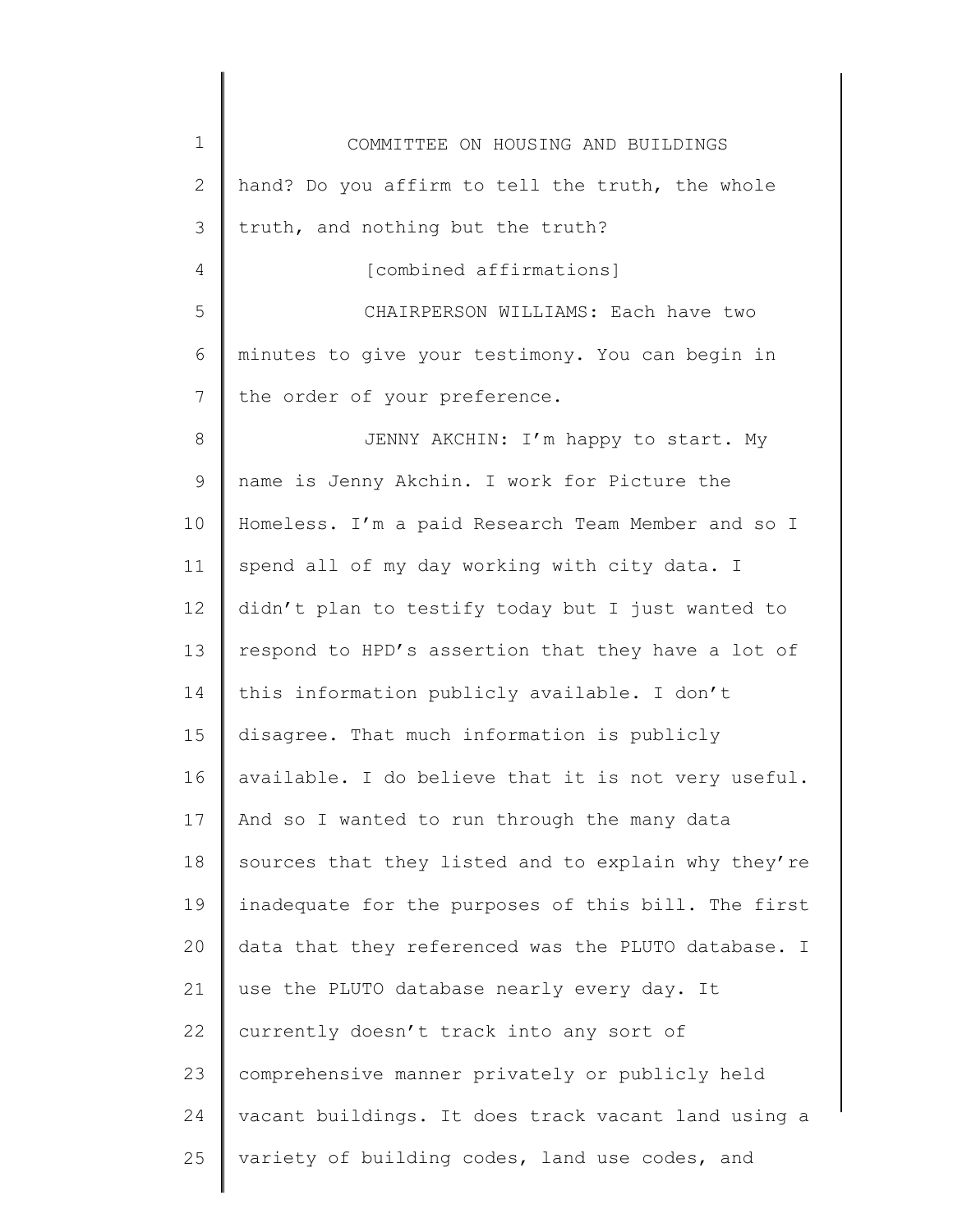| $1\,$        | COMMITTEE ON HOUSING AND BUILDINGS                  |
|--------------|-----------------------------------------------------|
| $\mathbf{2}$ | about five other criteria that you can use to       |
| 3            | narrow down the selection. But even then you have   |
| 4            | to search using just endless search terms and       |
| 5            | classifications to make it anywhere near working    |
| 6            | count. Even with that working count you'll still    |
| 7            | get lots that are driveways, that are parking lots, |
| $\,8\,$      | that are gardens, that are peoples' front lawns. So |
| $\mathsf 9$  | this is the kind of data that they're expecting     |
| 10           | council members to use in their districts and to    |
| 11           | use the plan to create affordable housing. It's     |
| 12           | really far from that. They also mentioned the IPIS. |
| 13           | I used the IPIS the other day to look up a property |
| 14           | in northern Manhattan which is currently listed as  |
| 15           | belonging in the district of Robert Jackson. I      |
| 16           | think that should give us a sense as to how         |
| 17           | accurate that data is so I'll move on. The multiple |
| 18           | dwelling registry; I actually love the multiple     |
| 19           | dwelling registry. It's the only source of          |
| 20           | information on ownership on any building with more  |
| 21           | than three units. But it doesn't help us when we're |
| 22           | talking about buildings with one to three units or  |
| 23           | vacant land. So we have no information about the    |
| 24           | managing agents of the thousands of vacant lots     |
| 25           | throughout the city meaning that if there is a rat  |
|              |                                                     |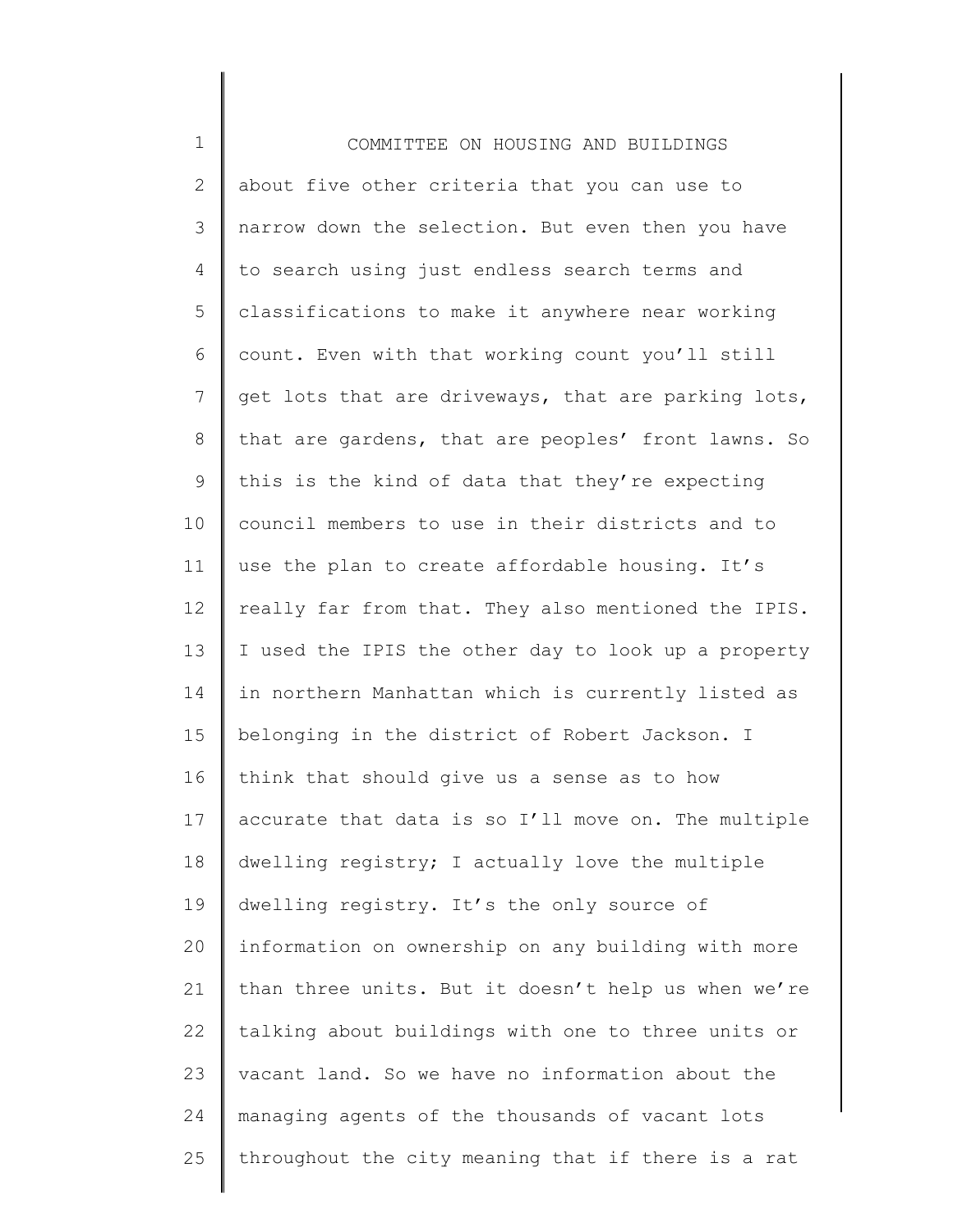| $\mathbf 1$  | COMMITTEE ON HOUSING AND BUILDINGS                  |
|--------------|-----------------------------------------------------|
| $\mathbf{2}$ | problem, if there's a public health hazard we don't |
| 3            | know who to call. And it's also dependent right on  |
| 4            | the landlord's willingness to register. The point   |
| 5            | of this is all just to say the data we have is not  |
| 6            | in a format right now that is usable. It's          |
| 7            | confusing to HPD. It's confusing to researchers and |
| $8\,$        | the expectation that council can use this for your  |
| $\mathsf 9$  | purposes of creating affordable housing is frankly  |
| 10           | ridiculous. We need a better system.                |
| 11           | CHAIRPERSON WILLIAMS: Thank you.                    |
| 12           | ARVERNETTA HENRY: Good afternoon. My                |
| 13           | name is Ms. Arvernetta Henry and I'm a member of    |
| 14           | Picture the Homeless. I've been in the shelter      |
| 15           | system for several years now. I think that housing  |
| 16           | where house the bill should be passed because it    |
| 17           | will make the city accountable for what is          |
| 18           | happening in the shelter system as well as the      |
| 19           | vacant across New York City. I have seen so many    |
| 20           | elderly people forced out of their homes because of |
| 21           | the rents rates have gone up so high. And I've also |
| 22           | have experienced my own family members that are up  |
| 23           | in age at this point now being forced and evicted   |
| 24           | from their homes. And now they're struggling to not |
| 25           | go into the shelter system. But I to go into the    |
|              |                                                     |

║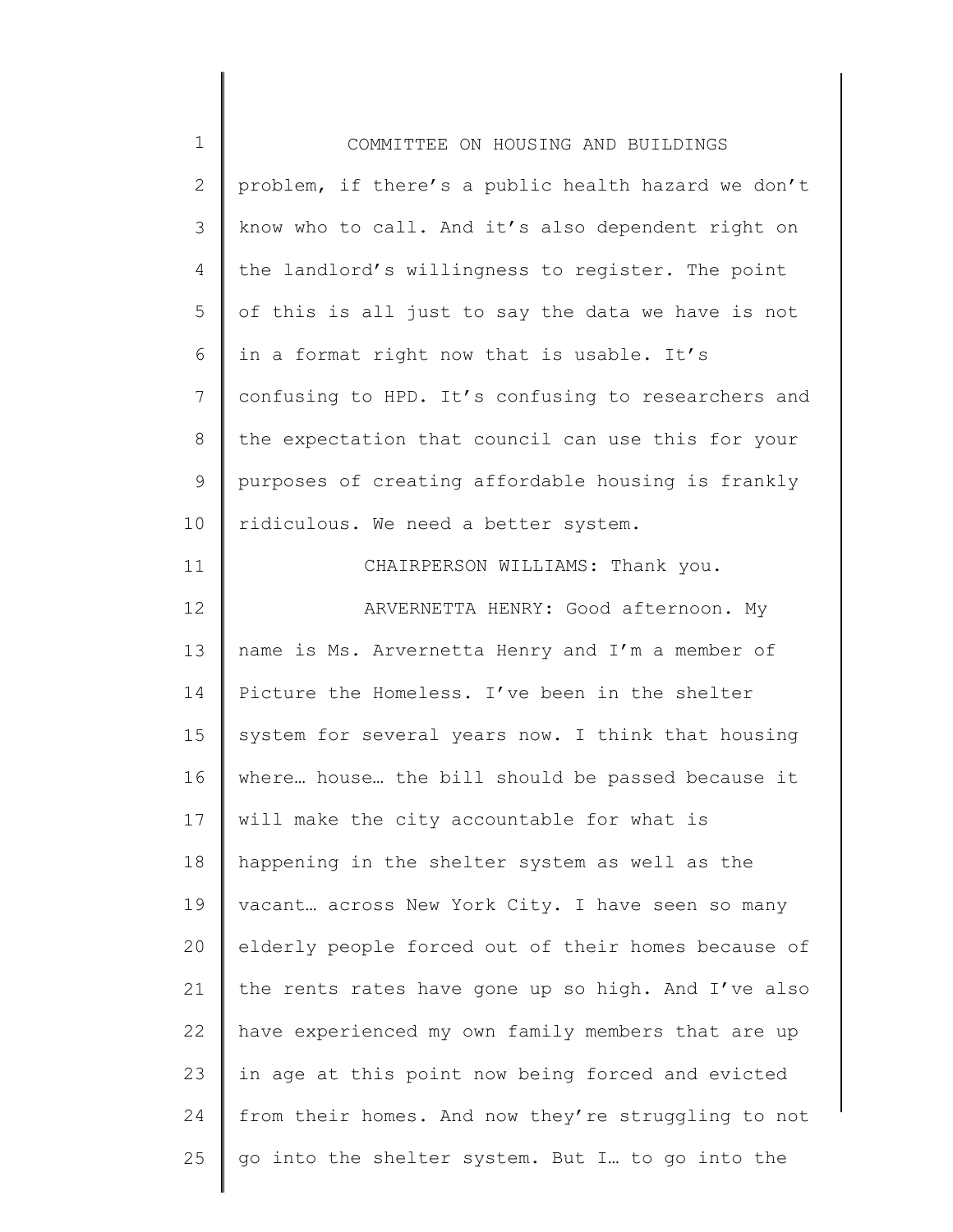| $\mathbf 1$    | COMMITTEE ON HOUSING AND BUILDINGS                  |
|----------------|-----------------------------------------------------|
| $\mathbf{2}$   | system and I've been trying to find ways to meet    |
| $\mathcal{S}$  | the rent that the city is have. But I cannot        |
| 4              | because my income is very, very low. On a fixed     |
| 5              | income you can't manage to get any decent housing.  |
| 6              | But with these bills and knowing where these vacant |
| $7\phantom{.}$ | properties are because I was part of the count in   |
| $8\,$          | 2011. And I walked the streets counting these       |
| 9              | vacant apartments and looking at these vacant       |
| 10             | buildings and vacant properties and visualizing     |
| 11             | what I can do on these vacant lots and how we could |
| 12             | really house people that's in the shelter. It hurts |
| 13             | me to hear that the city wants to build more        |
| 14             | shelters instead of permanent housing. But if you   |
| 15             | would think about building more permanent housing   |
| 16             | instead of shelters less people would be in the     |
| 17             | shelter system.                                     |
| 18             | CHAIRPERSON WILLIAMS: Do you have a                 |
| 19             | closing sentence?                                   |
| 20             | ARVERNETTA HENRY: I would hope and pray             |
| 21             | that the HPD would reconsider their thoughts on     |
| 22             | these bills and that the council would also realize |
| 23             | the benefits of passing these bills and how it      |
| 24             | would employ other people and move people out of    |
| 25             | the shelter system.                                 |
|                |                                                     |

║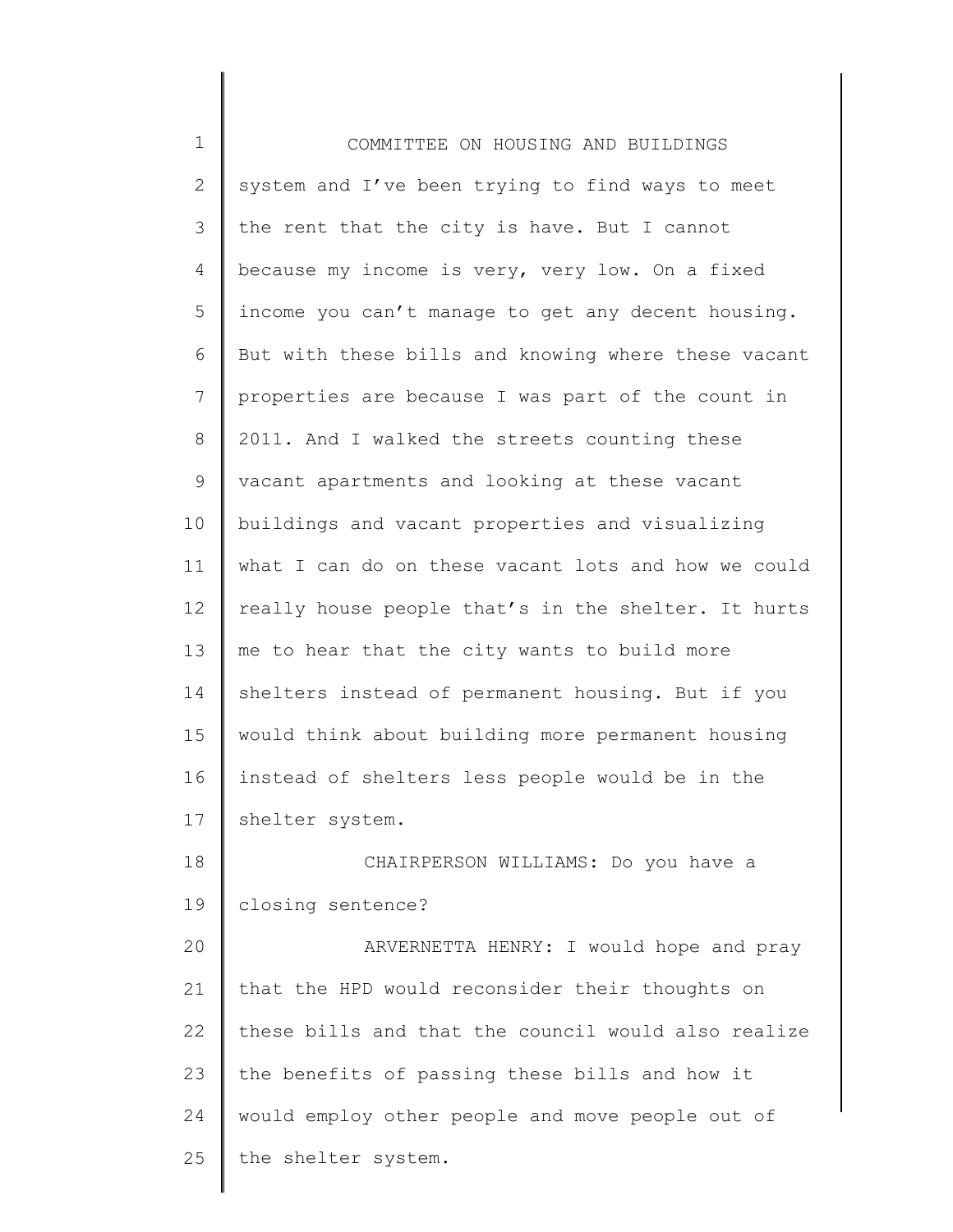| $\mathbf 1$    | COMMITTEE ON HOUSING AND BUILDINGS                  |
|----------------|-----------------------------------------------------|
| $\mathbf{2}$   | CHAIRPERSON WILLIAMS: Thank you.                    |
| 3              | WENDY O'SHIELD: Hello my name is Wendy              |
| 4              | O'Shields. I represent the Safety Net Activists and |
| 5              | here's my statement. The city of New York's         |
| 6              | Department of Homeless Services' shelters has       |
| $\overline{7}$ | 36,160 homeless children 0 through 17. H. DHS is    |
| 8              | housing 60,679 homeless adults over the age of 18.  |
| $\mathsf 9$    | There are 96,600 there are 96,839 men, women, and   |
| 10             | children in New York residing long term in DHS      |
| 11             | shelters fiscal year to date 2016 quarter 2. The    |
| 12             | Department of Homeless Services referrals to        |
| 13             | permanent housing rarely occur. Permanent,          |
| 14             | subsidized, and income based housing are needed     |
| 15             | immediately to house homeless New Yorkers. The      |
| 16             | renovation of city owned and abandoned properties   |
| 17             | is vital to housing the homeless and struggling New |
| 18             | Yorkers. Pass Intros 10-34, 10-36, and 10-39 as     |
| 19             | introduced by Picture the Homeless which will begin |
| 20             | a citywide neighborhood revitalization plan which   |
| 21             | includes housing its most vulnerable citizens.      |
| 22             | Permanent housing for every New Yorker.             |
| 23             | CHAIRPERSON WILLIAMS: Thank you very                |
| 24             | much for your testimony. Thank you all for your     |
| 25             | testimony. Thank you for deciding to register to    |
|                |                                                     |

║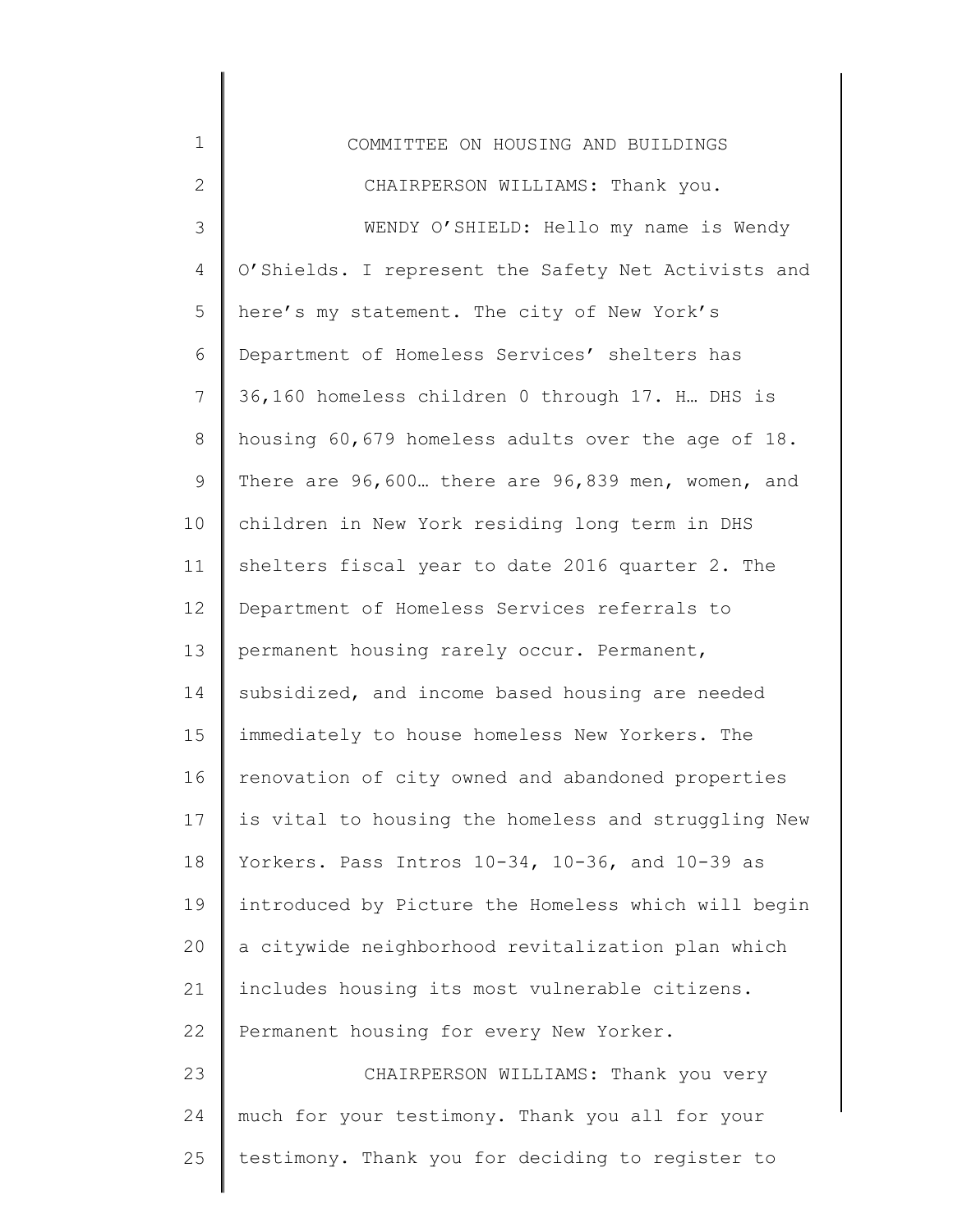| $\mathbf{2}$<br>come up to, to illuminate the problems with the<br>3<br>data that's being presented. And you did have<br>someone here from the city so hopefully take some<br>4<br>5<br>of that information back. Appreciate you all coming |  |
|---------------------------------------------------------------------------------------------------------------------------------------------------------------------------------------------------------------------------------------------|--|
|                                                                                                                                                                                                                                             |  |
|                                                                                                                                                                                                                                             |  |
|                                                                                                                                                                                                                                             |  |
|                                                                                                                                                                                                                                             |  |
| to share your stories with us.<br>6                                                                                                                                                                                                         |  |
| $7\phantom{.}$<br>[cross-talk] [applause]                                                                                                                                                                                                   |  |
| $\,8\,$<br>CHAIRPERSON WILLIAMS: We still got to                                                                                                                                                                                            |  |
| $\mathsf 9$<br>The hearing's not finished so we still got to For                                                                                                                                                                            |  |
| 10<br>the record we have testimony from REBNY, Barnard                                                                                                                                                                                      |  |
| [phonetic], Cooper Square Committee, Legal Aid<br>11                                                                                                                                                                                        |  |
| 12<br>Society, New Project. Anything else? With that the                                                                                                                                                                                    |  |
| 13<br>hearing is now closed.                                                                                                                                                                                                                |  |
| 14                                                                                                                                                                                                                                          |  |
| 15                                                                                                                                                                                                                                          |  |
| 16                                                                                                                                                                                                                                          |  |
| $17\,$                                                                                                                                                                                                                                      |  |
| 18                                                                                                                                                                                                                                          |  |
| 19                                                                                                                                                                                                                                          |  |
| 20                                                                                                                                                                                                                                          |  |
| 21                                                                                                                                                                                                                                          |  |
| 22                                                                                                                                                                                                                                          |  |
| 23                                                                                                                                                                                                                                          |  |
| 24                                                                                                                                                                                                                                          |  |
| 25                                                                                                                                                                                                                                          |  |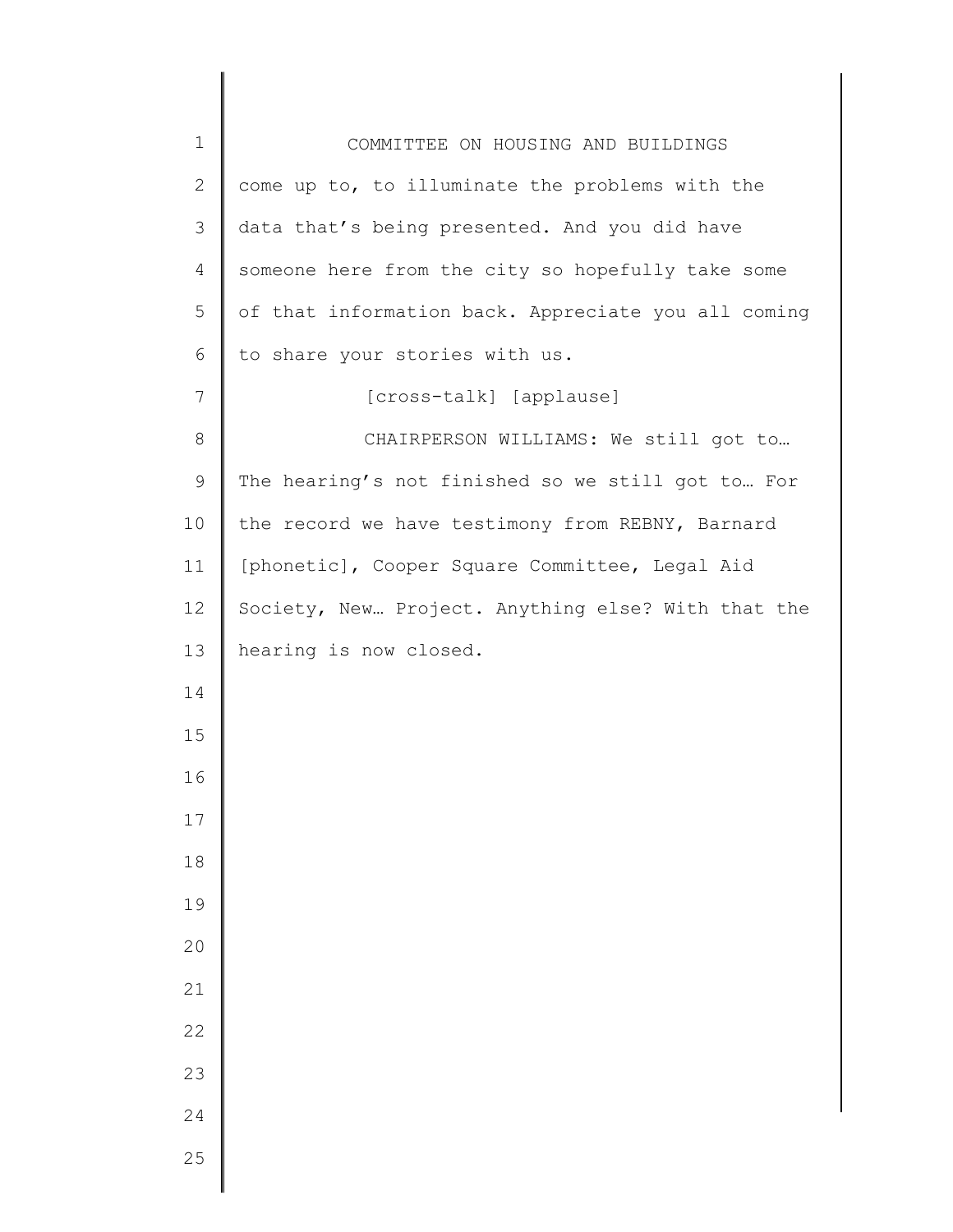